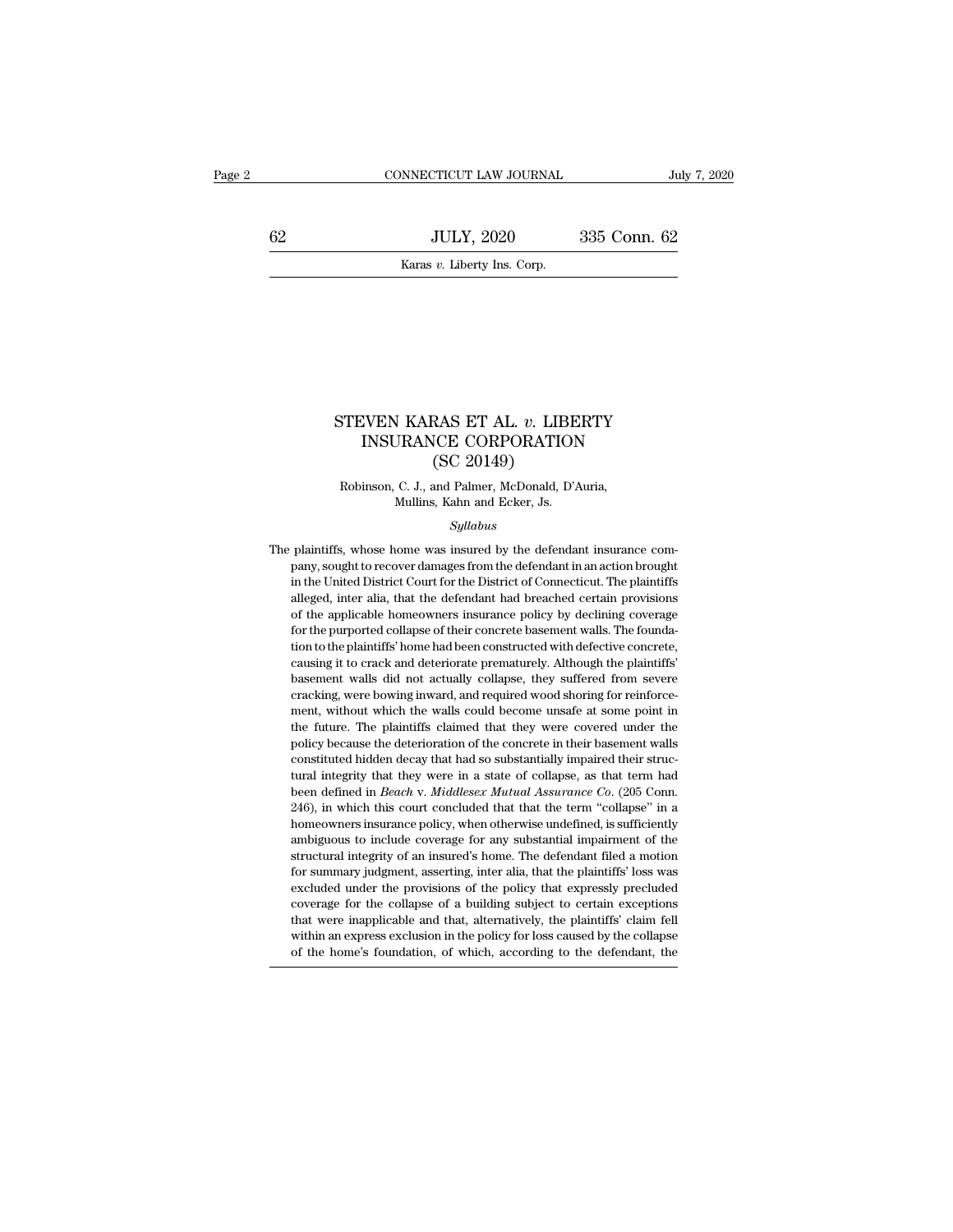NNECTICUT LAW JOURNAL<br>JULY, 2020<br>Karas *v*. Liberty Ins. Corp.<br>Ills were a part. The District Cou For Conn. 62 JULY, 2020 63<br>Karas v. Liberty Ins. Corp.<br>home's basement walls were a part. The District Court denied the defen-<br>dant's motion as to the plaintiffs' breach of contract claim, and, theredance of the plaintiffs' breach of contract claim, and, therefore the plaintiffs' breach of contract claim, and, there-<br>dant's motion as to the plaintiffs' breach of contract claim, and, there-<br>after, that court certified  $\frac{5 \text{ Conn. } 62}{5 \text{ Trans } v. }$  Liberty Ins. Corp.<br>
home's basement walls were a part. The District Court denied the defendant's motion as to the plaintiffs' breach of contract claim, and, thereafter, that court certified a que Karas v. Liberty Ins. Corp.<br>
home's basement walls were a part. The District Court denied the defen-<br>
dant's motion as to the plaintiffs' breach of contract claim, and, there-<br>
after, that court certified a question of law karas v. Liberty Ins. Corp.<br>
home's basement walls were a part. The District Court denied the defen-<br>
dant's motion as to the plaintiffs' breach of contract claim, and, there-<br>
after, that court certified a question of law home's basement walls were a part. The District Court denied the defendant's motion as to the plaintiffs' breach of contract claim, and, thereafter, that court certified a question of law to this court concerning what cons field question as to the plaintiffs' breach of contract claim, and, thereafter, that court certified a question of law to this court concerning what constitutes substantial impairment of structural integrity for purposes o constitutes substantial impairment of structural integrity for purposes of applying the collapse provision of the plaintiffs' homeowners' insurance policy. Subsequently, this court issued an order reformulating the certifi

- applying the collapse provision of the plaintiffs' homeowners' insurance<br>policy. Subsequently, this court issued an order reformulating the certi-<br>fied question to include additional questions. *Held*:<br>he substantial impai policy. Subsequently, this court issued an order reformulating the certified question to include additional questions. *Held*:<br>he substantial impairment of structural integrity standard, as set forth<br>in *Beach*, was applic policy. Subsequently, this court issued an order reformulating the certi-<br>fied question to include additional questions. *Held*:<br>1. The substantial impairment of structural integrity standard, as set forth<br>in *Beach*, was the substantial impairment of structural integrity standard, as set forth in *Beach*, was applicable to the collapse provision of the plaintiffs' homeowners insurance policy: the plaintiffs' policy having failed to define in *Beach*, was applicable to the collapse provision of the plaintiffs' homeowners insurance policy: the plaintiffs' policy having failed to define the term "collapse" or to limit collapse coverage in words that unmistakab in Domeowners insurance policy: the plaintiffs' policy having failed to define the term "collapse" or to limit collapse coverage in words that unmistakably connoted an actual collapse, there was ambiguity pertaining to tha define the term "collapse" or to limit collapse coverage in words that unmistakably connoted an actual collapse, there was ambiguity pertaining to that term, and a policy's use of the term "collapse," when not clearly defi unmistakably connoted an actual collapse, there was ambiguity per-<br>taining to that term, and a policy's use of the term "collapse," when not<br>clearly defined, is fairly susceptible of being interpreted as including<br>settling taining to that term, and a policy's use of the term "collapse," when not clearly defined, is fairly susceptible of being interpreted as including settling or cracking that results in the substantial impairment of the home clearly defined, is fairly susceptible of being interpreted as including<br>elearly defined, is fairly susceptible of being interpreted as including<br>settling or cracking that results in the substantial impairment of the<br>home' settling or cracking that results in the substantial impairment of the home's structural integrity; moreover, although the collapse provision in the plaintiffs' policy purported to exclude settling and cracking from its pu because is structural integrity; moreover, although the collapse in the plaintiffs' policy purported to exclude settling and cracitis purview, it did not express a clear intent to exclude cover collapse that ensues from wh in the plaintiffs' policy purported to exclude settling and cracking from<br>its purview, it did not express a clear intent to exclude coverage for a<br>collapse that ensues from what initially begins as unexceptional settling<br>o its purview, it did not express a clear intent to exclude coverage for a collapse that ensues from what initially begins as unexceptional settling or cracking and what later develops into a far more serious structural infi
- collapse that ensues from what initially begins as unexceptional settling or cracking and what later develops into a far more serious structural infirmity culminating in an actual or imminent collapse.<br>In this court conclu or cracking and what later develops into a far more serious structural infirmity culminating in an actual or imminent collapse.<br>In imminity culminating in an actual or imminent collapse.<br>In is court concluded that, to sati in firmity culminating in an actual or imminent collapse.<br>
his court concluded that, to satisfy the substantial impairment of structural integrity standard, an insured whose home has not actually collapsed must present evi mise court concluded that, to satisfy the substantial impairment of structural integrity standard, an insured whose home has not actually collapsed must present evidence demonstrating that the home nevertheless is in immin for the proposition that, we cannot all the home has not actually collapsed must present evidence demonstrating that the home nevertheless is in imminent danger of falling down or caving in, that is, in imminent danger of shows all and must present evidence demonstrating that the home nevertheless<br>is in imminent danger of falling down or caving in, that is, in imminent<br>danger of an actual collapse; such a conclusion was implicit in this<br>cou is in imminent danger of falling down or caving in, that is, in imminent danger of an actual collapse; such a conclusion was implicit in this court's holding in *Beach*, as the cases on which the court in *Beach* relied fo that dianger of an actual collapse; such a conclusion was implicit in this court's holding in *Beach*, as the cases on which the court in *Beach* relied for the proposition that the term "collapse" could encompass somethin court's holding in *Beach*, as the cases on which the court in *Beach* relied for the proposition that the term "collapse" could encompass something short of an actual collapse each involved buildings, or parts thereof, th for the proposition that the term "collapse" could encompass something short of an actual collapse each involved buildings, or parts thereof, that, like the house in *Beach*, were in imminent danger of collapsing or that o short of an actual collapse each involved buildings, or parts thereof, that, like the house in *Beach*, were in imminent danger of collapsing or that otherwise had been declared unsafe for their intended purposes; moreove short of an actual collapse each involved buildings, or parts thereof, that, like the house in *Beach*, were in imminent danger of collapsing or that otherwise had been declared unsafe for their intended purposes; moreover that otherwise had been declared unsafe for their intended purposes;<br>that otherwise had been declared unsafe for their intended purposes;<br>moreover, the substantial impairment standard is not satisfied merely<br>by evidence th moreover, the substantial impairment standard is not satisfied merely<br>by evidence that a building will eventually fall down, particularly when<br>it is not in immediate danger of collapsing and it likely can be safely<br>occupie
- by evidence that a building will eventually fall down, particularly when<br>it is not in immediate danger of collapsing and it likely can be safely<br>occupied for years, if not decades, into the future.<br>The coverage exclusion i by is not in immediate danger of collapsing and it likely can be safely occupied for years, if not decades, into the future.<br>he coverage exclusion in the plaintiffs' homeowners insurance policy for the collapse of the "fou Laypersons with no special knowledge of building codes or the interesting of the coverage exclusion in the plaintiffs' homeowners insurance policy for the collapse of the "foundation" unambiguously includes the basement wa be coverage exclusion in the plaintiffs' homeowners insurance policy<br>for the collapse of the "foundation" unambiguously includes the base-<br>ment walls of the plaintiffs' home: basement walls invariably are consid-<br>ered part for the collapse of the "foundation" unambiguously includes the base-<br>ment walls of the plaintiffs' home: basement walls invariably are consid-<br>ered part of a building's foundation in state and local building codes,<br>layper For the valls of the plaintiffs' home: basement walls invariably are considered part of a building's foundation in state and local building codes, laypersons with no special knowledge of building codes or the intricacies o ered part of a building's foundation in state and local building codes, laypersons with no special knowledge of building codes or the intricacies of home construction generally understand that the concrete basement walls o experience parameter of building codes or the intricacies of home construction generally understand that the concrete basement walls of a home are part of its foundation, definitions of the term "foundation" in dictionarie the footings beneath them, comprise a home on the them construction generally understand that the concrete basement walls of a home are part of its foundation, definitions of the term "foundation" in dictionaries circulati be not considered, generally distortion, definitions of the term "foundation" in dictionaries circulating at or around the time the applica-<br>ble homeowners insurance policy was issued by the defendant to the<br>plaintiffs sup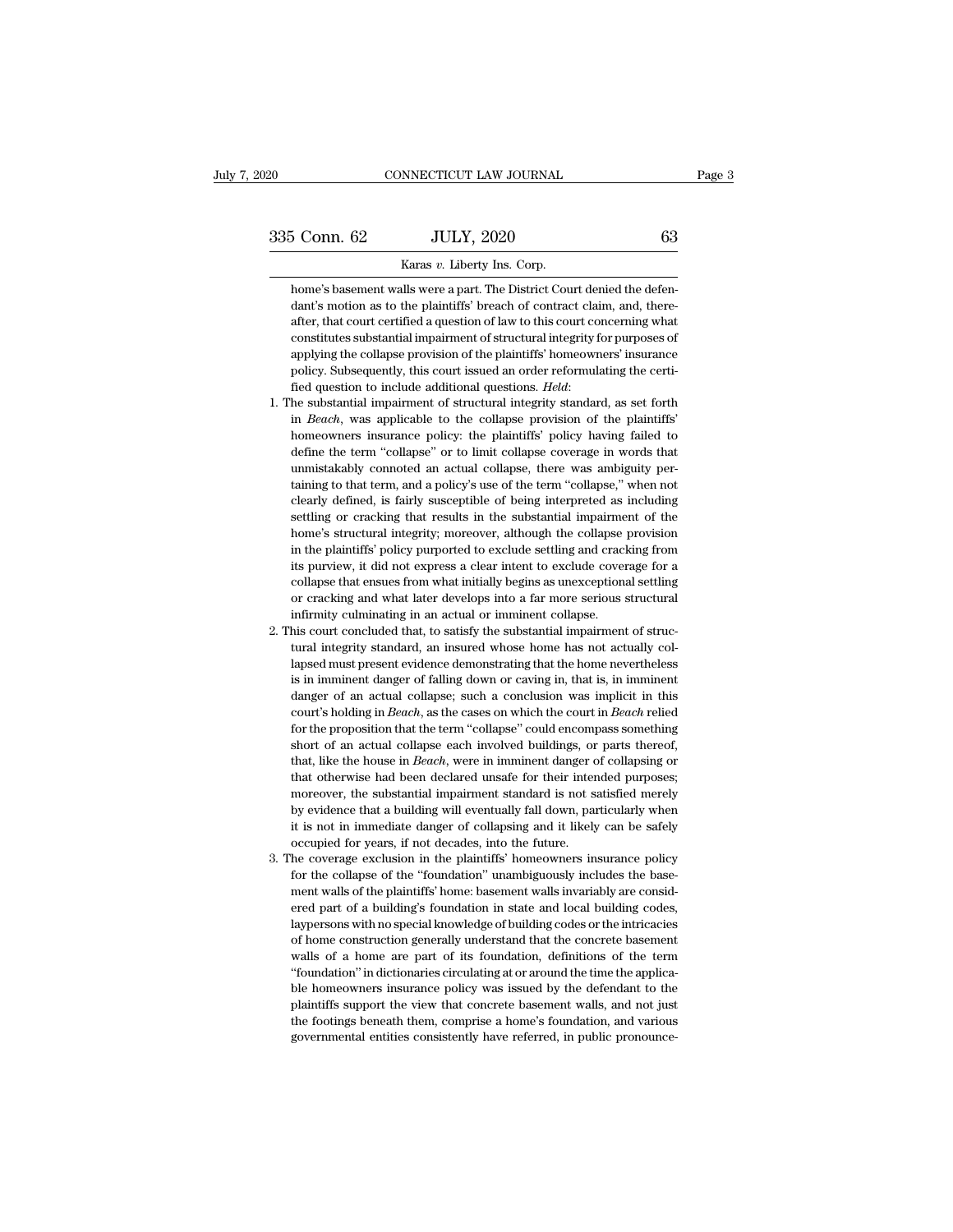|    | CONNECTICUT LAW JOURNAL                                                                                                                         | July 7, 2020 |
|----|-------------------------------------------------------------------------------------------------------------------------------------------------|--------------|
| 64 | <b>JULY, 2020</b>                                                                                                                               | 335 Conn. 62 |
|    | Karas v. Liberty Ins. Corp.                                                                                                                     |              |
|    | ments concerning Connecticut's crumbling foundations problem, to the<br>affected basement walls as crumbling foundations; moreover, this court, |              |

JULY, 2020 335 Conn. 62<br>Karas v. Liberty Ins. Corp.<br>ments concerning Connecticut's crumbling foundations problem, to the<br>affected basement walls as crumbling foundations; moreover, this court,<br>for more than one century, ha For more than one century, has used the term ''foundations, to the affected basement walls as crumbling foundations; moreover, this court, for more than one century, has used the term ''foundation wall'' when referring to Karas v. Liberty Ins. Corp.<br>
ments concerning Connecticut's crumbling foundations problem, to the<br>
affected basement walls as crumbling foundations; moreover, this court,<br>
for more than one century, has used the term "foun Karas v. Liberty Ins. Corp.<br>
ments concerning Connecticut's crumbling foundations problem, to the<br>
affected basement walls as crumbling foundations; moreover, this court,<br>
for more than one century, has used the term "foun ments concerning Connecticut's crumbling foundations problem, to the affected basement walls as crumbling foundations; moreover, this court, for more than one century, has used the term "foundation wall" when referring to affected basement walls as crumbling foundations; moreover, this court, for more than one century, has used the term "foundation wall" when referring to the basement wall of a building, a reference to the term "foundation" for more than one century, has used the term "foundation wall" when<br>referring to the basement wall of a building, a reference to the term<br>"foundation" in an exclusion in the plaintiffs' homeowners insurance<br>policy led to t Feferring to the basement wall of a building, a reference to the term<br>"foundation" in an exclusion in the plaintiffs' homeowners insurance<br>policy led to the conclusion that that term must mean more than just<br>a footing, and "foundation" in an exclusion in the plaintiffs' homeowners insurance<br>policy led to the conclusion that that term must mean more than just<br>a footing, and this court rejected the reasoning of those federal and<br>state courts policy led to the conclusion that that term must mean more than just a footing, and this court rejected the reasoning of those federal and state courts that have concluded that the term "foundation" reasonably may be unde % state courts that have concluded that the term "foundation" reasonably<br>may be understood to refer solely to the footings beneath the base-<br>ment walls.<br>Argued December 18, 2018—officially released November 12, 2019\*<br> $Proceedural History$ a rooting, and this court rejected the reasoning of those rederal and<br>state courts that have concluded that the term "foundation" reasonably<br>may be understood to refer solely to the footings beneath the base-<br>ment walls.<br>A

and collect that the contract data the contract of the footings beneath the basement walls.<br>
Argued December 18, 2018—officially released November 12, 2019\*<br> *Procedural History*<br> **Action to recover damages for, inter alia** ment walls.<br>
Argued December 18, 2018—officially released November 12, 2019\*<br>
Procedural History<br>
Action to recover damages for, inter alia, breach of<br>
an insurance contract, and for other relief, brought to<br>
the United St Argued December 18, 2018—officially released November 12, 2019\*<br> *Procedural History*<br>
Action to recover damages for, inter alia, breach of<br>
an insurance contract, and for other relief, brought to<br>
the United States Distri *Procedural History*<br>Action to recover damages for, inter alia, breach of<br>an insurance contract, and for other relief, brought to<br>the United States District Court for the District of Con-<br>necticut, where the court, Underhi Froceaural History<br>Action to recover damages for, inter alia, breach of<br>an insurance contract, and for other relief, brought to<br>the United States District Court for the District of Con-<br>necticut, where the court, *Underhil* Action to recover damages for, inter alia, breach of<br>an insurance contract, and for other relief, brought to<br>the United States District Court for the District of Con-<br>necticut, where the court, Underhill, J., granted in pa an insurance contract, and for other relief, brought to<br>the United States District Court for the District of Con-<br>necticut, where the court, Underhill, J., granted in part<br>the defendant's motion for summary judgment; there the United States District C<br>necticut, where the court, *U*<br>the defendant's motion for<br>after, the court, *Underhill*, J<br>to this court concerning the<br>insurance law; subsequent<br>the certified question.<br>*Michael D. Parker*, pr *Ethel, where the court, Underhill, J., granted in part* e defendant's motion for summary judgment; there-<br>ter, the court, Underhill, J., certified a question of law<br>this court concerning the application of Connecticut<br>sur Intermediate, the court, Underhill, J., certified a question of law<br>to this court concerning the application of Connecticut<br>insurance law; subsequently, this court reformulated<br>the certified question.<br>*Michael D. Parker*, *Robert A. Kole*, pro hacking the application of Connecticut surance law; subsequently, this court reformulated a certified question.<br>*Michael D. Parker*, pro hac vice, with whom was *ffrey R. Lindequist*, for the appellan *Michael D. Parker*, pro hac vice, with w<br>*Michael D. Parker*, pro hac vice, with w<br>*Jeffrey R. Lindequist*, for the appellants (plant).<br>*Robert A. Kole*, pro hac vice, with whom w<br>*W. Leary*, for the appellee (defendant).

Michael D. Parker, pro hac vice, with whom was<br>
Jeffrey R. Lindequist, for the appellants (plaintiffs).<br>
Robert A. Kole, pro hac vice, with whom was Kieran<br>
W. Leary, for the appellee (defendant).<br>
Paul R. Doyle and Kevin

*Parker*, pro hac vice, with whom was *ffrey R. Lindequist*, for the appellants (plaintiffs).<br>*Robert A. Kole*, pro hac vice, with whom was *Kieran Leary*, for the appellee (defendant).<br>*Paul R. Doyle* and *Kevin P. Wals Hyrey R. Lindequist*, for the appellants (plaintiffs).<br> *Robert A. Kole*, pro hac vice, with whom was *Kieran*<br> *Leary*, for the appellee (defendant).<br> *Paul R. Doyle* and *Kevin P. Walsh* filed a brief for<br>
pomecticut Se Robert A. Kole, pro hac vice, with whom was Ki<br>W. Leary, for the appellee (defendant).<br>Paul R. Doyle and Kevin P. Walsh filed a brie<br>Connecticut Senator Paul R. Doyle as amicus cur<br>Wystan M. Ackerman filed a brief for the

*Leary*, for the appellee (defendant).<br> *Paul R. Doyle* and *Kevin P. Walsh* filed a brief for<br> *Mystan M. Ackerman* filed a brief for the American<br>
surance Association et al. as amici curiae.<br> *Thomas O. Farrish* filed a Paul R. Doyle and Kevin P. Walsh filed a brief<br>Connecticut Senator Paul R. Doyle as amicus curi<br>Wystan M. Ackerman filed a brief for the Ameri<br>Insurance Association et al. as amici curiae.<br>Thomas O. Farrish filed a brief f

*Rystan M. Ackerman filed a brief for the American*<br>*Rystan M. Ackerman filed a brief for the American*<br>*Ryanas O. Farrish filed a brief for the Insurance*<br>*Ryan M. Suerth, Marilyn B. Fagelson, Proloy K. Das*<br>*d Sarah Grub* Wystan M. Ackerman filed a brief for the American<br>Insurance Association et al. as amici curiae.<br>Thomas O. Farrish filed a brief for the Insurance<br>Association of Connecticut as amicus curiae.<br>Ryan M. Suerth, Marilyn B. Fage Insurance Association et al. as amici curiae.<br> *Thomas O. Farrish* filed a brief for the Insurance<br>
Association of Connecticut as amicus curiae.<br> *Ryan M. Suerth, Marilyn B. Fagelson, Proloy K. Das*<br>
and *Sarah Gruber* fil *Ryan M. Suerth, Marilyn B. Fagelson, Proloy K. Das* and *Sarah Gruber* filed a brief for United Policyholders as amicus curiae.<br>\* November 12, 2019, the date that this decision was released as a slip opinion, is the opera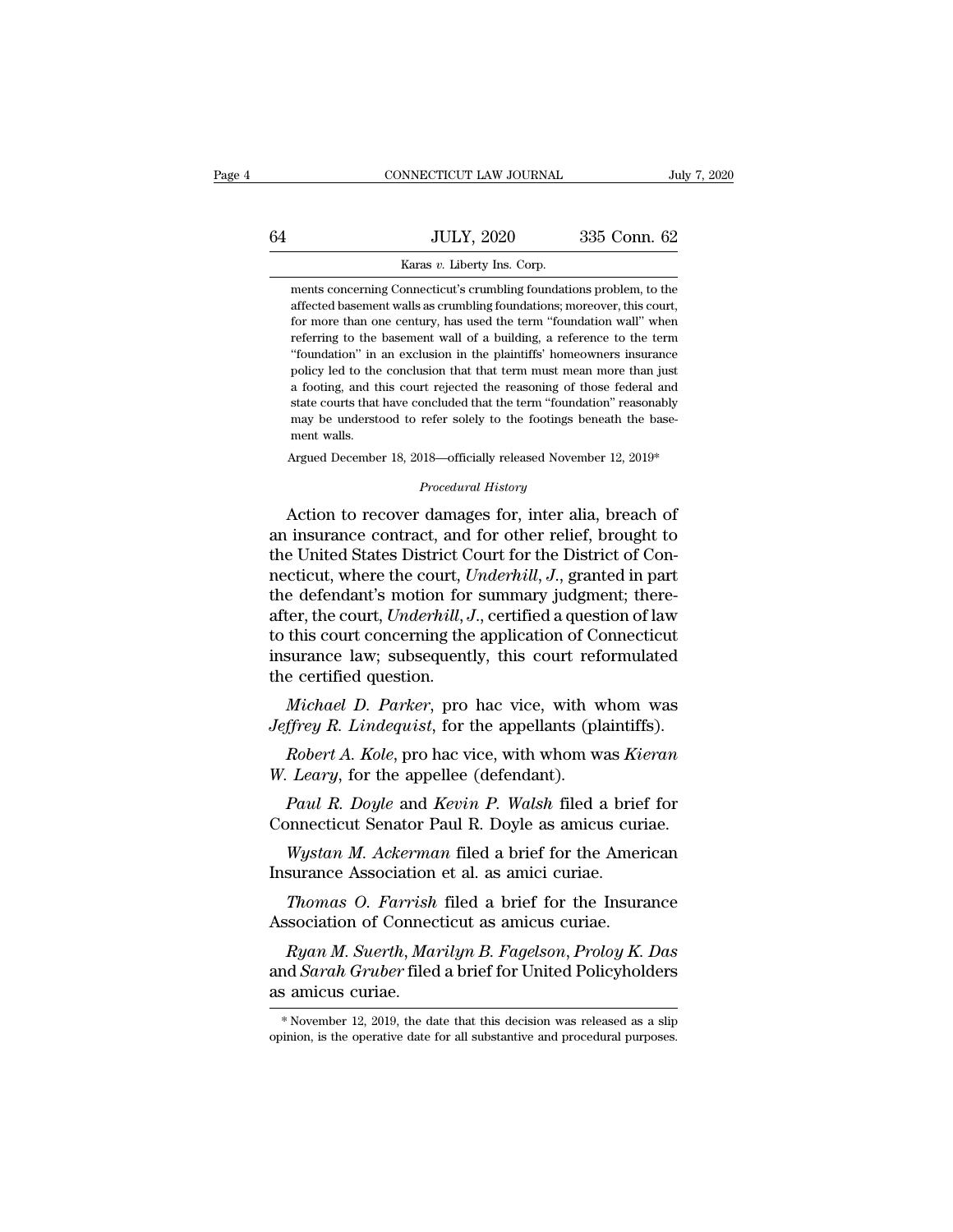# EXERCISE CONNECTICUT LAW JOURNAL Page 5<br>335 Conn. 62 JULY, 2020 65<br>Karas v. Liberty Ins. Corp. NNECTICUT LAW JOURNAL<br>JULY, 2020<br>Karas *v*. Liberty Ins. Corp.<br>Oninion

### *Opinion*

EXEC 5 Conn. 62 JULY, 2020 65<br>
Example 2020 65<br>
Example 2021<br>
PALMER, J. In *Beach* v. *Middlesex Mutual Assurance*<br>
1., 205 Conn. 246, 532 A.2d 1297 (1987), this court<br>
termined that the term "collanse" in a homeowners <sup>Com, 62</sup> JULY, 2020<br> *Co.*, 205 Conn. 246, 532 A.2d 1297 (1987), this court<br>
determined that the term "collapse" in a homeowners<br>
insurance policy when otherwise undefined "is suf-335 Conn. 62 JULY, 2020 65<br>
Karas v. Liberty Ins. Corp.<br> *Opinion*<br>
PALMER, J. In *Beach v. Middlesex Mutual Assurance*<br> *Co.*, 205 Conn. 246, 532 A.2d 1297 (1987), this court<br>
determined that the term "collapse" in a hom Karas v. Liberty Ins. Corp.<br>
Opinion<br>
PALMER, J. In Beach v. Middlesex Mutual Assurance<br>
Co., 205 Conn. 246, 532 A.2d 1297 (1987), this court<br>
determined that the term "collapse" in a homeowners<br>
insurance policy, when oth Figure 1991)<br> *Opinion*<br>
PALMER, J. In *Beach v. Middlesex Mutual Assurance*<br>
Co., 205 Conn. 246, 532 A.2d 1297 (1987), this court<br>
determined that the term "collapse" in a homeowners<br>
insurance policy, when otherwise und opinion<br>
PALMER, J. In Beach v. Middlesex Mutual Assurance<br>
Co., 205 Conn. 246, 532 A.2d 1297 (1987), this court<br>
determined that the term "collapse" in a homeowners<br>
insurance policy, when otherwise undefined, "is suf-<br> PALMER, J. In *Beach v. Middlesex Mutual Assurance*<br>Co., 205 Conn. 246, 532 A.2d 1297 (1987), this court<br>determined that the term "collapse" in a homeowners<br>insurance policy, when otherwise undefined, "is suf-<br>ficiently am Co., 205 Conn. 246, 532 A.2d 1297 (1987), this court<br>determined that the term "collapse" in a homeowners<br>insurance policy, when otherwise undefined, "is suf-<br>ficiently ambiguous to include coverage for any sub-<br>stantial i determined that the term "collapse" in a homeowners<br>insurance policy, when otherwise undefined, "is suf-<br>ficiently ambiguous to include coverage for any sub-<br>stantial impairment of the structural integrity" of the<br>insureds insurance policy, when otherwise undefined, "is suf-<br>ficiently ambiguous to include coverage for any sub-<br>stantial impairment of the structural integrity" of the<br>insureds' home. Id., 252. In the present case, which<br>comes ficiently ambiguous to include coverage for any substantial impairment of the structural integrity" of the insureds' home. Id., 252. In the present case, which comes to us on certification from the United States District stantial impairment of the structural integrity" of the<br>insureds' home. Id., 252. In the present case, which<br>comes to us on certification from the United States<br>District Court for the District of Connecticut; see Gen-<br>era insureds' home. Id., 252. In the present case, which<br>comes to us on certification from the United States<br>District Court for the District of Connecticut; see Gen-<br>eral Statutes § 51-199b (d);<sup>1</sup> we consider whether that<br>def comes to us on certification from the United States<br>District Court for the District of Connecticut; see General Statutes  $\S 51-199b$  (d);<sup>1</sup> we consider whether that<br>definition pertains to the collapse provisions of the<br>h District Court for the District of Connecticut; see General Statutes  $\S 51-199b$  (d);<sup>1</sup> we consider whether that definition pertains to the collapse provisions of the homeowners insurance policy issued by the defendant, eral Statutes § 51-199b (d);<sup>1</sup> we consider whether that<br>definition pertains to the collapse provisions of the<br>homeowners insurance policy issued by the defendant,<br>Liberty Insurance Corporation, to the plaintiffs, Steven<br>K definition pertains to the collapse provisions of the<br>homeowners insurance policy issued by the defendant,<br>Liberty Insurance Corporation, to the plaintiffs, Steven<br>Karas and Gail Karas, who claim coverage for the crack-<br>in homeowners insurance policy issued by the defendant,<br>Liberty Insurance Corporation, to the plaintiffs, Steven<br>Karas and Gail Karas, who claim coverage for the crack-<br>ing and crumbling of their concrete basement walls,<br>and, Liberty Insurance Corporation, to the plaintiffs, Steven<br>Karas and Gail Karas, who claim coverage for the crack-<br>ing and crumbling of their concrete basement walls,<br>and, if the definition set forth in *Beach* does apply,<br>w Karas and Gail Karas, who claim coverage for the cracking and crumbling of their concrete basement walls, and, if the definition set forth in *Beach* does apply, what degree of deterioration constitutes a "substantial impa ing and crumbling of their concrete basement walls,<br>and, if the definition set forth in *Beach* does apply,<br>what degree of deterioration constitutes a "substantial<br>impairment of the structural integrity" of those walls<br>suf and, if the definition set forth in *Beach* does apply,<br>what degree of deterioration constitutes a "substantial<br>impairment of the structural integrity" of those walls<br>sufficient to trigger coverage. *Beach* v. *Middlesex*<br> what degree of deterioration constitutes a "substantial<br>impairment of the structural integrity" of those walls<br>sufficient to trigger coverage. *Beach* v. *Middlesex*<br>*Mutual Assurance Co.*, supra, 252. We also consider<br>whe impairment of the structural integrity" of those walls<br>sufficient to trigger coverage. *Beach* v. *Middlesex*<br>*Mutual Assurance Co.*, supra, 252. We also consider<br>whether, under Connecticut law, the coverage exclu-<br>sion in sufficient to trigger coverage. *Beach* v. *Middlesex Mutual Assurance Co.*, supra, 252. We also consider whether, under Connecticut law, the coverage exclusion in the plaintiffs' policy for the collapse of the home's "fou Mutual Assurance Co., supra, 252. We also consider<br>whether, under Connecticut law, the coverage exclu-<br>sion in the plaintiffs' policy for the collapse of the<br>home's "foundation" unambiguously includes the base-<br>ment walls whether, under Connecticut law, the coverage exclusion in the plaintiffs' policy for the collapse of the home's "foundation" unambiguously includes the basement walls of the home. We conclude, first, that the *Beach* stand sion in the plaintiffs' policy for the collapse of the<br>home's "foundation" unambiguously includes the base-<br>ment walls of the home. We conclude, first, that the<br>*Beach* standard applies to the plaintiffs' policy, second,<br> home's "foundation" unambiguously includes the base-<br>ment walls of the home. We conclude, first, that the<br>*Beach* standard applies to the plaintiffs' policy, second,<br>that the "substantial impairment of structural integrity ment walls of the<br>*Beach* standard appthat the "substantiand requires<br>standard requires<br>danger of falling do<br>tion" unambiguou<br>ment walls.<sup>2</sup> andard requires proof that the home is in imminent<br>anger of falling down, and, third, that the term "founda-<br>on" unambiguously encompasses the home's base-<br>ent walls.<sup>2</sup><br><sup>1</sup> General Statutes § 51-199b (d) provides in rele danger of falling down, and, third, that the term "foundation" unambiguously encompasses the home's base-<br>ment walls.<sup>2</sup><br> $\frac{1}{1}$  General Statutes § 51-199b (d) provides in relevant part: "The Supreme<br>Court may answer a

tion" unambiguously encompasses the home's base-<br>ment walls.<sup>2</sup><br> $\frac{1}{1}$  General Statutes § 51-199b (d) provides in relevant part: "The Supreme<br>Court may answer a question of law certified to it by a court of the United<br> ment walls.<sup>2</sup><br>
<sup>1</sup> General Statutes § 51-199b (d) provides in relevant part: "The Supreme<br>
Court may answer a question of law certified to it by a court of the United<br>
States . . . if the answer may be determinative of a decision, constitutional provides in relevant part: "The Supreme Court may answer a question of law certified to it by a court of the United States  $\ldots$  if the answer may be determinative of an issue in pending litigatio Court may answer a question of law certified to it by a court of the United States . . . if the answer may be determinative of an issue in pending litigation in the certifying court and if there is no controlling appellat States . . . . if the answer may be determinative of an issue in pending litigation in the certifying court and if there is no controlling appellate decision, constitutional provision or statute of this state."<br>
<sup>2</sup> Follo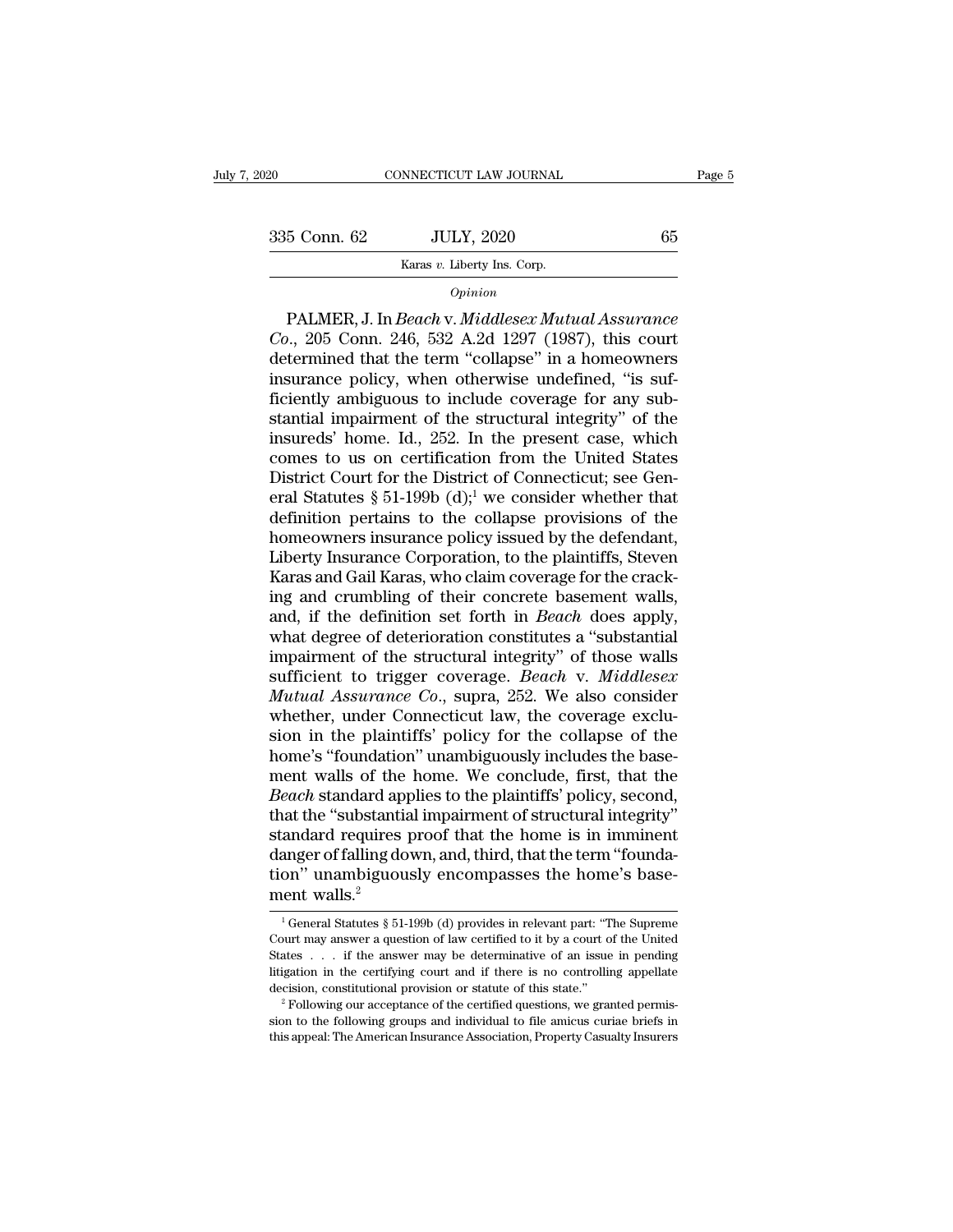|    | CONNECTICUT LAW JOURNAL                             | July 7, 2020 |
|----|-----------------------------------------------------|--------------|
| 66 | <b>JULY, 2020</b>                                   | 335 Conn. 62 |
|    | Karas v. Liberty Ins. Corp.                         |              |
|    | The record certified by the District Court contains |              |

CONNECTICUT LAW JOURNAL July 7, 2020<br>JULY, 2020 335 Conn. 62<br>Karas v. Liberty Ins. Corp.<br>The record certified by the District Court contains<br>e following undisputed facts and procedural history. the following undisputed facts and procedural history.<br>The record certified by the District Court contains<br>the following undisputed facts and procedural history.<br>The plaintiffs, who purchased their home in the town<br>of Ver  $\frac{\text{JULY, 2020}}{\text{Karas } v. \text{ Library Ins. Corp.}}$ <br>The record certified by the District Court contains<br>the following undisputed facts and procedural history.<br>The plaintiffs, who purchased their home in the town<br>of Vernon in 2010,<sup>3</sup> are  $\frac{JULY, 2020}{Karas v. Liberty Ins. Corp.}$ <br>The record certified by the District Court contains<br>the following undisputed facts and procedural history.<br>The plaintiffs, who purchased their home in the town<br>of Vernon in 2010,<sup>3</sup> are among hu For the contribution of the District Court contains<br>
The record certified by the District Court contains<br>
the following undisputed facts and procedural history.<br>
The plaintiffs, who purchased their home in the town<br>
of Ve Example 18 and the District Court contains<br>the following undisputed facts and procedural history.<br>The plaintiffs, who purchased their home in the town<br>of Vernon in 2010,<sup>3</sup> are among hundreds of homeowners<br>in northeastern The record certified by the District Court contains<br>the following undisputed facts and procedural history.<br>The plaintiffs, who purchased their home in the town<br>of Vernon in 2010,<sup>3</sup> are among hundreds of homeowners<br>in nort the following undisputed facts and procedural history.<br>The plaintiffs, who purchased their home in the town<br>of Vernon in 2010,<sup>3</sup> are among hundreds of homeowners<br>in northeastern Connecticut whose foundations were<br>construc The plaintiffs, who purchased their home in the town<br>of Vernon in 2010,<sup>3</sup> are among hundreds of homeowners<br>in northeastern Connecticut whose foundations were<br>constructed using defective concrete manufactured by<br>J.J. Motte of Vernon in 2010,<sup>3</sup> are among hundreds of homeowners<br>in northeastern Connecticut whose foundations were<br>constructed using defective concrete manufactured by<br>J.J. Mottes Concrete Company (Mottes). According to<br>a study com in northeastern Connecticut whose foundations were<br>constructed using defective concrete manufactured by<br>J.J. Mottes Concrete Company (Mottes). According to<br>a study commissioned by the state of Connecticut and<br>conducted by constructed using defective concrete manufactured by<br>J.J. Mottes Concrete Company (Mottes). According to<br>a study commissioned by the state of Connecticut and<br>conducted by the Department of Consumer Protection,<br>the stone ag J.J. Mottes Concrete Company (Mottes). According to<br>a study commissioned by the state of Connecticut and<br>conducted by the Department of Consumer Protection,<br>the stone aggregate used in Mottes concrete between<br>1983 and 2010 a study commissioned by the state of Connecticut and<br>conducted by the Department of Consumer Protection,<br>the stone aggregate used in Mottes concrete between<br>1983 and 2010 contained significant amounts of pyrrho-<br>tite, a fe conducted by the Department of Consumer Protection,<br>the stone aggregate used in Mottes concrete between<br>1983 and 2010 contained significant amounts of pyrrho-<br>tite, a ferrous mineral that oxidizes in the presence of<br>water the stone aggregate used in Mottes concrete between<br>1983 and 2010 contained significant amounts of pyrrho-<br>tite, a ferrous mineral that oxidizes in the presence of<br>water and oxygen to form expansive secondary miner-<br>als th 1983 and 2010 contained significant amounts of pyrrho-<br>tite, a ferrous mineral that oxidizes in the presence of<br>water and oxygen to form expansive secondary miner-<br>als that crack and destabilize the concrete, resulting in<br> tite, a ferrous mineral that oxidizes in the presence of<br>water and oxygen to form expansive secondary miner-<br>als that crack and destabilize the concrete, resulting in<br>its premature deterioration. See Department of Con-<br>sum water and oxygen to form expansive secondary minerals that crack and destabilize the concrete, resulting in<br>its premature deterioration. See Department of Con-<br>sumer Protection, State of Connecticut, Report on Deter-<br>iorat wp-content/uploads/2016/12/report\_on\_deteriorating\_ its premature deterioration. See Department of Consumer Protection, State of Connecticut, Report on Deteriorating Concrete in Residential Foundations (December 30, 2016) pp. 1, 7–9 (Report on Deteriorating Concrete in Resi sumer Protection, State of<br>iorating Concrete in Resident<br>30, 2016) pp. 1, 7–9 (Repc<br>Residential Foundations<br>wp-content/uploads/201<br>concrete\_in\_residential\_November 6, 2019).<br>In October, 2013, the rating Concrete in Residential Foundations (December<br>
, 2016) pp. 1, 7–9 (Report on Deteriorating Concrete in<br>
sidential Foundations), available at http://crcog.org/<br>
5-content/uploads/2016/12/report\_on\_deteriorating\_<br>
ncr  $b$ aso, 2016) pp. 1,  $t\rightarrow9$  (keport on Deteriorating Concrete in<br>Residential Foundations), available at http://crcog.org/<br>wp-content/uploads/2016/12/report\_on\_deteriorating\_<br>concrete\_in\_residential\_foundations.pdf (last v

residential Foundations), available at http://crcog.org/<br>wp-content/uploads/2016/12/report\_on\_deteriorating\_<br>concrete\_in\_residential\_foundations.pdf (last visited<br>November 6, 2019).<br>In October, 2013, the plaintiffs discove wp-content/uploads/2016/12/report\_on\_deteriorating\_<br>concrete\_in\_residential\_foundations.pdf (last visited<br>November 6, 2019).<br>In October, 2013, the plaintiffs discovered that their<br>basement walls were cracking and crumbling concrete\_in\_residential\_foundations.pdf (last visited<br>November 6, 2019).<br>In October, 2013, the plaintiffs discovered that their<br>basement walls were cracking and crumbling in the<br>manner typical of Mottes concrete. On Novemb November 6, 2019).<br>
In October, 2013, the plaintiffs discovered that their<br>
basement walls were cracking and crumbling in the<br>
manner typical of Mottes concrete. On November 15,<br>
2013, they submitted a claim to the defenda In October, 2013, the plaintiffs discovered that their<br>basement walls were cracking and crumbling in the<br>manner typical of Mottes concrete. On November 15,<br>2013, they submitted a claim to the defendant, which<br>it denied. Th basement walls were cracking and crumbling in the<br>manner typical of Mottes concrete. On November 15,<br>2013, they submitted a claim to the defendant, which<br>it denied. Thereafter, the plaintiffs commenced an<br>action in the Uni manner typical of Mottes concrete. On November 15,<br>2013, they submitted a claim to the defendant, which<br>it denied. Thereafter, the plaintiffs commenced an<br>action in the United States District Court for the Dis-<br>trict of Co 2013, they submitted a claim to the defendant, which<br>it denied. Thereafter, the plaintiffs commenced an<br>action in the United States District Court for the Dis-<br>trict of Connecticut, alleging that the defendant had<br>breached it denied. Thereafter, the plaintiffs commenced an<br>action in the United States District Court for the Dis-<br>trict of Connecticut, alleging that the defendant had<br>breached the collapse provisions of the policy by declin-<br>ing action in the United States District Court for the District of Connecticut, alleging that the defendant had breached the collapse provisions of the policy by declining to compensate them for the purported collapse of their ing to compensate them for the purported collapse of<br>their basement walls. The plaintiffs also alleged a<br>breach of the covenant of good faith and fair dealing<br>and violations of the Connecticut Unfair Insurance<br>Association their basement walls. The plaintiffs also alleged a<br>breach of the covenant of good faith and fair dealing<br>and violations of the Connecticut Unfair Insurance<br>Association of America, and the Insurance Association of Connecti

breach of the covenant of good faith and fair de<br>and violations of the Connecticut Unfair Insur<br>Association of America, and the Insurance Association of Connect<br>support of the defendant's position, and Connecticut Senator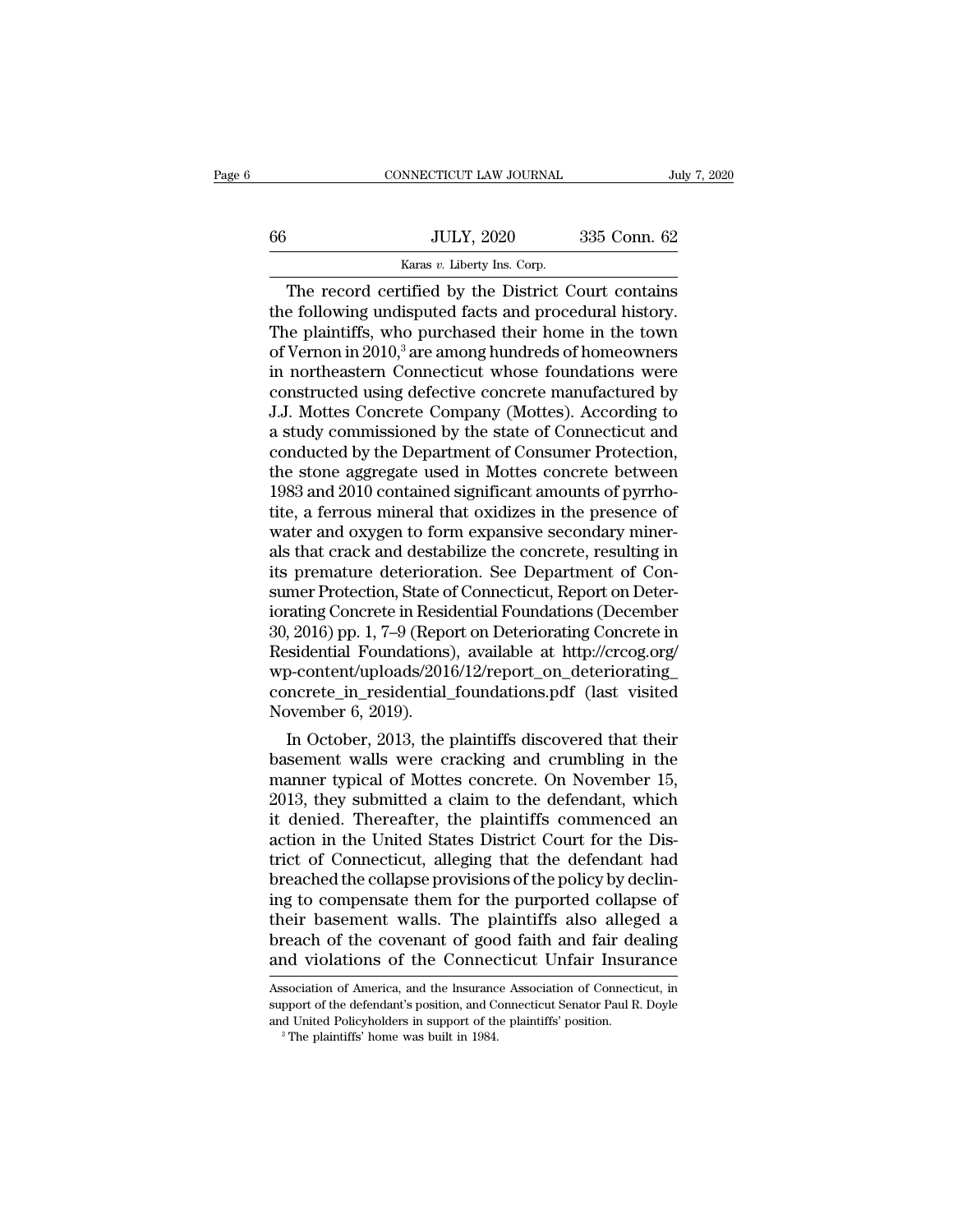| 020          | CONNECTICUT LAW JOURNAL                                                                                                                                         | Page 7 |
|--------------|-----------------------------------------------------------------------------------------------------------------------------------------------------------------|--------|
| 335 Conn. 62 | <b>JULY, 2020</b>                                                                                                                                               | 67     |
|              | Karas v. Liberty Ins. Corp.                                                                                                                                     |        |
|              | Practices Act (CUIPA), General Statutes § 38a-815 et<br>seq., and the Connecticut Unfair Trade Practices Act<br>$(CIITDA)$ Conoral Statutos $8.49.110$ s et see |        |

335 Conn. 62 JULY, 2020 67<br>
Karas v. Liberty Ins. Corp.<br>
Practices Act (CUIPA), General Statutes § 38a-815 et<br>
seq., and the Connecticut Unfair Trade Practices Act<br>
(CUTPA), General Statutes § 42-110a et seq. (CUTPA), General Statutes § 38a-8<br>
Tractices Act (CUIPA), General Statutes § 38a-8<br>
Seq., and the Connecticut Unfair Trade Practices<br>
(CUTPA), General Statutes § 42-110a et seq.<br>
In support of their claims, the plaintiffs EXECUTE SCOTT SUPPORT OF THE USE OF THE SUPPORT OF THE USE OF THE USE OF THE SUPPORT OF SUPPORT OF THE PROTOCOLLAR SUPPORT OF THE USE OF THE PLACE OF THE PLACE OF THE USE OF THE USE OF THE USE OF THE USE OF THE SUPPORT OF

Karas v. Liberty Ins. Corp.<br>
Practices Act (CUIPA), General Statutes § 38a-815 et<br>
seq., and the Connecticut Unfair Trade Practices Act<br>
(CUTPA), General Statutes § 42-110a et seq.<br>
In support of their claims, the plainti Practices Act (CUIPA), General Statutes § 38a-815 et<br>seq., and the Connecticut Unfair Trade Practices Act<br>(CUTPA), General Statutes § 42-110a et seq.<br>In support of their claims, the plaintiffs relied on the<br>following provi eq., and the Connecticut Unfair Trade Practices Act<br>CUTPA), General Statutes § 42-110a et seq.<br>In support of their claims, the plaintiffs relied on the<br>pllowing provisions in their homeowners insurance<br>olicy: "SECTION I—PE (CUTPA), General Statutes  $\S$  42-110a et seq.<br>
In support of their claims, the plaintiffs relied on the<br>
following provisions in their homeowners insurance<br>
policy: "SECTION I—PERILS INSURED AGAINST<br>
... We insure against In support of their claims, the plaintiffs relied on the<br>following provisions in their homeowners insurance<br>policy: "SECTION I—PERILS INSURED AGAINST<br> $\ldots$  We insure against risk of direct loss to property<br>described in Co In support of their claims, the plaintiffs relied on the<br>following provisions in their homeowners insurance<br>policy: "SECTION I—PERILS INSURED AGAINST<br> $\ldots$  We insure against risk of direct loss to property<br>described in Co following provisions in their homeowners insurance<br>policy: "SECTION I—PERILS INSURED AGAINST<br>... We insure against risk of direct loss to property<br>described in Coverages A and B only if that loss is a<br>physical loss to prop policy: "SECTION I—PERILS INSURED AGAINST<br>
... We insure against risk of direct loss to property<br>
described in Coverages A and B only if that loss is a<br>
physical loss to property. We do not insure, however,<br>
for loss ... [ We insure against risk of direct loss to property<br>described in Coverages A and B only if that loss is a<br>physical loss to property. We do not insure, however,<br>for loss . . . [i]nvolving collapse, other than as pro-<br>vided i described in Coverages A and B only if that loss is a<br>physical loss to property. We do not insure, however,<br>for loss . . . [i]nvolving collapse, other than as pro-<br>vided in Additional Coverage 8 . . . ." Additional Cov-<br>er physical loss to property. We do not insure, however,<br>for loss . . . [i]nvolving collapse, other than as pro-<br>vided in Additional Coverage 8 . . . ." Additional Cov-<br>erage 8, in turn, provides in relevant part: "Collapse.<br> for loss  $\ldots$  [i]nvolving collapse, other than as provided in Additional Coverage 8  $\ldots$ ." Additional Coverage 8, in turn, provides in relevant part: "Collapse. We insure for direct physical loss to covered property inv vided in Additional Coverage 8 . . . ." Additional Coverage 8, in turn, provides in relevant part: "Collapse.<br>We insure for direct physical loss to covered property involving collapse of a building or any part of a buildin erage 8, in turn, provides in relevant part: "Collapse.<br>We insure for direct physical loss to covered property<br>involving collapse of a building or any part of a build-<br>ing caused only by one or more of the following: a.<br>[C We insure for direct physical loss to covered property<br>involving collapse of a building or any part of a build-<br>ing caused only by one or more of the following: a.<br>[Certain perils identified elsewhere in the policy, includ involving collapse of a building or any part of a building caused only by one or more of the following: a.<br>[Certain perils identified elsewhere in the policy, including fire, lightning, windstorm, hail, explosion, riot, ci ing caused only by one or more of the following: a.<br>[Certain perils identified elsewhere in the policy, includ-<br>ing fire, lightning, windstorm, hail, explosion, riot, civil<br>commotion and volcanic eruption]; b. [h]idden dec [Certain perils identified elsewhere in the policy, includ-<br>ing fire, lightning, windstorm, hail, explosion, riot, civil<br>commotion and volcanic eruption]; b. [h]idden decay;<br>c. [h]idden insect or vermin damage; d. [w]eight ing fire, lightning, windstorm, hail, explosion, riot, civil commotion and volcanic eruption]; b. [h]idden decay; c. [h]idden insect or vermin damage; d. [w]eight of contents, equipment, animals or people; e. [w]eight of r c. [h]idden insect or vermin damage; d. [w]eight of contents, equipment, animals or people; e. [w]eight of rain which collects on a roof; or f. [u]se of defective material or methods in construction, remodeling or renovati c. [h]idden insect or vermin damage; d. [w]eight of contents, equipment, animals or people; e. [w]eight of rain<br>which collects on a roof; or f. [u]se of defective material<br>or methods in construction, remodeling or renovati tents, equipment, animals or people; e. [w]eight of rain<br>which collects on a roof; or f. [u]se of defective material<br>or methods in construction, remodeling or renovation<br>if the collapse occurs during the course of the cons which collects on a roof; or f. [u]se of defective material<br>or methods in construction, remodeling or renovation<br>if the collapse occurs during the course of the construc-<br>tion, remodeling or renovation. Loss to an awning,<br> or methods in construction, remodeling or renovation<br>if the collapse occurs during the course of the construc-<br>tion, remodeling or renovation. Loss to an awning,<br>fence, patio, pavement, swimming pool, underground<br>pipe, flu if the collapse occurs during the course of the construction, remodeling or renovation. Loss to an awning, fence, patio, pavement, swimming pool, underground pipe, flue, drain, cesspool, septic tank, foundation, retaining tion, remodeling or renovation. Loss to an awning,<br>fence, patio, pavement, swimming pool, underground<br>pipe, flue, drain, cesspool, septic tank, foundation,<br>retaining wall, bulkhead, pier, wharf or dock is not<br>included unde fence, patio, pavement, swimming pool, underground<br>pipe, flue, drain, cesspool, septic tank, foundation,<br>retaining wall, bulkhead, pier, wharf or dock is not<br>included under items b., c., d., e., and f. unless the loss<br>is a pipe, flue, drain, cesspool, septic tank, foundation,<br>retaining wall, bulkhead, pier, wharf or dock is not<br>included under items b., c., d., e., and f. unless the loss<br>is a direct result of the collapse of a building. Colla retaining wall, bulkhead, pier, wharf or dock is not<br>included under items b., c., d., e., and f. unless the loss<br>is a direct result of the collapse of a building. Collapse<br>does not include settling, cracking, shrinking, bu included under items b., c., d., e., and f. unless the loss<br>is a direct result of the collapse of a building. Collapse<br>does not include settling, cracking, shrinking, bulging<br>or expansion." According to the plaintiffs, the is a direct result of the collapse of a building. Collapse<br>does not include settling, cracking, shrinking, bulging<br>or expansion." According to the plaintiffs, they are enti-<br>tled to payment under these policy provisions be does not include settling, cracking, shrinking, bulging<br>or expansion." According to the plaintiffs, they are enti-<br>tled to payment under these policy provisions because<br>the deterioration of the concrete within their baseme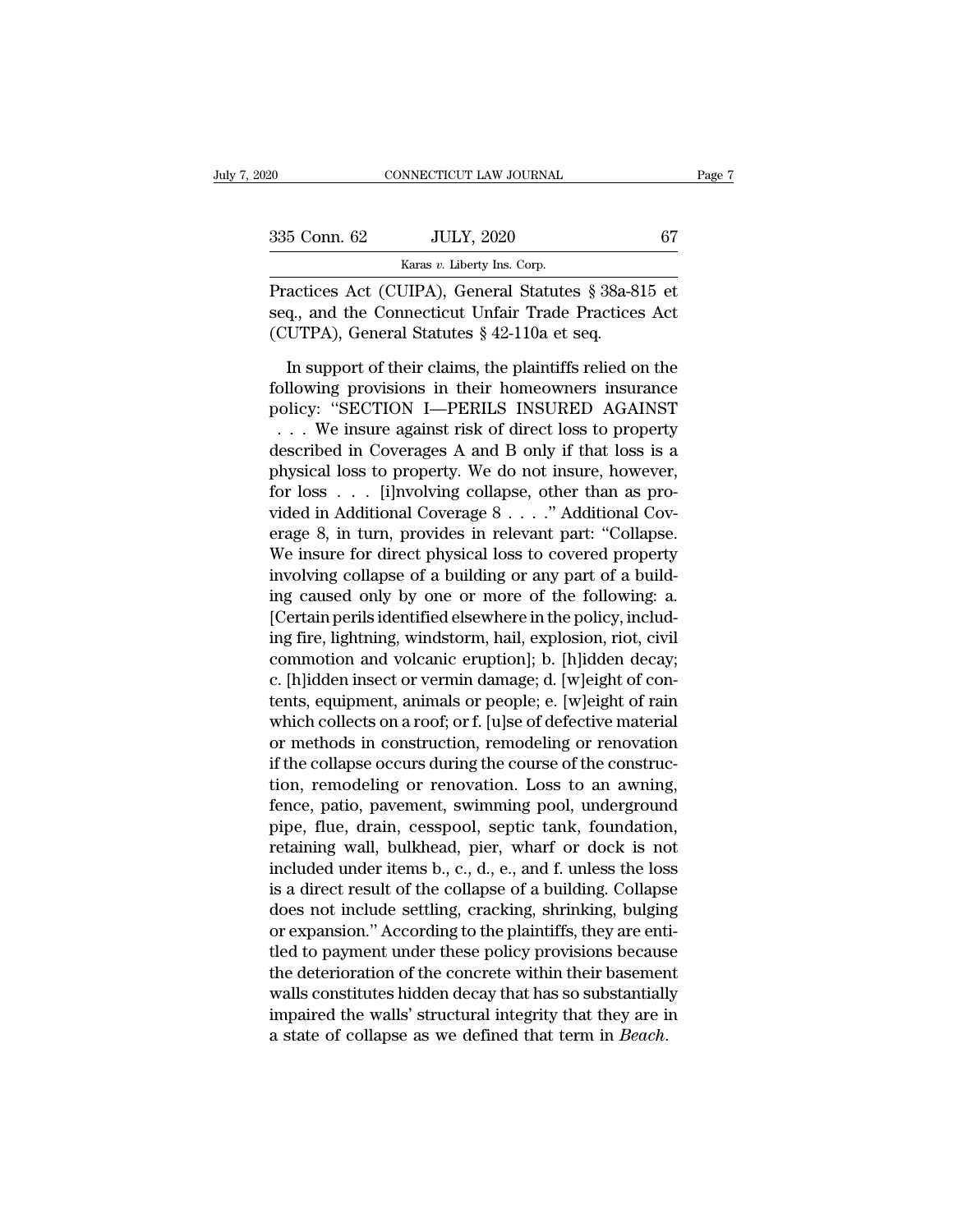|    | CONNECTICUT LAW JOURNAL                              |              | July 7, 2020 |
|----|------------------------------------------------------|--------------|--------------|
|    |                                                      |              |              |
| 68 | <b>JULY, 2020</b>                                    | 335 Conn. 62 |              |
|    | Karas v. Liberty Ins. Corp.                          |              |              |
|    | In connection with the present action the plaintiffs |              |              |

CONNECTICUT LAW JOURNAL July 7, 2020<br>JULY, 2020 335 Conn. 62<br>Karas v. Liberty Ins. Corp.<br>In connection with the present action, the plaintiffs<br>tained the services of David Grandpre, a structural<br>ginear who has been rataine  $\begin{tabular}{ll} \hline & \multicolumn{1}{l}{\textbf{JULY, 2020}} & \multicolumn{1}{l}{\textbf{335 Conn. 62}} \\ & \multicolumn{1}{l}{\textbf{Karas }v.}\text{ Liberty Ins. Corp.} \\ \hline \hline \textbf{In connection with the present action, the plaintiffs} \\ \hline \textbf{retained the services of David Grande, a structural engineer who has been retained in more than sixty cases} \\ \hline \textbf{involving Mottes generate. In his domestic, Grandpre} \end{tabular}$ For the series who has been retained in more than sixty cases<br>involving Mottes concrete. In his deposition, the plaintiffs<br>involving Mottes concrete. In his deposition, Grandpre<br>testified that the plaintiffs' foundation h  $\noindent\hfill\text{JULY, 2020} \quad\noindent\hfill\text{335 Conn. 62}\n\hfill\text{Karas } v. \text{ Library Ins. Corp.}$ In connection with the present action, the plaintiffs retained the services of David Grandpre, a structural engineer who has been retained in more than sixty Karas v. Liberty Ins. Corp.<br>
In connection with the present action, the plaintiffs<br>
retained the services of David Grandpre, a structural<br>
engineer who has been retained in more than sixty cases<br>
involving Mottes concrete In connection with the present action, the plaintiffs<br>retained the services of David Grandpre, a structural<br>engineer who has been retained in more than sixty cases<br>involving Mottes concrete. In his deposition, Grandpre<br>tes In connection with the present action, the plaintiffs<br>retained the services of David Grandpre, a structural<br>engineer who has been retained in more than sixty cases<br>involving Mottes concrete. In his deposition, Grandpre<br>tes retained the services of David Grandpre, a structural<br>engineer who has been retained in more than sixty cases<br>involving Mottes concrete. In his deposition, Grandpre<br>testified that the plaintiffs' foundation had "the most<br>s engineer who has been retained in more than sixty cases<br>involving Mottes concrete. In his deposition, Grandpre<br>testified that the plaintiffs' foundation had "the most<br>severe cracking problem" of any of the Mottes founda-<br>t involving Mottes concrete. In his deposition, Grandpre<br>testified that the plaintiffs' foundation had "the most<br>severe cracking problem" of any of the Mottes founda-<br>tions he had inspected and that the basement walls were<br>b testified that the plaintiffs' foundation had "the most<br>severe cracking problem" of any of the Mottes founda-<br>tions he had inspected and that the basement walls were<br>bowing inward approximately two inches. Grandpre<br>opined severe cracking problem" of any of the Mottes foundations he had inspected and that the basement walls were bowing inward approximately two inches. Grandpre opined that the chemical reaction occurring within the concrete c tions he had inspected and that the basement walls were<br>bowing inward approximately two inches. Grandpre<br>opined that the chemical reaction occurring within the<br>concrete cannot be arrested and that the only remedy<br>is to rep bowing inward approximately two inches. Grandpre<br>opined that the chemical reaction occurring within the<br>concrete cannot be arrested and that the only remedy<br>is to replace the basement walls. At Grandpre's recom-<br>mendation, opined that the chemical reaction occurring within the concrete cannot be arrested and that the only remedy is to replace the basement walls. At Grandpre's recommendation, the plaintiffs installed wood shoring to reinforce concrete cannot be arrested and that the only remedy<br>is to replace the basement walls. At Grandpre's recom-<br>mendation, the plaintiffs installed wood shoring to rein-<br>force the walls. Grandpre testified that, without the<br>sh is to replace the basement walls. At Grandpre's recommendation, the plaintiffs installed wood shoring to reinforce the walls. Grandpre testified that, without the shoring, the home "might become unsafe at some time in the mendation, the plaintiffs installed wood shoring to reinforce the walls. Grandpre testified that, without the shoring, the home "might become unsafe at some time in the near future." When pressed on when the basement walls force the walls. Grandpre testified that, without the shoring, the home "might become unsafe at some time<br>in the near future." When pressed on when the basement walls might become unsafe, Grandpre responded<br>that he did not shoring, the home "might become unsafe at some time<br>in the near future." When pressed on when the base-<br>ment walls might become unsafe, Grandpre responded<br>that he did not think he could "say within a reasonable<br>degree of e in the near future." When pressed on when the base-<br>ment walls might become unsafe, Grandpre responded<br>that he did not think he could "say within a reasonable<br>degree of engineering certainty" that the walls will fall<br>down ment walls might become unsafe, Grandpre responded<br>that he did not think he could "say within a reasonable<br>degree of engineering certainty" that the walls will fall<br>down "within the next 100 years," although he thought<br>th gree of engineering certainty" that the walls will fall<br>gree of engineering certainty" that the walls will fall<br>at it is likely that they will do so within that time<br>me "based on the fact that portions of the wall are<br>rea down "within the next 100 years," although he thought<br>that it is likely that they will do so within that time<br>frame "based on the fact that portions of the wall are<br>already crumbling and falling to the floor  $\dots$ ."<br>The de

that it is likely that they will do so within that time<br>frame "based on the fact that portions of the wall are<br>already crumbling and falling to the floor  $\ldots$ ."<br>The defendant filed a motion for summary judgment,<br>assertin Frame "based on the fact that portions of the wall are<br>frame "based on the fact that portions of the wall are<br>already crumbling and falling to the floor  $\dots$ ."<br>The defendant filed a motion for summary judgment,<br>asserting, Frame based of the fact that portions of the wantate<br>already crumbling and falling to the floor  $\dots$ ."<br>The defendant filed a motion for summary judgment,<br>asserting, inter alia, that the loss claimed by the plain-<br>tiffs is The defendant filed a motion for summary judgment,<br>asserting, inter alia, that the loss claimed by the plain-<br>tiffs is excluded under the provisions of the policy that<br>expressly preclude coverage for the collapse of a bui The defendant filed a motion for summary judgment,<br>asserting, inter alia, that the loss claimed by the plain-<br>tiffs is excluded under the provisions of the policy that<br>expressly preclude coverage for the collapse of a buil asserting, inter alia, that the loss claimed by the plain-<br>tiffs is excluded under the provisions of the policy that<br>expressly preclude coverage for the collapse of a build-<br>ing unless it results from one of several specif tiffs is excluded under the provisions of the policy that<br>expressly preclude coverage for the collapse of a build-<br>ing unless it results from one of several specified causes,<br>none of which, the defendant argued, was applic expressly preclude coverage for the collapse of a building unless it results from one of several specified causes, none of which, the defendant argued, was applicable to the plaintiffs' claim. The defendant further argued ing unless it results from one of several specified causes,<br>none of which, the defendant argued, was applicable<br>to the plaintiffs' claim. The defendant further argued<br>that the plaintiffs' reliance on our definition of the none of which, the defendant argued, was applicable<br>to the plaintiffs' claim. The defendant further argued<br>that the plaintiffs' reliance on our definition of the term<br>"collapse" in *Beach* was misplaced because the collaps to the plaintiffs' claim. The defendant further argued<br>that the plaintiffs' reliance on our definition of the term<br>"collapse" in *Beach* was misplaced because the collapse<br>provisions of their policy and the parallel provis that the plaintiffs' reliance on our definition of the term<br>"collapse" in *Beach* was misplaced because the collapse<br>provisions of their policy and the parallel provisions<br>of the policy at issue in *Beach*, although simila "collapse" in *Beach* was misplaced because the collapse<br>provisions of their policy and the parallel provisions<br>of the policy at issue in *Beach*, although similar, are<br>sufficiently different to render *Beach* inapplicabl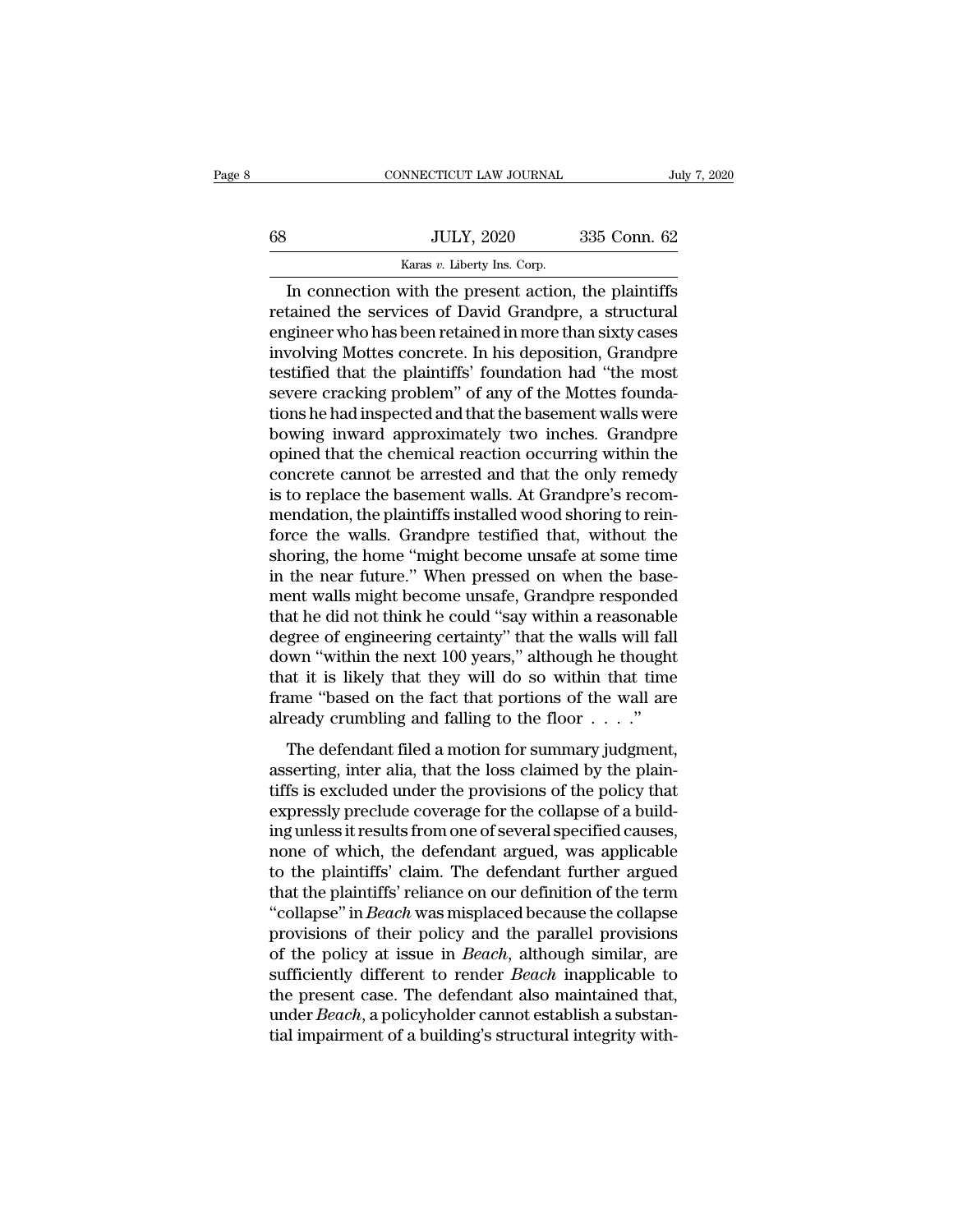| 020          | CONNECTICUT LAW JOURNAL                                                                                                                                               | Page 9 |
|--------------|-----------------------------------------------------------------------------------------------------------------------------------------------------------------------|--------|
|              |                                                                                                                                                                       |        |
| 335 Conn. 62 | <b>JULY, 2020</b>                                                                                                                                                     | 69     |
|              | Karas v. Liberty Ins. Corp.                                                                                                                                           |        |
|              | out proof that the building is in imminent danger of<br>falling down, and, because the basement walls of the<br>plaintiffa' hama ara in na guab dangan tha plaintiffa |        |

 $f_{\text{A}}$ <br>  $f_{\text{A}}$  (100  $\mu$  )  $f_{\text{A}}$  (100  $\mu$  )  $f_{\text{A}}$  (100  $\mu$  )  $f_{\text{A}}$  (100  $\mu$  )  $f_{\text{A}}$  (100  $\mu$ )  $f_{\text{A}}$  (100  $\mu$ )  $f_{\text{A}}$  (100  $\mu$ )  $f_{\text{A}}$  (100  $\mu$ )  $f_{\text{A}}$  (100  $\mu$ )  $f_{\text{A}}$  (100  $\$  $\frac{335 \text{ Conn. } 62}{\text{Karas } v. \text{ Library Ins. Corp.}}$ <br>
out proof that the building is in imminent danger of falling down, and, because the basement walls of the plaintiffs' home are in no such danger, the plaintiffs cannot prevail on their Salar Conn. 62 JULY, 2020 69<br>
Karas *v*. Liberty Ins. Corp.<br>
out proof that the building is in imminent danger of<br>
falling down, and, because the basement walls of the<br>
plaintiffs' home are in no such danger, the plaintiff Example 18 Karas v. Liberty Ins. Corp.<br>
Sout proof that the building is in imminent danger of<br>
falling down, and, because the basement walls of the<br>
plaintiffs' home are in no such danger, the plaintiffs<br>
cannot prevail o had the building is in imminent danger of<br>falling down, and, because the basement walls of the<br>plaintiffs' home are in no such danger, the plaintiffs<br>cannot prevail on their claim, even if the *Beach* standard<br>is applicabl out proof that the building is in imminent danger of falling down, and, because the basement walls of the plaintiffs' home are in no such danger, the plaintiffs cannot prevail on their claim, even if the *Beach* standard i falling down, and, because the basement walls of the<br>plaintiffs' home are in no such danger, the plaintiffs<br>cannot prevail on their claim, even if the *Beach* standard<br>is applicable. Finally, the defendant asserted that th plaintiffs' home are in no such danger, the plaintiffs<br>cannot prevail on their claim, even if the *Beach* standard<br>is applicable. Finally, the defendant asserted that the<br>plaintiffs' claim fell within an express exclusion cannot prevail on their claim,<br>is applicable. Finally, the deplaintiffs' claim fell within a<br>policy for loss caused by coll<br>tion because, according to th<br>sonably be disputed that a l<br>part of the foundation.<br>The District Co valiant tiffs' claim fell within an express exclusion in the policy for loss caused by collapse of the home's founda-<br>on because, according to the defendant, it cannot rea-<br>nably be disputed that a home's basement walls ar policy for loss caused by collapse of the home's foundation because, according to the defendant, it cannot reasonably be disputed that a home's basement walls are part of the foundation.<br>The District Court denied the defen

tion because, according to the defendant, it cannot reasonably be disputed that a home's basement walls are<br>part of the foundation.<br>The District Court denied the defendant's motion for<br>summary judgment as to the plaintiffs sonably be disputed that a home's basement walls are<br>part of the foundation.<br>The District Court denied the defendant's motion for<br>summary judgment as to the plaintiffs' breach of con-<br>tract claim but granted it as to the p part of the foundation.<br>The District Court denied the defendant's motion for<br>summary judgment as to the plaintiffs' breach of con-<br>tract claim but granted it as to the plaintiffs' remaining<br>claims.<sup>4</sup> Thereafter, the defen The District Court denied the defendant's motion for<br>summary judgment as to the plaintiffs' breach of con-<br>tract claim but granted it as to the plaintiffs' remaining<br>claims.<sup>4</sup> Thereafter, the defendant requested that the<br> tions: next claim but granted it as to the plaintiffs' remaining<br>
ims.<sup>4</sup> Thereafter, the defendant requested that the<br>
strict Court seek this court's guidance by way of<br>
rtification with respect to the following three ques-<br>
ins claims.<sup>4</sup> Thereafter, the defendant requested that the District Court seek this court's guidance by way of certification with respect to the following three questions:<br>"1. Is 'substantial impairment of structural integrit District Court seek this court's guidance by way of certification with respect to the following three questions:<br>"1. Is 'substantial impairment of structural integrity'<br>the applicable standard for 'collapse' under the [pla

Funcation with respect to the following three ques-<br>
"1. Is 'substantial impairment of structural integrity'<br>
e applicable standard for 'collapse' under the [plain-<br>
fs' homeowners insurance policy] provision at issue?<br>
"2

"1. Is 'substantial impairment of structural integrity'<br>the applicable standard for 'collapse' under the [plain-<br>tiffs' homeowners insurance policy] provision at issue?<br>"2. If the answer to question one is yes, then what<br>c "1. Is 'substantial impairment of structural integrity'<br>the applicable standard for 'collapse' under the [plain-<br>tiffs' homeowners insurance policy] provision at issue?<br>"2. If the answer to question one is yes, then what<br>c the applicable standard for 'collapse' under the [plaintiffs' homeowners insurance policy] provision at issue?<br>"2. If the answer to question one is yes, then what<br>constitutes 'substantial impairment of structural integ-<br>ri <sup>21</sup> If the answer to question one is yes, then what<br>
<sup>21</sup> If the answer to question one is yes, then what<br>
12. If the answer to question one is yes, then what<br>
2<sup>1</sup> if the plaintiffs' homeowners] insurance policy?<br>
<sup>21</sup> "2. If the answer to question one is yes, then what constitutes 'substantial impairment of structural integrity' for purposes of applying the 'collapse' provision of [the plaintiffs' homeowners] insurance policy?<br>"3. Unde

constitutes 'substantial impairment of structural integrity' for purposes of applying the 'collapse' provision<br>of [the plaintiffs' homeowners] insurance policy?<br>"3. Under Connecticut law, [does] the [term] 'founda-<br>tion' . rity' for purposes of applying the 'collapse' provision<br>of [the plaintiffs' homeowners] insurance policy?<br>"3. Under Connecticut law, [does] the [term] 'founda-<br>tion' . . . in a [homeowners] insurance policy unam-<br>biguously "3. Under Connecticut law, [does] the [term] 'foundation' . . . in a [homeowners] insurance policy unam-<br>biguously include basement walls? If not, and if [that<br>term is] ambiguous, should extrinsic evidence as to the<br> $\frac{1$ tion' . . . in a [homeowners] insurance policy unam-<br>biguously include basement walls? If not, and if [that<br>term is] ambiguous, should extrinsic evidence as to the<br> $\frac{4}{1}$  The District Court granted the defendant's moti

biguously include basement walls? If not, and if [that term is] ambiguous, should extrinsic evidence as to the  $^{4}$ The District Court granted the defendant's motion with respect to the plaintiffs' claims alleging breach o term is] ambiguous, should extrinsic evidence as to the<br>
<sup>4</sup>The District Court granted the defendant's motion with respect to the<br>
plaintiffs' claims alleging breach of the covenant of good faith and fair<br>
dealing and viol <sup>4</sup> The District Court granted the defendant's motion with respect to the plaintiffs' claims alleging breach of the covenant of good faith and fair dealing and violations of CUIPA and CUTPA, concluding, inter alia, that th <sup>4</sup> The District Court granted the defendant's motion with respect to the plaintiffs' claims alleging breach of the covenant of good faith and fair dealing and violations of CUIPA and CUTPA, concluding, inter alia, that t plaintiffs' claims alleging breach of the covenant of good faith and fair dealing and violations of CUIPA and CUTPA, concluding, inter alia, that there was no evidence that the defendant had denied the plaintiffs' claim in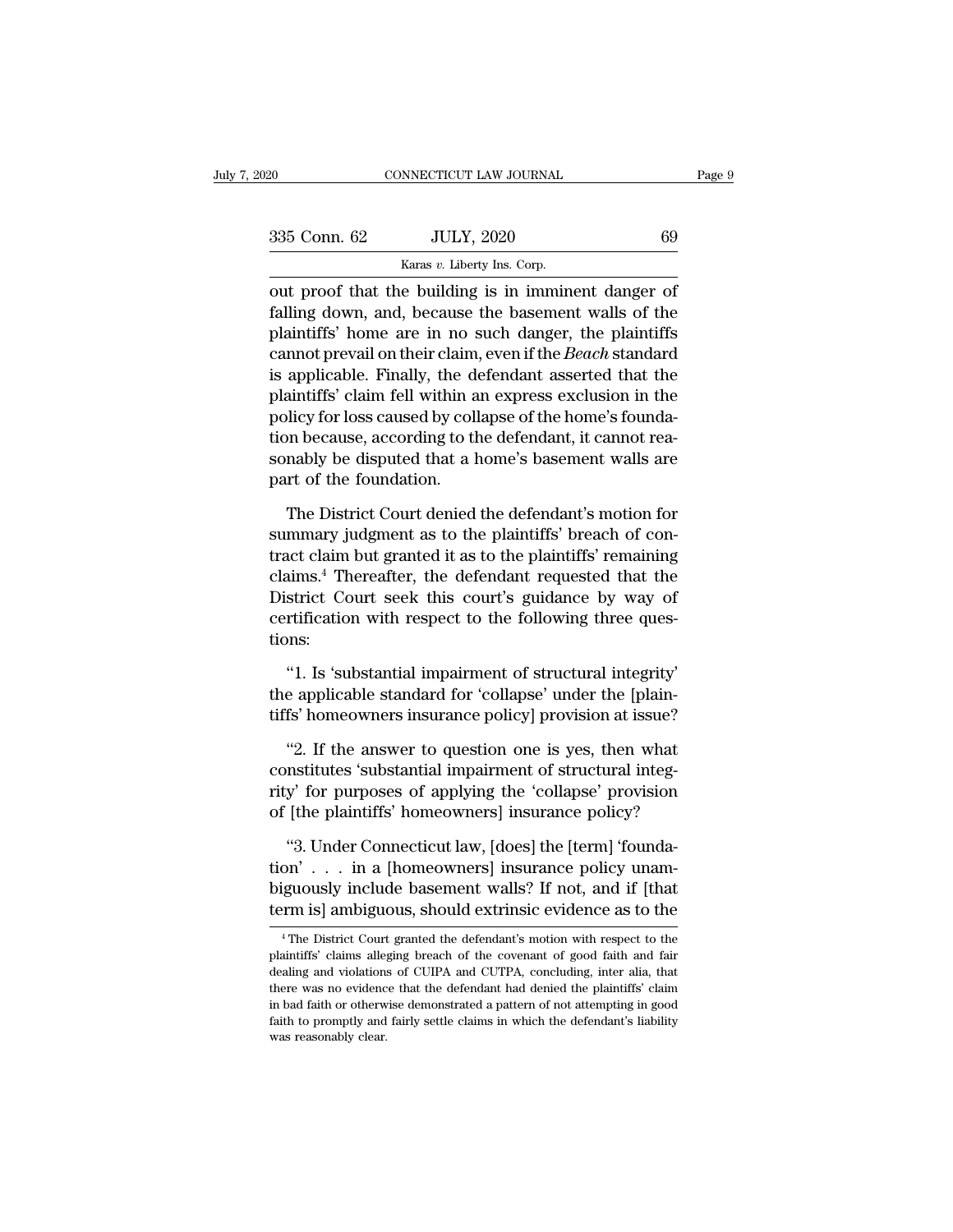|    | CONNECTICUT LAW JOURNAL                       | July 7, 2020 |
|----|-----------------------------------------------|--------------|
| 70 | <b>JULY, 2020</b>                             | 335 Conn. 62 |
|    | Karas v. Liberty Ins. Corp.                   |              |
|    | meaning of 'foundation' be considered?" Karas |              |

CONNECTICUT LAW JOURNAL<br>
TO JULY, 2020 335 Conn. 62<br>
Karas v. Liberty Ins. Corp.<br>
meaning of 'foundation' . . . be considered?'<sup>'5</sup> *Karas*<br>
v. *Liberty Ins. Corp.*, Docket No. 3:13-cv-01836 (SRU),<br>
2018 WI 2002480 \*4 (D. V. *Liberty Ins.* Corp.<br>
Example 2020 335 Conn. 62<br>
Example 335 Conn. 62<br>
Reading of 'foundation' . . . be considered?"<sup>5</sup> *Karas*<br>
V. *Liberty Ins. Corp.*, Docket No. 3:13-cv-01836 (SRU),<br>
2018 WL 2002480, \*4 (D. Conn. Ap 2018 WL 2002480, \*4 (D. Conn. April 30, 2018). JULY, 2020 335 Conn. 62<br>  $\frac{1}{2}$  Karas v. Liberty Ins. Corp.<br>
Eaning of 'foundation' . . . be considered?"<sup>5</sup> Karas<br>
Liberty Ins. Corp., Docket No. 3:13-cv-01836 (SRU),<br>
18 WL 2002480, \*4 (D. Conn. April 30, 2018).<br>
The

Example 19 Karas v. Liberty Ins. Corp.<br>
Realistive Consider Considered?"<sup>5</sup> Karas<br>
v. Liberty Ins. Corp., Docket No. 3:13-cv-01836 (SRU),<br>
2018 WL 2002480, \*4 (D. Conn. April 30, 2018).<br>
The District Court granted the def meaning of 'foundation' . . . be considered?"<sup>5</sup> Karas<br>v. Liberty Ins. Corp., Docket No. 3:13-cv-01836 (SRU),<br>2018 WL 2002480, \*4 (D. Conn. April 30, 2018).<br>The District Court granted the defendant's certifica-<br>tion reque the structural integrity. The considered: That is<br>v. Liberty Ins. Corp., Docket No. 3:13-cv-01836 (SRU),<br>2018 WL 2002480, \*4 (D. Conn. April 30, 2018).<br>The District Court granted the defendant's certifica-<br>tion request on because 'the District Court granted the defendant's certification request only as to the second question; id.,  $*5$ ; concluding that guidance as to the meaning of "substantial impairment of structural integrity" was warra The District Court granted the defendant's certifica-<br>tion request only as to the second question; id.,  $*5$ ;<br>concluding that guidance as to the meaning of "substan-<br>tial impairment of structural integrity" was warranted<br> The District Court granted the defendant's certification request only as to the second question; id.,  $*5$ ; concluding that guidance as to the meaning of "substantial impairment of structural integrity" was warranted beca tion request only as to the second question; id.,  $*5$ ;<br>concluding that guidance as to the meaning of "substan-<br>tial impairment of structural integrity" was warranted<br>because "[n]o Connecticut appellate decision has<br>squar concluding that guidance as to the meaning of "substantial impairment of structural integrity" was warranted<br>because "[n]o Connecticut appellate decision has<br>squarely applied *Beach* and arrived at a definition of<br>'substan tial impairment of structural integrity" was warranted<br>because "[n]o Connecticut appellate decision has<br>squarely applied *Beach* and arrived at a definition of<br>'substantial impairment of structural integrity' "; id., \*3;<br>a because "[n]o Connecticut appellate decision has<br>squarely applied *Beach* and arrived at a definition of<br>'substantial impairment of structural integrity'"; id., \*3;<br>and because the issue of insurance claims arising from<br>c squarely applied *Beach* and arrived at a definition of 'substantial impairment of structural integrity' "; id., \*3; and because the issue of insurance claims arising from crumbling basement walls—an extremely distressing 'substantial impairment of structural integrity' ''; id., \*3;<br>and because the issue of insurance claims arising from<br>crumbling basement walls—an extremely distressing<br>and costly problem that is estimated to have affected<br> and because the issue of insurance claims arising from<br>crumbling basement walls—an extremely distressing<br>and costly problem that is estimated to have affected<br>as many as 34,000 homes<sup>6</sup>—is "plainly of great impor-<br>tance to crumbling basement walls—an extremely distressing<br>and costly problem that is estimated to have affected<br>as many as  $34,000$  homes<sup>6</sup>—is "plainly of great impor-<br>tance to the [s]tate  $\ldots$  and implicates broad ques-<br>tions and costly problem that is estimated to have affected<br>as many as 34,000 homes<sup>6</sup>—is "plainly of great impor-<br>tance to the [s]tate  $\ldots$  and implicates broad ques-<br>tions of Connecticut public policy." (Citations omitted;<br>i as many as 34,000 homes<sup>6</sup>—is "plainly of great importance to the [s]tate . . . and implicates broad questions of Connecticut public policy." (Citations omitted; internal quotation marks omitted.) Id., \*3 and n.4. The Dis tance to the [s]tate  $\ldots$  and implicates broad questions of Connecticut public policy." (Citations omitted; internal quotation marks omitted.) Id.,  $*3$  and n.4. The District Court, however, declined to certify the first tions of Connecticut public policy." (Citations omitted;<br>internal quotation marks omitted.) Id., \*3 and n.4. The<br>District Court, however, declined to certify the first and<br>third questions, concluding, with respect to the f internal quotation marks omitted.) Id., \*3 and n.4. The<br>District Court, however, declined to certify the first and<br>third questions, concluding, with respect to the first<br>question, that, because the collapse provisions of t District Court, however, declined to certify the first and<br>third questions, concluding, with respect to the first<br>question, that, because the collapse provisions of the<br>policy in the present case do not define the term "co third questions, concluding, with respect to the first<br>question, that, because the collapse provisions of the<br>policy in the present case do not define the term "col-<br>lapse" and otherwise are virtually identical to the rele policy in the present case do not define the term "collapse" and otherwise are virtually identical to the relevant provisions of the policy at issue in *Beach*, the substantial impairment standard applies to the policy in substantial impairment standard applies to the policy<br>in this case no less than it applied to the policy in *Beach*.<br>Id., \*4 and n.5. As to the third question, the District<br>Court determined that certification was unnecess in this case no less than it applied to the policy in *Beach*.<br>Id., \*4 and n.5. As to the third question, the District Court determined that certification was unnecessary<br><sup>5</sup> We note that, in its proposed third certified

Id.,  $*4$  and n.5. As to the third question, the District Court determined that certification was unnecessary<br> $*W$  we note that, in its proposed third certified question, the defendant requested that the District Court al Court determined that certification was unnecessary<br>  $\frac{1}{100}$  we note that, in its proposed third certified question, the defendant<br>
requested that the District Court also seek guidance from this court as to<br>
whether t We note that, in its proposed third certified question, the defendant<br>requested that the District Court also seek guidance from this court as to<br>whether the term "retaining wall," which, like the term "foundation," is<br>exc  $^\circ$  We note that, in its proposed third certified question, the defendant requested that the District Court also seek guidance from this court as to whether the term "retaining wall," which, like the term "foundation," i requested that the District Court also seek guidance from this court as to whether the term "retaining wall," which, like the term "foundation," is excluded from coverage under the policy, unambiguously includes basement w requested the term "retaining wall," which, like the term "foundation," is excluded from coverage under the policy, unambiguously includes basement walls. In light of our conclusion that the damage to the basement walls of excluded from coverage under the policy, unambiguously includes basement walls. In light of our conclusion that the damage to the basement walls of the plaintiffs' home unambiguously falls within the coverage exclusion fo walls. In light of our conclusion that the damage to the basement walls of the plaintiffs' home unambiguously falls within the coverage exclusion for damage to the foundation; see part III of this opinion; we need not dec

A24.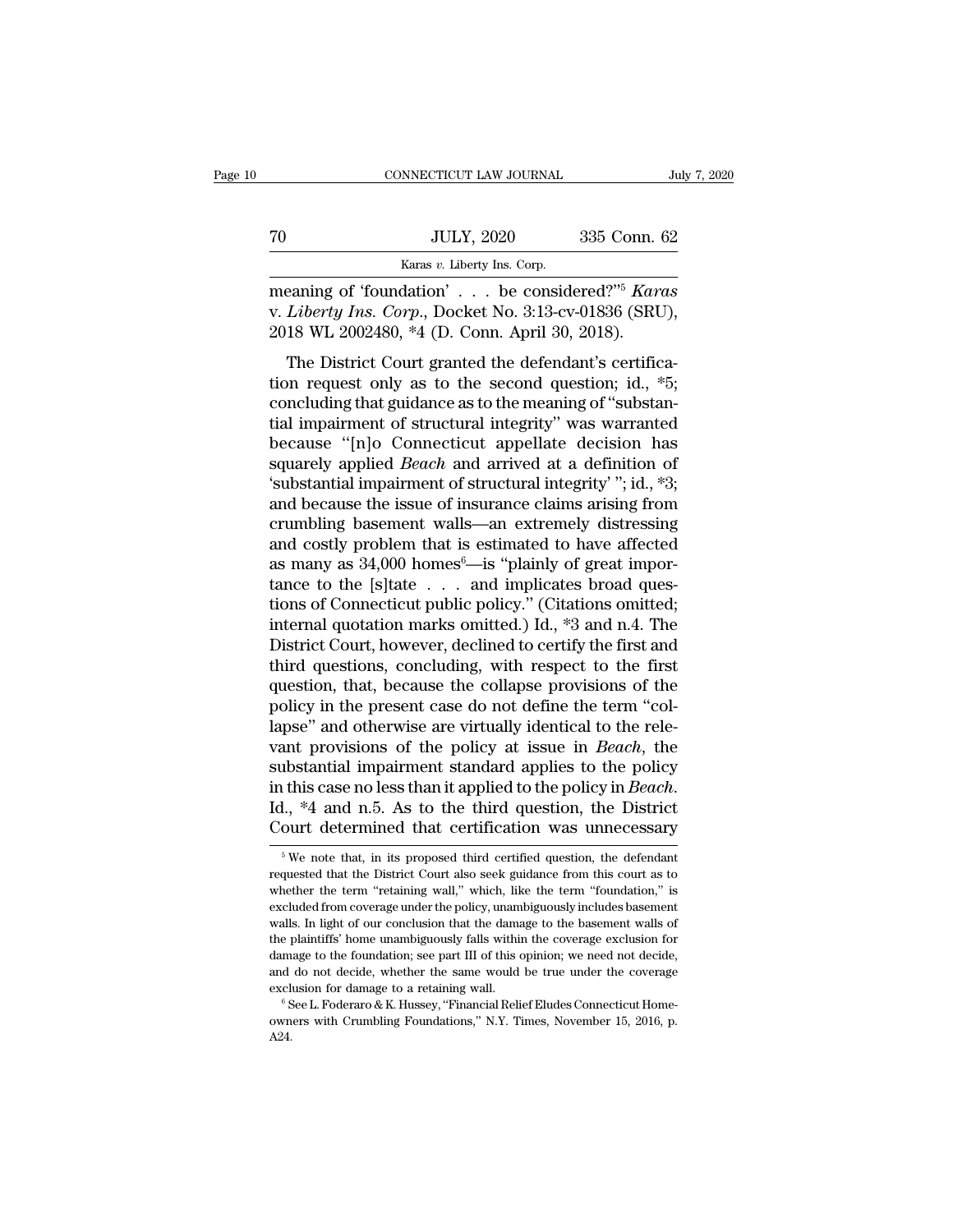| 2020         | CONNECTICUT LAW JOURNAL                                                                                        | Page 11 |
|--------------|----------------------------------------------------------------------------------------------------------------|---------|
|              |                                                                                                                |         |
| 335 Conn. 62 | <b>JULY, 2020</b>                                                                                              | 71      |
|              | Karas v. Liberty Ins. Corp.                                                                                    |         |
|              | because Connecticut federal and state trial courts uni-<br>formly have rejected insurers' claims that the term |         |

Formler (1993)<br>
Formula 1993 S. Corp.<br>
Formly have rejected insurers' claims that the term<br>
"foundation" unambiguously includes basement walls;<br>
Sid  $*4$ : these courts have concluded rather, that the  $\frac{335 \text{ Conn. } 62}{\text{Karas } v. \text{ Library Ins. Corp.}}$ <br>
because Connecticut federal and state trial courts uniformly have rejected insurers' claims that the term<br>
"foundation" unambiguously includes basement walls;<br>
id., \*4; those courts ha 335 Conn. 62 JULY, 2020 71<br>  $\frac{1}{\frac{1}{1-\frac{1}{1-\frac{1}{1-\frac{1}{1-\frac{1}{1-\frac{1}{1-\frac{1}{1-\frac{1}{1-\frac{1}{1-\frac{1}{1-\frac{1}{1-\frac{1}{1-\frac{1}{1-\frac{1}{1-\frac{1}{1-\frac{1}{1-\frac{1}{1-\frac{1}{1-\frac{1}{1-\frac{1}{1-\frac{1}{1-\frac{1}{1-\frac{1}{1-\frac{1}{1-\frac{1}{1-\frac{1}{1-\frac{1}{1-\frac{1}{1-\frac{1}{1-\frac{1}{1-\frac{1}{1-\$ Karas *v*. Liberty Ins. Corp.<br>
because Connecticut federal and state trial courts uni-<br>
formly have rejected insurers' claims that the term<br>
"foundation" unambiguously includes basement walls;<br>
id., \*4; those courts have  $\frac{\text{karas } v \cdot \text{Libery ins. Corp.}}{\text{because Connecticut federal and state trial courts uniformly have rejected insurers' claims that the term "founded" unambiguously includes basement walls; id., *4; those courts have concluded, rather, that the term also reasonably can be understood to refer solely to the concrete footing on which the basement walls rest but does not include the walls themselves.<sup>7</sup>$ because Connecticut federal and state trial courts uniformly have rejected insurers' claims that the term "foundation" unambiguously includes basement walls; id., \*4; those courts have concluded, rather, that the term also Following the District Court's order certifying the<br>
state of the concrete footing on which the basement walls,<br>
st but does not include the walls themselves.<sup>7</sup><br>
Following the District Court's order certifying the<br>
cond id., \*4; those courts have concluded, rather, that the<br>term also reasonably can be understood to refer solely<br>to the concrete footing on which the basement walls<br>rest but does not include the walls themselves.<sup>7</sup><br>Followin

Fraction also reasonably can be understood to refer solely<br>to the concrete footing on which the basement walls<br>rest but does not include the walls themselves.<sup>7</sup><br>Following the District Court's order certifying the<br>second q to the concrete footing on which the basement walls<br>rest but does not include the walls themselves.<sup>7</sup><br>Following the District Court's order certifying the<br>second question only, the defendant, as authorized by<br>Practice Book the state of the court and the statements wants<br>rest but does not include the walls themselves.<sup>7</sup><br>Following the District Court's order certifying the<br>second question only, the defendant, as authorized by<br>Practice Book § 8 Following the District Court's order certifying the<br>second question only, the defendant, as authorized by<br>Practice Book § 82-4, filed an objection to that certifica-<br>tion order. In particular, the defendant requested that<br> Following the District Court's order certifying the second question only, the defendant, as authorized by Practice Book  $\S 82-4$ , filed an objection to that certification order. In particular, the defendant requested that second question only, the defendant, as authorized by<br>Practice Book § 82-4, filed an objection to that certifica-<br>tion order. In particular, the defendant requested that<br>this court answer, in addition to the question certi Practice Book § 82-4, filed an objection to that certification order. In particular, the defendant requested that<br>this court answer, in addition to the question certified<br>by the District Court, the two questions that the D tion order. In particular, the defendant requested that<br>this court answer, in addition to the question certified<br>by the District Court, the two questions that the District<br>Court had declined to certify. In support of this this court answer, in addition to the question certified<br>by the District Court, the two questions that the District<br>Court had declined to certify. In support of this request,<br>the defendant asserted, with respect to the fir Court had declined to certify. In support of this request,<br>the defendant asserted, with respect to the first ques-<br>tion, that the District Court incorrectly concluded that<br>the collapse provision in the plaintiffs' policy i the defendant asserted, with respect to the first question, that the District Court incorrectly concluded that<br>the collapse provision in the plaintiffs' policy is materially identical to the collapse provision at issue in tion, that the District Court incorrectly concluded that<br>the collapse provision in the plaintiffs' policy is materi-<br>ally identical to the collapse provision at issue in *Beach*.<br>With respect to the third question, the def the collapse provision in the plaintiffs' policy is materially identical to the collapse provision at issue in *Beach*.<br>With respect to the third question, the defendant maintained that the District Court's reliance on Con ally identical to the collapse provision at issue in *Beach*.<br>With respect to the third question, the defendant maintained that the District Court's reliance on Connecticut<br>Superior Court and United States District Court c With respect to the third question, the defendant main-<br>tained that the District Court's reliance on Connecticut<br>Superior Court and United States District Court cases<br>in declining to certify that question was misplaced<br>bec tained that the District Court's reliance on Connecticut<br>Superior Court and United States District Court cases<br>in declining to certify that question was misplaced<br>because those cases were wrongly decided and are con-<br>trary Superior Court and United States District Court cases<br>in declining to certify that question was misplaced<br>because those cases were wrongly decided and are con-<br>trary to the weight of authority from other jurisdictions<br>hold in declining to certify that question was misplaced<br>because those cases were wrongly decided and are con-<br>trary to the weight of authority from other jurisdictions<br>holding that a building's foundation includes its base-<br>me because those cases were wrongly decided and are con-<br>trary to the weight of authority from other jurisdictions<br>holding that a building's foundation includes its base-<br>ment walls. The defendant also argued that, because<br>n of Connecticut appellate decision has addressed the<br>sue of whether the term "foundation" in a homeowners<br>surance policy unambiguously encompasses base-<br><sup>7</sup>See, e.g., *Clark* v. *Amica Mutual Ins. Co.*, Docket No. 3:16cv157 no Connecticut appellate decision has addressed the<br>issue of whether the term "foundation" in a homeowners<br>insurance policy unambiguously encompasses base-<br><sup>7</sup>See, e.g., *Clark v. Amica Mutual Ins. Co.*, Docket No. 3:16cv1

issue of whether the term "foundation" in a homeowners<br>
insurance policy unambiguously encompasses base-<br>
<sup>7</sup>See, e.g., *Clark v. Amica Mutual Ins. Co.*, Docket No. 3:16cv1573 (JBA),<br>
2018 WL 2725441, \*3-4 (D. Conn. June 6 **INSURANCE POlicy Unambiguously encompasses base-**<br>
<sup>7</sup> See, e.g., *Clark v. Amica Mutual Ins. Co.*, Docket No. 3:16cv1573 (JBA),<br>
2018 WL 2725441, \*3-4 (D. Conn. June 6, 2018); *Roberts v. Liberty Mutual Fire Ins. Co.*, 2 11 Surance poncy unaninguously encompasses base-<br>
<sup>7</sup> See, e.g., *Clark v. Amica Mutual Ins. Co.*, Docket No. 3:16cv1573 (JBA),<br>
2018 WL 2725441, \*3–4 (D. Conn. June 6, 2018); *Roberts v. Liberty Mutual Fire Ins. Co.*, 264 2018 WL 2725441, \*3-4 (D. Conn. June 6, 2018); *Roberts v. Liberty Mutual Fire Ins. Co.*, 264 F. Supp. 3d 394, 412-13 (D. Conn. 2017); *Metsack v. Liberty Mutual Fire Ins. Co.*, Docket No. 3:14-CV-01150 (VLB), 2015 WL 5797 Fire Ins. Co., 264 F. Supp. 3d 394, 412-13 (D. Conn. 2017); Metsack v. Liberty Mutual Fire Ins. Co., Docket No. 3:14-CV-01150 (VLB), 2015 WL 5797016,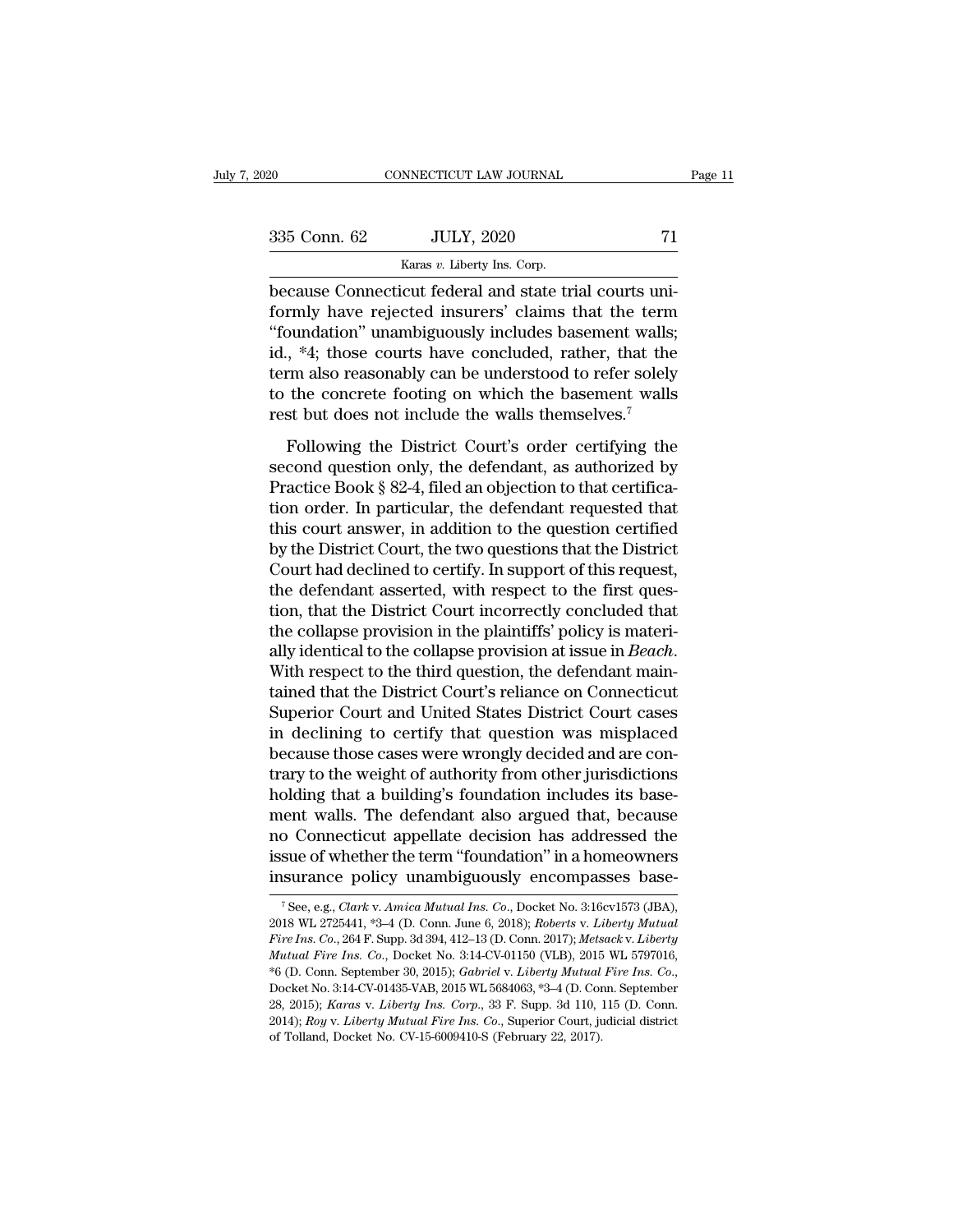|    | CONNECTICUT LAW JOURNAL                                                                                                                                             | July 7, 2020 |
|----|---------------------------------------------------------------------------------------------------------------------------------------------------------------------|--------------|
| 72 | <b>JULY, 2020</b>                                                                                                                                                   | 335 Conn. 62 |
|    | Karas v. Liberty Ins. Corp.                                                                                                                                         |              |
|    | ment walls, the defendant "and likely other insurers"<br>will not abandon their argument [that it does]"<br>guch that "a definitive resolution of the issue Iby the |              |

. . . will not abandon their argument [that it does]'' The such that "  $\frac{1}{\text{Varas } v}$  Liberty Ins. Corp.<br>
Such that ''and likely other insurers<br>  $\ldots$  will not abandon their argument [that it does]"<br>
Such that "a definitive resolution of the issue [by the<br>
Connecticut Suprem The Supreme Court Superiors of the set of the set of the set of the set of the superiors of the superiors of the superiors of the superiors of the superiors of the size (by the Connecticut Supreme Court) that would apply Example 1982. The same of the same of the same of the same walls, the defendant "and likely other insurers<br>  $\ldots$  will not abandon their argument [that it does]"<br>
such that "a definitive resolution of the issue [by the<br>
C Example 12 Karas v. Liberty Ins. Corp.<br>
ment walls, the defendant "and likely other insurers<br>
. . . . will not abandon their argument [that it does]"<br>
such that "a definitive resolution of the issue [by the<br>
Connecticut S ment walls, the defendant "and likely other insurers  $\ldots$  will not abandon their argument [that it does]" such that "a definitive resolution of the issue [by the Connecticut Supreme Court] that would apply across all cas . . . will not a<br>such that "a de<br>Connecticut Su<br>all cases" woul<br>parties in thos<br>resources that<br>that issue.<br>In light of the En that a definitive resolution of the issue [by the<br>onnecticut Supreme Court] that would apply across<br>cases" would have the salutary effect of saving the<br>rties in those future cases considerable time and<br>sources that othe Connecticut supreme Court] that would apply across<br>all cases" would have the salutary effect of saving the<br>parties in those future cases considerable time and<br>resources that otherwise would be spent litigating<br>that issue.<br>

an cases would have the saturary effect of saving the<br>parties in those future cases considerable time and<br>resources that otherwise would be spent litigating<br>that issue.<br>In light of the significant number of cases in which<br> parties in those future cases considerable time and<br>resources that otherwise would be spent litigating<br>that issue.<br>In light of the significant number of cases in which<br>any one or more of the three questions are likely to a resources that otherwise would be spent intigating<br>that issue.<br>In light of the significant number of cases in which<br>any one or more of the three questions are likely to arise,<br>we deem it prudent to grant the defendant's re In light of the significant number of cases in which<br>any one or more of the three questions are likely to arise,<br>we deem it prudent to grant the defendant's request<br>and, accordingly, to issue an order reformulating the<br>Dis In light of the significant number of cases in vary one or more of the three questions are likely to we deem it prudent to grant the defendant's reand, accordingly, to issue an order reformulatin District Court's certified d, accordingly, to issue an order reformulating the<br>strict Court's certified question to include the<br>maining two questions.<sup>8</sup> Additional facts and proce-<br>ral history will be set forth as necessary.<br>I<br>We begin with the iss

I and the set of  $\mathbf I$ 

District Court's certified question to include the<br>
remaining two questions.<sup>8</sup> Additional facts and proce-<br>
dural history will be set forth as necessary.<br>
I<br>
We begin with the issue of whether we should apply<br> *Beach*'s s remaining two questions.<sup>8</sup> Additional facts and procedural history will be set forth as necessary.<br>  $I$ <br>
We begin with the issue of whether we should apply<br> *Beach's* substantial impairment standard to the collapse provi dural history will be set forth as necessary.<br>
I<br>
We begin with the issue of whether we should apply<br> *Beach's* substantial impairment standard to the col-<br>
lapse provision of the plaintiffs' homeowners insurance<br>
policy. I<br>
We begin with the issue of whether we should apply<br> *Beach's* substantial impairment standard to the col-<br>
lapse provision of the plaintiffs' homeowners insurance<br>
policy. In support of its claim that we should not, the We begin with the issue of whether we should apply<br>Beach's substantial impairment standard to the col-<br>lapse provision of the plaintiffs' homeowners insurance<br>policy. In support of its claim that we should not, the<br>defenda We begin with the issue of whether we should apply<br>Beach's substantial impairment standard to the col-<br>lapse provision of the plaintiffs' homeowners insurance<br>policy. In support of its claim that we should not, the<br>defenda *Beach's* substantial impairment standard to the collapse provision of the plaintiffs' homeowners insurance policy. In support of its claim that we should not, the defendant contends that the plaintiffs' policy defines th efendant contends that the plaintiffs' policy defines<br>he term "collapse" with sufficient clarity and, there-<br>ore, that the *Beach* standard, which pertains only to<br>bilicies that do not contain such a definition of the<br> ${}^$ the term "collapse" with sufficient clarity and, therefore, that the *Beach* standard, which pertains only to policies that do not contain such a definition of the  ${}^8$ Under both General Statutes  $\S 51-199b$  (f) (3) and

fore, that the *Beach* standard, which pertains only to policies that do not contain such a definition of the  $*$ Under both General Statutes  $*$  51-199b (f) (3) and Practice Book  $*$  82-4, the order issued by a court cert policies that do not contain such a definition of the  $\frac{1}{8}$  Under both General Statutes  $\frac{1}{8}$  51-199b (f) (3) and Practice Book  $\frac{1}{8}$  82-4, the order issued by a court certifying a question of law to this cour Boncies that do not contain such a definition of the<br>
<sup>8</sup> Under both General Statutes § 51-199b (f) (3) and Practice Book § 82-<br>
4, the order issued by a court certifying a question of law to this court must<br>
state that th 4, the order issued by a court certifying a question of law to this court must<br>state that this court may reformulate any question of law to this court must<br>state that this court may reformulate any question that is certif state that this court may reformulate<br>accordance with those provisions, District Court in the present case contexts.<br>District Court in the present case contexts of the state any question certified to it.<br>We also note that cordance with those provisions, the certification order issued by the strict Court in the present case contained such a statement. See *Karas Liberty Ins. Corp.*, supra, 2018 WL 2002480,  $*5$ . In addition, both  $\S 51-$ 9 District Court in the present case contained such a statement. See *Karas* v. *Liberty Ins. Corp.*, supra, 2018 WL 2002480,  $*5$ . In addition, both  $\S$  51-199b (k) and Practice Book  $\S$  82-4 expressly authorize this court

EV. *Liberty Ins. Corp.*, supra, 2018 WL 2002480,  $*5$ . In addition, both  $\S$  51-199b (k) and Practice Book  $\S$  82-4 expressly authorize this court to reformulate any question certified to it.<br>We also note that, as origin as with the meaning of the term ''foundation.' For the reason previously and Practice Book § 82-4 expressly authorize this court to reformulate any question certified to it.<br>We also note that, as originally certified, the set for the discussion of the third due to the third due to the this operation of the discussion of the third question would have required us to determine whether the basement walls of the plaintiffs' home fall unambiguous we also note that, as originally certified, the third question would have required us to determine whether the basement walls of the plaintiffs' home fall unambiguously within the meaning of the term "retaining wall" as we required us to determine whether the required us to determine whether the reasing of the term as within the meaning of the term set forth in footnote 5 of this opertified question by limiting it to the walls are a part of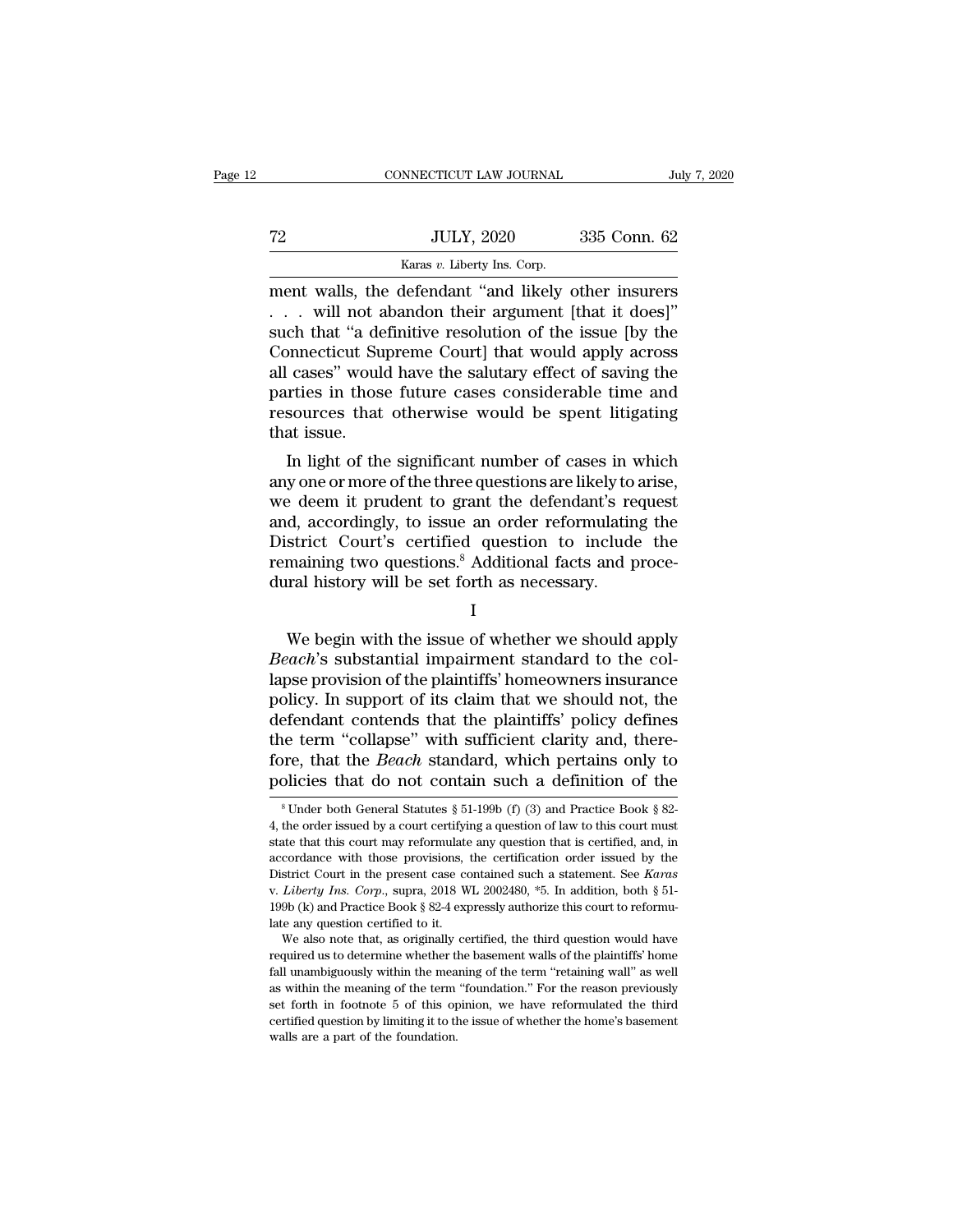| 2020         | CONNECTICUT LAW JOURNAL                                                                                                       | Page 13 |
|--------------|-------------------------------------------------------------------------------------------------------------------------------|---------|
|              |                                                                                                                               |         |
| 335 Conn. 62 | <b>JULY, 2020</b>                                                                                                             | 73      |
|              | Karas v. Liberty Ins. Corp.                                                                                                   |         |
|              | term, is not applicable. The defendant further maintains<br>that, under this court's reasoning in <i>Beach</i> , the collapse |         |

335 Conn. 62 JULY, 2020 73<br>
Karas v. Liberty Ins. Corp.<br>
term, is not applicable. The defendant further maintains<br>
that, under this court's reasoning in *Beach*, the collapse<br>
language used in the plaintiffs' policy operat 335 Conn. 62 JULY, 2020 73<br>
Karas v. Liberty Ins. Corp.<br>
term, is not applicable. The defendant further maintains<br>
that, under this court's reasoning in *Beach*, the collapse<br>
language used in the plaintiffs' policy opera 335 Conn. 62 JULY, 2020 73<br>
Karas v. Liberty Ins. Corp.<br>
term, is not applicable. The defendant further maintains<br>
that, under this court's reasoning in *Beach*, the collapse<br>
language used in the plaintiffs' policy opera **EXECUTE:**  $\frac{1}{2020}$ <br> **EXECUTE:**  $\frac{1}{2020}$ <br> **EXECUTE:**  $\frac{1}{2020}$ <br> **EXECUTE:**  $\frac{1}{2020}$ <br> **EXECUTE:**  $\frac{1}{2020}$ <br> **EXECUTE:**  $\frac{1}{2020}$ <br> **EXECUTE:**  $\frac{1}{2020}$ <br> **EXECUTE:**  $\frac{1}{2020}$ <br> **EXECUTE:**  $\frac{1}{2020$ Example 12 Example: The defendant further maintains that, under this court's reasoning in *Beach*, the collapse language used in the plaintiffs' policy operates to limit collapse coverage to a catastrophic event character case. at, under this court's reasoning in *Beach*, the collapse<br>nguage used in the plaintiffs' policy operates to limit<br>llapse coverage to a catastrophic event characterized<br>a sudden and complete falling in of a structure, an<br>en relationships a sudden and complete falling in of a structure, and event that concededly has not occurred in the present case.<br>Before considering the applicability of *Beach* to the present circumstances, we first set for

collapse coverage to a catastrophic event characterized<br>by a sudden and complete falling in of a structure, an<br>event that concededly has not occurred in the present<br>case.<br>Before considering the applicability of *Beach* to by a sudden and complete falling in of a structure, an<br>event that concededly has not occurred in the present<br>case.<br>Before considering the applicability of *Beach* to the<br>present circumstances, we first set forth certain we event that concededly has not occurred in the present<br>case.<br>Before considering the applicability of *Beach* to the<br>present circumstances, we first set forth certain well<br>established principles applicable to the interpretat case.<br>Before considering the applicability of *Beach* to the present circumstances, we first set forth certain well established principles applicable to the interpretation of a policy of insurance. "An insurance policy is Before considering the applicability of *Beach* to the present circumstances, we first set forth certain well established principles applicable to the interpretation of a policy of insurance. "An insurance policy is to be present circumstances, we first set forth certain well<br>established principles applicable to the interpretation<br>of a policy of insurance. "An insurance policy is to be<br>interpreted by the same general rules that govern the<br> established principles applicable to the interpretation<br>of a policy of insurance. "An insurance policy is to be<br>interpreted by the same general rules that govern the<br>construction of any written contract  $\dots$ . In accor-<br>da of a policy of insurance. "An insurance policy is to be<br>interpreted by the same general rules that govern the<br>construction of any written contract . . . . In accor-<br>dance with those principles, [t]he determinative ques-<br>t interpreted by the same general rules that govern the construction of any written contract . . . . In accordance with those principles, [t]he determinative question is the intent of the parties, that is, what coverage the construction of any written contract . . . . . In accordance with those principles, [t]he determinative question is the intent of the parties, that is, what coverage the . . . [insured] expected to receive and what the [i dance with those principles, [t]he determinative question is the intent of the parties, that is, what coverage<br>the . . . [insured] expected to receive and what the<br>[insurer] was to provide, as disclosed by the provisions<br> tion is the intent of the parties, that is, what coverage<br>the . . . [insured] expected to receive and what the<br>[insurer] was to provide, as disclosed by the provisions<br>of the policy. . . . If the terms of the policy are c the . . . [insured] expected to receive and what the [insurer] was to provide, as disclosed by the provisions of the policy . . . . If the terms of the policy are clear and unambiguous, then the language, from which the i [insurer] was to provide, as disclosed by the provisions<br>of the policy. . . . If the terms of the policy are clear<br>and unambiguous, then the language, from which the<br>intention of the parties is to be deduced, must be<br>acco of the policy,  $\dots$  If the terms of the policy are clear and unambiguous, then the language, from which the intention of the parties is to be deduced, must be accorded its natural and ordinary meaning.  $\dots$  Under those ci and unambiguous, then the language, from which the<br>intention of the parties is to be deduced, must be<br>accorded its natural and ordinary meaning.... Under<br>those circumstances, the policy is to be given effect<br>according to intention of the parties is to be deduced, must be accorded its natural and ordinary meaning. . . . Under those circumstances, the policy is to be given effect according to its terms. . . . . When interpreting [an insuran accorded its natural and ordinary meaning. . . . Under<br>those circumstances, the policy is to be given effect<br>according to its terms. . . . . When interpreting [a<br>insurance policy], we must look at the contract as<br>whole, c ose circumstances, the policy is to be given effect<br>
cording to its terms.... When interpreting [an<br>
surance policy], we must look at the contract as a<br>
nole, consider all relevant portions together and, if<br>
ssible, give o according to its terms. . . . . When interpreting [an<br>insurance policy], we must look at the contract as a<br>whole, consider all relevant portions together and, if<br>possible, give operative effect to every provision in<br>order

Insurance policy], we must look at the contract as a<br>whole, consider all relevant portions together and, if<br>possible, give operative effect to every provision in<br>order to reach a reasonable overall result. . . .<br>"In deter whole, consider all relevant portions together and, if<br>possible, give operative effect to every provision in<br>order to reach a reasonable overall result. . . .<br>"In determining whether the terms of an insurance<br>policy are c possible, give operative effect to every provision in<br>order to reach a reasonable overall result. . . .<br>"In determining whether the terms of an insurance<br>policy are clear and unambiguous, [a] court will not<br>torture words order to reach a reasonable overall result. . . .<br>
"In determining whether the terms of an insurance<br>
policy are clear and unambiguous, [a] court will not<br>
torture words to import ambiguity [when] the ordinary<br>
meaning le "In determining whether the terms of an insurance<br>policy are clear and unambiguous, [a] court will not<br>torture words to import ambiguity [when] the ordinary<br>meaning leaves no room for ambiguity . . . . Similarly,<br>any ambi policy are clear and unambiguous, [a] court will not<br>torture words to import ambiguity [when] the ordinary<br>meaning leaves no room for ambiguity . . . . Similarly,<br>any ambiguity in a contract must emanate from the<br>language for turns words to import ambiguity [when] the ordinary<br>meaning leaves no room for ambiguity . . . . Similarly,<br>any ambiguity in a contract must emanate from the<br>language used in the contract rather than from one<br>party's meaning leaves no room for ambiguity . . . . Similarly,<br>any ambiguity in a contract must emanate from the<br>language used in the contract rather than from one<br>party's subjective perception of the terms. . . . As with<br>contra any ambiguity in a contract must emanate from the language used in the contract rather than from one party's subjective perception of the terms.... As with contracts generally, a provision in an insurance policy is ambigu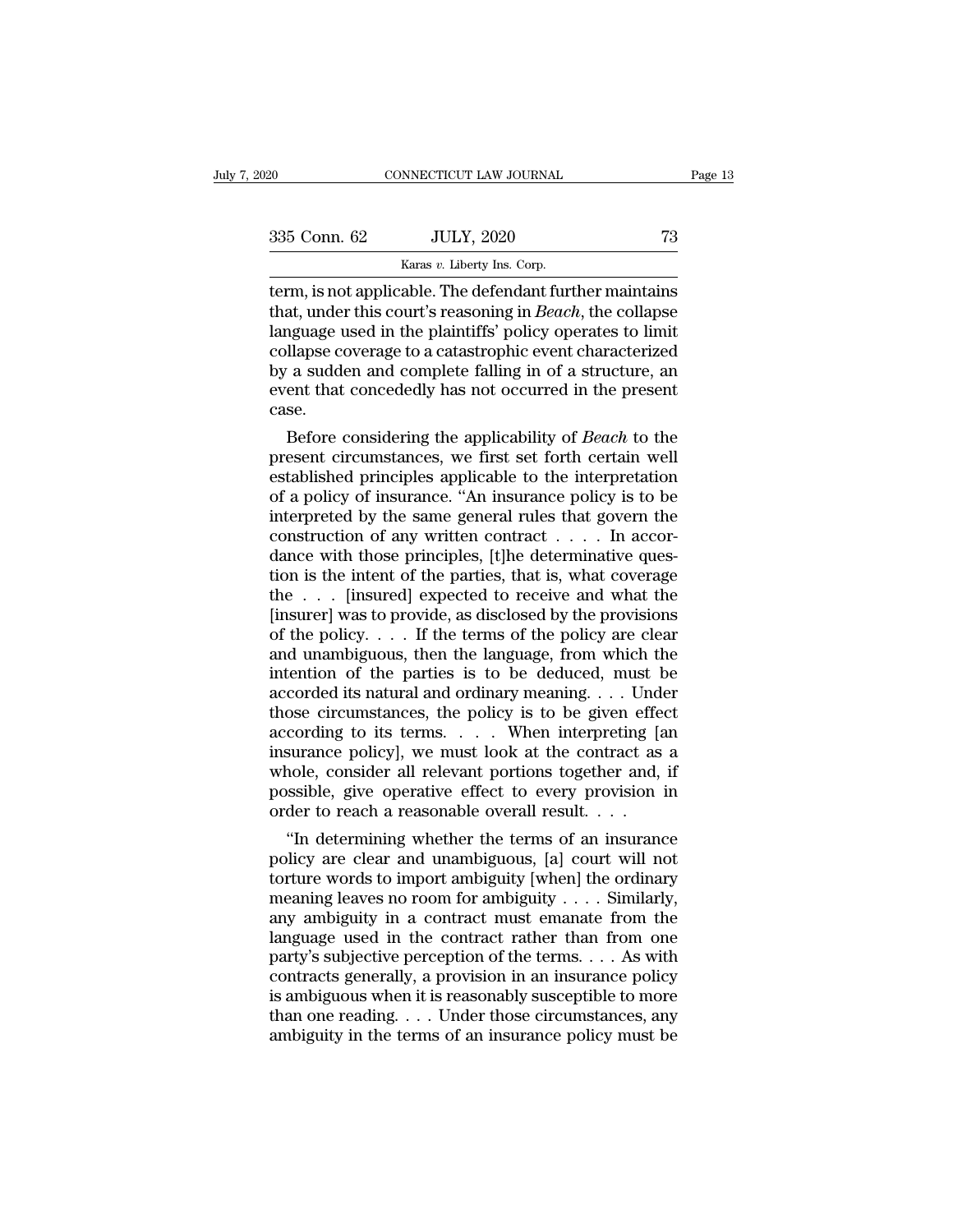|    | CONNECTICUT LAW JOURNAL                                 | July 7, 2020 |  |
|----|---------------------------------------------------------|--------------|--|
|    |                                                         |              |  |
| 74 | <b>JULY, 2020</b>                                       | 335 Conn. 62 |  |
|    | Karas v. Liberty Ins. Corp.                             |              |  |
|    | construed in favor of the insured because the insurance |              |  |

CONNECTICUT LAW JOURNAL July 7, 2020<br>
THE SULLY, 2020 335 Conn. 62<br>
THE SULLY, 2020 335 Conn. 62<br>
CONSTRUED in favor of the insured because the insurance<br>
CONSTRUED CONSTRUCT CONSTRUCT DRAMAGED On the SULLER CONSTRUCT DRAM TA JULY, 2020 335 Conn. 62<br>
Karas v. Liberty Ins. Corp.<br>
Construed in favor of the insured because the insurance<br>
company drafted the policy.'' (Internal quotation marks<br>
omitted.) Lexington Ins. Co. v. Lexington Healthcar omitted.) *Lexington Ins. Co*. v. *Lexington Healthcare Group, Bully, 2020* 335 Conn. 62<br> *Karas v. Liberty Ins. Corp.*<br> **Construed in favor of the insured because the insurance**<br> **Company drafted the policy.**" (Internal quotation marks<br>
omitted.) *Lexington Ins. Co. v. Lexing* Finally, in construing an insurance company drafted the policy." (Internal quotation marks omitted.) Lexington Ins. Co. v. Lexington Healthcare Group, Inc., 311 Conn. 29, 37–38, 84 A.3d 1167 (2014). Finally, in construing Example 18 and Source Company drafted the policy." (Internal quotation marks omitted.) Lexington Ins. Co. v. Lexington Healthcare Group, Inc., 311 Conn. 29, 37–38, 84 A.3d 1167 (2014). Finally, in construing an insurance construed in favor of the insured because the insurance<br>company drafted the policy." (Internal quotation marks<br>omitted.) Lexington Ins. Co. v. Lexington Healthcare<br>Group, Inc., 311 Conn. 29, 37–38, 84 A.3d 1167 (2014).<br>Fi company drafted the policy." (Internal quotation marks<br>
omitted.) Lexington Ins. Co. v. Lexington Healthcare<br>
Group, Inc., 311 Conn. 29, 37–38, 84 A.3d 1167 (2014).<br>
Finally, in construing an insurance contract, "[c]ontext omitted.) Lexington Ins. Co. v. Lexington Healthcare<br>Group, Inc., 311 Conn. 29, 37–38, 84 A.3d 1167 (2014).<br>Finally, in construing an insurance contract, "[c]ontext<br>is often central to the way in which policy language is<br>a Group, Inc., 311 Conn. 29, 37–38, 84 A.3d 1167 (2014).<br>Finally, in construing an insurance contract, "[c]ontext<br>is often central to the way in which policy language is<br>applied; the same language may be found both ambigu-<br> Finally, in construing an insurance contract, "[c]ontext<br>is often central to the way in which policy language is<br>applied; the same language may be found both ambiguous<br>and unambiguous as applied to different facts....<br>Lan is often central to the way in which policy language is<br>applied; the same language may be found both ambiguous<br>and unambiguous as applied to different facts. . . .<br>Language in an insurance contract, therefore, must be<br>con applied; the same language may be found both ambiguous and unambiguous as applied to different facts. . . .<br>Language in an insurance contract, therefore, must be construed in the circumstances of [a particular] case, and ous and unambiguous as applied to different facts....<br>Language in an insurance contract, therefore, must be<br>construed in the circumstances of [a particular] case,<br>and cannot be found to be ambiguous [or unambiguous]<br>in the *Beach* construed in the circumstances of [a particular] case, and cannot be found to be ambiguous [or unambiguous]<br>in the abstract." (Citation omitted; emphasis omitted; internal quotation marks omitted.) Id., 41–42. Mind and cannot be round to be ambiguous [or unambiguous]<br>in the abstract." (Citation omitted; emphasis omitted;<br>internal quotation marks omitted.) Id., 41–42. Mindful<br>of these guiding principles, we turn to our decision in<br>*B* 

in the abstract." (Citation omitted; emphasis omitted;<br>internal quotation marks omitted.) Id., 41–42. Mindful<br>of these guiding principles, we turn to our decision in<br>*Beach*.<br>The issue in that case was whether a house tha marks omitted.) Id., 41–42. Mindful<br>of these guiding principles, we turn to our decision in<br>*Beach*.<br>The issue in that case was whether a house that was<br>still standing but "in imminent danger of falling over"<br>due to cracks of these guiding principles, we turn to our decision in<br>*Beach*.<br>**Co.** The issue in that case was whether a house that was<br>still standing but "in imminent danger of falling over"<br>due to cracks in the foundation; (internal Beach.<br>
The issue in that case was whether a house that was<br>
still standing but "in imminent danger of falling over"<br>
due to cracks in the foundation; (internal quotation<br>
marks omitted) Beach v. Middlesex Mutual Assurance The issue in that case was whether a house that was<br>still standing but "in imminent danger of falling over"<br>due to cracks in the foundation; (internal quotation<br>marks omitted) *Beach* v. *Middlesex Mutual Assurance*<br> $Co$ , s still standing but "in imminent danger of falling over"<br>
due to cracks in the foundation; (internal quotation<br>
marks omitted) *Beach* v. *Middlesex Mutual Assurance*<br>
Co., supra, 205 Conn. 249; could be deemed to be in a<br> due to cracks in the foundation; (internal quotation<br>marks omitted) *Beach* v. *Middlesex Mutual Assurance*<br>*Co.*, supra, 205 Conn. 249; could be deemed to be in a<br>state of collapse for purposes of applying a homeowners<br>in marks omitted) *Beach* v. *Middlesex Mutual Assurance*<br>Co., supra, 205 Conn. 249; could be deemed to be in a<br>state of collapse for purposes of applying a homeowners<br>insurance policy that excluded losses resulting from<br>"set Co., supra, 205 Conn. 249; could be deemed to be in a<br>state of collapse for purposes of applying a homeowners<br>insurance policy that excluded losses resulting from<br>"settling, cracking, shrinkage, bulging or expansion" of,<br> state of collapse for purposes of applying a homeowners<br>insurance policy that excluded losses resulting from<br>"settling, cracking, shrinkage, bulging or expansion" of,<br>among other things, pavement, foundations, walls and<br>fl insurance policy that excluded losses resulting from<br>"settling, cracking, shrinkage, bulging or expansion" of,<br>among other things, pavement, foundations, walls and<br>floors, "unless . . . . collapse of a building . . .<br>not o "settling, cracking, shrinkage, bulging or expansion" of,<br>among other things, pavement, foundations, walls and<br>floors, "unless  $\ldots$  collapse of a building  $\ldots$ <br>not otherwise excluded ensues," in which case the loss<br>resu among other things, pavement, foundations, walls and<br>floors, "unless . . . . collapse of a building . . .<br>not otherwise excluded ensues," in which case the loss<br>resulting from the collapse was covered. (Internal quo-<br>tatio floors, "unless . . . . collapse of a building . . . .<br>not otherwise excluded ensues," in which case the loss<br>resulting from the collapse was covered. (Internal quo-<br>tation marks omitted.) Id., 250. The plaintiffs, Carter not otherwise excluded ensues," in which case the loss<br>resulting from the collapse was covered. (Internal quo-<br>tation marks omitted.) Id., 250. The plaintiffs, Carter L.<br>Beach and Mary Lawton Beach, brought an action<br>again resulting from the collapse was covered. (Internal quotation marks omitted.) Id., 250. The plaintiffs, Carter L.<br>Beach and Mary Lawton Beach, brought an action<br>against their insurer, the defendant Middlesex Mutual<br>Assuranc tation marks omitted.) Id., 250. The plaintiffs, Carter L.<br>Beach and Mary Lawton Beach, brought an action<br>against their insurer, the defendant Middlesex Mutual<br>Assurance Company (Middlesex), after Middlesex denied<br>their cl Beach and Mary Lawton Beach, brought an action<br>against their insurer, the defendant Middlesex Mutual<br>Assurance Company (Middlesex), after Middlesex denied<br>their claim for the alleged collapse of their house. Id.,<br>247. At t against their insurer, the defendant Middlesex Mutual<br>Assurance Company (Middlesex), after Middlesex denied<br>their claim for the alleged collapse of their house. Id.,<br>247. At trial, which was conducted before a trial ref-<br>e Assurance Company (Middlesex), after Middlesex denied<br>their claim for the alleged collapse of their house. Id.,<br>247. At trial, which was conducted before a trial ref-<br>eree, the evidence established that the Beaches had<br>dis their claim for the alleged collapse of their house. Id., 247. At trial, which was conducted before a trial referee, the evidence established that the Beaches had discovered a crack in one of their basement walls and notif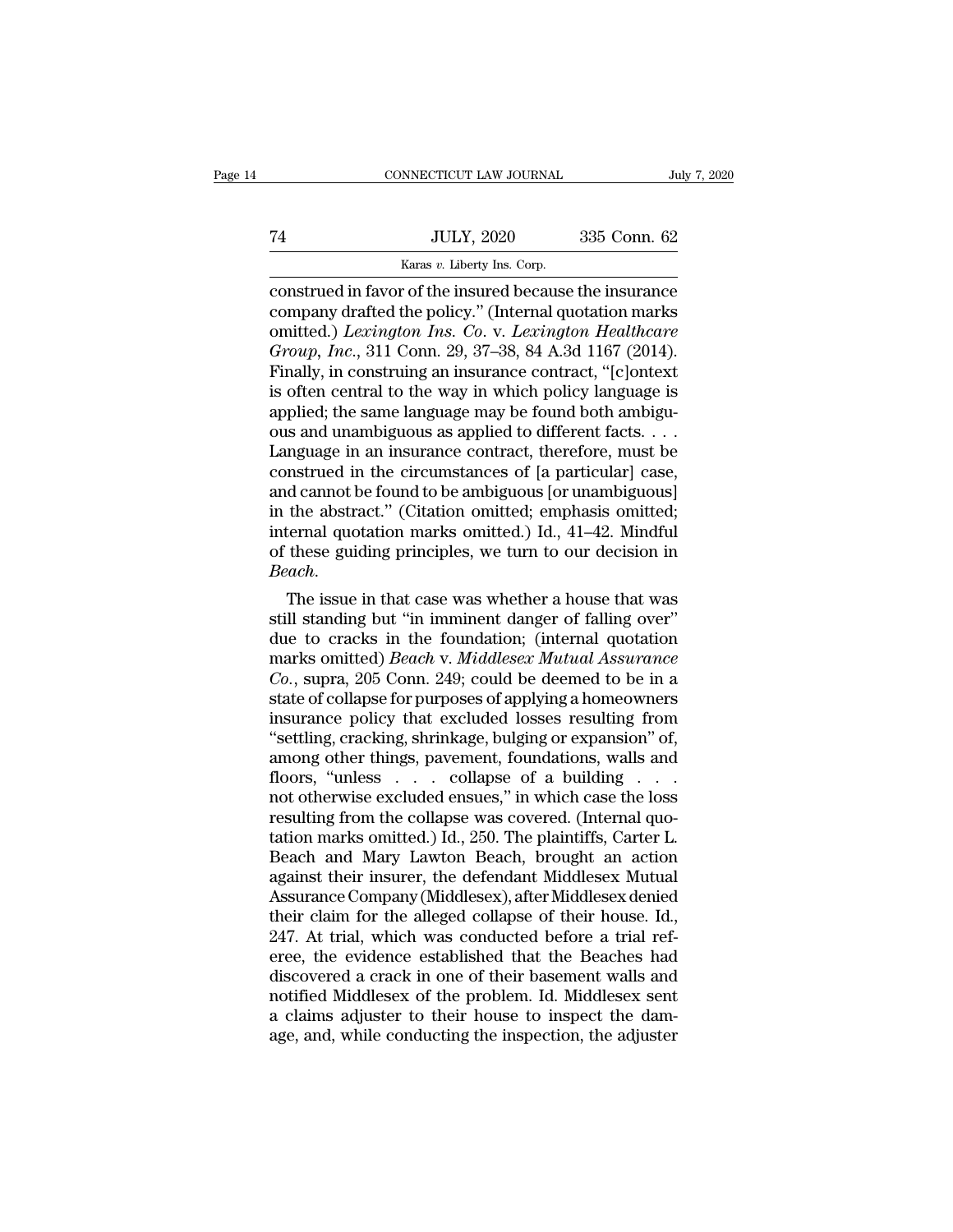| 2020         | CONNECTICUT LAW JOURNAL                                                                                                                                              | Page 15 |
|--------------|----------------------------------------------------------------------------------------------------------------------------------------------------------------------|---------|
| 335 Conn. 62 | <b>JULY, 2020</b>                                                                                                                                                    | 75      |
|              | Karas v. Liberty Ins. Corp.                                                                                                                                          |         |
|              | noticed that the house had actually separated from<br>the top of the foundation. Id. Nevertheless, Middlesex<br>donied the Bonghes' glaim on the ground that the dam |         |

335 Conn. 62 JULY, 2020 75<br>
Karas v. Liberty Ins. Corp.<br>
The foundation of the foundation. Id. Nevertheless, Middlesex<br>
denied the Beaches' claim on the ground that the dam-<br>
age to their foundation was the result of soft  $\frac{335 \text{ Conn. } 62}{335 \text{ Conn. } 62}$  JULY, 2020 75<br>  $\frac{535 \text{ Can. } 62}{333 \text{ No. } 621}$ <br>  $\frac{100 \text{ A}}{333 \text{ No. } 621}$ <br>  $\frac{100 \text{ A}}{333 \text{ No. } 621}$ <br>  $\frac{100 \text{ A}}{333 \text{ No. } 621}$ <br>  $\frac{100 \text{ A}}{333 \text{ No. } 621}$ <br>  $\frac{100 \text{ A}}{333 \text{ No$ 335 Conn. 62 JULY, 2020 75<br>
Karas v. Liberty Ins. Corp.<br>
noticed that the house had actually separated from<br>
the top of the foundation. Id. Nevertheless, Middlesex<br>
denied the Beaches' claim on the ground that the dam-<br>
a Karas v. Liberty Ins. Corp.<br>
The insurance policy of the foundation. Id. Nevertheless, Middlesex<br>
denied the Beaches' claim on the ground that the dam-<br>
age to their foundation was the result of settling, which<br>
the insura or the foundation. Id. Nevertheless, Middlesex<br>the cop of the foundation. Id. Nevertheless, Middlesex<br>mied the Beaches' claim on the ground that the dam-<br>e to their foundation was the result of settling, which<br>e insurance moticed that the house had actually separated from<br>the top of the foundation. Id. Nevertheless, Middlesex<br>denied the Beaches' claim on the ground that the dam-<br>age to their foundation was the result of settling, which<br>the

the top of the foundation. Id. Nevertheless, Middlesex<br>denied the Beaches' claim on the ground that the dam-<br>age to their foundation was the result of settling, which<br>the insurance policy expressly excluded. Id., 248.<br>The defined the beaches claim on the ground that the dam-<br>age to their foundation was the result of settling, which<br>the insurance policy expressly excluded. Id., 248.<br>The crack continued to widen and, within three<br>months, grew age to their foundation was the result of setting, which<br>the insurance policy expressly excluded. Id., 248.<br>The crack continued to widen and, within three<br>months, grew to a width of approximately nine inches.<br>Id. As we exp The crack continued to widen and, within three<br>months, grew to a width of approximately nine inches.<br>Id. As we explained, the trial referee further found that<br>the "wooden support beams on top of the foundation<br>wall had pul The crack continued to widen and, within three<br>months, grew to a width of approximately nine inches.<br>Id. As we explained, the trial referee further found that<br>the "wooden support beams on top of the foundation<br>wall had pul months, grew to a width of approximately nine inches.<br>Id. As we explained, the trial referee further found that<br>the "wooden support beams on top of the foundation<br>wall had pulled apart and the concrete floor of the patio<br>a Id. As we explained, the trial referee further found that<br>the "wooden support beams on top of the foundation<br>wall had pulled apart and the concrete floor of the patio<br>adjacent to the north side of the house had cracked<br>and the "wooden support beams on top of the foundation<br>wall had pulled apart and the concrete floor of the patio<br>adjacent to the north side of the house had cracked<br>and fallen in. Concerned over this deteriorating state<br>of aff wall had pulled apart and the concrete floor of the patio<br>adjacent to the north side of the house had cracked<br>and fallen in. Concerned over this deteriorating state<br>of affairs, Carter Beach requested a site visit by [Middl adjacent to the north side of the house had cracked<br>and fallen in. Concerned over this deteriorating state<br>of affairs, Carter Beach requested a site visit by [Middle-<br>sex'] engineer . . . but was told that coverage would<br>s and fallen in. Concerned over this deteriorating state<br>of affairs, Carter Beach requested a site visit by [Middle-<br>sex'] engineer . . . but was told that coverage would<br>still be denied because no 'collapse' of his home had of affairs, Carter Beach requested a site visit by [Middlesex'] engineer . . . but was told that coverage would<br>still be denied because no 'collapse' of his home had<br>occurred.'' Id. Thereafter, the Beaches hired a contracsex'] engineer . . . but was told that coverage would<br>still be denied because no 'collapse' of his home had<br>occurred." Id. Thereafter, the Beaches hired a contrac-<br>tor to make all necessary repairs to their home; by then,<br> still be denied because no 'collapse' of his home had<br>occurred." Id. Thereafter, the Beaches hired a contractor to make all necessary repairs to their home; by then,<br>"the foundation wall had tipped over into the basement<br>f occurred." Id. Thereafter, the Beaches hired a contractor to make all necessary repairs to their home; by then, "the foundation wall had tipped over into the basement from the top and was no longer supporting the house."<br>I tor to make all necessary repairs to their home; by then,<br>"the foundation wall had tipped over into the basement<br>from the top and was no longer supporting the house."<br>Id. "Because the house never actually caved in [how-<br>ev "the foundation wall had tipped over into the basement<br>from the top and was no longer supporting the house."<br>Id. "Because the house never actually caved in [how-<br>ever], the [Beaches] continued in occupancy during the<br>perio from the top and was no longer supporting the house."<br>Id. "Because the house never actually caved in [how-<br>ever], the [Beaches] continued in occupancy during the<br>period in which [the contractor] undertook the needed<br>struct Id. "Because the house never actually caved in [how-<br>ever], the [Beaches] continued in occupancy during the<br>period in which [the contractor] undertook the needed<br>structural repairs. Despite the nonoccurrence of a sud-<br>den ever], the [Beaches] continued in occupancy during the<br>period in which [the contractor] undertook the needed<br>structural repairs. Despite the nonoccurrence of a sud-<br>den catastrophe, the trial referee heard and found crediperiod in which [the contractor] undertook the needed<br>structural repairs. Despite the nonoccurrence of a sud-<br>den catastrophe, the trial referee heard and found credi-<br>ble the testimony of a number of witnesses that the<br>ho structural repairs. Despite the nonoccurrence of a sudden catastrophe, the trial referee heard and found credible the testimony of a number of witnesses that the house would have caved in had the plaintiffs not acted to re den catastrophe, the trial referee heard and found credible the testimony of a number of witnesses that the house would have caved in had the plaintiffs not acted to repair the damage. The trial referee expressly found tha ble the testimony of a number of witnesses that the<br>house would have caved in had the plaintiffs not acted<br>to repair the damage. The trial referee expressly found<br>that, '[g]iven the state of the structure, eventually the<br>h house would have caved in had the plaintiffs not acted<br>to repair the damage. The trial referee expressly found<br>that, '[g]iven the state of the structure, eventually the<br>house would have fallen into the cellar.' The referee to repair the damage. The trial referee expressly found<br>that, '[g]iven the state of the structure, eventually the<br>house would have fallen into the cellar.' The referee<br>concluded that 'the foundation in the [Beaches'] house that, '[g]iven the state of the structure, eventually the house would have fallen into the cellar.' The referee concluded that 'the foundation in the [Beaches'] house cracked . . . that the foundation failed structurally, house would ha<br>concluded that 'i<br>cracked . . . th<br>and that the fune<br>port structure fc<br>become materia<br>Id., 248–49.<br>The trial court ncluded that the foundation in the [beaches] house<br>acked . . . that the foundation failed structurally,<br>d that the function of the foundation, both as a sup-<br>rt structure for the house and a retaining wall, had<br>come materi adopted the function of the foundation ranea structurally,<br>and that the function of the foundation, both as a sup-<br>port structure for the house and a retaining wall, had<br>become materially impaired, constituting collapse."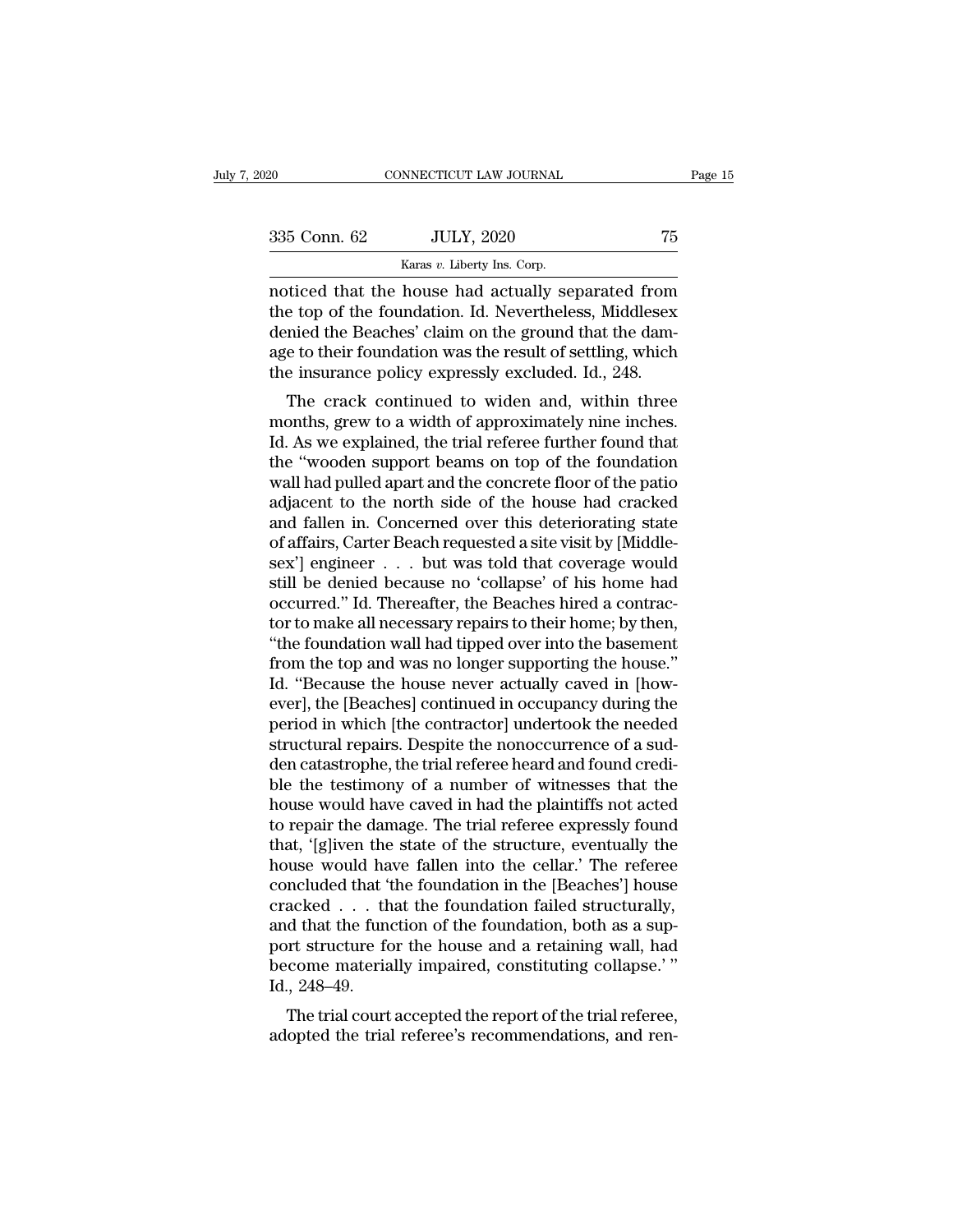|    | CONNECTICUT LAW JOURNAL                              |              | July 7, 2020 |
|----|------------------------------------------------------|--------------|--------------|
|    |                                                      |              |              |
| 76 | <b>JULY, 2020</b>                                    | 335 Conn. 62 |              |
|    | Karas v. Liberty Ins. Corp.                          |              |              |
|    | dered judgment in accordance with the report. See id |              |              |

CONNECTICUT LAW JOURNAL July 7, 2<br>
76 JULY, 2020 335 Conn. 62<br>
Karas v. Liberty Ins. Corp.<br>
dered judgment in accordance with the report. See id.,<br>
249. In doing so, the trial court explained that it had<br>
found the trial r VEN THE TREAT SET ON THE TREAT SET ON THE TRIAL SET ON THE RANGE OF SALE AND MONDIAL SET ON A SET OF SALE SUPER SUPER SUPER SUPER SUPER SUPER SUPER SUPER SUPER SUPER SUPER SUPER SUPER SUPER SUPER SUPER SUPER SUPER SUPER SU Found the trial referee's report of the trial refereeignment in accordance with the report. See id.,<br>
1949. In doing so, the trial court explained that it had found the trial referee's report " to be sound, compre-<br>
11 the  $\frac{JULY, 2020}{Karas v. Liberty Ins. Corp.}$ <br>
dered judgment in accordance with the report. See id.,<br>
249. In doing so, the trial court explained that it had<br>
found the trial referee's report " to be sound, compre-<br>
hensive and logical bot Example 1982. The control of the conditions of a hydrodynamic heat is the condition of the sound, comprehensive and logical both factually and legally, including the [trial referee's] recommendations . . . [1] that a "col **Example 18 All the sense of the sense of the sense of the sense of the sense of a material impairment of the basic structure of a building was including the last structure of a building was included within the coverse of** dered judgment in accordance with the report. See id.,<br>249. In doing so, the trial court explained that it had<br>found the trial referee's report " to be sound, compre-<br>hensive and logical both factually and legally, includi 249. In doing so, the trial court explained that it had<br>found the trial referee's report " to be sound, compre-<br>hensive and logical both factually and legally, including<br>the [trial referee's] recommendations  $\dots$  [1] that found the trial referee's report " to be sound, comprehensive and logical both factually and legally, including the [trial referee's] recommendations . . . [1] that a "collapse" in the sense of a material impairment of th hensive and logical both factually and legally<br>the [trial referee's] recommendations . . . .<br>"collapse" in the sense of a material impairm<br>basic structure of a building was included<br>coverage of the insurance policy involv ollapse" in the sense of a material impairment of the<br>sic structure of a building was included within the<br>verage of the insurance policy involved in [the] action<br>. and [2] that the structure in question was in immi-<br>nt da basic structure of a building was included within the<br>coverage of the insurance policy involved in [the] action<br>... and [2] that the structure in question was in immi-<br>nent danger of falling over ...." Id.<br>On appeal to th

state stractate of a standing was increased which incoverage of the insurance policy involved in [the] action<br>
... and [2] that the structure in question was in immi-<br>
nent danger of falling over ...." Id.<br>
On appeal to t subsetting of all institute points in our case in imminant danger of falling over  $\dots$ . " Id.<br>On appeal to this court, Middlesex claimed that the<br>trial court had incorrectly determined that a "collapse"<br>is anything other but the same of falling over  $\ldots$  ..." Id.<br>
On appeal to this court, Middlesex claimed that the<br>
trial court had incorrectly determined that a "collapse"<br>
is anything other than a catastrophic event involving a<br>
sudden a The standard to this court, Middlesex claimed that the trial court had incorrectly determined that a "collapse" is anything other than a catastrophic event involving a sudden and complete falling down or caving in of a bu On appeal to this court, Middlesex claimed that the<br>trial court had incorrectly determined that a "collapse"<br>is anything other than a catastrophic event involving a<br>sudden and complete falling down or caving in of a<br>buildi trial court had incorrectly determined that a "collapse"<br>is anything other than a catastrophic event involving a<br>sudden and complete falling down or caving in of a<br>building. See id., 250. Specifically, Middlesex argued<br>tha is anything other than a catastrophic event involving a<br>sudden and complete falling down or caving in of a<br>building. See id., 250. Specifically, Middlesex argued<br>that "the standard dictionary definition of 'collapse' on<br>it sudden and complete falling down or caving in of a<br>building. See id., 250. Specifically, Middlesex argued<br>that "the standard dictionary definition of 'collapse' on<br>its face unambiguously connotes a sudden and com-<br>plete ca building. See id., 250. Specifically, Middlesex argued<br>that "the standard dictionary definition of 'collapse' on<br>its face unambiguously connotes a sudden and com-<br>plete catastrophe"; id.; characterized by a "falling in"<br>or that "the standard dictionary definition of 'collapse' on<br>its face unambiguously connotes a sudden and com-<br>plete catastrophe"; id.; characterized by a "falling in"<br>or "loss of shape  $\ldots$ ." Id., 252. Because the Beaches' its face unambiguously connotes a sudden and complete catastrophe"; id.; characterized by a "falling in" or "loss of shape . . . ." Id., 252. Because the Beaches' house was indisputably still standing, Middlesex maintained plete catastrophe"; id.; characterized by a "falling in"<br>or "loss of shape  $\ldots$ ." Id., 252. Because the Beaches'<br>house was indisputably still standing, Middlesex main-<br>tained that the house reasonably could not be deemed or "loss of shape . . . . ." Id., 252. Because the Beaches'<br>house was indisputably still standing, Middlesex main-<br>tained that the house reasonably could not be deemed<br>to have collapsed for purposes of triggering the pol-<br> house was indisputably still standing, Middlesex maintained that the house reasonably could not be deemed<br>to have collapsed for purposes of triggering the pol-<br>icy's collapse provision. See id., 250–51. We disagreed,<br>rejec tained that the house reasonably could not be deemed<br>to have collapsed for purposes of triggering the pol-<br>icy's collapse provision. See id., 250–51. We disagreed,<br>rejecting Middlesex' contention that the standard dic-<br>tio to have collapsed for purposes of triggering the policy's collapse provision. See id., 250–51. We disagreed, rejecting Middlesex' contention that the standard dictionary definition of "collapse" supported only one meaning, icy's collapse provision. See id., 250–51. We disagreed,<br>rejecting Middlesex' contention that the standard dic-<br>tionary definition of "collapse" supported only one mean-<br>ing, namely, a sudden and complete falling down or<br>c rejecting Middlesex' contention that the standard dictionary definition of "collapse" supported only one meaning, namely, a sudden and complete falling down or caving in. Id. We concluded that, "[a]lthough 'collapse' encom tionary definition of "collapse" supported only one meaning, namely, a sudden and complete falling down or caving in. Id. We concluded that, "[a]lthough 'collapse' encompasses a catastrophic breakdown, as [Middlesex] argue ing, namely, a sudden and complete falling down or<br>caving in. Id. We concluded that, "[a]lthough 'collapse'<br>encompasses a catastrophic breakdown, as [Middlesex]<br>argue[d]"; id., 251; it also includes, according to Web-<br>ster caving in. Id. We concluded that, "[a]lthough 'collapse'<br>encompasses a catastrophic breakdown, as [Middlesex]<br>argue[d]"; id., 251; it also includes, according to Web-<br>ster's Third New International Dictionary, "a break-<br>do encompasses a catastrophic breakdown, as [Middlesex]<br>argue[d]"; id., 251; it also includes, according to Web-<br>ster's Third New International Dictionary, "a break-<br>down in vital energy, strength, or stamina . . . ." (Interargue[d]"; id., 251; it also includes, according to Webster's Third New International Dictionary, "a break-<br>down in vital energy, strength, or stamina . . . ." (Inter-<br>nal quotation marks omitted.) Id., 250. Accordingly, a ster's Third New International Dictionary, "a break-<br>down in vital energy, strength, or stamina . . . ." (Inter-<br>nal quotation marks omitted.) Id., 250. Accordingly, and<br>in light of the principle that ambiguous language in down in vital energy, strem<br>al quotation marks omitte<br>in light of the principle<br>an insurance contract is<br>favorable to the insured; it<br>determination that Middle<br>under the policy. Id., 253.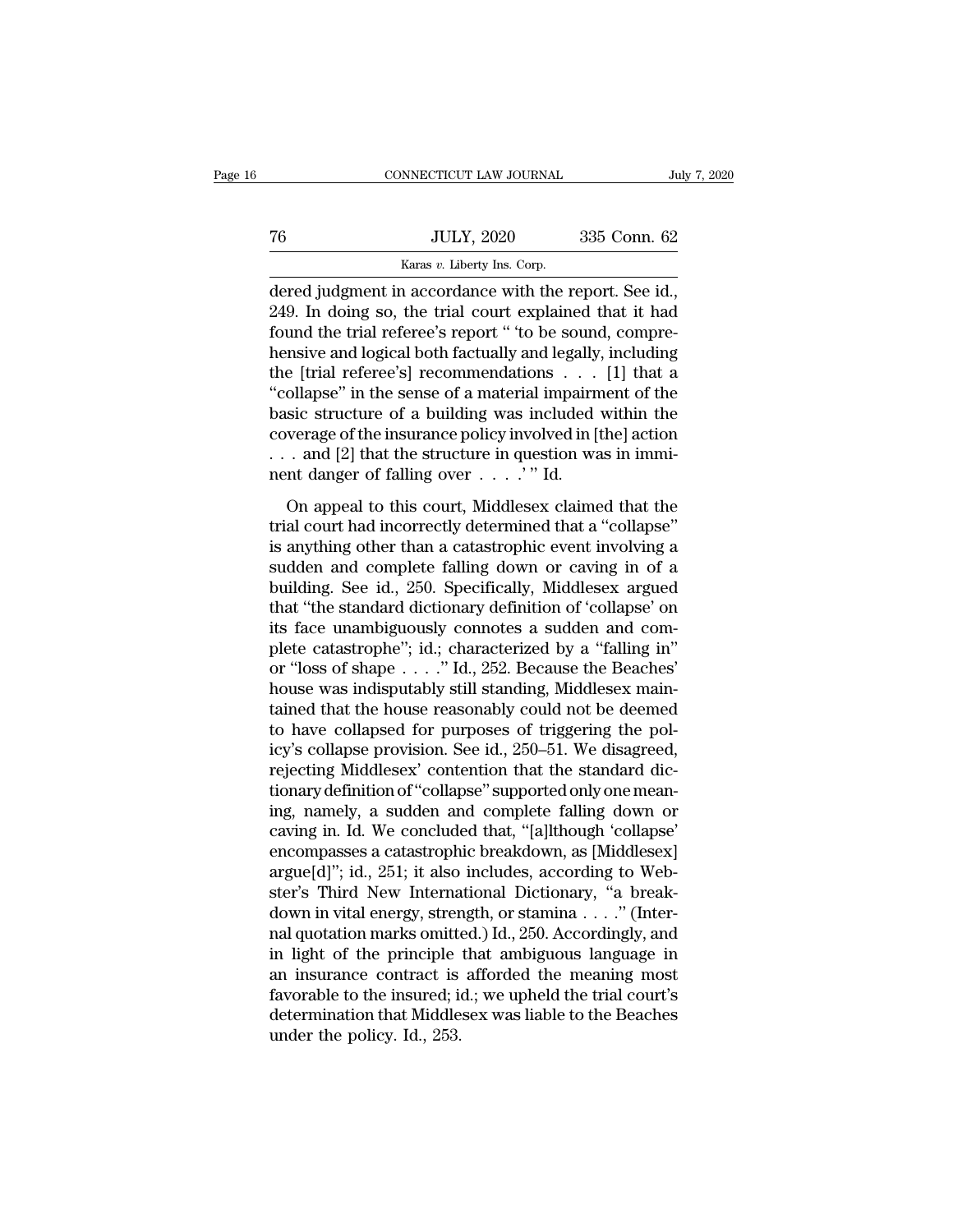CONNECTICUT LAW JOURNAL<br>
5 Conn. 62 JULY, 2020 77<br>
Karas *v*. Liberty Ins. Corp.<br>
In reaching our determination, we also rejected Mid-CONNECTICUT LAW JOURNAL<br>
5 Conn. 62 JULY, 2020 77<br>
Karas v. Liberty Ins. Corp.<br>
In reaching our determination, we also rejected Mid-<br>
ESEX' assertion that its interpretation was "the only<br>
the complete conduction was "the  $\begin{array}{c|c} \text{335 Conn. } 62 & \text{JULY, } 2020 & \text{77} \ \hline \text{Karas } v. \text{ Library Ins. Corp.} \ \hline \text{In reaching our determination, we also rejected Mid-dlesex' assertion that its interpretation was "the only one consistent with the terms of the clause excluding liability for loss by 'cattling, arseling, chinling, building.} \end{array}$ 335 Conn. 62 JULY, 2020 77<br>
Karas v. Liberty Ins. Corp.<br>
In reaching our determination, we also rejected Mid-<br>
dlesex' assertion that its interpretation was "the only<br>
one consistent with the terms of the clause excluding 335 Conn. 62 JULY, 2020 77<br>
Karas v. Liberty Ins. Corp.<br>
In reaching our determination, we also rejected Mid-<br>
dlesex' assertion that its interpretation was "the only<br>
one consistent with the terms of the clause excluding Karas v. Liberty Ins. Corp.<br>
In reaching our determination, we also rejected Mid-<br>
dlesex' assertion that its interpretation was "the only<br>
one consistent with the terms of the clause excluding<br>
liability for loss by 'sett Kaas *v*. Lueny ins. Corp.<br>In reaching our determination, we also rejected Mid-<br>dlesex' assertion that its interpretation was "the only<br>one consistent with the terms of the clause excluding<br>liability for loss by 'settling, In reaching our determination, we also rejected Mid-<br>dlesex' assertion that its interpretation was "the only<br>one consistent with the terms of the clause excluding<br>liability for loss by 'settling, cracking, shrinking, bulgi dlesex' assertion that its interpretation was "the only<br>one consistent with the terms of the clause excluding<br>liability for loss by 'settling, cracking, shrinking, bulging<br>or expansion.' " Id., 251. Specifically, Middlesex one consistent with the terms of the clause excluding<br>liability for loss by 'settling, cracking, shrinking, bulging<br>or expansion.' " Id., 251. Specifically, Middlesex argued<br>that this exclusionary clause must be read to '' liability for loss by 'settling, cracking, shrinking, bulging<br>or expansion.' " Id., 251. Specifically, Middlesex argued<br>that this exclusionary clause must be read to "modify<br>and inform the meaning of 'collapse' and necessa or expansion.'" Id., 251. Specifically, Middlesex argued<br>that this exclusionary clause must be read to "modify<br>and inform the meaning of 'collapse' and necessarily<br>narrow the purview of 'collapse' to [a] casualty of a<br>sudd that this exclusionary clause must be read to "modify<br>and inform the meaning of 'collapse' and necessarily<br>narrow the purview of 'collapse' to [a] casualty of a<br>sudden and cataclysmic nature." Id. Although we agreed<br>that M and inform the meaning of 'collapse' and necessarily<br>narrow the purview of 'collapse' to [a] casualty of a<br>sudden and cataclysmic nature." Id. Although we agreed<br>that Middlesex' interpretation was "a plausible one"; id.;<br>w narrow the purview of 'collapse' to [a] casualty of a<br>sudden and cataclysmic nature." Id. Although we agreed<br>that Middlesex' interpretation was "a plausible one"; id.;<br>we concluded that there was another, equally plausible sudden and cataclysmic nature." Id. Although we agreed<br>that Middlesex' interpretation was "a plausible one"; id.;<br>we concluded that there was another, equally plausible<br>reading, namely, that the policy "exclude[s] loss rel that Middlesex' interpretation was "a plausible one"; id.;<br>we concluded that there was another, equally plausible<br>reading, namely, that the policy "exclude[s] loss related<br>to 'settling, cracking, shrinkage, bulging or expa we concluded that there was another, equally plausible<br>reading, namely, that the policy "exclude[s] loss related<br>to 'settling, cracking, shrinkage, bulging or expansion,'<br>only [as] long as 'collapse' does not ensue. Nowher reading, namely, that the policy "exclude[s] loss related<br>to 'settling, cracking, shrinkage, bulging or expansion,'<br>only [as] long as 'collapse' does not ensue. Nowhere<br>does the policy express a clear, unambiguous intent t to 'settling, cracking, shrinkage, bulging or expansion,'<br>only [as] long as 'collapse' does not ensue. Nowhere<br>does the policy express a clear, unambiguous intent to<br>exclude coverage for a catastrophe that subsequently<br>dev only [as] long as 'collapse' does not ensue. Nowhere<br>does the policy express a clear, unambiguous intent to<br>exclude coverage for a catastrophe that subsequently<br>develops out of a loss that appeared, at its inception,<br>to fa does the policy express a clear, unambiguous intent to<br>exclude coverage for a catastrophe that subsequently<br>develops out of a loss that appeared, at its inception,<br>to fall within the rubric of 'settling, cracking, shrinkag exclude coverage for a catastrophe that subsequently<br>
develops out of a loss that appeared, at its inception,<br>
to fall within the rubric of 'settling, cracking, shrinkage,<br>
bulging or expansion.' On the contrary, the dispu develops out of a loss that appeared, at its inception,<br>to fall within the rubric of 'settling, cracking, shrinkage,<br>bulging or expansion.' On the contrary, the disputed<br>policy provision covers a loss for 'collapse' [that] to fall within the rubric of 'settling, cracking, shrinkage,<br>bulging or expansion.' On the contrary, the disputed<br>policy provision covers a loss for 'collapse' [that], not<br>otherwise being excluded, 'ensues.' To 'ensue' mea bulging or expansion.' On the contrary, the disputed<br>policy provision covers a loss for 'collapse' [that], not<br>otherwise being excluded, 'ensues.' To 'ensue' means<br>'to follow as a chance, likely, or necessary consequence<br>. policy provision covers a loss for 'collapse' [that], not<br>otherwise being excluded, 'ensues.' To 'ensue' means<br>'to follow as a chance, likely, or necessary consequence<br>...... [Webster's] Third New International Diction-<br>ar otherwise being excluded, 'ensues.' To 'ensue' means<br>
'to follow as a chance, likely, or necessary consequence<br>  $\ldots$  [Webster's] Third New International Diction-<br>
ary [(1961) p. 756]. By its reference to a 'collapse' tha "to follow as a chance, likely, or necessary consequence<br>  $\ldots$  [Webster's] Third New International Diction-<br>
ary [(1961) p. 756]. By its reference to a 'collapse' that<br>
"ensues," the policy  $\ldots$  can reasonably be under-..... [Webster's] Third New International Diction-<br>ary [(1961) p. 756]. By its reference to a 'collapse' that<br>'ensues,' the policy .... can reasonably be under-<br>stood to have contemplated coverage for a 'collapse'<br>that fo ary [(1961) p. 756]. By its reference to a 'collapse' that<br>
'ensues,' the policy . . . . can reasonably be under-<br>
stood to have contemplated coverage for a 'collapse'<br>
that follows consequentially from excluded activity.<br> <sup>2</sup> ensues, the policy . . . . can reasonably be understood to have contemplated coverage for a 'collapse'<br>that follows consequentially from excluded activity.<br>Read in its entirety, therefore, the defendant's policy<br>does n stood to have contemplated coverage for a 'collapse'<br>that follows consequentially from excluded activity.<br>Read in its entirety, therefore, the defendant's policy<br>does not unambiguously limit its liability to a 'collapse'<br>o that follows consequentially from excluded activity.<br>Read in its entirety, therefore, the defendant's policy<br>does not unambiguously limit its liability to a 'collapse'<br>of a sudden and catastrophic nature." *Beach* v. *Midd* Read in its entirety, therefore, the defendant's policy<br>does not unambiguously limit its liability to a 'collapse'<br>of a sudden and catastrophic nature." *Beach v. Middle-<br>sex Mutual Assurance Co.*, supra, 205 Conn. 251–52. does not unambiguously limit its liability to a 'collapse'<br>of a sudden and catastrophic nature." *Beach v. Middle-<br>sex Mutual Assurance Co.*, supra, 205 Conn. 251–52. We<br>further observed that, "[a]lthough the judicial dec of a sudden and catastrophic nature." *Beach* v. *Middle-*<br>sex *Mutual Assurance Co.*, supra, 205 Conn. 251–52. We<br>further observed that, "[a]lthough the judicial decisions<br>elsewhere are divided, the more persuasive author sex Mutual Assurance Co., supra, 205 Conn. 251–52. We<br>further observed that, "[a]lthough the judicial decisions<br>elsewhere are divided, the more persuasive authorities<br>hold that the term 'collapse' is sufficiently ambiguous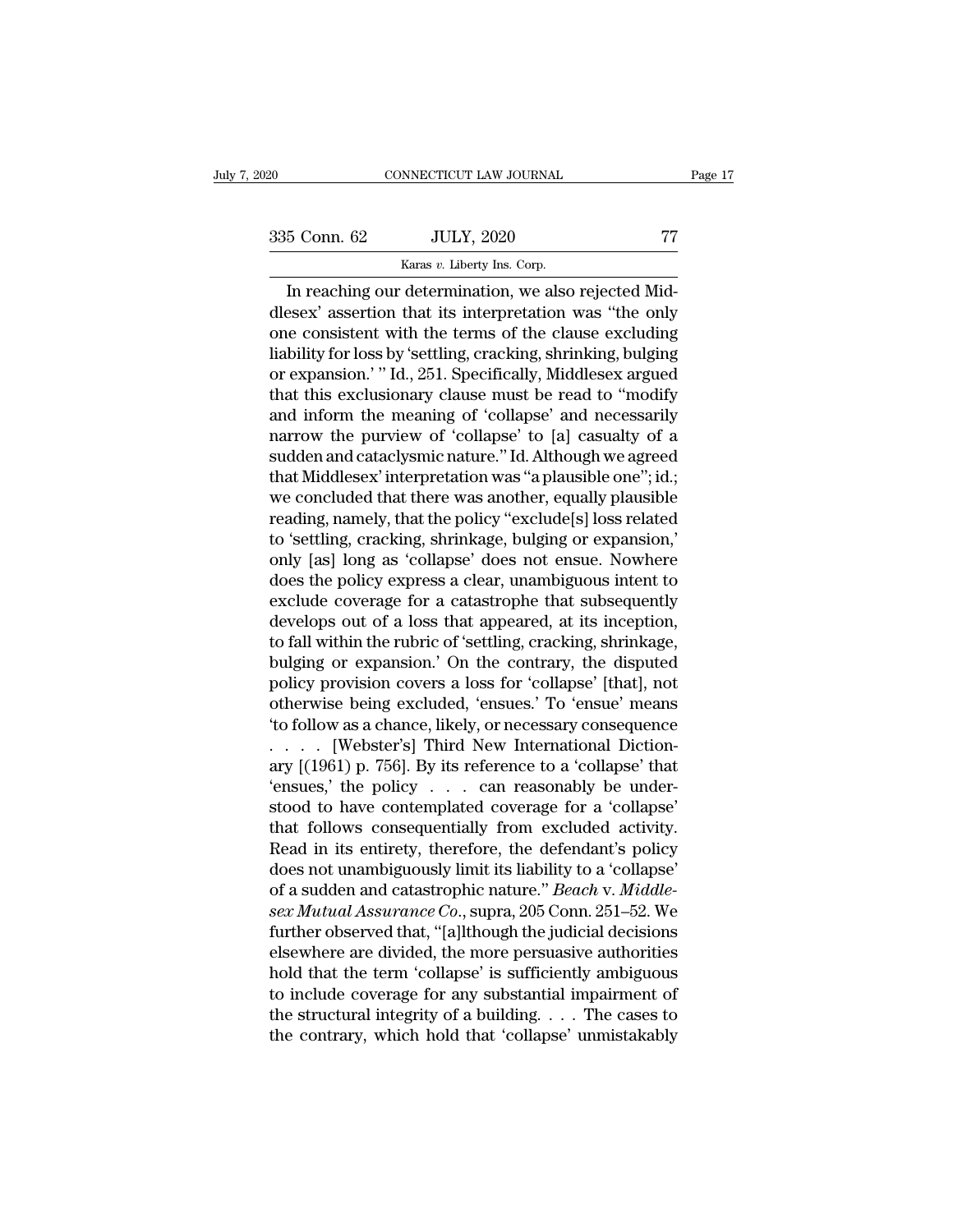| e 18 |    | CONNECTICUT LAW JOURNAL     | July 7, 2020 |
|------|----|-----------------------------|--------------|
|      |    |                             |              |
|      | 78 | <b>JULY, 2020</b>           | 335 Conn. 62 |
|      |    | Karas v. Liberty Ins. Corp. |              |

TR JULY, 2020 335 Conn. 62<br>
Karas v. Liberty Ins. Corp.<br>
Connotes a sudden falling in, loss of shape, or flattening<br>
into a mass of rubble, have come to be in the distinct<br>
minority." (Citations omitted.) Id., 252. TREET THE THE SERVICE THE SERVICE THE SERVICE OF THE SERVICE OF SAMPLED OF STATE OF STATE OF STATE OF STATE OF STATE OF STATE OF STATE OF STATE OF STATE OF STATE OF STATE OF STATE OF STATE OF STATE OF STATE OF STATE OF STA JULY, 2020 335 Conn. 62<br>
Karas *v*. Liberty Ins. Corp.<br>
mnotes a sudden falling in, loss of shape, or flattening<br>
to a mass of rubble, have come to be in the distinct<br>
inority." (Citations omitted.) Id., 252.<br>
The defenda

**Example 19** Karas *v*. Liberty Ins. Corp.<br>
connotes a sudden falling in, loss of shape, or flattening<br>
into a mass of rubble, have come to be in the distinct<br>
minority." (Citations omitted.) Id., 252.<br>
The defendant in t connotes a sudden falling in, loss of shape, or flattening<br>into a mass of rubble, have come to be in the distinct<br>minority." (Citations omitted.) Id., 252.<br>The defendant in the present case asserts that the<br>language of the connotes a sudden railing in, loss of snape, or flattening<br>into a mass of rubble, have come to be in the distinct<br>minority." (Citations omitted.) Id., 252.<br>The defendant in the present case asserts that the<br>language of the mio a mass of rubble, nave come to be in the distinct<br>minority." (Citations omitted.) Id., 252.<br>The defendant in the present case asserts that the<br>language of the plaintiffs' homeowners insurance pol-<br>icy is materially dif minority. (Citations omitted.) Id., 252.<br>
The defendant in the present case asserts that the<br>
language of the plaintiffs' homeowners insurance pol-<br>
icy is materially different from the language at issue in<br> *Beach* becaus The defendant in the present case asserts that the<br>language of the plaintiffs' homeowners insurance pol-<br>icy is materially different from the language at issue in<br>*Beach* because the plaintiffs' policy makes clear that a<br> language of the plaintiffs' homeowners insurance pol-<br>icy is materially different from the language at issue in<br>*Beach* because the plaintiffs' policy makes clear that a<br>sudden falling or caving in is required to trigger c icy is materially different from the language at issue in<br>Beach because the plaintiffs' policy makes clear that a<br>sudden falling or caving in is required to trigger collapse<br>coverage. More specifically, the defendant argue Beach because the plaintiffs' policy makes clear that a<br>sudden falling or caving in is required to trigger collapse<br>coverage. More specifically, the defendant argues that<br>"[t]he key difference is that the [policy at issue sudden falling or caving in is required to trigger collapse<br>coverage. More specifically, the defendant argues that<br>"[t]he key difference is that the [policy at issue in]<br>*Beach* . . . provide[d] that an excluded cause of l coverage. More specifically, the defendant argues that<br>"[t]he key difference is that the [policy at issue in]<br>Beach . . . provide[d] that an excluded cause of loss<br>(cracking) could potentially progress to the point where<br>i "[t]he key difference is that the [policy at issue in]<br>*Beach* . . . provide[d] that an excluded cause of loss<br>(cracking) could potentially progress to the point where<br>it becomes an 'ensu[ing]' covered 'collapse,' while th Beach . . . provide[d] that an excluded cause of loss (cracking) could potentially progress to the point where it becomes an 'ensu[ing]' covered 'collapse,' while the [policy in the present case] makes clear that a loss co (cracking) could potentially progress to the point where<br>it becomes an 'ensu[ing]' covered 'collapse,' while the<br>[policy in the present case] makes clear that a loss<br>consisting of 'settling, cracking, shrinking, bulging or it becomes an 'ensu[ing]' covered 'collapse,' while the<br>[policy in the present case] makes clear that a loss<br>consisting of 'settling, cracking, shrinking, bulging or<br>expansion' is *not* a collapse under any circumstances." [policy in the present case] makes clear that a loss<br>consisting of 'settling, cracking, shrinking, bulging or<br>expansion' is *not* a collapse under any circumstances."<br>(Emphasis in original.) Although the language of the<br>co consisting of 'settling, cracking, shrinking, bulging or<br>expansion' is *not* a collapse under any circumstances."<br>(Emphasis in original.) Although the language of the<br>collapse provisions of the plaintiffs' policy is somewh expansion' is *not* a collapse under any circumstances."<br>(Emphasis in original.) Although the language of the<br>collapse provisions of the plaintiffs' policy is somewhat<br>different from that of the collapse provisions in the<br> (Emphasis in original.) Although the language of the collapse provisions of the plaintiffs' policy is somewhat different from that of the collapse provisions in the Beaches' policy, we disagree that this difference is suff collapse provisions of the plaintiffs' policy is somewhat<br>different from that of the collapse provisions in the<br>Beaches' policy, we disagree that this difference is<br>sufficient to remove the ambiguity identified in *Beach*<br> different from that of the collapse provisions in the Beaches' policy, we disagree that this difference is sufficient to remove the ambiguity identified in *Beach* pertaining to the term "collapse." As we previously explai Beaches' policy, we disagree that this difference is<br>sufficient to remove the ambiguity identified in *Beach*<br>pertaining to the term "collapse." As we previously<br>explained, the plaintiffs' policy provides in relevant<br>part sufficient to remove the ambiguity identified in *Beach*<br>pertaining to the term "collapse." As we previously<br>explained, the plaintiffs' policy provides in relevant<br>part: "We insure for direct physical loss to covered<br>prope pertaining to the term "collapse." As we previously<br>explained, the plaintiffs' policy provides in relevant<br>part: "We insure for direct physical loss to covered<br>property involving collapse of a building or any part of<br>a bui explained, the plaintiffs' policy provides in relevant<br>part: "We insure for direct physical loss to covered<br>property involving collapse of a building or any part of<br>a building caused only by one or more of the following<br>.. part: "We insure for direct physical loss to covered<br>property involving collapse of a building or any part of<br>a building caused only by one or more of the following<br>......Collapse does not include settling, cracking,<br>shrin property involving collapse of a building or any part of<br>a building caused only by one or more of the following<br> $\ldots$  Collapse does not include settling, cracking,<br>shrinking, bulging or expansion." As in *Beach*, the term a building caused only by one or more of the following<br>  $\ldots$  . Collapse does not include settling, cracking,<br>
shrinking, bulging or expansion." As in *Beach*, the term<br>
"collapse" is not further defined in the plaintiff' ..... Collapse does not include settling, cracking,<br>shrinking, bulging or expansion." As in *Beach*, the term<br>"collapse" is not further defined in the plaintiff's pol-<br>icy, and, although the collapse provision purports to<br> shrinking, bulging or expansion." As in *Beach*, the term<br>"collapse" is not further defined in the plaintiff's pol-<br>icy, and, although the collapse provision purports to<br>exclude settling, cracking, shrinking, bulging and<br>e "collapse" is not further defined in the plaintiff's policy, and, although the collapse provision purports to exclude settling, cracking, shrinking, bulging and expansion from its purview, it does not express a clear inten icy, and, although the collapse provision purports to<br>exclude settling, cracking, shrinking, bulging and<br>expansion from its purview, it does not express a clear<br>intent to exclude coverage for a collapse that ensues<br>from wh exclude settling, cracking, shrinking, bulging and<br>expansion from its purview, it does not express a clear<br>intent to exclude coverage for a collapse that ensues<br>from what initially began as unexceptional, run-of-the-<br>mill expansion from its purview, it does not express a clear<br>intent to exclude coverage for a collapse that ensues<br>from what initially began as unexceptional, run-of-the-<br>mill settling, cracking, shrinking, bulging or expansion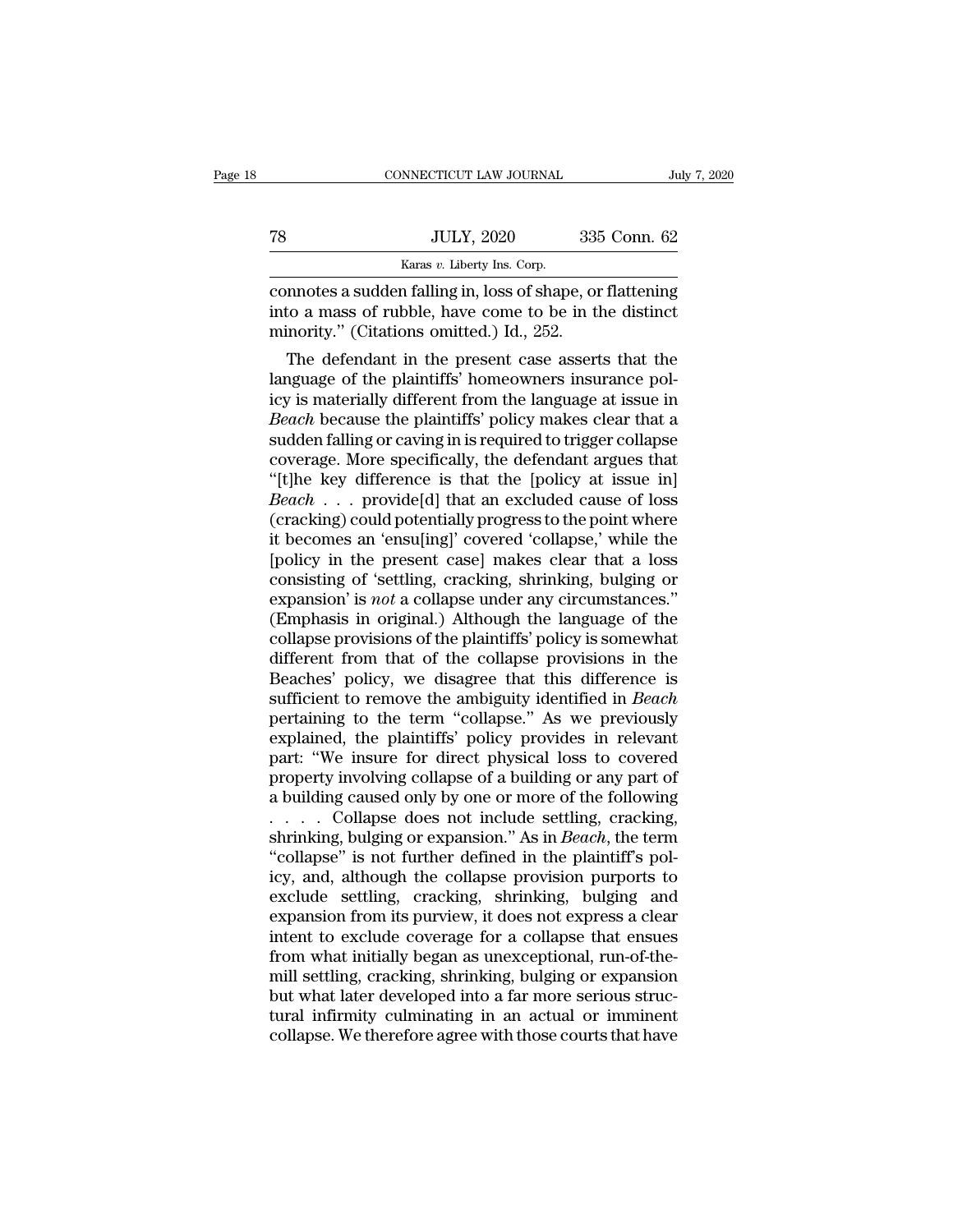EXERCT 2020 For the U.S. Corp.<br>
CONNECTICUT LAW JOURNAL Fags 235 Conn. 62 JULY, 2020 79<br>
Concluded that a policy's use of the term "collapse,"<br>
when not clearly defined, is "fairly susceptible to being<br>
interpreted as not 335 Conn. 62 JULY, 2020 79<br>
Karas v. Liberty Ins. Corp.<br>
Concluded that a policy's use of the term "collapse,"<br>
when not clearly defined, is "fairly susceptible to being<br>
interpreted as not including *mere* settling or cra 335 Conn. 62 JULY, 2020 79<br>
Karas v. Liberty Ins. Corp.<br>
concluded that a policy's use of the term "collapse,"<br>
when not clearly defined, is "fairly susceptible to being<br>
interpreted as not including *mere* settling or cra 335 Conn. 62 JULY, 2020 79<br>
Karas *v*. Liberty Ins. Corp.<br>
concluded that a policy's use of the term "collapse,"<br>
when not clearly defined, is "fairly susceptible to being<br>
interpreted as not including *mere* settling or Example 1982. The structural integrity of the structural integrity when not clearly defined, is "fairly susceptible to being<br>interpreted as not including *mere* settling or cracking,<br>but including settling or cracking tha Example 1980 Karas *v*. Liberty Ins. Corp.<br>
concluded that a policy's use of the term "collapse,"<br>
when not clearly defined, is "fairly susceptible to being<br>
interpreted as not including *mere* settling or cracking,<br>
but concluded that a policy's use of the term "collapse,"<br>when not clearly defined, is "fairly susceptible to being<br>interpreted as not including *mere* settling or cracking,<br>but including settling or cracking that results in s when not clearly defined, is "fairly susceptible to being<br>interpreted as not including *mere* settling or cracking,<br>but including settling or cracking that results in substan-<br>tial impairment of a home's structural integr interpreted as not including *mere* settling or cracking,<br>but including settling or cracking that results in substan-<br>tial impairment of a home's structural integrity . . . ."<br>(Emphasis in original; internal quotation mar but including settling or cracking that results in substantial impairment of a home's structural integrity . . . ."<br>(Emphasis in original; internal quotation marks omitted.) *American Concept Ins. Co.* v. *Jones*, 935 F. tial impairment of a home's structural integrity . . . ."<br>(Emphasis in original; internal quotation marks omit-<br>ted.) *American Concept Ins. Co.* v. Jones, 935 F. Supp.<br>1220, 1227 (D. Utah 1996); see id. ("[i]t appears th (Emphasis in original; internal quotation marks omit-<br>ted.) *American Concept Ins. Co. v. Jones*, 935 F. Supp.<br>1220, 1227 (D. Utah 1996); see id. ("[i]t appears that the<br>clear modern trend is to hold that collapse coverag ted.) *American Concept Ins. Co.* v. *Jones*, 935 F. Supp.<br>1220, 1227 (D. Utah 1996); see id. ("[i]t appears that the<br>clear modern trend is to hold that collapse coverage<br>provisions . . . [that] define collapse as not incl 1220, 1227 (D. Utah 1996); see id. ("[i]t appears that the clear modern trend is to hold that collapse coverage provisions . . . [that] define collapse as not including cracking and settling . . . provide coverage if there clear modern trend is to hold that collapse coverage<br>provisions . . . [that] define collapse as not including<br>cracking and settling . . . provide coverage if there is<br>substantial impairment of the structural integrity of t provisions . . . [that] define collapse as not including<br>cracking and settling . . . provide coverage if there is<br>substantial impairment of the structural integrity of the<br>building or any part of a building"); see also, e cracking and settling . . . provide coverage if there is<br>substantial impairment of the structural integrity of the<br>building or any part of a building"); see also, e.g., Agosti<br>v. Merrimack Mutual Fire Ins. Co., 279 F. Sup substantial impairment of the structural integrity of the<br>building or any part of a building"); see also, e.g., *Agosti*<br>v. *Merrimack Mutual Fire Ins. Co.*, 279 F. Supp. 3d<br>370, 376 (D. Conn. 2017) ("the term collapse st building or any part of a building"); see also, e.g., *Agosti* v. *Merrimack Mutual Fire Ins. Co.*, 279 F. Supp. 3d 370, 376 (D. Conn. 2017) ("the term collapse standing alone, is sufficiently ambiguous to include coverage v. *Merrimack Mutual Fire Ins. Co.*, 279 F. Supp. 3d<br>370, 376 (D. Conn. 2017) ("the term collapse standing<br>alone, is sufficiently ambiguous to include coverage<br>for any substantial impairment of the structural integ-<br>rity o 370, 376 (D. Conn. 2017) ("the term collapse standing<br>alone, is sufficiently ambiguous to include coverage<br>for any substantial impairment of the structural integ-<br>rity of a building" (internal quotation marks omit-<br>ted)); alone, is sufficiently ambiguous to include coverage<br>for any substantial impairment of the structural integ-<br>rity of a building" (internal quotation marks omit-<br>ted)); *Schray* v. *Fireman's Fund Ins. Co.*, 402 F. Supp.<br>2d rity''). y of a building" (internal quotation marks omit-<br>d)); *Schray* v. *Fireman's Fund Ins. Co.*, 402 F. Supp.<br>1212, 1218 (D. Or. 2005) ("the modern trend [is to]<br>ply the collapse coverage if any part of the building<br>stained su ted)); *Schray* v. *Fireman's Fund Ins.* Co., 402 F. Supp.<br>2d 1212, 1218 (D. Or. 2005) ("the modern trend [is to]<br>apply the collapse coverage if any part of the building<br>sustained substantial impairment to its structural i

2d 1212, 1218 (D. Or. 2005) ("the modern trend [is to]<br>apply the collapse coverage if any part of the building<br>sustained substantial impairment to its structural integ-<br>rity").<br>Indeed, if the defendant had wished to limit apply the collapse coverage if any part of the building<br>sustained substantial impairment to its structural integ-<br>rity").<br>Indeed, if the defendant had wished to limit its col-<br>lapse coverage to a sudden and catastrophic ev sustained substantial impairment to its structural integrity").<br>
Indeed, if the defendant had wished to limit its col-<br>
lapse coverage to a sudden and catastrophic event, it<br>
very easily could have done so in plain and una rity").<br>
Indeed, if the defendant had wished to limit its collapse coverage to a sudden and catastrophic event, it<br>
very easily could have done so in plain and unambigu-<br>
ous terms. As one court aptly observed in addressin Indeed, if the defendant had wished to limit its collapse coverage to a sudden and catastrophic event, it<br>very easily could have done so in plain and unambigu-<br>ous terms. As one court aptly observed in addressing<br>this issu lapse coverage to a sudden and catastrophic event, it<br>very easily could have done so in plain and unambigu-<br>ous terms. As one court aptly observed in addressing<br>this issue, "[t]he controversy surrounding the definition<br>of very easily could have done so in plain and unambiguous terms. As one court aptly observed in addressing<br>this issue, "[t]he controversy surrounding the definition<br>of 'collapse' began prior to 1960. See *Government*<br>*Employ* ous terms. As one court aptly observed in addressing<br>this issue, "[t]he controversy surrounding the definition<br>of 'collapse' began prior to 1960. See *Government*<br>*Employees* [*Ins.*] Co. v. DeJames, 256 Md. 717, [723–24,<br> this issue, "[t]he controversy surrounding the definition<br>of 'collapse' began prior to 1960. See *Government*<br>*Employees [Ins.] Co. v. DeJames*, 256 Md. 717, [723–24,<br>261 A.2d 747] (1970) (citing cases [decided] as early a of 'collapse' began prior to 1960. See *Government*<br>Employees [Ins.] Co. v. DeJames, 256 Md. 717, [723–24,<br>261 A.2d 747] (1970) (citing cases [decided] as early as<br>1958). Particularly with this much warning, the insurer<br>is *Employees* [*Ins.*] *Co.* v. *DeJames*, 256 Md. 717, [723–24, 261 A.2d 747] (1970) (citing cases [decided] as early as 1958). Particularly with this much warning, the insurer is capable of unambiguously limiting collapse 261 A.2d 747] (1970) (citing cases [decided] as early as 1958). Particularly with this much warning, the insurer is capable of unambiguously limiting collapse coverage [to a building reduced to a flattened form or rubble, 1958). Particularly with this much warning, the insurer is capable of unambiguously limiting collapse coverage [to a building reduced to a flattened form or rubble, namely, an actual collapse] if it wishes to do so. See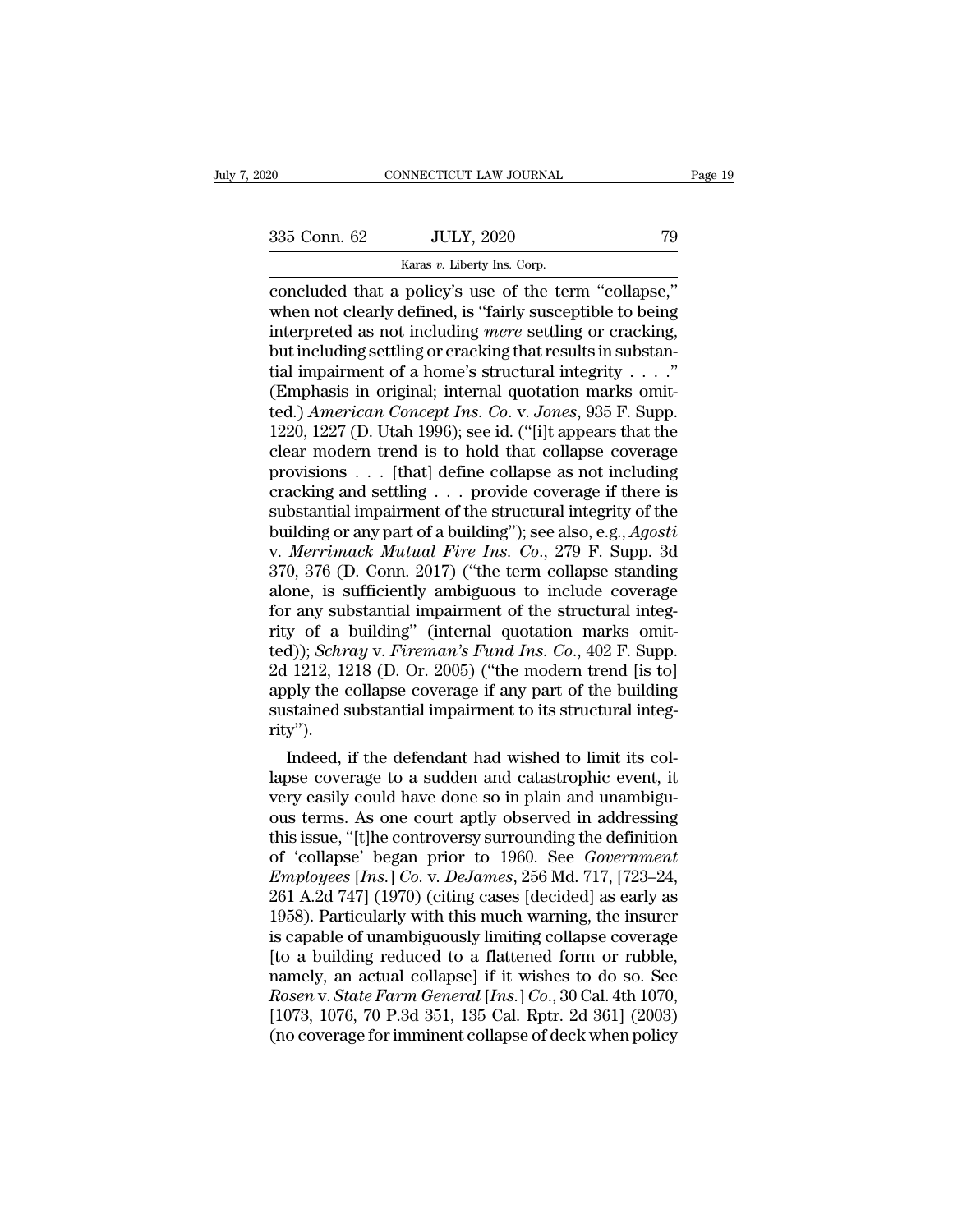CONNECTICUT LAW JOURNAL<br>
SO JULY, 2020 335 Conn. 62<br>
Karas *v*. Liberty Ins. Corp.<br>
Trovided '[w]e insure only for direct physical loss to FREE CONNECTICUT LAW JOURNAL July 7, 2020<br>
BO JULY, 2020 335 Conn. 62<br>
Karas v. Liberty Ins. Corp.<br>
provided '[w]e insure only for direct physical loss to covered property involving the sudden, entire collapse SO JULY, 2020 335 Conn. 62<br>
Karas v. Liberty Ins. Corp.<br>
provided '[w]e insure only for direct physical loss to<br>
covered property involving the sudden, entire collapse<br>
of a building or any part of a building . . . [and th  $\begin{array}{lll} \text{335 Conn. } 62 \ \hline \text{566} & \text{JULY, 2020} & \text{335 Conn. } 62 \ \hline \text{167} & \text{168} & \text{168} & \text{168} \ \hline \text{17} & \text{188} & \text{188} & \text{188} & \text{188} \ \hline \text{18} & \text{188} & \text{188} & \text{188} & \text{188} \ \hline \text{18} & \text{188} & \text{188} & \text{188} & \text{188} \$ SO JULY, 2020 335 Conn. 62<br>
Karas *v*. Liberty Ins. Corp.<br>
provided '[w]e insure only for direct physical loss to<br>
covered property involving the sudden, entire collapse<br>
of a building or any part of a building . . . [and *Faras v. Liberty Ins. Corp.*<br> *provided '[w]e insure only for direct physical loss to*<br> *covered property involving the sudden, entire collapse*<br> *pieces*.') . . . . *"* (Emphasis in original.) *Schray* v. *Fire-*<br> *piece Karas v. Liberty Ins. Corp.*<br> *provided '*[w]e insure only for direct physical loss to<br>
covered property involving the sudden, entire collapse<br>
of a building or any part of a building . . . [and that]<br>
[c]ollapse means *a* provided '[w]e insure only for direct physical loss to<br>covered property involving the sudden, entire collapse<br>of a building or any part of a building . . . [and that]<br>[c]ollapse means *actually fallen down or fallen into*<br> of a building or any part of a building . . . [and that] [c]ollapse means *actually fallen down or fallen into pieces.*') . . . ." (Emphasis in original.) Schray v. Fire-<br>man's Fund Ins. Co., supra, 402 F. Supp. 2d 1218 [c]ollapse means *actually fallen down or fallen into*<br>pieces.') . . . . " (Emphasis in original.) *Schray v. Fire-<br>man's Fund Ins. Co.*, supra,  $402$  F. Supp. 2d 1218; see<br>also *Liston-Smith v. CSAA Fire & Casualty Ins.* pieces.') . . . ." (Emphasis in original.) Schray v. Fire-<br>man's Fund Ins. Co., supra, 402 F. Supp. 2d 1218; see<br>also *Liston-Smith* v. CSAA Fire & Casualty Ins. Co.,<br>287 F. Supp. 3d 153, 157, 159 (D. Conn. 2017) (additio man's Fund Ins. Co., supra,  $402$  F. Supp. 2d 1218; see<br>also *Liston-Smith v. CSAA Fire & Casualty Ins. Co.*,<br>287 F. Supp. 3d 153, 157, 159 (D. Conn. 2017) (additional<br>coverage for collapse did not cover cracks in foundaalso *Liston-Smith* v. *CSAA Fire & Casualty Ins. Co.*,<br>287 F. Supp. 3d 153, 157, 159 (D. Conn. 2017) (additional<br>coverage for collapse did not cover cracks in founda-<br>tion under homeowners insurance policy that defined<br>"c 287 F. Supp. 3d 153, 157, 159 (D. Conn. 2017) (additional coverage for collapse did not cover cracks in foundation under homeowners insurance policy that defined "collapse" as "an abrupt falling down or caving in of a buil coverage for collapse did not cover cracks in foundation under homeowners insurance policy that defined "collapse" as "an abrupt falling down or caving in of a building or any part of a building with the result that the bu tion under homeowners insurance policy that defined<br>"collapse" as "an abrupt falling down or caving in of a<br>building or any part of a building with the result that<br>the building or part of the building cannot be occupied<br>fo "collapse" as "an abrupt falling down or caving in of a<br>building or any part of a building with the result that<br>the building or part of the building cannot be occupied<br>for its current intended purpose"). Because the plainbuilding or any part of a building with the result that<br>the building or part of the building cannot be occupied<br>for its current intended purpose"). Because the plain-<br>tiffs' policy does not limit collapse coverage in words the building or part of the building cannot<br>for its current intended purpose"). Becaus<br>tiffs' policy does not limit collapse covera<br>that unmistakably connote an actual collap<br>a building is reduced to a flattened form o<br>agr r its current intended purpose"). Because the plain-<br>fs' policy does not limit collapse coverage in words<br>at unmistakably connote an actual collapse, whereby<br>ouilding is reduced to a flattened form or rubble, we<br>ree with t tillis' policy does not limit collapse coverage in words<br>that unmistakably connote an actual collapse, whereby<br>a building is reduced to a flattened form or rubble, we<br>agree with the plaintiffs that the substantial impairme

that unmistakably connote an actual collapse, whereby<br>a building is reduced to a flattened form or rubble, we<br>agree with the plaintiffs that the substantial impairment<br>standard applies to the present case.<br>The defendant no a building is reduced to a flattened form or rubble, we<br>agree with the plaintiffs that the substantial impairment<br>standard applies to the present case.<br>The defendant nonetheless contends that we should<br>interpret the plaint agree with the plaintiffs that the substantial impairment<br>standard applies to the present case.<br>The defendant nonetheless contends that we should<br>interpret the plaintiffs' policy as requiring such a cata-<br>strophic event in standard applies to the present case.<br>
The defendant nonetheless contends that we should<br>
interpret the plaintiffs' policy as requiring such a cata-<br>
strophic event in light of our statement in *Beach* that,<br>
if the insur The defendant nonetheless contends that we should<br>interpret the plaintiffs' policy as requiring such a cata-<br>strophic event in light of our statement in *Beach* that,<br>if the insurer in that case had "wished to rely on a s interpret the plaintiffs' policy as requiring such a cata-<br>strophic event in light of our statement in *Beach* that,<br>if the insurer in that case had "wished to rely on a single<br>facial meaning of the term 'collapse' as used *Strophic event in light of our statement in <i>Beach that,*<br>*if the insurer in that case had "wished to rely on a single*<br>*facial meaning of the term 'collapse' as used in its policy,*<br>*it had the opportunity expressly to d* if the insurer in that case had "wished to rely on a single<br>facial meaning of the term 'collapse' as used in its policy,<br>it had the opportunity expressly to define the term to<br>provide for the limited usage it . . . claims *Assurance Co.*, superally expressly to define the term to<br>provide for the limited usage it . . . claims to have<br>intended. See, e.g., *Nida* v. *State Farm Fire & Casualty*<br>*Co.*, 454 So. 2d 328, 334 [(La. App.), cert. den it had the opportunity expressly to define the term to<br>provide for the limited usage it . . . claims to have<br>intended See, e.g., *Nida* v. *State Farm Fire & Casualty*<br>*Co.*, 454 So. 2d 328, 334 [(La. App.), cert. denied, provide for the limited usage it . . . . claims to have<br>intended. See, e.g., *Nida* v. *State Farm Fire & Casualty*<br>*Co.*, 454 So. 2d 328, 334 [(La. App.), cert. denied, 458<br>So. 2d 486 (La. 1984)]." *Beach* v. *Middlesex M* intended. See, e.g., *Nida v. State Farm Fire & Casualty*<br>Co., 454 So. 2d 328, 334 [(La. App.), cert. denied, 458<br>So. 2d 486 (La. 1984)]." *Beach v. Middlesex Mutual*<br>Assurance Co., supra, 205 Conn. 251. The defendant<br>argu Co., 454 So. 2d 328, 334 [(La. App.), cert. denied, 458<br>So. 2d 486 (La. 1984)]." *Beach v. Middlesex Mutual*<br>Assurance Co., supra, 205 Conn. 251. The defendant<br>argues that, because the collapse provision of the pol-<br>icy in So. 2d 486 (La. 1984)]." *Beach v. Middlesex Mutual*<br>Assurance Co., supra, 205 Conn. 251. The defendant<br>argues that, because the collapse provision of the pol-<br>icy in *Nida* is identically worded to the collapse provi-<br>sio Assurance Co., supra, 205 Conn. 251. The defendant<br>argues that, because the collapse provision of the pol-<br>icy in *Nida* is identically worded to the collapse provi-<br>sion of the policy in the present case and this court<br>ci argues that, because the collapse provision of the policy in *Nida* is identically worded to the collapse provision of the policy in the present case and this court cited *Nida* for the proposition that Middlesex could hav icy in *Nida* is identically worded to the collapse provision of the policy in the present case and this court<br>cited *Nida* for the proposition that Middlesex could<br>have expressly defined the term "collapse" to require<br>a s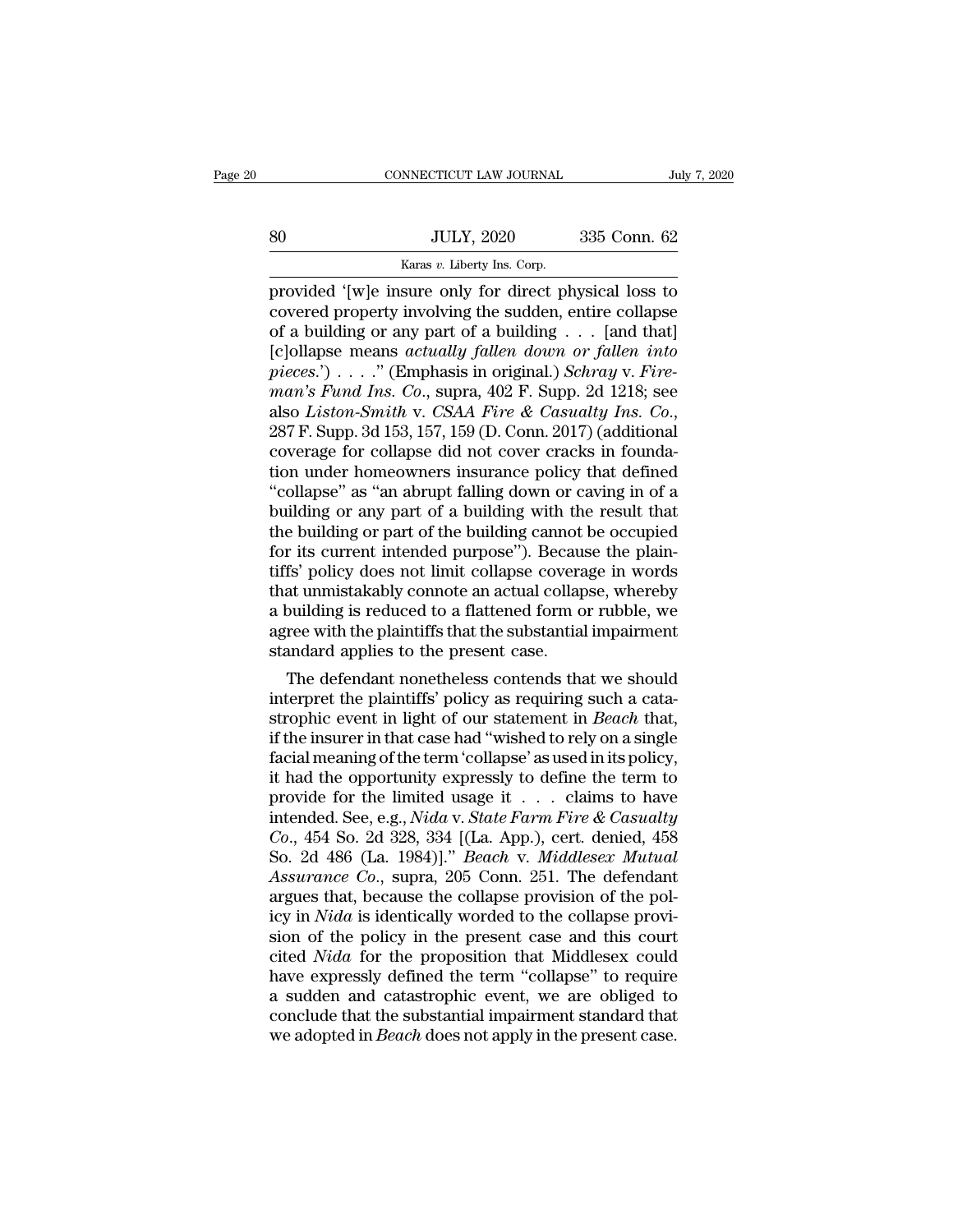NNECTICUT LAW JOURNAL<br>JULY, 2020<br>Karas *v*. Liberty Ins. Corp.<br>dedly our reference to a CONNECTICUT LAW JOURNAL Page 21<br>
5 Conn. 62 JULY, 2020 81<br>
Karas v. Liberty Ins. Corp.<br>
Although concededly our reference to *Nida* in *Beach*<br>
as not a model of clarity, the defendant reads too<br>
uch into our citation to t  $335$  Conn. 62 JULY, 2020 81<br>
Karas v. Liberty Ins. Corp.<br>
Although concededly our reference to *Nida* in *Beach*<br>
was not a model of clarity, the defendant reads too<br>
much into our citation to that case. In referring to 335 Conn. 62 JULY, 2020 81<br>
Xaras v. Liberty Ins. Corp.<br>
Although concededly our reference to *Nida* in *Beach*<br>
was not a model of clarity, the defendant reads too<br>
much into our citation to that case. In referring to *Ni* 335 Conn. 62 JULY, 2020<br>
<sup>Karas v. Liberty Ins. Corp.<br> **Although concededly our reference to** *Nida* **in** *Beach***<br>
was not a model of clarity, the defendant reads too<br>
much into our citation to that case. In referring to** *Nid</sup>* Example of the U.S. Corp.<br>
Karas v. Liberty Ins. Corp.<br>
Mithough concededly our reference to *Nida* in *Beach*<br>
was not a model of clarity, the defendant reads too<br>
much into our citation to that case. In referring to *Ni* Example 18 Example 18 Example 19 Example 2017<br>
Karas *v*. Liberty Ins. Corp.<br>
2017<br>
was not a model of clarity, the defendant reads too<br>
much into our citation to that case. In referring to *Nida*<br>
in *Beach*, we intended Although concededly our reference to *Nida* in *Beach* was not a model of clarity, the defendant reads too much into our citation to that case. In referring to *Nida* in *Beach*, we intended only to underscore the point t was not a model of clarity, the defendant reads too<br>much into our citation to that case. In referring to *Nida*<br>in *Beach*, we intended only to underscore the point<br>that insurers can define "collapse" in terms that would<br>u much into our citation to that case. In referring to *Nida*<br>in *Beach*, we intended only to underscore the point<br>that insurers can define "collapse" in terms that would<br>unambiguously exclude losses resulting from settling, in *Beach*, we intended only to underscore the point<br>that insurers can define "collapse" in terms that would<br>unambiguously exclude losses resulting from settling,<br>cracking, shrinking, bulging or expansion, and the spe-<br>ci that insurers can define "collapse" in terms that would<br>unambiguously exclude losses resulting from settling,<br>cracking, shrinking, bulging or expansion, and the spe-<br>cific page to which we cited in *Nida* does no more tha unambiguously exclude losses resulting from settling,<br>cracking, shrinking, bulging or expansion, and the spe-<br>cific page to which we cited in *Nida* does no more than<br>that. See *Nida* v. *State Farm Fire & Casualty Co.*, s cracking, shrinking, bulging or expansion, and the specific page to which we cited in *Nida* does no more than that. See *Nida* v. *State Farm Fire & Casualty Co.*, supra, 454 So. 2d 334 (explaining that language in questi cific page to which we cited in *Nida* does no more than<br>that. See *Nida* v. *State Farm Fire & Casualty Co.*, supra,<br>454 So. 2d 334 (explaining that language in question<br>was "neither ambiguous nor unclear"). We were not<br>r that. See *Nida* v. *State Farm Fire & Casualty Co.*, supra, 454 So. 2d 334 (explaining that language in question was "neither ambiguous nor unclear"). We were not required in *Beach* to decide, and did not purport to dec 454 So. 2d 334 (explaining that language in question was "neither ambiguous nor unclear"). We were not required in *Beach* to decide, and did not purport to decide, whether we agreed with the court in *Nida* that the polic was "neither ambiguous nor unclear"). We were not<br>required in *Beach* to decide, and did not purport to<br>decide, whether we agreed with the court in *Nida* that<br>the policy language at issue in that case unambiguously<br>limit Exact, whence we agreed what the court in twite that<br>e policy language at issue in that case unambiguously<br>nited collapse coverage in the manner determined by<br>at court. That question being squarely before us now,<br>e conclud

# II

Imited collapse coverage in the manner determined by<br>that court. That question being squarely before us now,<br>we conclude, for the foregoing reasons, that it does not.<br>II<br>Having determined that the substantial impairment<br>of that court. That question being squarely before us now,<br>we conclude, for the foregoing reasons, that it does not.<br> $II$ <br>Having determined that the substantial impairment<br>of structural integrity standard applies to the plain we conclude, for the foregoing reasons, that it does not.<br>
II<br>
Having determined that the substantial impairment<br>
of structural integrity standard applies to the plaintiffs'<br>
homeowners insurance policy, we now must clarif II<br>
Having determined that the substantial impairment<br>
of structural integrity standard applies to the plaintiffs'<br>
homeowners insurance policy, we now must clarify<br>
what constitutes such an impairment. Urging us to<br>
adopt II<br>
Having determined that the substantial impairment<br>
of structural integrity standard applies to the plaintiffs'<br>
homeowners insurance policy, we now must clarify<br>
what constitutes such an impairment. Urging us to<br>
adopt Having determined that the substantial impairment<br>of structural integrity standard applies to the plaintiffs'<br>homeowners insurance policy, we now must clarify<br>what constitutes such an impairment. Urging us to<br>adopt a tempo of structural integrity standard applies to the plaintiffs'<br>homeowners insurance policy, we now must clarify<br>what constitutes such an impairment. Urging us to<br>adopt a temporal requirement, the defendant argues<br>that, if the homeowners insurance policy, we now must clarify<br>what constitutes such an impairment. Urging us to<br>adopt a temporal requirement, the defendant argues<br>that, if the term "collapse" is to have any real mean-<br>ing, substantial what constitutes such an impairment. Urging us to<br>adopt a temporal requirement, the defendant argues<br>that, if the term "collapse" is to have any real mean-<br>ing, substantial impairment of structural integrity must<br>denote th adopt a temporal requirement, the defendant argues<br>that, if the term "collapse" is to have any real mean-<br>ing, substantial impairment of structural integrity must<br>denote that the building, though not yet in pieces on<br>the g that, if the term "collapse" is to have any real meaning, substantial impairment of structural integrity must<br>denote that the building, though not yet in pieces on<br>the ground, is in imminent danger of falling down.<br>Accordi ing, substantial impairment of structural integrity must<br>denote that the building, though not yet in pieces on<br>the ground, is in imminent danger of falling down.<br>According to the defendant, collapse cannot mean "the<br>[mere] denote that the building, though not yet in pieces on<br>the ground, is in imminent danger of falling down.<br>According to the defendant, collapse cannot mean "the<br>[mere] gradual deterioration of a concrete foundation<br>spanning the ground, is in imminent danger of falling down.<br>According to the defendant, collapse cannot mean "the<br>[mere] gradual deterioration of a concrete foundation<br>spanning not days, weeks, months or even years but<br>decades, wit According to the defendant, collapse cannot mean "the [mere] gradual deterioration of a concrete foundation<br>spanning not days, weeks, months or even years but<br>decades, with no end (or actual 'collapse') in sight,"<br>because [mere] gradual deterioration of a concrete foundation<br>spanning not days, weeks, months or even years but<br>decades, with no end (or actual 'collapse') in sight,"<br>because no one would construe the term "collapse" to<br>describe spanning not days, weeks, months or even years but<br>decades, with no end (or actual 'collapse') in sight,"<br>because no one would construe the term "collapse" to<br>describe such a state of affairs. In other words, the<br>defendant decades, with no end (or actual 'collapse') in sight,"<br>because no one would construe the term "collapse" to<br>describe such a state of affairs. In other words, the<br>defendant insists, "[a] gradual process that may (or<br>may not because no one would construe the term "collapse" to describe such a state of affairs. In other words, the defendant insists, "[a] gradual process that may (or may not) result in a structure falling down at some indetermi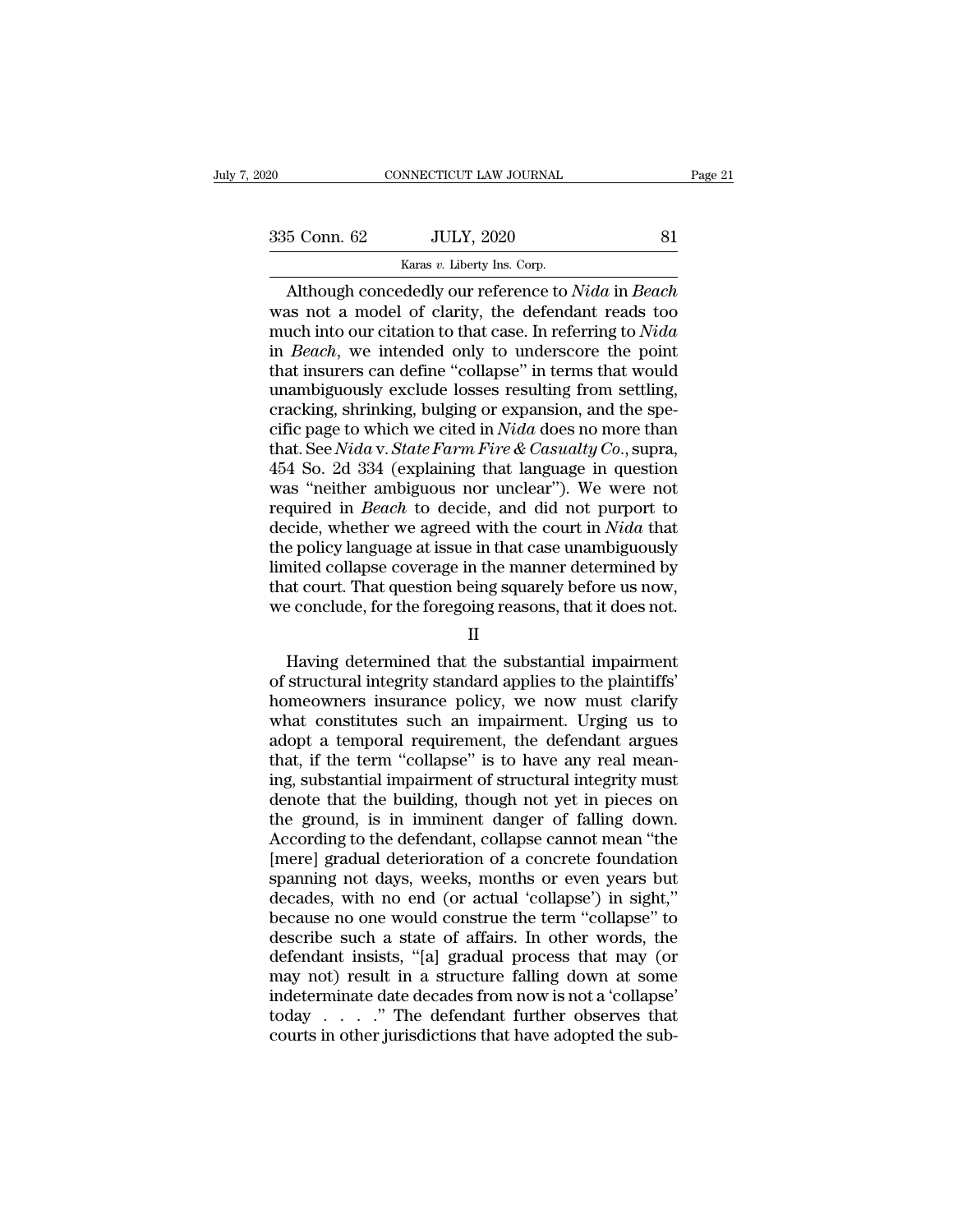|    | CONNECTICUT LAW JOURNAL                                                                                                                                                      | July 7, 2020 |
|----|------------------------------------------------------------------------------------------------------------------------------------------------------------------------------|--------------|
| 82 | <b>JULY, 2020</b>                                                                                                                                                            | 335 Conn. 62 |
|    | Karas v. Liberty Ins. Corp.                                                                                                                                                  |              |
|    | stantial impairment standard invariably require that the<br>building be in imminent danger of falling down, thereby<br>rendering it unsafe for occupancy before collanse coy |              |

Building be in imminent danger of falling down, thereby<br>
building be in imminent danger of falling down, thereby<br>
building be in imminent danger of falling down, thereby<br>
building it unsafe for occupancy, before collapse c  $\begin{tabular}{ll} \bf 82 & \tt JULY, 2020 & \tt 335 Conn. 62 \\ & \tt Karas $v$. \tt Liberty Ins. Corp. \\ \bf{standard} \; invariant standard \; invariant danger of falling down, thereby rendering it unsafe for occupancy, before collapse coverage is triggered. Finally, the defendant asserts that our decision in *Reach* quite clearly contents the\n$ Serage is triggered. Finally, the defendant asserts the material impairment standard invariably require that the building be in imminent danger of falling down, thereby rendering it unsafe for occupancy, before collapse c **Example 1980.** Example 1980. Example 1980. Example 1980. Example 1980. Example 1980. Example 1981. The building be in imminent danger of falling down, thereby rendering it unsafe for occupancy, before collapse coverage is  $\frac{Karas v.$  Liberty Ins. Corp.<br>
stantial impairment standard invariably require<br>
building be in imminent danger of falling down<br>
rendering it unsafe for occupancy, before coll.<br>
erage is triggered. Finally, the defendant as intial impairment standard invariably require that the<br>ilding be in imminent danger of falling down, thereby<br>indering it unsafe for occupancy, before collapse cov-<br>age is triggered. Finally, the defendant asserts that<br>ir d building be in imminent danger of falling down, thereby<br>rendering it unsafe for occupancy, before collapse cov-<br>erage is triggered. Finally, the defendant asserts that<br>our decision in *Beach* quite clearly contemplates the

rendering it unsate for occupancy, before collapse coverage is triggered. Finally, the defendant asserts that<br>our decision in *Beach* quite clearly contemplates the<br>necessity of an imminence requirement.<br>The plaintiffs, fo erage is triggered. Finally, the defendant asserts that<br>our decision in *Beach* quite clearly contemplates the<br>necessity of an imminence requirement.<br>The plaintiffs, for their part, claim that such a require-<br>ment is not o our decision in *Beach* quite clearly contemplates the<br>necessity of an imminence requirement.<br>The plaintiffs, for their part, claim that such a require-<br>ment is not only unwarranted, but contrary to the rea-<br>soning of *Bea* necessity of an imminence requirement.<br>The plaintiffs, for their part, claim that such a require-<br>ment is not only unwarranted, but contrary to the rea-<br>soning of *Beach*. Although acknowledging that " [t]he<br>facts of *Beac* The plaintiffs, for their part, claim that such a requirement is not only unwarranted, but contrary to the reasoning of *Beach*. Although acknowledging that " [t]he facts of *Beach* reflect the existence of an immediate da ment is not only unwarranted, but contrary to the reasoning of *Beach*. Although acknowledging that " '[t]he facts of *Beach* reflect the existence of an immediate danger of a complete falling in of the building," the plai soning of *Beach*. Although acknowledging that " '[t]he<br>facts of *Beach* reflect the existence of an immediate<br>danger of a complete falling in of the building," the<br>plaintiffs, relying primarily on *Dino* v. *Safeco Ins.* facts of *Beach* reflect the existence of an immediate danger of a complete falling in of the building," the plaintiffs, relying primarily on *Dino* v. *Safeco Ins. Co.* of *America*, Superior Court, judicial district of T danger of a complete falling in of the building," the plaintiffs, relying primarily on *Dino* v. *Safeco Ins. Co.* of *America*, Superior Court, judicial district of Tolland, Docket No. CV-16-6010428-S (June 28, 2018) (66 plaintiffs, relying primarily on *Dino* v. Safeco Ins. Co.<br>of America, Superior Court, judicial district of Tolland,<br>Docket No. CV-16-6010428-S (June 28, 2018) (66 Conn.<br>L. Rptr. 652), and *Roberts* v. *Liberty Mutual Fire* of America, Superior Court, judicial district of Tolland,<br>Docket No. CV-16-6010428-S (June 28, 2018) (66 Conn.<br>L. Rptr. 652), and *Roberts v. Liberty Mutual Fire Ins.*<br>Co., 264 F. Supp. 3d 394 (D. Conn. 2017), nevertheless Docket No. CV-16-6010428-S (June 28, 2018) (66 Conn.<br>L. Rptr. 652), and *Roberts v. Liberty Mutual Fire Ins.*<br>Co., 264 F. Supp. 3d 394 (D. Conn. 2017), nevertheless<br>contend that " 'the immediacy of that danger does not<br>app L. Rptr. 652), and *Roberts* v. *Liberty Mutual Fire Ins.*<br>Co., 264 F. Supp. 3d 394 (D. Conn. 2017), nevertheless<br>contend that " the immediacy of that danger does not<br>appear to drive the court's reasoning' " in *Beach*. Th  $Co.,$  264 F. Supp. 3d 394 (D. Conn. 2017), nevertheless<br>contend that " 'the immediacy of that danger does not<br>appear to drive the court's reasoning' " in *Beach*. The<br>plaintiffs further assert that the imposition of an imm contend that "the immediacy of that danger does not<br>appear to drive the court's reasoning'" in *Beach*. The<br>plaintiffs further assert that the imposition of an immi-<br>nence requirement would place Connecticut homeown-<br>ers i appear to drive the court's reasoning'" in *Beach*. The<br>plaintiffs further assert that the imposition of an immi-<br>nence requirement would place Connecticut homeown-<br>ers in the untenable position of having "to wait until<br>th plaintiffs further assert that the imposition of an imminence requirement would place Connecticut homeowners in the untenable position of having "to wait until the house [is] about to fall in" before submitting a claim, ev in the untenable position of having "to wait until<br>the house [is] about to fall in" before submitting a claim,<br>even though their contractual and common-law duty to<br>mitigate damages would be triggered as soon as they<br>notice ers in the untenable position of having "to wait until<br>the house [is] about to fall in" before submitting a claim,<br>even though their contractual and common-law duty to<br>mitigate damages would be triggered as soon as they<br>no the house [is] about to fall in" before submitting a claim,<br>even though their contractual and common-law duty to<br>mitigate damages would be triggered as soon as they<br>noticed cracks in their foundation, which, in cases<br>invol even though their contractual and common-law duty to<br>mitigate damages would be triggered as soon as they<br>noticed cracks in their foundation, which, in cases<br>involving Mottes concrete, typically happens years<br>before the hou mitigate damages would be triggered as soon as they<br>noticed cracks in their foundation, which, in cases<br>involving Mottes concrete, typically happens years<br>before the house is in any imminent or serious danger<br>of falling do noticed cracks in their foundation, which, in cases<br>involving Mottes concrete, typically happens years<br>before the house is in any imminent or serious danger<br>of falling down. In such circumstances, the plaintiffs<br>argue, hom involving Mottes concrete, typically happens years<br>before the house is in any imminent or serious danger<br>of falling down. In such circumstances, the plaintiffs<br>argue, homeowners would "be denied coverage in every<br>case of g before the house is in any imminent or serious danger<br>of falling down. In such circumstances, the plaintiffs<br>argue, homeowners would "be denied coverage in every<br>case of gradual, but inevitable, failure of the structure"<br>o falling down. In such circumstances, the plaintiffs<br>gue, homeowners would "be denied coverage in every<br>se of gradual, but inevitable, failure of the structure"<br>their home, which, they maintain, would render col-<br>pose cover argue, homeowners would "be denied coverage in every<br>case of gradual, but inevitable, failure of the structure"<br>of their home, which, they maintain, would render col-<br>lapse coverage under their homeowners insurance poli-<br>c

case of gradual, but inevitable, failure of the structure"<br>of their home, which, they maintain, would render col-<br>lapse coverage under their homeowners insurance poli-<br>cies "completely illusory." We agree with the defendan of their home, which, they maintain, would render collapse coverage under their homeowners insurance policies "completely illusory." We agree with the defendant.<br>As the District Court observed in certifying this question, lapse coverage under their homeowners insurance policies "completely illusory." We agree with the defendant.<br>As the District Court observed in certifying this question, since our adoption of the substantial impairment<br>stan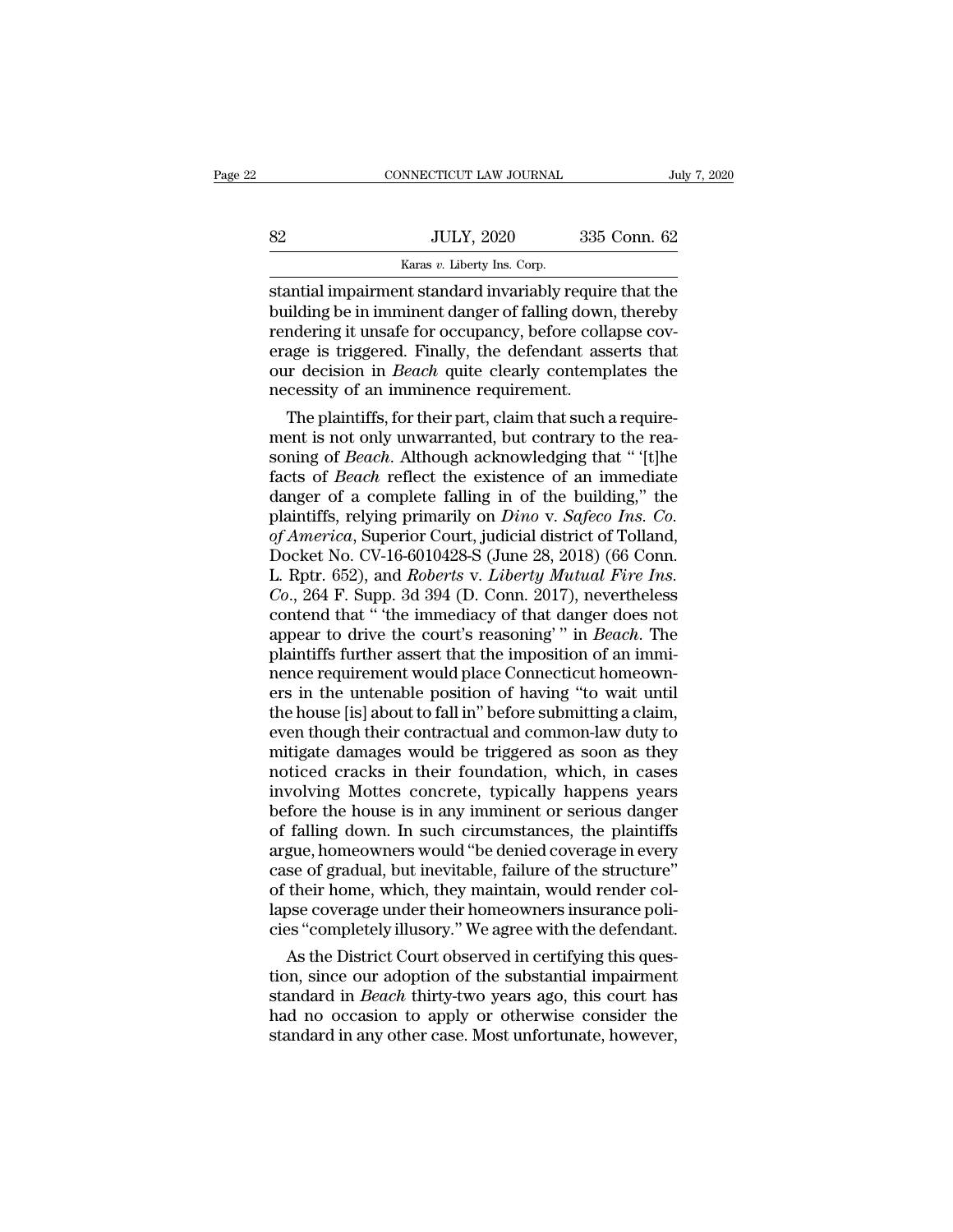CONNECTICUT LAW JOURNAL<br>
2020 633<br>
235 Conn. 62 JULY, 2020 633<br>
<sup>Karas *v*. Liberty Ins. Corp.<br>
due to the crisis involving crumbling basement walls</sup> connectricut LAW JOURNAL Page 23<br>
335 Conn. 62 JULY, 2020 83<br>
Karas v. Liberty Ins. Corp.<br>
due to the crisis involving crumbling basement walls<br>
that has confronted homeowners in Connecticut begin-335 Conn. 62 JULY, 2020 83<br>
Karas v. Liberty Ins. Corp.<br>
due to the crisis involving crumbling basement walls<br>
that has confronted homeowners in Connecticut begin-<br>
ning in the early 2000s, both federal and state trial cou 335 Conn. 62 JULY, 2020 83<br>
Karas v. Liberty Ins. Corp.<br>
due to the crisis involving crumbling basement walls<br>
that has confronted homeowners in Connecticut begin-<br>
ning in the early 2000s, both federal and state trial co  $\frac{335 \text{ Conn. } 62}{\text{Karas } v. } \frac{JULY, 2020}{\text{Ins. } \text{Corp.}}$ <br>
due to the crisis involving crumbling basement walls<br>
that has confronted homeowners in Connecticut begin-<br>
ning in the early 2000s, both federal and state trial cour Example 2011, 2011, 2011, 2011, 2011, 2011, 2011, 2011, 2011, 2011, 2011, 2011, 2011, 2011, 2010, 2010, 2011, 2011, 2011, 2011, 2011, 2011, 2011, 2011, 2011, 2011, 2011, 2011, 2011, 2011, 2011, 2011, 2011, 2011, 2011, 201 karas *v*. Liberty ins. Corp.<br>
due to the crisis involving crumbling basement walls<br>
that has confronted homeowners in Connecticut begin-<br>
ning in the early 2000s, both federal and state trial courts<br>
in Connecticut have b due to the crisis involving crumbling basement walls<br>that has confronted homeowners in Connecticut begin-<br>ning in the early 2000s, both federal and state trial courts<br>in Connecticut have been called on to do so numerous<br>ti that has confronted homeowners in Connecticut begin-<br>ning in the early 2000s, both federal and state trial courts<br>in Connecticut have been called on to do so numerous<br>times. As several of those courts have observed, there<br> ning in the early 2000s, both federal and state trial courts<br>in Connecticut have been called on to do so numerous<br>times. As several of those courts have observed, there<br>is a split among them as to what constitutes a substa in Connecticut have been called on to do so numerous<br>times. As several of those courts have observed, there<br>is a split among them as to what constitutes a substan-<br>tial impairment of structural integrity. Whereas some<br>hav times. As several of those courts have observed, there is a split among them as to what constitutes a substantial impairment of structural integrity. Whereas some have held that the standard requires proof that "a building is a split among them as to what constitutes a substantial impairment of structural integrity. Whereas some have held that the standard requires proof that "a building would have caved in had the plaintiffs not acted to re have held that the standard requires proof that "a building would have caved in had the plaintiffs not acted<br>to repair the damage"; (internal quotation marks omit-<br>ted) *Roberts* v. *Liberty Mutual Fire Ins. Co.*, supra, 2 ing would have caved in had the plaintiffs not acted<br>to repair the damage"; (internal quotation marks omit-<br>ted) *Roberts v. Liberty Mutual Fire Ins. Co.*, supra, 264<br>F. Supp. 3d 407; cf. *Dino v. Safeco Ins. Co. of Americ* to repair the damage"; (internal quotation marks omit-<br>ted) *Roberts v. Liberty Mutual Fire Ins. Co.*, supra, 264<br>F. Supp. 3d 407; cf. *Dino v. Safeco Ins. Co. of America*,<br>supra, 66 Conn. L. Rptr. 665–66; others have conc ted) Roberts v. Liberty Mutual Fire Ins. Co., supra, 264<br>F. Supp. 3d 407; cf. Dino v. Safeco Ins. Co. of America,<br>supra, 66 Conn. L. Rptr. 665–66; others have concluded<br>that, if the plaintiff adduces the opinion of an exp F. Supp. 3d 407; cf. *Dino* v. *Safeco Ins. Co. of America*,<br>supra, 66 Conn. L. Rptr. 665–66; others have concluded<br>that, if the plaintiff adduces the opinion of an expert<br>that the structural integrity of a foundation is m supra, 66 Conn. L. Rptr. 665–66; others have concluded<br>that, if the plaintiff adduces the opinion of an expert<br>that the structural integrity of a foundation is materially<br>impaired, it is up to the jury, on the basis of tha that, if the plaintiff adduces the opinion of an expert<br>that the structural integrity of a foundation is materially<br>impaired, it is up to the jury, on the basis of that expert<br>testimony, to decide whether that impairment that the structural integrity of a foundation is materially<br>impaired, it is up to the jury, on the basis of that expert<br>testimony, to decide whether that impairment is sub-<br>stantial enough to satisfy the standard. See, e.g impaired, it is up to the jury, on the basis of that expert<br>testimony, to decide whether that impairment is sub-<br>stantial enough to satisfy the standard. See, e.g., *Jang*<br>v. *Liberty Mutual Fire Ins. Co.*, Docket No. 3:15 testimony, to decide whether that impairment is substantial enough to satisfy the standard. See, e.g., *Jang* v. *Liberty Mutual Fire Ins. Co.*, Docket No. 3:15 CV 1243 (JBA), 2018 WL 3195148, \*2 (D. Conn. February 22, 201 stantial enough to satisfy the standard. See, e.g., *Jang*<br>v. *Liberty Mutual Fire Ins. Co.*, Docket No. 3:15 CV<br>1243 (JBA), 2018 WL 3195148, \*2 (D. Conn. February<br>22, 2018); see also *Metsack* v. *Liberty Mutual Fire Ins.* v. *Liberty Mutual Fire Ins. Co.*, Docket No. 3:15 CV<br>1243 (JBA), 2018 WL 3195148, \*2 (D. Conn. February<br>22, 2018); see also *Metsack v. Liberty Mutual Fire Ins.*<br>*Co.*, Docket No. 3:14-CV-01150 (VLB), 2017 WL 706599,<br>\*6 ( 1243 (JBA), 2018 WL 3195148,  $*2$  (D. Conn. February 22, 2018); see also *Metsack* v. *Liberty Mutual Fire Ins.* Co., Docket No. 3:14-CV-01150 (VLB), 2017 WL 706599,  $*6$  (D. Conn. February 21, 2017) (plaintiffs presented 22, 2018); see also *Metsack* v. *Liberty Mutual Fire Ins.*<br>Co., Docket No. 3:14-CV-01150 (VLB), 2017 WL 706599,<br>\*6 (D. Conn. February 21, 2017) (plaintiffs presented<br>evidence that cracks in basement walls comprised<br>struc Co., Docket No. 3:14-CV-01150 (VLB), 2017 WL 706599,<br>\*6 (D. Conn. February 21, 2017) (plaintiffs presented<br>evidence that cracks in basement walls comprised<br>structural integrity of home, and, therefore, there was<br>material d \*6 (D. Conn. February 21, 2017) (plaintiffs presented<br>evidence that cracks in basement walls comprised<br>structural integrity of home, and, therefore, there was<br>material dispute as to whether damage constituted col-<br>lapse w evidence that cracks in basement walls comprised<br>structural integrity of home, and, therefore, there was<br>material dispute as to whether damage constituted col-<br>lapse within meaning of homeowners insurance policy).<br>Courts e structural integrity of home, and, therefore, there was<br>material dispute as to whether damage constituted col-<br>lapse within meaning of homeowners insurance policy).<br>Courts embracing the latter view read *Beach* as placing<br> material dispute as to whether damage constituted<br>lapse within meaning of homeowners insurance poli<br>Courts embracing the latter view read *Beach* as pla<br>no particular definitional constraint on what constit<br>a substantial i but the matrimoning of noncommers instantive policy).<br>
Surfs embracing the latter view read *Beach* as placing<br>
substantial impairment of a building's structural integ-<br>
y, such that an impairment generally will be suffici From particular definitional constraint on what constitutes<br>a substantial impairment of a building's structural integrity, such that an impairment generally will be sufficient<br>to meet the standard if a jury finds that it i

in paradial impairment of a building's structural integrity, such that an impairment generally will be sufficient<br>to meet the standard if a jury finds that it is.<br>Even those courts that have adopted the former view<br>and req necessaring the necessaring of a stating served and model in the set of the standard if a jury finds that it is.<br>Even those courts that have adopted the former view<br>and require proof that a building would have caved<br>in at showing by the homeowner that the standard if a jury finds that it is.<br>Even those courts that have adopted the former view<br>and require proof that a building would have caved<br>in at some point in time if the homeowner had no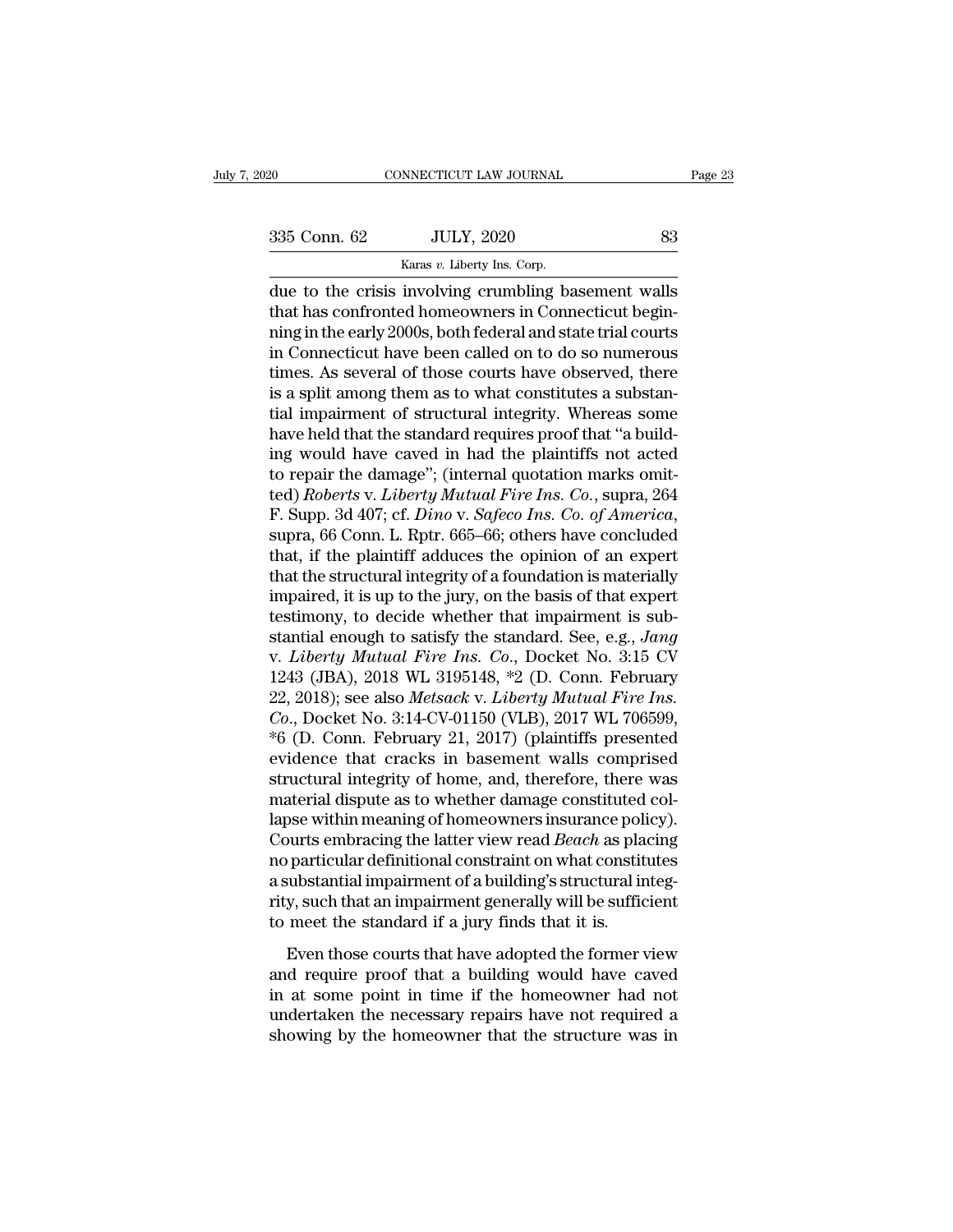# EXECUTE CONNECTICUT LAW JOURNAL July 7, 2020<br>
84 JULY, 2020 335 Conn. 62<br>
Karas v. Liberty Ins. Corp. CONNECTICUT LAW JOURNAL<br>
SA JULY, 2020 335 Conn. 62<br>
Karas *v*. Liberty Ins. Corp.<br>
imminent danger of falling down. See, e.g., *Roberts* v.

connecticut LAW JOURNAL July 7, 202<br>
335 Conn. 62<br>
<sup>Karas v.</sup> Liberty Ins. Corp.<br>
imminent danger of falling down. See, e.g., *Roberts* v.<br> *Liberty Mutual Fire Ins. Co.*, supra, 264 F. Supp. 3d<br>
408 ("Eegebl indicated [th *Liberty Mutual Fire Ins. Corp.*<br>*Liberty Mutual Fire Ins. Co.*, supra, 264 F. Supp. 3d 408 ("[*Beach*] indicated [that] it was sufficient that executed below would be seeded in the coller." 41 JULY, 2020 335 Conn. 62<br>
<sup>Karas v.</sup> Liberty Ins. Corp.<br>
imminent danger of falling down. See, e.g., *Roberts* v.<br> *Liberty Mutual Fire Ins. Co.*, supra, 264 F. Supp. 3d<br>
408 ("[*Beach*] indicated [that] it was sufficien *Eventually, 2020* 335 Conn. 62<br> *Exas v. Liberty Ins. Corp.*<br> *Exas v. Liberty Ins. Corp.*<br> *Eiberty Mutual Fire Ins. Co.*, supra, 264 F. Supp. 3d<br>
408 ("[*Beach*] indicated [that] it was sufficient that<br> *eventually* the Karas v. Liberty Ins. Corp.<br>
imminent danger of falling down. See, e.g., *Roberts v.*<br> *Liberty Mutual Fire Ins. Co.*, supra, 264 F. Supp. 3d<br>
408 ("[*Beach*] indicated [that] it was sufficient that<br> *eventually* the house Karas *v*. Liberty ins. Corp.<br>
imminent danger of falling down. See, e.g., *Roberts v.*<br> *Liberty Mutual Fire Ins. Co.*, supra, 264 F. Supp. 3d<br>
408 ("[*Beach*] indicated [that] it was sufficient that<br> *eventually* the hou imminent danger of falling down. See, e.g., *Roberts* v.<br> *Liberty Mutual Fire Ins. Co.*, supra, 264 F. Supp. 3d<br>
408 ("[*Beach*] indicated [that] it was sufficient that<br> *eventually* the house would have fallen into the Liberty Mutual Fire Ins. Co., supra, 264 F. Supp. 3d<br>408 ("[Beach] indicated [that] it was sufficient that<br>eventually the house would have fallen into the cellar"<br>(emphasis in original; internal quotation marks omit-<br>ted)) 408 ("[*Beach*] indicated [that] it was sufficient that *eventually* the house would have fallen into the cellar" (emphasis in original; internal quotation marks omitted)). In declining to read *Beach* as imposing an immi eventually the house would have fallen into the cellar"<br>(emphasis in original; internal quotation marks omit-<br>ted)). In declining to read *Beach* as imposing an immi-<br>nence requirement, one court noted that the Beaches<br>"co (emphasis in original; internal quotation marks omitted)). In declining to read *Beach* as imposing an imminence requirement, one court noted that the Beaches<br>"continued in occupancy during  $\ldots$  repairs" and that<br>"the ho ted)). In declining to read *Beach* as imposing an imminence requirement, one court noted that the Beaches<br>"continued in occupancy during . . . repairs" and that<br>"the house never actually caved in"; (internal quotation<br>mar nence requirement, one court noted that the Beaches<br>"continued in occupancy during . . . repairs" and that<br>"the house never actually caved in"; (internal quotation<br>marks omitted) id.; facts that, the court observed, sup-<br>p "continued in occupancy during . . . repairs" and that<br>"the house never actually caved in"; (internal quotation<br>marks omitted) id.; facts that, the court observed, sup-<br>ported the conclusion that a substantial impairment "the house never actually caved in"; (internal quotation<br>marks omitted) id.; facts that, the court observed, sup-<br>ported the conclusion that a substantial impairment of<br>a building's structural integrity need not be "so sev marks omitted) id.; facts that, the court observed, supported the conclusion that a substantial impairment of<br>a building's structural integrity need not be "so severe<br>as to materially impair [the] building's ability to rem ported the conclusion that a substantial impairment of<br>a building's structural integrity need not be "so severe<br>as to materially impair [the] building's ability to remain<br>upright." (Internal quotation marks omitted.) Id. F a building's structural integrity need not be "so severe<br>as to materially impair [the] building's ability to remain<br>upright." (Internal quotation marks omitted.) Id. For<br>courts that embrace this view, requiring proof that as to materially impair [the] building's ability to remain<br>upright." (Internal quotation marks omitted.) Id. For<br>courts that embrace this view, requiring proof that the<br>building will eventually fall in, even if that event upright." (Internal quotation marks omitted.) Id. For<br>courts that embrace this view, requiring proof that the<br>building will eventually fall in, even if that event may be<br>decades away, "achieves an appropriate middle ground courts that embrace this view, requiring proof that the<br>building will eventually fall in, even if that event may be<br>decades away, "achieves an appropriate middle ground<br>that avoids either eviscerating catastrophic coverage building will eventually fall in, even if that event may be decades away, "achieves an appropriate middle ground that avoids either eviscerating catastrophic coverage of collapse . . . . or effectively nullifying the fault decades away, "achieves an appropriate middle ground<br>that avoids either eviscerating catastrophic coverage<br>of collapse . . . or effectively nullifying the faulty<br>workmanship and settling exclusions." (Internal quo-<br>tation that avoids either eviscerating catastrophic coverage<br>of collapse . . . or effectively nullifying the faulty<br>workmanship and settling exclusions." (Internal quo-<br>tation marks omitted.) Id., 407. It also ensures that<br>"[i]ns of collapse . . . or effectively nullifying the faulty<br>workmanship and settling exclusions." (Internal quotation marks omitted.) Id., 407. It also ensures that<br>"[i]nsurers will not escape paying for catastrophic col-<br>laps workmanship and settling exclusions." (Internal quotation marks omitted.) Id., 407. It also ensures that "[i]nsurers will not escape paying for catastrophic collapse[s] simply because insureds mitigate their losses by cond tation marks omitted.) Id., 407. It also ensures that<br>"[i]nsurers will not escape paying for catastrophic col-<br>lapse[s] simply because insureds mitigate their losses<br>by conducting emergency repairs, but, at the same time,<br> "[i]nsurers will not escape paying for catastrophic collapse[s] simply because insureds mitigate their losses<br>by conducting emergency repairs, but, at the same time,<br>they also will not  $\ldots$  [become] liable for run-of-the lapse[s] simply because insureds mitigate their losses<br>by conducting emergency repairs, but, at the same time,<br>they also will not  $\ldots$  [become] liable for run-of-the-<br>mill basement wall leakage and shifting problems."<br>(I by conducting emergency repairs, but, at the same time,<br>they also will not . . . [become] liable for run-of-the-<br>mill basement wall leakage and shifting problems."<br>(Internal quotation marks omitted.) Id. We conclude<br>that n (Internal quotation marks omitted.) Id. We conclude<br>that neither of these two views of the substantial impair-<br>ment standard represents an accurate characterization<br>of our holding in *Beach*.<br>As we explained, the issue we

dangerof these two views of the substantial impairment standard represents an accurate characterization<br>of our holding in *Beach*.<br>As we explained, the issue we addressed in *Beach* was<br>whether a house that was still stand ment standard represents an accurate characterization<br>of our holding in *Beach*.<br>As we explained, the issue we addressed in *Beach* was<br>whether a house that was still standing but "in imminent<br>danger of falling over"; *Bea* deemed to be in Beach.<br>
As we explained, the issue we addressed in Beach was<br>
whether a house that was still standing but "in imminent<br>
danger of falling over"; Beach v. Middlesex Mutual Assur-<br>
ance Co., supra, 205 Conn. As we explained, the issue we addressed in *Beach* was whether a house that was still standing but "in imminent danger of falling over"; *Beach v. Middlesex Mutual Assurance Co.*, supra, 205 Conn. 249; could nevertheless b As we explained, the issue we addressed in *Beach* was<br>whether a house that was still standing but "in imminent<br>danger of falling over"; *Beach* v. *Middlesex Mutual Assur-<br>ance Co.*, supra, 205 Conn. 249; could neverthele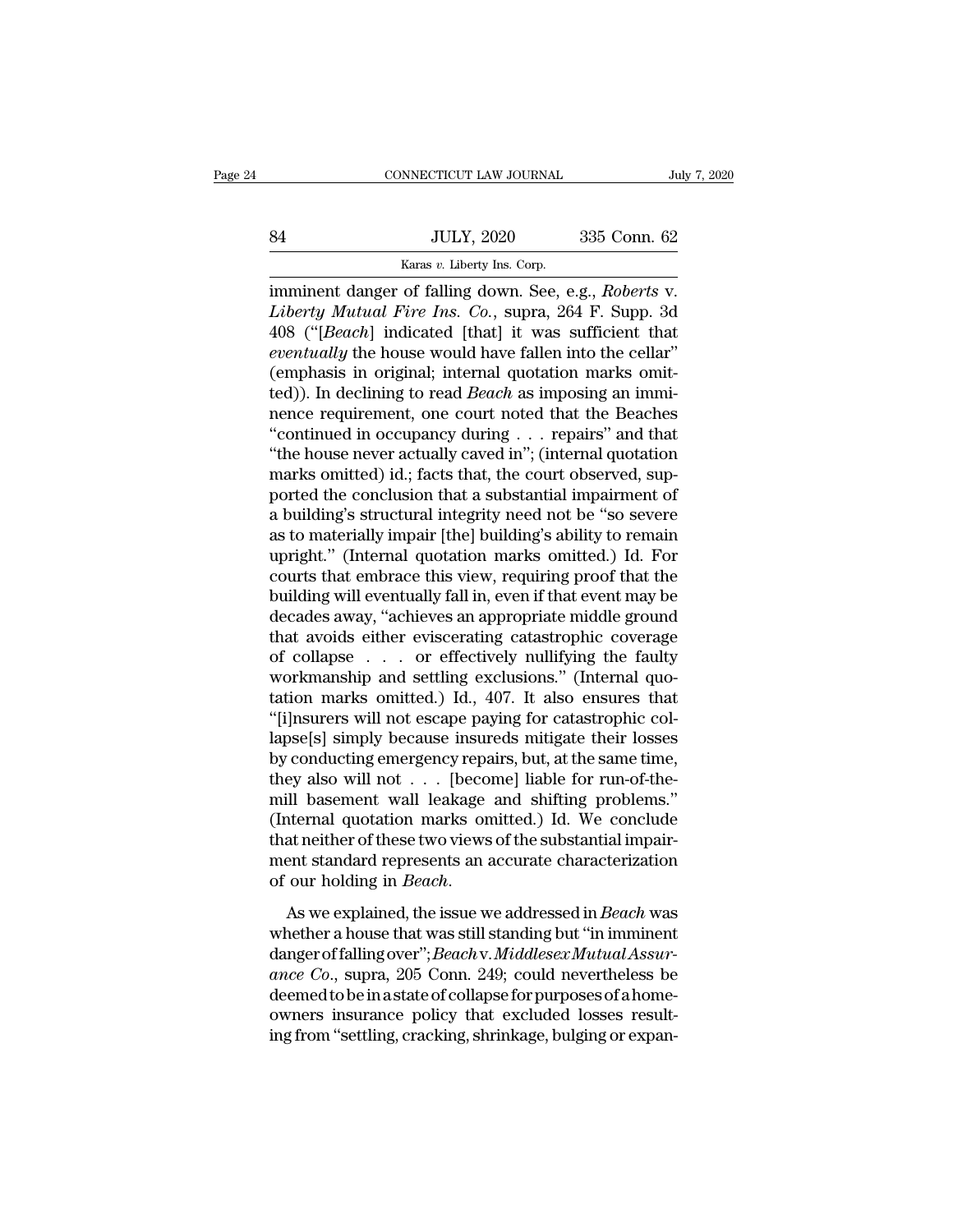CONNECTICUT LAW JOURNAL<br>
2020<br>
235 Conn. 62 JULY, 2020<br>
<sup>Karas *v*. Liberty Ins. Corp.<br>
500<sup>7</sup> unless a "collapse of a building . . . not other-</sup> Suly 7, 2020 CONNECTICUT LAW JOURNAL<br>
335 Conn. 62 JULY, 2020 85<br>
Karas v. Liberty Ins. Corp.<br>
sion'' unless a "collapse of a building . . . not otherwise excluded ensue[d] . . . . " (Internal quotation marks omitted.) Id. 335 Conn. 62 JULY, 2020 85<br>
Karas v. Liberty Ins. Corp.<br>
Sion'' unless a "collapse of a building . . . not otherwise excluded ensue[d] . . . ." (Internal quotation<br>
marks omitted.) Id., 250. Because of the factual context 335 Conn. 62 JULY, 2020 85<br>
Karas v. Liberty Ins. Corp.<br>
Sion" unless a "collapse of a building . . . not otherwise excluded ensue[d] . . . ." (Internal quotation<br>
marks omitted.) Id., 250. Because of the factual context<br> 335 Conn. 62 JULY, 2020 85<br>
Karas v. Liberty Ins. Corp.<br>
sion" unless a "collapse of a building . . . not otherwise excluded ensue[d] . . . ." (Internal quotation<br>
marks omitted.) Id., 250. Because of the factual context<br> **had no reason to consider whether a** building<br>wise excluded ensue[d] . . . . . not otherwise excluded ensue[d] . . . . . " (Internal quotation marks omitted.) Id., 250. Because of the factual context in which the Beaches *Karas v. Liberty Ins. Corp.*<br>
sion" unless a "collapse of a building  $\ldots$  not otherwise excluded ensue[d]  $\ldots$ ." (Internal quotation<br>
marks omitted.) Id., 250. Because of the factual context<br>
in which the Beaches' clai sion" unless a "collapse of a building  $\ldots$  not otherwise excluded ensue[d]  $\ldots$ ." (Internal quotation marks omitted.) Id., 250. Because of the factual context in which the Beaches' claim of coverage was made, we had no wise excluded ensue[d] . . . ." (Internal quotation<br>marks omitted.) Id., 250. Because of the factual context<br>in which the Beaches' claim of coverage was made, we<br>had no reason to consider whether a building that was<br>*not* marks omitted.) Id., 250. Because of the factual context<br>in which the Beaches' claim of coverage was made, we<br>had no reason to consider whether a building that was<br>*not* in any imminent danger of falling over also could<br>b in which the Beaches' claim of coverage was made, we had no reason to consider whether a building that was *not* in any imminent danger of falling over also could be found to be in a state of collapse under the same insur had no reason to consider whether a building that was<br>*not* in any imminent danger of falling over also could<br>be found to be in a state of collapse under the same<br>insurance policy. In light of the facts of *Beach*, and th not in any imminent danger of falling over also could<br>be found to be in a state of collapse under the same<br>insurance policy. In light of the facts of *Beach*, and the<br>cases we relied on in adopting the substantial impair-<br> be found to be in a state of collapse under the same<br>insurance policy. In light of the facts of *Beach*, and the<br>cases we relied on in adopting the substantial impair-<br>ment standard as an alternative to the catastrophic ev reases we relied on in adopting the substantial impair-<br>ment standard as an alternative to the catastrophic event<br>standard advocated by Middlesex, we believe the answer<br>to that question—that the building must be in imminen ment standard as an alternative to the catastrophic event<br>standard advocated by Middlesex, we believe the answer<br>to that question—that the building must be in imminent<br>danger of falling down—was implicit in our holding in<br>

standard advocated by Middlesex, we believe the answer<br>to that question—that the building must be in imminent<br>danger of falling down—was implicit in our holding in<br>Beach.<br>As the defendant notes, the cases we cited in Beach to that question—that the building must be in imminent<br>danger of falling down—was implicit in our holding in<br>Beach.<br>As the defendant notes, the cases we cited in Beach<br>for the proposition that the term "collapse" could<br>enc danger of falling down—was implicit in our holding in<br>*Beach*.<br>As the defendant notes, the cases we cited in *Beach*<br>for the proposition that the term "collapse" could<br>encompass something short of a catastrophic event each Beach.<br>
As the defendant notes, the cases we cited in Beach<br>
for the proposition that the term "collapse" could<br>
encompass something short of a catastrophic event each<br>
involved buildings, or parts of buildings, that, like As the defendant notes, the cases we cited in *Beach*<br>for the proposition that the term "collapse" could<br>encompass something short of a catastrophic event each<br>involved buildings, or parts of buildings, that, like the<br>hous for the proposition that the term "collapse" could<br>encompass something short of a catastrophic event each<br>involved buildings, or parts of buildings, that, like the<br>house in *Beach*, were in imminent danger of falling over<br> encompass something short of a catastrophic event each<br>involved buildings, or parts of buildings, that, like the<br>house in *Beach*, were in imminent danger of falling over<br>or otherwise had been declared unsafe for their int involved buildings, or parts of buildings, that, like the<br>house in *Beach*, were in imminent danger of falling over<br>or otherwise had been declared unsafe for their intended<br>purposes, in most cases both. See, e.g., *Auto Ow* house in *Beach*, were in imminent danger of falling over<br>or otherwise had been declared unsafe for their intended<br>purposes, in most cases both. See, e.g., *Auto Owners*<br>Ins. Co. v. *Allen*, 362 So. 2d 176, 176–77 (Fla. Ap or otherwise had been declared unsafe for their intended<br>purposes, in most cases both. See, e.g., *Auto Owners*<br>*Ins. Co.* v. *Allen*, 362 So. 2d 176, 176–77 (Fla. App. 1978)<br>("[The homeowners' expert] stated that one exte purposes, in most cases both. See, e.g., *Auto Owners Ins. Co.* v. *Allen*, 362 So. 2d 176, 176–77 (Fla. App. 1978) ("[The homeowners' expert] stated that one exterior wall of the building had collapsed and a second was *Ins. Co.* v. *Allen*, 362 So. 2d 176, 176–77 (Fla. App. 1978)<br>("[The homeowners' expert] stated that one exterior<br>wall of the building had collapsed and a second was<br>leaning out from the interior wall a significant dista ("[The homeowners' expert] stated that one exterior<br>wall of the building had collapsed and a second was<br>leaning out from the interior wall a significant distance.<br>It was his opinion that the roof was kept from immedi-<br>ate wall of the building had collapsed and a second was<br>leaning out from the interior wall a significant distance.<br>It was his opinion that the roof was kept from immedi-<br>ately falling only by resting on the interior walls and leaning out from the interior wall a significant distance.<br>It was his opinion that the roof was kept from immediately falling only by resting on the interior walls and<br>that the function of the wall and building  $\dots$  inclu It was his opinion that the roof was kept from immediately falling only by resting on the interior walls and that the function of the wall and building . . . including the function of supporting the superstructure . . . wa that the function of the wall and building . . . including<br>the function of supporting the superstructure . . . was<br>impaired and the total building . . . was in imminent<br>danger of falling further." (Internal quotation mark the function of supporting the superstructure . . . was<br>impaired and the total building . . . was in imminent<br>danger of falling further." (Internal quotation marks<br>omitted.)); *Nationwide Mutual Fire Ins. Co. v. Tomlin*,<br> impaired and the total building  $\ldots$  was in imminent<br>danger of falling further." (Internal quotation marks<br>omitted.)); *Nationwide Mutual Fire Ins. Co. v. Tomlin*,<br>181 Ga. App. 413, 414, 352 S.E.2d 612 (1986) ("[t]he<br>ext impaired and the total building . . . . was in imminent danger of falling further." (Internal quotation marks omitted.)); *Nationwide Mutual Fire Ins. Co. v. Tomlin*, 181 Ga. App. 413, 414, 352 S.E.2d 612 (1986) ("[t]he ex *ersa* (a); *Nationwide Mutual Fire Ins. Co. v. Tomlin,* 181 Ga. App. 413, 414, 352 S.E.2d 612 (1986) ("[t]he exterior brick walls of the house have cracked and pulled away from the structure," requiring plaintiffs to inst pulled away from the structure," requiring plaintiffs to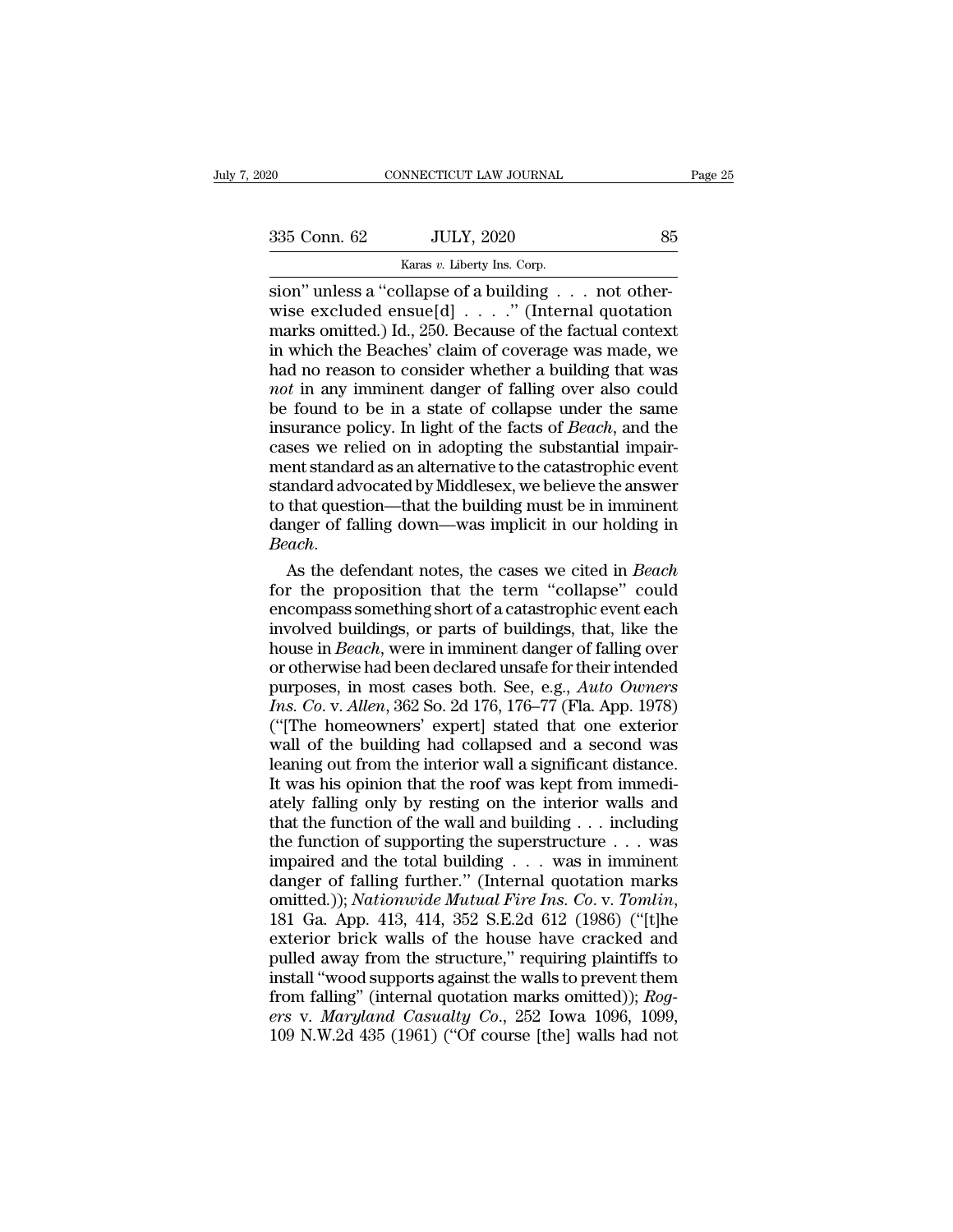|    | CONNECTICUT LAW JOURNAL                                  | July 7, 2020 |
|----|----------------------------------------------------------|--------------|
|    |                                                          |              |
| 86 | <b>JULY, 2020</b>                                        | 335 Conn. 62 |
|    | Karas v. Liberty Ins. Corp.                              |              |
|    | completely fallen down. [But] [slizable chunks of stucco |              |

CONNECTICUT LAW JOURNAL July 7, 2020<br>
S6 JULY, 2020 335 Conn. 62<br>
Karas v. Liberty Ins. Corp.<br>
Completely fallen down. [But] [s]izable chunks of stucco<br>
had fallen from the foundation, and the entire north<br>
hasoment well w MULY, 2020 335 Conn. 62<br>
Karas v. Liberty Ins. Corp.<br>
Completely fallen down. [But] [s]izable chunks of stucco<br>
had fallen from the foundation, and the entire north<br>
basement wall was in danger of falling in. The house was  $\begin{array}{r} \text{B6} & \text{JULY, } 2020 & 335 \text{ Conn. } 62 \\ \hline \text{Karas } v. \text{ Library Ins. Corp.} \end{array}$ <br>
completely fallen down. [But] [s]izable chunks of stucco<br>
had fallen from the foundation, and the entire north<br>
basement wall was in danger of falling  $\noindent \begin{tabular}{ll} \hline & \multicolumn{1}{l}{\text{5}} & \multicolumn{1}{l}{\text{5}} & \multicolumn{1}{l}{\text{5}} & \multicolumn{1}{l}{\text{5}} & \multicolumn{1}{l}{\text{5}} & \multicolumn{1}{l}{\text{6}} & \multicolumn{1}{l}{\text{6}} & \multicolumn{1}{l}{\text{6}} & \multicolumn{1}{l}{\text{6}} & \multicolumn{1}{l}{\text{6}} & \multicolumn{1}{l}{\text{6}} & \multicolumn{1}{l}{\text{6}} & \multicolumn{1}{l}{\text{6}} & \multicolumn{1}{l}{\$ Example the basement walls. The jury could find its basic<br>series the basement wall was in danger of falling in. The house was<br>seriously damaged from cracks, bulging and buckling<br>of the basement walls. The jury could find stars v. Liberty ins. Corp.<br>
completely fallen down. [But] [s]izable chunks of stucco<br>
had fallen from the foundation, and the entire north<br>
basement wall was in danger of falling in. The house was<br>
seriously damaged from completely fallen down. [But] [s]izable chunks of stucco<br>had fallen from the foundation, and the entire north<br>basement wall was in danger of falling in. The house was<br>seriously damaged from cracks, bulging and buckling<br>of basement wall was in danger of falling in. The house was<br>seriously damaged from cracks, bulging and buckling<br>of the basement walls. The jury could find its basic<br>structure was materially impaired and [that] it was dan-<br>ger seriously damaged from cracks, bulging and buckling<br>of the basement walls. The jury could find its basic<br>structure was materially impaired and [that] it was dan-<br>gerous to occupy it."); *Government Employees Ins. Co.*<br>v. of the basement walls. The jury could find its basic<br>structure was materially impaired and [that] it was dan-<br>gerous to occupy it."); *Government Employees Ins. Co.*<br>v. *DeJames*, supra, 256 Md. 721 ("[w]hen asked to charstructure was materially impaired and [that] it was dangerous to occupy it."); *Government Employees Ins. Co.*<br>v. *DeJames*, supra, 256 Md. 721 ("[w]hen asked to characterize the condition of the wall, [the expert witness<br> gerous to occupy it."); *Government Employees Ins. Co.*<br>v. *DeJames*, supra, 256 Md. 721 ("[w]hen asked to char-<br>acterize the condition of the wall, [the expert witness<br>stated that] it had failed, explaining that this was v. *DeJames*, supra, 256 Md. 721 ("[w]hen asked to characterize the condition of the wall, [the expert witness stated that] it had failed, explaining that this was an engineering term meaning its condition was beyond any r acterize the condition of the wall, [the expert witness<br>stated that] it had failed, explaining that this was an<br>engineering term meaning its condition was beyond any<br>reasonable use, that it could no longer usefully sustai stated that] it had failed, explaining that this was an engineering term meaning its condition was beyond any reasonable use, that it could no longer usefully sustain a load, that [i]t certainly was unsafe, that [i]t would engineering term meaning its condition was beyond any<br>reasonable use, that it could no longer usefully sustain<br>a load, that [i]t certainly was unsafe, that [i]t would not<br>be safe if the wooden framework supporting the firs reasonable use, that it could no longer usefully sustain<br>a load, that [i]t certainly was unsafe, that [i]t would not<br>be safe if the wooden framework supporting the first<br>floor joists and the shoring were removed" (internal a load, that [i]t certainly was unsafe, that [i]t would not<br>be safe if the wooden framework supporting the first<br>floor joists and the shoring were removed" (internal<br>quotation marks omitted)); *Vormelker* v. *Oleksinski*, be safe if the wooden framework supporting the first<br>floor joists and the shoring were removed" (internal<br>quotation marks omitted)); *Vormelker* v. *Oleksinski*, 40<br>Mich. App. 618, 622, 199 N.W.2d 287 (1972) (shifting<br>foun floor joists and the shoring were removed" (internal<br>quotation marks omitted)); *Vormelker* v. *Oleksinski*, 40<br>Mich. App. 618, 622, 199 N.W.2d 287 (1972) (shifting<br>foundation rendered home "uninhabitable"); *Morton* v.<br>*T* quotation marks omitted)); *Vormelker v. Oleksinski*, 40<br>Mich. App. 618, 622, 199 N.W.2d 287 (1972) (shifting<br>foundation rendered home "uninhabitable"); *Morton v.*<br>Travelers Indemnity Co., 171 Neb. 433, 439, 106 N.W.2d<br>7 Mich. App. 618, 622, 199 N.W.2d 287 (1972) (shifting<br>foundation rendered home "uninhabitable"); *Morton* v.<br>*Travelers Indemnity Co.*, 171 Neb. 433, 439, 106 N.W.2d<br>710 (1960) ("[a consulting engineer] advised that the<br>wal *Foundation rendered home "uninhabitable"); Morton v.*<br> *Travelers Indemnity Co.*, 171 Neb. 433, 439, 106 N.W.2d<br>
710 (1960) ("[a consulting engineer] advised that the<br>
walls needed to be replaced or repaired by being brac Travelers Indemnity Co., 171 Neb. 433, 439, 106 N.W.2d<br>710 (1960) ("[a consulting engineer] advised that the<br>walls needed to be replaced or repaired by being braced<br>or otherwise supported, because they could completely<br>col 710 (1960) ("[a consulting engineer] advised that the<br>walls needed to be replaced or repaired by being braced<br>or otherwise supported, because they could completely<br>collapse in the foreseeable future"); *Morton v. Great<br>Am* walls needed to be replaced or repaired by being braced<br>or otherwise supported, because they could completely<br>collapse in the foreseeable future"); *Morton v. Great*<br>*American Ins. Co.*, 77 N.M. 35, 37, 419 P.2d 239 (1966) or otherwise supported, because they could completely<br>collapse in the foreseeable future"); Morton v. Great<br>American Ins. Co., 77 N.M. 35, 37, 419 P.2d 239 (1966)<br>("the failure and collapse of a part of [the] plaintiffs"<br> collapse in the foreseeable future"); *Morton v. Great*<br>American Ins. Co., 77 N.M. 35, 37, 419 P.2d 239 (1966)<br>("the failure and collapse of a part of [the] plaintiffs"<br>house was of such an extent that its condition create *American Ins. Co.*, 77 N.M. 35, 37, 419 P.2d 239 (1966)<br>("the failure and collapse of a part of [the] plaintiffs"<br>house was of such an extent that its condition created<br>an unsafe and dangerous situation with the possibili ("the failure and collapse of a part of [the] plaintiffs"<br>house was of such an extent that its condition created<br>an unsafe and dangerous situation with the possibility<br>of further extensive damage to [the] dwelling" (inter house was of such an extent that its condition created<br>an unsafe and dangerous situation with the possibility<br>of further extensive damage to [the] dwelling" (internal<br>quotation marks omitted)); *Employers Mutual Casualty*<br> an unsafe and dangerous situation with the possibility<br>of further extensive damage to [the] dwelling" (internal<br>quotation marks omitted)); *Employers Mutual Casualty*<br> $Co. v. Nelson, 361 S.W.2d 704, 709 (Tex. 1962) ("[w]e  
think the term [collapse] can be defined properly as a$ of further extensive damage to [the] dwelling" (internal quotation marks omitted)); *Employers Mutual Casualty* Co. v. *Nelson*, 361 S.W.2d 704, 709 (Tex. 1962) ("[w]e think the term [collapse] can be defined properly as quotation marks omitted)); *Employers Mutual Casualty*<br>Co. v. *Nelson*, 361 S.W.2d 704, 709 (Tex. 1962) ("[w]e<br>think the term [collapse] can be defined properly as a<br>sinking, bulging, breaking or pulling away of the founda *Co.*, v. *Nelson*, 361 S.W.2d 704, 709 (Tex. 1962) ("[w]e<br>think the term [collapse] can be defined properly as a<br>sinking, bulging, breaking or pulling away of the founda-<br>tion or walls or other supports so as materially t think the term [collapse] can be defined properly as a<br>sinking, bulging, breaking or pulling away of the founda-<br>tion or walls or other supports so as materially to impair<br>their function and to render the house unfit for h sinking, bulging, breaking or pulling away of the foundation or walls or other supports so as materially to impair<br>their function and to render the house unfit for habita-<br>tion"); *Thornewell* v. *Indiana Lumbermens Mutual*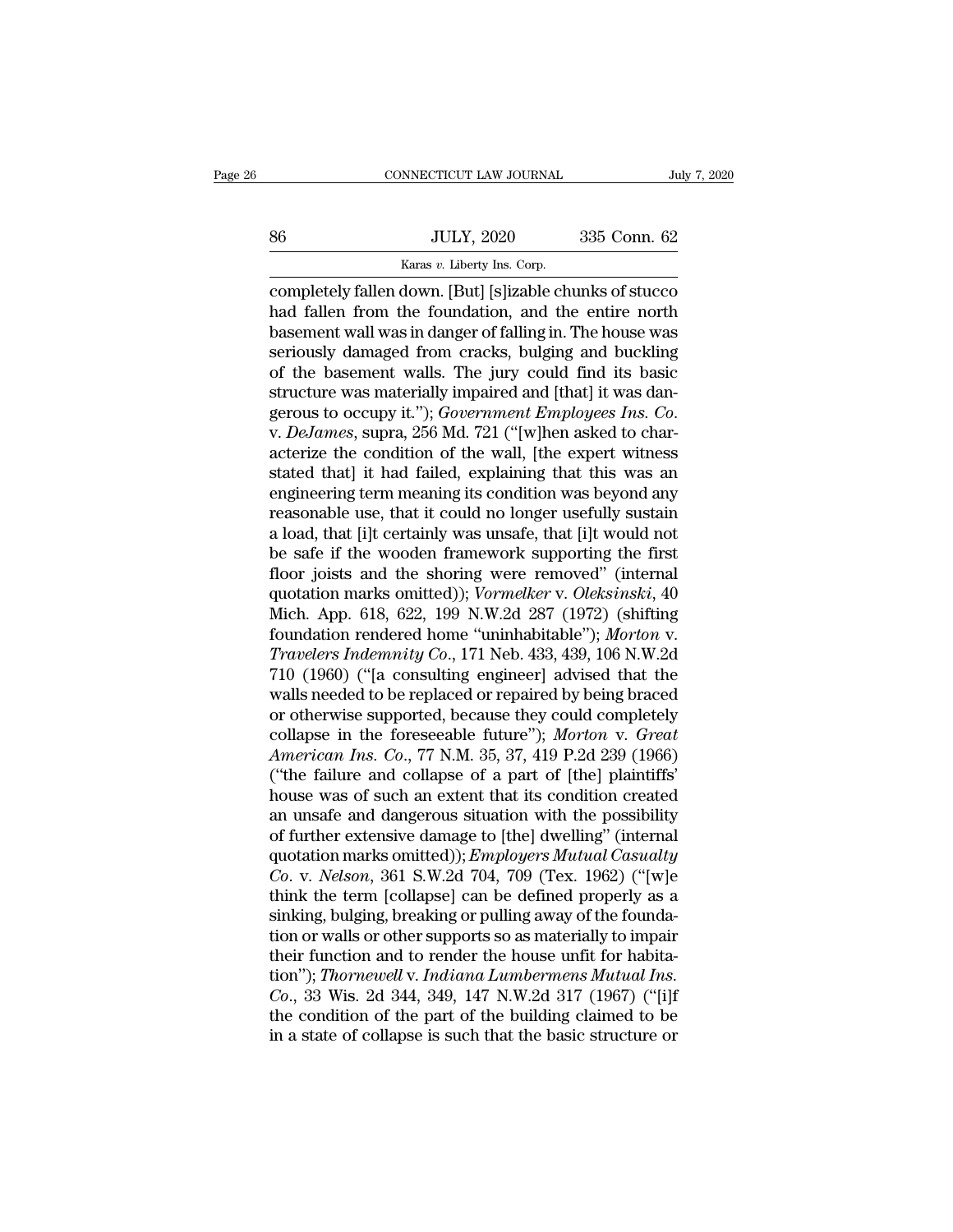| 335 Conn. 62 |  |
|--------------|--|
|              |  |

NNECTICUT LAW JOURNAL<br>JULY, 2020<br>Karas *v*. Liberty Ins. Corp.<br>itty of the nart is mater Fage 27<br>
substantial integrity of the part is materially impaired<br>
substantial integrity of the part is materially impaired<br>
so that it cannot perform its structural function as a<br>
nart of the building and is in immodiate  $\begin{array}{ccc}\n 335 \text{ Conn. } 62 & \text{JULY, } 2020 & \text{87} \\
 \hline\n & \text{Karas } v. \text{ Library Ins. Corp.} \\
 \text{substantial integrity of the part is materially impaired so that it cannot perform its structural function as a part of the building and is in immediate danger of disintegrating, then it can be said to be in a state of collapse.\n\end{array}$  $\frac{335}{100}$  Conn. 62 JULY, 2020 87<br>  $\frac{87}{100}$  Exars v. Liberty Ins. Corp.<br>
substantial integrity of the part is materially impaired<br>
so that it cannot perform its structural function as a<br>
part of the building and is 335 Conn. 62 JULY, 2020 87<br>
Karas v. Liberty Ins. Corp.<br>
Substantial integrity of the part is materially impaired<br>
so that it cannot perform its structural function as a<br>
part of the building and is in immediate danger of External Marias v. Liberty Ins. Corp.<br>
Substantial integrity of the part is materially impaired<br>
so that it cannot perform its structural function as a<br>
part of the building and is in immediate danger of disin-<br>
tegrating Example 18 Karas v. Liberty Ins. Corp.<br>
Substantial integrity of the part is materially impaired<br>
so that it cannot perform its structural function as a<br>
part of the building and is in immediate danger of disin-<br>
tegratin substantial integrity of the part is materially impaired<br>so that it cannot perform its structural function as a<br>part of the building and is in immediate danger of disin-<br>tegrating, then it can be said to be in a state of c so that it cannot perform its structural function as a<br>part of the building and is in immediate danger of disin-<br>tegrating, then it can be said to be in a state of collapse<br>within the meaning of the extended coverage of th part of the building and is in immediate danger of disin-<br>tegrating, then it can be said to be in a state of collapse<br>within the meaning of the extended coverage of the<br>policy"). Like many of these courts, we concluded in tegrating, then it can be said to be in a state of collapse<br>within the meaning of the extended coverage of the<br>policy"). Like many of these courts, we concluded in<br>*Beach* that "[r]equiring the insured to await an actual<br> within the meaning of the extended coverage of the<br>policy"). Like many of these courts, we concluded in<br>*Beach* that "[r]equiring the insured to await an actual<br>collapse [before coverage is triggered] would not only<br>be eco policy"). Like many of these courts, we concluded in *Beach* that "[r]equiring the insured to await an actual collapse [before coverage is triggered] would not only be economically wasteful . . . but would also conflict wi dech that [r]equiring the insured to await an actual<br>llapse [before coverage is triggered] would not only<br>economically wasteful . . . but would also conflict<br>th the insured's contractual and [common-law] duty<br>mitigate dama collapse [before coverage is triggered] would not only<br>be economically wasteful  $\ldots$  but would also conflict<br>with the insured's contractual and [common-law] duty<br>to mitigate damages." (Citation omitted.) *Beach* v. Mid-<br>

be economically wasterul  $\ldots$  but would also conflict<br>with the insured's contractual and [common-law] duty<br>to mitigate damages." (Citation omitted.) *Beach* v. Mid-<br>dlesex Mutual Assurance Co., supra, 205 Conn. 253 n.2.<br> with the insured's contractual and [common-law] duty<br>to mitigate damages." (Citation omitted.) *Beach* v. Mid-<br>dlesex Mutual Assurance Co., supra, 205 Conn. 253 n.2.<br>Cases that have been decided since *Beach*, with the<br>ex to mitigate damages." (Citation omitted.) *Beach* v. *Mid-*<br>dlesex Mutual Assurance Co., supra, 205 Conn. 253 n.2.<br>Cases that have been decided since *Beach*, with the<br>exception of the crumbling basement wall cases in Con diesex Mutual Assurance Co., supra, 205 Conn. 253 n.2.<br>Cases that have been decided since *Beach*, with the<br>exception of the crumbling basement wall cases in Con-<br>necticut, also require that a building be in imminent<br>dange Cases that have been decided since *Beach*, with the exception of the crumbling basement wall cases in Connecticut, also require that a building be in imminent danger of falling down and therefore unsafe for its intended exception of the crumbling basement wall cases in Connecticut, also require that a building be in imminent<br>danger of falling down and therefore unsafe for its<br>intended purpose. This requirement, as many of these<br>courts ha necticut, also require that a building be in imminent<br>danger of falling down and therefore unsafe for its<br>intended purpose. This requirement, as many of these<br>courts have observed, "avoids both the absurdity of<br>requiring a danger of falling down and therefore unsafe for its<br>intended purpose. This requirement, as many of these<br>courts have observed, "avoids both the absurdity of<br>requiring an insured to wait for a seriously damaged<br>building to intended purpose. This requirement, as many of these<br>courts have observed, "avoids both the absurdity of<br>requiring an insured to wait for a seriously damaged<br>building to fall and the improper extension of coverage<br>beyond t courts have observed, "avoids both the absurdity of<br>requiring an insured to wait for a seriously damaged<br>building to fall and the improper extension of coverage<br>beyond the terms of the policy  $\ldots$ ." Doheny West<br>Homeowner requiring an insured to wait for a seriously damaged<br>building to fall and the improper extension of coverage<br>beyond the terms of the policy  $\ldots$ ." Doheny West<br>Homeowners' Assn. v. American Guarantee & Liability<br>Ins. Co., building to fall and the improper extension of coverage<br>beyond the terms of the policy . . . ." Doheny West<br>Homeowners' Assn. v. American Guarantee & Liability<br>Ins. Co., 60 Cal. App. 4th 400, 406, 70 Cal. Rptr. 2d 260<br>(19 beyond the terms of the policy  $\ldots$  " Doheny West<br>Homeowners' Assn. v. American Guarantee & Liability<br>Ins. Co., 60 Cal. App. 4th 400, 406, 70 Cal. Rptr. 2d 260<br>(1997) ("since any of the excluded causes could result<br>in co Homeowners' Assn. v. American Guarantee & Liability<br>Ins. Co., 60 Cal. App. 4th 400, 406, 70 Cal. Rptr. 2d 260<br>(1997) ("since any of the excluded causes could result<br>in collapse if the initial damage was neglected for a lon *Ins. Co.*, 60 Cal. App. 4th 400, 406, 70 Cal. Rptr. 2d 260 (1997) ("since any of the excluded causes could result in collapse if the initial damage was neglected for a long enough period, an [imminence] limitation is log (1997) ("since any of the excluded causes could result<br>in collapse if the initial damage was neglected for a long<br>enough period, an [imminence] limitation is logically<br>necessary if we are to avoid converting this insuranc in collapse if the initial damage was neglected for a long<br>enough period, an [imminence] limitation is logically<br>necessary if we are to avoid converting this insurance<br>policy into a maintenance agreement," and "[t]his conenough period, an [imminence] limitation is logically<br>necessary if we are to avoid converting this insurance<br>policy into a maintenance agreement," and "[t]his con-<br>struction of the policy . . . is consistent with the polic recessary if we are to avoid converting this insurance<br>policy into a maintenance agreement," and "[t]his construction of the policy . . . is consistent with the policy<br>language and the reasonable expectations of the<br>insur policy into a maintenance agreement," and "[t]his construction of the policy . . . is consistent with the policy<br>language and the reasonable expectations of the<br>insured"); see also  $KAAPA$  Ethanol,  $LLC$  v. Affiliated<br> $FM$  In struction of the policy  $\dots$  is consistent with the policy language and the reasonable expectations of the insured"); see also *KAAPA Ethanol*, *LLC* v. *Affiliated FM Ins. Co.*, 660 F.3d 299, 306 (8th Cir. 2011) (imminen language and the reasonable expectations of the<br>insured"); see also *KAAPA Ethanol*, *LLC* v. *Affiliated*<br>*FM Ins. Co.*, 660 F.3d 299, 306 (8th Cir. 2011) (imminence<br>requirement "comports with the reasonable expecta-<br>tio insured"); see also *KAAPA Ethanol*, *LLC* v. *Affiliated FM Ins. Co.*, 660 F.3d 299, 306 (8th Cir. 2011) (imminence requirement "comports with the reasonable expectations of the parties to the insurance contract . . . FM Ins. Co., 660 F.3d 299, 306 (8th Cir. 2011) (imminence requirement "comports with the reasonable expectations of the parties to the insurance contract . . . and achieves an appropriate middle ground that avoids eviscera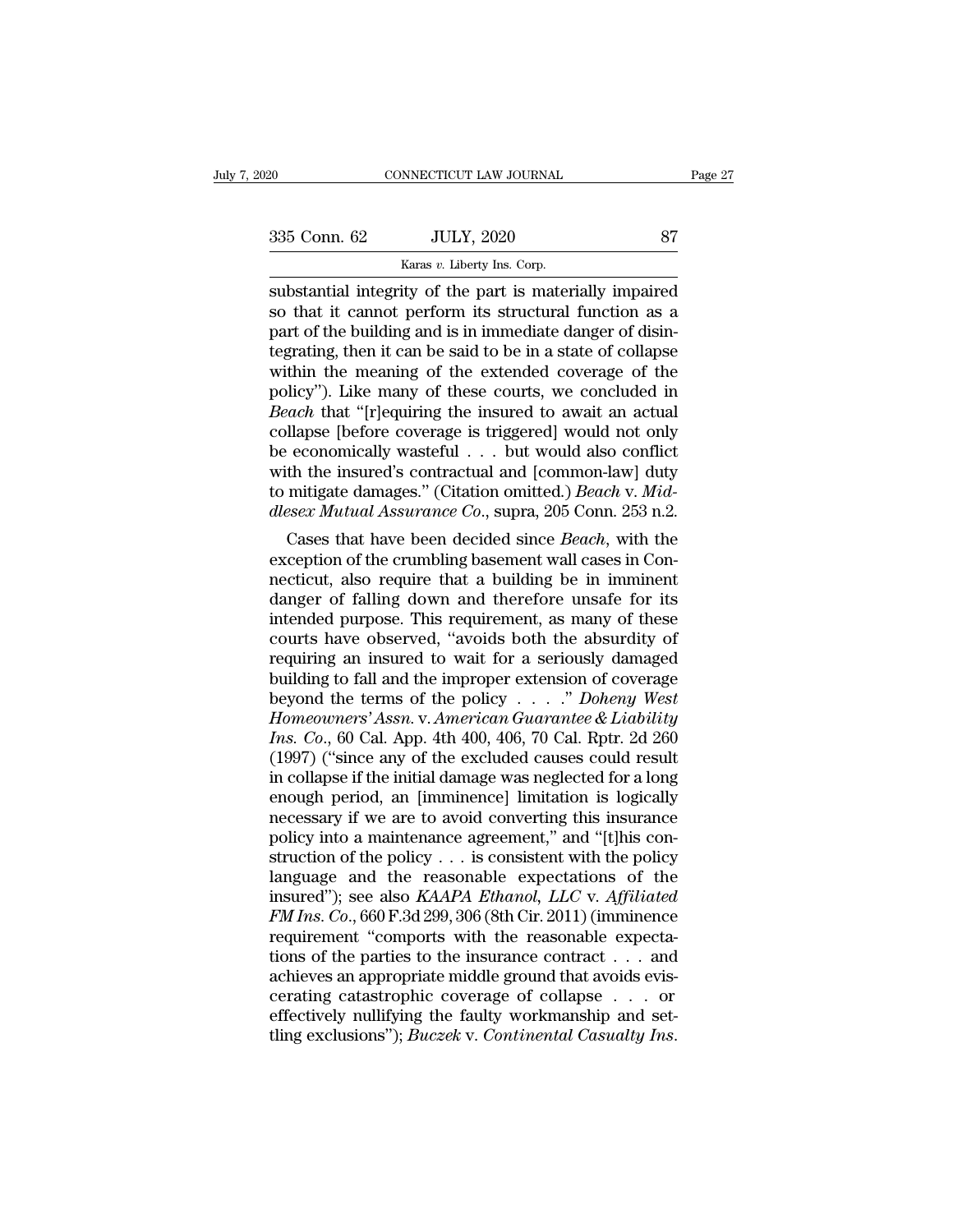|    | CONNECTICUT LAW JOURNAL                                       | July 7, 2020 |  |
|----|---------------------------------------------------------------|--------------|--|
|    |                                                               |              |  |
| 88 | <b>JULY, 2020</b>                                             | 335 Conn. 62 |  |
|    | Karas v. Liberty Ins. Corp.                                   |              |  |
|    | $Co$ -378 F 3d 284 - 290 (3d Cir - 2004) (defining "collanse" |              |  |

CONNECTICUT LAW JOURNAL<br> *Co.*, 378 F.3d 284, 290 (3d Cir. 2004) (defining "collapse"<br>
as substantial impairment of structural integrity that<br>
"connotes *imminent* collapse threatening the preservaas substantial impairment of structural integrity that<br>
as substantial impairment of structural integrity that<br>
as substantial impairment of structural integrity that<br>
as substantial impairment of structural integrity that VULY, 2020 335 Conn. 62<br>
Karas *v*. Liberty Ins. Corp.<br>
Co., 378 F.3d 284, 290 (3d Cir. 2004) (defining "collapse"<br>
as substantial impairment of structural integrity that<br>
"connotes *imminent* collapse threatening the pres SO SULY, 2020 335 Conn. 62<br>
Karas v. Liberty Ins. Corp.<br>
Co., 378 F.3d 284, 290 (3d Cir. 2004) (defining "collapse"<br>
as substantial impairment of structural integrity that<br>
"connotes *imminent* collapse threatening the pre samples of the same of the same of the same of the same of the samples of the substantial impairment of structural integrity that<br>
"connotes *imminent* collapse threatening the preservation of the building as a structure karas v. Liberty Ins. Corp.<br>
Co., 378 F.3d 284, 290 (3d Cir. 2004) (defining "collapse"<br>
as substantial impairment of structural integrity that<br>
"connotes *imminent* collapse threatening the preserva-<br>
tion of the building *Co.*, 378 F.3d 284, 290 (3d Cir. 2004) (defining "collapse"<br>as substantial impairment of structural integrity that<br>"connotes *imminent* collapse threatening the preserva-<br>tion of the building as a structure or . . . healt as substantial impairment of structural integrity that<br>
"connotes *imminent* collapse threatening the preserva-<br>
tion of the building as a structure or  $\ldots$  health and<br>
safety" (emphasis in original; internal quotation m "connotes *imminent* collapse threatening the preservation of the building as a structure or  $\ldots$  health and safety" (emphasis in original; internal quotation marks omitted)); *Whispering Creek Condominium Owner Assn.* v tion of the building as a structure or . . . health and<br>safety" (emphasis in original; internal quotation marks<br>omitted)); *Whispering Creek Condominium Owner*<br>Assn. v. Alaska National Ins. Co., 774 P.2d 176, 179<br>(Alaska 1 safety" (emphasis in original; internal quotation marks<br>omitted)); *Whispering Creek Condominium Owner*<br>*Assn.* v. *Alaska National Ins. Co.*, 774 P.2d 176, 179<br>(Alaska 1989) (substantial impairment standard was sat-<br>isfie omitted)); *Whispering Creek Condominium Owner*<br>*Assn.* v. *Alaska National Ins. Co.*, 774 P.2d 176, 179<br>(Alaska 1989) (substantial impairment standard was sat-<br>isfied because building "was dangerous and in immedi-<br>ate dan Assn. v. Alaska National Ins. Co., 774 P.2d 176, 179 (Alaska 1989) (substantial impairment standard was satisfied because building "was dangerous and in immediate danger of complete collapse"); *Doheny West Home-owners' As* (Alaska 1989) (substantial impairment standard was satisfied because building "was dangerous and in immediate danger of complete collapse"); *Doheny West Home-owners' Assn.* v. *American Guarantee & Liability Ins.*  $Co$ , s isfied because building "was dangerous and in immediate danger of complete collapse"); *Doheny West Home-owners' Assn. v. American Guarantee & Liability Ins.*<br>Co., supra, 406 (jurisdictions that apply substantial impairmen ate danger of complete collapse"); *Doheny West Home-*<br>owners' Assn. v. American Guarantee & Liability Ins.<br>Co., supra, 406 (jurisdictions that apply substantial<br>impairment standard "do not extend coverage to impair-<br>ment owners' Assn. v. American Guarantee & Liability Ins.<br>Co., supra, 406 (jurisdictions that apply substantial<br>impairment standard "do not extend coverage to impair-<br>ment of structural integrity, even if the impairment is<br>sub Co., supra, 406 (jurisdictions that apply substantial<br>impairment standard "do not extend coverage to impair-<br>ment of structural integrity, even if the impairment is<br>substantial, if it is unrelated to actual collapse," but, impairment standard "do not extend coverage to impairment of structural integrity, even if the impairment is<br>substantial, if it is unrelated to actual collapse," but,<br>rather, "those [jurisdictions] either implicitly or exp ment of structural integrity, even if the impairment is<br>substantial, if it is unrelated to actual collapse," but,<br>rather, "those [jurisdictions] either implicitly or explic-<br>itly require that collapse be imminent and inevi substantial, if it is unrelated to actual collapse," but,<br>rather, "those [jurisdictions] either implicitly or explic-<br>itly require that collapse be imminent and inevitable, or<br>all but inevitable"); *Doheny West Homeowners* rather, "those [jurisdictions] either implicitly or explicitly require that collapse be imminent and inevitable, or all but inevitable"); *Doheny West Homeowners' Assn.*<br>v. *American Guarantee & Liability Ins. Co.*, supra, *III* is require that collapse be imminent and inevitable, or all but inevitable"); *Doheny West Homeowners' Assn.* v. *American Guarantee & Liability Ins. Co.*, supra, 407 (observing that *Beach* itself was "decided on fa all but inevitable"); *Doheny West Homeowners' Assn.*<br>v. *American Guarantee & Liability Ins. Co.*, supra, 407<br>(observing that *Beach* itself was "decided on facts that<br>indicate imminent danger and a degree of damage that<br> v. American Guarantee & Liability Ins. Co., supra, 407<br>(observing that Beach itself was "decided on facts that<br>indicate imminent danger and a degree of damage that<br>indicates that the building will not stand"); Fantis Foods (observing that *Beach* itself was "decided on facts that indicate imminent danger and a degree of damage that indicates that the building will not stand"); *Fantis Foods*, *Inc.* v. *North River Ins.* Co., 332 N.J. Super indicates imminent danger and a degree of damage that<br>indicates that the building will not stand"); Fantis Foods,<br>Inc. v. North River Ins. Co., 332 N.J. Super. 250, 260,<br>753 A.2d 176 (App. Div.) (if policy contains no def indicates that the building will not stand"); *Fantis Foods*,<br> *Inc.* v. *North River Ins. Co.*, 332 N.J. Super. 250, 260,<br>
753 A.2d 176 (App. Div.) (if policy contains no definition<br>
of term "collapse," "such a policy mus Inc. v. North River Ins. Co., 332 N.J. Super. 250, 260, 753 A.2d 176 (App. Div.) (if policy contains no definition<br>of term "collapse," "such a policy must be taken to<br>cover any serious impairment of structural integrity t 753 A.2d 176 (App. Div.) (if policy contains no definition<br>of term "collapse," "such a policy must be taken to<br>cover any serious impairment of structural integrity that<br>connotes imminent collapse threatening the preserva-<br> of term "collapse," "such a policy must be taken to<br>cover any serious impairment of structural integrity that<br>connotes imminent collapse threatening the preserva-<br>tion of the building as a structure or the health and<br>safet cover any serious impairment of structural integrity that<br>connotes imminent collapse threatening the preserva-<br>tion of the building as a structure or the health and<br>safety of occupants and [passersby]"), cert. denied, 165 connotes imminent collapse threatening the preservation of the building as a structure or the health and safety of occupants and [passersby]"), cert. denied, 165 N.J. 677, 762 A.2d 658 (2000);  $401$  Fourth Street, Inc. v. tion of the building as a structure or the health and<br>safety of occupants and [passersby]"), cert. denied, 165<br>N.J. 677, 762 A.2d 658 (2000); 401 Fourth Street, Inc. v.<br>Investors Ins. Group, 583 Pa. 445, 460, 879 A.2d 166<br> safety of occupants and [passersby]"), cert. denied, 165<br>*N.J.* 677, 762 A.2d 658 (2000); 401 Fourth Street, Inc. v.<br>Investors Ins. Group, 583 Pa. 445, 460, 879 A.2d 166<br>(2005) ("imminent falling down of a building or part N.J. 677, 762 A.2d 658 (2000); 401 Fourth Street, Inc. v.<br>Investors Ins. Group, 583 Pa. 445, 460, 879 A.2d 166<br>(2005) ("imminent falling down of a building or part<br>thereof" was required to trigger collapse coverage);<br>Ocean Investors Ins. Group, 583 Pa. 445, 460, 879 A.2d 166 (2005) ("imminent falling down of a building or part<br>thereof" was required to trigger collapse coverage);<br>Ocean Winds Council of Co-Owners, Inc. v. Auto-Owner<br>Ins. Co., (2005) ("imminent falling down of a building or part<br>thereof" was required to trigger collapse coverage);<br>Ocean Winds Council of Co-Owners, Inc. v. Auto-Owner<br>Ins. Co., 350 S.C. 268, 271, 565 S.E.2d 306 (2002) ("[w]e<br>find (2005) ("imminent falling down of a building or part<br>thereof" was required to trigger collapse coverage);<br>Ocean Winds Council of Co-Owners, Inc. v. Auto-Owner<br>Ins. Co., 350 S.C. 268, 271, 565 S.E.2d 306 (2002) ("[w]e<br>find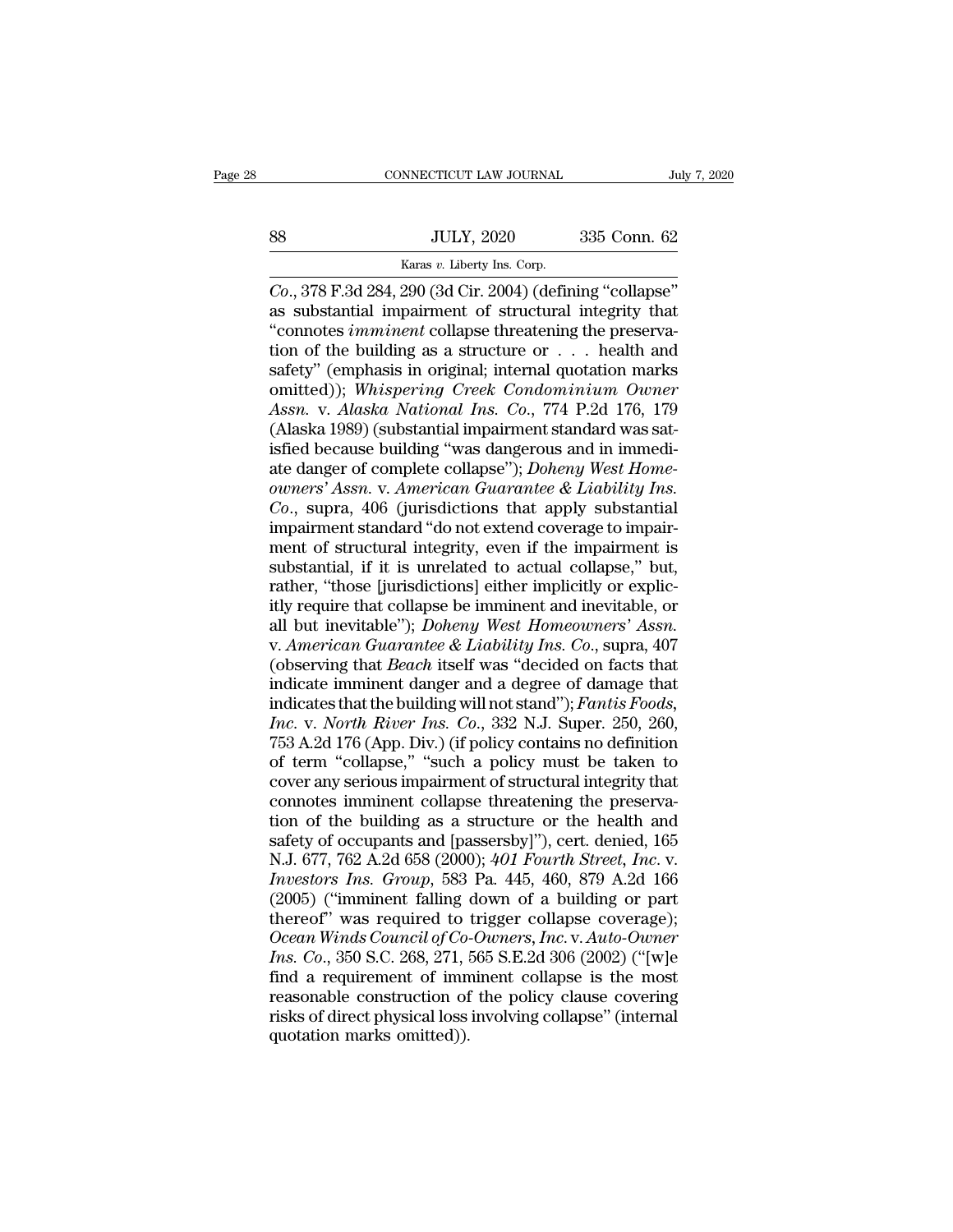CONNECTICUT LAW JOURNAL<br>
5 Conn. 62 JULY, 2020 89<br>
Karas *v*. Liberty Ins. Corp.<br>
We agree with these well reasoned cases. We also CONNECTICUT LAW JOURNAL Page 29<br>
5 Conn. 62 JULY, 2020 89<br>
Karas v. Liberty Ins. Corp.<br>
We agree with these well reasoned cases. We also<br>
ree with the following explication of the standard set<br>
rth by the Weshington Suprom 335 Conn. 62 JULY, 2020 89<br>
Karas v. Liberty Ins. Corp.<br>
We agree with these well reasoned cases. We also<br>
agree with the following explication of the standard set<br>
forth by the Washington Supreme Court in *Queen Anne*<br>
P Forth by the Washington Supreme Court in *Queen 1931*<br>The We agree with these well reasoned cases. We also<br>agree with the following explication of the standard set<br>forth by the Washington Supreme Court in *Queen Anne*<br>Park <sup>235</sup> Conn. 62 *JULY*, 2020 <sup>89</sup><br>
<sup>Karas *v*. Liberty Ins. Corp.<br> *We* agree with these well reasoned cases. We also<br>
agree with the following explication of the standard set<br>
forth by the Washington Supreme Court in *Quee</sup> Collar Collar Collars v. Liberty Ins. Corp.*<br> *Corp.*<br> *Corp.*<br> *Corp.*<br> *Corp.*<br> *Corp.*<br> *Corp.*<br> *Corp.*<br> *Corp.*<br> *Corp.*<br> *Corp.*<br> *Corp.*<br> *Corp.*<br> *Corp.*<br> *Corp.*<br> *Corp.*<br> *Corp.*<br> *Corp.*<br> *Corp.*<br> *Corp.*<br> *Cor* Karas v. Liberty ins. Corp.<br>
We agree with these well reasoned cases. We also<br>
agree with the following explication of the standard set<br>
forth by the Washington Supreme Court in *Queen Anne*<br> *Park Homeowners Assn.* v. *S* We agree with these well reasoned cases. We also<br>agree with the following explication of the standard set<br>forth by the Washington Supreme Court in *Queen Anne*<br> $Park\ Homewners Assn. v. State \ Farm\ Fire\ & Casuality  
Co., 183 Wh. 2d 485, 352 P.3d 790 (2015): "$ agree with the following explication of the standard set<br>forth by the Washington Supreme Court in *Queen Anne<br>Park Homeowners Assn.* v. *State Farm Fire & Casualty*<br> $Co$ , 183 Wn. 2d 485, 352 P.3d 790 (2015): "Of the defini forth by the Washington Supreme Court in *Queen Anne*<br> *Park Homeowners Assn.* v. *State Farm Fire & Casualty*<br> *Co.*, 183 Wn. 2d 485, 352 P.3d 790 (2015): "Of the defini-<br>
tions [of collapse] offered . . . substantial im Park Homeowners Assn. v. State Farm Fire & Casualty<br>Co., 183 Wn. 2d 485, 352 P.3d 790 (2015): "Of the defini-<br>tions [of collapse] offered . . . substantial impairment<br>of structural integrity is both reasonable and the mos Co., 183 Wn. 2d 485, 352 P.3d 790 (2015): "Of the definitions [of collapse] offered . . . substantial impairment of structural integrity is both reasonable and the most favorable to the insured. Based on the language of t tions [of collapse] offered  $\ldots$  substantial impairment<br>of structural integrity is both reasonable and the most<br>favorable to the insured. Based on the language of the<br>[p]olicy, however, we caution that 'collapse' must me of structural integrity is both reasonable and the most<br>favorable to the insured. Based on the language of the<br>[p]olicy, however, we caution that 'collapse' must mean<br>something more than mere 'settling, cracking, shrinking favorable to the insured. Based on the language of the [p]olicy, however, we caution that 'collapse' must mean something more than mere 'settling, cracking, shrinking, bulging or expansion.' . . . Also, we note that 'struc [p]olicy, however, we caution that 'collapse' must mean<br>something more than mere 'settling, cracking, shrinking,<br>bulging or expansion.' . . . . Also, we note that 'struc-<br>tural integrity' of a building means a building's a something more than mere 'settling, cracking, shrinking,<br>bulging or expansion.' . . . Also, we note that 'struc-<br>tural integrity' of a building means a building's ability<br>to remain upright and 'substantial impairment' mea bulging or expansion.' . . . Also, we note that 'structural integrity' of a building means a building's ability<br>to remain upright and 'substantial impairment' means a<br>severe impairment. Taken together, 'substantial impairtural integrity' of a building means a building's ability<br>to remain upright and 'substantial impairment' means a<br>severe impairment. Taken together, 'substantial impair-<br>ment' of 'structural integrity' means an impairment s to remain upright and 'substantial impairment' means a<br>severe impairment. Taken together, 'substantial impair-<br>ment' of 'structural integrity' means an impairment so<br>severe as to materially impair a building's ability to<br>r severe impairment. Taken together, 'substantial impairment' of 'structural integrity' means an impairment so<br>severe as to materially impair a building's ability to<br>remain upright. Considering the [p]olicy as a whole,<br>[the ment' of 'structural integrity' means an impairment so<br>severe as to materially impair a building's ability to<br>remain upright. Considering the [p]olicy as a whole,<br>[the court] conclude[s] that 'substantial impairment of<br>str severe as to materially impair a building's ability to<br>remain upright. Considering the [p]olicy as a whole,<br>[the court] conclude[s] that 'substantial impairment of<br>structural integrity' means the substantial impairment<br>of remain upright. Considering the [p]olicy as a whole,<br>[the court] conclude[s] that 'substantial impairment of<br>structural integrity' means the substantial impairment<br>of the structural integrity of all or part of a building t [the court] conclude[s] that 'substantial imp<br>structural integrity' means the substantial i<br>of the structural integrity of all or part of a b<br>renders all or part of the building unfit for its<br>unsafe and, in this case, mean In the structural integrity means are substantian implaintent<br>the structural integrity of all or part of a building that<br>mders all or part of the building unfit for its function or<br>safe and, in this case, means more than m of all branching methods and or part of the building unfit for its function or<br>unsafe and, in this case, means more than mere settling,<br>cracking, shrinkage, bulging, or expansion." (Citation<br>omitted; footnote omitted) Id.,

renates an or part of are bunding diffit for all calculation of<br>unsafe and, in this case, means more than mere settling,<br>cracking, shrinkage, bulging, or expansion." (Citation<br>omitted; footnote omitted) Id., 491–92.<br>In our distance did, in this case, include intereducing, cracking, shrinkage, bulging, or expansion." (Citation omitted; footnote omitted) Id., 491–92.<br>In our view, to conclude otherwise would not only nullify the exclusion conta omitted; footnote omitted) Id., 491–92.<br>In our view, to conclude otherwise would not only<br>nullify the exclusion contained in the plaintiffs' home-<br>owners insurance policy for losses related to "settling,<br>cracking, shrinkag In our view, to conclude otherwise would not only<br>nullify the exclusion contained in the plaintiffs' home-<br>owners insurance policy for losses related to "settling,<br>cracking, shrinkage, bulging or expansion," but would<br>stri In our view, to conclude otherwise would not only<br>nullify the exclusion contained in the plaintiffs' home-<br>owners insurance policy for losses related to "settling,<br>cracking, shrinkage, bulging or expansion," but would<br>stri nullify the exclusion contained in the plaintiffs' homeowners insurance policy for losses related to "settling, cracking, shrinkage, bulging or expansion," but would strip the term "collapse" of its natural and ordinary me owners insurance policy for losses related to "settling,<br>cracking, shrinkage, bulging or expansion," but would<br>strip the term "collapse" of its natural and ordinary<br>meaning. The plaintiffs' assertions to the contrary not-<br> cracking, shrinkage, bulging or expansion," but would<br>strip the term "collapse" of its natural and ordinary<br>meaning. The plaintiffs' assertions to the contrary not-<br>withstanding, an imminence requirement does not ren-<br>der strip the term "collapse" of its natural and ordinary<br>meaning. The plaintiffs' assertions to the contrary not-<br>withstanding, an imminence requirement does not ren-<br>der collapse coverage under their policy illusory; it<br>mere meaning. The plaintiffs' assertions to the contrary not-<br>withstanding, an imminence requirement does not ren-<br>der collapse coverage under their policy illusory; it<br>merely gives effect to the reasonable expectations of<br>the with standing, an imminence requirement does not render collapse coverage under their policy illusory; it merely gives effect to the reasonable expectations of the parties as evidenced by the language of the policy. We the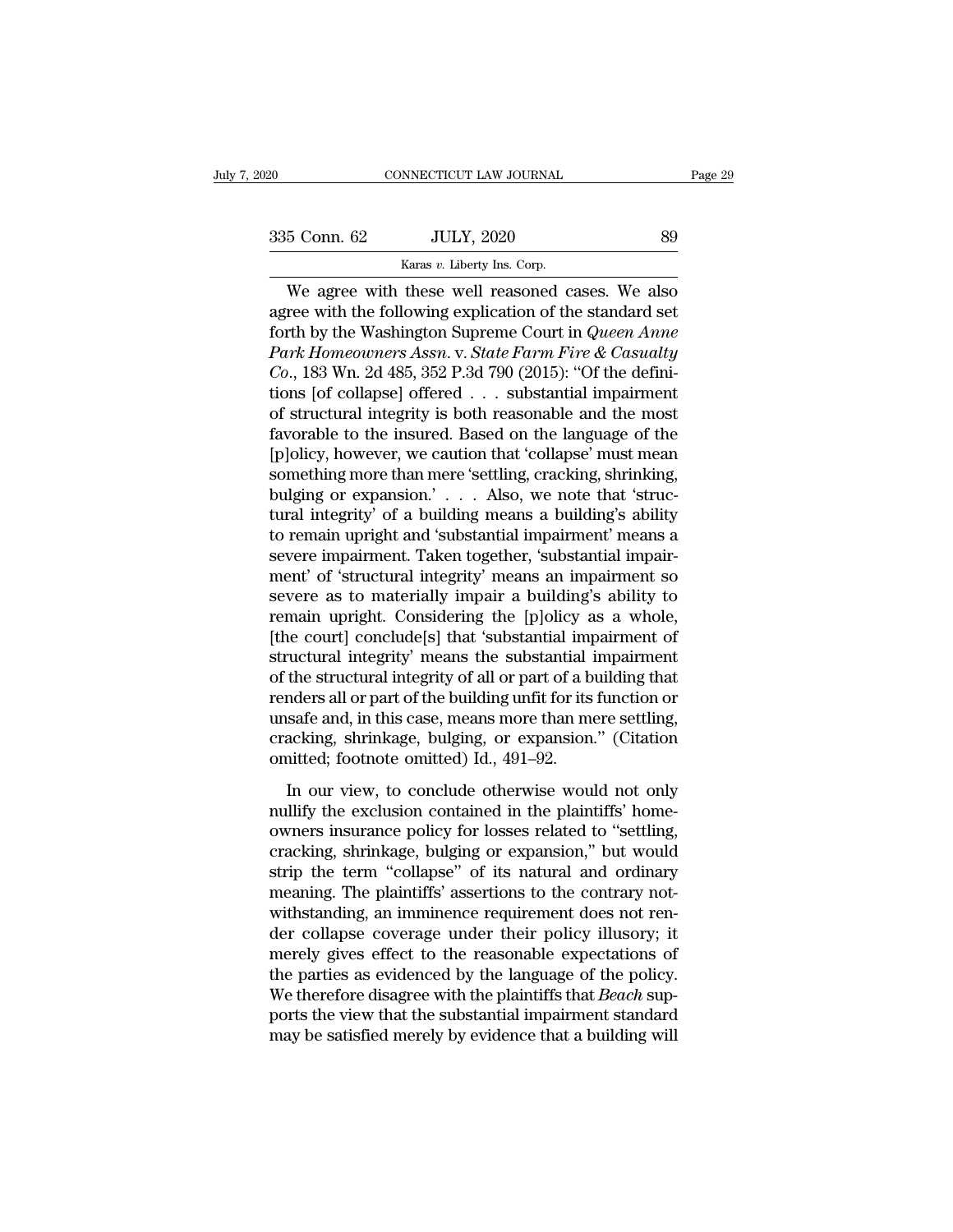|    | CONNECTICUT LAW JOURNAL                                 |              | July 7, 2020 |
|----|---------------------------------------------------------|--------------|--------------|
|    |                                                         |              |              |
| 90 | <b>JULY, 2020</b>                                       | 335 Conn. 62 |              |
|    | Karas v. Liberty Ins. Corp.                             |              |              |
|    | eventually fall down even if it is in no present danger |              |              |

EXERCITE CONNECTICUT LAW JOURNAL July 7, 2020<br>
EXERCISE TO BE JULY, 2020<br>
EXERCISE TO BE SAFETY INS. Corp.<br>
EVENTUALLY fall down, even if it is in no present danger<br>
of doing so, and likely can be safely occupied for years of doing so, and likely can be safely occupied for years,<br>and down, even if it is in no present danger of doing so, and likely can be safely occupied for years,<br>if not decades, into the future.  $\begin{array}{cc}\n 90 & \text{JULY, } 2020 \\
 \hline\n \text{Karas } v. \text{ Library Ins. Cor} \text{eventually fall down, even if it is in} \n of doing so, and likely can be safely \n if not decades, into the future. \n Relying primarily on *Roberts v. L*\n$ JULY, 2020 335 Conn. 62<br>
Karas *v*. Liberty Ins. Corp.<br>
entually fall down, even if it is in no present danger<br>
doing so, and likely can be safely occupied for years,<br>
not decades, into the future.<br>
Relying primarily on *R* 

*INSTERT WARES SUPPERFORD FORD FORD EVENTION IS A FATHER SUPPERFORD SO, and likely can be safely occupied for years,* if not decades, into the future.<br>*Ins. Co.*, supra, 264 F. Supp. 3d 394, the plaintiffs never-<br>theless c eventually fall down, even if it is in no present danger<br>of doing so, and likely can be safely occupied for years,<br>if not decades, into the future.<br>Relying primarily on *Roberts* v. *Liberty Mutual Fire*<br>Ins. Co., supra, 2 eventually fall down, even if it is in no present danger<br>of doing so, and likely can be safely occupied for years,<br>if not decades, into the future.<br>Relying primarily on *Roberts* v. *Liberty Mutual Fire*<br>Ins. Co., supra, 2 of doing so, and likely can be safely occupied for years,<br>if not decades, into the future.<br>Relying primarily on *Roberts* v. *Liberty Mutual Fire*<br>Ins. Co., supra, 264 F. Supp. 3d 394, the plaintiffs never-<br>theless contend if not decades, into the future.<br>
Relying primarily on *Roberts* v. *Liberty Mutual Fire*<br> *Ins. Co.*, supra, 264 F. Supp. 3d 394, the plaintiffs never-<br>
theless contend that an "eventual collapse" standard is<br>
appropriat Relying primarily on *Roberts* v. *Liberty Mutual Fire*<br>*Ins. Co.*, supra, 264 F. Supp. 3d 394, the plaintiffs never-<br>theless contend that an "eventual collapse" standard is<br>appropriate because it accords with this court's *Ins. Co.*, supra, 264 F. Supp. 3d 394, the plaintiffs never-<br>theless contend that an "eventual collapse" standard is<br>appropriate because it accords with this court's state-<br>ments in *Beach* that (1) the Beaches' house "ev theless contend that an "eventual collapse" standard is<br>appropriate because it accords with this court's state-<br>ments in *Beach* that (1) the Beaches' house "eventually<br>... would have fallen into the cellar"; (internal qu appropriate because it accords with this court's statements in *Beach* that (1) the Beaches' house "eventually ... would have fallen into the cellar"; (internal quotation marks omitted) *Beach* v. *Middlesex Mutual Assura* ments in *Beach* that (1) the Beaches' house "eventually<br>  $\ldots$  would have fallen into the cellar"; (internal quota-<br>
tion marks omitted) *Beach v. Middlesex Mutual Assur-*<br>
ance Co., supra, 205 Conn. 249; (2) the Beaches ... would have fallen into the cellar"; (internal quotation marks omitted) *Beach v. Middlesex Mutual Assurance Co.*, supra, 205 Conn. 249; (2) the Beaches "continued in occupancy" while repairs were made; id., 248; and ( tion marks omitted)<br>
ance Co., supra, 205<br>
ued in occupancy"<br>
and (3) the substant<br>
fied "even though n<br>
and the structure was<br>
table." Id., 253.<br>
We are not persu lace Co., supra, 205 Conn. 249; (2) the Beaches "contin-<br>d in occupancy" while repairs were made; id., 248;<br>d (3) the substantial impairment standard was satis-<br>d "even though no actual [caving in had] occurred<br>d the stru ued in occupancy" while repairs were made; id., 248;<br>and (3) the substantial impairment standard was satis-<br>fied "even though no actual [caving in had] occurred<br>and the structure was not rendered completely uninhabi-<br>table

and (3) the substantial impairment standard was satis-<br>fied "even though no actual [caving in had] occurred<br>and the structure was not rendered completely uninhabi-<br>table." Id., 253.<br>We are not persuaded that any of these fied "even though no actual [caving in had] occurred<br>and the structure was not rendered completely uninhabi-<br>table." Id., 253.<br>We are not persuaded that any of these statements<br>in *Beach* are incompatible or otherwise in t and the structure was not rendered completely uninhabitable." Id., 253.<br>We are not persuaded that any of these statements<br>in *Beach* are incompatible or otherwise in tension with<br>an imminence requirement. Our acknowledgmen table." Id., 253.<br>We are not persuaded that any of these statements<br>in *Beach* are incompatible or otherwise in tension with<br>an imminence requirement. Our acknowledgment that<br>the Beaches' house had not yet caved in but ult We are not persuaded that any of these statements<br>in *Beach* are incompatible or otherwise in tension with<br>an imminence requirement. Our acknowledgment that<br>the Beaches' house had not yet caved in but ultimately<br>would do s in *Beach* are incompatible or otherwise in tension with<br>an imminence requirement. Our acknowledgment that<br>the Beaches' house had not yet caved in but ultimately<br>would do so was a statement of fact intended merely<br>to under an imminence requirement. Our acknowledgment that<br>the Beaches' house had not yet caved in but ultimately<br>would do so was a statement of fact intended merely<br>to underscore that an actual collapse was not necessary<br>to trigge the Beaches' house had not yet caved in but ultimately<br>would do so was a statement of fact intended merely<br>to underscore that an actual collapse was not necessary<br>to trigger coverage under the standard we adopted. Like-<br>w would do so was a statement of fact intended merely<br>to underscore that an actual collapse was not necessary<br>to trigger coverage under the standard we adopted. Like-<br>wise, our statement that the Beaches remained in their<br>ho to underscore that an actual collapse was not necessary<br>to trigger coverage under the standard we adopted. Like-<br>wise, our statement that the Beaches remained in their<br>home while repairs were made contains no suggestion<br>th to trigger coverage under the standard we adopted. Likewise, our statement that the Beaches remained in their home while repairs were made contains no suggestion that it was safe for them to do so or, more generally, that wise, our statement that the Beaches remained in their<br>home while repairs were made contains no suggestion<br>that it was safe for them to do so or, more generally,<br>that a building that is *not* in any imminent danger of<br>fal home while repairs were made contains no suggestion<br>that it was safe for them to do so or, more generally,<br>that a building that is *not* in any imminent danger of<br>falling down and therefore poses *no* immediate threat to<br> that it was safe for them to do so or, more generally,<br>that a building that is *not* in any imminent danger of<br>falling down and therefore poses *no* immediate threat to<br>its occupants could nevertheless satisfy the substan that a building that is *not* in any imminent danger of falling down and therefore poses *no* immediate threat to its occupants could nevertheless satisfy the substantial impairment standard. Indeed, we sometimes take cal falling down and therefore poses *no* immediate threat to<br>its occupants could nevertheless satisfy the substantial<br>impairment standard. Indeed, we sometimes take calcu-<br>lated risks with respect to our personal safety, and its occupants could nevertheless satisfy the substantial<br>impairment standard. Indeed, we sometimes take calcu-<br>lated risks with respect to our personal safety, and the<br>fact that we do so does not render those risks prudent impairment standard. Indeed, we sometimes take calculated risks with respect to our personal safety, and the fact that we do so does not render those risks prudent or any less perilous. It bears emphasis, moreover, that th lated risks with respect to our personal safety, and the<br>fact that we do so does not render those risks prudent<br>or any less perilous. It bears emphasis, moreover, that<br>the trial referee credited testimony in *Beach* that " fact that we do so does not render those risks prudent<br>or any less perilous. It bears emphasis, moreover, that<br>the trial referee credited testimony in *Beach* that "the<br>foundation wall had tipped over into the basement fro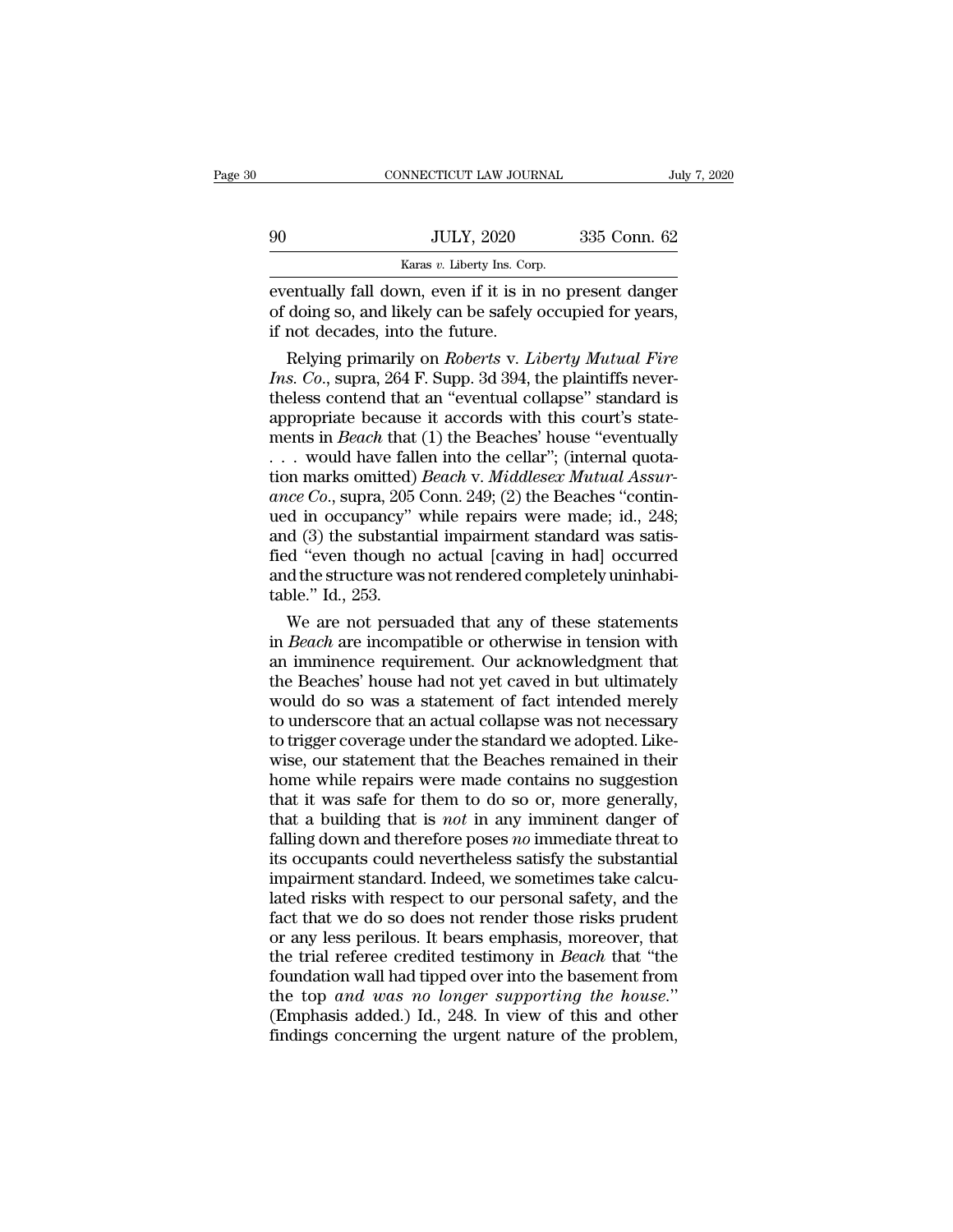| 2020         | CONNECTICUT LAW JOURNAL                                                                                                                                                           | Page 31 |
|--------------|-----------------------------------------------------------------------------------------------------------------------------------------------------------------------------------|---------|
|              |                                                                                                                                                                                   |         |
| 335 Conn. 62 | <b>JULY, 2020</b>                                                                                                                                                                 | 91      |
|              | Karas v. Liberty Ins. Corp.                                                                                                                                                       |         |
|              | including the trial court's express determination that<br>the house was in "imminent danger of falling over"; id.,<br>$940\cdot$ it connot reasonably be around either that there |         |

335 Conn. 62 JULY, 2020 91<br>
Karas v. Liberty Ins. Corp.<br>
including the trial court's express determination that<br>
the house was in "imminent danger of falling over"; id.,<br>
249; it cannot reasonably be argued either that th  $\frac{\text{235}}{\text{249}}$  Conn. 62 JULY, 2020 91<br>  $\frac{\text{Karas } v. \text{ Library Ins. Corp.}}{\text{including the trial court's express determination that}}$ <br>
the house was in "imminent danger of falling over"; id.,<br>
249; it cannot reasonably be argued either that there<br>
was no immediate risk of the h  $\frac{335 \text{ Conn. } 62}{\text{Karas } v. } \frac{JULY, 2020}{\text{Ins. } \text{Corp.}}$ <br>
including the trial court's express determination that<br>
the house was in "imminent danger of falling over"; id.,<br>
249; it cannot reasonably be argued either that ther Karas v. Liberty Ins. Corp.<br>
including the trial court's express determination that<br>
the house was in "imminent danger of falling over"; id.,<br>
249; it cannot reasonably be argued either that there<br>
was no immediate risk o Karas v. Liberty Ins. Corp.<br>
including the trial court's express determination that<br>
the house was in "imminent danger of falling over"; id.,<br>
249; it cannot reasonably be argued either that there<br>
was no immediate risk o including the trial court's express determinat<br>the house was in "imminent danger of falling o<br>249; it cannot reasonably be argued either th<br>was no immediate risk of the house's falling<br>that the house posed no threat to the 9; it cannot reasonably be argued either that there<br>9; it cannot reasonably be argued either that there<br>as no immediate risk of the house's falling down or<br>at the house posed no threat to the physical safety of<br>ose who res 249; it cannot reasonably be argued either that there<br>was no immediate risk of the house's falling down or<br>that the house posed no threat to the physical safety of<br>those who resided there, even if they chose to remain<br>in t

was no immediate risk of the nouse's railing down or<br>that the house posed no threat to the physical safety of<br>those who resided there, even if they chose to remain<br>in the house while it was being repaired.<br>We therefore con that the home posed no threat to the physical safety of<br>those who resided there, even if they chose to remain<br>in the home while it was being repaired.<br>We therefore conclude that, to meet the substantial<br>impairment standard those who resided there, even if they chose to remain<br>in the house while it was being repaired.<br>We therefore conclude that, to meet the substantial<br>impairment standard, an insured whose home has not<br>actually collapsed must In the nouse while it was being repaired.<br>We therefore conclude that, to meet the substantial<br>impairment standard, an insured whose home has not<br>actually collapsed must present evidence demonstrating<br>that the home neverthe We therefore conclude that, to meet the substantial<br>impairment standard, an insured whose home has not<br>actually collapsed must present evidence demonstrating<br>that the home nevertheless is in imminent danger of such<br>a colla impairment standard, an insured whose home has not<br>actually collapsed must present evidence demonstrating<br>that the home nevertheless is in imminent danger of such<br>a collapse. Of course, whether this evidence satisfies<br>the actually collapsed must preser<br>that the home nevertheless is i<br>a collapse. Of course, wheth<br>the standard in any particu<br>depend on the specific facts o<br>and credibility of the expert i<br>insured and the insurer. Franchine is any particular case necessarily will<br>pend on the specific facts of the case and the strength<br>d credibility of the expert testimony adduced by the<br>sured and the insurer.<br>III<br>Finally, we turn to the issue of whe

## III

depend on the specific facts of the case and the strength<br>and credibility of the expert testimony adduced by the<br>insured and the insurer.<br>III<br>Finally, we turn to the issue of whether the coverage<br>exclusion in the policy fo and credibility of the expert testimony adduced by the<br>
insured and the insurer.<br>
III<br>
Finally, we turn to the issue of whether the coverage<br>
exclusion in the policy for the collapse of the home's<br>
"foundation" unambiguous insured and the insurer.<br>
III<br>
Finally, we turn to the issue of whether the coverage<br>
exclusion in the policy for the collapse of the home's<br>
"foundation" unambiguously includes the basement<br>
walls of the home. In support III<br>
Finally, we turn to the issue of whether the coverage<br>
exclusion in the policy for the collapse of the home's<br>
"foundation" unambiguously includes the basement<br>
walls of the home. In support of their contention that<br> Finally, we turn to the issue of whether the coverage<br>exclusion in the policy for the collapse of the home's<br>"foundation" unambiguously includes the basement<br>walls of the home. In support of their contention that<br>it does n Finally, we turn to the issue of whether the coverage<br>exclusion in the policy for the collapse of the home's<br>"foundation" unambiguously includes the basement<br>walls of the home. In support of their contention that<br>it does n exclusion in the policy for the collapse of the home's<br>"foundation" unambiguously includes the basement<br>walls of the home. In support of their contention that<br>it does not, the plaintiffs primarily rely on the decisions<br>of "foundation" unambiguously includes the basement<br>walls of the home. In support of their contention that<br>it does not, the plaintiffs primarily rely on the decisions<br>of the United States District Court for the District of<br>Co walls of the home. In support of their contention that<br>it does not, the plaintiffs primarily rely on the decisions<br>of the United States District Court for the District of<br>Connecticut and state trial courts, which uniformly it does not, the plaintiffs primarily rely on the decisions<br>of the United States District Court for the District of<br>Connecticut and state trial courts, which uniformly have<br>rejected insurers' claims that the foundation of of the United States District Court for the District of<br>Connecticut and state trial courts, which uniformly have<br>rejected insurers' claims that the foundation of a home<br>clearly includes the home's basement walls; rather,<br>t Connecticut and state trial courts, which uniformly have<br>rejected insurers' claims that the foundation of a home<br>clearly includes the home's basement walls; rather,<br>those courts have concluded that the term reasonably<br>can rejected insurers' claims that the foundation of a home<br>clearly includes the home's basement walls; rather,<br>those courts have concluded that the term reasonably<br>can be interpreted to refer solely to the footings beneath<br>th clearly includes the home's basement walls; rather,<br>those courts have concluded that the term reasonably<br>can be interpreted to refer solely to the footings beneath<br>the basement walls. In contending that those cases were<br>wr those courts have concluded that the term reasonably<br>can be interpreted to refer solely to the footings beneath<br>the basement walls. In contending that those cases were<br>wrongly decided, the defendant identifies what it clai can be interpreted to refer solely to the footings beneath<br>the basement walls. In contending that those cases were<br>wrongly decided, the defendant identifies what it claims<br>are significant flaws in the reasoning of the deci the basement walls. In contending that those cases were<br>wrongly decided, the defendant identifies what it claims<br>are significant flaws in the reasoning of the decisions<br>and emphasizes, first, that neither this court nor th wrongly decided, the defendant identifies what it claims<br>are significant flaws in the reasoning of the decisions<br>and emphasizes, first, that neither this court nor the<br>Appellate Court has ever endorsed the view that the<br>te are significant flaws in the reasoning of the decisions<br>and emphasizes, first, that neither this court nor the<br>Appellate Court has ever endorsed the view that the<br>term "foundation" properly can be understood to refer<br>solel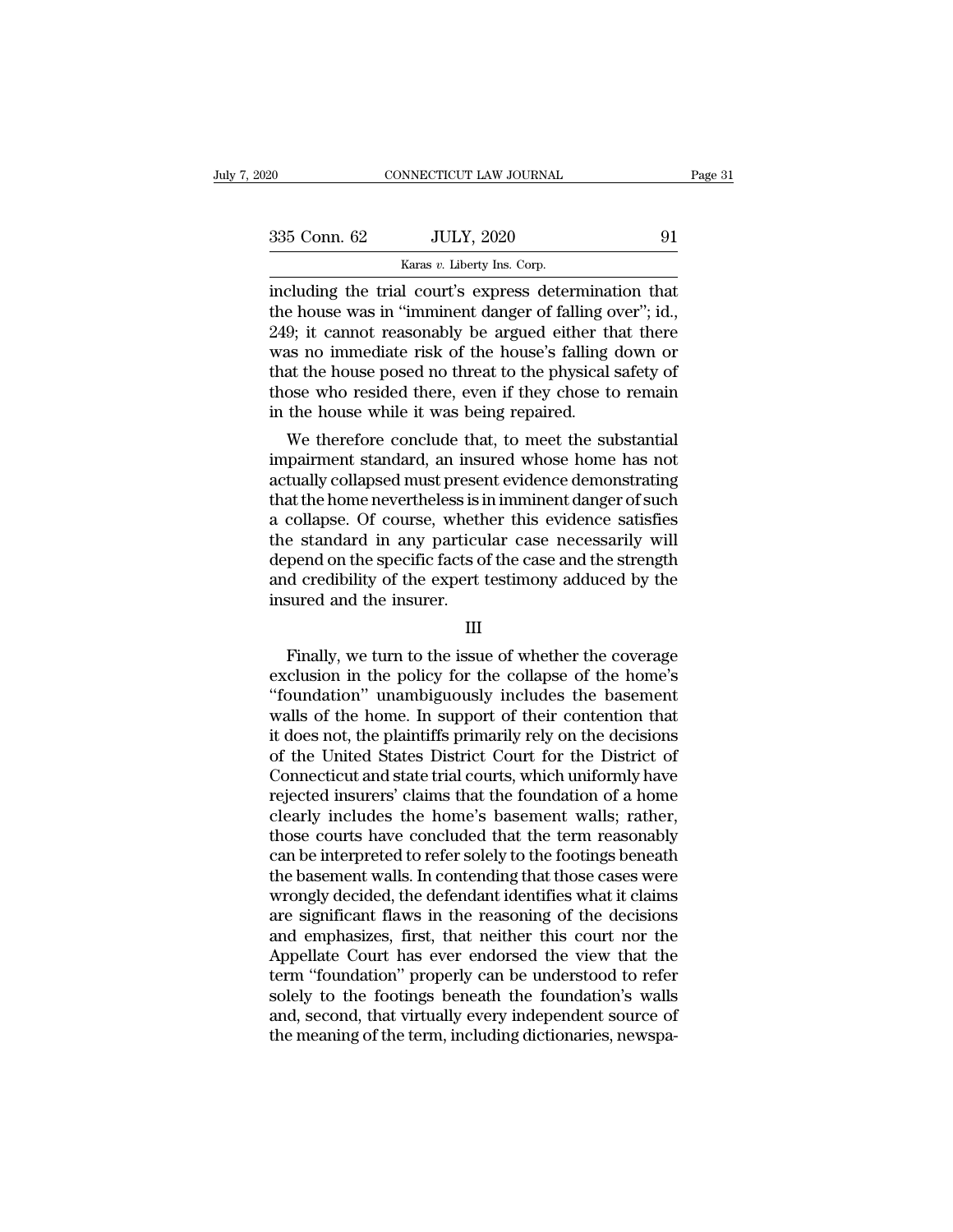|    | CONNECTICUT LAW JOURNAL                               | July 7, 2020 |  |
|----|-------------------------------------------------------|--------------|--|
|    |                                                       |              |  |
| 92 | <b>JULY, 2020</b>                                     | 335 Conn. 62 |  |
|    | Karas v. Liberty Ins. Corp.                           |              |  |
|    | per articles, statutes, and recent government reports |              |  |

CONNECTICUT LAW JOURNAL July 7, 2020<br>
92 JULY, 2020 335 Conn. 62<br>
Karas v. Liberty Ins. Corp.<br>
per articles, statutes, and recent government reports<br>
addressing the state's so-called crumbling foundations<br>
crisis categoric addressing the state's so-called crumbling foundations<br>and the state's so-called crumbling foundations<br>crisis, categorically refute that view. The defendant also<br>argues that the plaintiffs' homeowners insurance policy 92 JULY, 2020 335 Conn. 62<br>
Karas v. Liberty Ins. Corp.<br>
per articles, statutes, and recent government reports<br>
addressing the state's so-called crumbling foundations<br>
crisis, categorically refute that view. The defendant  $32$  JULY, 2020  $335$  Conn. 62<br>  $\frac{52}{100}$  Karas v. Liberty Ins. Corp.<br>
per articles, statutes, and recent government reports<br>
addressing the state's so-called crumbling foundations<br>
crisis, categorically refute that vi Examples and the meaning of the meaning of the term "foundations" and a "foundations" and the plaintiffs" homeowners insurance policy itself belies any such understanding of the meaning of the term "foundation" because th  $k$ aras  $v$ . Liberty Ins. Corp.<br>
per articles, statutes, and recent government reports<br>
addressing the state's so-called crumbling foundations<br>
crisis, categorically refute that view. The defendant also<br>
argues that the p per articles, statutes, and recent government reports<br>addressing the state's so-called crumbling foundations<br>crisis, categorically refute that view. The defendant also<br>argues that the plaintiffs' homeowners insurance polic addressing the state's so-called crumbling foundations<br>crisis, categorically refute that view. The defendant also<br>argues that the plaintiffs' homeowners insurance policy<br>itself belies any such understanding of the meaning crisis, categorically refute that view. The defendant also<br>argues that the plaintiffs' homeowners insurance policy<br>itself belies any such understanding of the meaning of<br>the term "foundation" because the policy expressly d argues that the plaintiffs' homeowners insurance policy<br>itself belies any such understanding of the meaning of<br>the term "foundation" because the policy expressly dis-<br>tinguishes between a "footing" and a "foundation,"<br>ther itself belies any such<br>the term "foundation"<br>tinguishes between<br>thereby making clear<br>meanings. We conclu<br>the plaintiffs" policy u<br>basement walls.<br>We begin our analy e term "foundation" because the policy expressly dis-<br>iguishes between a "footing" and a "foundation,"<br>ereby making clear that the two terms have different<br>eanings. We conclude that the term "foundation" in<br>eplaintiffs' po tinguishes between a "footing" and a "foundation,"<br>thereby making clear that the two terms have different<br>meanings. We conclude that the term "foundation" in<br>the plaintiffs' policy unambiguously includes the home's<br>basemen

thereby making clear that the two terms have different<br>meanings. We conclude that the term "foundation" in<br>the plaintiffs' policy unambiguously includes the home's<br>basement walls.<br>We begin our analysis by noting that the p meanings. We conclude that the term "foundation" in<br>the plaintiffs' policy unambiguously includes the home's<br>basement walls.<br>We begin our analysis by noting that the plaintiffs do<br>not dispute that basement walls are invari the plaintiffs' policy unambiguously includes the home's<br>basement walls.<br>We begin our analysis by noting that the plaintiffs do<br>not dispute that basement walls are invariably consid-<br>ered part of a building's foundation in basement walls.<br>We begin our analysis by noting that the plaintiffs do<br>not dispute that basement walls are invariably consid-<br>ered part of a building's foundation in state and local<br>building codes and among building profes We begin our analysis by noting that the plaintiffs do<br>not dispute that basement walls are invariably consid-<br>ered part of a building's foundation in state and local<br>building codes and among building professionals.<br>Indeed, not dispute that basement walls are invariably considered part of a building's foundation in state and local<br>building codes and among building professionals.<br>Indeed, the plaintiffs' own expert, Grandpre, testified<br>unequivo ered part of a building's foundation in state and local<br>building codes and among building professionals.<br>Indeed, the plaintiffs' own expert, Grandpre, testified<br>unequivocally on this point during his deposition.<br>Grandpre a building codes and among building professionals.<br>Indeed, the plaintiffs' own expert, Grandpre, testified<br>unequivocally on this point during his deposition.<br>Grandpre also testified that the definition of "founda-<br>tion" cont Indeed, the plaintiffs' own expert, Grandpre, testified<br>unequivocally on this point during his deposition.<br>Grandpre also testified that the definition of "founda-<br>tion" contained in the report of the Department of Con-<br>sum unequivocally on this point during his deposition.<br>Grandpre also testified that the definition of "founda-<br>tion" contained in the report of the Department of Con-<br>sumer Protection on the crumbling foundations issue<br>comport Grandpre also testified that the definition of "foundation" contained in the report of the Department of Consumer Protection on the crumbling foundations issue comports with his own understanding of that word. That report tion" contained in the report of the Department of Consumer Protection on the crumbling foundations issue<br>comports with his own understanding of that word. That<br>report provides that "[a] foundation for a residential<br>struc sumer Protection on the crumbling foundations issue<br>comports with his own understanding of that word. That<br>report provides that "[a] foundation for a residential<br>structure consists of three essential parts. The footing<br>pro comports with his own understanding of that word. That<br>report provides that "[a] foundation for a residential<br>structure consists of three essential parts. The footing<br>provides the base which supports the foundation walls<br> report provides that "[a] foundation for a structure consists of three essential parts. "<br>provides the base *which supports the founda* and the slab forms the floor." (Emphasis add<br>on Deteriorating Concrete in Residential Tucture consists of three essential parts. The footing<br>ovides the base which supports the foundation walls<br>d the slab forms the floor." (Emphasis added.) Report<br>Deteriorating Concrete in Residential Foundations,<br>pra, p. 2 provides the base which supports the foundation walls<br>and the slab forms the floor." (Emphasis added.) Report<br>on Deteriorating Concrete in Residential Foundations,<br>supra, p. 2 n.1. According to Grandpre, this definition<br>i

and the slab forms the floor." (Emphasis added.) Report<br>on Deteriorating Concrete in Residential Foundations,<br>supra, p. 2 n.1. According to Grandpre, this definition<br>is "the standard of the industry  $\ldots$ ."<br>Of course, the on Deteriorating Concrete in Residential Foundations,<br>supra, p. 2 n.1. According to Grandpre, this definition<br>is "the standard of the industry . . . ."<br>Of course, the fact that building professionals invari-<br>ably understa supra, p. 2 n.l. According to Grandpre, this definition<br>is "the standard of the industry  $\dots$ ."<br>Of course, the fact that building professionals invari-<br>ably understand that basement walls are part of a home's<br>foundation i is "the standard of the industry . . . ."<br>
Of course, the fact that building professionals invariably understand that basement walls are part of a home's<br>
foundation is not dispositive of our inquiry because it<br>
is well s Of course, the fact that building professionals invariably understand that basement walls are part of a home's<br>foundation is not dispositive of our inquiry because it<br>is well settled that the terms of an insurance policy,<br> ably understand that basement walls are part of a home's<br>foundation is not dispositive of our inquiry because it<br>is well settled that the terms of an insurance policy,<br>unless otherwise clearly defined in the policy itself, foundation is not dispositive of our inquiry because it<br>is well settled that the terms of an insurance policy,<br>unless otherwise clearly defined in the policy itself, must<br>be construed as laypersons understand them. See, e is well settled that the terms of an insurance policy, unless otherwise clearly defined in the policy itself, must<br>be construed as laypersons understand them. See, e.g., Israel v. State Farm Mutual Automobile Ins. Co., 25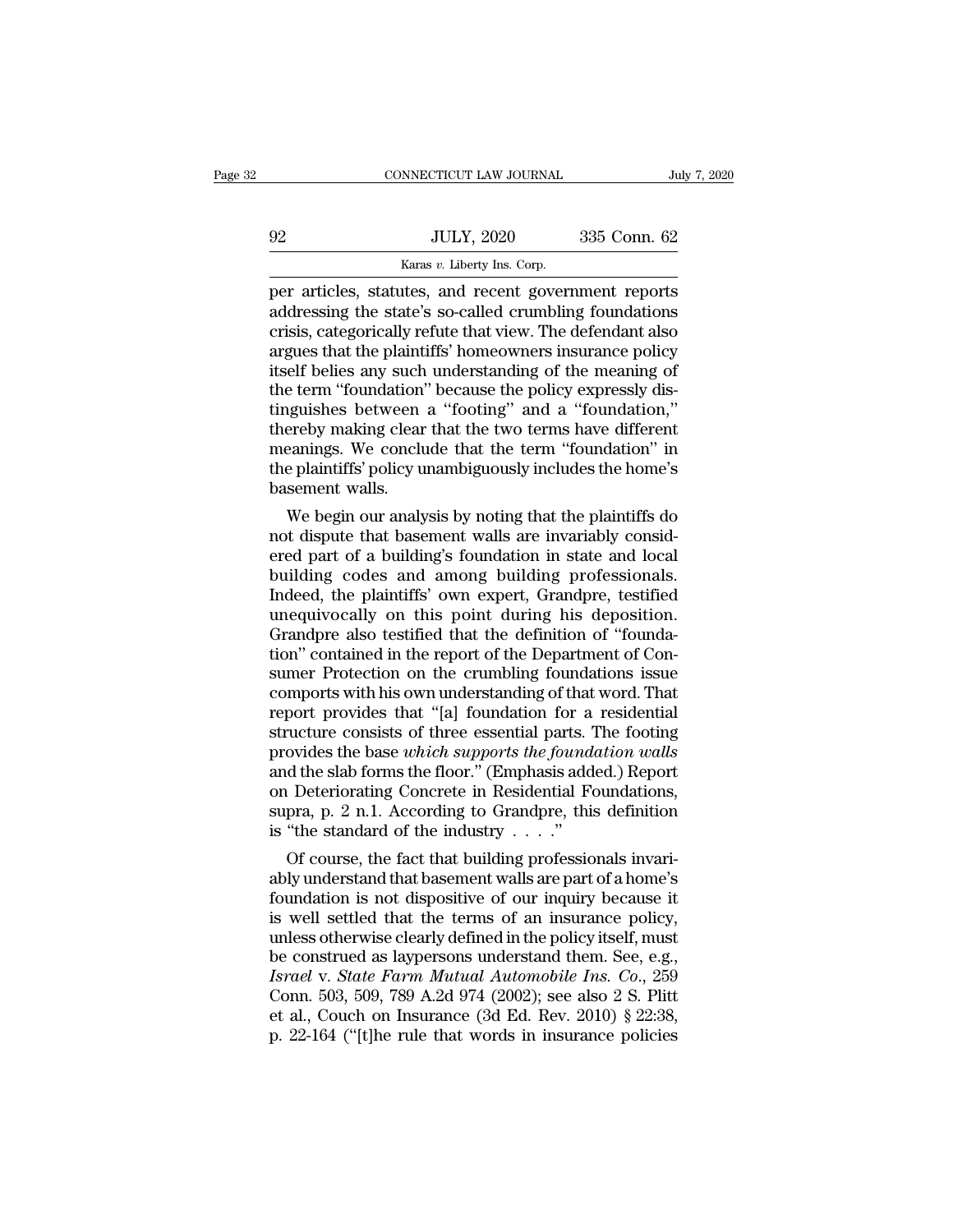| 2020         | CONNECTICUT LAW JOURNAL                                                                                                                                         | Page 33 |
|--------------|-----------------------------------------------------------------------------------------------------------------------------------------------------------------|---------|
|              |                                                                                                                                                                 |         |
| 335 Conn. 62 | <b>JULY, 2020</b>                                                                                                                                               | 93      |
|              | Karas v. Liberty Ins. Corp.                                                                                                                                     |         |
|              | are to be construed using their ordinary and popular<br>meanings has long been recognized and has been<br>applied in the context of various types of insurance" |         |

335 Conn. 62 JULY, 2020 93<br>
Karas v. Liberty Ins. Corp.<br>
THE ARE ARE ARE ALL THE ARE ALL THE ARE ARE ARE ARE ARE ARE ARE ARE APPOSED in the context of various types of insurance").<br>
We are persuaded however that even layo 335 Conn. 62 JULY, 2020 93<br>
Karas v. Liberty Ins. Corp.<br>
are to be construed using their ordinary and popular<br>
meanings has long been recognized . . . and has been<br>
applied in the context of various types of insurance'').  $335$  Conn. 62 JULY, 2020 93<br>
Karas v. Liberty Ins. Corp.<br>
are to be construed using their ordinary and popular<br>
meanings has long been recognized . . . and has been<br>
applied in the context of various types of insurance") Example of a bond in the context of the intricacies<br>
are to be construed using their ordinary and popular<br>
meanings has long been recognized  $\ldots$  and has been<br>
applied in the context of various types of insurance").<br>
We Example 1 and Searse v. Liberty Ins. Corp.<br>
Since are to be construed using their ordinary and popular<br>
meanings has long been recognized  $\ldots$  and has been<br>
applied in the context of various types of insurance").<br>
We are are to be construed using their ordinary and popula<br>meanings has long been recognized  $\ldots$  and has been<br>applied in the context of various types of insurance".<br>We are persuaded, however, that even laypersons wit<br>no specia beyonds as iong been recognized  $\ldots$  and has been plied in the context of various types of insurance").<br>
Le are persuaded, however, that even laypersons with special knowledge of building codes or the intricacies<br>
home c applied in the context of various types of insurance).<br>We are persuaded, however, that even laypersons with<br>no special knowledge of building codes or the intricacies<br>of home construction understand that the concrete base-<br>

we are persuaded, nowever, that even laypersons with<br>no special knowledge of building codes or the intricacies<br>of home construction understand that the concrete base-<br>ment walls of a home are part of its foundation.<br>Our co or nome construction understand that the concrete basement walls of a home are part of its foundation.<br>Our conclusion finds support in the various dictionaries in circulation at or around the time the policy was<br>issued to ment walls of a nome are part of its foundation.<br>
Our conclusion finds support in the various dictionar-<br>
ies in circulation at or around the time the policy was<br>
issued to the plaintiffs. See, e.g., *Buell Industries, Inc* Our conclusion finds support in the various dictionaries in circulation at or around the time the policy was<br>issued to the plaintiffs. See, e.g., *Buell Industries*, *Inc.*<br>v. *Greater New York Mutual Ins. Co.*, 259 Conn. ies in circulation at or around the time the policy was<br>issued to the plaintiffs. See, e.g., *Buell Industries, Inc.*<br>v. *Greater New York Mutual Ins. Co.*, 259 Conn. 527,<br>539, 791 A.2d 489 (2002) (it is appropriate to loo issued to the plaintiffs. See, e.g., *Buell Industries, Inc.*<br>v. *Greater New York Mutual Ins. Co.*, 259 Conn. 527,<br>539, 791 A.2d 489 (2002) (it is appropriate to look to<br>dictionary definition of term to ascertain its comm v. *Greater New York Mutual Ins. Co.*, 259 Conn. 527, 539, 791 A.2d 489 (2002) (it is appropriate to look to dictionary definition of term to ascertain its commonly approved meaning). For example, Webster's Third New Inter dictionary definition of term to ascertain its commonly<br>approved meaning). For example, Webster's Third New<br>International Dictionary defines "foundation" in relevant<br>part as "the supporting part of a wall or structure usu[ approved meaning). For example, Webster's Third New<br>International Dictionary defines "foundation" in relevant<br>part as "the supporting part of a wall or structure usu[-<br>ally] below ground level and *including footings* . . International Dictionary defines "foundation" in relevant<br>part as "the supporting part of a wall or structure usu[-<br>ally] below ground level and *including footings* . . . ."<br>the whole masonry substructure of a building . part as "the supporting part of a wall or structure usu[-<br>ally] below ground level and *including footings* . . . ."<br>the whole masonry substructure of a building . . . ."<br>(Emphasis added.) Webster's Third New International to distribute the load . . . .'' (Emphasis added.) Id., p. the whole masonry substructure of a building . . . ."<br>(Emphasis added.) Webster's Third New International<br>Dictionary (2002) p. 898. Consistent with this definition,<br>it defines "footing" in relevant part as "an enlargement (Emphasis added.) Webster's Third New International<br>Dictionary (2002) p. 898. Consistent with this definition,<br>it defines "footing" in relevant part as "an enlargement<br>*at the lower end of a foundation wall*, pier, or colu Dictionary (2002) p. 898. Consistent with this definition,<br>it defines "footing" in relevant part as "an enlargement<br>*at the lower end of a foundation wall*, pier, or column<br>to distribute the load . . . ." (Emphasis added.) it defines "footing" in relevant part as "an enlargement<br>
at the lower end of a foundation wall, pier, or column<br>
to distribute the load . . . ." (Emphasis added.) Id., p.<br>
885. Merriam-Webster's Collegiate Dictionary sim at the lower end of a foundation wall, pier, or column<br>to distribute the load . . . ." (Emphasis added.) Id., p.<br>885. Merriam-Webster's Collegiate Dictionary similarly<br>defines "foundation" in relevant part as "the whole<br>m to distribute the load . . . ." (Emphasis added.) Id., p.<br>885. Merriam-Webster's Collegiate Dictionary similarly<br>defines "foundation" in relevant part as "*the whole*<br>*masonry substructure of a building* . . . ." (Emphasis 885. Merriam-Webster's Collegiate Dictionary similarly<br>defines "foundation" in relevant part as "*the whole*<br>masonry substructure of a building . . . ." (Emphasis<br>added.) Merriam-Webster's Collegiate Dictionary (11th<br>Ed. defines "foundation" in relevant part as "*the whole*<br>masonry substructure of a building . . . ." (Emphasis<br>added.) Merriam-Webster's Collegiate Dictionary (11th<br>Ed. 2003) p. 494. According to the Random House<br>Unabridged masonry substructure of a building  $\ldots$ ." (Emphasis<br>added.) Merriam-Webster's Collegiate Dictionary (11th<br>Ed. 2003) p. 494. According to the Random House<br>Unabridged Dictionary, a "footing" is "the *part* of a<br>foundation added.) Merriam-Webster's Collegiate Dictionary (11th Ed. 2003) p. 494. According to the Random House Unabridged Dictionary, a "footing" is "the *part* of a foundation bearing directly upon the earth." (Emphasis added.) Ra Ed. 2003) p. 494. According to the Random House<br>Unabridged Dictionary, a "footing" is "the *part* of a<br>foundation bearing directly upon the earth." (Emphasis<br>added.) Random House Unabridged Dictionary (2d Ed.<br>1993) p. 746. Unabridged Dictionary, a "footing" is "<br>foundation bearing directly upon the eart<br>added.) Random House Unabridged Dict<br>1993) p. 746. These sources demonstrate<br>footings are certainly *part* of a home's fo<br>do not constitute 1993) p. 746. These sources demonstrate that, although footings are certainly *part* of a home's foundation, they do not constitute the *entire* foundation, which is also comprised of the basement walls.<sup>9</sup><br><sup>9</sup> The plaint footings are certainly *part* of a home's foundation, they<br>do not constitute the *entire* foundation, which is also<br>comprised of the basement walls.<sup>9</sup><br><sup>9</sup>The plaintiffs call our attention to Webster's New World Dictionar do not constitute the *entire* foundation, which is also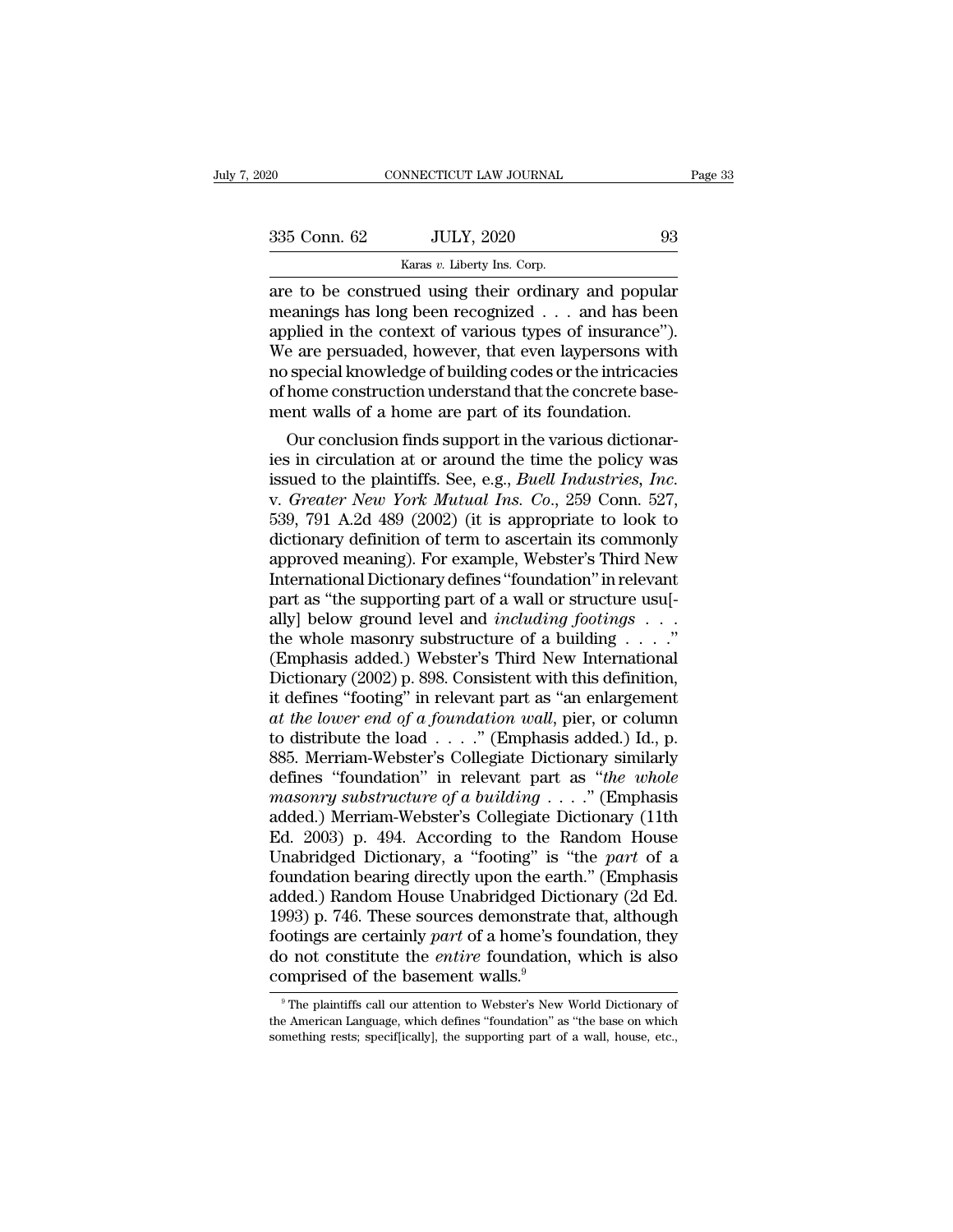|    | CONNECTICUT LAW JOURNAL                            | July 7, 2020 |
|----|----------------------------------------------------|--------------|
| 94 | <b>JULY, 2020</b>                                  | 335 Conn. 62 |
|    | Karas v. Liberty Ins. Corp.                        |              |
|    | The fact that concrete basement walls and not just |              |

CONNECTICUT LAW JOURNAL July 7, 2020<br>JULY, 2020 335 Conn. 62<br>Karas v. Liberty Ins. Corp.<br>The fact that concrete basement walls, and not just<br>otings, comprise a home's foundation has also been<br>nfirmed repeatedly by the cove For September 2020<br>
For Sale and San Strains and NULY, 2020<br>
For San Strains and Register and Strains and Register and Strains and Register and Strains and Strains and Strains and Strains and Strains and Strains and Strain confirmed repeatedly by the government entities tasked  $335$  Conn. 62<br>  $\frac{52}{100}$  Karas v. Liberty Ins. Corp.<br>
The fact that concrete basement walls, and not just<br>
footings, comprise a home's foundation has also been<br>
confirmed repeatedly by the government entities tasked<br> For the fact that concrete basement walls, and not just<br>footings, comprise a home's foundation has also been<br>confirmed repeatedly by the government entities tasked<br>with addressing Connecticut's crumbling foundations<br>probl Karas v. Liberty Ins. Corp.<br>
The fact that concrete basement walls, and not just<br>
footings, comprise a home's foundation has also been<br>
confirmed repeatedly by the government entities tasked<br>
with addressing Connecticut's The fact that concrete basement walls, and not just<br>footings, comprise a home's foundation has also been<br>confirmed repeatedly by the government entities tasked<br>with addressing Connecticut's crumbling foundations<br>problem, i footings, comprise a home's foundation has also been<br>confirmed repeatedly by the government entities tasked<br>with addressing Connecticut's crumbling foundations<br>problem, including the legislature, the Office of the<br>Attorney confirmed repeatedly by the government entities tasked<br>with addressing Connecticut's crumbling foundations<br>problem, including the legislature, the Office of the<br>Attorney General, the Department of Insurance and, as<br>previou with addressing Connecticut's crumbling foundations<br>problem, including the legislature, the Office of the<br>Attorney General, the Department of Insurance and, as<br>previously noted, the Department of Consumer Protec-<br>tion. In problem, including the legislature, the Office of the<br>Attorney General, the Department of Insurance and, as<br>previously noted, the Department of Consumer Protec-<br>tion. In all of their public pronouncements addressing<br>the is Attorney General, the Department of Insurance and, as<br>previously noted, the Department of Consumer Protec-<br>tion. In all of their public pronouncements addressing<br>the issue, these entities have unfailingly referred to the<br>a previously noted, the Department of Consumer Protection. In all of their public pronouncements addressing<br>the issue, these entities have unfailingly referred to the<br>affected basement walls as crumbling foundations. See,<br>e. tion. In all of their public pronouncements addressing<br>the issue, these entities have unfailingly referred to the<br>affected basement walls as crumbling foundations. See,<br>e.g., General Statutes § 8-441 (establishing "Crumbl the issue, these entities have unfailingly referred to the<br>affected basement walls as crumbling foundations. See,<br>e.g., General Statutes § 8-441 (establishing "Crumbling<br>Foundations Assistance Fund"); General Statutes § 8affected basement walls as crumbling foundations. See,<br>e.g., General Statutes § 8-441 (establishing "Crumbling<br>Foundations Assistance Fund"); General Statutes § 8-442<br>(establishing "Collapsing Foundations Credit Enhance-<br>m e.g., General Statutes § 8-441 (establishing "Crumbling<br>Foundations Assistance Fund"); General Statutes § 8-442<br>(establishing "Collapsing Foundations Credit Enhance-<br>ments Program"); General Statutes § 8-443 (a) (authoriz-Foundations Assistance Fund"); General Statutes § 8-442<br>(establishing "Collapsing Foundations Credit Enhance-<br>ments Program"); General Statutes § 8-443 (a) (authoriz-<br>ing municipal joint borrowing "from any source for the<br> (establishing "Collapsing Foundations Credit Enhance-<br>ments Program"); General Statutes § 8-443 (a) (authoriz-<br>ing municipal joint borrowing "from any source for the<br>purpose of paying for all or part of the cost of any pr ments Program"); General Statutes § 8-443 (a) (authorizing municipal joint borrowing "from any source for the purpose of paying for all or part of the cost of any project entered into jointly to abate a deleterious condit ing municipal joint borrowing "from any source for the<br>purpose of paying for all or part of the cost of any project<br>entered into jointly to abate a deleterious condition on<br>real property that, if left unabated, would cause purpose of paying for all or part of the cost of any project<br>entered into jointly to abate a deleterious condition on<br>real property that, if left unabated, would cause the col-<br>lapse of a concrete foundation due to the pre entered into jointly to abate a deleterious condition on<br>real property that, if left unabated, would cause the col-<br>lapse of a concrete foundation due to the presence of<br>pyrrhotite"); General Statutes § 8-445(authorizing real property that, if left unabated, would cause the col-<br>lapse of a concrete foundation due to the presence of<br>pyrrhotite"); General Statutes § 8-445(authorizing issu-<br>ance of bonding for purposes of "Crumbling Founda-<br>t lapse of a concrete foundation due to the presence of<br>pyrrhotite"); General Statutes § 8-445(authorizing issu-<br>ance of bonding for purposes of "Crumbling Founda-<br>tions Assistance Fund"); General Statutes § 20-327b (d)<br>(4) pyrrhotite''); General Statutes § 8-445(authorizing issuance of bonding for purposes of "Crumbling Foundations Assistance Fund"); General Statutes § 20-327b (d) (4) (G) ("[p]rospective buyers may have a concrete foundation ance of bonding for purposes of "Crumbling Foundations Assistance Fund"); General Statutes § 20-327b (d) (4) (G) ("[p]rospective buyers may have a concrete foundation inspected by a licensed professional engineer ... for tions Assistance Fund"); General Statutes § 20-327b (d) (4) (G) ("[p]rospective buyers may have a concrete foundation inspected by a licensed professional engineer . . . for deterioration of the foundation due to the pres (4) (G) ("[p]rospective buyers may have a concrete foundation inspected by a licensed professional engineer ... for deterioration of the foundation due to the presence of pyrrhotite"); Letter from Attorney General George ence of pyrrhotite"); Letter from Attorney General<br>George Jepsen to Governor Dannel P. Malloy and Jon-<br>athan A. Harris, Commissioner of Consumer Protection<br>(July 7, 2016) (concerning consumer protection inves-<br>[that is] us George Jepsen to Governor Dannel P. Malloy and Jon-<br>athan A. Harris, Commissioner of Consumer Protection<br>(July 7, 2016) (concerning consumer protection inves-<br>[that is] usually of masonry, concrete, etc., and at least part

athan A. Harris, Commissioner of Consumer Protection<br>
(July 7, 2016) (concerning consumer protection inves-<br>
[that is] usually of masonry, concrete, etc., and at least partially underground<br>  $\ldots$   $\ldots$  "Webster's New Wor (July 7, 2016) (concerning consumer protection inves-<br>
[that is] usually of masonry, concrete, etc., and at least partially underground<br>  $\ldots$  " Webster's New World Dictionary of the American Language (2d<br>
College Ed. 197 (July 1, 2010) (COICETILING COISUMPLE PROCECTON INVES-<br>
[that is] usually of masonry, concrete, etc., and at least partially underground<br>
....." Webster's New World Dictionary of the American Language (2d<br>
College Ed. 1972 [that is] usually of masonry, concrete, etc., and at least partially underground<br>  $\ldots$   $\ldots$  " Webster's New World Dictionary of the American Language (2d<br>
College Ed. 1972) p. 551. According to the plaintiffs, under thi The New World Dictionary of the American Language (2d College Ed. 1972) p. 551. According to the plaintiffs, under this definition, because footings are the base on which basement walls rest, the term "foundation" reasona College Ed. 1972) p. 551. According to the plaintiffs, under this definition, because footings are the base on which basement walls rest, the term "foundation" reasonably may be understood to refer solely to the footings. because footings are the base on which basement walls rest, the term<br>
"foundation" reasonably may be understood to refer solely to the footings.<br>
We are not persuaded. The definition of "foundation" contained in Webster's<br> "'coundation" reasonably may be understood to refer solely to the footings.<br>We are not persuaded. The definition of "foundation" contained in Webster's<br>New World Dictionary of the American Language is fully consistent with We are not persuaded. The definition of "foundation" contained in Webster's New World Dictionary of the American Language is fully consistent with the definitions previously set forth because it defines a foundation as be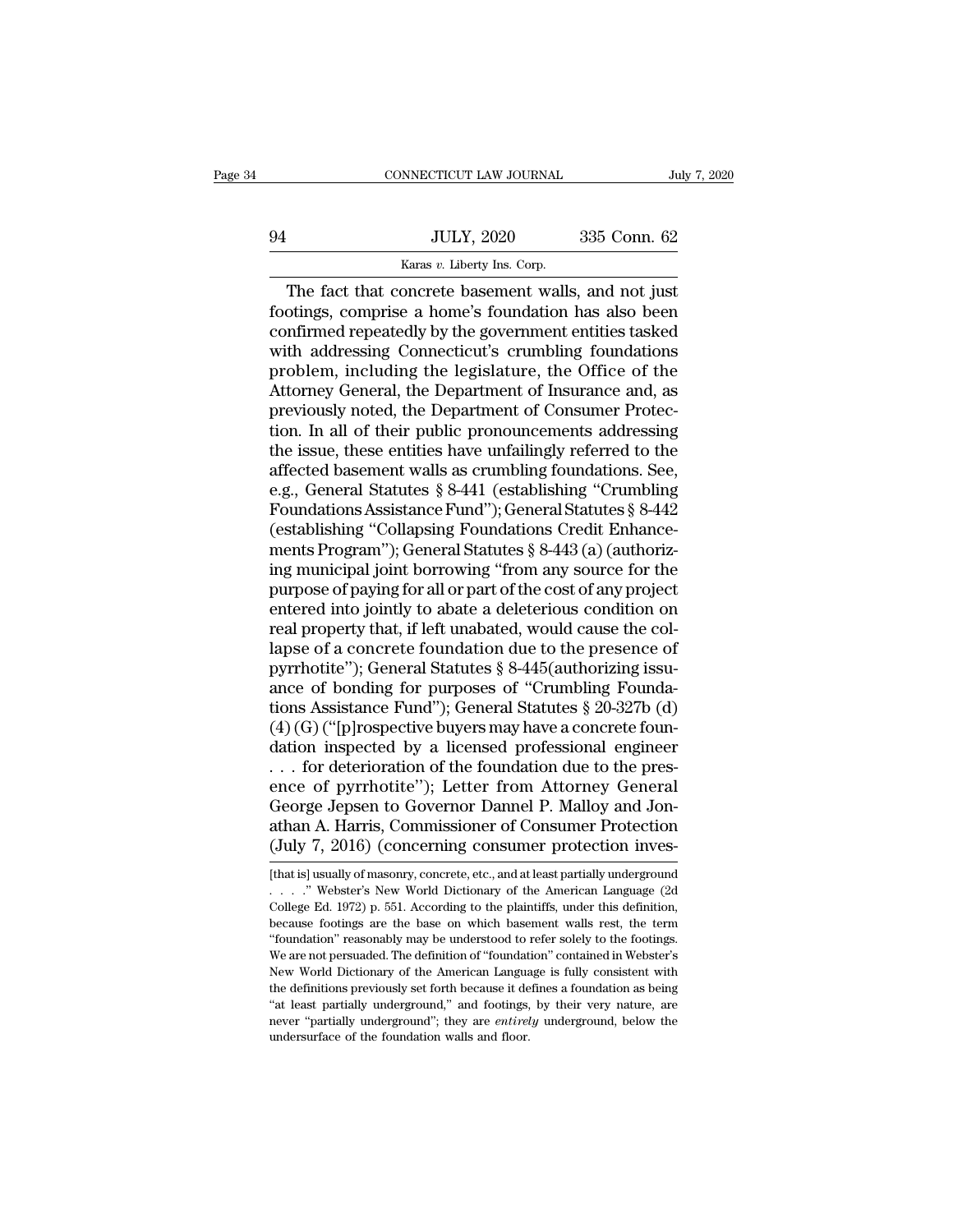CONNECTICUT LAW JOURNAL<br>
2020 95<br>
335 Conn. 62 JULY, 2020 95<br>
Karas *v.* Liberty Ins. Corp.<br>
Ligation of "[c]rumbling [c]oncrete [h]ome [f]ounda-CONNECTICUT LAW JOURNAL<br>
335 Conn. 62 JULY, 2020 95<br>
Karas v. Liberty Ins. Corp.<br>
195 Connection of "[c]rumbling [c]oncrete [h]ome [f]ounda-<br>
197 Concrete [c] Concrete [h]ome [f]ounda-<br>
197 Concrete Status: Connection of C 335 Conn. 62 JULY, 2020 95<br>
Karas v. Liberty Ins. Corp.<br>
Tigation of "[c]rumbling [c]oncrete [h]ome [f]ounda-<br>
tions"), available at https://portal.ct.gov/-/media/DCP/<br>
pdf/ConcreteStatusreporttoGovandDCPJuly2016PDF<br>
PDF2l pdf/ConcreteStatusreporttoGovandDCPJuly2016PDF 335 Conn. 62 JULY, 2020 95<br>
Karas v. Liberty Ins. Corp.<br>
itigation of "[c]rumbling [c]oncrete [h]ome [f]ounda-<br>
tions"), available at https://portal.ct.gov/-/media/DCP/<br>
pdf/ConcreteStatusreporttoGovandDCPJuly2016PDF<br>
.PD Example 2021, 2022, 2022, 2022, 2022, 2022, 2022, 2022, 2022, 2022, 2022, 2022, 2022, 2022, 2022, 2023, 2023, 2023, 2023, 2023, 2023, 2023, 2023, 2023, 2023, 2023, 2023, 2023, 2023, 2023, 2023, 2023, 2023, 2023, 2023, 202 karas v. Liberty ins. Corp.<br>
tigation of "[c]rumbling [c]oncrete [h]ome [f]ounda-<br>
tions"), available at https://portal.ct.gov/-/media/DCP/<br>
pdf/ConcreteStatusreporttoGovandDCPJuly2016PDF<br>
.PDF?la=en (last visited Novembe tigation of "[c]rumbling [c]oncrete [h]ome [f]oundations"), available at https://portal.ct.gov/-/media/DCP/<br>pdf/ConcreteStatusreporttoGovandDCPJuly2016PDF<br>.PDF?la=en (last visited November 6, 2019); Letter from<br>Andrew N. M tions"), available at https://portal.ct.gov/-/media/DCP/<br>pdf/ConcreteStatusreporttoGovandDCPJuly2016PDF<br>.PDF?la=en (last visited November 6, 2019); Letter from<br>Andrew N. Mais, Insurance Commissioner, to Insurers<br>Writing Ho pdf/ConcreteStatusreporttoGovandDCPJuly2016PDF<br>.PDF?la=en (last visited November 6, 2019); Letter from<br>Andrew N. Mais, Insurance Commissioner, to Insurers<br>Writing Homeowners and Condominium Insurance in<br>Connecticut (June 1 .PDF?la=en (last visited November 6, 2019); Letter from<br>Andrew N. Mais, Insurance Commissioner, to Insurers<br>Writing Homeowners and Condominium Insurance in<br>Connecticut (June 10, 2019) (2019 update to insurers<br>concerning "f Andrew N. Mais, Insurance Commissioner, to Insurers<br>Writing Homeowners and Condominium Insurance in<br>Connecticut (June 10, 2019) (2019 update to insurers<br>concerning "foundations that are crumbling or other-<br>wise deteriorati Writing Homeowners and Condominium Insurance in<br>Connecticut (June 10, 2019) (2019 update to insurers<br>concerning "foundations that are crumbling or other-<br>wise deteriorating"), available at https://portal.ct.gov/-/<br>media/CI Connecticut (June 10, 2019) (2019 update to insurers<br>concerning "foundations that are crumbling or other-<br>wise deteriorating"), available at https://portal.ct.gov/-/<br>media/CID/2019CrumblingFoundationNotice.pdf (last<br>visite concerning "foundations that are crumbling or otherwise deteriorating"), available at https://portal.ct.gov/-/<br>media/CID/2019CrumblingFoundationNotice.pdf (last<br>visited November 6, 2019). Notably, other government<br>publicat wise deteriorating"), available at https://portal.ct.gov/-/<br>media/CID/2019CrumblingFoundationNotice.pdf (last<br>visited November 6, 2019). Notably, other government<br>publications are in accord with this understanding of<br>what media/CID/2019CrumblingFoundationNotice.pdf (last<br>visited November 6, 2019). Notably, other government<br>publications are in accord with this understanding of<br>what comprises a foundation. For example, a handbook<br>on home cons visited November 6, 2019). Notably, other government<br>publications are in accord with this understanding of<br>what comprises a foundation. For example, a handbook<br>on home construction issued by the United States<br>Department of publications are in accord with this understanding of<br>what comprises a foundation. For example, a handbook<br>on home construction issued by the United States<br>Department of Agriculture provides that "[f]oundation<br>walls form a what comprises a foundation. For example, a handbook<br>on home construction issued by the United States<br>Department of Agriculture provides that "[f]oundation<br>walls form an enclosure for basements or crawl spaces<br>and carry wa on home construction issued by the United States<br>Department of Agriculture provides that "[f]oundation<br>walls form an enclosure for basements or crawl spaces<br>and carry wall, floor, roof, and other building loads." U.S.<br>Depa Department of Agriculture provides that "[f]oundation<br>walls form an enclosure for basements or crawl spaces<br>and carry wall, floor, roof, and other building loads." U.S.<br>Department of Agriculture, Agriculture Handbook No.<br>7 walls form an enclosure for basements or crawl spaces<br>and carry wall, floor, roof, and other building loads." U.S.<br>Department of Agriculture, Agriculture Handbook No.<br>73: Wood-Frame House Construction (Rev. April, 1975)<br>p. and carry wall, floor, roof, and other building loads." U.S.<br>Department of Agriculture, Agriculture Handbook No.<br>73: Wood-Frame House Construction (Rev. April, 1975)<br>p. 8, available at https://naldc.nal.usda.gov/download/<br> Department of Agriculture, Agriculture Handbook No.<br>73: Wood-Frame House Construction (Rev. April, 1975)<br>p. 8, available at https://naldc.nal.usda.gov/download/<br>CAT 87209853/PDF (last visited November 6, 2019). That<br>handbo 73: Wood-Frame House Construction (Rev. April, 1975)<br>p. 8, available at https://naldc.nal.usda.gov/download/<br>CAT 87209853/PDF (last visited November 6, 2019). That<br>handbook also provided that "*footings* act as the base<br>o p. 8, available at https://naldc.nal.usda.gov/download/<br>CAT 87209853/PDF (last visited November 6, 2019). That<br>handbook also provided that "*footings* act as the base<br>of the foundation and transmit the superimposed load<br>to CAT 87209853/PDF (last visited November 6, 2019). That<br>handbook also provided that "*footings* act as the base<br>of the foundation and transmit the superimposed load<br>to the soil." (Emphasis in original.) Id., p. 5. Moreover handbook also provided that "*footings* act as the base<br>of the foundation and transmit the superimposed load<br>to the soil." (Emphasis in original.) Id., p. 5. Moreover,<br>media reports addressing the crumbling foundations<br>pro of the foundation and transmit the superimposed load<br>to the soil." (Emphasis in original.) Id., p. 5. Moreover,<br>media reports addressing the crumbling foundations<br>problem also consistently have referred to the affected<br>bas to the soil." (Emphasis in original.) Id., p. 5. Moreover,<br>media reports addressing the crumbling foundations<br>problem also consistently have referred to the affected<br>basement walls as crumbling foundations. E.g., L. Fodermedia reports addressing the crumbling foundations<br>problem also consistently have referred to the affected<br>basement walls as crumbling foundations. E.g., L. Foder-<br>aro & K. Hussey, "Financial Relief Eludes Connecticut<br>Home problem also consistently have referred to the affected<br>basement walls as crumbling foundations. E.g., L. Foder-<br>aro & K. Hussey, "Financial Relief Eludes Connecticut<br>Homeowners with Crumbling Foundations," N.Y. Times,<br>Nov basement walls as crumbling foundations. E.g., L. Foderaro & K. Hussey, "Financial Relief Eludes Connecticut<br>Homeowners with Crumbling Foundations," N.Y. Times,<br>November 15, 2016, p. A24 (referring to "crumbling con-<br>crete aro & K. Hussey, "Financial Relief Eludes Connecticut<br>Homeowners with Crumbling Foundations," N.Y. Times,<br>November 15, 2016, p. A24 (referring to "crumbling con-<br>crete foundations"); S. Haigh, "Lawmakers Continue<br>Push To A https://www.usnews.com/news/best-states/connecticut/ articles/2019-03-08/lawmakers-look-to-more-bills-to crete foundations"); S. Haigh, "Lawmakers Continue<br>Push To Address Crumbling Foundations," U.S. News<br>& World Report, March 8, 2019 (referring to Connecti-<br>cut's "crumbling foundations prob-lem"), available at<br>https://www.u Push To<br>& World<br>cut's "cr<br>https://w<br>articles/<br>-address<br>6, 2019).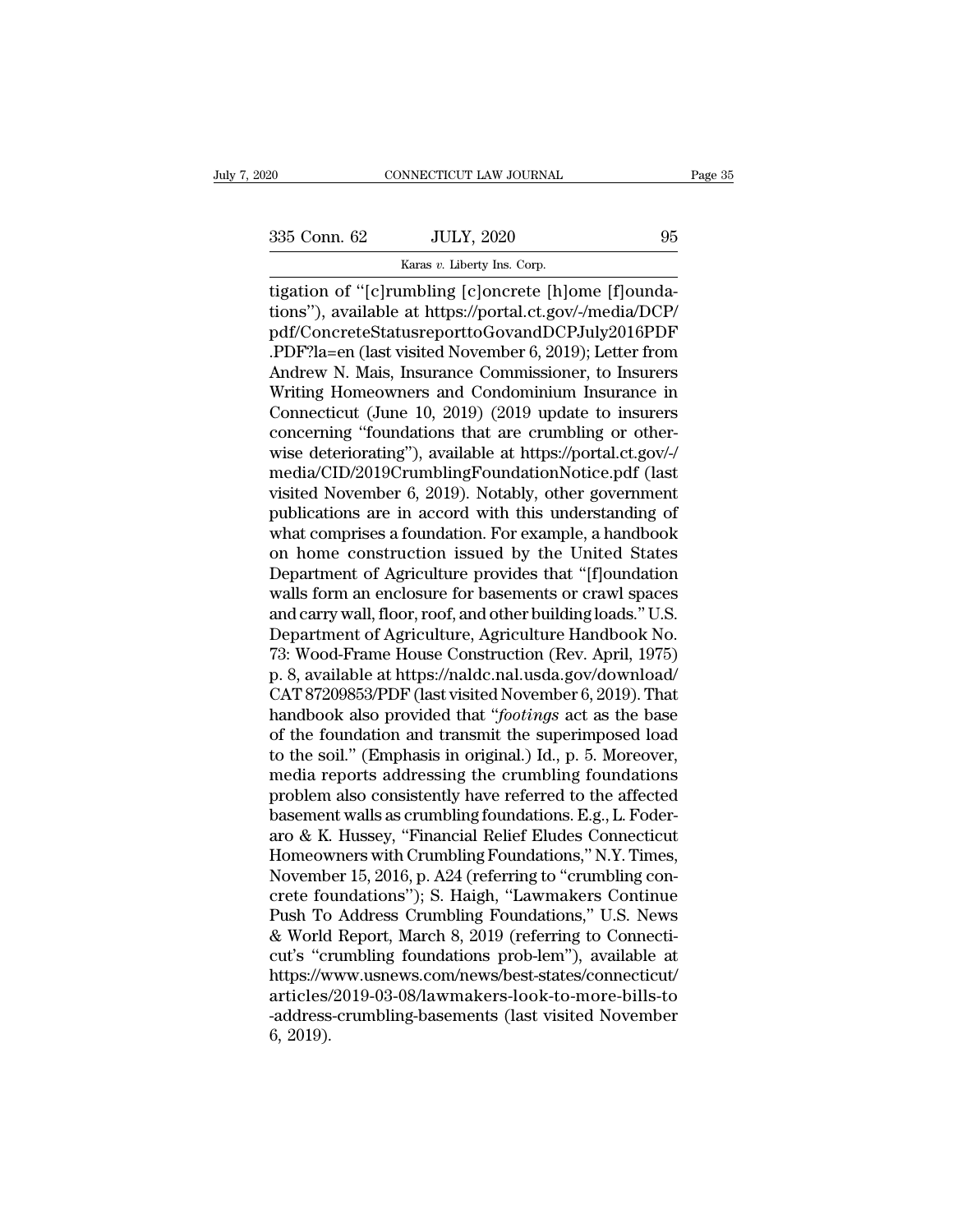|    | CONNECTICUT LAW JOURNAL                               | July 7, 2020 |  |
|----|-------------------------------------------------------|--------------|--|
|    |                                                       |              |  |
| 96 | <b>JULY, 2020</b>                                     | 335 Conn. 62 |  |
|    | Karas v. Liberty Ins. Corp.                           |              |  |
|    | Our conclusion finds further support in the fact that |              |  |

CONNECTICUT LAW JOURNAL July 7, 2<br>July 7, 2<br>JULY, 2020 335 Conn. 62<br>Karas v. Liberty Ins. Corp.<br>Our conclusion finds further support in the fact that,<br>r well over one century, this court has used the term<br>pundation wall" w For Well over one century, this corp.<br>
The fact that, our conclusion finds further support in the fact that,<br>
for well over one century, this court has used the term<br>
"foundation wall" when referring to the basement wall<br> ''foundation wall'' when referring to the basement wall of a building. *Beach* v. *Building. Beach* v. *Middlesex Mutual Assurance*<br>
Consistently and the fact that, for well over one century, this court has used the term<br>
"foundation wall" when referring to the basement wall<br>
o *Colimeters Colimeters Connet Connet Connet Connet Connet Connet Connet Connet Connet Connet Connet Connet Connet Connet Connet Connet Connet Connet Connection and Connection and Connection and the state connection and* Karas v. Liberty Ins. Corp.<br>
Our conclusion finds further support in the fact that,<br>
for well over one century, this court has used the term<br>
"foundation wall" when referring to the basement wall<br>
of a building. *Beach* v Our conclusion finds further support in the fact that,<br>for well over one century, this court has used the term<br>"foundation wall" when referring to the basement wall<br>of a building. *Beach* v. *Middlesex Mutual Assurance*<br>Co for well over one century, this court has used the term<br>"foundation wall" when referring to the basement wall<br>of a building. *Beach* v. *Middlesex Mutual Assurance*<br>Co., supra, 205 Conn. 248 ("[t]he crack in the north<br>foun "foundation wall" when referring to the basement wall<br>of a building. *Beach* v. *Middlesex Mutual Assurance*<br>Co., supra, 205 Conn. 248 ("[t]he crack in the north<br>foundation wall continued to widen, and by May of 1976<br>had "foundation wall" when referring to the basement wall<br>of a building. *Beach* v. *Middlesex Mutual Assurance*<br> $Co$ , supra, 205 Conn. 248 ("[t]he crack in the north<br>foundation wall continued to widen, and by May of 1976<br>had *Co.*, supra, 205 Conn. 248 ("[t]he crack in the north<br>foundation wall continued to widen, and by May of 1976<br>had reached a width of approximately nine inches");<br>see also *Menga* v. *Kabakoff*, 110 Conn. 381, 383, 148 A.<br>1 foundation wall continued to widen, and by May of 1976<br>had reached a width of approximately nine inches");<br>see also *Menga* v. *Kabakoff*, 110 Conn. 381, 383, 148 A.<br>131 (1930) ("[t]here is no claim that the outside of the had reached a width of approximately nine inches");<br>see also *Menga* v. *Kabakoff*, 110 Conn. 381, 383, 148 A.<br>131 (1930) ("[t]here is no claim that the outside of the<br>foundation walls above the ground was not stuccoed"); see also *Menga v. Kabakoff*, 110 Conn. 381, 383, 148 A.<br>131 (1930) ("[t]here is no claim that the outside of the<br>foundation walls above the ground was not stuccoed");<br> $O'Keefe$  v. Corp. of St. Francis's Church, 59 Conn.<br>551 131 (1930) ("[t]here is no claim that the outside of the<br>foundation walls above the ground was not stuccoed");<br> $O'Keefe$  v. *Corp.* of *St. Francis's Church*, 59 Conn.<br>551, 556, 22 A. 325 (1890) ("the foundation walls were<br>c foundation walls above the ground was not stuccoed");<br>  $O'Keefe$  v. Corp. of St. Francis's Church, 59 Conn.<br>
551, 556, 22 A. 325 (1890) ("the foundation walls were<br>
carried to a much greater depth than intended in the<br>
orig O'Keefe v. Corp. of St. Francis's Church, 59 Conn.<br>551, 556, 22 A. 325 (1890) ("the foundation walls were<br>carried to a much greater depth than intended in the<br>original plan or called for in the specifications and con-<br>tra 551, 556, 22 A. 325 (1890) ("the foundation walls were<br>carried to a much greater depth than intended in the<br>original plan or called for in the specifications and con-<br>tract"); *Gear* v. *Barnum*, 37 Conn. 229, 231 (1870)<br> carried to a much greater depth than intended in the original plan or called for in the specifications and contract"); *Gear v. Barnum*, 37 Conn. 229, 231 (1870) ("[t]he foundation walls of a building are a part of the bui original plan or called for in the specifications and co<br>tract"); *Gear* v. *Barnum*, 37 Conn. 229, 231 (187<br>("[t]he foundation walls of a building are a part of the<br>building itself"). The fact that we have done so, althou act"); *Gear* v. *Barnum*, 37 Conn. 229, 231 (1870)<br>
[t]he foundation walls of a building are a part of the<br>
ilding itself"). The fact that we have done so, although<br>
t dispositive of the issue before us, fortifies the con ("[t]he foundation walls of a building are a part of the<br>building itself"). The fact that we have done so, although<br>not dispositive of the issue before us, fortifies the con-<br>clusion that, in common parlance, a "basement w

building itself"). The fact that we have done so, although<br>not dispositive of the issue before us, fortifies the con-<br>clusion that, in common parlance, a "basement wall"<br>and a "foundation wall" are one and the same.<br>Finall not dispositive of the issue before us, fortifies the conclusion that, in common parlance, a "basement wall" and a "foundation wall" are one and the same.<br>Finally, the policy contains an exclusion for loss to a "footing" c clusion that, in common parlance, a "basement wall"<br>and a "foundation wall" are one and the same.<br>Finally, the policy contains an exclusion for loss to<br>a "foundation" and, by endorsement, loss to a "footing"<br>caused by wate and a "foundation wall" are one and the same.<br>Finally, the policy contains an exclusion for loss to<br>a "foundation" and, by endorsement, loss to a "footing"<br>caused by water or ice. If the term "foundation" means<br>"footing," Finally, the policy contains an exclusion for loss to<br>a "foundation" and, by endorsement, loss to a "footing"<br>caused by water or ice. If the term "foundation" means<br>"footing," as the plaintiffs contend, then the "footing" a "foundation" and, by endorsement, loss to a "footing"<br>caused by water or ice. If the term "foundation" means<br>"footing," as the plaintiffs contend, then the "footing"<br>endorsement is superfluous. "We previously have rec-<br>o a "foundation" and, by endorsement, loss to a "footing" caused by water or ice. If the term "foundation" means "footing," as the plaintiffs contend, then the "footing" endorsement is superfluous. "We previously have recog "footing," as the plaintiffs contend, then the "footing"<br>endorsement is superfluous. "We previously have rec-<br>ognized the canon of construction of insurance policies<br>that a policy should not be interpreted so as to render endorsement is superfluous. "We previously have recognized the canon of construction of insurance policies<br>that a policy should not be interpreted so as to render<br>any part of it superfluous.... Since it must be<br>assumed th ognized the canon of construction of insurance policies<br>that a policy should not be interpreted so as to render<br>any part of it superfluous. . . . . Since it must be<br>assumed that each word contained in an insurance pol-<br>ic *R.A.T. Vanderbilt Co. v. Continental Casualty Co.*, 273<br> *R.T. Vanderbilt Co. v. Continental Casualty Co.*, 273<br> *R.T. Vanderbilt Co. v. Continental Casualty Co.*, 273<br> *R.T. Vanderbilt Co. v. Continental Casualty Co.*, 2 any part of it superfluous. . . . . Since it must be assumed that each word contained in an insurance policy is intended to serve a purpose, every term will be given effect if that can be done by any reasonable constructi assumed that each word contained in an insurance policy is intended to serve a purpose, every term will be given effect if that can be done by any reasonable construction  $\ldots$  ." (Internal quotation marks omitted.)  $R.T. V$ icy is intended to serve a purpose, every term will be<br>given effect if that can be done by any reasonable con-<br>struction  $\ldots$ ." (Internal quotation marks omitted.)<br> $R.T. Vanderbit Co. v. Continental Casuality Co., 273$ <br>Conn. 448, 468, 870 A.2d 1048 (200 given effect if that can be done by any reasonable construction  $\ldots$ ." (Internal quotation marks omitted.)<br>R.T. *Vanderbilt Co.* v. *Continental Casualty Co.*, 273<br>Conn. 448, 468, 870 A.2d 1048 (2005). The redundancy<br>tha struction  $\ldots$  ." (Internal quotation marks omitted.)<br>*R.T. Vanderbilt Co. v. Continental Casualty Co.*, 273<br>Conn. 448, 468, 870 A.2d 1048 (2005). The redundancy<br>that results from the plaintiffs' interpretation of the<br>po R.T. Vanderbilt Co. v. Continental Casualty Co<br>Conn. 448, 468, 870 A.2d 1048 (2005). The redund<br>that results from the plaintiffs' interpretation c<br>policy readily can be avoided by treating the "<br>"footing" and "foundation"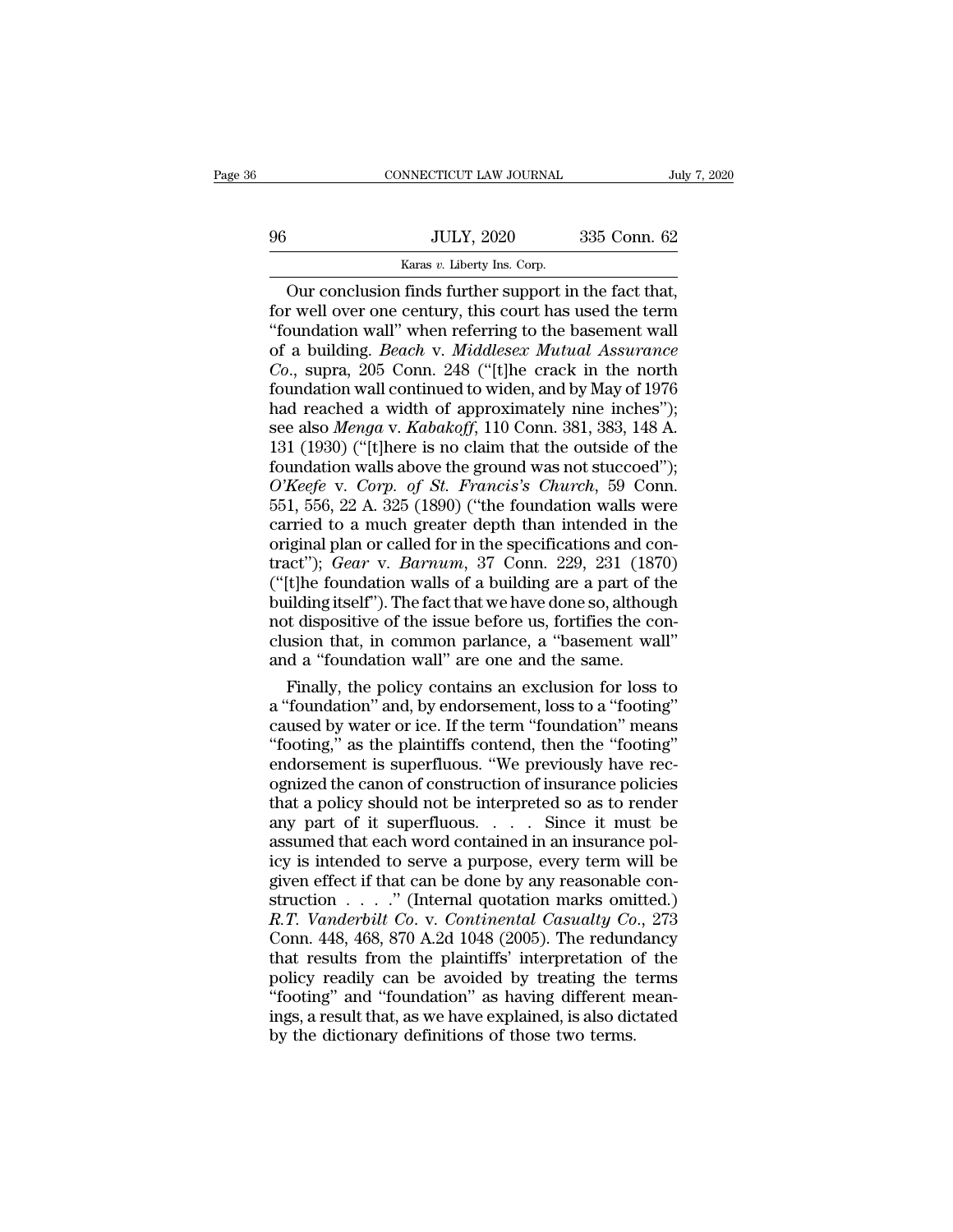| 2020         | CONNECTICUT LAW JOURNAL                                                                                                                                                   | Page 37 |
|--------------|---------------------------------------------------------------------------------------------------------------------------------------------------------------------------|---------|
|              |                                                                                                                                                                           |         |
| 335 Conn. 62 | <b>JULY, 2020</b>                                                                                                                                                         | 97      |
|              | Karas v. Liberty Ins. Corp.                                                                                                                                               |         |
|              | The plaintiffs nonetheless urge us to follow the deci-<br>sions of the United States District Court for the Dis-<br>trict of Connecticut and state trial courts that have |         |

335 Conn. 62 JULY, 2020 97<br>
Karas v. Liberty Ins. Corp.<br>
The plaintiffs nonetheless urge us to follow the decisions of the United States District Court for the District of Connecticut and state trial courts that have 335 Conn. 62 JULY, 2020 97<br>
Karas v. Liberty Ins. Corp.<br>
The plaintiffs nonetheless urge us to follow the decisions of the United States District Court for the District of Connecticut and state trial courts that have addr 335 Conn. 62 JULY, 2020 97<br>
Karas v. Liberty Ins. Corp.<br>
The plaintiffs nonetheless urge us to follow the decisions of the United States District Court for the District of Connecticut and state trial courts that have addr The plaintiffs nonetheless urge us to follow the decisions of the United States District Court for the District of Connecticut and state trial courts that have addressed this issue, all of which have concluded that the te Example 18 Karas v. Liberty Ins. Corp.<br>
The plaintiffs nonetheless urge us to follow the decisions of the United States District Court for the District of Connecticut and state trial courts that have addressed this issue, The plaintiffs nonetheless urge us to follow the decisions of the United States District Court for the District of Connecticut and state trial courts that have addressed this issue, all of which have concluded that the ter sions of the United States District Court for the District of Connecticut and state trial courts that have addressed this issue, all of which have concluded that the term "foundation" reasonably may be understood to refer trict of Connecticut and state trial courts that have addressed this issue, all of which have concluded that the term "foundation" reasonably may be understood to refer solely to the footings beneath the basement walls. Al addressed this issue, all of which have concluded that<br>the term "foundation" reasonably may be understood to<br>refer solely to the footings beneath the basement walls.<br>Although we hold these courts in high regard, for the<br>re the term "foundation" reasonably may be understood to<br>refer solely to the footings beneath the basement walls.<br>Although we hold these courts in high regard, for the<br>reasons that follow, we are not persuaded by the reason-<br> refer solely to the footings beneath the basement walls.<br>Although we hold these courts in high regard, for the<br>reasons that follow, we are not persuaded by the reason-<br>ing underlying their conclusion that the term "founda-Although we hold thes<br>reasons that follow, we<br>ing underlying their co<br>tion" is ambiguous bec<br>of the meaning attribut<br>that it includes only the<br>walls themselves.<br>The first case in whic asons that follow, we are not persuaded by the reason-<br>g underlying their conclusion that the term "founda-<br>m" is ambiguous because it is reasonably susceptible<br>the meaning attributed to it by the plaintiffs, namely,<br>at i ing underlying their conclusion that the term "foundation" is ambiguous because it is reasonably susceptible<br>of the meaning attributed to it by the plaintiffs, namely,<br>that it includes only the footings and not the baseme

tion" is ambiguous because it is reasonably susceptible<br>of the meaning attributed to it by the plaintiffs, namely,<br>that it includes only the footings and not the basement<br>walls themselves.<br>The first case in which a Connect of the meaning attributed to it by the plaintiffs, namely,<br>that it includes only the footings and not the basement<br>walls themselves.<br>The first case in which a Connecticut court found the<br>term "foundation" to be ambiguous, that it includes only the footings and not the basement<br>walls themselves.<br>The first case in which a Connecticut court found the<br>term "foundation" to be ambiguous, which many courts<br>later followed, was *Bacewicz* v. *NGM I* walls themselves.<br>
The first case in which a Connecticut court found the<br>
term "foundation" to be ambiguous, which many courts<br>
later followed, was *Bacewicz* v. *NGM Ins. Co.*, Docket<br>
No. 3:08-CV-1530 (JCH), 2010 WL 3023 The first case in which a Connecticut court found the<br>term "foundation" to be ambiguous, which many courts<br>later followed, was *Bacewicz* v. *NGM Ins. Co.*, Docket<br>No. 3:08-CV-1530 (JCH), 2010 WL 3023882 (D. Conn.<br>August 2 term "foundation" to be ambiguous, which many courts<br>later followed, was *Bacewicz* v. *NGM Ins. Co.*, Docket<br>No. 3:08-CV-1530 (JCH), 2010 WL 3023882 (D. Conn.<br>August 2, 2010). As in the present case, the named<br>defendant i later followed, was *Bacewicz* v. *NGM Ins. Co.*, Docket<br>No. 3:08-CV-1530 (JCH), 2010 WL 3023882 (D. Conn.<br>August 2, 2010). As in the present case, the named<br>defendant in *Bacewicz*, NGM Insurance Company,<br>argued that the No. 3:08-CV-1530 (JCH), 2010 WL 3023882 (D. Conn.<br>August 2, 2010). As in the present case, the named<br>defendant in *Bacewicz*, NGM Insurance Company,<br>argued that the plaintiffs, Joseph Bacewicz and Jan-<br>ice Bacewicz, could August 2, 2010). As in the present case, the named<br>defendant in *Bacewicz*, NGM Insurance Company,<br>argued that the plaintiffs, Joseph Bacewicz and Jan-<br>ice Bacewicz, could not recover for the alleged collapse<br>of their bas defendant in *Bacewicz*, NGM Insurance Company, argued that the plaintiffs, Joseph Bacewicz and Jan-<br>ice Bacewicz, could not recover for the alleged collapse<br>of their basement walls because foundations were<br>expressly exclu argued that the plaintiffs, Joseph Bacewicz and Jan-<br>ice Bacewicz, could not recover for the alleged collapse<br>of their basement walls because foundations were<br>expressly excluded under the collapse provisions of<br>their homeo ice Bacewicz, could not recover for the alleged collapse<br>of their basement walls because foundations were<br>expressly excluded under the collapse provisions of<br>their homeowners insurance policy. Id., \*3. And like<br>the plainti of their basement walls because foundations were<br>expressly excluded under the collapse provisions of<br>their homeowners insurance policy. Id., \*3. And like<br>the plaintiffs in the present case, the Bacewiczes main-<br>tained that expressly excluded under the collapse provisions of<br>their homeowners insurance policy. Id., \*3. And like<br>the plaintiffs in the present case, the Bacewiczes main-<br>tained that the term "foundation" reasonably could be<br>unders their homeowners insurance policy. Id., \*3. And like<br>the plaintiffs in the present case, the Bacewiczes main-<br>tained that the term "foundation" reasonably could be<br>understood as connoting only the footings beneath their<br>ba the plaintiffs in the present case, the Bacewiczes main-<br>tained that the term "foundation" reasonably could be<br>understood as connoting only the footings beneath their<br>basement walls. Id. Although acknowledging that<br>"much o tained that the term "foundation" reasonably could be understood as connoting only the footings beneath their basement walls. Id. Although acknowledging that "much of the evidence in [the] case indicates that the terms 'ba derstood as connoting only the footings beneath their<br>sement walls. Id. Although acknowledging that<br>nuch of the evidence in [the] case indicates that the<br>ms 'basement walls' and 'foundation walls' are used<br>terchangeably'' basement walls. Id. Although acknowledging that<br>
"much of the evidence in [the] case indicates that the<br>
terms 'basement walls' and 'foundation walls' are used<br>
interchangeably"; id., \*4; for two reasons, the District<br>
Cou

"much of the evidence in [the] case indicates that the<br>terms 'basement walls' and 'foundation walls' are used<br>interchangeably"; id., \*4; for two reasons, the District<br>Court nevertheless sided with the Bacewiczes. See id.<br>F terms 'basement walls' and 'foundation walls' are used<br>interchangeably"; id., \*4; for two reasons, the District<br>Court nevertheless sided with the Bacewiczes. See id.<br>First, the District Court found support for the inter-<br>p interchangeably"; id., \*4; for two reasons, the District<br>Court nevertheless sided with the Bacewiczes. See id.<br>First, the District Court found support for the inter-<br>pretation advanced by the Bacewiczes in *Turner* v.<br>Stat Court nevertheless sided with the Bacewiczes. See id.<br>First, the District Court found support for the inter-<br>pretation advanced by the Bacewiczes in *Turner* v.<br>State Farm Fire & Casualty Cos., 614 So. 2d 1029 (Ala.<br>1993).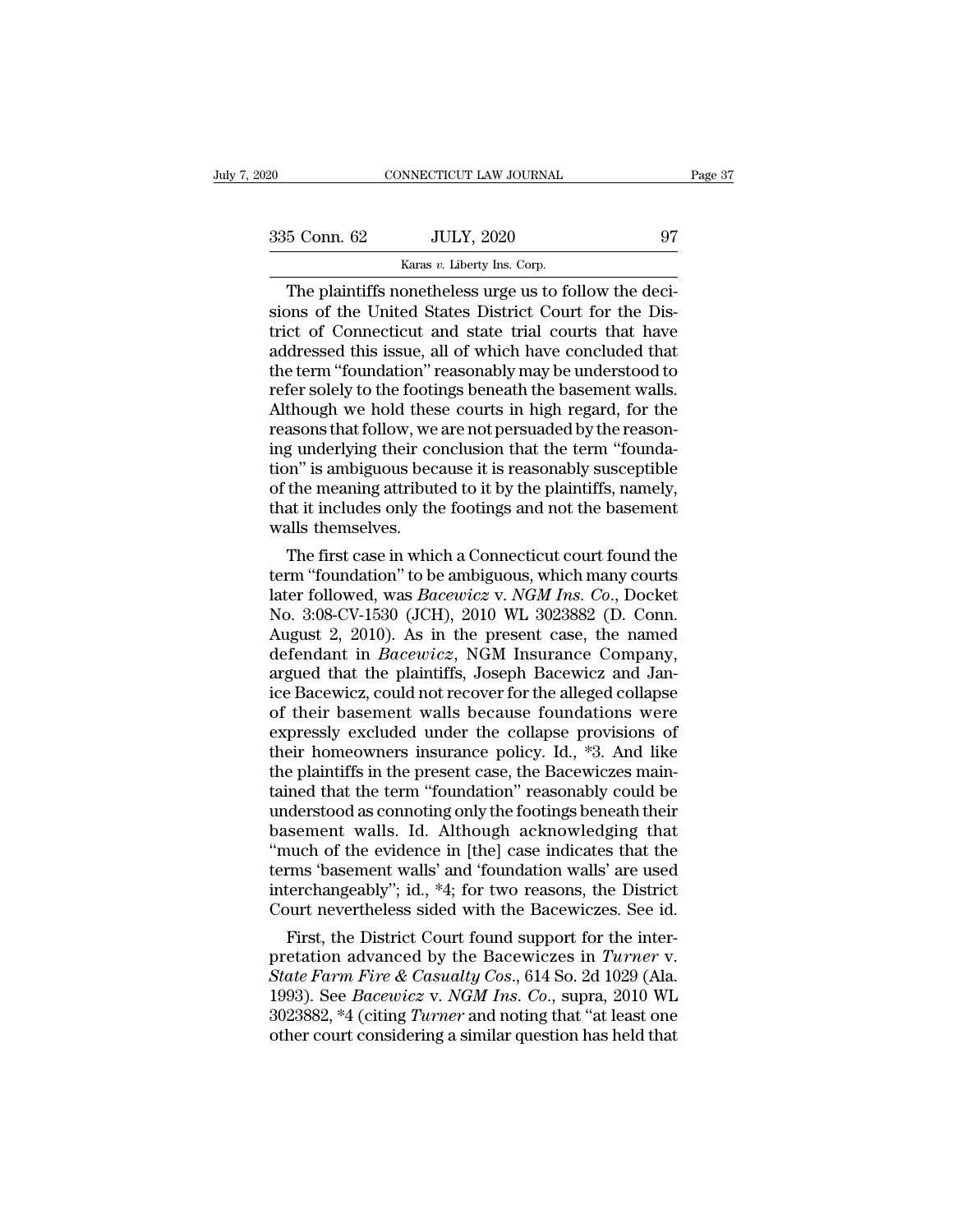# EXERCITE CONNECTICUT LAW JOURNAL July 7, 2020<br>
98 JULY, 2020 335 Conn. 62<br>
Karas v. Liberty Ins. Corp.

CONNECTICUT LAW JOURNAL<br>
JULY, 2020 335 Conn. 62<br>
Karas *v*. Liberty Ins. Corp.<br>
<sup>Karas *v*. Liberty Ins. Corp.</sup> CONNECTICUT LAW JOURNAL<br>
335 Conn. 62<br>
335 Conn. 62<br>
4 Person of ordinary intelligence could reasonably con-<br>
2 Consequence could reasonably con-<br>
3 Continues . . . . that the term "foundation" refers only to quare the set of the term ''foundation'' refers only to the term ''foundation'' refers only to [footings]' "). In *Turner*, the plaintiffs, Gary Lee Turner and Linda C. Turner, purchased their home while it ge game to the plaintiffs, Gary Liberty Ins. Corp.<br>The person of ordinary intelligence could reasonably conclude . . . that the term "foundation" refers only to footings]' "). In *Turner*, the plaintiffs, Gary Lee Turner a  $\begin{array}{lll} \text{JULY, 2020} & \text{335 Conn. } 62 \ \hline \text{Karas } v. \text{ Library Ins. Corp.} \ \end{array}$ <br>
'a person of ordinary intelligence could reasonably conclude . . . . that the term "foundation" refers only to [footings]' "). In *Turner*, the plaintiffs, Example 1900 V. The Construction. See *Soo Contr.* 02<br>
(a person of ordinary intelligence could reasonably conclude . . . that the term "foundation" refers only to<br>
[footings]' "). In *Turner*, the plaintiffs, Gary Lee Tur *Free Casualty Softer Cosen Cosen Capes on A person of ordinary intelligence could reasonably conclude* . . . that the term "foundation" refers only to [footings]'"). In *Turner*, the plaintiffs, Gary Lee Turner and Linda " a person of ordinary intelligence could reasonably conclude . . . . that the term "foundation" refers only to [footings]"). In *Turner*, the plaintiffs, Gary Lee Turner and Linda C. Turner, purchased their home while it clude . . . that the term "foundation" refers only to<br>[footings]' "). In *Turner*, the plaintiffs, Gary Lee Turner<br>and Linda C. Turner, purchased their home while it<br>was still under construction. See *Turner* v. *State Far* [footings]' "). In *Turner*, the plaintiffs, Gary Lee Turner<br>and Linda C. Turner, purchased their home while it<br>was still under construction. See *Turner* v. *State Farm*<br>*Fire & Casualty Cos.*, supra, 1030. Before the hou and Linda C. Turner, purchased their home while it<br>was still under construction. See *Turner* v. *State Farm*<br>*Fire & Casualty Cos.*, supra, 1030. Before the house<br>was completed, a basement wall collapsed; id.; and the<br>Tur was still under construction. See *Turner* v. *State Farm*<br>*Fire & Casualty Cos.*, supra, 1030. Before the house<br>was completed, a basement wall collapsed; id.; and the<br>Turners filed a claim under their builder's risk insur Fire & Casualty Cos., supra, 1030. Before the house<br>was completed, a basement wall collapsed; id.; and the<br>Turners filed a claim under their builder's risk insurance<br>policy, which the defendant insurer, State Farm Fire<br>and was completed, a basement wall collapsed; id.; and the Turners filed a claim under their builder's risk insurance policy, which the defendant insurer, State Farm Fire and Casualty Companies (State Farm), denied on the grou Turners filed a claim under their builder's risk insurance<br>policy, which the defendant insurer, State Farm Fire<br>and Casualty Companies (State Farm), denied on the<br>ground that the policy's collapse provision excluded<br>founda policy, which the defendant insurer, State Farm Fire<br>and Casualty Companies (State Farm), denied on the<br>ground that the policy's collapse provision excluded<br>foundations. See id., 1030–31. The Turners thereafter<br>commenced a and Casualty Companies (State Farm), denied on the<br>ground that the policy's collapse provision excluded<br>foundations. See id., 1030–31. The Turners thereafter<br>commenced an action against State Farm, which subse-<br>quently fil ground that the policy's collapse provision excluded<br>foundations. See id., 1030–31. The Turners thereafter<br>commenced an action against State Farm, which subse-<br>quently filed a motion for summary judgment, claiming<br>that the foundations. See id., 1030–31. The Turners thereafter<br>commenced an action against State Farm, which subse-<br>quently filed a motion for summary judgment, claiming<br>that the Turners' basement walls were excluded from<br>coverage commenced an action against State Farm, which subsequently filed a motion for summary judgment, claiming<br>that the Turners' basement walls were excluded from<br>coverage under the unambiguous terms of the policy.<br>See id. The t quently filed a motion for summary judgment, claiming<br>that the Turners' basement walls were excluded from<br>coverage under the unambiguous terms of the policy.<br>See id. The trial court agreed with State Farm and<br>granted its s that the Turners' basement walls were excluded from<br>coverage under the unambiguous terms of the policy.<br>See id. The trial court agreed with State Farm and<br>granted its summary judgment motion. See id., 1030.<br>On appeal to th coverage under the unambiguous terms of the policy.<br>See id. The trial court agreed with State Farm and<br>granted its summary judgment motion. See id., 1030.<br>On appeal to the Alabama Supreme Court, the Turners<br>claimed "that t See id. The trial court agreed with State Farm and<br>granted its summary judgment motion. See id., 1030.<br>On appeal to the Alabama Supreme Court, the Turners<br>claimed "that the term 'foundation' [should] not encom-<br>pass their granted its summary judgment motion. See id., 1030.<br>On appeal to the Alabama Supreme Court, the Turners<br>claimed "that the term 'foundation' [should] not encom-<br>pass their basement walls because . . . the walls were<br>free st On appeal to the Alabama Supreme Court, the Turners<br>claimed "that the term 'foundation' [should] not encom-<br>pass their basement walls because  $\ldots$  the walls were<br>free standing when constructed *and formed the interior*<br>w claimed "that the term 'foundation' [should] not encompass their basement walls because  $\ldots$  the walls were free standing when constructed *and formed the interior* walls of the first floor of the house. [The Turners] fi pass their basement walls because  $\ldots$  the walls were<br>free standing when constructed *and formed the interior*<br>walls of the first floor of the house. [The Turners] filled<br>dirt around the walls to make a basement sometime free standing when constructed *and formed the interior*<br>walls of the first floor of the house. [The Turners] filled<br>dirt around the walls to make a basement sometime<br>after their construction." (Emphasis added.) Id., 1031. walls of the first floor of the house. [The Turners] filled<br>dirt around the walls to make a basement sometime<br>after their construction." (Emphasis added.) Id., 1031.<br>Because the walls purportedly had formed the interior<br>wa dirt around the walls to make a basement sometime<br>after their construction." (Emphasis added.) Id., 1031.<br>Because the walls purportedly had formed the interior<br>walls of the first floor of their home when they pur-<br>chased i after their construction." (Emphasis added.) Id., 1031.<br>Because the walls purportedly had formed the interior<br>walls of the first floor of their home when they pur-<br>chased it, the Turners maintained that "they understood<br>th Because the walls purportedly had formed the interior<br>walls of the first floor of their home when they pur-<br>chased it, the Turners maintained that "they understood<br>the term 'foundation' to mean the [three by three foot-<br>in walls of the first floor of their home when they pur-<br>chased it, the Turners maintained that "they understood<br>the term 'foundation' to mean the [three by three foot-<br>ing] under the basement wall." Id. Solely on the basis<br>o chased it, the Turners maintained that "they understood<br>the term 'foundation' to mean the [three by three foot-<br>ing] under the basement wall." Id. Solely on the basis<br>of the Turners' testimony, the Alabama Supreme Court<br>c the term 'foundation' to mean the [three by thr<br>ing] under the basement wall." Id. Solely on the<br>of the Turners' testimony, the Alabama Suprem<br>concluded that "a person of ordinary intelligence<br>reasonably conclude, as the concluded that "a person of ordinary intelligence could<br>reasonably conclude, as the Turners say they did, that<br>the term 'foundation' refers only to the piece of concrete<br>at the base of the wall  $\ldots$ . "<sup>10</sup> Id., 1032.<br><sup>10</sup> reasonably conclude, as the Turners say they did, that<br>the term 'foundation' refers only to the piece of concrete<br>at the base of the wall  $\ldots$ ."<sup>10</sup> Id., 1032.<br><sup>10</sup> It bears noting that the only definitions of the term " at the base of the wall  $\ldots$  ."<sup>10</sup> Id., 1032.

the term 'foundation' refers only to the piece of concrete<br>at the base of the wall  $\ldots$ ."<sup>10</sup> Id., 1032.<br><sup>10</sup> It bears noting that the only definitions of the term "foundation" to<br>which the court in *Turner* referred wer <sup>10</sup> It bears noting that the only definitions of the term "foundation" to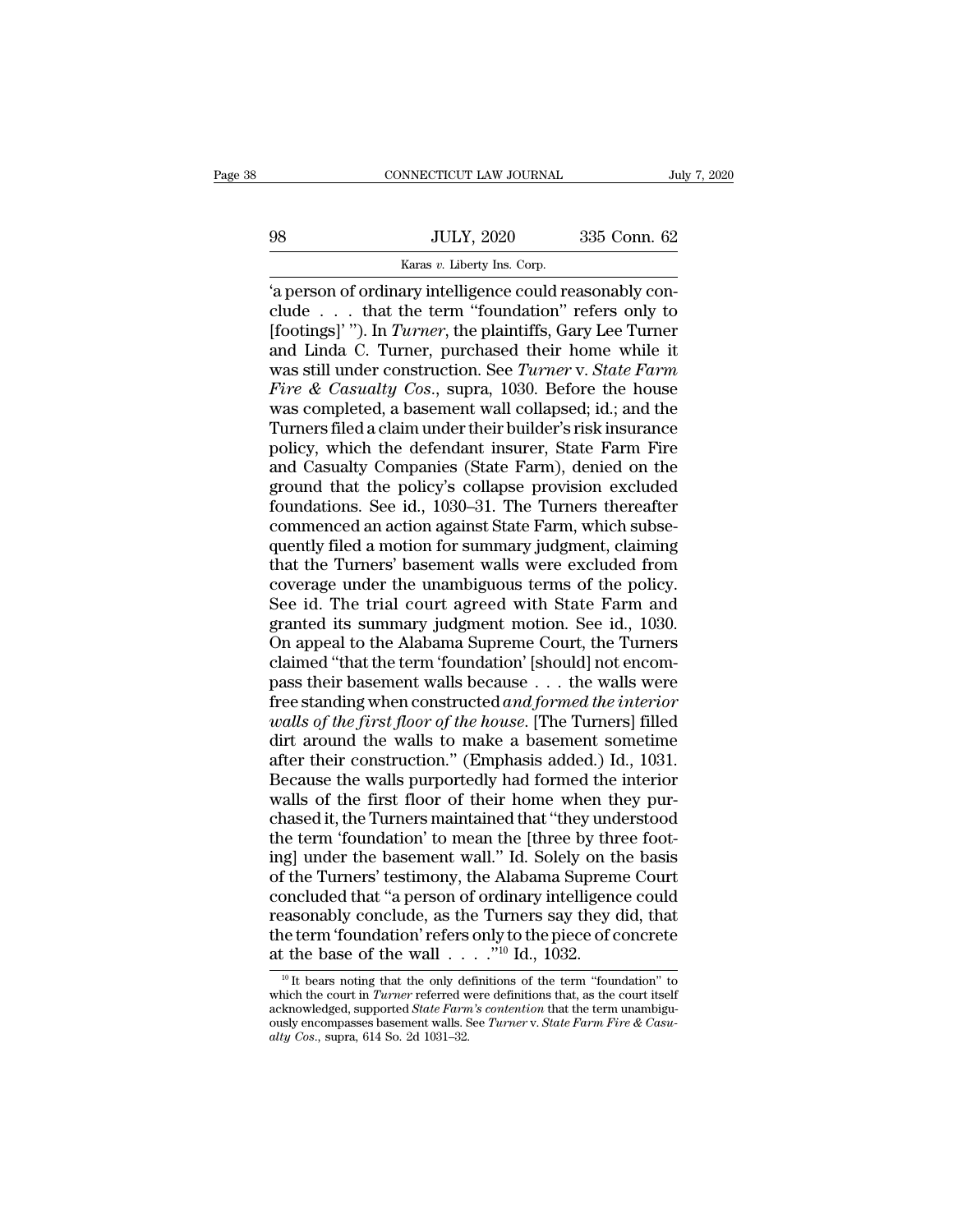# NNECTICUT LAW JOURNAL<br>JULY, 2020<br>Karas *v*. Liberty Ins. Corp.<br>the defendant that co

CONNECTICUT LAW JOURNAL Page 39<br>
5 Conn. 62 JULY, 2020 99<br>
Karas v. Liberty Ins. Corp.<br>
We agree with the defendant that, contrary to the<br>
nclusion of the District Court in *Bacewicz*, *Turner*<br>
not persuasive authority. T Conclusion of the District Court in *Bacewicz*, *Turner*<br>
is not persuasive authority. To begin with, the facts of<br>
that case are readily distinguishable because there is 335 Conn. 62 JULY, 2020 99<br>
Karas v. Liberty Ins. Corp.<br>
We agree with the defendant that, contrary to the conclusion of the District Court in *Bacewicz*, *Turner* is not persuasive authority. To begin with, the facts of 335 Conn. 62 JULY, 2020 99<br>
Karas v. Liberty Ins. Corp.<br>
We agree with the defendant that, contrary to the<br>
conclusion of the District Court in *Bacewicz*, *Turner*<br>
is not persuasive authority. To begin with, the facts o Example 1961, 2020<br>
No condit. 02<br>
We agree with the defendant that, contrary to the<br>
conclusion of the District Court in *Bacewicz*, *Turner*<br>
is not persuasive authority. To begin with, the facts of<br>
that case are readi Karas v. Liberty Ins. Corp.<br>
We agree with the defendant that, contrary to the<br>
conclusion of the District Court in *Bacewicz*, *Turner*<br>
is not persuasive authority. To begin with, the facts of<br>
that case are readily dis We agree with the defendant that, contrary to the conclusion of the District Court in *Bacewicz*, *Turner* is not persuasive authority. To begin with, the facts of that case are readily distinguishable because there is no conclusion of the District Court in *Bacewicz*, *Turner*<br>is not persuasive authority. To begin with, the facts of<br>that case are readily distinguishable because there is<br>no claim in the present case that the plaintiffs' bas is not persuasive authority. To begin with, the facts of<br>that case are readily distinguishable because there is<br>mo claim in the present case that the plaintiffs' basement<br>walls ever formed the interior walls of the first that case are readily distinguishable because there is<br>no claim in the present case that the plaintiffs' basement<br>walls ever formed the interior walls of the first floor<br>of their home. Perhaps more fundamentally, the court no claim in the present case that the plaintiffs' basement<br>walls ever formed the interior walls of the first floor<br>of their home. Perhaps more fundamentally, the court<br>in *Turner* engaged in no meaningful analysis of wheth walls ever formed the interior walls of the first floor<br>of their home. Perhaps more fundamentally, the court<br>in *Turner* engaged in no meaningful analysis of whether<br>the term "foundation" is reasonably susceptible of a<br>mea of their home. Perhaps more fundamentally, the court<br>in *Turner* engaged in no meaningful analysis of whether<br>the term "foundation" is reasonably susceptible of a<br>meaning that would exclude a home's basement walls<br>but, rat in Turner engaged in no meaningful analysis of whether<br>the term "foundation" is reasonably susceptible of a<br>meaning that would exclude a home's basement walls<br>but, rather, simply relied on the Turners' subjective<br>understa the term "foundation" is reasonably susceptible of a<br>meaning that would exclude a home's basement walls<br>but, rather, simply relied on the Turners' subjective<br>understanding of that word, in contravention of the<br>established are centre contractions is reasonably susceptuble or a<br>meaning that would exclude a home's basement walls<br>but, rather, simply relied on the Turners' subjective<br>understanding of that word, in contravention of the<br>establishe *Courtains and increase is a locality of the Turners'* subjective understanding of that word, in contravention of the established principle that a party's subjective understanding of the language used in a contract, unless any radicly simply referred in a contravention of the established principle that a party's subjective understanding of the language used in a contract, unless objectively reasonable, does not render the language ambiguous. established principle that a party's subjective under-<br>standing of the language used in a contract, unless<br>objectively reasonable, does not render the language<br>ambiguous. See, e.g., *Yellow Book Sales & Distribution*<br>*Co.* standing of the language used in a contract, unless<br>objectively reasonable, does not render the language<br>ambiguous. See, e.g., *Yellow Book Sales & Distribution*<br>*Co.* v. *Valle*, 311 Conn. 112, 119, 84 A.3d 1196 (2014)<br>( objectively reasonable, does no<br>objectively reasonable, does no<br>ambiguous. See, e.g., *Yellow Bool*<br>Co. v. *Valle*, 311 Conn. 112, 119<br>("any ambiguity in a contract m<br>language used in the contract<br>party's subjective percep noticy and *n* concluding that the term ''foundation<br>
In contract must emanate from the term ''foundation' is a contract must emanate from the reguage used in the contract rather than from one<br>
rty's subjective perception Co. v. *Valle*, 311 Conn. 112, 119, 84 A.3d 1196 (2014)<br>("any ambiguity in a contract must emanate from the<br>language used in the contract rather than from one<br>party's subjective perception of the terms" (internal<br>quotation

("any ambiguity in a contract must emanate from the language used in the contract rather than from one party's subjective perception of the terms" (internal quotation marks omitted)).<br>In concluding that the term "foundati language used in the contract rather than from one<br>party's subjective perception of the terms" (internal<br>quotation marks omitted)).<br>In concluding that the term "foundation" is ambigu-<br>ous, the court in *Bacewicz* also reli party's subjective perception of the terms" (internal<br>quotation marks omitted)).<br>In concluding that the term "foundation" is ambigu-<br>ous, the court in *Bacewicz* also relied on the deposition<br>testimony of Grandpre, who, as quotation marks omitted)).<br>In concluding that the term "foundation" is ambiguous, the court in *Bacewicz* also relied on the deposition<br>testimony of Grandpre, who, as in the present case,<br>was retained by the homeowners an In concluding that the term "foundation" is ambiguous, the court in *Bacewicz* also relied on the deposition testimony of Grandpre, who, as in the present case, was retained by the homeowners and testified as an expert wit dation. It is understanding that the contri-<br>
consistency of Grandpre, who, as in the present case,<br>
was retained by the homeowners and testified as an<br>
expert witness on their behalf. The District Court<br>
observed that Gra Example of Grandpre, who, as in the present case,<br>testimony of Grandpre, who, as in the present case,<br>was retained by the homeowners and testified as an<br>expert witness on their behalf. The District Court<br>observed that Gran was retained by the homeowners and testified as an expert witness on their behalf. The District Court observed that Grandpre's testimony "appear[ed] to indicate that there are multiple definitions of the term 'foun-<br>datio expert witness on their behalf. The District Court<br>observed that Grandpre's testimony "appear[ed] to indi-<br>cate that there are multiple definitions of the term "foun-<br>dation.' "Bacewicz v. NGM Ins. Co., supra, 2010 WL<br>302 best what is the basemin' in the basemic of the basemic of the basemic discrete that there are multiple definitions of the term 'foundation.' " *Bacewicz* v. *NGM Ins. Co.*, supra, 2010 WL 3023882, \*4. Grandpre, however, externative example benefitions of the term 'foundation.' "*Bacewicz* v. *NGM Ins. Co.*, supra, 2010 WL 3023882, \*4. Grandpre, however, provided no such testimony in the present case. To the contrary, he stated unequivocal dation.'" *Bacewicz* v. *NGM Ins. Co.*, supra, 2010 WL<br>3023882, \*4. Grandpre, however, provided no such testi-<br>mony in the present case. To the contrary, he stated<br>unequivocally that a foundation is comprised of three<br>part 3023882, \*4. Grandpre, however, provided no such testi-<br>mony in the present case. To the contrary, he stated<br>unequivocally that a foundation is comprised of three<br>parts: the basement walls, the basement floor and the<br>footi Grandpre. equivocally that a foundation is comprised of three<br>rts: the basement walls, the basement floor and the<br>otings beneath the basement walls. *Bacewicz*, in our<br>ew, loses its persuasive force in light of the foregoing<br>itique parts: the basement walls, the basement floor and the footings beneath the basement walls. *Bacewicz*, in our view, loses its persuasive force in light of the foregoing critique of *Turner* and the differing testimony of G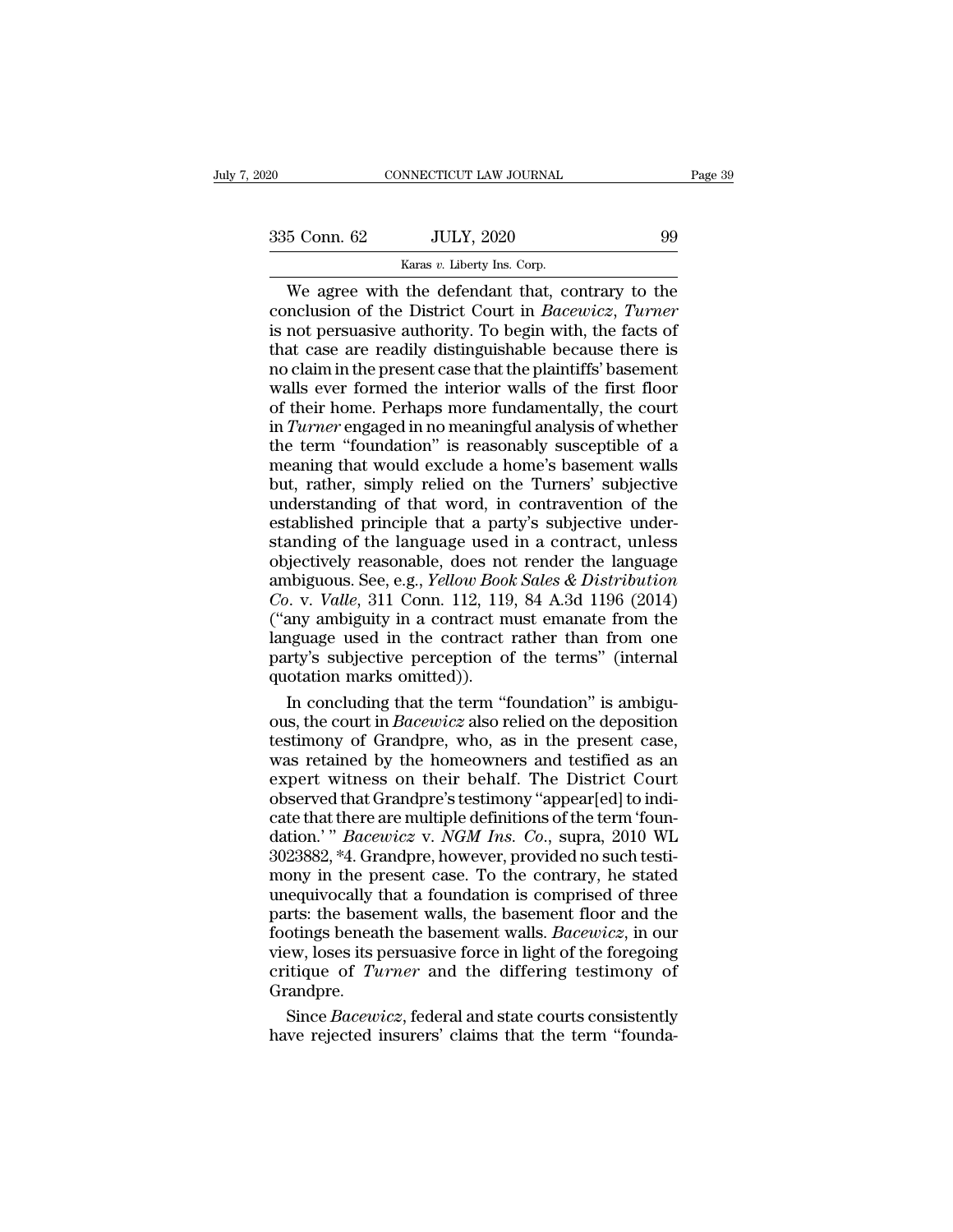# 100 CONNECTICUT LAW JOURNAL July 7, 2020<br>100 JULY, 2020 335 Conn. 62<br>Karas v. Liberty Ins. Corp. CONNECTICUT LAW JOURNAL<br>
JULY, 2020 335 Conn. 62<br>
Karas *v*. Liberty Ins. Corp.<br>
Tion'' unambiguously includes basement walls, conclud-

CONNECTICUT LAW JOURNAL<br>
100 JULY, 2020 335 Conn. 62<br>
Karas v. Liberty Ins. Corp.<br>
100 Karas v. Liberty Ins. Corp.<br>
100 Karas v. Liberty Ins. Corp.<br>
100 Karas v. Liberty Ins. Corp.<br>
100 Karas v. Liberty Ins. Corp.<br>
100 Kar IOO JULY, 2020 335 Conn. 62<br>
Karas v. Liberty Ins. Corp.<br>
Ition'' unambiguously includes basement walls, conclud-<br>
ing, instead, largely on the basis of *Bacewicz*—or cases<br>
that relied on *Bacewicz*—that the word is also 100 JULY, 2020 335 Conn. 62<br>
Karas *v*. Liberty Ins. Corp.<br>
tion" unambiguously includes basement walls, conclud-<br>
ing, instead, largely on the basis of *Bacewicz*—or cases<br>
that relied on *Bacewicz*—that the word is also 100 JULY, 2020 335 Conn. 62<br>
Karas v. Liberty Ins. Corp.<br>
tion" unambiguously includes basement walls, conclud-<br>
ing, instead, largely on the basis of *Bacewicz*—or cases<br>
that relied on *Bacewicz*—that the word is also re Example 1982. The Contributes of the Municipal Example 1993.<br>
Agric V. Liberty Ins. Corp.<br>
ing, instead, largely on the basis of *Bacewicz*—or cases<br>
that relied on *Bacewicz*—that the word is also reason-<br>
abasement wall. *Corp.* Karas *v.* Liberty ins. Corp.<br>
Corp.<br>
Corp. Concluding, instead, largely on the basis of *Bacewicz*—or cases<br>
that relied on *Bacewicz*—that the word is also reason-<br>
abused to refer solely to the footings beneath<br> tion" unambiguously includes basement walls, conclud-<br>ing, instead, largely on the basis of *Bacewicz*—or cases<br>that relied on *Bacewicz*—that the word is also reason-<br>ably understood to refer solely to the footings beneat ing, instead, largely on the basis of *Bacewicz*—or cases<br>that relied on *Bacewicz*—that the word is also reason-<br>ably understood to refer solely to the footings beneath<br>a basement wall. See, e.g., *Clark v. Amica Mutual I* that relied on *Bacewicz*—that the word is also reasonably understood to refer solely to the footings beneath<br>a basement wall. See, e.g., *Clark v. Amica Mutual Ins.*<br>*Co.*, Docket No. 3:16cv1573 (JBA), 2018 WL 2725441,<br>\* ably understood to refer solely to the footings beneath<br>a basement wall. See, e.g., *Clark v. Amica Mutual Ins.*<br>*Co.*, Docket No. 3:16cv1573 (JBA), 2018 WL 2725441,<br>\*3 (D. Conn. June 6, 2018) ("[The] [d]efendant acknowl-<br> a basement wall. See, e.g., *Clark v. Amica Mutual Ins.*<br> *Co.*, Docket No. 3:16cv1573 (JBA), 2018 WL 2725441,<br>
\*3 (D. Conn. June 6, 2018) ("[The] [d]efendant acknowl-<br>
edges that courts in this district have previously h Co., Docket No. 3:16cv1573 (JBA), 2018 WL 2725441,<br>
\*3 (D. Conn. June 6, 2018) ("[The] [d]efendant acknowl-<br>
edges that courts in this district have previously held<br>
that the term 'foundation' is ambiguous. . . . Those<br>
c \*3 (D. Conn. June 6, 2018) ("[The] [d]efendant acknowledges that courts in this district have previously held<br>that the term 'foundation' is ambiguous. . . . Those<br>cases note that the term 'foundation' could also mean<br>the ' edges that courts in this district have previously held<br>that the term 'foundation' is ambiguous. . . . Those<br>cases note that the term 'foundation' could also mean<br>the 'footings' of a structure as a number of dictionaries<br> that the term 'foundation' is ambiguous. . . . . Those<br>cases note that the term 'foundation' could also mean<br>the 'footings' of a structure as a number of dictionaries<br>define the term 'foundation' as 'the lowest [load bear cases note that the term 'foundation' could also mean<br>the 'footings' of a structure as a number of dictionaries<br>define the term 'foundation' as 'the lowest [load bearing]<br>part of the building.' . . . Indeed, in *Bacewicz* the 'footings' of a structure as a number of dictionaries<br>define the term 'foundation' as 'the lowest [load bearing]<br>part of the building.' . . . Indeed, in *Bacewicz*, the<br>court specifically [concluded] . . . that 'a reas define the term 'foundation' as 'the lowest [load bearing]<br>part of the building.' . . . Indeed, in *Bacewicz*, the<br>court specifically [concluded] . . . that 'a reasonable<br>jury could find that the basement walls of the [pla part of the building.'... Indeed, in *Bacewicz*, the<br>court specifically [concluded]... that 'a reasonable<br>jury could find that the basement walls of the [plain-<br>tiffs'] house did not constitute the "foundation" of the<br>hou court specifically [concluded] . . . that 'a reasonable<br>jury could find that the basement walls of the [plain-<br>tiffs'] house did not constitute the "foundation" of the<br>house.' " [Citations omitted.]); *Roberts* v. *Liberty* jury could find that the basement walls of the [plain-<br>tiffs'] house did not constitute the "foundation" of the<br>house.' " [Citations omitted.]); *Roberts* v. *Liberty*<br>*Mutual Fire Ins. Co.*, supra, 264 F. Supp. 3d 412 (co tiffs'] house did not constitute the "foundation" of the<br>house.' " [Citations omitted.]); *Roberts* v. *Liberty*<br>*Mutual Fire Ins. Co.*, supra, 264 F. Supp. 3d 412 (con-<br>cluding that basement walls were not unambiguously<br>p house.'" [Citations omitted.]); *Roberts* v. *Liberty*<br>*Mutual Fire Ins. Co.*, supra, 264 F. Supp. 3d 412 (concluding that basement walls were not unambiguously<br>part of foundation); *Metsack* v. *Liberty Mutual Fire*<br>*Ins.* Mutual Fire Ins. Co., supra, 264 F. Supp. 3d 412 (concluding that basement walls were not unambiguously<br>part of foundation); Metsack v. Liberty Mutual Fire<br>Ins. Co., Docket No. 3:14-CV-01150 (VLB), 2015 WL<br>5797016, \*6 (D. cluding that basement walls were not unambiguously<br>part of foundation); Metsack v. Liberty Mutual Fire<br>Ins. Co., Docket No. 3:14-CV-01150 (VLB), 2015 WL<br>5797016, \*6 (D. Conn. September 30, 2015) (citing<br>Bacewicz and noting part of foundation); *Metsack v. Liberty Mutual Fire*<br>*Ins. Co.*, Docket No. 3:14-CV-01150 (VLB), 2015 WL<br>5797016, \*6 (D. Conn. September 30, 2015) (citing<br>*Bacewicz* and noting that "[p]rior courts have held that<br>the term Ins. Co., Docket No. 3:14-CV-01150 (VLB), 2015 WL<br>5797016, \*6 (D. Conn. September 30, 2015) (citing<br>Bacewicz and noting that "[p]rior courts have held that<br>the term 'foundation' could refer to the 'footings' of a<br>structure 5797016, \*6 (D. Conn. September 30, 2015) (citing<br> *Bacewicz* and noting that "[p]rior courts have held that<br>
the term 'foundation' could refer to the 'footings' of a<br>
structure, citing an Alabama Supreme Court case<br>
[name the term 'foundation' could refer to the 'footings' of a<br>structure, citing an Alabama Supreme Court case<br>[namely, *Turner*] which described the 'footings' as a<br>'[three by three] foot piece of concrete under the base-<br>ment structure, citing an Alabama Supreme Court case<br>[namely, *Turner*] which described the 'footings' as a<br>'[three by three] foot piece of concrete under the base-<br>ment wall' ''); *Gabriel* v. *Liberty Mutual Fire Ins. Co.*,<br>D [namely, *Turner*] which described the 'footings' as a<br>
'[three by three] foot piece of concrete under the base-<br>
ment wall' "); *Gabriel v. Liberty Mutual Fire Ins. Co.*,<br>
Docket No. 3:14-CV-01435-VAB, 2015 WL 5684063, \*3 "(three by three] foot piece of concrete under the base-<br>ment wall'"); *Gabriel* v. *Liberty Mutual Fire Ins. Co.*,<br>Docket No. 3:14-CV-01435-VAB, 2015 WL 5684063, \*3-4<br>(D. Conn. September 28, 2015) (citing *Bacewicz* and<br> ment wall' "); *Gabriel* v. *Liberty Mutual Fire Ins. Co.*,<br>Docket No. 3:14-CV-01435-VAB, 2015 WL 5684063, \*3–4<br>(D. Conn. September 28, 2015) (citing *Bacewicz* and<br>noting that United States District Court for the District Docket No. 3:14-CV-01435-VAB, 2015 WL 5684063, \*3–4 (D. Conn. September 28, 2015) (citing *Bacewicz* and noting that United States District Court for the District of Connecticut "has held several times in recent cases invo (D. Conn. September 28, 2015) (citing *Bacewicz* and<br>noting that United States District Court for the District<br>of Connecticut "has held several times in recent cases<br>involving nearly identical facts and policy language th noting that United States District Court for the District<br>of Connecticut "has held several times in recent cases<br>involving nearly identical facts and policy language that<br>the [term] 'foundation' . . . [is] ambiguous . . . the basement walls . . . .'' [Citations omitted.]); *Belz*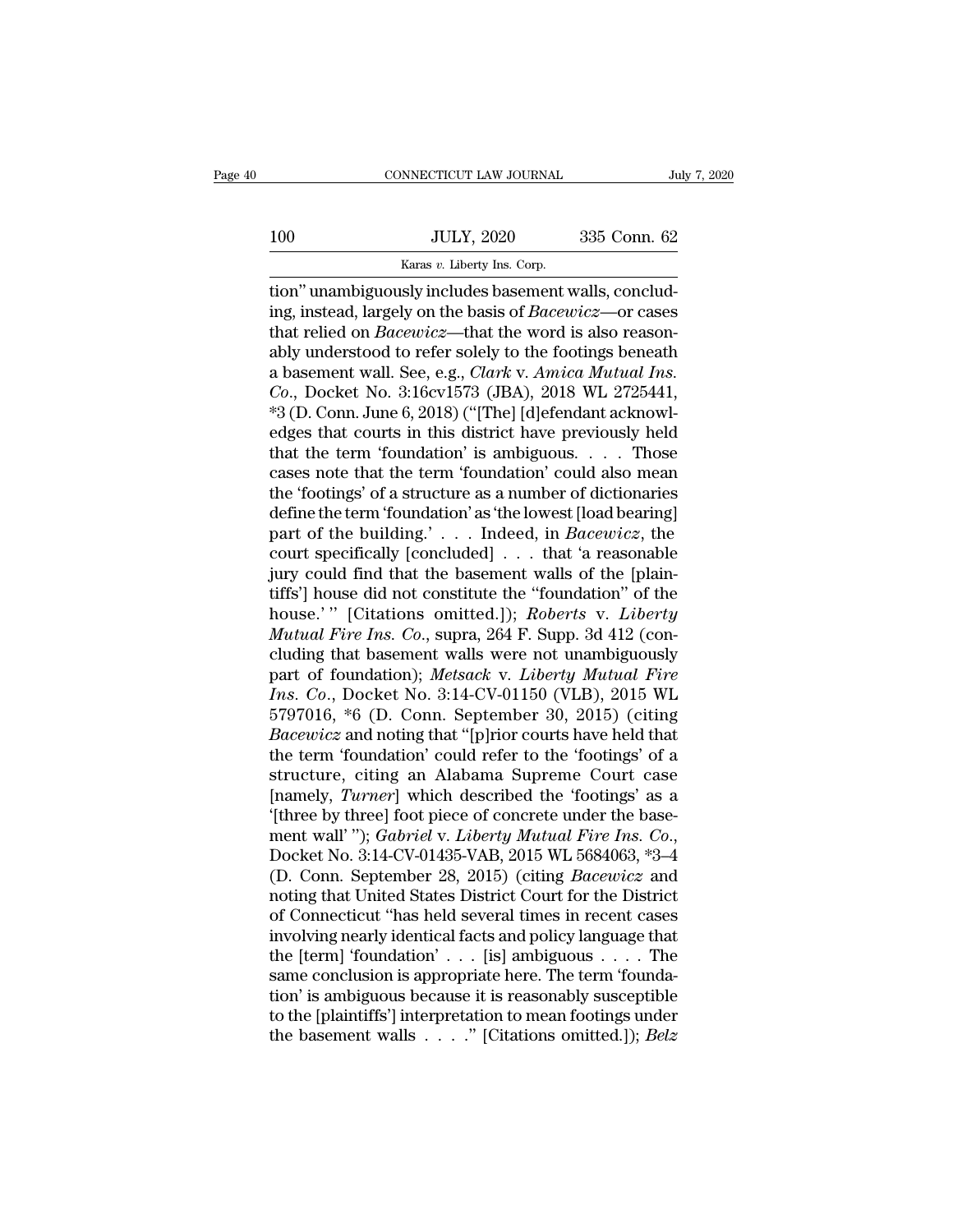CONNECTICUT LAW JOURNAL<br>
2020 101<br>
Karas *v.* Liberty Ins. Corp.<br>
V. Peerless Ins. Co., 46 F. Supp. 3d 157, 163 (D. Conn. v. *Page*<br>
20 CONNECTICUT LAW JOURNAL Page<br>
235 Conn. 62 JULY, 2020 101<br>
2014) (citing *Bacewicz* and noting that United States<br>
2014) (citing *Bacewicz* and noting that United States<br>
2014) (citing *Bacewicz* and noting t 2020 101<br>
2020 101<br>
2020 101<br>
2014) (citing *Bacewicz* and noting that United States<br>
District Court for District of Connecticut "has not only<br>
2014) (citing *Bacewicz* and noting that United States<br>
District Court for Dis 335 Conn. 62 JULY, 2020 101<br>
Karas v. Liberty Ins. Corp.<br>
V. Peerless Ins. Co., 46 F. Supp. 3d 157, 163 (D. Conn. 2014) (citing *Bacewicz* and noting that United States<br>
District Court for District of Connecticut "has not 335 Conn. 62 JULY, 2020 101<br>
Karas v. Liberty Ins. Corp.<br>
v. Peerless Ins. Co., 46 F. Supp. 3d 157, 163 (D. Conn.<br>
2014) (citing *Bacewicz* and noting that United States<br>
District Court for District of Connecticut "has no Example 1983 of the Karas v. Liberty Ins. Corp.<br>
v. Peerless Ins. Co., 46 F. Supp. 3d 157, 163 (D. Conn.<br>
2014) (citing *Bacewicz* and noting that United States<br>
District Court for District of Connecticut "has not only<br>
a karas *v*. *Liberty* lns. Corp.<br>v. *Peerless Ins. Co.*, 46 F. Supp. 3d 157, 163 (D. Conn.<br>2014) (citing *Bacewicz* and noting that United States<br>District Court for District of Connecticut "has not only<br>already held that th *v. Peerless Ins. Co.*, 46 F. Supp. 3d 157, 163 (D. Conn. 2014) (citing *Bacewicz* and noting that United States District Court for District of Connecticut "has not only already held that the term 'foundation' is ambiguous 2014) (citing *Bacewicz* and noting that United States<br>District Court for District of Connecticut "has not only<br>already held that the term 'foundation' is ambiguous,<br>but it did so in a case involving similar basement wall<br> District Court for District of Connecticut "has not only<br>already held that the term 'foundation' is ambiguous,<br>but it did so in a case involving similar basement wall<br>cracking and identical policy language"); *Karas v. Lib* already held that the term 'foundation' is ambiguous,<br>but it did so in a case involving similar basement wall<br>cracking and identical policy language"); *Karas v. Lib-*<br>*erty Ins. Corp.*, 33 F. Supp. 3d 110, 115 (D. Conn. 2 but it did so in a case involving similar basement wall<br>cracking and identical policy language"); *Karas v. Lib-*<br>erty Ins. Corp., 33 F. Supp. 3d 110, 115 (D. Conn. 2014)<br>(citing *Bacewicz* for proposition that alternative erty Ins. Corp., 33 F. Supp. 3d 110, 115 (D. Conn. 2014)<br>
(citing *Bacewicz* for proposition that alternative "defi-<br>
nition of 'foundation' could be the footing [on] which<br>
the basement walls rest, which does not include (citing *Bacewicz* for proposition that alternative "definition of 'foundation' could be the footing [on] which<br>the basement walls rest, which does not include the<br>basement walls"); *Dino* v. *Safeco Ins. Co. of America*, mition of 'foundation' could be the footing [on] which<br>the basement walls rest, which does not include the<br>basement walls''); *Dino* v. *Safeco Ins. Co. of America*,<br>supra, 66 Conn. L. Rptr. 666 (citing *Bacewicz* and not the basement walls rest, which does not include the<br>basement walls"); *Dino* v. *Safeco Ins. Co. of America*,<br>supra, 66 Conn. L. Rptr. 666 (citing *Bacewicz* and noting<br>that "[e]very state and federal court decision in Con supra, 66 Conn. L. Rptr. 666 (citing *Bacewicz* and noting<br>that "[e]very state and federal court decision in Con-<br>necticut considering this issue has concluded that 'foun-<br>dation' . . . [is] ambiguous as applied to the bas that "[e]very state and federal court decision in Connecticut considering this issue has concluded that 'foundation'  $\ldots$  [is] ambiguous as applied to the basement walls of a house"); *Roy v. Liberty Mutual Fire Ins. Co.* necticut considering this issue has concluded that 'foundation' . . . [is] ambiguous as applied to the basement<br>walls of a house"); *Roy v. Liberty Mutual Fire Ins. Co.*,<br>Superior Court, judicial district of Tolland, Docke dation' . . . [is] ambiguous as applied to the basement<br>walls of a house''); *Roy v. Liberty Mutual Fire Ins. Co.*,<br>Superior Court, judicial district of Tolland, Docket No.<br>CV-15-6009410-S (February 22, 2017) (citing *Bac* walls of a house"); *Roy v. Liberty Mutual Fire Ins. Co.*,<br>Superior Court, judicial district of Tolland, Docket No.<br>CV-15-6009410-S (February 22, 2017) (citing *Bacewicz*<br>for proposition that "the term "foundation" is amb Superior Court, judicial district of Tolland, Docket No.<br>CV-15-6009410-S (February 22, 2017) (citing *Bacewicz*<br>for proposition that "the term "foundation' is ambiguous<br>because 'a person of ordinary intelligence could reas CV-15-6009410-S (February 22, 2017) (citing *Bacewicz*<br>for proposition that "the term 'foundation' is ambiguous<br>because 'a person of ordinary intelligence could reason-<br>ably conclude  $\ldots$  that the term "foundation" refer for proposition that "the term 'foundation' is ambiguous<br>because 'a person of ordinary intelligence could reason-<br>ably conclude  $\ldots$  that the term "foundation" refers<br>to the piece of concrete at the base of the wall, rat because 'a person of ordinary intelligence could reasonably conclude  $\ldots$  that the term "foundation" refers to the piece of concrete at the base of the wall, rather than a concrete basement wall itself" "). Ordinarily, t ably conclude . . . that the term "foundation" refers<br>to the piece of concrete at the base of the wall, rather<br>than a concrete basement wall itself"). Ordinarily, the<br>weight and unanimity of such authority would lead us<br>to than a concrete basement wall itself  $^{\prime\prime}$ ). Ordinarily, the<br>weight and unanimity of such authority would lead us<br>to the same conclusion. As we have indicated, however,<br>the holding of each of these cases inherited the

weight and unanimity of such authority would lead us<br>to the same conclusion. As we have indicated, however,<br>the holding of each of these cases inherited the same<br>analytical infirmities found in *Bacewicz*.<br>Recently, severa to the same conclusion. As we have indicated, nowever,<br>the holding of each of these cases inherited the same<br>analytical infirmities found in *Bacewicz*.<br>Recently, several courts have provided two additional<br>reasons for co the nolding of each of these cases inherited the same<br>analytical infirmities found in *Bacewicz*.<br>Recently, several courts have provided two additional<br>reasons for concluding that the term "foundation" is<br>ambiguous as to w analytical infirmities found in *Bacewicz*.<br>
Recently, several courts have provided two additional<br>
reasons for concluding that the term "foundation" is<br>
ambiguous as to whether it includes a home's basement<br>
walls, neithe Recently, several courts have provided two additional<br>reasons for concluding that the term "foundation" is<br>ambiguous as to whether it includes a home's basement<br>walls, neither of which is persuasive. First, these courts<br>ha reasons for concluding that the term "foundation" is<br>ambiguous as to whether it includes a home's basement<br>walls, neither of which is persuasive. First, these courts<br>have found support for their interpretation in the<br>"repl ambiguous as to whether it includes a home's basement<br>walls, neither of which is persuasive. First, these courts<br>have found support for their interpretation in the<br>"replacement value calculation" provision of the policy<br>at walls, neither of which is persuasive. First, these courts<br>have found support for their interpretation in the<br>"replacement value calculation" provision of the policy<br>at issue in the present case, which prescribes the<br>metho have found support for their interpretation in the "replacement value calculation" provision of the policy at issue in the present case, which prescribes the method of calculating 80 percent of the replacement value of a c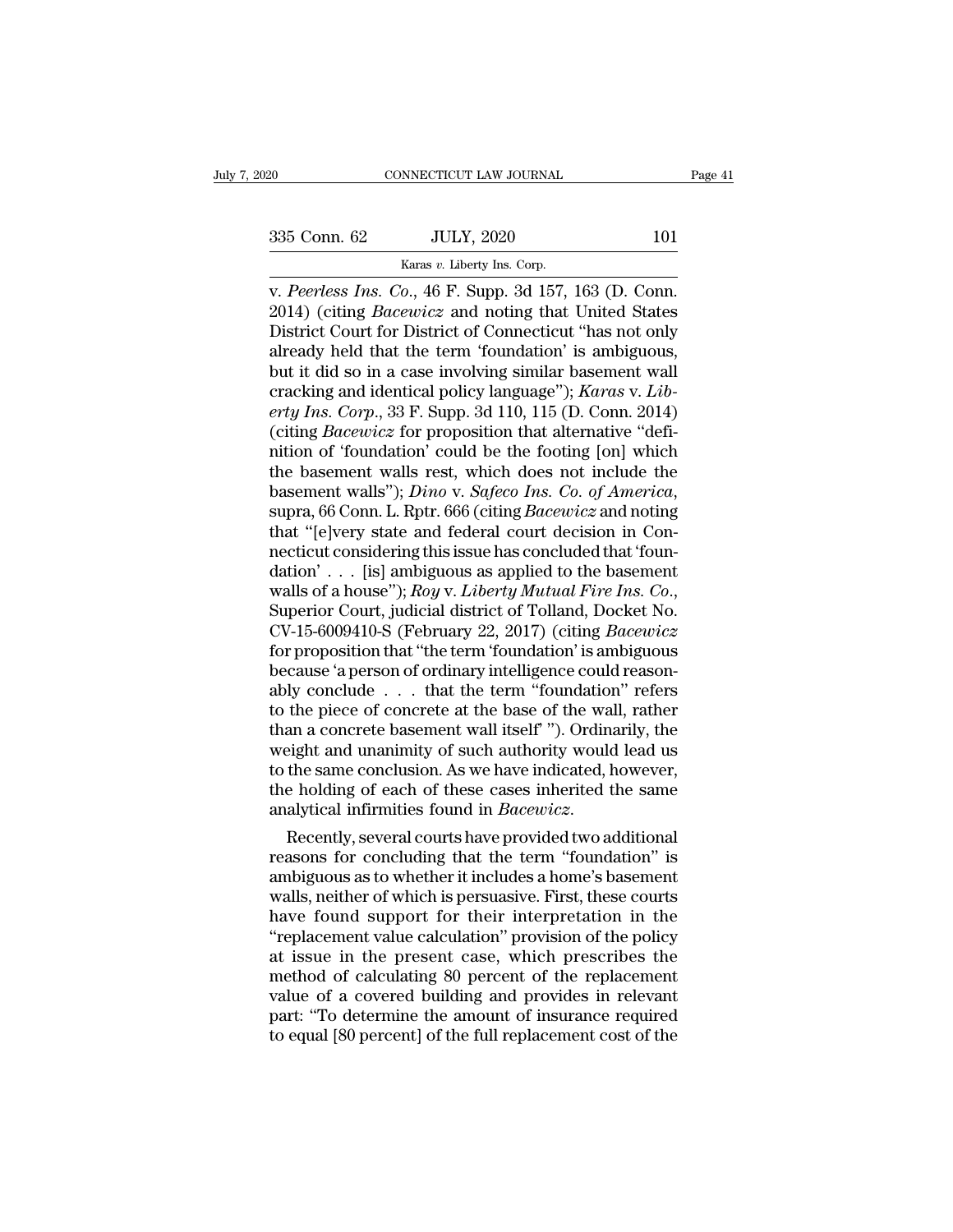|             |                                                                                                                                                                                                                  | July 7, 2020 |
|-------------|------------------------------------------------------------------------------------------------------------------------------------------------------------------------------------------------------------------|--------------|
|             |                                                                                                                                                                                                                  |              |
| 102         | <b>JULY, 2020</b>                                                                                                                                                                                                | 335 Conn. 62 |
|             | Karas v. Liberty Ins. Corp.                                                                                                                                                                                      |              |
|             |                                                                                                                                                                                                                  |              |
| mont floor: | CONNECTICUT LAW JOURNAL<br>building immediately before the loss, do not include<br>the value of:<br>"(a) Excavations, foundations, piers or any supports<br>which are below the undersurface of the lowest base- |              |

 $\frac{JULY, 2020}{\text{Karas } v. \text{ Library Ins. Corp.}}$ <br>
building immediately before the loss, do not include<br>
the value of:<br>
"(a) Excavations, foundations, piers or any supports<br>
which are below the undersurface of the lowest base-<br>
ment floor building immedi<br>the value of:<br>"(a) Excavatic<br>which are below<br>ment floor;<br>"(b) Those su ilding immediately before the loss, do not include<br>
e value of:<br>
"(a) Excavations, foundations, piers or any supports<br>
nich are below the undersurface of the lowest base-<br>
ent floor;<br>
"(b) Those supports in (a) above which the value of:<br>
"(a) Excavations, foundations, piers or any supports<br>
which are below the undersurface of the lowest base-<br>
ment floor;<br>
"(b) Those supports in (a) above which are below<br>
the surface of the ground inside the "(a) Excavations, foundations, piers c<br>which are below the undersurface of th<br>ment floor;<br>"(b) Those supports in (a) above wh<br>the surface of the ground inside the fourif there is no basement; and<br>"(c), Underground flues,

nich are below the undersurface of the lowest base-<br>ent floor;<br>"(b) Those supports in (a) above which are below<br>e surface of the ground inside the foundation walls,<br>there is no basement; and<br>"(c), Underground flues, pipes, e surface of the ground inside the foundation walls,<br>
"(b) Those supports in (a) above which are below<br>
e surface of the ground inside the foundation walls,<br>
there is no basement; and<br>
"(c), Underground flues, pipes, wirin

"(b) Those supports in (a) above which are below<br>the surface of the ground inside the foundation walls,<br>if there is no basement; and<br>"(c), Underground flues, pipes, wiring and drains."<br>Reading the qualifying phrase "which the surface of the ground inside the foundation walls,<br>if there is no basement; and<br>"(c), Underground flues, pipes, wiring and drains."<br>Reading the qualifying phrase "which are below the<br>undersurface of the lowest basement if there is no basement; and<br>
"(c), Underground flues, pipes, wiring and drains."<br>
Reading the qualifying phrase "which are below the<br>
undersurface of the lowest basement floor" as modify-<br>
ing all of the excluded items i "(c), Underground flues, pipes, wiring and drains."<br>Reading the qualifying phrase "which are below the<br>undersurface of the lowest basement floor" as modify-<br>ing *all* of the excluded items in that provision, the courts<br>ha (c), Underground mes, pipes, wiring and drams.<br>
Reading the qualifying phrase "which are below the<br>
undersurface of the lowest basement floor" as modify-<br>
ing all of the excluded items in that provision, the courts<br>
have Reading the qualifying phrase "which are below the<br>undersurface of the lowest basement floor" as modify-<br>ing *all* of the excluded items in that provision, the courts<br>have explained that that provision supports the concluundersurface of the lowest basement floor" as modifying *all* of the excluded items in that provision, the courts have explained that that provision supports the conclusion that a foundation can be located entirely below ing *all* of the excluded items in that provision, the courts<br>have explained that that provision supports the conclu-<br>sion that a foundation can be located entirely below<br>the undersurface of the lowest basement floor. See have explained that that provision supports the conclusion that a foundation can be located entirely below<br>the undersurface of the lowest basement floor. See, e.g.,<br>*Metsack v. Liberty Mutual Fire Ins. Co.*, supra, 2015<br>WL sion that a foundation can be located entirely below<br>the undersurface of the lowest basement floor. See, e.g.,<br>*Metsack v. Liberty Mutual Fire Ins. Co.*, supra, 2015<br>WL 5797016, \*7 ("implicit in the [replacement value]<br>ca the undersurface of the lowest basement floor. See, e.g.,<br> *Metsack v. Liberty Mutual Fire Ins. Co.*, supra, 2015<br>
WL 5797016, \*7 ("implicit in the [replacement value]<br>
calculation [is the] key [concept]  $\ldots$  that a foun Metsack v. *Liberty Mutual Fire Ins. Co.*, supra, 2015<br>WL 5797016, \*7 ("implicit in the [replacement value]<br>calculation [is the] key [concept] . . . that a founda-<br>tion can exist 'below the undersurface of the lowest<br>basem *Ins.* WL 5797016, \*7 ("implicit in the [replacement value]<br>calculation [is the] key [concept] . . . that a founda-<br>tion can exist 'below the undersurface of the lowest<br>basement floor,' which implies that a basement wall<br>a calculation [is the] key [concept]  $\ldots$  that a foundation can exist 'below the undersurface of the lowest<br>basement floor,' which implies that a basement wall<br>and a foundation are not always one and the same"<br>[emphasis om tion can exist 'below the undersurface of the lowest<br>basement floor,' which implies that a basement wall<br>and a foundation are not always one and the same"<br>[emphasis omitted]); see also *Clark* v. *Amica Mutual*<br> $Ins. Co.,$  sup basement floor,' which implies that a basement wall<br>and a foundation are not always one and the same"<br>[emphasis omitted]); see also *Clark v. Amica Mutual*<br>*Ins. Co.*, supra, 2018 WL 2725441, \*4 ("the language in<br>[the rep and a foundation are not always one and the same"<br>[emphasis omitted]); see also *Clark v. Amica Mutual*<br>*Ins. Co.*, supra, 2018 WL 2725441, \*4 ("the language in<br>[the replacement value calculation provision] does not<br>requi [emphasis omitted]); see also *Clark v. Amica Mutual Ins. Co.*, supra, 2018 WL 2725441,  $*4$  ("the language in [the replacement value calculation provision] does not require that the term 'foundation' be interpreted as al Ins. Co., supra, 2018 WL 2725441, \*4 ("the language in<br>[the replacement value calculation provision] does not<br>require that the term 'foundation' be interpreted as<br>always including basement walls" [emphasis omitted]).<br>When [the replacement value calculation provision] does neutre that the term 'foundation' be interpreted a<br>always including basement walls" [emphasis omitted]<br>When the provision is read in this manner, the definition<br>of "found quire that the term-roundation be interpreted as<br>ways including basement walls" [emphasis omitted]).<br>hen the provision is read in this manner, the definition<br>"foundation" necessarily excludes a home's base-<br>ent walls becau always including basement walls [emphasis omitted]).<br>When the provision is read in this manner, the definition<br>of "foundation" necessarily excludes a home's base-<br>ment walls because basement walls are always *above*<br>the un

when the provision is read in this manner, the definition<br>of "foundation" necessarily excludes a home's base-<br>ment walls because basement walls are always *above*<br>the undersurface of the lowest basement floor.<br>As the defen or foundation incressarily excludes a nome s basement walls because basement walls are always *above* the undersurface of the lowest basement floor.<br>As the defendant contends, however, this interpretation of the replacemen ment walls because basement walls are always *above*<br>the undersurface of the lowest basement floor.<br>As the defendant contends, however, this interpreta-<br>tion of the replacement value calculation provision runs<br>afoul of the the undersurace of the lowest basement hoor.<br>As the defendant contends, however, this interpreta-<br>tion of the replacement value calculation provision runs<br>afoul of the last antecedent rule, a principle of contract<br>and stat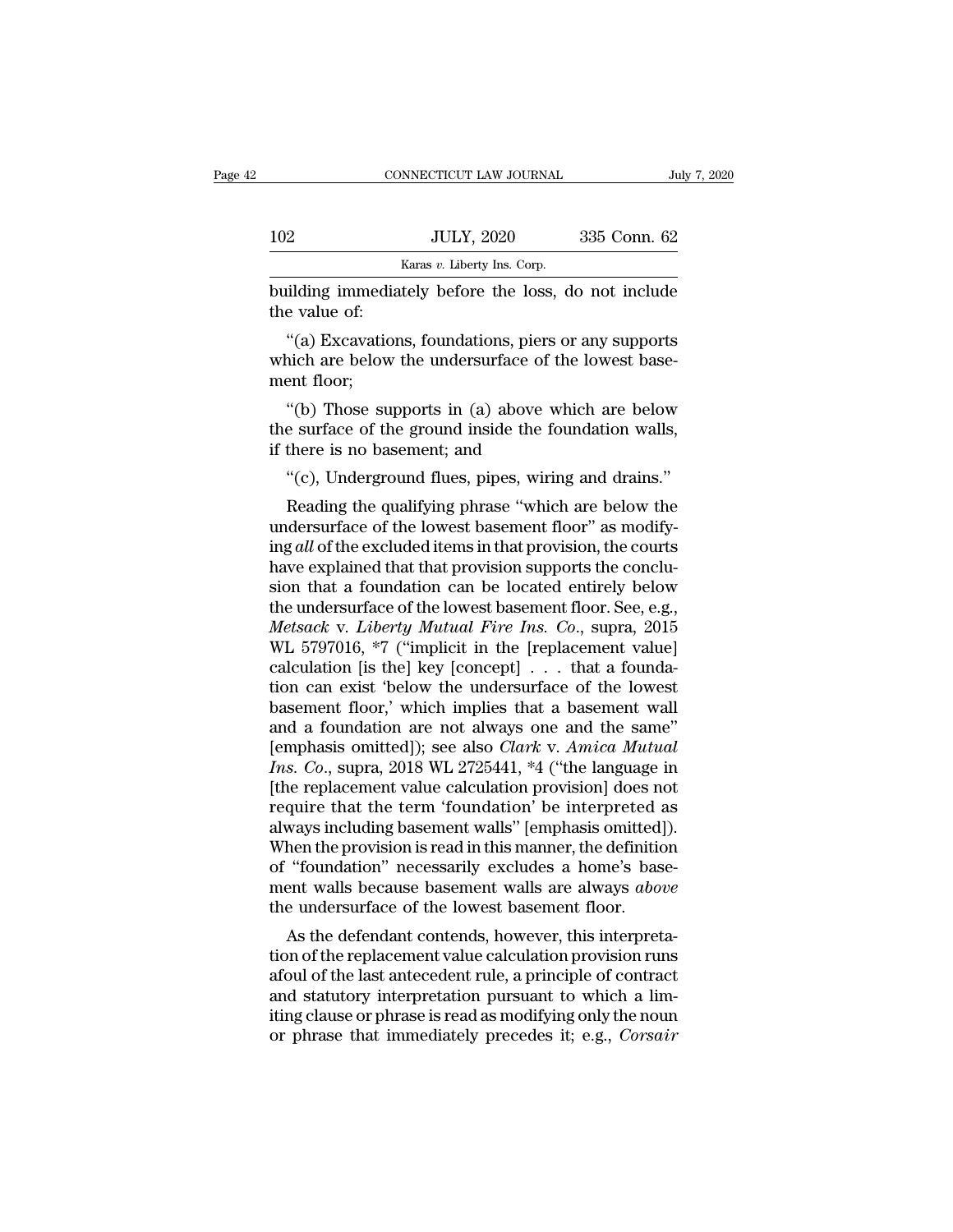Eq. (2008)<br>
CONNECTICUT LAW JOURNAL<br>
Special Situations Fund, L.P. v. Engineered Framing<br>
Special Situations Fund, L.P. v. Engineered Framing <sup>20</sup> CONNECTICUT LAW JOURNAL Page 43<br>
335 Conn. 62 JULY, 2020 103<br>
<sup>Karas v. Liberty Ins. Corp.<br> *Special Situations Fund, L.P. v. Engineered Framing*<br> *Systems, Inc.*, 327 Conn. 467, 475, 174 A.3d 791 (2018);<br>
see also Co</sup> *Samment 102*<br> *Systems, Inc., 327 Conn. 467, 475, 174 A.3d 791 (2018);*<br> *Systems, Inc., 327 Conn. 467, 475, 174 A.3d 791 (2018);*<br> *Systems, Inc., 327 Conn. 467, 475, 174 A.3d 791 (2018);*<br> *Sammenticut Ins. Guaranty Ass* Seconn. 62 JULY, 2020 103<br> *Karas v. Liberty Ins. Corp.*<br> *Special Situations Fund, L.P. v. Engineered Framing Systems, Inc., 327 Conn. 467, 475, 174 A.3d 791 (2018);*<br>
see also *Connecticut Ins. Guaranty Assn. v. Drown,* Example 1988 Column 109<br>
Special Situations Fund, L.P. v. Engineered Framing<br>
Systems, Inc., 327 Conn. 467, 475, 174 A.3d 791 (2018);<br>
see also Connecticut Ins. Guaranty Assn. v. Drown,<br>
314 Conn. 161, 190, 101 A.3d 200 ( Karas v. Liberty Ins. Corp.<br>
Special Situations Fund, L.P. v. Engineered Framing<br>
Systems, Inc., 327 Conn. 467, 475, 174 A.3d 791 (2018);<br>
see also Connecticut Ins. Guaranty Assn. v. Drown,<br>
314 Conn. 161, 190, 101 A.3d 2 Special Situations Fund, L.P. v. Engineered Framing<br>Systems, Inc., 327 Conn. 467, 475, 174 A.3d 791 (2018);<br>see also Connecticut Ins. Guaranty Assn. v. Drown,<br>314 Conn. 161, 190, 101 A.3d 200 (2014); unless the<br>limiting la Systems, Inc., 327 Conn. 467, 475, 174 A.3d 791 (2018);<br>see also *Connecticut Ins. Guaranty Assn. v. Drown*,<br>314 Conn. 161, 190, 101 A.3d 200 (2014); unless the<br>limiting language is separated from the preceding noun<br>or ph see also *Connecticut Ins. Guaranty Assn.* v. *Drown*,<br>314 Conn. 161, 190, 101 A.3d 200 (2014); unless the<br>limiting language is separated from the preceding noun<br>or phrase by a comma, in which case "one may infer<br>that the 314 Conn. 161, 190, 101 A.3d 200 (2014); unless the limiting language is separated from the preceding noun or phrase by a comma, in which case "one may infer that the qualifying phrase is intended to apply to all its ante limiting language is separated from the preceding noun<br>or phrase by a comma, in which case "one may infer<br>that the qualifying phrase is intended to apply to all its<br>antecedents, not only the one immediately preceding<br>it." or phrase by a comma, in which case "one may infer<br>that the qualifying phrase is intended to apply to all its<br>antecedents, not only the one immediately preceding<br>it." *State* v. *Rodriguez-Roman*, 297 Conn. 66, 76, 3 A.3d<br> that the qualifying phrase is intended to apply to all its<br>antecedents, not only the one immediately preceding<br>it." *State* v. *Rodriguez-Roman*, 297 Conn. 66, 76, 3 A.3d<br>783 (2010). Because there is no comma separating th antecedents, not only the one immediately preceding<br>it." *State* v. *Rodriguez-Roman*, 297 Conn. 66, 76, 3 A.3d<br>783 (2010). Because there is no comma separating the<br>phrase "which are below the undersurface of the lowest<br>ba it." *State* v. *Rodriguez-Roman*, 297 Conn. 66, 76, 3 A.3d<br>783 (2010). Because there is no comma separating the<br>phrase "which are below the undersurface of the lowest<br>basement floor" from the list of items excluded from<br>t 783 (2010). Because there is no comma sep<br>phrase "which are below the undersurface of<br>basement floor" from the list of items exc<br>the replacement value calculation, that phi<br>absence of evidence of a contrary intention-<br>is rase "which are below the undersurface of the lowest<br>sement floor" from the list of items excluded from<br>e replacement value calculation, that phrase, in the<br>sence of evidence of a contrary intention—and there<br>none in this basement floor" from the list of items excluded from<br>the replacement value calculation, that phrase, in the<br>absence of evidence of a contrary intention—and there<br>is none in this case—is properly read as referring solely<br>t

the replacement value calculation, that phrase, in the<br>absence of evidence of a contrary intention—and there<br>is none in this case—is properly read as referring solely<br>to the phrase "or any supports  $\dots$ ".<br>Although the las absence of evidence of a contrary intention—and there<br>is none in this case—is properly read as referring solely<br>to the phrase "or any supports  $\dots$ ."<br>Although the last antecedent rule is not inviolate, its<br>application in is none in this case—is properly read as reterring solely<br>to the phrase "or any supports  $\dots$ ."<br>Although the last antecedent rule is not inviolate, its<br>application in the present case makes perfect sense.<br>We see no reason for the phrase "or any supports  $\ldots$ "<br>Although the last antecedent rule is not inviolate, its<br>application in the present case makes perfect sense.<br>We see no reason why the parties, in determining 80<br>percent of the replac Although the last antecedent rule is not inviolate, its<br>application in the present case makes perfect sense.<br>We see no reason why the parties, in determining 80<br>percent of the replacement cost of a home, would<br>exclude onl application in the present case makes perfect sense.<br>We see no reason why the parties, in determining 80<br>percent of the replacement cost of a home, would<br>exclude only a fraction of the cost of the excavation,<br>foundation, a We see no reason why the parties, in determining 80<br>percent of the replacement cost of a home, would<br>exclude only a fraction of the cost of the excavation,<br>foundation, and piers—namely, the cost corresponding<br>to the porti percent of the replacement cost of a home, would<br>exclude only a fraction of the cost of the excavation,<br>foundation, and piers—namely, the cost corresponding<br>to the portion of those items that lie "below the under-<br>surface exclude only a fraction of the cost of the excavation,<br>foundation, and piers—namely, the cost corresponding<br>to the portion of those items that lie "below the under-<br>surface of the lowest basement floor  $\dots$ ." Applica-<br>tio foundation, and piers—namely, the cost corresponding<br>to the portion of those items that lie "below the under-<br>surface of the lowest basement floor  $\ldots$ ." Applica-<br>tion of the last antecedent rule, by contrast, yields an<br> to the portion of those items that lie "below the under-<br>surface of the lowest basement floor  $\dots$ ." Applica-<br>tion of the last antecedent rule, by contrast, yields an<br>eminently reasonable construction of the replacement<br>v surface of the lowest basement floor . . . ." Application of the last antecedent rule, by contrast, yields an eminently reasonable construction of the replacement value calculation provision pursuant to which every item th tion of the last anteceden<br>eminently reasonable cons<br>value calculation provisic<br>item that is below the surf<br>underground flues, pipes, v<br>from the calculation, rath<br>some of those items.<br>Applying the canon of st inently reasonable construction of the replacement<br>lue calculation provision pursuant to which every<br>m that is below the surface of the ground, including<br>derground flues, pipes, wiring and drains, is excluded<br>om the calcul value calculation provision pursuant to which every<br>item that is below the surface of the ground, including<br>underground flues, pipes, wiring and drains, is excluded<br>from the calculation, rather than merely a portion of<br>so

tiem that is below the surface of the ground, including<br>underground flues, pipes, wiring and drains, is excluded<br>from the calculation, rather than merely a portion of<br>some of those items.<br>Applying the canon of statutory co underground flues, pipes, wiring and drains, is excluded<br>from the calculation, rather than merely a portion of<br>some of those items.<br>Applying the canon of statutory construction known<br>as noscitur a sociis, which in Latin me from the calculation, rather than merely a portion of<br>some of those items.<br>Applying the canon of statutory construction known<br>as noscitur a sociis, which in Latin means "it is known<br>by its associates"; (internal quotation some of those items.<br>
Applying the canon of statutory construction known<br>
as noscitur a sociis, which in Latin means "it is known<br>
by its associates"; (internal quotation marks omitted)<br>
State v. Agron, 323 Conn. 629, 635 Applying the canon of statutory construction known<br>as noscitur a sociis, which in Latin means "it is known<br>by its associates"; (internal quotation marks omitted)<br>State v. Agron, 323 Conn. 629, 635 n.3, 148 A.3d 1052<br>(2016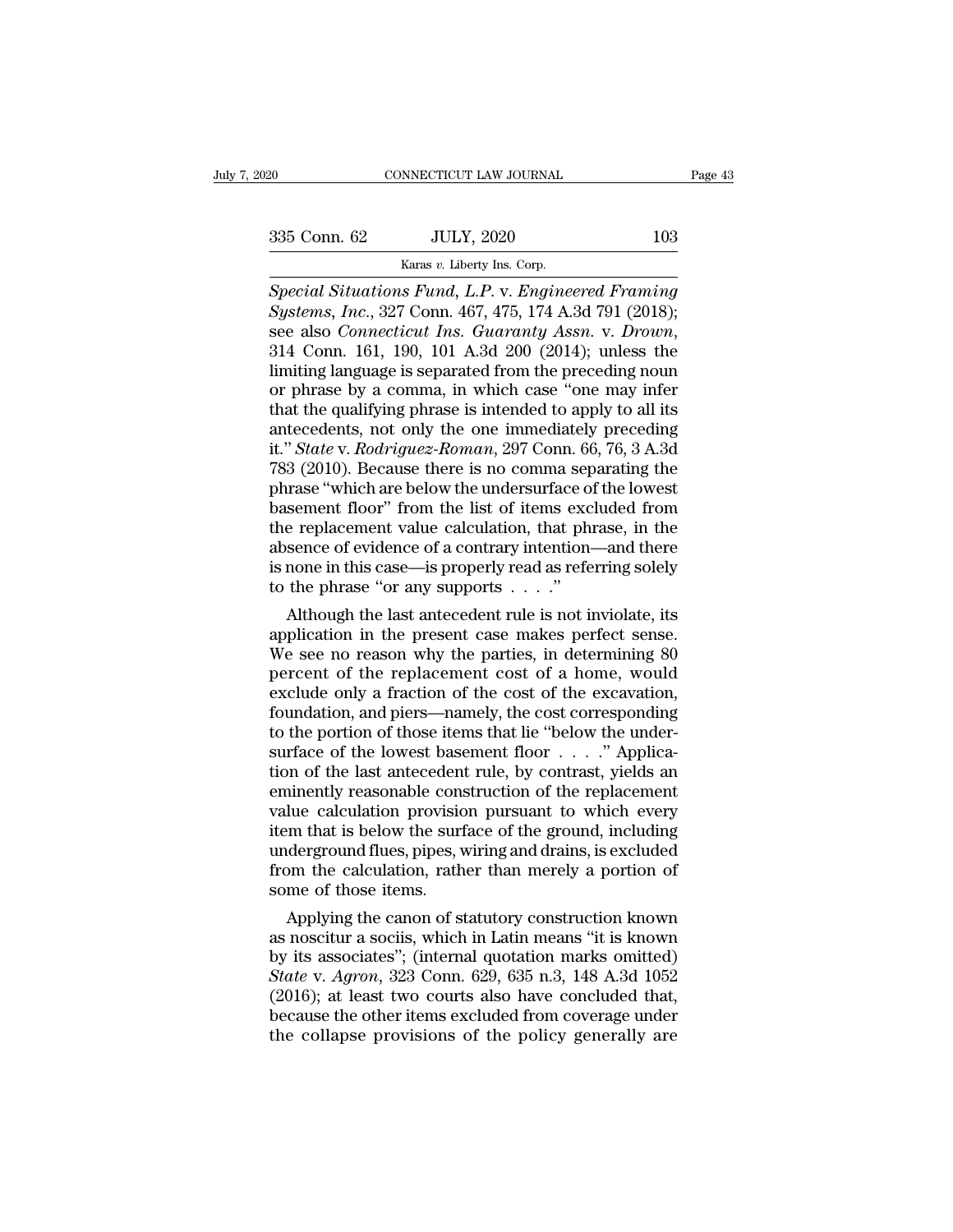|     | CONNECTICUT LAW JOURNAL                                  | July 7, 2020 |  |
|-----|----------------------------------------------------------|--------------|--|
| 104 | <b>JULY, 2020</b>                                        | 335 Conn. 62 |  |
|     | Karas v. Liberty Ins. Corp.                              |              |  |
|     | located outside of a home, $11$ the foundation exclusion |              |  |

 $\begin{tabular}{ll} \multicolumn{1}{l}{{\text{COMRECTICUT LAW JOURNAL}}} & \multicolumn{1}{l}{\text{July 7, 2020}}\\ \hline & {\text{LULY, 2020}} & \multicolumn{1}{l}{\text{335 Conn. 62}}\\ \hline & \multicolumn{1}{l}{\text{Karas }v}. & \multicolumn{1}{l}{\text{Liberty Ins. Corp.}}\\ \hline \text{located outside of a home, }^{\text{11}}$ & \text{the foundation exclusion} \\ \hline \text{is ambiguous insofar as it is not clear whether the exclusion} & \multicolumn{1}{l}{\text{insured's}}\\ \hline \end{tabular}$ 104 JULY, 2020 335 Conn. 62<br>  $\frac{\text{Karas } v. \text{ Library Ins. Corp.}}{\text{located outside of a home,}^{11} \text{ the foundation exclusion}}$ <br>
is ambiguous insofar as it is not clear whether the exclusion<br>
sion applies to the foundation beneath an insured's<br>
home or to some other foundation 104 JULY, 2020 335 Conn. 62<br>
Karas v. Liberty Ins. Corp.<br>
located outside of a home,<sup>11</sup> the foundation exclusion<br>
is ambiguous insofar as it is not clear whether the exclusion<br>
sion applies to the foundation beneath an i Home or to some other foundation peripheral to the some other foundation peripheral to the foundation peripheral to the foundation peripheral to the foundation peripheral to the forme. See, e.g., *Metsack v. Liberty Mutua* Karas *v.* Liberty Ins. Corp.<br>
Iocated outside of a home,<sup>11</sup> the foundation exclusion<br>
is ambiguous insofar as it is not clear whether the exclu-<br>
sion applies to the foundation beneath an insured's<br>
home or to some other *Karas v. Liberty Ins. Corp.*<br>
located outside of a home,<sup>11</sup> the foundation exclusion<br>
is ambiguous insofar as it is not clear whether the exclu-<br>
sion applies to the foundation beneath an insured's<br>
home or to some other located outside of a home,<sup>11</sup> the foundation exclusion<br>is ambiguous insofar as it is not clear whether the exclu-<br>sion applies to the foundation beneath an insured's<br>home or to some other foundation peripheral to the<br>hom is ambiguous insofar as it is not clear whether the exclusion applies to the foundation beneath an insured's<br>home or to some other foundation peripheral to the<br>home. See, e.g., *Metsack v. Liberty Mutual Fire Ins.*<br>Co., s sion applies to the foundation beneath an insured's<br>home or to some other foundation peripheral to the<br>home. See, e.g., *Metsack v. Liberty Mutual Fire Ins.*<br>Co., supra, 2015 WL 5797016, \*7 n.2 ("Given that the<br>term 'foun home or to some other foundation peripheral to the<br>home. See, e.g., *Metsack* v. *Liberty Mutual Fire Ins.*<br>Co., supra, 2015 WL 5797016, \*7 n.2 ("Given that the<br>term 'foundation' is ambiguous, the [c]ourt notes that<br>[the home. See, e.g., *Metsack* v. *Liberty Mutual Fire Ins.* Co., supra, 2015 WL 5797016, \*7 n.2 ("Given that the term 'foundation' is ambiguous, the [c]ourt notes that [the plaintiffs'] interpretation is potentially supporte Co., supra, 2015 WL 5797016, \*7 n.2 ("Given that the<br>term 'foundation' is ambiguous, the [c]ourt notes that<br>[the plaintiffs'] interpretation is potentially supported<br>by the interpretative [principle] of noscitur a sociis<br> term 'foundation' is ambiguous, the [c]ourt notes that [the plaintiffs'] interpretation is potentially supported by the interpretative [principle] of noscitur a sociis  $\ldots$ . With the exception of 'foundation,' all of the [the plaintiffs'] interpretation is potentially supported<br>by the interpretative [principle] of noscitur a sociis<br> $\ldots$ . With the exception of 'foundation,' all of the<br>terms used in the exclusion reference ancillary strucby the interpretative [principle] of noscitur a sociis . . . . . With the exception of 'foundation,' all of the terms used in the exclusion reference ancillary structures to the building itself. A reasonable trier of fact .... With the exception of 'foundation,' all of the<br>terms used in the exclusion reference ancillary struc-<br>tures to the building itself. A reasonable trier of fact<br>could conclude that the other terms used in the exclu-<br>si terms used in the exclusion reference ancillary structures to the building itself. A reasonable trier of fact could conclude that the other terms used in the exclusion shed light on the term 'foundation' and suggest that t tures to the building itself. A reasonable trier of fact<br>could conclude that the other terms used in the exclu-<br>sion shed light on the term 'foundation' and suggest<br>that term to be a reference to a more ancillary structure could conclude that the other terms used in the exclusion shed light on the term 'foundation' and suggest<br>that term to be a reference to a more ancillary structure<br>than the wall of a basement room." [Citation omitted.]);<br>R sion shed light on the term 'foundation' and suggest<br>that term to be a reference to a more ancillary structure<br>than the wall of a basement room." [Citation omitted.]);<br>Roy v. Liberty Mutual Fire Ins. Co., supra, Superior<br>C that term to be a reference to a more ancillary structure<br>than the wall of a basement room." [Citation omitted.]);<br>*Roy v. Liberty Mutual Fire Ins. Co.*, supra, Superior<br>Court, Docket No. CV-15-6009410-S ("[T]his section o than the wall of a basement room." [Citation omitted.]);<br> *Roy v. Liberty Mutual Fire Ins. Co.*, supra, Superior<br>
Court, Docket No. CV-15-6009410-S ("[T]his section of<br>
the policy appears to exclude items that would be fou Roy v. Liberty Mutual Fire Ins. Co., supra, Superior<br>Court, Docket No. CV-15-6009410-S ("[T]his section of<br>the policy appears to exclude items that would be found<br>outside of a building, and not inside a building, such<br>as a Court, Docket No. CV-15-6009410-S ("[T]his section of<br>the policy appears to exclude items that would be found<br>outside of a building, and not inside a building, such<br>as an awning, fence, patio, pavement, pool, [and] septic<br> the policy appears to coutside of a building<br>as an awning, fence, p<br>tank. This list of outs<br>intended by this exclu<br>found outside of the<br>it ambiguous.").<br>The canon of nosc tside of a building, and not inside a building, such<br>an awning, fence, patio, pavement, pool, [and] septic<br>nk. This list of outside items suggests that what was<br>tended by this exclusion language includes only items<br>und ou as an awning, fence, patio, pavement, pool, [and] septic<br>tank. This list of outside items suggests that what was<br>intended by this exclusion language includes only items<br>found outside of the home or at a minimum renders<br>it

tank. This list of outside items suggests that what was<br>intended by this exclusion language includes only items<br>found outside of the home or at a minimum renders<br>it ambiguous.").<br>The canon of noscitur a sociis, however, is intended by this exclusion language includes only items<br>found outside of the home or at a minimum renders<br>it ambiguous.").<br>The canon of noscitur a sociis, however, is applied<br>to aid in the construction of a statute only wh found outside of the home or at a minimum renders<br>it ambiguous.").<br>The canon of noscitur a sociis, however, is applied<br>to aid in the construction of a statute only when the<br>statutory terms are ambiguous; see, e.g., *Soto Arms Co., LLC* v. *Sotoring* is applied to aid in the construction of a statute only when the statutory terms are ambiguous; see, e.g., *Soto* v. *Bushmaster Firearms International, LLC*, 331 Conn. 53, 178, 202 A.3d 262, The canon of noscitur a sociis, however, is applied<br>to aid in the construction of a statute only when the<br>statutory terms are ambiguous; see, e.g., *Soto* v. *Bush-<br>master Firearms International*, *LLC*, 331 Conn. 53,<br>178 to aid in the construction of a statute only when the<br>statutory terms are ambiguous; see, e.g., *Soto* v. *Bush-<br>master Firearms International, LLC*, 331 Conn. 53,<br>178, 202 A.3d 262, cert. denied sub nom. *Remington*<br>Arms **Shultz, Inc. 3.** Shultz, Inc. 3.31 Conn. 53, 178, 202 A.3d 262, cert. denied sub nom. *Remington*<br>*Arms Co.*, *LLC* v. *Soto*, U.S. , 140 S. Ct. 513, 205<br>*L.* Ed. 2d 317 (2019); and not "to create uncertainty in<br>an otherw master Firearms International, LLC, 331 Conn. 53,<br>178, 202 A.3d 262, cert. denied sub nom. *Remington*<br>Arms Co., LLC v. Soto, U.S. , 140 S. Ct. 513, 205<br>L. Ed. 2d 317 (2019); and not "to create uncertainty in<br>an otherwise Ed. 2d 317 (2019); and not "to create uncertainty in<br>
11 otherwise unambiguous term . . . . " *Schenkel &*<br> *hultz*, *Inc.* v. *Homestead Ins. Co.*, 119 F.3d 548, 551<br>
<sup>11</sup> As we previously noted, those items are identifi an otherwise unambiguous term  $\ldots$  " Schenkel &<br>Shultz, Inc. v. Homestead Ins. Co., 119 F.3d 548, 551<br>(7th Cir.1997). Because we conclude that the term<br> $\frac{1}{10}$  As we previously noted, those items are identified in the

an otherwise unambiguous term  $\ldots$  Schemket  $\alpha$ <br>Shultz, Inc. v. Homestead Ins. Co., 119 F.3d 548, 551<br>(7th Cir.1997). Because we conclude that the term<br> $\frac{1}{10}$  As we previously noted, those items are identified in th (7th Cir.1997). Because we conclude that the term<br>  $\frac{1}{1}$  As we previously noted, those items are identified in the policy as "an<br>
awning, fence, patio, pavement, swimming pool, underground pipe, flue,<br>
drain, cesspool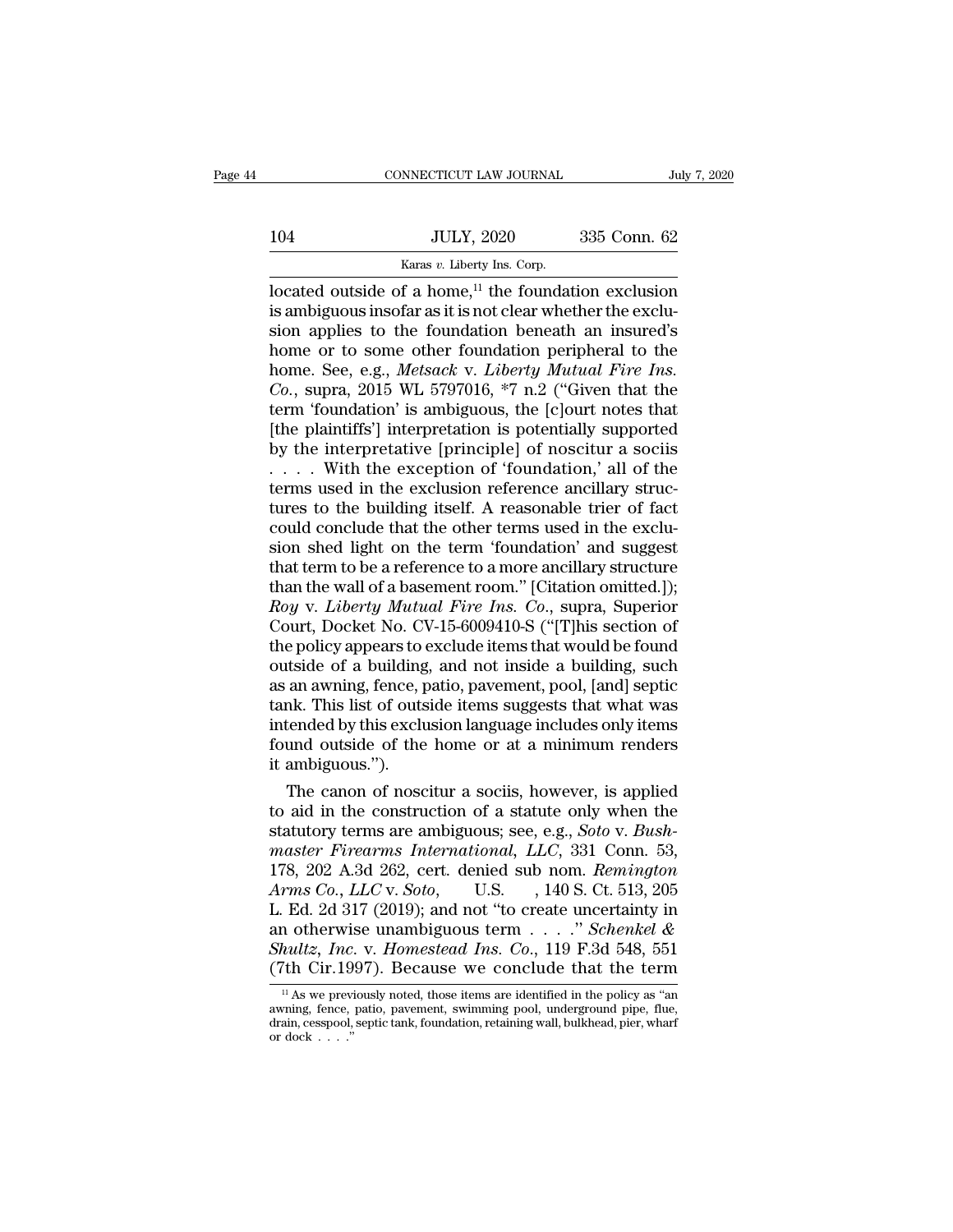EXECUTE 20 CONNECTICUT LAW JOURNAL<br>
Sammen Connection Connection Connection Connection Connection Connection Connection Connection Connection Connection Connection Connection Connection Connection Connection Connection Con CONNECTICUT LAW JOURNAL<br>
335 Conn. 62 JULY, 2020 105<br>
Xaras v. Liberty Ins. Corp.<br>
"foundation" unambiguously includes a home's base-<br>
ment walls, applying the canon in the present case is  $\frac{335 \text{ Conn. } 62}{\text{Karas } v. } \frac{JULY, 2020}{\text{In } v. } \frac{105}{\text{Hence}}$ <br>
"foundation" unambiguously includes a home's basement walls, applying the canon in the present case is<br>
unwarranted. The use of the canon in the present case,  $335$  Conn. 62 JULY, 2020 105<br>  $\frac{535}{2}$  Conn. 62 ULY, 2020 105<br>  $\frac{105}{2}$ <br>  $\frac{535}{2}$ <br>  $\frac{105}{2}$ <br>  $\frac{105}{2}$ <br>  $\frac{105}{2}$ <br>  $\frac{105}{2}$ <br>  $\frac{105}{2}$ <br>  $\frac{105}{2}$ <br>  $\frac{105}{2}$ <br>  $\frac{105}{2}$ <br>  $\frac{105}{2}$ <br>  $\frac{105}{2}$ 335 Conn. 62 JULY, 2020 105<br>
Karas v. Liberty Ins. Corp.<br>
"foundation" unambiguously includes a home's basement walls, applying the canon in the present case is<br>
unwarranted. The use of the canon in the present case,<br>
mor Example 1988 v. Liberty Ins. Corp.<br>
"foundation" unambiguously includes a home's base-<br>
ment walls, applying the canon in the present case is<br>
unwarranted. The use of the canon in the present case,<br>
moreover, also contrav **EXAMPLE 1989** We allow the present valls, applying the canon in the present case is<br>unwarranted. The use of the canon in the present case,<br>moreover, also contravenes the canon of statutory and<br>contract interpretation tha "foundation" unambiguously includes a home's base-<br>ment walls, applying the canon in the present case is<br>unwarranted. The use of the canon in the present case,<br>moreover, also contravenes the canon of statutory and<br>contract ment walls, applying the canon in the present case is<br>unwarranted. The use of the canon in the present case,<br>moreover, also contravenes the canon of statutory and<br>contract interpretation that, ordinarily, when the same<br>wor unwarranted. The use of the canon in the present case,<br>moreover, also contravenes the canon of statutory and<br>contract interpretation that, ordinarily, when the same<br>words are used two or more times, they will be given<br>the moreover, also contravenes the canon of statutory and<br>contract interpretation that, ordinarily, when the same<br>words are used two or more times, they will be given<br>the same meaning in each instance. See, e.g., *State* v.<br>*L* contract interpretation that, ordinarily, when the same<br>words are used two or more times, they will be given<br>the same meaning in each instance. See, e.g., *State* v.<br>*Lutters*, 270 Conn. 198, 211, 853 A.2d 434 (2004); see<br> words are used two or more times, they will be given<br>the same meaning in each instance. See, e.g., *State* v.<br>*Lutters*, 270 Conn. 198, 211, 853 A.2d 434 (2004); see<br>also 4 W. Jaeger, Williston on the Law of Contracts (3d<br> the same meaning in each instance. See, e.g., *State* v.<br> *Lutters*, 270 Conn. 198, 211, 853 A.2d 434 (2004); see<br>
also 4 W. Jaeger, Williston on the Law of Contracts (3d<br>
Ed. 1961) § 618, pp. 715–16 (it may be presumed t Lutters, 270 Conn. 198, 211, 853 A.2d 434 (2004); see<br>also 4 W. Jaeger, Williston on the Law of Contracts (3d<br>Ed. 1961) § 618, pp. 715–16 (it may be presumed that<br>words used repeatedly in same contract have same<br>meaning t also 4 W. Jaeger, Williston on the Law of Contracts (3d Ed. 1961) § 618, pp. 715–16 (it may be presumed that words used repeatedly in same contract have same meaning throughout contract). The plaintiffs do not dispute tha Ed. 1961) § 618, pp. 715–16 (it may be presumed that<br>words used repeatedly in same contract have same<br>meaning throughout contract). The plaintiffs do not<br>dispute that the term "foundation" appears throughout<br>the policy, n words used repeatedly in same contract have same<br>meaning throughout contract). The plaintiffs do not<br>dispute that the term "foundation" appears throughout<br>the policy, not just in the provision pertaining to col-<br>lapse.<sup>12</sup> meaning throughout contract). The plaintiffs do not<br>dispute that the term "foundation" appears throughout<br>the policy, not just in the provision pertaining to col-<br>lapse.<sup>12</sup> In the absence of evidence of a contrary intendispute that the term "foundation" appears throughout<br>the policy, not just in the provision pertaining to col-<br>lapse.<sup>12</sup> In the absence of evidence of a contrary inten-<br>tion, therefore, we presume that the parties intend the policy, not just in the provision pertaining to col-<br>lapse.<sup>12</sup> In the absence of evidence of a contrary inten-<br>tion, therefore, we presume that the parties intended<br>the term to mean the same thing each time it is used lapse.<sup>12</sup> In the absence of evidence of a contrary intention, therefore, we presume that the parties intended the term to mean the same thing each time it is used, rather than one thing for purposes of applying the collap tion, therefore, we presume that the parties intended<br>the term to mean the same thing each time it is used,<br>rather than one thing for purposes of applying the col-<br>lapse provision and something entirely different for<br>every the term to mean the same thing each time it is used,<br>rather than one thing for purposes of applying the col-<br>lapse provision and something entirely different for<br>every other purpose. See, e.g., *Chesapeake Energy<br>Corp.* v rather than one thing for purposes of applying the collapse provision and something entirely different for<br>every other purpose. See, e.g., *Chesapeake Energy*<br>*Corp.* v. *Bank of New York Mellon Trust Co., N.A., 773*<br>F.3d lapse provision and something entirely different for<br>every other purpose. See, e.g., *Chesapeake Energy<br>Corp.* v. *Bank of New York Mellon Trust Co.*, *N.A.*, 773<br>F.3d 110, 116 (2d Cir. 2014) (rejecting contract interpre-<br> every other purpose. See, e.g., *Chesapeake Energy*<br>Corp. v. *Bank of New York Mellon Trust Co.*, *N.A.*, 773<br>F.3d 110, 116 (2d Cir. 2014) (rejecting contract interpre-<br>tation that would "[cause] the term to mean different Corp. v. Bank of New York Mellon Trust Co., N.A., 773<br>F.3d 110, 116 (2d Cir. 2014) (rejecting contract interpre-<br>tation that would "[cause] the term to mean different<br>things in different instances of its appearance"). In c F.3d 110, 116 (2d Cir. 2014) (rejecting contract interpre-<br>tation that would "[cause] the term to mean different<br>things in different instances of its appearance"). In con-<br>sidering the plaintiffs' argument, we are also mi dering the plaintiffs' argument, we are also mindful<br>nat, for the vast majority of single-family home owners,<br>nere is only one foundation covered by their homeown-<br>rs insurance policy: the foundation located directly<br> $\frac{1$ that, for the vast majority of single-family home owners,<br>there is only one foundation covered by their homeown-<br>ers insurance policy: the foundation located directly<br> $\frac{12}{12}$  For example, "SECTION I—PERILS INSURED AGA

there is only one foundation covered by their homeown-<br>ers insurance policy: the foundation located directly<br> $\frac{12}{12}$  For example, "SECTION I—PERILS INSURED AGAINST" provides in<br>relevant part: "We do not insure . . . f The EX SORY OF FOUNDATION COVET BY THEIT HOMEOWITIONS THAT AND THE SURVED AGAINST" provides in relevant part: "We do not insure . . . for loss . . . [c]aused by . . . [f]reezing, thawing, pressure or weight of water or ic **ers insurance policy: the foundation located directly**<br>
<sup>12</sup> For example, "SECTION I—PERILS INSURED AGAINST" provides in relevant part: "We do not insure . . . for loss . . . [c]aused by . . . [f]reezing, thawing, pressu <sup>12</sup> For example, "SECTION I—PERILS INSURED AGAINST" provides in relevant part: "We do not insure . . . for loss . . . [c]aused by . . . [f]reezing, thawing, pressure or weight of water or ice, whether driven by wind or n " For example, "SECTION I—PERILS INSURI<br>relevant part: "We do not insure . . . for loss . .<br>ing, thawing, pressure or weight of water or ice<br>or not, to  $a \dots$  [f]oundation  $\dots$ . "That sect<br>do not insure  $\dots$  for loss  $\dots$  ing, thawing, pressure or weight of water or ice, whether driven by wind<br>or not, to a . . . . [f]oundation . . . . " That section further provides: "We<br>do not insure . . . for loss . . . [c]aused by . . . [s]ettling, shri ing, thawing, pressure or weight of water or ice, whether driven by wind<br>or not, to a ... [f]oundation ...." That section further provides: "We<br>do not insure ... for loss ... [c]aused by ... [s]ettling, shrinking, bulg-<br>i

or not, to a ... [f]oundation ... .." That section further provides: "We<br>do not insure ... for loss ... [c]aused by ... [s]ettling, shrinking, bulg-<br>ing or expansion, including resulting cracking, of pavements, patios, fou do not insure . . . for loss . . . [c]aused by . . . [s]ettling, shrinking, bulg-<br>ing or expansion, including resulting cracking, of pavements, patios, founda-<br>tions, walls, floors, roofs or ceilings . . . ."<br>In addition, ing or expansion, includitions, walls, floors, roofs<br>In addition, "SECTION<br>do not insure for loss ca<br>the surface of the groun<br>seeps or leaks through a b<br>pool or other structure."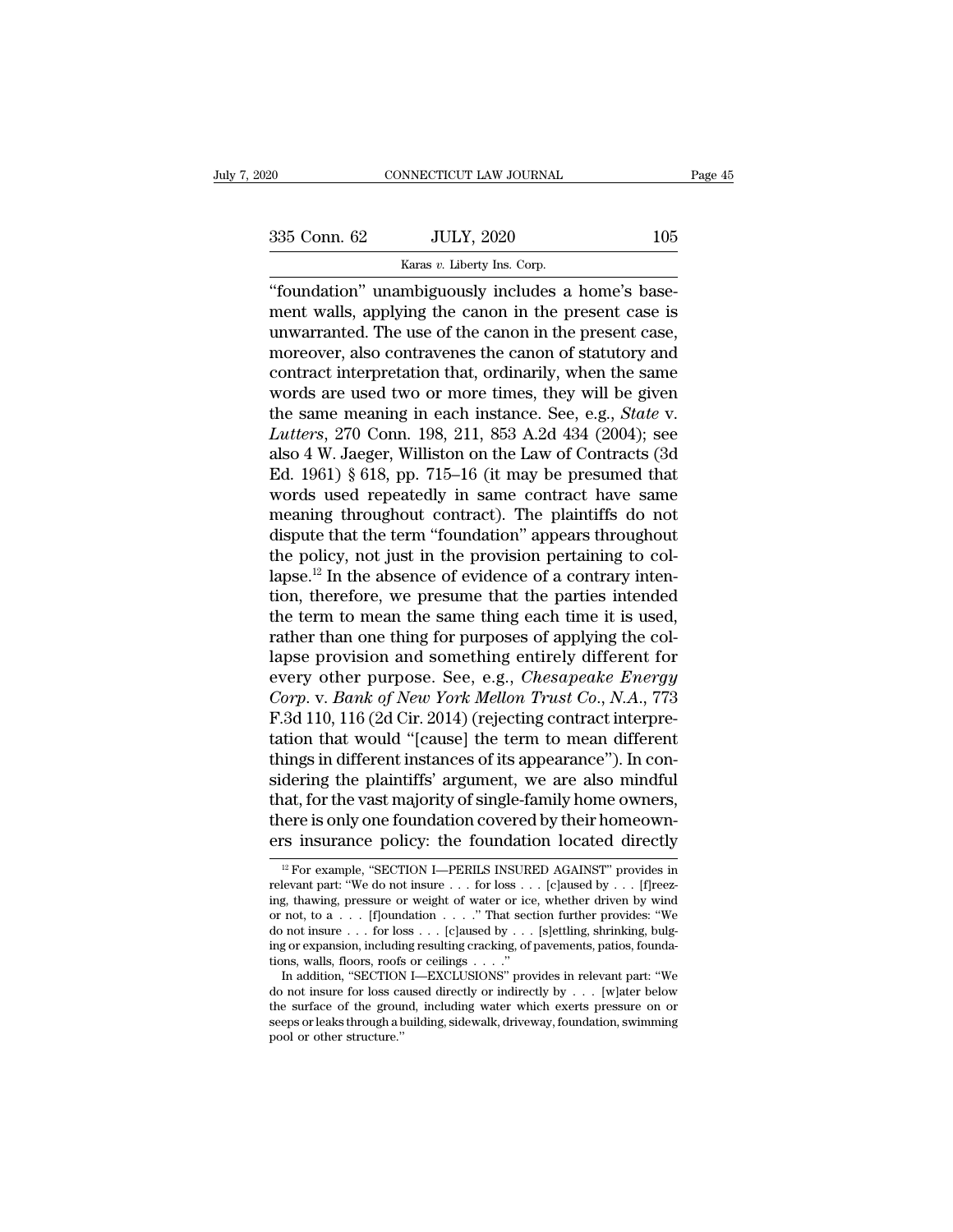|     | CONNECTICUT LAW JOURNAL                                                                                                                                               | July 7, 2020 |
|-----|-----------------------------------------------------------------------------------------------------------------------------------------------------------------------|--------------|
| 106 | <b>JULY, 2020</b>                                                                                                                                                     | 335 Conn. 62 |
|     | Karas v. Liberty Ins. Corp.                                                                                                                                           |              |
|     | beneath the home, on which the home rests. We dis-<br>agree, therefore, that a reasonable homeowner in the<br>plaintiffe' position upon roading the term "foundation" |              |

106 JULY, 2020 335 Conn. 62<br>
Karas v. Liberty Ins. Corp.<br>
beneath the home, on which the home rests. We dis-<br>
agree, therefore, that a reasonable homeowner in the<br>
plaintiffs' position, upon reading the term "foundation"<br>  $\frac{JULY, 2020}{\text{Karas } v. \text{ Library Ins. Corp.}}$ <br>
beneath the home, on which the home rests. We disagree, therefore, that a reasonable homeowner in the plaintiffs' position, upon reading the term "foundation"<br>
in his or her homeowners in  $\frac{JULY, 2020}{2}$  335 Conn. 62<br>  $\frac{Karas v. \text{ Library Ins. Corp.}}{100}$ <br>
beneath the home, on which the home rests. We disagree, therefore, that a reasonable homeowner in the plaintiffs' position, upon reading the term "foundation"<br>
in h Example 1983, 1993, 1993, 1993, 1993, 1993, 1993, 1993, 1993, 1993, 1993, 1993, 1993, 1993, 1993, 1993, 1993, 1993, 1993, 1993, 1993, 1993, 1993, 1993, 1993, 1993, 1993, 1993, 1993, 1993, 1993, 1993, 1993, 1993, 1993, 199 karas v. Liberty Ins. Corp.<br>beneath the home, on which the home rests. We dis-<br>agree, therefore, that a reasonable homeowner in the<br>plaintiffs' position, upon reading the term "foundation"<br>in his or her homeowners insuranc beneath the home, on which the home rests. We disagree, therefore, that a reasonable homeowner in the plaintiffs' position, upon reading the term "foundation" in his or her homeowners insurance policy, would believe that t ree, therefore, that a reasonable nomeowner in the aintiffs' position, upon reading the term "foundation"<br>his or her homeowners insurance policy, would<br>lieve that the reference did not pertain to the founda-<br>on attached to plaintins position, upon reading the term Toundation<br>in his or her homeowners insurance policy, would<br>believe that the reference did not pertain to the founda-<br>tion attached to the house but, rather, to some other,<br>likely

In his or her nomeowners insurance policy, would<br>believe that the reference did not pertain to the founda-<br>tion attached to the house but, rather, to some other,<br>likely nonexistent foundation.<br>Finally, we reject the plaint beneve that the reference did not pertain to the foundation attached to the house but, rather, to some other, likely nonexistent foundation.<br>Finally, we reject the plaintiffs' contention that the foundation exclusion shoul ilikely nonexistent foundation.<br>
Finally, we reject the plaintiffs' contention that the<br>
foundation exclusion should not be enforced as written<br>
because the policy expressly covers the "collapse of a<br>
building or any part Finally, we reject the plaintiffs' contention that the<br>foundation exclusion should not be enforced as written<br>because the policy expressly covers the "collapse of a<br>building or any part of a building" and a foundation<br>indi Finally, we reject the plaintiffs' contention that the<br>foundation exclusion should not be enforced as written<br>because the policy expressly covers the "collapse of a<br>building or any part of a building" and a foundation<br>indi foundation exclusion should not be enforced as written<br>because the policy expressly covers the "collapse of a<br>building or any part of a building" and a foundation<br>indisputably is part of a building. In the plaintiffs' view because the policy expressly covers the "collapse of a building or any part of a building" and a foundation indisputably is part of a building. In the plaintiffs' view, excluding the foundation from coverage would render building or any part of a building" and a foundation<br>indisputably is part of a building. In the plaintiffs' view,<br>excluding the foundation from coverage would render<br>coverage under the policy illusory. As this court has<br>ex indisputably is part of a building. In the plaintiffs' view,<br>excluding the foundation from coverage would render<br>coverage under the policy illusory. As this court has<br>explained, however, "[t]he reason for or purpose of an<br> excluding the foundation from coverage would render<br>coverage under the policy illusory. As this court has<br>explained, however, "[t]he reason for or purpose of an<br>exclusion clause in a policy is to eliminate from cover-<br>age coverage under the policy illusory. As this court has<br>explained, however, "[t]he reason for or purpose of an<br>exclusion clause in a policy is to eliminate from cover-<br>age specified losses . . . [that] except for the excluexplained, however, "[t]he reason for or purpose of an exclusion clause in a policy is to eliminate from cover-<br>age specified losses  $\dots$  [that] except for the exclusion clause would remain under the coverage.  $\dots$ <br>[T]he exclusion clause in a policy is to eliminate from coverage specified losses  $\dots$  [that] except for the exclusion clause would remain under the coverage.  $\dots$  [T]he word exclusion signifies  $\dots$  circumstances in which the age specified losses . . . [that] except for the exclusion clause would remain under the coverage. . . .<br>[T]he word exclusion signifies . . . circumstances in which the insurance company will not assume liability<br>for a sp marks omitted.) *Hammer* v. *Lumberman's Mutual* [T]he word exclusion signifies . . . circumstances in<br>which the insurance company will not assume liability<br>for a specific risk or hazard *that otherwise would be<br>included within the general scope of the policy.*" (Cita-<br>t which the insurance company will not assume liability<br>for a specific risk or hazard *that otherwise would be*<br>*included within the general scope of the policy.*" (Cita-<br>tions omitted; emphasis added; internal quotation<br>ma for a specific risk or hazard *that otherwise would be*<br>included within the general scope of the policy." (Cita-<br>tions omitted; emphasis added; internal quotation<br>marks omitted.) *Hammer* v. *Lumberman's Mutual*<br>Casualty included within the general scope of the policy." (Citations omitted; emphasis added; internal quotation marks omitted.) *Hammer* v. *Lumberman's Mutual* Casualty Co., 214 Conn. 573, 588–89, 573 A.2d 699 (1990). Unless the tions omitted; emphasis added; internal quotation<br>marks omitted.) *Hammer* v. *Lumberman's Mutual*<br>*Casualty Co.*, 214 Conn. 573, 588–89, 573 A.2d 699<br>(1990). Unless the exclusionary language eliminates<br>coverage altogether marks omitted.) Hammer v. Lumberman's Mutual<br>Casualty Co., 214 Conn. 573, 588–89, 573 A.2d 699<br>(1990). Unless the exclusionary language eliminates<br>coverage altogether, it does not render the coverage<br>illusory. See, e.g., R Casualty Co., 214 Conn. 573, 588–89, 573 A.2d 699 (1990). Unless the exclusionary language eliminates<br>coverage altogether, it does not render the coverage<br>illusory. See, e.g., R.T. Vanderbilt Co. v. Hartford Acci-<br>dent & (1990). Unless the exclusionary language eliminates<br>coverage altogether, it does not render the coverage<br>illusory. See, e.g., *R.T. Vanderbilt Co. v. Hartford Acci-<br>dent & Indemnity Co.*, 333 Conn. 343, 373–74, 216 A.3d<br>6 coverage altogether, it does not render the coverage<br>illusory. See, e.g., R.T. Vanderbilt Co. v. Hartford Acci<br>dent & Indemnity Co., 333 Conn. 343, 373–74, 216 A.36<br>629 (2019) ("even a significant exclusion limiting avail illusory. See, e.g., *R.T. Vanderbilt Co.* v. *Hartford Accident & Indemnity Co.*, 333 Conn. 343, 373–74, 216 A.3d 629 (2019) ("even a significant exclusion limiting available coverage does not mean that the insured did n dent & Indemnity Co., 333 Conn. 343, 373–74, 216 A.3d<br>629 (2019) ("even a significant exclusion limiting available coverage does not mean that the insured did not<br>get the coverage for which it bargained . . . or that<br>the i 629 (2019) ("even a significant exclusion limiting available coverage does not mean that the insured did not<br>get the coverage for which it bargained . . . or that<br>the insurance policies . . . are rendered meaning-<br>less by able coverage does not mean that the insured did not<br>get the coverage for which it bargained . . . or that<br>the insurance policies . . . are rendered meaning-<br>less by virtue of the denial of coverage" [internal quota-<br>tion get the coverage for which it bargained . . . or that<br>the insurance policies . . . are rendered meaning-<br>less by virtue of the denial of coverage" [internal quota-<br>tion marks omitted]); *Connecticut Ins. Guaranty Assn.*<br>v.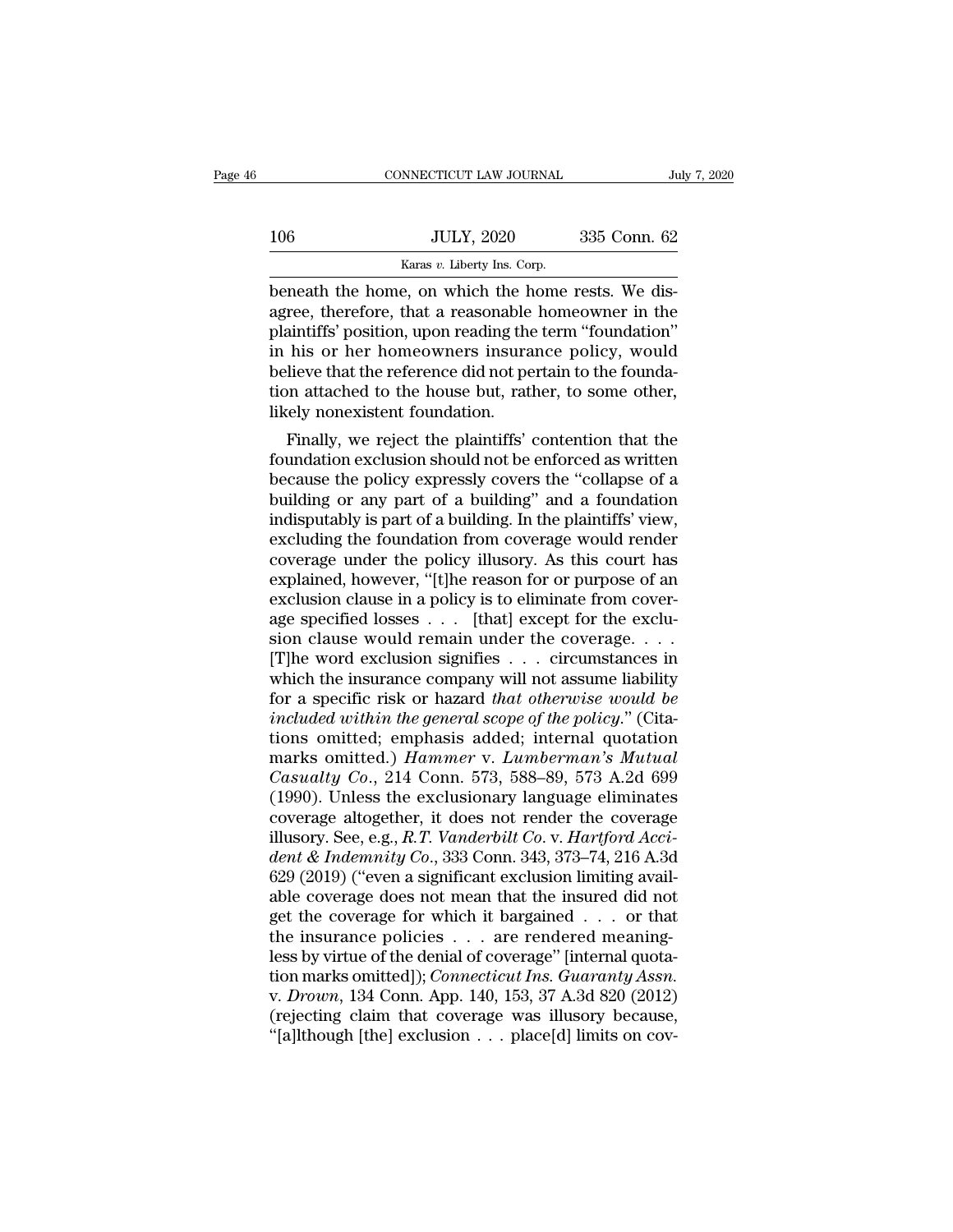EXECUTE 200 CONNECTICUT LAW JOURNAL<br>
Sammen Connection Connection Connection Connection Connection Connection Connection Connection Connection Connection Connection Connection Connection Connection Connection Connection Co ERECT 2020 ENDINE CONNECTICUT LAW JOURNAL Page 47<br>
Sammen Connect 2020 107<br>
ERECT 2020 107<br>
ERECT 2020 107<br>
ERECT 2020 107<br>
ERECT 2020<br>
ERECT 2020<br>
ERECT 2020<br>
The policy"), aff'd, 314 Conn. 161, 101 A.3d 200 (2014). 335 Conn. 62 JULY, 2020 107<br>
Karas v. Liberty Ins. Corp.<br>
erage, [it did] not . . . [eviscerate] all coverage under<br>
the policy''), aff'd, 314 Conn. 161, 101 A.3d 200 (2014).<br>
Accordingly, the fact that the clause at issu 335 Conn. 62 JULY, 2020 107<br>
Karas v. Liberty Ins. Corp.<br>
erage, [it did] not . . . [eviscerate] all coverage under<br>
the policy"), aff'd, 314 Conn. 161, 101 A.3d 200 (2014).<br>
Accordingly, the fact that the clause at issue 335 Conn. 62 JULY, 2020 107<br>
Karas v. Liberty Ins. Corp.<br>
erage, [it did] not . . . [eviscerate] all coverage under<br>
the policy''), aff'd, 314 Conn. 161, 101 A.3d 200 (2014).<br>
Accordingly, the fact that the clause at issu Example 1982, 1999<br>
Raras v. Liberty Ins. Corp.<br>
erage, [it did] not . . . [eviscerate] all coverage under<br>
the policy"), aff'd, 314 Conn. 161, 101 A.3d 200 (2014).<br>
Accordingly, the fact that the clause at issue limits<br> Example 18 and Section Based of the policy"), aff'd, 314 Conn. 161, 101 A.3d 200 (2014).<br>Accordingly, the fact that the clause at issue limits<br>the scope of the policy's coverage for "a building or<br>part of a building" by e erage, [it did] not  $\,\ldots\,$  [eviscerate] all coverage under<br>the policy"), aff'd, 314 Conn. 161, 101 A.3d 200 (2014).<br>Accordingly, the fact that the clause at issue limits<br>the scope of the policy's coverage for "a buildin the policy"), aff'd, 314 Conn. 161, 101 A.3d 200 (2014).<br>Accordingly, the fact that the clause at issue limits<br>the scope of the policy's coverage for "a building or<br>part of a building" by excluding part of the building<br>(th Accordingly, the fact that the clause at issue limits<br>the scope of the policy's coverage for "a building or<br>part of a building" by excluding part of the building<br>(the foundation) does not render that coverage a nullity.<br>As the scope of the policy's coverage for "a building or<br>part of a building" by excluding part of the building<br>(the foundation) does not render that coverage a nullity.<br>As the defendant stated at oral argument, the policy<br>off part of a building" by excluding part of the building<br>(the foundation) does not render that coverage a nullity.<br>As the defendant stated at oral argument, the policy<br>offers unqualified coverage for the collapse of a buildin (the foundation) does not render that coverage a nullity.<br>As the defendant stated at oral argument, the policy<br>offers unqualified coverage for the collapse of a building<br>or part of a building that may result from any numbe As the defendant stated at oral argument, the policy<br>offers unqualified coverage for the collapse of a building<br>or part of a building that may result from any number<br>of perils. There are even circumstances in which the<br>fou offers unqualified coverage for the collapse of a building<br>or part of a building that may result from any number<br>of perils. There are even circumstances in which the<br>foundation itself is covered, such as when the collapse<br> or part of a building that may result from any number<br>of perils. There are even circumstances in which the<br>foundation itself is covered, such as when the collapse<br>is the result of wind, fire or an explosion, or if the<br>foun of perils. There are even circumstances in which the<br>foundation itself is covered, such as when the collapse<br>is the result of wind, fire or an explosion, or if the<br>foundation collapses as a result of the collapse of the<br>bu foundation itself is covered, such as when the collapse<br>is the result of wind, fire or an explosion, or if the<br>foundation collapses as a result of the collapse of the<br>building. Moreover, the defendant also acknowledges<br>th is the result of wind, fire or an explosion, or if the foundation collapses as a result of the collapse of the building. Moreover, the defendant also acknowledges that, even when the collapse of a foundation is excluded f foundation collapses as a result of the collapse of the<br>building. Moreover, the defendant also acknowledges<br>that, even when the collapse of a foundation is excluded<br>from coverage because it resulted from hidden decay<br>withi building. Moreover, the defendant also acknowledges<br>that, even when the collapse of a foundation is excluded<br>from coverage because it resulted from hidden decay<br>within the foundation itself, any damage to the rest of<br>the b that, even when the collapse of a foundation is excluded<br>from coverage because it resulted from hidden decay<br>within the foundation itself, any damage to the rest of<br>the building caused by that collapse would be covered.<sup>1</sup> from coverage because it resulted from hidden decay<br>within the foundation itself, any damage to the rest of<br>the building caused by that collapse would be covered.<sup>13</sup><br>See, e.g., *Campbell v. Norfolk & Dedham Mutual Fire*<br> within the foundation itself, any damage to the rest of<br>the building caused by that collapse would be covered.<sup>13</sup><br>See, e.g., *Campbell* v. *Norfolk & Dedham Mutual Fire*<br>Ins. Co., 682 A.2d 933, 936 (R.I. 1996) ("if the co the building caused by that collapse would be covered.<sup>13</sup><br>See, e.g., *Campbell v. Norfolk & Dedham Mutual Fire*<br>*Ins. Co.*, 682 A.2d 933, 936 (R.I. 1996) ("if the collapse<br>of the basement's foundation was the cause of the See, e.g., *Campbell v. Norfolk & Dedham Mutual Fire*<br>*Ins. Co.*, 682 A.2d 933, 936 (R.I. 1996) ("if the collapse<br>of the basement's foundation was the cause of the build-<br>ing's complete destruction, the insured could colle Ins. Co., 682 A.2d 933, 936 (R.I. 1996) ("if the collapse<br>of the basement's foundation was the cause of the build-<br>ing's complete destruction, the insured could collect<br>for loss sustained to the upper portion of the dwell of the basement's foundation was the cause of the building's complete destruction, the insured could collect for loss sustained to the upper portion of the dwelling but not for damage to the foundation because loss to the ing's complete destru<br>for loss sustained to tl<br>but not for damage to<br>the foundation was th<br>the foundation itself<br>falling in of the entir<br>marks omitted)).<br>We acknowledge, r loss sustained to the upper portion of the dwenting<br>the not for damage to the foundation because loss to<br>e foundation was the direct result of the falling in of<br>e foundation itself and not the direct result of the<br>lling but not for dantage to the foundation because loss to<br>the foundation was the direct result of the falling in of<br>the foundation itself and not the direct result of the<br>falling in of the entire building" (internal quotation

The solution of the citric buriding (internal quotation<br>arks omitted)).<br>We acknowledge, as the plaintiffs note, that the<br>hode Island Supreme Court reached a different con-<br>relevant part "Collapse: We insure for direct phys

marks omitted)).<br>
We acknowledge, as the plaintiffs note, that the<br>
Rhode Island Supreme Court reached a different con-<br>
<sup>13</sup> As we previously noted, "Additional Coverage 8" of the policy provides<br>
in relevant part: "Coll We acknowledge, as the plaintiffs note, that the<br>
Rhode Island Supreme Court reached a different con-<br>
<sup>B</sup> As we previously noted, "Additional Coverage 8" of the policy provides<br>
in relevant part: "Collapse: We insure for We acknowledge, as the plaintiffs note, that the<br>
Rhode Island Supreme Court reached a different con-<br>
<sup>13</sup> As we previously noted, "Additional Coverage 8" of the policy provides<br>
in relevant part: "Collapse: We insure fo Rhode Island Supreme Court reached a different con-<br>
<sup>13</sup> As we previously noted, "Additional Coverage 8" of the policy provides<br>
in relevant part: "Collapse: We insure for direct physical loss to covered<br>
property involv <sup>13</sup> As we previously noted, "Additional Coverage 8" of the policy provides<br>in relevant part: "Collapse: We insure for direct physical loss to covered<br>property involving collapse of a building or any part of a building ca <sup>13</sup> As we previously noted, "Additional Coverage 8" of the policy provides in relevant part: "Collapse: We insure for direct physical loss to covered property involving collapse of a building or any part of a building ca in relevant part: "Collapse: We insure for direct physical loss to covered<br>property involving collapse of a building or any part of a building caused<br> $\ldots$  by  $\ldots$  b. [h]idden decay  $\ldots$  Loss to [a]  $\ldots$  foundation  $\ld$ the foundation, is covered under the policy; loss to the foundation  $\ldots$  is not included under [item] b.  $\ldots$  Loss to [a]  $\ldots$  foundation  $\ldots$  is not included under [item] b.  $\ldots$  unless the loss is a direct result o property involving collapse of a building or any part of a building caused  $\ldots$  by  $\ldots$  b. [h]idden decay  $\ldots$  Loss to [a]  $\ldots$  foundation  $\ldots$  is not included under [item] b.  $\ldots$  unless the loss is a direct result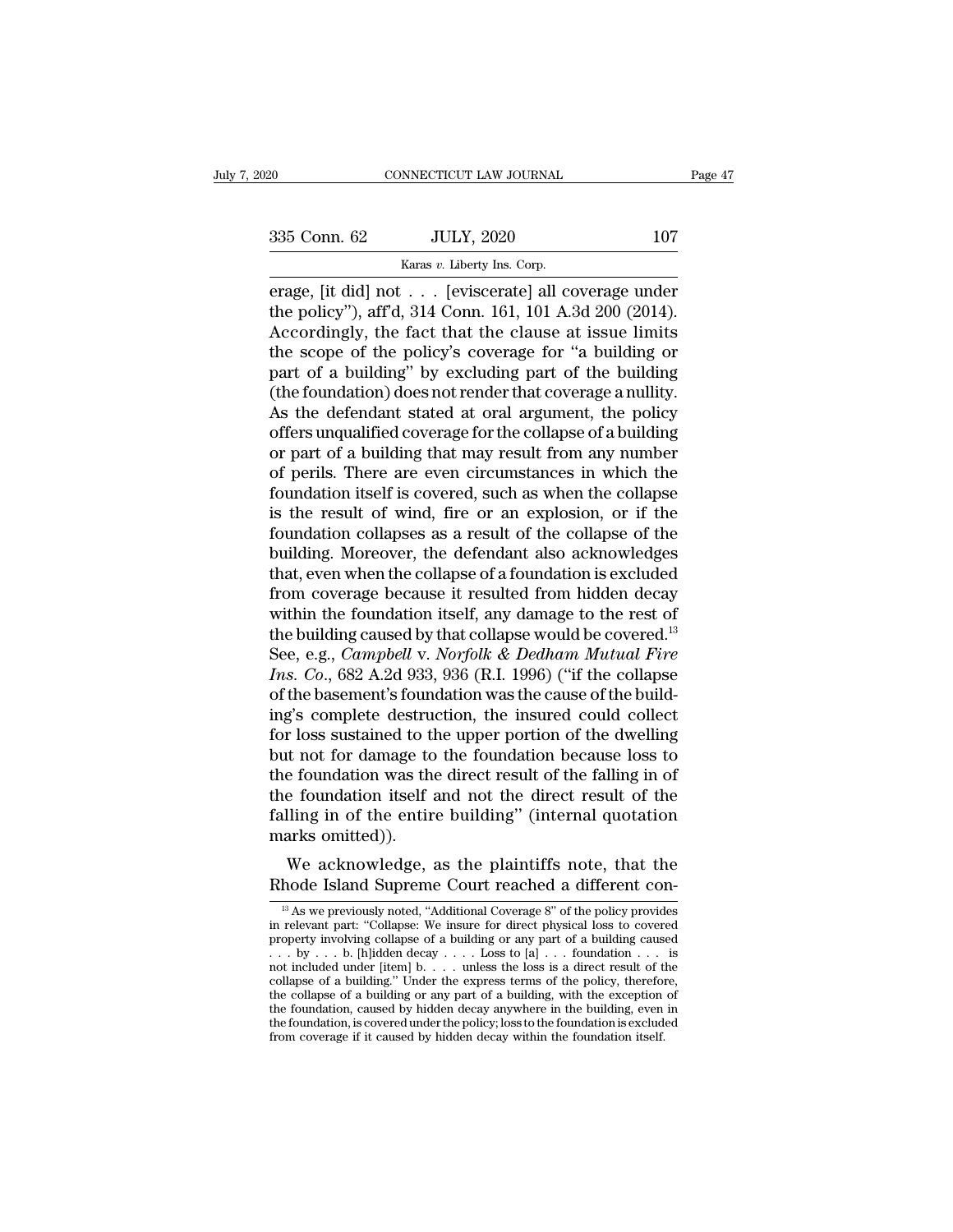|     | CONNECTICUT LAW JOURNAL                               | July 7, 2020     |
|-----|-------------------------------------------------------|------------------|
| 108 | <b>JULY, 2020</b>                                     | 335 Conn. 62     |
|     | Karas v. Liberty Ins. Corp.                           |                  |
|     | clusion with respect to this issue in <i>Camnhell</i> | 9 <sub>ner</sub> |

connectricut LAW JOURNAL July 7, 2020<br>
108 JULY, 2020 335 Conn. 62<br>
<sup>Karas v.</sup> Liberty Ins. Corp.<br>
clusion with respect to this issue in *Campbell*, a per<br>
curiam opinion in which the court determined that the<br>
foundation IOS JULY, 2020 335 Conn. 62<br>
Karas v. Liberty Ins. Corp.<br>
Clusion with respect to this issue in *Campbell*, a per<br>
curiam opinion in which the court determined that the<br>
foundation exclusion at issue "render[ed] illusory a Foundation exclusion with respect to this issue in Campbell, a per<br>clusion with respect to this issue in Campbell, a per<br>curiam opinion in which the court determined that the<br>foundation exclusion at issue "render[ed] illu 108 JULY, 2020 335 Conn. 62<br>
<br>
Raras v. Liberty Ins. Corp.<br>
<br>
clusion with respect to this issue in *Campbell*, a per<br>
curiam opinion in which the court determined that the<br>
foundation exclusion at issue "render[ed] illuso Example 1992. The collapse of a state of this issue in Campbell, a per curiam opinion in which the court determined that the foundation exclusion at issue "render[ed] illusory as applied to the foundation the earlier poli **Example 19** Karas v. Liberty ins. Corp.<br>
clusion with respect to this issue in *Campbell*, a per<br>
curiam opinion in which the court determined that the<br>
foundation exclusion at issue "render[ed] illusory as<br>
applied to t clusion with respect to this issue in *Campbell*, a per<br>curiam opinion in which the court determined that the<br>foundation exclusion at issue "render[ed] illusory as<br>applied to the foundation the earlier policy provision<br>pur curiam opinion in which the court determined that the<br>foundation exclusion at issue "render[ed] illusory as<br>applied to the foundation the earlier policy provision<br>purporting to insure against the risk of 'collapse of a<br>bui foundation exclusion at issue "render[ed] illusory as<br>applied to the foundation the earlier policy provision<br>purporting to insure against the risk of 'collapse of a<br>building or any part of a building.' " Id. The court in<br> applied to the foundation the earlier policy provision<br>purporting to insure against the risk of 'collapse of a<br>building or any part of a building.'" Id. The court in<br>*Campbell* did not explain, however, why exempting the<br>f purporting to insure against the risk of 'collapse of a<br>building or any part of a building.'" Id. The court in<br>Campbell did not explain, however, why exempting the<br>foundation from the provision granting coverage for<br>the co building or any part of a building.'" Id. The court in *Campbell* did not explain, however, why exempting the foundation from the provision granting coverage for the collapse of a building would render that coverage illuso Campbell did not explain, however, why exempting the<br>foundation from the provision granting coverage for<br>the collapse of a building would render that coverage<br>illusory, and we cannot perceive any justification for<br>that con foundation from the provision granting coverage for<br>the collapse of a building would render that coverage<br>illusory, and we cannot perceive any justification for<br>that conclusion in light of the fact that the policy at<br>issue the collapse of a building would render that coverage<br>illusory, and we cannot perceive any justification for<br>that conclusion in light of the fact that the policy at<br>issue in that case, like the policy in the present case,<br> illusory, and we cannot perceive any justification for<br>that conclusion in light of the fact that the policy at<br>issue in that case, like the policy in the present case,<br>covers many other losses due to the structure's col-<br>l that conclusion in light of the fact that the policy at<br>issue in that case, like the policy in the present case,<br>covers many other losses due to the structure's col-<br>lapse. Indeed, the decision of the Rhode Island Supreme<br> issue in that case, like the policy in the present case,<br>covers many other losses due to the structure's col-<br>lapse. Indeed, the decision of the Rhode Island Supreme<br>Court in *Campbell* runs counter to that court's repeate covers many other losses due to the structure's col-<br>lapse. Indeed, the decision of the Rhode Island Supreme<br>Court in *Campbell* runs counter to that court's repeated<br>holding, consistent with our own precedent and the<br>cas lapse. Indeed, the decision of the Rhode Island Supreme<br>Court in *Campbell* runs counter to that court's repeated<br>holding, consistent with our own precedent and the<br>case law of virtually every other state, that a policy<br>p Court in *Campbell* runs counter to that court's repeated<br>holding, consistent with our own precedent and the<br>case law of virtually every other state, that a policy<br>provision offering coverage for a particular peril will<br>no *End increase law of virtually every other state, that a policy provision offering coverage for a particular peril will not be deemed illusory unless it would not result in coverage under any reasonably expected set of cir* case law of virtually every other state, that a policy<br>provision offering coverage for a particular peril will<br>not be deemed illusory unless it would not result in<br>coverage under any reasonably expected set of circum-<br>sta provision offering coverage for a particular peril will<br>not be deemed illusory unless it would not result in<br>coverage under any reasonably expected set of circum-<br>stances. See, e.g., *Great American E & S Ins. Co. v.*<br>*En* not be deemed illusory unless it would not result in<br>coverage under any reasonably expected set of circum-<br>stances. See, e.g., *Great American E & S Ins. Co. v.*<br>*End Zone Pub & Grill of Narragansett, Inc.*, 45 A.3d<br>571, coverage under any reasonably expected set of circum-<br>stances. See, e.g., *Great American E & S Ins. Co. v.*<br>*End Zone Pub & Grill of Narragansett, Inc.*, 45 A.3d<br>571, 576 (R.I. 2012) ("[w]e will deem an exclusion to an<br>in stances. See, e.g., *Great American E & S Ins. Co. v.*<br>*End Zone Pub & Grill of Narragansett, Inc.*, 45 A.3d<br>571, 576 (R.I. 2012) ("[w]e will deem an exclusion to an<br>insurance policy illusory only when it would preclude<br>co End Zone Pub & Grill of Narragansett, Inc., 45 A.3d<br>571, 576 (R.I. 2012) ("[w]e will deem an exclusion to an<br>insurance policy illusory only when it would preclude<br>coverage in almost any circumstance" (internal quota-<br>tion 571, 576 (R.I. 2012) ("[w]e will deem an exclusion to an<br>insurance policy illusory only when it would preclude<br>coverage in almost any circumstance" (internal quota-<br>tion marks omitted)); see *Pressman* v. Aetna Casu-<br>alty insurance policy illusory only when it would preclude<br>coverage in almost any circumstance" (internal quota-<br>tion marks omitted)); see *Pressman v. Aetna Casu-<br>alty & Surety Co.*, 574 A.2d 757, 759 (R.I. 1990) (it was<br>again coverage in almost any circumstance" (internal quotation marks omitted)); see *Pressman v. Aetna Casu-<br>alty & Surety Co.*, 574 A.2d 757, 759 (R.I. 1990) (it was<br>against public policy to apply narrow definition to term<br>in i tion marks omitted)); see *Pressman v. Aetna Casualty & Surety Co.*, 574 A.2d 757, 759 (R.I. 1990) (it was against public policy to apply narrow definition to term in insurance policy because such application rendered cov alty & Surety Co., 574 A.2d 757, 759 (R.I. 1990) (it was<br>against public policy to apply narrow definition to term<br>in insurance policy because such application rendered<br>coverage illusory); see also, e.g., *Bethel* v. *Darwi* against public policy to apply narrow definition to term<br>in insurance policy because such application rendered<br>coverage illusory); see also, e.g., *Bethel* v. *Darwin Select*<br>Ins. Co., 735 F.3d 1035, 1040, 1041 (8th Cir. in insurance policy because such application rendered<br>coverage illusory); see also, e.g., *Bethel* v. *Darwin Select*<br>*Ins. Co.*, 735 F.3d 1035, 1040, 1041 (8th Cir. 2013) (Min-<br>nesota law applies doctrine of illusory cove *Co*, 735 F.3d 1035, 1040, 1041 (8th Cir. 2013) (Minnesota law applies doctrine of illusory coverage to construe insurance contracts "so as not to be a delusion to the insured" and to avoid "functionally nonexistent" cover Ins. Co., 735 F.3d 1035, 1040, 1041 (8th Cir. 2013) (Minnesota law applies doctrine of illusory coverage to construe insurance contracts "so as not to be a delusion to the insured" and to avoid "functionally nonexistent" c nesota law applies doctrine of illusory coverage to construe insurance contracts "so as not to be a delusion<br>to the insured" and to avoid "functionally nonexistent"<br>coverage (internal quotation marks omitted)); *Cynergy*,<br>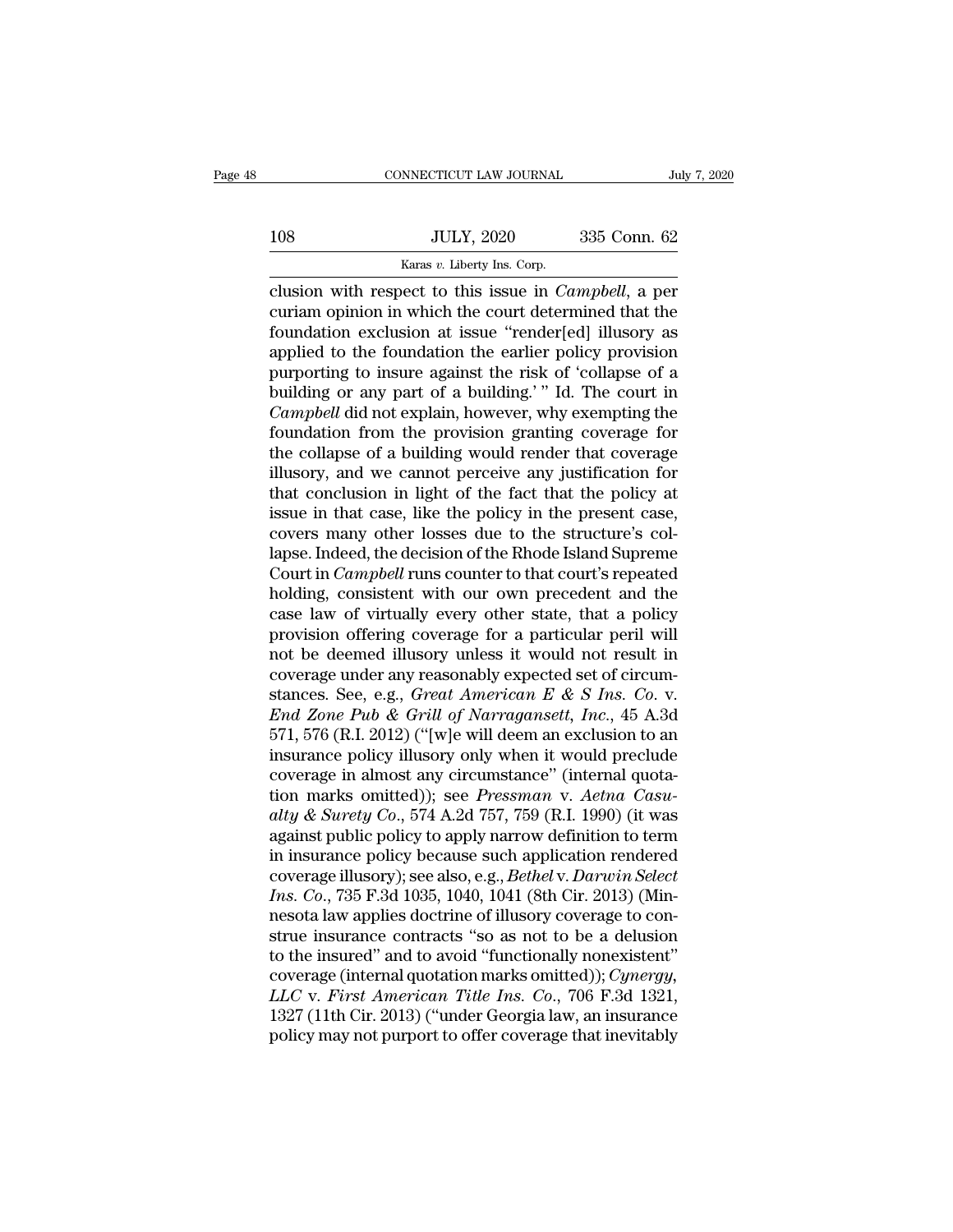| 020          | CONNECTICUT LAW JOURNAL                                                                                                                                                    | Page 49 |
|--------------|----------------------------------------------------------------------------------------------------------------------------------------------------------------------------|---------|
|              |                                                                                                                                                                            |         |
| 335 Conn. 62 | <b>JULY, 2020</b>                                                                                                                                                          | 109     |
|              | Karas v. Liberty Ins. Corp.                                                                                                                                                |         |
|              | will be defeated by one of the policy's exclusions—in<br>other words, the policy may not offer coverage that is<br>chimorical") In light of the foregoing we conclude that |         |

335 Conn. 62 JULY, 2020 109<br>
Karas v. Liberty Ins. Corp.<br>
Will be defeated by one of the policy's exclusions—in<br>
other words, the policy may not offer coverage that is<br>
chimerical''). In light of the foregoing, we conclud 335 Conn. 62 JULY, 2020 109<br>
Karas v. Liberty Ins. Corp.<br>
Will be defeated by one of the policy's exclusions—in<br>
other words, the policy may not offer coverage that is<br>
chimerical''). In light of the foregoing, we conclud 335 Conn. 62 JULY, 2020 109<br>
Karas v. Liberty Ins. Corp.<br>
Will be defeated by one of the policy's exclusions—in<br>
other words, the policy may not offer coverage that is<br>
chimerical''). In light of the foregoing, we conclud Examples 1982, 1982, 1982, 1983<br>
Will be defeated by one of the policy's exclusions—in<br>
other words, the policy may not offer coverage that is<br>
chimerical"). In light of the foregoing, we conclude that<br>
the term "foundati  $\frac{\text{Karas } v \text{.} \text{Lberty ins.} \text{ Corp.}}{\text{with the 1} \text{th}}$ <br>
will be defeated by one of the policy's exclusions—in<br>
other words, the policy may not offer coverage that is<br>
chimerical"). In light of the foregoing, we conclude that<br>
the t will be defeated by one of the policy's exclusions—in<br>other words, the policy may not offer coverage that is<br>chimerical"). In light of the foregoing, we conclude that<br>the term "foundation" in the plaintiffs' homeowners<br>ins other words, the policy may not offer coverage that is chimerical"). In light of the foregoing, we conclude that the term "foundation" in the plaintiffs' homeowners insurance policy unambiguously includes the plaintiffs' b chimerical"). In li<br>the term "found<br>insurance policy<br>basement walls a<br>policy applies to<br>tiffs' property, i<br>tiffs' house. Superiority walls and that the collapse provision in that<br>hicy applies to any foundation located on the plain-<br>fs' property, including the one beneath the plain-<br>fs' house.<br>IV<br>We, of course, recognize the seriousness of th

IV

policy applies to any foundation located on the plain-<br>tiffs' property, including the one beneath the plain-<br>tiffs' house.<br>IV<br>We, of course, recognize the seriousness of the crum-<br>bling foundations problem that confronts t tiffs' property, including the one beneath the plain-<br>tiffs' house.<br>IV<br>We, of course, recognize the seriousness of the crum-<br>bling foundations problem that confronts the plaintiffs<br>in the present case, and we also acknowle iffs' house.<br>
IV<br>
We, of course, recognize the seriousness of the crum-<br>
bling foundations problem that confronts the plaintiffs<br>
in the present case, and we also acknowledge the grav-<br>
ity of the problem for so many other IV<br>We, of course, recognize the seriousness of the crum-<br>bling foundations problem that confronts the plaintiffs<br>in the present case, and we also acknowledge the grav-<br>ity of the problem for so many other homeowners state-The US of Course, recognize the seriousness of the crum-<br>bling foundations problem that confronts the plaintiffs<br>in the present case, and we also acknowledge the grav-<br>ity of the problem for so many other homeowners state-We, of course, recognize the seriousness of the crum-<br>bling foundations problem that confronts the plaintiffs<br>in the present case, and we also acknowledge the grav-<br>ity of the problem for so many other homeowners state-<br>wi bling foundations problem that confronts the plaintiffs<br>in the present case, and we also acknowledge the grav-<br>ity of the problem for so many other homeowners state-<br>wide. Our sole task, however, is to construe the plain-<br> in the present case,<br>ity of the problem fo<br>wide. Our sole task<br>tiffs' homeowners<br>other such contract<br>as applied to the fac<br>to do so here.<br>The answer to the The answer to the first certified question is "yes," that<br>the "homeowners" insurance policy as we would any<br>her such contract, that is, in accordance with its terms<br>applied to the facts of the case. We have endeavored<br>do s wide. Our sole task, nowever, is to construe the plain-<br>tiffs' homeowners insurance policy as we would any<br>other such contract, that is, in accordance with its terms<br>as applied to the facts of the case. We have endeavored<br>

the 'standard is applied to the facts of the case. We have endeavored to do so here.<br>The answer to the first certified question is "yes," that<br>is, the "substantial impairment of structural integrity"<br>standard is applicable buter such contract, that is, in accordance with<br>as applied to the facts of the case. We have end<br>to do so here.<br>The answer to the first certified question is "y<br>is, the "substantial impairment of structural is<br>standard is do so here.<br>The answer to the first certified question is "yes," that<br>the "substantial impairment of structural integrity"<br>andard is applicable to the "collapse" provision of the<br>aintiffs' homeowners insurance policy.<br>The The answer to the first certified question is "yes," that<br>is, the "substantial impairment of structural integrity"<br>standard is applicable to the "collapse" provision of the<br>plaintiffs' homeowners insurance policy.<br>The answ

The answer to the first certified question is yes, that<br>is, the "substantial impairment of structural integrity"<br>standard is applicable to the "collapse" provision of the<br>plaintiffs' homeowners insurance policy.<br>The answer is, the substantial impairment of structural imegrity<br>standard is applicable to the "collapse" provision of the<br>plaintiffs' homeowners insurance policy.<br>The answer to the second certified question is the<br>"substantial impai standard is applicable to the collapse.<br>plaintiffs' homeowners insurance<br>The answer to the second cert.<br>"substantial impairment of struct<br>dard requires a showing that the bu<br>danger of falling down or caving in<br>danger of an The answer to the second certified question is the<br>ubstantial impairment of structural integrity" stan-<br>rd requires a showing that the building is in imminent<br>nger of falling down or caving in, that is, in imminent<br>nger of The answer to the second certified question is the<br>
"substantial impairment of structural integrity" stan-<br>
danger of falling down or caving in, that is, in imminent<br>
danger of an actual collapse.<br>
The answer to the third

substantial impairment of structural imegrity standard requires a showing that the building is in imminent danger of an actual collapse.<br>The answer to the third certified question is "yes," that is, the term "foundation" i danger of falling down or caving in, that is, in danger of falling down or caving in, that is, in danger of an actual collapse.<br>The answer to the third certified question that is, the term "foundation" in the plaintif owne mear of an actual collapse.<br>The answer to the third certified question is "yes,"<br>at is, the term "foundation" in the plaintiffs' home-<br>vners insurance policy unambiguously includes the<br>sement walls of the plaintiffs' home. The answer to the third certified question<br>at is, the term "foundation" in the plaintiff<br>where insurance policy unambiguously incl<br>sement walls of the plaintiffs' home.<br>No costs shall be taxed in this court to any<br>In this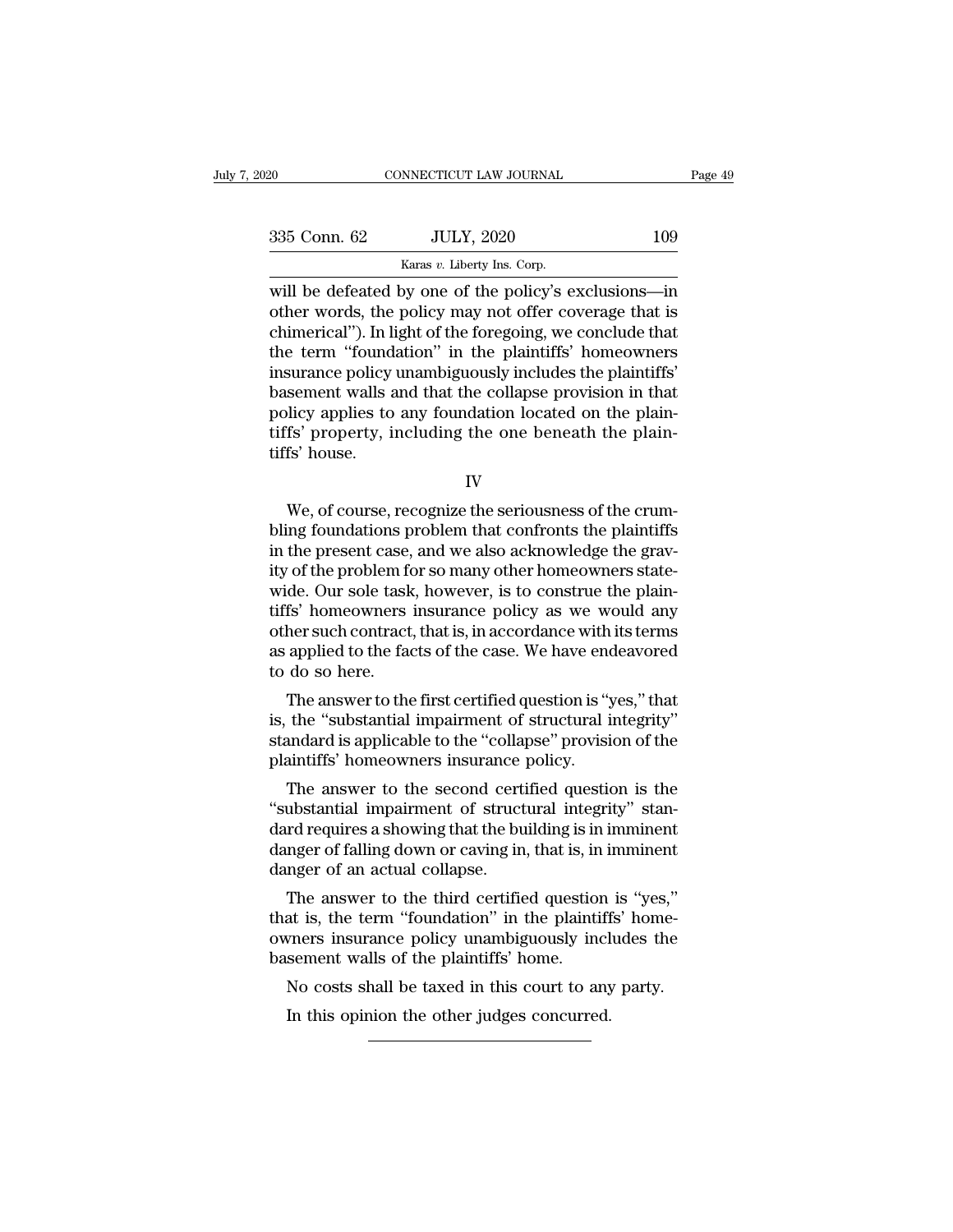# 110 CONNECTICUT LAW JOURNAL July 7, 2020<br>110 JULY, 2020 335 Conn. 110<br>110 Vera v. Liberty Mutual Fire Ins. Co.

CONNECTICUT LAW JOURNAL<br>JULY, 2020 335<br>Vera *v*. Liberty Mutual Fire Ins. Co.

# JULY, 2020 335 Conn. 110<br>Vera v. Liberty Mutual Fire Ins. Co.<br>STEVEN L. VERA ET AL. v. LIBERTY MUTUAL<br>FIRE INSURANCE COMPANY<br>CSC 20178) JULY, 2020 335 Conn. 110<br>
Vera v. Liberty Mutual Fire Ins. Co.<br>
L. VERA ET AL. v. LIBERTY MUTUAL<br>
FIRE INSURANCE COMPANY (SC 20178) JULY, 2020<br>
Serty Mutual Fire Ins. Co.<br>
ET AL. v. LIBERTY<br>
URANCE COMPAN<br>
(SC 20178)<br>
and Palmer, McDonald, D' STEVEN L. VERA ET AL.  $v$ . LIBERTY MUTUAL<br>FIRE INSURANCE COMPANY<br>(SC 20178)<br>Robinson, C. J., and Palmer, McDonald, D'Auria,<br>Mullins, Kahn and Ecker, Js. FIRE INSURANCE COMPANY

# *Syllabus*

Robinson, C. J., and Palmer, McDonald, D'Auria,<br>Mullins, Kahn and Ecker, Js.<br>Syllabus<br>The plaintiffs, whose home was insured by the defendant insurance com-<br>pany, sought to recover damages from the defendant in an action b Robinson, C. J., and Palmer, McDonald, D'Auria,<br>Mullins, Kahn and Ecker, Js.<br>Syllabus<br>plaintiffs, whose home was insured by the defendant insurance com-<br>pany, sought to recover damages from the defendant in an action broug Mullins, Kahn and Ecker, Js.<br>
Syllabus<br>
plaintiffs, whose home was insured by the defendant insurance com-<br>
pany, sought to recover damages from the defendant in an action brought<br>
in state court and subsequently removed t for the District of Connection<br>the District of Connection and Sylvin and Sylvin and Sylvin and Sylvin and Sylvin and Sylvin and Sylvin and Sylvin and Sylvin alleged, inter alia, that the<br>defendant had breached certain prov The plaintiffs, whose home was insured by the defendant insurance company, sought to recover damages from the defendant in an action brought in state court and subsequently removed to the United District Court for the Dist plaintiffs, whose home was insured by the defendant insurance company, sought to recover damages from the defendant in an action brought in state court and subsequently removed to the United District Court for the District pany, sought to recover damages from the defendant in an action brought<br>in state court and subsequently removed to the United District Court<br>for the District of Connecticut. The plaintiffs alleged, inter alia, that the<br>def functions and the walls concluded that they were not in state court and subsequently removed to the United District Court for the District of Connecticut. The plaintiffs alleged, inter alia, that the defendant had breached for the District of Connecticut. The plaintiffs alleged, inter alia, that the defendant had breached certain provisions of the applicable homeowners insurance policy by declining coverage for cracking in their concrete bas defendant had breached certain provisions of the applicable homeowners insurance policy by declining coverage for cracking in their concrete basement walls. A structural engineer whom the plaintiffs retained to evaluate th ers insurance policy by declining coverage for cracking in their concrete basement walls. A structural engineer whom the plaintiffs retained to evaluate the walls concluded that they were not in imminent danger of falling be benefited between twalls. A structural engineer whom the plaintiffs retained to evaluate the walls concluded that they were not in imminent danger of falling down and required no structural supports but would continue t evaluate the walls concluded that they were not in imminent danger of falling down and required no structural supports but would continue to deteriorate further due to being constructed with defective concrete. The plainti Falling down and required no structural supports but would continue to deteriorate further due to being constructed with defective concrete. The plaintiffs claimed that they were covered under the policy because the deteri *Assurance Co.* (205 Conn. 246), in which this court conducts when the plaintiffs claimed that they were covered under the policy because the deterioration of the concrete in their basement walls had substantially impaired The plaintiffs claimed that they were covered under the policy because<br>the deterioration of the concrete in their basement walls had substan-<br>tially impaired their structural integrity such that they were in a state<br>of col The plaintiffs claimed that they were covered under the policy because the deterioration of the concrete in their basement walls had substantially impaired their structural integrity such that they were in a state of coll tially impaired their structural integrity such that they were in a state<br>of collapse, as that term had been defined in *Beach v. Middlesex Mutual*<br>Assurance Co. (205 Conn. 246), in which this court concluded that that<br>the of collapse, as that term had been defined in *Beach v. Middlesex Mutual Assurance Co.* (205 Conn. 246), in which this court concluded that that the term "collapse" in a homeowners insurance policy, when otherwise undef Assurance Co. (205 Conn. 246), in which this court concluded that that the term "collapse" in a homeowners insurance policy, when otherwise undefined, is sufficiently ambiguous to include coverage for any substantial impai The term "collapse" in a homeowners insurance policy, when otherwise undefined, is sufficiently ambiguous to include coverage for any substantial impairment of the structural integrity of an insured's home. The defendant f undefined, is sufficiently ambiguous to include coverage for any substantial impairment of the structural integrity of an insured's home. The defendant filed a motion for summary judgment, claiming, inter alia, that the pl the defendant of the structural integrity of an insured's home. The defendant filed a motion for summary judgment, claiming, inter alia, that the plaintiffs could not establish a substantial impairment of the structural in that the plaintiffs could not establish a substantial impairment of the structural integrity of their basement walls without proof that the walls were in imminent danger of falling down or caving in. Prior to deciding the that the plaintiffs could not establish a substantial impairment of the structural integrity of their basement walls without proof that the walls were in imminent danger of falling down or caving in. Prior to deciding the structural integrity of their basement walls without proof that the walls<br>structural integrity of their basement walls without proof that the walls<br>were in imminent danger of falling down or caving in. Prior to deciding<br>th were in imminent danger of falling down or caving in. Prior to deciding<br>the defendant's motion, the District Court certified a question of law<br>to this court concerning what constitutes substantial impairment of<br>structural ince in *Karas* in *Karas* v. *Liberty* Ins. Court certified a question of law to this court concerning what constitutes substantial impairment of structural integrity for purposes of applying the collapse provisions in th to this court concerning what constitutes substantial impairment of structural integrity for purposes of applying the collapse provisions in the homeowners insurance policy at issue. *Held* that the issue raised in this ca structural integrity for purposes of applying the collapse provisions in<br>the homeowners insurance policy at issue. *Held* that the issue raised<br>in this case was substantially identical to that considered in the compan-<br>ion the homeowners insurance policy at issue. *Held* that the issue raised<br>in this case was substantially identical to that considered in the compan-<br>ion case of *Karas* v. *Liberty Ins. Corp.* (335 Conn. 62), and the court<br>co in this case was substantially identical to that considered in the companion case of *Karas v. Liberty Ins. Corp.* (335 Conn. 62), and the court concluded, consistent with its decision in *Karas*, that, to satisfy the subs in an exact *Karas v. Liberty Ins. Corp.* (335 Conn. 62), and the ion case of *Karas v. Liberty Ins. Corp.* (335 Conn. 62), and the concluded, consistent with its decision in *Karas*, that, to satisf substantial impairment concluded, consistent with its decision in *Karas*, that, to satisfy the substantial impairment of structural integrity standard, an insured whose home has not actually collapsed must present evidence demonstrating that t home has not actually collapsed must present evidence demonstrating<br>that the home nevertheless is in imminent danger of falling down or<br>caving in, that is, in imminent danger of an actual collapse.<br>Argued December 18, 201 that the home nevertheless is in imminent danger of falling down or caving in, that is, in imminent danger of an actual collapse.<br>Argued December 18, 2018—officially released, November 12, 2019\*<br>\*November 12, 2019, the dat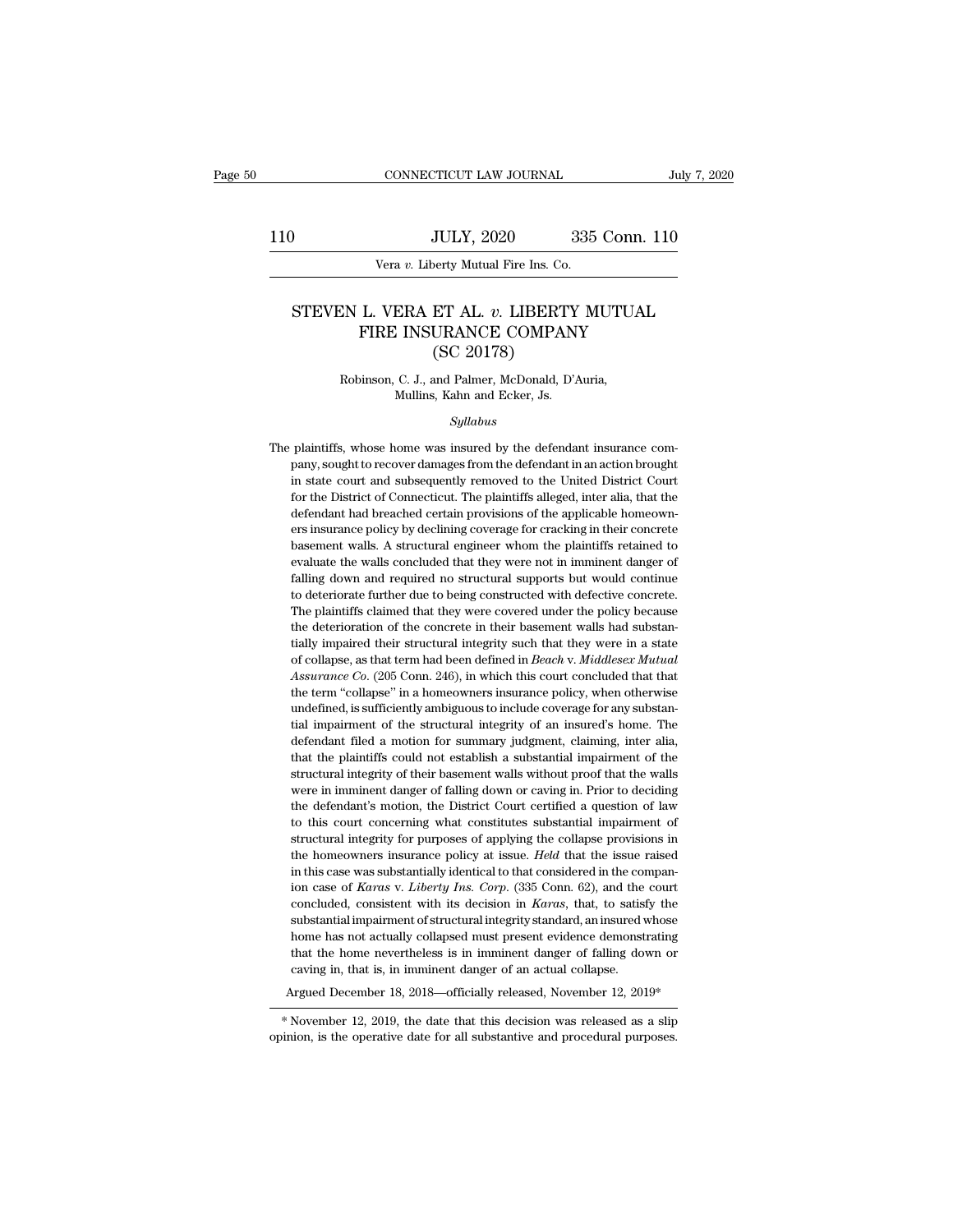| 2020          | CONNECTICUT LAW JOURNAL                                                                                                                                                   | Page 51 |
|---------------|---------------------------------------------------------------------------------------------------------------------------------------------------------------------------|---------|
|               |                                                                                                                                                                           |         |
| 335 Conn. 110 | <b>JULY, 2020</b>                                                                                                                                                         | 111     |
|               | Vera v. Liberty Mutual Fire Ins. Co.                                                                                                                                      |         |
|               | Procedural History                                                                                                                                                        |         |
|               | Action to recover damages for, inter alia, breach of<br>an insurance contract, and for other relief, brought to<br>the Superior Court in the judicial district of Tolland |         |

335 Conn. 110 JULY, 2020 111<br>
Vera v. Liberty Mutual Fire Ins. Co.<br>
Procedural History<br>
Action to recover damages for, inter alia, breach of<br>
an insurance contract, and for other relief, brought to<br>
the Superior Court in Vera v. Liberty Mutual Fire Ins. Co.<br>
Procedural History<br>
Action to recover damages for, inter alia, breach of<br>
an insurance contract, and for other relief, brought to<br>
the Superior Court in the judicial district of Tollan Vera v. Liberty Mutual Fire Ins. Co.<br>
Procedural History<br>
Action to recover damages for, inter alia, breach of<br>
an insurance contract, and for other relief, brought to<br>
the Superior Court in the judicial district of Tollan *Procedural History*<br>
Action to recover damages for, inter alia, breach of<br>
an insurance contract, and for other relief, brought to<br>
the Superior Court in the judicial district of Tolland,<br>
where the case was removed to th Action to recover damages for, inter alia, breach of<br>an insurance contract, and for other relief, brought to<br>the Superior Court in the judicial district of Tolland,<br>where the case was removed to the United States Dis-<br>tric Action to recover damages for, inter alia, breach of<br>an insurance contract, and for other relief, brought to<br>the Superior Court in the judicial district of Tolland,<br>where the case was removed to the United States Dis-<br>tric an insurance contra<br>the Superior Court<br>where the case was<br>trict Court for the l<br>the court, *Chatigny*<br>this court concerni<br>insurance law.<br>*Brian D. Danfort* France the case was removed to the United States Discount for the District of Connecticut; thereafter, a court, *Chatigny*, *J*., certified a question of law to is court concerning the application of Connecticut surance la *Referent, Chatigny, J.*, certified a question of law to is court, *Chatigny, J.*, certified a question of law to is court concerning the application of Connecticut surance law.<br>*Brian D. Danforth*, for the appellants (pla this court concerning the app<br>this court concerning the app<br>insurance law.<br>*Brian D. Danforth*, for the appellee (defendant).<br>the appellee (defendant).

*Opinion*

*Brian D. Danforth*, for the appellants (plaintiffs).<br> *Robert A. Kole*, with whom was *Kieran W. Leary*, for<br>
e appellee (defendant).<br> *Opinion*<br>
PALMER, J. This case, which comes to us on certifica-<br>
opinion<br>
r from the Robert A. Kole, with whom was Kieran W. Leary, for<br>the appellee (defendant).<br> $\frac{Opinion}{}$ <br>PALMER, J. This case, which comes to us on certifica-<br>tion from the United States District Court for the Dis-<br>trict of Connecticut; s the appellee (defendant).<br>  $\omega_{pinion}$ <br>
PALMER, J. This case, which comes to us on certifica-<br>
tion from the United States District Court for the Dis-<br>
trict of Connecticut; see General Statutes § 51-199b (d),<sup>1</sup><br>
is a compa opinion<br>
opinion<br>
PALMER, J. This case, which comes to us on certifica-<br>
tion from the United States District Court for the Dis-<br>
trict of Connecticut; see General Statutes § 51-199b (d),<sup>1</sup><br>
is a companion case to *Karas* Opinion<br>
PALMER, J. This case, which comes to us on certifica-<br>
tion from the United States District Court for the Dis-<br>
trict of Connecticut; see General Statutes § 51-199b (d),<sup>1</sup><br>
is a companion case to *Karas* v. *Lib* PALMER, J. This case, which comes to us on certifica-<br>tion from the United States District Court for the Dis-<br>trict of Connecticut; see General Statutes § 51-199b (d),<sup>1</sup><br>is a companion case to *Karas* v. *Liberty Ins. Cor* PALMER, J. This case, which comes to us on certifica-<br>tion from the United States District Court for the Dis-<br>trict of Connecticut; see General Statutes § 51-199b (d),<sup>1</sup><br>is a companion case to *Karas* v. *Liberty Ins. Co* tion from the United States District Court for the District of Connecticut; see General Statutes § 51-199b (d),<sup>1</sup> is a companion case to *Karas v. Liberty Ins. Corp.*, 335 Conn. 62, A.3d (2019), and requires us to clarif trict of Connecticut; see General Statutes § 51-199b (d),<sup>1</sup><br>is a companion case to *Karas* v. *Liberty Ins. Corp.*, 335<br>Conn. 62, A.3d (2019), and requires us to clarify,<br>as we have in *Karas*, the meaning of the term "co is a companion case to *Karas* v. *Liberty Ins. Corp.*, 335<br>
Conn. 62, A.3d (2019), and requires us to clarify,<br>
as we have in *Karas*, the meaning of the term "collapse"<br>
in a homeowners insurance policy when that term is Conn. 62, A.3d (2019), and requires us to clarify,<br>as we have in *Karas*, the meaning of the term "collapse"<br>in a homeowners insurance policy when that term is<br>not otherwise defined in the policy. More specifically,<br>we mus as we have in *Karas*, the meaning of the term "collapse"<br>in a homeowners insurance policy when that term is<br>not otherwise defined in the policy. More specifically,<br>we must decide whether our holding in *Beach* v. *Middle* in a homeowners insurance policy when that term is<br>not otherwise defined in the policy. More specifically,<br>we must decide whether our holding in *Beach* v. *Middle-*<br>sex *Mutual Assurance Co.*, 205 Conn. 246, 252, 532 A.2 not otherwise defined in the policy. More specifically,<br>we must decide whether our holding in *Beach* v. *Middle-*<br>sex *Mutual Assurance Co.*, 205 Conn. 246, 252, 532 A.2d<br>1297 (1987), that the term "collapse," when not d we must decide whether our holding in *Beach v. Middle-*<br>sex Mutual Assurance Co., 205 Conn. 246, 252, 532 A.2d<br>1297 (1987), that the term "collapse," when not defined<br>in such a policy, is "sufficiently ambiguous to includ sex Mutual Assurance Co., 205 Conn. 246, 252, 532 A.2d<br>1297 (1987), that the term "collapse," when not defined<br>in such a policy, is "sufficiently ambiguous to include<br>coverage for any substantial impairment of the struc-<br> coverage for any substantial impairment of the structural integrity" of the insureds' home, also requires a showing that the building is in imminent danger of falling down or caving in. We conclude that it does.<br>
<sup>1</sup> Gene tural integrity" of the insureds' home, also requires a<br>showing that the building is in imminent danger of fall-<br>ing down or caving in. We conclude that it does.<br> $\frac{1}{1}$  General Statutes § 51-199b (d) provides in releva

showing that the building is in imminent danger of fall-<br>ing down or caving in. We conclude that it does.<br> $\frac{1}{1}$  General Statutes § 51-199b (d) provides in relevant part: "The Supreme<br>Court may answer a question of law ing down or caving in. We conclude that it does.<br>
<sup>1</sup>General Statutes § 51-199b (d) provides in relevant part: "The Supreme<br>
Court may answer a question of law certified to it by a court of the United<br>
States . . . if the deneral Statutes § 51-199b (d) provides in relevant particle constants and court may answer a question of law certified to it by a constant of the answer may be determinative of an initigation in the certifying court and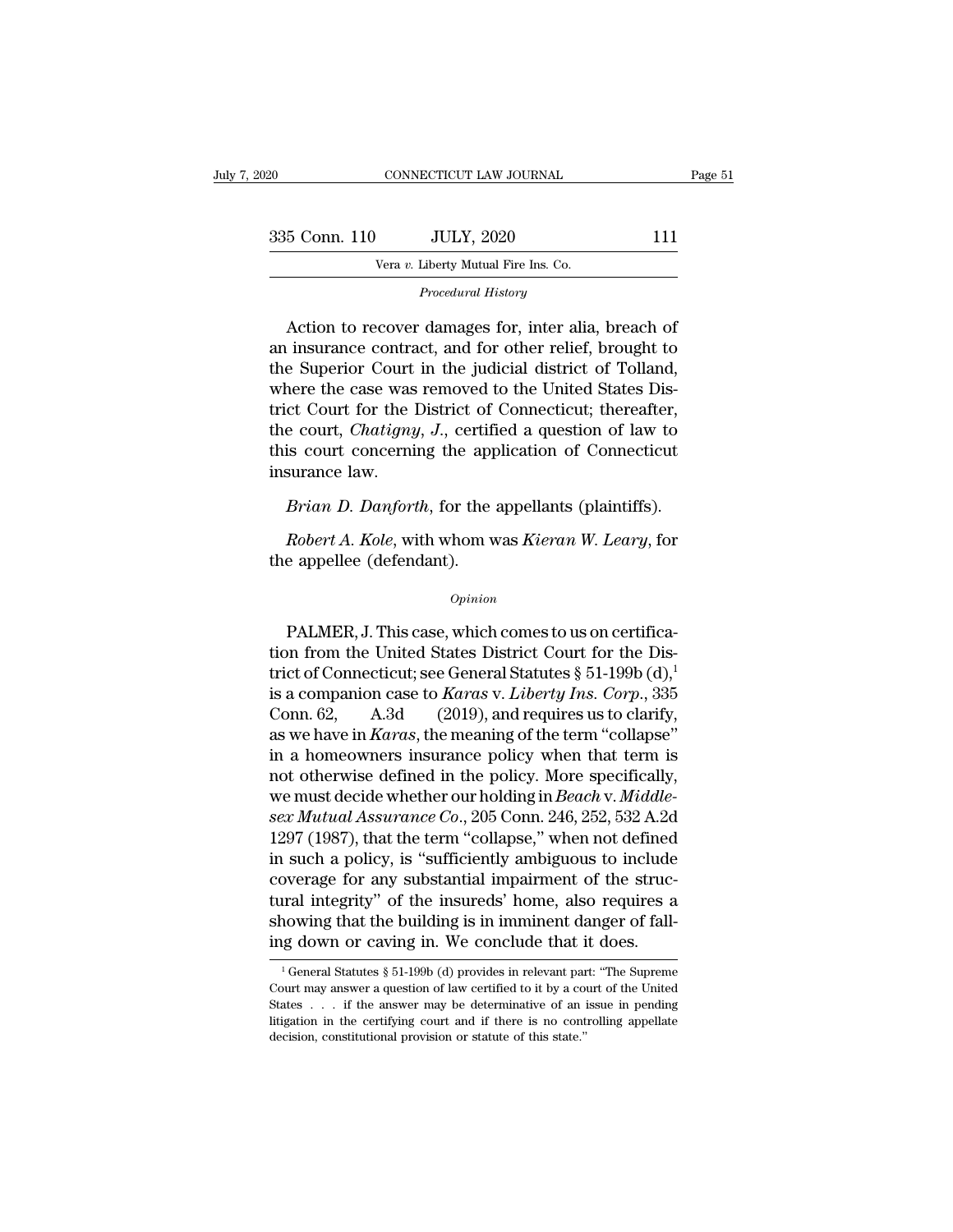|     | CONNECTICUT LAW JOURNAL                          |               | July 7, 2020 |
|-----|--------------------------------------------------|---------------|--------------|
| 112 | <b>JULY, 2020</b>                                | 335 Conn. 110 |              |
|     | Vera v. Liberty Mutual Fire Ins. Co.             |               |              |
|     | The plaintiffs Steven L Vera and Kim E Vera have |               |              |

CONNECTICUT LAW JOURNAL July 7, 2020<br>
2<br>
JULY, 2020 335 Conn. 110<br>
Vera v. Liberty Mutual Fire Ins. Co.<br>
The plaintiffs, Steven L. Vera and Kim E. Vera, have<br>
sided in their home in the town of Willington since<br>
08. That h II2 JULY, 2020 335 Conn. 110<br>Vera v. Liberty Mutual Fire Ins. Co.<br>The plaintiffs, Steven L. Vera and Kim E. Vera, have<br>resided in their home in the town of Willington since<br>2008. That home, which was built in 1993, is insu Vera v. Liberty Mutual Fire Ins. Co.<br>
The plaintiffs, Steven L. Vera and Kim E. Vera, have<br>
resided in their home in the town of Willington since<br>
2008. That home, which was built in 1993, is insured<br>
under a homeowners in ULLY, 2020 335 Conn. 110<br>
Vera v. Liberty Mutual Fire Ins. Co.<br>
The plaintiffs, Steven L. Vera and Kim E. Vera, have<br>
resided in their home in the town of Willington since<br>
2008. That home, which was built in 1993, is ins Vera v. Liberty Mutual Fire Ins. Co.<br>The plaintiffs, Steven L. Vera and Kim E. Vera, have<br>resided in their home in the town of Willington since<br>2008. That home, which was built in 1993, is insured<br>under a homeowners insur Vera v. Liberty Mutual Fire Ins. Co.<br>
The plaintiffs, Steven L. Vera and Kim E. Vera, have<br>
resided in their home in the town of Willington since<br>
2008. That home, which was built in 1993, is insured<br>
under a homeowners i The plaintiffs, Steven L. Vera and Kim E. Vera, have<br>resided in their home in the town of Willington since<br>2008. That home, which was built in 1993, is insured<br>under a homeowners insurance policy issued to the<br>plaintiffs b resided in their home in the town of Willington since<br>2008. That home, which was built in 1993, is insured<br>under a homeowners insurance policy issued to the<br>plaintiffs by the defendant, Liberty Mutual Fire Insur-<br>ance Comp 2008. That home, which was built in 1993, is insured<br>under a homeowners insurance policy issued to the<br>plaintiffs by the defendant, Liberty Mutual Fire Insur-<br>ance Company. In August, 2015, after learning about<br>the proble under a homeowners insurance policy issued to the<br>plaintiffs by the defendant, Liberty Mutual Fire Insur-<br>ance Company. In August, 2015, after learning about<br>the problem of crumbling basement walls affecting<br>homes in their plaintiffs by the defendant, Liberty Mutual Fire Insurance Company. In August, 2015, after learning about<br>the problem of crumbling basement walls affecting<br>homes in their community due to the use of defective<br>concrete manu ance Company. In August, 2015, after learning about<br>the problem of crumbling basement walls affecting<br>homes in their community due to the use of defective<br>concrete manufactured by the J.J. Mottes Concrete<br>Company (Mottes), the problem of crumbling basement walls affecting<br>homes in their community due to the use of defective<br>concrete manufactured by the J.J. Mottes Concrete<br>Company (Mottes), in the construction of those walls,<sup>2</sup><br>the plaintif homes in their community due to the use of defective<br>concrete manufactured by the J.J. Mottes Concrete<br>Company (Mottes), in the construction of those walls,<sup>2</sup><br>the plaintiffs retained William F. Neal, a structural<br>engineer concrete manufactured by the J.J. Mottes Concrete<br>Company (Mottes), in the construction of those walls,<sup>2</sup><br>the plaintiffs retained William F. Neal, a structural<br>engineer, to evaluate the condition of their basement<br>walls. Company (Mottes), in the construction of those walls,<sup>2</sup><br>the plaintiffs retained William F. Neal, a structural<br>engineer, to evaluate the condition of their basement<br>walls. Although Neal observed "very narrow spider web<br>cr the plaintiffs retained William F. Neal, a structural<br>engineer, to evaluate the condition of their basement<br>walls. Although Neal observed "very narrow spider web<br>cracking" approximately one-sixteenth of an inch wide<br>in the engineer, to evaluate the condition of their basement<br>walls. Although Neal observed "very narrow spider web<br>cracking" approximately one-sixteenth of an inch wide<br>in the interior basement walls and "three small vertical<br>cra walls. Although Neal observed "very narrow spider web<br>cracking" approximately one-sixteenth of an inch wide<br>in the interior basement walls and "three small vertical<br>cracks" of a similar size in the exterior walls, there<br>we cracking" approximately one-sixteenth of an inch wide<br>in the interior basement walls and "three small vertical<br>cracks" of a similar size in the exterior walls, there<br>were no visible signs of bowing. Neal concluded that<br>the in the interior basement walls and "three small vertical<br>cracks" of a similar size in the exterior walls, there<br>were no visible signs of bowing. Neal concluded that<br>the walls were not in imminent danger of falling down<br>and cracks" of a similar size in the exterior walls, there were no visible signs of bowing. Neal concluded that the walls were not in imminent danger of falling down and required no structural supports of any kind at that time were no visible signs of bowing. Neal concluded that<br>the walls were not in imminent danger of falling down<br>and required no structural supports of any kind at that<br>time. In his report, Neal stated that, "[b]ased solely on<br>[ the walls were not in imminent danger of falling down<br>and required no structural supports of any kind at that<br>time. In his report, Neal stated that, "[b]ased solely on<br>[his] visual observations, the most likely cause of th and required no structural supports of any kind at that<br>time. In his report, Neal stated that, "[b]ased solely on<br>[his] visual observations, the most likely cause of the<br>spider web cracking is the onset of Alkali-Silica-Re time. In his report, Neal stated that, "[b]ased solely on<br>[his] visual observations, the most likely cause of the<br>spider web cracking is the onset of Alkali-Silica-Reac-<br>tion (ASR). ASR is a chemical reaction between alkal [his] visual observations, the most likely cause of the spider web cracking is the onset of Alkali-Silica-Reaction (ASR). ASR is a chemical reaction between alkali aggregate and silica in the concrete mix. It typically ca ggregate and silica in the concrete mix. It typically<br>auses this type of distress to be visible [fifteen] to<br>wenty] years after the foundation is poured. It is very<br>kely the ASR will continue to deteriorate the concrete,<br> causes this type of distress to be visible [fifteen] to<br>[twenty] years after the foundation is poured. It is very<br>likely the ASR will continue to deteriorate the concrete,<br> $\frac{1}{2}$  It is estimated that as many as 34,000

<sup>[</sup>twenty] years after the foundation is poured. It is very<br>likely the ASR will continue to deteriorate the concrete,<br> $\frac{1}{2}$  It is estimated that as many as 34,000 homes may be affected by defective<br>concrete manufactured Iikely the ASR will continue to deteriorate the concrete,<br>
<sup>2</sup> It is estimated that as many as 34,000 homes may be affected by defective<br>
concrete manufactured by Mottes. See L. Foderaro & K. Hussey, "Financial The state of Connecticut, the stone aggregate used in Mottes concrete<br>emanufactured by Mottes. See L. Foderaro & K. Hussey, "Financial<br>Relief Eludes Connecticut Homeowners with Crumbling Foundations," N.Y.<br>Times, November <sup>2</sup> It is estimated that as many as 34,000 homes may be affected by defective concrete manufactured by Mottes. See L. Foderaro & K. Hussey, "Financial Relief Eludes Connecticut Homeowners with Crumbling Foundations," N.Y. concrete manufactured by Mottes. See L. Foderaro & K. Hussey, "Financial Relief Eludes Connecticut Homeowners with Crumbling Foundations," N.Y. Times, November 15, 2016, p. A24. According to a report commissioned by the st Relief Eludes Connecticut Homeowners with Crumbling Foundations," N.Y.<br>Times, November 15, 2016, p. A24. According to a report commissioned by<br>the state of Connecticut, the stone aggregate used in Mottes concrete<br>between 1 Times, November 15, 2016, p. A24. According to a report commissioned by the state of Connecticut, the stone aggregate used in Mottes concrete between 1983 and 2010 contains significant amounts of pyrrhotite, a ferrous min the state of Connecticut, the stone aggregate used in Mottes concrete between 1983 and 2010 contains significant amounts of pyrrhotite, a ferrous<br>mineral that oxidizes in the presence of water and oxygen to form expansive<br>secondary minerals that crack and destabilize the concrete, resulting /2016/12/report\_on\_deteriorating\_concrete\_in\_residential\_foundations.pdf premature deterioration. See Department of Consumer Protection, State of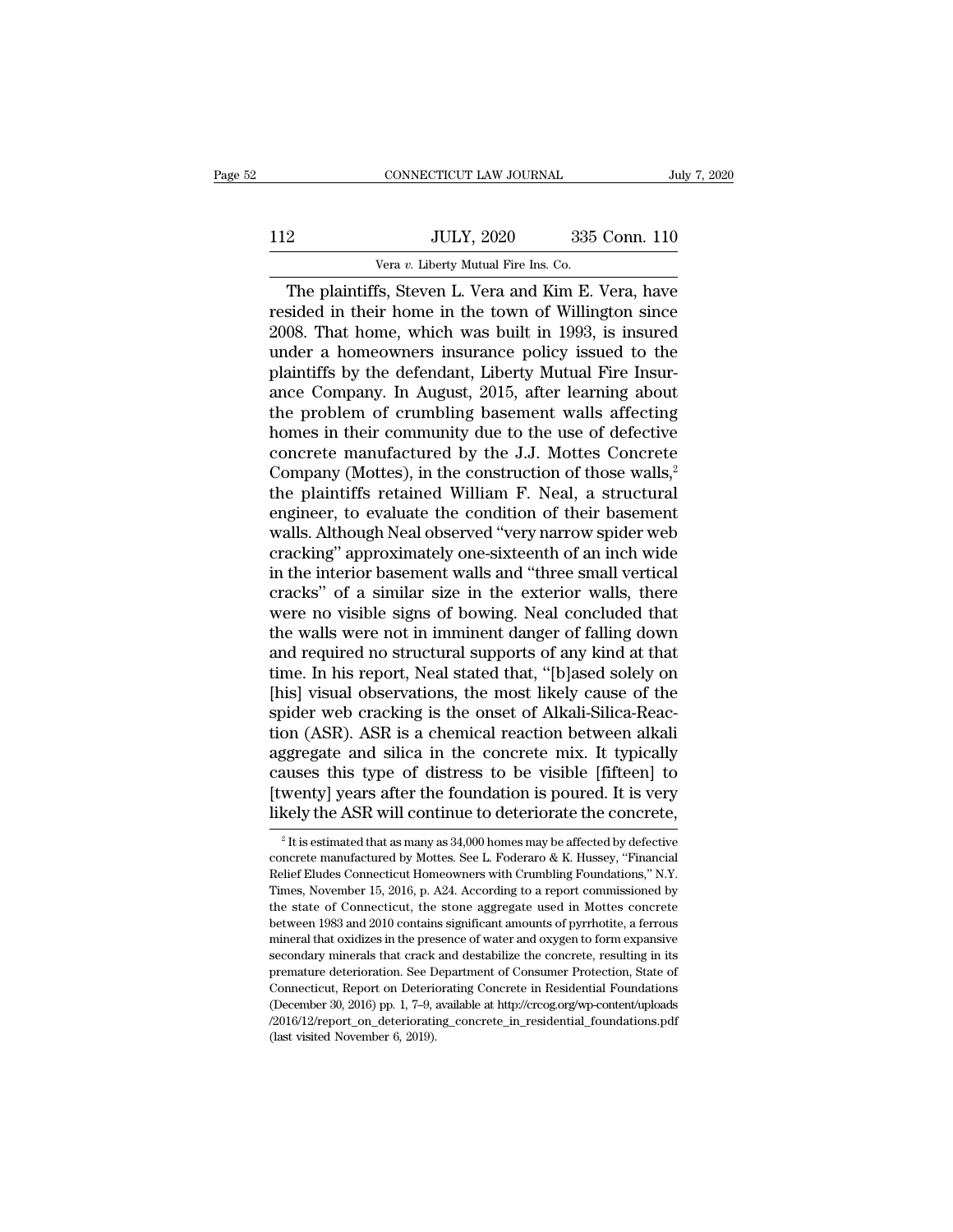| 020           | CONNECTICUT LAW JOURNAL                                                                                                                                                    | Page 53 |
|---------------|----------------------------------------------------------------------------------------------------------------------------------------------------------------------------|---------|
| 335 Conn. 110 | <b>JULY, 2020</b>                                                                                                                                                          | 113     |
|               | Vera v. Liberty Mutual Fire Ins. Co.                                                                                                                                       |         |
|               | and the basement walls will begin to bulge inward until<br>they structurally fail. There is no way to arrest the<br>process and there is no way to repair the evicting dam |         |

335 Conn. 110 JULY, 2020 113<br>
Vera v. Liberty Mutual Fire Ins. Co.<br>
and the basement walls will begin to bulge inward until<br>
they structurally fail. There is no way to arrest the<br>
process, and there is no way to repair th  $\frac{335 \text{ Conn. } 110}{\text{Year } v. } \frac{\text{JULY, } 2020}{\text{Water } v. } \frac{113}{\text{Year } v. } \frac{113}{\text{Water } v. } \frac{113}{\text{Water } v. } \frac{113}{\text{Water } v. } \frac{113}{\text{year } v. } \frac{113}{\text{year } v. } \frac{113}{\text{year } v. } \frac{113}{\text{year } v. } \frac{113}{\text{year } v. } \frac{113}{\text{year } v. } \frac{113}{\text{year } v. } \frac{113$ 335 Conn. 110 JULY, 2020 113<br>
Vera v. Liberty Mutual Fire Ins. Co.<br>
and the basement walls will begin to bulge inward until<br>
they structurally fail. There is no way to arrest the<br>
process, and there is no way to repair th replaced. d the basement walls will begin to bulge inward until<br>ey structurally fail. There is no way to arrest the<br>ocess, and there is no way to repair the existing dam-<br>e."<sup>3</sup> Neal recommended that the basement walls be<br>placed.<br>Af and are suscended wans win segar to stage inward and<br>they structurally fail. There is no way to arrest the<br>process, and there is no way to repair the existing dam-<br>age."<sup>3</sup> Neal recommended that the basement walls be<br>repla

defendant denied in the claim way to direct are<br>process, and there is no way to repair the existing dam-<br>age."<sup>3</sup> Neal recommended that the basement walls be<br>replaced.<br>After receiving Neal's report, the plaintiffs filed a<br> process, and after is no way to repair are existing dam<br>age."<sup>3</sup> Neal recommended that the basement walls be<br>replaced.<br>After receiving Neal's report, the plaintiffs filed a<br>claim under their homeowners insurance policy. Th for . . . cracking to the foundation due to faulty, inade-After receiving Neal's report, the plaintiffs filed<br>claim under their homeowners insurance policy. T<br>defendant denied the claim, explaining in its denial let<br>re that the plaintiffs' policy "does not afford covera<br>for  $\dots$ Following Treats Tepert, are planting incentration<br>fendant denied the claim, explaining in its denial let-<br>r that the plaintiffs' policy "does not afford coverage<br> $r \ldots$  cracking to the foundation due to faulty, inade-<br>at defendant denied the claim, explaining in its denial let-<br>ter that the plaintiffs' policy "does not afford coverage<br>for  $\dots$  cracking to the foundation due to faulty, inade-<br>quate or defective materials  $\dots$  [or] settling

determinate definities the collapse provisions of the collapse for  $\ldots$  cracking to the foundation due to faulty, inadequate or defective materials  $\ldots$  [or] settling."<br>Following the denial of their claim, the plaintiff for  $\dots$  cracking to the foundation due to faulty, inadequate or defective materials  $\dots$  [or] settling."<br>Following the denial of their claim, the plaintiffs com-<br>menced an action in state court, alleging that the defen-<br> For the detective materials  $\ldots$  [or] settling."<br>
Following the denial of their claim, the plaintiffs com-<br>
menced an action in state court, alleging that the defen-<br>
dant had breached the collapse provisions<sup>4</sup> of their Following the denial of their claim, the plaintiffs com-<br>menced an action in state court, alleging that the defen-<br>dant had breached the collapse provisions<sup>4</sup> of their pol-<br>icy by denying their claim. Specifically, the p Following the denial of their claim, the plaintiffs com-<br>menced an action in state court, alleging that the defen-<br>dant had breached the collapse provisions<sup>4</sup> of their pol-<br>icy by denying their claim. Specifically, the pl menced an action in state court, alleging that the defendant had breached the collapse provisions<sup>4</sup> of their policy by denying their claim. Specifically, the plaintiffs contended that the deterioration of the concrete wit ontended that the deterioration of the concrete within<br>the basement walls had substantially impaired the walls'<br>ructural integrity such that they were in a state of<br>collapse" under the definition of that term that this<br> ${}^{$ the basement walls had substantially impaired the walls'<br>structural integrity such that they were in a state of<br>"collapse" under the definition of that term that this<br><sup>3</sup>It is not clear to us whether Neal's opinion with re

structural integrity such that they were in a state of "collapse" under the definition of that term that this<br><sup>3</sup>It is not clear to us whether Neal's opinion with respect to the cause of<br>the cracking in the plaintiffs' bas Collapse" under the definition of that term that this<br>
<sup>3</sup> It is not clear to us whether Neal's opinion with respect to the cause of<br>
the cracking in the plaintiffs' basement walls is different from the cause<br>
identified <sup>3</sup> It is not clear to us whether Neal's opinion with respect to the cause of the cracking in the plaintiffs' basement walls is different from the cause identified by the Department of Consumer Protection in its report on terial. Free cracking in the plaintiffs' basement walls is different from the cause<br>entified by the Department of Consumer Protection in its report on the<br>coader problem of such cracking in homes throughout Connecticut. See<br>otnote identified by the Department of Consumer Protection in its report on the broader problem of such cracking in homes throughout Connecticut. See footnote 2 of this opinion. For present purposes, any such difference is immate

part of a building caused only by one or more of the following in an analysin of such the footnote 2 of this opinion. For present purposes, any such difference is immaterial.<br>
<sup>4</sup> Those provisions provide in relevant part: periodic 2 of this opinion. For present purposes, any such difference is imma-<br>terial.<br>
<sup>4</sup> Those provisions provide in relevant part: "Collapse. We insure for direct<br>physical loss to covered property involving collapse of hail, explosion, riot, civil commotion and volcanic eruption]; b. [h] independent of a building caused only by one or more of the following: a. [Certain perlis identified elsewhere in the policy, including fire, lightning, physical loss to covered property involving collapse of a building or any part of a building caused only by one or more of the following: a. [Certain perils identified elsewhere in the policy, including fire, lightning, wi physical loss to covered property involving collapse of a building or any<br>physical loss to covered property involving collapse of a building or any<br>part of a building caused only by one or more of the following: a. [Certai part of a building caused only by one or more of the following: a. [Certain perils identified elsewhere in the policy, including fire, lightning, windstorm, hail, explosion, riot, civil commotion and volcanic eruption]; b. perils identified elsewhere in the policy, including fire, lightning, windstorm, hail, explosion, riot, civil commotion and volcanic eruption]; b. [h]idden decay; c. [h]idden insect or vermin damage; d. [w]eight of content remodeling or renovation. The community means of the leads of the decay; c. [h]idden insect or vermin damage; d. [w]eight of contents, equipment, animals or people; e. [w]eight of rain which collects on a roof; or f. [u]se ment, animals or people; e. [w]eight of contents, equip-<br>decay; c. [h]idden insect or vermin damage; d. [w]eight of contents, equip-<br>ment, animals or people; e. [w]eight of rain which collects on a roof; or<br>f. [u]se of def retaining wall, bulkhead, pier, what of resolution, remodeling or renovation if the collapse occurs during the course of the construction, remodeling or renovation if the collapse occurs during the course of the constructi f. [u]se of defective material or methods in construction, remodeling or renovation if the collapse occurs during the course of the construction, remodeling or renovation. Loss to an awning, fence, patio, pavement, swimmin renovation if the collapse occurs during the course of the construction, remodeling or renovation. Loss to an awning, fence, patio, pavement, swimming pool, underground pipe, flue, drain, cesspool, septic tank, foundation, sion.''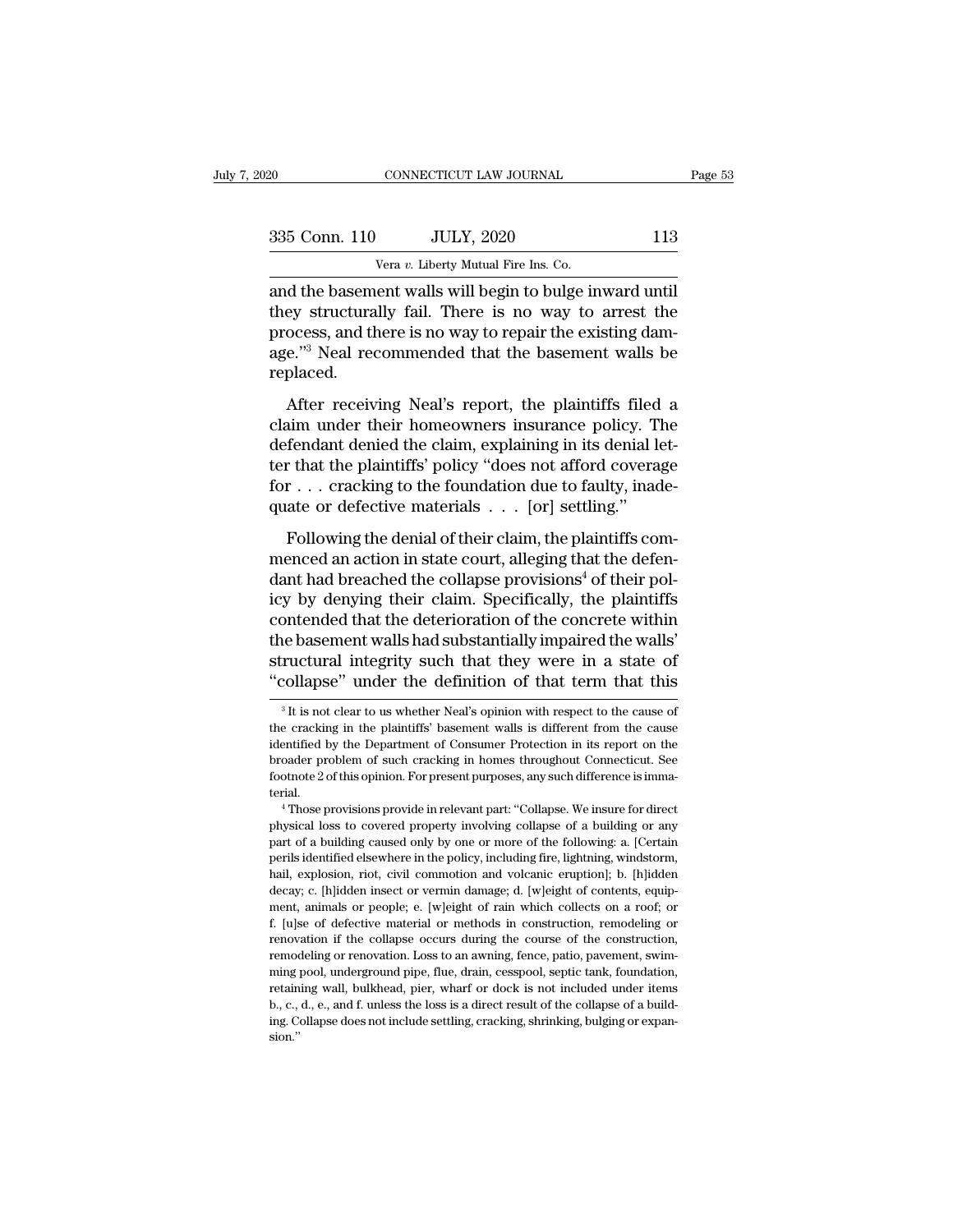|     | CONNECTICUT LAW JOURNAL                                       |               | July 7, 2020 |
|-----|---------------------------------------------------------------|---------------|--------------|
|     |                                                               |               |              |
| 114 | <b>JULY, 2020</b>                                             | 335 Conn. 110 |              |
|     | Vera v. Liberty Mutual Fire Ins. Co.                          |               |              |
|     | court adopted in <i>Reach</i> . In addition to breach of con- |               |              |

CONNECTICUT LAW JOURNAL<br>
114 JULY, 2020 335 Conn. 110<br>
<sup>Vera v.</sup> Liberty Mutual Fire Ins. Co.<br>
court adopted in *Beach*. In addition to breach of con-<br>
tract and breach of the covenant of good faith and fair<br>
docling the p THE TREACH OF THE TREACH OF THE CONFIDENTIAL Vera v. Liberty Mutual Fire Ins. Co.<br>
Court adopted in *Beach*. In addition to breach of contract and breach of the covenant of good faith and fair<br>
dealing, the plaintiffs also 114 JULY, 2020 335 Conn. 110<br>
Vera v. Liberty Mutual Fire Ins. Co.<br>
court adopted in *Beach*. In addition to breach of contract and breach of the covenant of good faith and fair<br>
dealing, the plaintiffs also alleged that 114 JULY, 2020 335 Conn. 110<br>
Vera v. Liberty Mutual Fire Ins. Co.<br>
court adopted in *Beach*. In addition to breach of con-<br>
tract and breach of the covenant of good faith and fair<br>
dealing, the plaintiffs also alleged th Vera v. Liberty Mutual Fire Ins. Co.<br>
court adopted in *Beach*. In addition to breach of contract and breach of the covenant of good faith and fair<br>
dealing, the plaintiffs also alleged that the defendant<br>
had violated the Vera v. Liberty Mutual Fire Ins. Co.<br>
court adopted in *Beach*. In addition to breach of contract and breach of the covenant of good faith and fair<br>
dealing, the plaintiffs also alleged that the defendant<br>
had violated th court adopted in<br>tract and breach<br>dealing, the plain<br>had violated the C<br>Act, General Statu<br>icut Unfair Trade<br>110a et seq.<br>The defendant and breach of the covenant of good rann and rain<br>aling, the plaintiffs also alleged that the defendant<br>d violated the Connecticut Unfair Insurance Practices<br>2.t, General Statutes § 38a-815 et seq., and the Connect-<br>tu Unfa dealing, the plaintins also aneged that the defendant<br>had violated the Connecticut Unfair Insurance Practices<br>Act, General Statutes § 38a-815 et seq., and the Connect-<br>icut Unfair Trade Practices Act, General Statutes § 42

Fractional Statutes  $\S$  38a-815 et seq., and the Connecticut Unfair Trade Practices Act, General Statutes  $\S$  42-<br>110a et seq.<br>The defendant subsequently removed the case to federal court and, in September, 2017, filed a Exact, General Statutes § 30a-013 et seq., and the Connecticut Unfair Trade Practices Act, General Statutes § 42-<br>110a et seq.<br>The defendant subsequently removed the case to federal court and, in September, 2017, filed a m Fractices Act, deneral statutes year-<br>110a et seq.<br>The defendant subsequently removed the case to fed-<br>eral court and, in September, 2017, filed a motion for<br>summary judgment, claiming that the plaintiffs cannot<br>establish The defendant subsequently removed the case to federal court and, in September, 2017, filed a motion for summary judgment, claiming that the plaintiffs cannot establish a substantial impairment of the structural integrity The defendant subsequently removed the case to federal court and, in September, 2017, filed a motion for summary judgment, claiming that the plaintiffs cannot establish a substantial impairment of the structural integrity eral court and, in September, 2017, filed a motion for<br>summary judgment, claiming that the plaintiffs cannot<br>establish a substantial impairment of the structural<br>integrity of their basement walls without proof that the<br>wal summary judgment, claiming that the plaintiffs cannot establish a substantial impairment of the structural integrity of their basement walls without proof that the walls are in imminent danger of falling down or caving in, establish a substantial impairment of the structural<br>integrity of their basement walls without proof that the<br>walls are in imminent danger of falling down or caving<br>in, and that the plaintiffs did not adduce such proof<br>bec integrity of their basement walls without proof that the walls are in imminent danger of falling down or caving<br>in, and that the plaintiffs did not adduce such proof<br>because the walls are not in any such danger. In support walls are in imminent danger of falling down or caving<br>in, and that the plaintiffs did not adduce such proof<br>because the walls are not in any such danger. In support<br>of its motion for summary judgment, the defendant<br>unders in, and that the plaintiffs did not adduce such proof<br>because the walls are not in any such danger. In support<br>of its motion for summary judgment, the defendant<br>underscored that Neal had been deposed in connection<br>with the because the walls are not in any such danger. In support<br>of its motion for summary judgment, the defendant<br>underscored that Neal had been deposed in connection<br>with the underlying litigation and testified that the plain-<br>t of its motion for summary judgment, the defendant<br>underscored that Neal had been deposed in connection<br>with the underlying litigation and testified that the plain-<br>tiffs' foundation is among the least affected Mottes foununderscored that Neal had been deposed in connection<br>with the underlying litigation and testified that the plain-<br>tiffs' foundation is among the least affected Mottes foun-<br>dations he has seen, that the foundation has not with the underlying litigation and testified that the plain-<br>tiffs' foundation is among the least affected Mottes foun-<br>dations he has seen, that the foundation has not lost<br>its structural integrity, and that the plaintiff tiffs' foundation is among the least affected Mottes foundations he has seen, that the foundation has not lost<br>its structural integrity, and that the plaintiffs can con-<br>tinue to safely reside in their home for the foresee dations he has seen, that the foundation has not lost<br>its structural integrity, and that the plaintiffs can con-<br>tinue to safely reside in their home for the foreseeable<br>future. When asked in his deposition whether he coul its structural integrity, and that the plaintiffs can continue to safely reside in their home for the foreseeable future. When asked in his deposition whether he could say "with any reasonable degree of engineering probabi tinue to safely reside in their home for the foreseeable<br>future. When asked in his deposition whether he could<br>say "with any reasonable degree of engineering proba-<br>bility" that the walls would begin to bulge inward<br>"withi future. When aske<br>say "with any reas<br>bility" that the v<br>"within the next 1<br>added that he tho<br>not" that they wo<br>time period."<br>While the defen While the walls would begin to bulge inward<br>ity" that the walls would begin to bulge inward<br>vithin the next 100 years," Neal responded, "no," but<br>ded that he thought that it was "more probable than<br>t" that they would need buty that the wans would begin to bulge inward<br>
"within the next 100 years," Neal responded, "no," but<br>
added that he thought that it was "more probable than<br>
not" that they would need to be replaced "within that<br>
time per

whill the hext foo years, "Near responded," ho, but<br>added that he thought that it was "more probable than<br>not" that they would need to be replaced "within that<br>time period."<br>While the defendant's motion for summary judgmen added that he thought that it was "hiote probable than<br>not" that they would need to be replaced "within that<br>time period."<br>While the defendant's motion for summary judgment<br>was pending, the defendant urged the District Cou from that they would heed to be replaced within that<br>time period."<br>While the defendant's motion for summary judgment<br>was pending, the defendant urged the District Court<br>to seek this court's guidance by way of certification While the defendant's motion for summary judgment<br>was pending, the defendant urged the District Court<br>to seek this court's guidance by way of certification<br>regarding the question of what constitutes "substan-<br>tial impairme While the defendant's motion for summary judgment<br>was pending, the defendant urged the District Court<br>to seek this court's guidance by way of certification<br>regarding the question of what constitutes "substan-<br>tial impairme was pending, the defendant urged the District Court<br>to seek this court's guidance by way of certification<br>regarding the question of what constitutes "substan-<br>tial impairment of structural integrity" for purposes of<br>applyi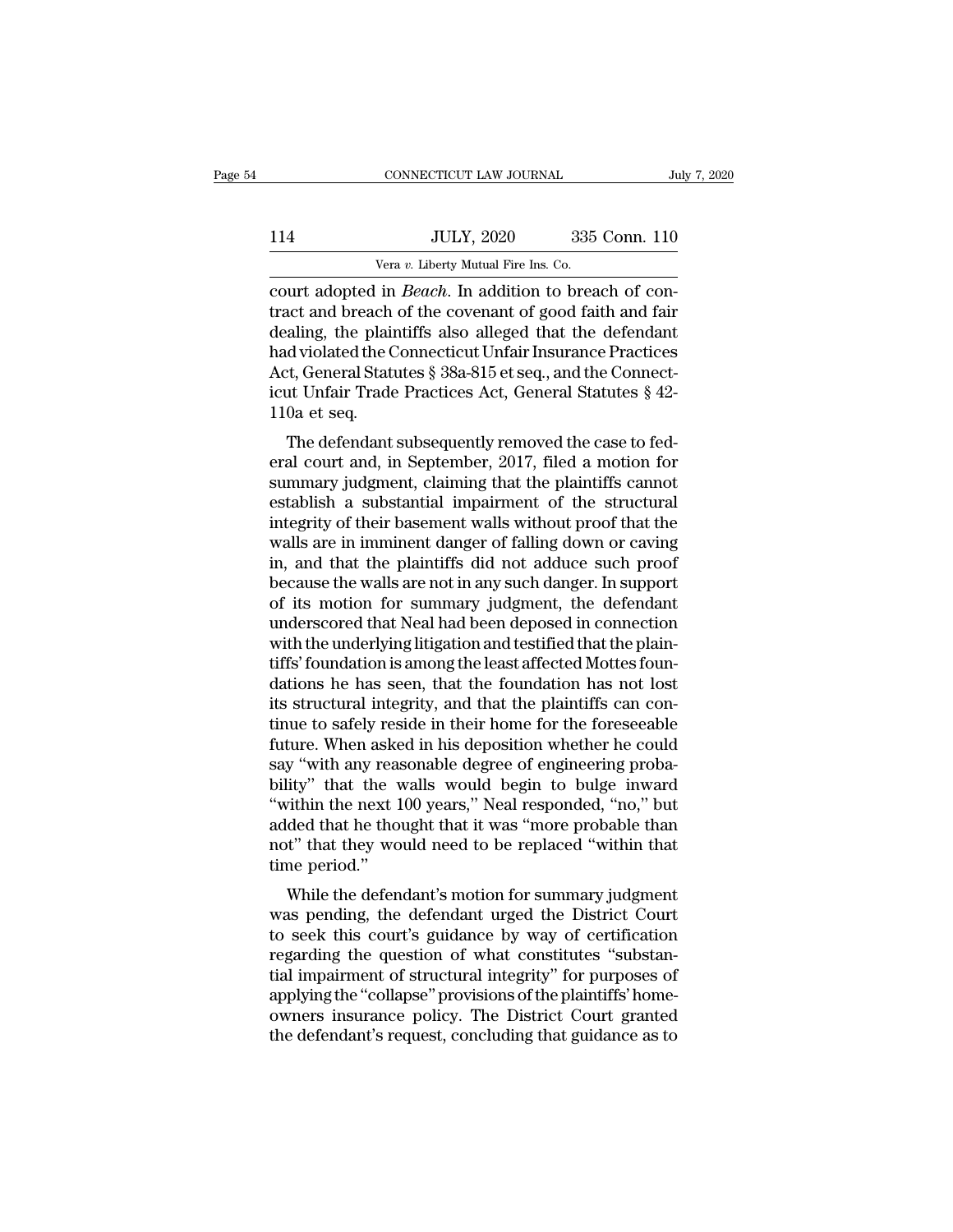| 20            | CONNECTICUT LAW JOURNAL                                                                                                                                           | Page 55 |
|---------------|-------------------------------------------------------------------------------------------------------------------------------------------------------------------|---------|
| 335 Conn. 110 | <b>JULY, 2020</b>                                                                                                                                                 | 115     |
|               | Vera v. Liberty Mutual Fire Ins. Co.                                                                                                                              |         |
|               | the meaning of the "substantial impairment of structural<br>integrity" standard was warranted because, since<br>Reach no Connecticut appellate court has had occa |         |

335 Conn. 110 JULY, 2020 115<br>
Vera v. Liberty Mutual Fire Ins. Co.<br>
the meaning of the "substantial impairment of structural<br>
integrity" standard was warranted because, since<br> *Beach*, no Connecticut appellate court has ha <sup>335</sup> Conn. 110 JULY, 2020 115<br>
<sup>Vera v.</sup> Liberty Mutual Fire Ins. Co.<br>
the meaning of the "substantial impairment of structural<br>
integrity" standard was warranted because, since<br> *Beach*, no Connecticut appellate court ha 335 Conn. 110 JULY, 2020 115<br>
Vera v. Liberty Mutual Fire Ins. Co.<br>
the meaning of the "substantial impairment of structural<br>
integrity" standard was warranted because, since<br> *Beach*, no Connecticut appellate court has h Vera v. Liberty Mutual Fire Ins. Co.<br>
the meaning of the "substantial impairment of structural<br>
integrity" standard was warranted because, since<br> *Beach*, no Connecticut appellate court has had occa-<br>
sion to clarify that Vera v. Liberty Mutual Fire Ins. Co.<br>
the meaning of the "substantial impairment of structural<br>
integrity" standard was warranted because, since<br> *Beach*, no Connecticut appellate court has had occa-<br>
sion to clarify that the meaning of the "substantial impairment of structural<br>integrity" standard was warranted because, since<br>*Beach*, no Connecticut appellate court has had occa-<br>sion to clarify that standard, and "insurance coverage<br>in Mott integrity" standard was warranted because, since<br>*Beach*, no Connecticut appellate court has had occasion to clarify that standard, and "insurance coverage<br>in Mottes concrete cases is an important issue of public<br>policy, w *Beach*, no Connecticut appellate cosion to clarify that standard, and "in Mottes concrete cases is an impor policy, with many  $\ldots$  pending cas likely to be filed."<sup>5</sup> *Vera v. Liberty*  $Co$ ., Docket No. 3:16-CV-72 (RNC), In to clarity that standard, and insurance coverage<br>Mottes concrete cases is an important issue of public<br>licy, with many . . . pending cases and many more<br>rely to be filed."<sup>5</sup> Vera v. Liberty Mutual Fire Ins.<br>0., Docket In mottes concrete cases is an important issue of public<br>policy, with many . . . pending cases and many more<br>likely to be filed."<sup>5</sup> Vera v. *Liberty Mutual Fire Ins.*<br>Co., Docket No. 3:16-CV-72 (RNC), 2018 WL 3014112,<br>\*3–

poncy, with many  $\cdot \cdot \cdot$  pending cases and many inter-<br>likely to be filed."<sup>5</sup> Vera v. Liberty Mutual Fire Ins.<br>Co., Docket No. 3:16-CV-72 (RNC), 2018 WL 3014112,<br>\*3–4 (D. Conn. June 15, 2018).<br>With respect to the merits the term ''collapse.'' The defendant contends with the defendant claims, inter alia, that the plaintiffs' home<br>has not collapsed under any plausible interpretation,<br>the defendant claims, inter alia, that the plaintiffs' h to., Docket No. 3.10-CV-72 (KNC), 2016 WE 3014112,<br>
\*3–4 (D. Conn. June 15, 2018).<br>
With respect to the merits of the certified question,<br>
the defendant claims, inter alia, that the plaintiffs' home<br>
has not collapsed und  $t_{0}$  is natural and ordinary meaning, the certified question,<br>the defendant claims, inter alia, that the plaintiffs' home<br>has not collapsed under any plausible interpretation of<br>the term "collapse." The defendant conten With respect to the merits of the certified question,<br>the defendant claims, inter alia, that the plaintiffs' home<br>has not collapsed under any plausible interpretation of<br>the term "collapse." The defendant contends that, if the defendant claims, inter alia, that the plaintiffs' home<br>has not collapsed under any plausible interpretation of<br>the term "collapse." The defendant contends that, if<br>that word as used in the policy is to retain any rela has not collapsed under any plausible interpretation of<br>the term "collapse." The defendant contends that, if<br>that word as used in the policy is to retain any relation<br>to its natural and ordinary meaning, "substantial impai the term "collapse." The defendant contends that, if<br>that word as used in the policy is to retain any relation<br>to its natural and ordinary meaning, "substantial impair-<br>ment of structural integrity" must mean that a buildi that word as used in the policy is to retain any relation<br>to its natural and ordinary meaning, "substantial impair-<br>ment of structural integrity" must mean that a building,<br>though not yet in pieces on the ground, is in imm to its natural and ordinary meaning, "substantial impair-<br>ment of structural integrity" must mean that a building,<br>though not yet in pieces on the ground, is in imminent<br>danger of falling down or caving in. Certainly, the ment of structural integrity" must mean that a building,<br>though not yet in pieces on the ground, is in imminent<br>danger of falling down or caving in. Certainly, the defen-<br>dant argues, it "must mean more than a few 'very sm though not yet in pieces on the ground, is in imminent<br>danger of falling down or caving in. Certainly, the defen-<br>dant argues, it "must mean more than a few 'very small,'<br>'hairline' cracks to a house's interior basement w danger of falling down or caving in. Certainly, the defendant argues, it "must mean more than a few 'very small,' thairline' cracks to a house's interior basement walls, which is how the [plaintiffs'] own expert describes hich is how the [plaintiffs'] own expert describes the<br>leged damage to their house. . . . [According to the<br>efendant] [n]o layperson would use the word 'collapse'<br>o describe [such a] state of affairs, <sup>6</sup> and no court outalleged damage to their house. . . . . [According to the<br>defendant] [n]o layperson would use the word 'collapse'<br>to describe [such a] state of affairs,<sup>6</sup> and no court out-<br><sup>5</sup>The District Court declined to certify two add

defendant] [n]o layperson would use the word 'collapse'<br>to describe [such a] state of affairs,<sup>6</sup> and no court out-<br><sup>5</sup>The District Court declined to certify two additional questions; see *Vera*<br>v. *Liberty Mutual Fire In* to describe [such a] state of affairs,  $^6$  and no court out-<br>  $^6$ The District Court declined to certify two additional questions; see *Vera* v. *Liberty Mutual Fire Ins. Co.*, Docket No. 3:16-CV-72 (RNC), 2018 WL 301411 to describe [Such a] state of arians," and no court out-<br>
<sup>5</sup> The District Court declined to certify two additional questions; see *Vera*<br>
v. *Liberty Mutual Fire Ins. Co.*, Docket No. 3:16-CV-72 (RNC), 2018 WL<br>
3014112, <sup>5</sup> The District Court declined to certify two additional questions; see *Vera* v. *Liberty Mutual Fire Ins. Co.*, Docket No. 3:16-CV-72 (RNC), 2018 WL 3014112, \*3 (D Conn. June 15, 2018); namely, "[i]s 'substantial impai *Policy Mutual Fire Ins. Co.*, Docket No. 3:16-CV-72 (RNC), 2018 WL<br>3014112, \*3 (D Conn. June 15, 2018); namely, "[i]s 'substantial impairment<br>3014112, \*3 (D Conn. June 15, 2018); namely, "[i]s 'substantial impairment<br>of  $3014112$ , \*3 (D Conn. June 15, 2018); namely, "[i]s 'substantial impairment of structural integrity' the applicable standard for 'collapse' under the [homeowners] insurance provision at issue," and, "[u]nder Connecticut of structural integrity' the applicable standard for 'collapse' under the [homeowners] insurance provision at issue," and, "[u]nder Connecticut law, do the terms 'foundation' and/or 'retaining wall' in a homeowners insura owners] insurance provision at issue," and, "[u]nder Connecticut law, do the terms 'foundation' and/or 'retaining wall' in a homeowners insurance policy unambiguously include basement walls . . . [and] [i]f not . . . shoul *Corp.*, suprae, 335 Conn. 62. <sup>1</sup> Connect that provisions in insurance policy unambiguously include basement walls . . . [and] [i]f not . . . should extrinsic evidence as to the meaning of 'foundation' and/or 'retaining w From a must be constructed as the meaning of 'foundation' and/or 'retaining wall' be considered?' We address and answer the first of these two questions and address part of the second question, however, in *Karas v. Liber* 

wall' be considered?" We address and answer the first of these two questions<br>and address part of the second question, however, in *Karas v. Liberty Ins.*<br>Corp., supra, 335 Conn. 62.<br><sup>6</sup> This court previously has observed marks of the second marks omitted.) *Corp.*, suppressions and address part of the second question, however, in *Karas v. Liberty Ins.* Corp., suppression as 2.<br>
<sup>6</sup> This court previously has observed "that provisions in in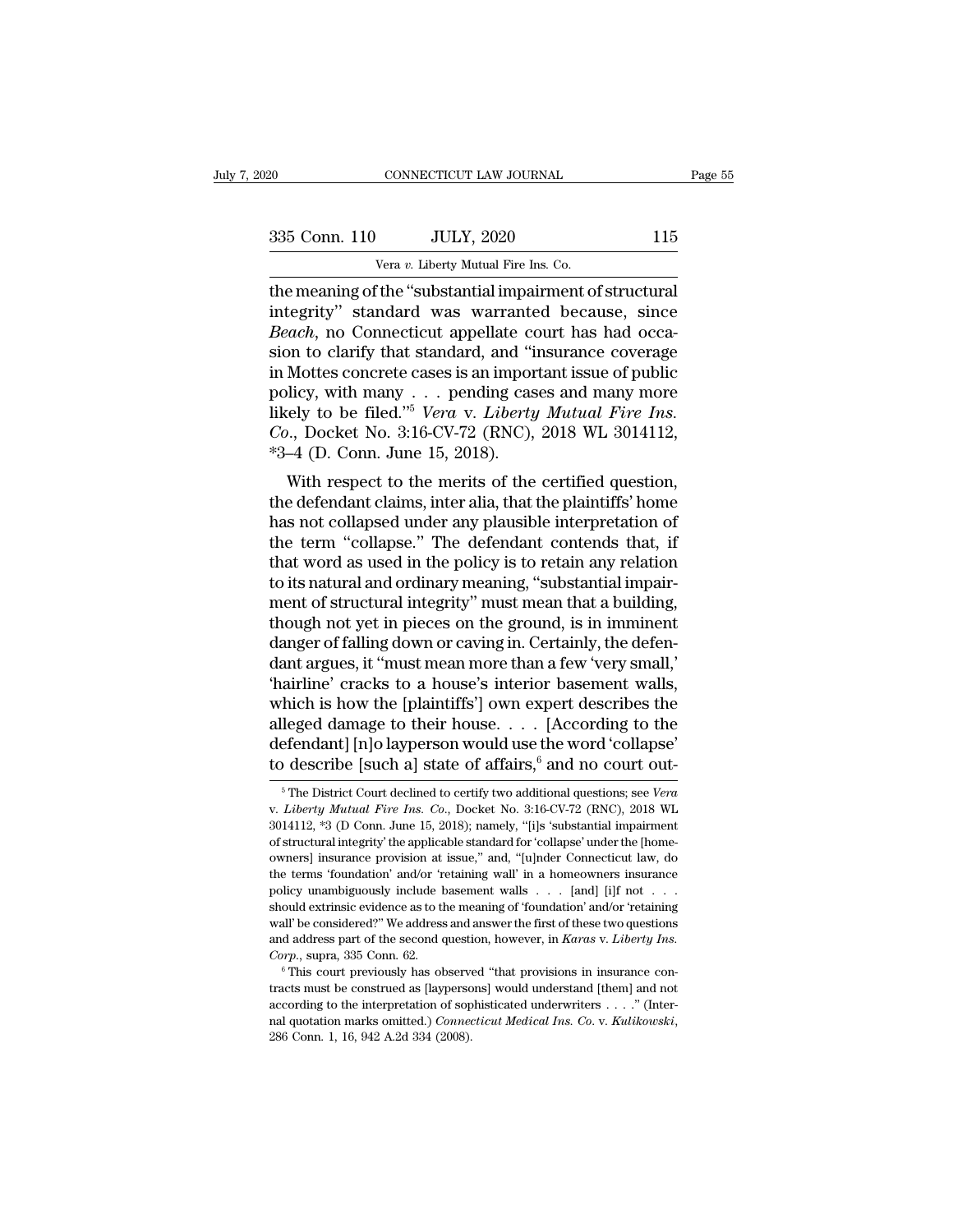|     | CONNECTICUT LAW JOURNAL                               |               | July 7, 2020 |
|-----|-------------------------------------------------------|---------------|--------------|
|     |                                                       |               |              |
| 116 | <b>JULY, 2020</b>                                     | 335 Conn. 110 |              |
|     | Vera v. Liberty Mutual Fire Ins. Co.                  |               |              |
|     | side of Connecticut has stretched 'collanse' coverage |               |              |

CONNECTICUT LAW JOURNAL July 7, 2020<br>
Side of Connecticut has stretched 'collapse' coverage<br>
side of Connecticut has stretched 'collapse' coverage<br>
anywhere near that far." (Emphasis omitted; footnote<br>
added and omitted) 116 JULY, 2020 335 Conn. 110<br>Vera v. Liberty Mutual Fire Ins. Co.<br>Side of Connecticut has stretched 'collapse' coverage<br>anywhere near that far.'' (Emphasis omitted; footnote<br>added and omitted.)  $\begin{tabular}{ll} \hline & & \multicolumn{3}{l}{\text{ULY},} \\ & & \multicolumn{3}{l}{\text{Vera }v} \text{. Liberty Mut} \\ \hline \text{side of Connecticut has stre} \\ \text{anywhere near that far." (E1) \\ \text{added and omitted.}) \\ \hline \end{tabular}$  $50 - \text{JULY}, 2020 - 335 \text{ Conn.}$  110<br>
Vera v. Liberty Mutual Fire Ins. Co.<br>
The plaintiffs argue against an imminence require-<br>
The plaintiffs argue against an imminence require-<br>
The plaintiffs argue against an imminence req

Vera v. Liberty Mutual Fire Ins. Co.<br>
Side of Connecticut has stretched 'collapse' coverage<br>
anywhere near that far." (Emphasis omitted; footnote<br>
added and omitted.)<br>
The plaintiffs argue against an imminence require-<br>
m side of Connecticut has stretched 'collapse' coverage<br>anywhere near that far." (Emphasis omitted; footnote<br>added and omitted.)<br>The plaintiffs argue against an imminence require-<br>ment, maintaining that "substantial impairme side of Connecticut has stretched 'collapse' coverage<br>anywhere near that far." (Emphasis omitted; footnote<br>added and omitted.)<br>The plaintiffs argue against an imminence require-<br>ment, maintaining that "substantial impairme anywhere near that far." (Emphasis omitted; footnote<br>added and omitted.)<br>The plaintiffs argue against an imminence require-<br>ment, maintaining that "substantial impairment of<br>structural integrity" should be understood to me added and omitted.)<br>
The plaintiffs argue against an imminence require-<br>
ment, maintaining that "substantial impairment of<br>
structural integrity" should be understood to mean only<br>
that a building "is no longer structurall The plaintiffs argue against an imminence requirement, maintaining that "substantial impairment of structural integrity" should be understood to mean only that a building "is no longer structurally sound." According to th ment, maintaining that "substantial impairment of<br>structural integrity" should be understood to mean only<br>that a building "is no longer structurally sound."<br>According to the plaintiffs, the deterioration of their<br>basement structural integrity" should be understood to mean only<br>that a building "is no longer structurally sound."<br>According to the plaintiffs, the deterioration of their<br>basement walls is no "run-of-the-mill" foundation<br>related p that a building "is no longer structurally sound."<br>According to the plaintiffs, the deterioration of their<br>basement walls is no "run-of-the-mill" foundation<br>related problem but, rather, is similar to a terminal<br>illness or According to the plaintiffs, the deterioration of their<br>basement walls is no "run-of-the-mill" foundation<br>related problem but, rather, is similar to a terminal<br>illness or a "time bomb  $\ldots$ " (Internal quotation<br>marks omit basement walls is no "run-of-the-mill" foundation<br>related problem but, rather, is similar to a terminal<br>illness or a "time bomb  $\ldots$ " (Internal quotation<br>marks omitted.) In essence, they argue that, although<br>their baseme related problem but, rather, is similar to a terminal<br>illness or a "time bomb  $\ldots$ " (Internal quotation<br>marks omitted.) In essence, they argue that, although<br>their basement walls may not presently be in imminent<br>danger o illness or a "time bon<br>marks omitted.) In ess<br>their basement walls m<br>danger of falling down,<br>with a nonreversible<br>"result in the destructic<br>crete is replaced."<br>The issue raised and arks omitted.) In essence, they argue that, although<br>eir basement walls may not presently be in imminent<br>nger of falling down, they are nevertheless "afflicted<br>th a nonreversible condition" that someday will<br>esult in the d their basement walls may not presently be in imminent<br>danger of falling down, they are nevertheless "afflicted<br>with a nonreversible condition" that someday will<br>"result in the destruction of their home unless the con-<br>cre

danger of falling down, they are nevertheless "afflicted<br>with a nonreversible condition" that someday will<br>"result in the destruction of their home unless the con-<br>crete is replaced."<br>The issue raised and the merits of th with a nonreversible condition" that someday will<br>
"result in the destruction of their home unless the concrete is replaced."<br>
The issue raised and the merits of the underlying<br>
arguments presented by the parties are subst "result in the destruction of their home unless the concrete is replaced."<br>The issue raised and the merits of the underlying<br>arguments presented by the parties are substantially<br>identical to those considered in the compani crete is replaced."<br>The issue raised and the merits of the underlying<br>arguments presented by the parties are substantially<br>identical to those considered in the companion case of<br>*Karas* v. *Liberty Ins. Corp.*, supra, 335 The issue raised and the merits of the underlying<br>arguments presented by the parties are substantially<br>identical to those considered in the companion case of<br>*Karas v. Liberty Ins. Corp.*, supra, 335 Conn. 62. Our<br>examinat arguments presented by the parties are substantially<br>identical to those considered in the companion case of<br>*Karas* v. *Liberty Ins. Corp.*, supra, 335 Conn. 62. Our<br>examination of the issue in *Karas* addresses the argu-<br> identical to those considered in the companion case of *Karas v. Liberty Ins. Corp.*, supra, 335 Conn. 62. Our examination of the issue in *Karas* addresses the arguments of the parties in the present case. In *Karas*, we Karas v. Liberty Ins. Corp., supra, 335 Conn. 62. Our<br>examination of the issue in Karas addresses the argu-<br>ments of the parties in the present case. In Karas, we<br>concluded "that, to meet the substantial impairment<br>standar examination of the issue in *Karas* addresses the arguments of the parties in the present case. In *Karas*, we concluded "that, to meet the substantial impairment standard, an insured whose home has not actually collapsed ments of the parties in the present case. In *Karas*, we concluded "that, to meet the substantial impairment standard, an insured whose home has not actually collapsed must present evidence demonstrating that the home neve concluded "that, to meet the substantial impairment<br>standard, an insured whose home has not actually col-<br>lapsed must present evidence demonstrating that the<br>home nevertheless is in imminent danger of such a<br>collapse. Of c standard, an insured whose home has not actually collapsed must present evidence demonstrating that the home nevertheless is in imminent danger of such a collapse. Of course, whether this evidence satisfies the standard in lapsed must present evidence demonstrating that the<br>home nevertheless is in imminent danger of such a<br>collapse. Of course, whether this evidence satisfies the<br>standard in any particular case necessarily will depend<br>on the home nevertheless is in imminent<br>collapse. Of course, whether this evies<br>standard in any particular case neces<br>on the specific facts of the case and<br>credibility of the expert testimony<br>insured and the insurer." Id., 91. W<br> Illapse. Of course, whether this evidence satisfies the<br>andard in any particular case necessarily will depend<br>the specific facts of the case and the strength and<br>edibility of the expert testimony adduced by the<br>sured and t standard in any particular case necessarily will depend<br>on the specific facts of the case and the strength and<br>credibility of the expert testimony adduced by the<br>insured and the insurer." Id., 91. We reach the same<br>conclus

on the specific facts of the case and the strength and<br>credibility of the expert testimony adduced by the<br>insured and the insurer." Id., 91. We reach the same<br>conclusion in the present case.<br>The answer to the certified que credibility of the expert testimony adduced by the<br>insured and the insurer." Id., 91. We reach the same<br>conclusion in the present case.<br>The answer to the certified question is the "substan-<br>tial impairment of structural in insured and the insurer." Id.<br>conclusion in the present case.<br>The answer to the certified<br>tial impairment of structure<br>requires a showing that the<br>danger of falling down or cavidanger of an actual collapse.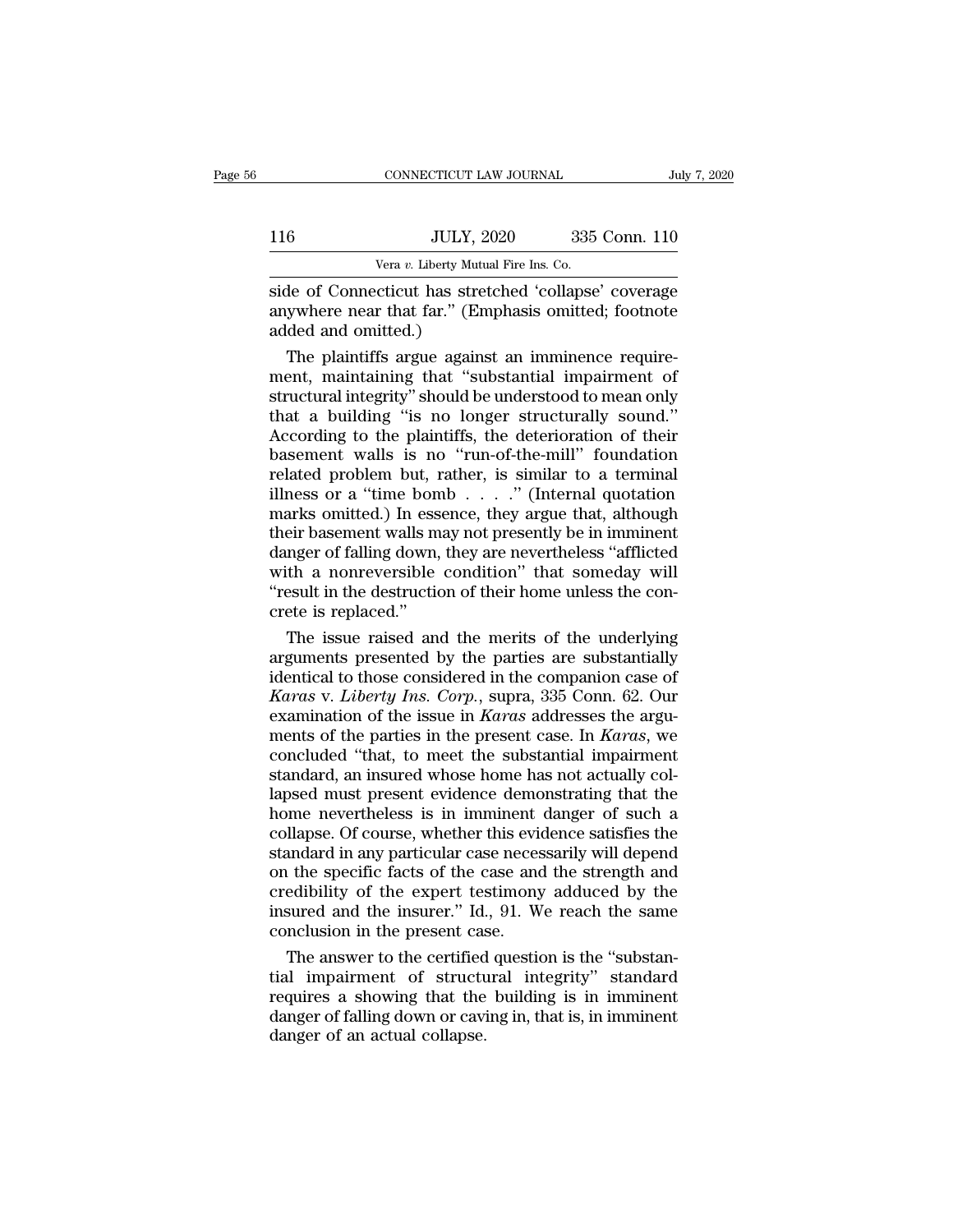EXECUTE CONNECTICUT LAW JOURNAL Page 57<br>335 Conn. 117 JULY, 2020 117<br>Jemiola v. Hartford Casualty Ins. Co.

CONNECTICUT LAW JOURNAL<br>
335 Conn. 117 JULY, 2020 11<br>
Jemiola *v.* Hartford Casualty Ins. Co.<br>
No costs shall be taxed in this court to any party. CONNECTICUT LAW JOURNAL Pa<br>
5 Conn. 117 JULY, 2020 117<br>
Jemiola v. Hartford Casualty Ins. Co.<br>
No costs shall be taxed in this court to any party.<br>
In this opinion the other judges concurred.  $\frac{5 \text{ Conn. } 117 \qquad \text{JULY, } 2020 \qquad \text{Jemiola } v. \text{ Hartford Casuality Ins. Co.}$ <br>No costs shall be taxed in this court to any part In this opinion the other judges concurred.

# Jemiola v. Hartford Casualty Ins. Co.<br>
No costs shall be taxed in this court to any party.<br>
In this opinion the other judges concurred.<br>
EDITH R. JEMIOLA, TRUSTEE OF THE EDITH R.<br>
JEMIOLA LIVING TRUST v. HARTFORD<br>
CASUALTY Frank School and Tarting and Tarting Context Company<br>
The R. JEMIOLA, TRUSTEE OF THE EDITH R.<br>
JEMIOLA LIVING TRUST *v*. HARTFORD<br>
CASUALITY INSURANCE MIOLA, TRUSTEE OF THE EDITH R.<br>A LIVING TRUST v. HARTFORD<br>CASUALTY INSURANCE<br>COMPANY<br>CASUALTY INSURANCE COMPANY TRUSTEE OF TH<br>
SG TRUST v. HART<br>
LTY INSURANCE<br>
COMPANY<br>
(SC 19978)<br>
and Palmer, McDonald, D' MIOLA LIVING TRUST *v*. HARTFORD<br>CASUALTY INSURANCE<br>COMPANY<br>(SC 19978)<br>Robinson, C. J., and Palmer, McDonald, D'Auria,<br>Mullins, Kahn and Ecker, Js. CASUALTY INSURANCE<br>
COMPANY<br>
(SC 19978)<br>
Robinson, C. J., and Palmer, McDonald, D'Auria,<br>
Mullins, Kahn and Ecker, Js.

# *Syllabus*

Robinson, C. J., and Palmer, McDonald, D'Auria,<br>Mullins, Kahn and Ecker, Js.<br>Syllabus<br>The plaintiff, whose home had been insured by the defendant insurance<br>company since 1986, sought to recover damages from the defendant Robinson, C. J., and Palmer, McDonald, D'Auria,<br>Mullins, Kahn and Ecker, Js.<br>Syllabus<br>plaintiff, whose home had been insured by the defendant insurance<br>company since 1986, sought to recover damages from the defendant<br>for, Mullins, Kahn and Ecker, Js.<br>
Syllabus<br>
plaintiff, whose home had been insured by the defendant insurance<br>
company since 1986, sought to recover damages from the defendant<br>
for, inter alia, its alleged breach of a homeowne *Syllabus*<br>
plaintiff, whose home had been insured by the defendant insurance<br>
company since 1986, sought to recover damages from the defendant<br>
for, inter alia, its alleged breach of a homeowners insurance policy that<br>
it *Syllabus*<br>plaintiff, whose home had been insured by the defendant insurance<br>company since 1986, sought to recover damages from the defendant<br>for, inter alia, its alleged breach of a homeowners insurance policy that<br>it had plaintiff, whose home had been insured by the defendant insurance company since 1986, sought to recover damages from the defendant for, inter alia, its alleged breach of a homeowners insurance policy that it had issued to Frammy since 1986, sought to recover damages from the defendant<br>company since 1986, sought to recover damages from the defendant<br>it for, inter alia, its alleged breach of a homeowners insurance policy that<br>it had issued to for, inter alia, its alleged breach of a homeomers insurance policy that it had issued to the plaintiff. Before March, 2005, the homeomers insurance policies issued to the plaintiff covered the collapse of the home resulti abrupt falling down or caving in of a building cannot be computed that building issued to the plaintiff. Before March, 2005, the homeowers insurance policies issued to the plaintiff covered the collapse of the home resulti In surance policies issued to the plaintiff covered the collapse of the home resulting from one of several specified causes but did not define the term "collapse." Since March, 2005, however, all of the policies issued to home resulting from one of several specified causes but did not define<br>the term "collapse." Since March, 2005, however, all of the policies<br>issued to the plaintiff have defined the term "collapse" to mean "an<br>abrupt fallin the term "collapse." Since March, 2005, however, all of the policies<br>issued to the plaintiff have defined the term "collapse" to mean "an<br>abrupt falling down or caving in of a building or any part" such that<br>"the building issued to the plaintiff have defined the term "collapse" to mean "an abrupt falling down or caving in of a building or any part" such that "the building or part of the building cannot be occupied for its current intended p abrupt falling down or caving in of a building or any part" such that "the building or part of the building cannot be occupied for its current intended purpose." The defendant first noticed cracks in the basement walls in "the building or part of the building cannot be occupied for its current intended purpose." The defendant first noticed cracks in the basement walls in 2006 but did not report them to the defendant at that time. In 2014, "the building or part of the building cannot be occupied for its current intended purpose." The defendant first noticed cracks in the basement walls in 2006 but did not report them to the defendant at that time. In 2014, walls in 2006 but did not report them to the defendant at that time. In 2014, she noticed more cracks in the basement walls and was informed by a contractor she consulted that the cracks posed a serious problem because it <sup>2014</sup>, she noticed more cracks in the basement walls and was informed<br>2014, she noticed more cracks in the basement walls and was informed<br>by a contractor she consulted that the cracks posed a serious problem<br>because it a by a contractor she consulted that the cracks posed a serious problem<br>because it appeared that her foundation was likely constructed with<br>defective concrete. The plaintiff then submitted a claim to the defendant,<br>seeking c by a cause it appeared that her foundation was likely constructed with defective concrete. The plaintiff then submitted a claim to the defendant, seeking coverage for her alleged loss. The defendant denied coverage, claimi defective concrete. The plaintiff then submitted a claim to the defendant, seeking coverage for her alleged loss. The defendant denied coverage, claiming that the cracks were due to faulty workmanship and the type of mater seeking coverage for her alleged loss. The defendant denied coverage, claiming that the cracks were due to faulty workmanship and the type of materials used to construct the walls, and that faulty workmanship, materials, a elaiming that the cracks were due to faulty workmanship and the type of materials used to construct the walls, and that faulty workmanship, materials, and the settling of walls and foundations were excluded from coverage u of materials used to construct the walls, and that faulty workmanship, materials used to construct the walls, and that faulty workmanship, materials, and the settling of walls and foundations were excluded from coverage un and rendered judgment thereon, concluding, inter alia, that the provision of the policy insuring against collapse. The defendant also claimed that an engineer who inspected the walls had determined that their structural in coverage under the provision of the policy insuring against collapse.<br>The defendant also claimed that an engineer who inspected the walls<br>had determined that their structural integrity was not compromised.<br>The trial court coverage under the provision of the policy insuring against collapse. The defendant also claimed that an engineer who inspected the walls had determined that their structural integrity was not compromised. The trial court had determined that their structural integrity was not compromised. The trial court granted the defendant's motion for summary judgment and rendered judgment thereon, concluding, inter alia, that the provision of the appl The trial court granted the defendant's motion for summary judgment and rendered judgment thereon, concluding, inter alia, that the provision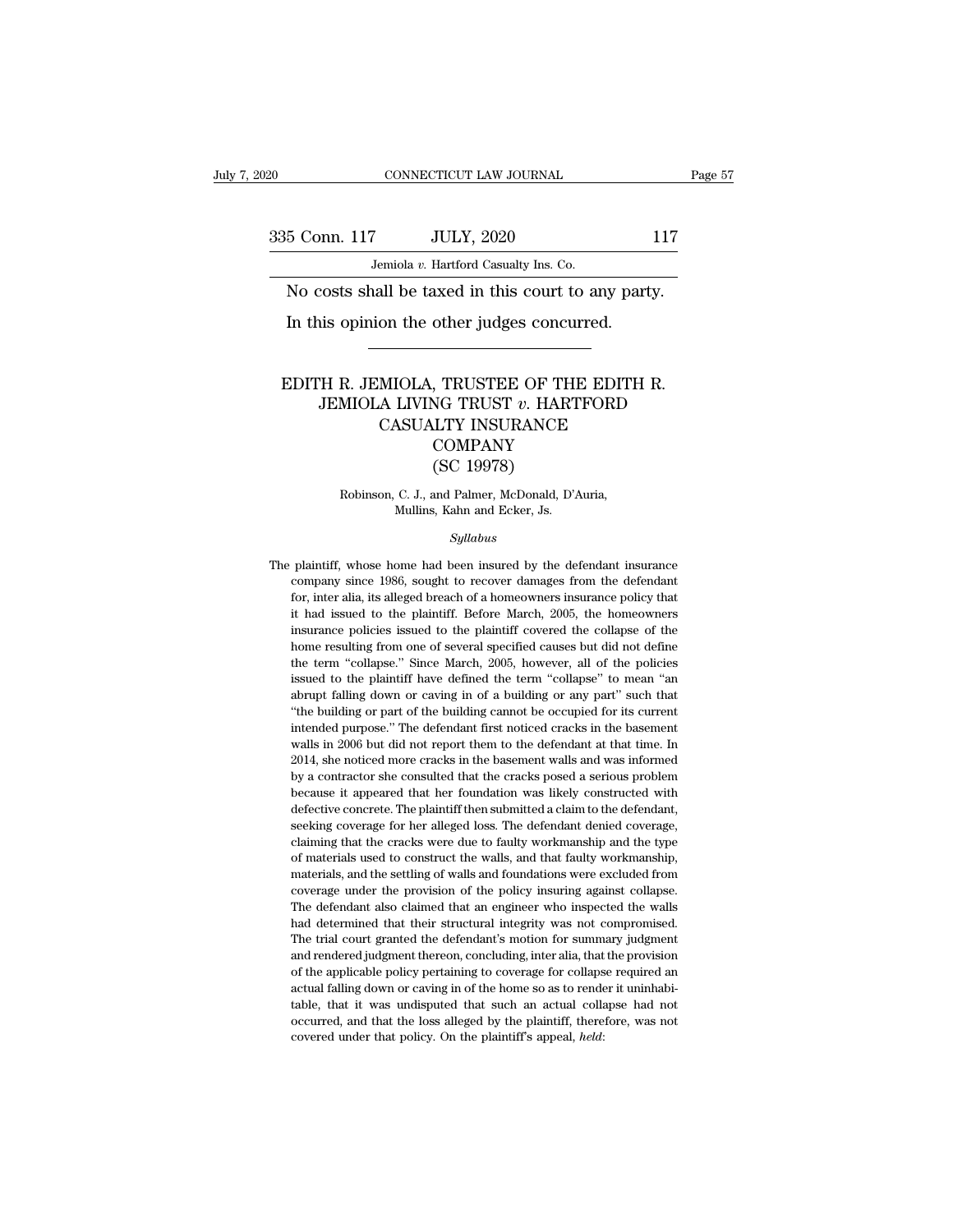# 118 CONNECTICUT LAW JOURNAL July 7, 2020<br>118 JULY, 2020 335 Conn. 117<br>Jemiola v. Hartford Casualty Ins. Co. Jemiola *v.* Hartford Casualty Ins. Co. 1. 18 JULY, 2020 335 Conn. 117<br>Jemiola v. Hartford Casualty Ins. Co.<br>1. The plaintiff could not prevail on her claim that the trial court incorrectly<br>concluded that only the homeowners insurance policies issued to the

- $335$  Conn. 117<br>Jemiola v. Hartford Casualty Ins. Co.<br>he plaintiff could not prevail on her claim that the trial court incorrectly<br>concluded that only the homeowners insurance policies issued to the<br>plaintiff by the defen Fig. 2020 335 Conn. 117<br>Jemiola v. Hartford Casualty Ins. Co.<br>the plaintiff could not prevail on her claim that the trial court incorrectly<br>concluded that only the homeowners insurance policies issued to the<br>plaintiff by t Jemiola  $v$ . Hartford Casualty Ins. Co.<br>
the plaintiff could not prevail on her claim that the trial court incorrectly<br>
concluded that only the homeowners insurance policies issued to the<br>
plaintiff by the defendant since Jemiola v. Hartford Casualty Ins. Co.<br>he plaintiff could not prevail on her claim that the trial court incorrectly<br>concluded that only the homeowners insurance policies issued to the<br>plaintiff by the defendant since March, he plaintiff could not prevail on her claim that the trial court incorrectly concluded that only the homeowners insurance policies issued to the plaintiff by the defendant since March, 2005, were applicable to her claim fo concluded that only the homeowners insurance policies issued to the plaintiff by the defendant since March, 2005, were applicable to her claim for coverage; the plaintiff's expert opined that the structural integrity of th plaintiff by the defendant since March, 2005, were applicable to her claim<br>for coverage; the plaintiff's expert opined that the structural integrity<br>of the basement walls could not have become substantially impaired<br>until parameters are plaintiff's expert opined that the structural integrity of the basement walls could not have become substantially impaired until there was some outward manifestation of cracking or fracturing, the plaintiff for the basement walls could not have become substantially impaired<br>until there was some outward manifestation of cracking or fracturing,<br>the plaintiff testified during her deposition that she first noticed cracking<br>in the or the mean was some outward manifest<br>the plaintiff testified during her deposition<br>in the basement concrete in 2006, and, acc<br>issue of material fact as to whether the s<br>tiff's basement walls was substantially im<br>before Ma the plaintiff testified during her deposition that she first noticed cracking<br>in the basement concrete in 2006, and, accordingly, there was no genuine<br>issue of material fact as to whether the structural integrity of the pl the plaintiff testified during her deposition that she first noticed cracking<br>in the basement concrete in 2006, and, accordingly, there was no genuine<br>issue of material fact as to whether the structural integrity of the pl
- issue of material fact as to whether the structural integrity of the plaintiff's basement walls was substantially impaired when the policies issued before March, 2005, were in effect.<br>The trial court correctly concluded th tiff's basement walls was substantially impaired when the policies issued<br>before March, 2005, were in effect.<br>The trial court correctly concluded that the collapse provision of the<br>applicable homeowners insurance policy u fact the trial court correctly concluded that the collapse provision of the trial court correctly concluded that the collapse provision of the applicable homeowners insurance policy unambiguously excluded coverage for the be trial court correctly concluded that the collapse provision of the applicable homeowners insurance policy unambiguously excluded coverage for the cracking in the plaintiff's basement walls: at the time of the plaintiff' standing, the plaintiff continued to reside there safely for the foreseed coverage for the cracking in the plaintiff's basement walls: at the time of the plaintiff's claim for coverage, the house had not suffered an abrupt depressive increasing in the plaintiff's basement walls: at the time of the plaintiff's claim for coverage, the house had not suffered an abrupt falling down or caving in, complete or partial, such that it could not be occ Future, and the plaintiff continued to use had not suffered an abrupt falling down or caving in, complete or partial, such that it could not be occupied for its intended purpose, as the plaintiff's house was still standing and stand in the coverage, the house had not started an abupted for its intended purpose, as the plaintiff's house was still standing, the plaintiff continued to reside there, the plaintiff's expert opined that she could c mang about of caving in, complete of planta, back and to be occupied for its intended purpose, as the plaintiff's house was still standing, the plaintiff continued to reside there, the plaintiff's expert opined that she co becaption of its intentional purpose, as the plaintin's house was sund<br>standing, the plaintiff continue to reside there, the plaintiff's expert<br>opined that she could continue to reside there safely for the foreseeable<br>futu banding, are plantial continued to reside there, the plantial is experi-<br>opined that she could continue to reside there safely for the foreseeable<br>future, and the plaintiff continued to use her basement for recreational<br>an future, and the plaintiff continued to use her basement for recreational<br>future, and the plaintiff continued to use her basement for recreational<br>and storage purposes; moreover, even if the plaintiff's basement walls<br>were rature, and are plaintiff contained to use her busedned to the recentation and storage purposes; moreover, even if the plaintiff's basement walls were in imminent danger of falling down, which this court concluded was not and seedage parpeses, increased, vectorial and seedage movies were in imminent danger of falling down, which this court concluded was not the case, her claim would have been barred by the provision in the policy clarifying were in miniment darger of namig down, which due obthe concluded was not the case, her claim would have been barred by the provision in the policy clarifying that a collapse has not occurred when, although there is eviden mas hot are case, her claim would have been barred by are provision<br>in the policy clarifying that a collapse has not occurred when, although<br>there is evidence of cracking, the building is still standing; furthermore,<br>even and the purpose of cracking, the building is still standing; furthermore, there is evidence of cracking, the building is still standing; furthermore, even if this court agreed with the plaintiff that the definition of "col been contained in the applicable policies and standing is star standing, rationally even if this court agreed with the plaintiff that the definition of "collapse" contained in the applicable policy was ambiguous and, there contained in the applicable policy was ambiguous and, therefore, that<br>the substantial impairment of structural integrity standard adopted by<br>this court in *Beach* v. *Middlesex Mutual Assurance Co.* (205 Conn. 246)<br>applied the substantial impairment of structural integrity standard adopted by this court in *Beach v. Middlesex Mutual Assurance Co.* (205 Conn. 246) applied for the purpose of determining coverage, this court would have been co this court in *Beach v. Middlesex Mutual Assurance Co.* (205 Conn. 246) applied for the purpose of determining coverage, this court would have been compelled to affirm the trial court's judgment in light of its decision in and court in *Deach* V. *Indiacesca matual Assarance* Co. (259 Cold). 210) applied for the purpose of determining coverage, this court would have been compelled to affirm the trial court's judgment in light of its decision been compelled to affirm the trial contains<br>then compelled to affirm the trial cost<br>in *Karas* v. *Liberty Ins. Corp.* (338<br>cluded that a substantial impairm<br>building means that the building is<br>and is therefore unsafe to o in *Karas v. Liberty Ins. Corp.* (335 Conn. 62), in which the court concluded that a substantial impairment of the structural integrity of a building means that the building is in imminent danger of falling down and is th *Procedural History*<br> *Procedural History*<br> *Procedural History*<br> *Procedural History*<br> **Procedural History**<br> **Procedural History**<br> **Procedural History** cluded that a substantial impairment of the structural integrity of a<br>building means that the building is in imminent danger of falling down<br>and is therefore unsafe to occupy, as it was undisputed that the plaintiff's<br>home

bullary means that the bullary is in imminent danger or falling down<br>and is therefore unsafe to occupy, as it was undisputed that the plaintiff's<br>home was in no such danger.<br>Argued December 18, 2018—officially released Nov The was in no such danger.<br>
Argued December 18, 2018—officially released November 12, 2019\*<br>
Procedural History<br>
Action to recover damages for, inter alia, breach of<br>
contract, and for other relief, brought to the Superior Argued December 18, 2018—officially released November 12, 2019\*<br> *Procedural History*<br> **Action to recover damages for, inter alia, breach of**<br> **Court in the judicial district of Tolland, where the trial**<br> **Court, Cobb, J.,** contract, and for other relief, brought to the Superior Court in the judicial district of Tolland, where the trial court,  $Cobb$ ,  $J$ , granted the defendant's motion for sum-<br>\*November 12, 2019, the date that this decision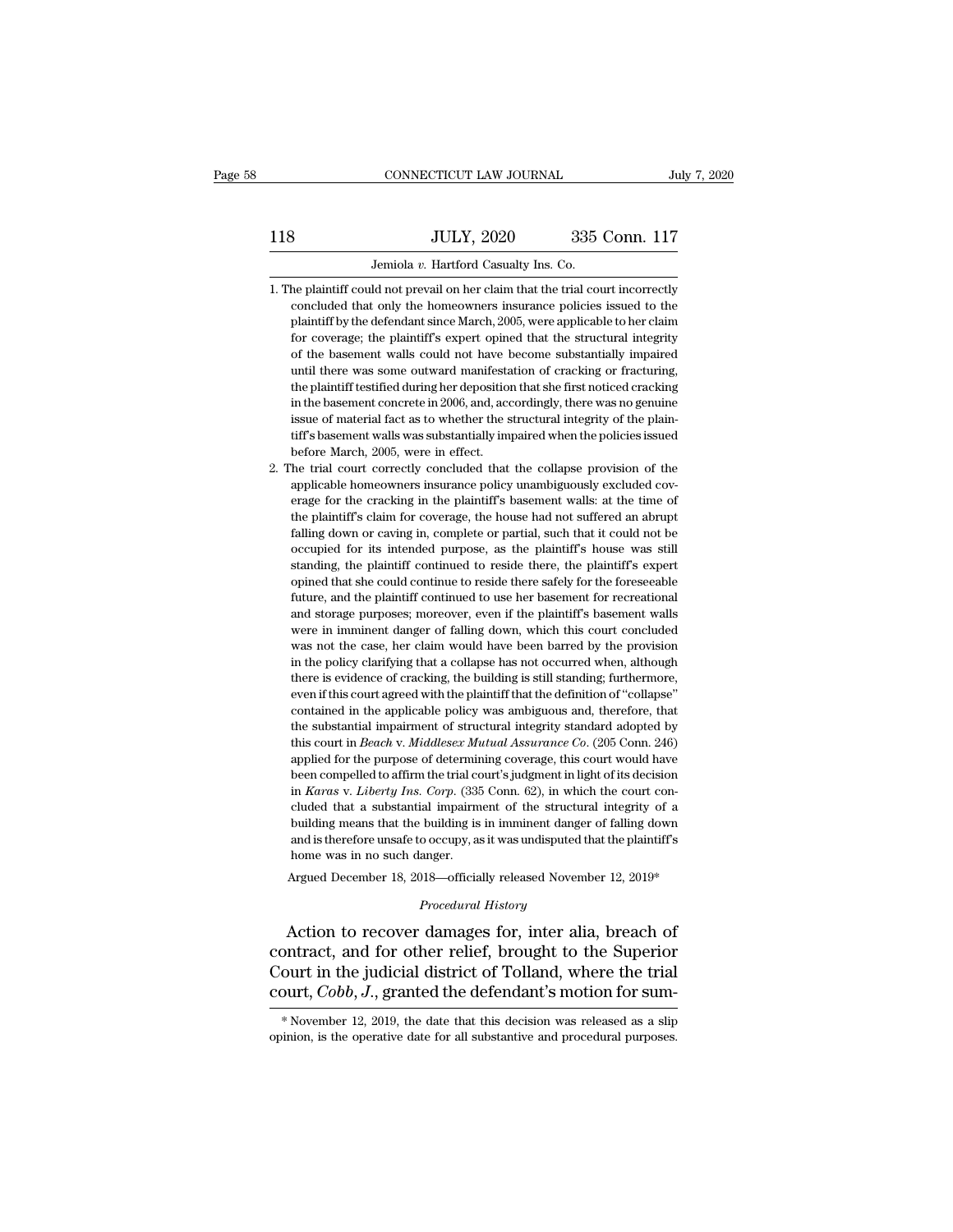| 20            | CONNECTICUT LAW JOURNAL                                                                      | Page 59 |  |
|---------------|----------------------------------------------------------------------------------------------|---------|--|
| 335 Conn. 117 | <b>JULY, 2020</b>                                                                            | 119     |  |
|               | Jemiola v. Hartford Casualty Ins. Co.                                                        |         |  |
|               | mary judgment and rendered judgment thereon, from<br>which the plaintiff appealed. Affirmed. |         |  |
|               | <i>Jeffrey R. Lindequist</i> , for the appellant (plaintiff).                                |         |  |
|               | <i>Thomas O. Farrish, with whom were Daniel J. Rac-</i>                                      |         |  |

*Thomas v. Hartford Casualty Ins. Co.*<br> *Thomas v. Hartford Casualty Ins. Co.*<br> *Thomas D. Farrish, with whom were Daniel J. Rac-*<br> *Rhomas O. Farrish, with whom were Daniel J. Rac-*<br> *Raca and, on the brief, John W. Cerre cuida v. Hartford Casualty Ins. Co.*<br> *co.*<br> *comary judgment and rendered judgment thereon, from*<br> *cuica Brieffrey R. Lindequist, for the appellant (plaintiff).*<br> *Thomas O. Farrish, with whom were Daniel J. Raccuia and* mary judgment and 1<br>which the plaintiff applariant and *Jeffrey R. Lindeque<br>Thomas O. Farrish*<br>*cuia* and, on the brie<br>lee (defendant).<br>*Ryan M. Suerth*, M *Ryan M. Lindequist, for the appellant (plaintiff).*<br> *Ryan M. Lindequist, for the appellant (plaintiff).*<br> *Thomas O. Farrish, with whom were Daniel J. Rac-*<br> *ia* and, on the brief, *John W. Cerreta*, for the appel-<br> *Ry* 

*Jeffrey R. Lindequist*, for the appellant (plaintiff).<br> *Thomas O. Farrish*, with whom were *Daniel J. Raccuia* and, on the brief, *John W. Cerreta*, for the appel-<br>
lee (defendant).<br> *Ryan M. Suerth, Marilyn B. Fagelson* curiae. *ia* and, on the brief, *John W. Cerreta*, for the appel-<br>
e (defendant).<br> *Ryan M. Suerth*, *Marilyn B. Fagelson* and *Proloy K.*<br> *ws* filed a brief for United Policyholders as amicus<br>
riae.<br> *Wystan M. Ackerman* filed a Insurance (defendant).<br>
Insurance Association et al. as an allowing the American et al. as an amic and Prole Mystan M. Ackerman filed a brief for the American et al. as amici curiae.<br>
Insurance Association et al. as amici

# *Opinion*

Expediance a brief for United Policyholders as amicus<br>
riae.<br>
Wystan M. Ackerman filed a brief for the American<br>
surance Association et al. as amici curiae.<br>
Opinion<br>
PALMER, J. The plaintiff, Edith R. Jemiola, com-<br>
enced curiae.<br>
Wystan M. Ackerman filed a brief for the American<br>
Insurance Association et al. as amici curiae.<br>
opinion<br>
PALMER, J. The plaintiff, Edith R. Jemiola, com-<br>
menced this action against the defendant, Hartford<br>
Casu Wystan M. Ackerman filed a brief for the American<br>Insurance Association et al. as amici curiae.<br>
Opinion<br>
PALMER, J. The plaintiff, Edith R. Jemiola, com-<br>
menced this action against the defendant, Hartford<br>
Casualty Insur Insurance Association et al. as amici curiae.<br>  $\frac{Opinion}{opinion}$ <br>
PALMER, J. The plaintiff, Edith R. Jemiola, commenced this action against the defendant, Hartford<br>
Casualty Insurance Company, claiming that the defendant brea *Opinion*<br>
PALMER, J. The plaintiff, Edith R. Jemiola, com-<br>
menced this action against the defendant, Hartford<br>
Casualty Insurance Company, claiming that the defen-<br>
dant breached the homeowners insurance policy that<br>
it  $\alpha$ <br>PALMER, J. The plaintiff, Edith R. Jemiola, com-<br>menced this action against the defendant, Hartford<br>Casualty Insurance Company, claiming that the defen-<br>dant breached the homeowners insurance policy that<br>it had issue PALMER, J. The plaintiff, Edith R. Jemiola, com-<br>menced this action against the defendant, Hartford<br>Casualty Insurance Company, claiming that the defen-<br>dant breached the homeowners insurance policy that<br>it had issued to t menced this action against the defendant, Hartford<br>Casualty Insurance Company, claiming that the defen-<br>dant breached the homeowners insurance policy that<br>it had issued to the plaintiff by denying coverage for<br>cracks in he Casualty Insurance Company, claiming that the defendant breached the homeowners insurance policy that<br>it had issued to the plaintiff by denying coverage for<br>cracks in her home's basement walls under the collapse<br>provision dant breached the homeowners insurance policy that<br>it had issued to the plaintiff by denying coverage for<br>cracks in her home's basement walls under the collapse<br>provisions of the policy.<sup>1</sup> After determining that the<br>evide it had issued to the plaintiff by denying coverage for<br>cracks in her home's basement walls under the collapse<br>provisions of the policy.<sup>1</sup> After determining that the<br>evidence conclusively established which of several<br>homeo cracks in her home's basement walls under the collapse<br>provisions of the policy.<sup>1</sup> After determining that the<br>evidence conclusively established which of several<br>homeowners insurance policies that the plaintiff had<br>purchas provisions of the policy.<sup>1</sup> After determining that the evidence conclusively established which of several homeowners insurance policies that the plaintiff had purchased from the defendant over the years was applicable at evidence conclusively established which of several<br>homeowners insurance policies that the plaintiff had<br>purchased from the defendant over the years was appli-<br>cable at the time the plaintiff sustained the alleged loss,<br>the homeowners insurance policies that the plaintiff had<br>purchased from the defendant over the years was appli-<br>cable at the time the plaintiff sustained the alleged loss,<br>the trial court granted the defendant's motion for sum purchased from the defendant over the years was applicable at the time the plaintiff sustained the alleged loss, the trial court granted the defendant's motion for summary judgment because that policy defines "collapse" as cable at the time the plaintiff sustained the alleged loss,<br>the trial court granted the defendant's motion for sum-<br>mary judgment because that policy defines "collapse"<br>as "an abrupt falling down or caving in" of the home<br> the trial court granted the defendant's motion for summary judgment because that policy defines "collapse"<br>as "an abrupt falling down or caving in" of the home<br>such that it "cannot be occupied for its current intended<br>purp mary judgment because that policy defines "collapse"<br>as "an abrupt falling down or caving in" of the home<br>such that it "cannot be occupied for its current intended<br>purpose," and there is no dispute, first, that the plain-<br> as "an abrupt falling down or caving in" of the home<br>such that it "cannot be occupied for its current intended<br>purpose," and there is no dispute, first, that the plain-<br>tiff's home remains standing and is in no imminent<br>da such that it "cannot be occupied for its current intended<br>purpose," and there is no dispute, first, that the plain-<br>tiff's home remains standing and is in no imminent<br>danger of falling down, and, second, that the plaintif anger of falling down, and, second, that the plaintiff<br>pontinues to occupy the home as her primary residence.<br>n appeal, the plaintiff claims that the trial court<br>aproperly granted the defendant's motion for sum-<br><sup>1</sup>The pla continues to occupy the home as her primary residence.<br>On appeal, the plaintiff claims that the trial court<br>improperly granted the defendant's motion for sum-<br><sup>1</sup>The plaintiff brought this action in her capacity as trustee On appea<br>improper<br>The plain<br>R. Jemiola Li<br>of that trust.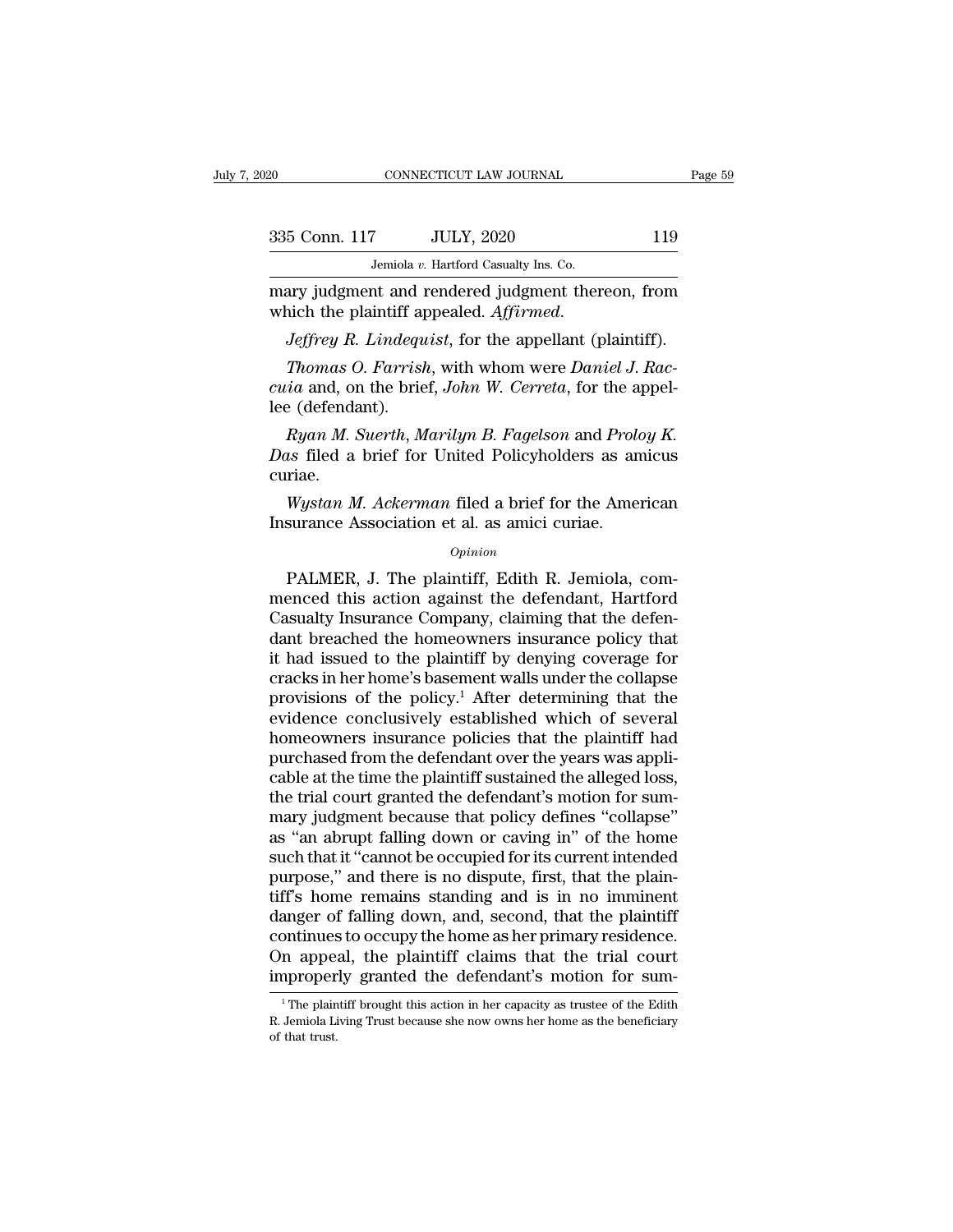# 120 CONNECTICUT LAW JOURNAL July 7, 2020<br>120 JULY, 2020 335 Conn. 117<br>Jemiola v. Hartford Casualty Ins. Co.

CONNECTICUT LAW JOURNAL JUNE JEMINAL JULY, 2020 335 Conn. 117<br>120 JULY, 2020 335 Conn. 117<br>17 Jemiola *v.* Hartford Casualty Ins. Co.<br>17 Mary judgment both with respect to the applicable pol-CONNECTICUT LAW JOURNAL<br>
120 JULY, 2020 335 Conn. 117<br>
13 Jemiola v. Hartford Casualty Ins. Co.<br>
14 Jemiola v. Hartford Casualty Ins. Co.<br>
14 Jemiola v. Hartford Casualty Ins. Co.<br>
14 Geography in the applicable pol-<br>
14 G  $\frac{120}{20}$  JULY, 2020 335 Conn. 117<br>Jemiola v. Hartford Casualty Ins. Co.<br>mary judgment both with respect to the applicable pol-<br>icy and with respect to the issue of coverage. In particu-<br>lar, she contends that (1) the 120 JULY, 2020 335 Conn. 117<br>Jemiola v. Hartford Casualty Ins. Co.<br>mary judgment both with respect to the applicable pol-<br>icy and with respect to the issue of coverage. In particu-<br>lar, she contends that (1) the policy th 120 JULY, 2020 335 Conn. 117<br>Jemiola v. Hartford Casualty Ins. Co.<br>mary judgment both with respect to the applicable policy and with respect to the issue of coverage. In particu-<br>lar, she contends that (1) the policy the Jemiola v. Hartford Casualty Ins. Co.<br>
mary judgment both with respect to the applicable pol-<br>
icy and with respect to the issue of coverage. In particu-<br>
lar, she contends that (1) the policy the trial court found<br>
to be Jemiola v. Hartford Casualty Ins. Co.<br>
mary judgment both with respect to the applicable pol-<br>
icy and with respect to the issue of coverage. In particu-<br>
lar, she contends that (1) the policy the trial court found<br>
to be mary judgment both with respect to the applicable pol-<br>icy and with respect to the issue of coverage. In particu-<br>lar, she contends that (1) the policy the trial court found<br>to be applicable is not, in fact, the applicable icy and with respect to the issue of coverage. In particu-<br>lar, she contends that (1) the policy the trial court found<br>to be applicable is not, in fact, the applicable policy,<br>(2) she is entitled to the opportunity to pro lar, she contends that (1) the policy the trial court found<br>to be applicable is not, in fact, the applicable policy,<br>(2) she is entitled to the opportunity to prove to a jury<br>that the applicable policy is, instead, an ear to be applicable is not, in fact, the applicable policy,<br>(2) she is entitled to the opportunity to prove to a jury<br>that the applicable policy is, instead, an earlier one<br>issued by the defendant to the plaintiff that does n that the applicable policy is, instead, an earlier one issued by the defendant to the plaintiff that does not define the term "collapse," (3) when undefined in a homeowners insurance policy, that term, under our holding i issued by the defendant to the plaintiff that does not<br>define the term "collapse," (3) when undefined in a<br>homeowners insurance policy, that term, under our<br>holding in *Beach v. Middlesex Mutual Assurance Co.*,<br> $205$  Conn define the term "collapse," (3) when undefined in a<br>homeowners insurance policy, that term, under our<br>holding in *Beach v. Middlesex Mutual Assurance Co.*,<br>205 Conn. 246, 532 A.2d 1297 (1987), "is sufficiently<br>ambiguous to homeowners insurance policy, that term, under our holding in *Beach v. Middlesex Mutual Assurance Co.*, 205 Conn. 246, 532 A.2d 1297 (1987), "is sufficiently ambiguous to include coverage for any substantial impairment of holding in *Beach v. Middlesex Mutual Assurance Co.*,<br>205 Conn. 246, 532 A.2d 1297 (1987), "is sufficiently<br>ambiguous to include coverage for any substantial<br>impairment of the [home's] structural integrity"; id., 252;<br>and 205 Conn. 246, 532 A.2d 1297 (1987), "is sufficiently<br>ambiguous to include coverage for any substantial<br>impairment of the [home's] structural integrity"; id., 252;<br>and (4) a jury reasonably could find that the plaintiff's<br> ambiguous to include coverage for any substantial<br>impairment of the [home's] structural integrity"; id., 252;<br>and (4) a jury reasonably could find that the plaintiff's<br>evidence meets that standard. The plaintiff also mainimpairment of the [home's] structural integrity"; id., 252;<br>and (4) a jury reasonably could find that the plaintiff's<br>evidence meets that standard. The plaintiff also main-<br>tains that, even if the applicable policy is one and (4) a jury reasonably could find that the plaintiff's<br>evidence meets that standard. The plaintiff also main-<br>tains that, even if the applicable policy is one that<br>defines the term "collapse" as requiring an actual fall evidence meets that standard. The plaintiff also maintains that, even if the applicable policy is one that defines the term "collapse" as requiring an actual falling down or caving in of the home, the term nevertheless is tains that, even if the applicable policy is one that<br>defines the term "collapse" as requiring an actual falling<br>down or caving in of the home, the term nevertheless<br>is ambiguous, and, consequently, the substantial impairdefines the term "collapse" as requiring an actual falling<br>down or caving in of the home, the term nevertheless<br>is ambiguous, and, consequently, the substantial impair-<br>ment of structural integrity standard that we adopted down or caving in of the home, the term nevertheless<br>is ambiguous, and, consequently, the substantial impair-<br>ment of structural integrity standard that we adopted<br>in *Beach* still applies. We agree with the trial court's<br> is ambiguous, and, consequently, the substantial impair-<br>ment of structural integrity standard that we adopted<br>in *Beach* still applies. We agree with the trial court's<br>determination regarding the applicable policy and fur ment of structural integrity<br>in *Beach* still applies. We a<br>determination regarding the<br>ther agree that the collaps<br>unambiguously foreclose c<br>stances of the present case.<br>trial court's judgment.<br>The following undisputee Deach sam applies. We agree what are analogues<br>termination regarding the applicable policy and fur-<br>er agree that the collapse provisions of that policy<br>ambiguously foreclose coverage under the circum-<br>ances of the present the agree that the collapse provisions of that policy<br>ther agree that the collapse provisions of that policy<br>unambiguously foreclose coverage under the circum-<br>stances of the present case. Accordingly, we affirm the<br>trial

mambiguously foreclose coverage under the circum-<br>stances of the present case. Accordingly, we affirm the<br>trial court's judgment.<br>The following undisputed facts and procedural his-<br>tory are relevant to our resolution of t stances of the present case. Accordingly, we affirm the<br>trial court's judgment.<br>The following undisputed facts and procedural his-<br>tory are relevant to our resolution of this appeal. The<br>plaintiff's home, which she purcha trial court's judgment.<br>The following undisputed facts and procedural his-<br>tory are relevant to our resolution of this appeal. The<br>plaintiff's home, which she purchased in 1986 and<br>where she currently resides, is located i The following undisputed facts and procedural his-<br>tory are relevant to our resolution of this appeal. The<br>plaintiff's home, which she purchased in 1986 and<br>where she currently resides, is located in the town of<br>Willington The following undisputed facts and procedural history are relevant to our resolution of this appeal. The plaintiff's home, which she purchased in 1986 and where she currently resides, is located in the town of Willington.<sup></sup> tory are relevant to our resolution of this appeal. The plaintiff's home, which she purchased in 1986 and where she currently resides, is located in the town of Willington.<sup>2</sup> It has been insured continuously by the defen The plaintiff originally purchased the home resulting from<br>
2 The plaintiff's<br>
2 Olicies covered the collapse of the home resulting from<br>
2 The plaintiff originally purchased the home with her husband, but she<br>
2 The plai defendant since 1986. Until March, 2005, the plaintiff's policies covered the collapse of the home resulting from one of several specified causes, but none of those poli-<br><sup>2</sup>The plaintiff originally purchased the home with policies<br>one of s<br><sup>2</sup>The pla<br>has owned<br>since 2001.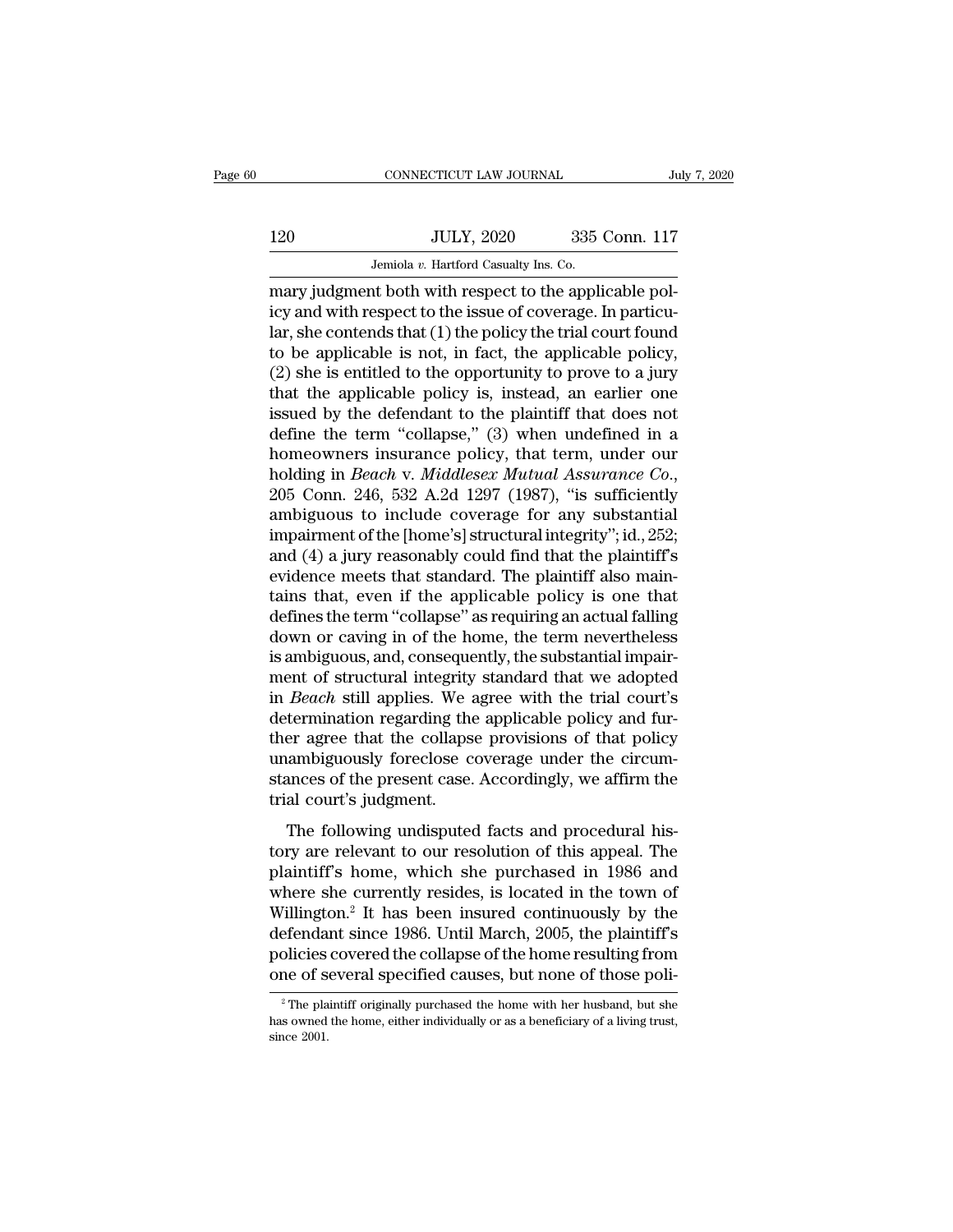| 20            | CONNECTICUT LAW JOURNAL                           |     | Page 61 |
|---------------|---------------------------------------------------|-----|---------|
| 335 Conn. 117 | <b>JULY, 2020</b>                                 | 121 |         |
|               | Jemiola v. Hartford Casualty Ins. Co.             |     |         |
|               | cies defined the term "collanse" Since March 2005 |     |         |

connect CONNECTICUT LAW JOURNAL Page<br>
335 Conn. 117 JULY, 2020 121<br>
Jemiola v. Hartford Casualty Ins. Co.<br>
2005, Thowever, all of the homeowners' policies issued by the<br>
defendent to the plaintiff have defined the term nar  $\frac{335 \text{ Conn. } 117}{324}$  JULY, 2020  $\frac{121}{324}$ <br>Jemiola v. Hartford Casualty Ins. Co.<br>Cies defined the term "collapse." Since March, 2005,<br>however, all of the homeowners' policies issued by the<br>defendant to the plaintiff  $\frac{335 \text{ Conn. } 117 \quad \text{JULY, } 2020 \quad \text{121}}{\text{Jemiola } v. \text{ Hartford Casuality Ins. Co.}}$ <br>
cies defined the term "collapse." Since March, 2005, however, all of the homeowners' policies issued by the defendant to the plaintiff have defined the term 335 Conn. 117 JULY, 2020 121<br>Jemiola v. Hartford Casualty Ins. Co.<br>Cies defined the term "collapse." Since March, 2005,<br>however, all of the homeowners' policies issued by the<br>defendant to the plaintiff have defined the te Jemiola v. Hartford Casualty Ins. Co.<br>
cies defined the term "collapse." Since March, 2005,<br>
however, all of the homeowners' policies issued by the<br>
defendant to the plaintiff have defined the term nar-<br>
rowly to mean "an Jemiola v. Hartford Casualty Ins. Co.<br>
cies defined the term "collapse." Since March, 2005,<br>
however, all of the homeowners' policies issued by the<br>
defendant to the plaintiff have defined the term nar-<br>
rowly to mean "an cies defined the term "collapse." Since March, 2005,<br>however, all of the homeowners' policies issued by the<br>defendant to the plaintiff have defined the term nar-<br>rowly to mean "an abrupt falling down or caving in of<br>a buil however, all of the homeowners' policies issued by the<br>defendant to the plaintiff have defined the term nar-<br>rowly to mean "an abrupt falling down or caving in of<br>a building or any part of a building with the result that<br>t defendant to the plaintiff have defined the term narrowly to mean "an abrupt falling down or caving in of a building or any part of a building with the result that the building or part of the building cannot be occupied fo rowly to mean "an abrupt falling down or caving in of<br>a building or any part of a building with the result that<br>the building or part of the building cannot be occupied<br>for its current intended purpose." Coverage for the<br>ho a building or any part of a building with the result that<br>the building or part of the building cannot be occupied<br>for its current intended purpose." Coverage for the<br>home's collapse under the policies issued since March,<br>2 the building or part of the building cannot be occupied<br>for its current intended purpose." Coverage for the<br>home's collapse under the policies issued since March,<br>2005, is further limited by the following three provi-<br>sion for its current intended purpose." Coverage for the<br>home's collapse under the policies issued since March,<br>2005, is further limited by the following three provi-<br>sions: (1) "[a] building or any part of a building that is<br> home's collapse under the policies issued since March, 2005, is further limited by the following three provisions: (1) "[a] building or any part of a building that is in danger of falling down or caving in is not consider 2005, is further limited by the following three provisions: (1) "[a] building or any part of a building that is<br>in danger of falling down or caving in is not considered<br>to be in a state of collapse"; (2) "[a] part of a bu sions: (1) "[a] building or any part of a building that is<br>in danger of falling down or caving in is not considered<br>to be in a state of collapse"; (2) "[a] part of a building<br>that is standing is not considered to be in a in danger of falling down or caving in is not considered<br>to be in a state of collapse"; (2) "[a] part of a building<br>that is standing is not considered to be in a state of<br>collapse even if it has separated from another part to be in a state of collapse"; (2) "[a] part of a building<br>that is standing is not considered to be in a state of<br>collapse even if it has separated from another part of<br>the building"; and (3) "[a] building or any part of that is standing is not considered to be in a state of collapse even if it has separated from another part of the building"; and (3) "[a] building or any part of a building that is standing is not considered to be in a sta Equality and (3) "[a] building or any part of a<br>ilding that is standing is not considered to be in a<br>atte of collapse even if it shows evidence of cracking,<br>lging, sagging, bending, leaning, settling, shrinkage,<br>expansion the building that is standing is not considered to be in a<br>building that is standing is not considered to be in a<br>state of collapse even if it shows evidence of cracking,<br>bulging, sagging, bending, leaning, settling, shri

butually state of collapse even if it shows evidence of cracking,<br>bulging, sagging, bending, leaning, settling, shrinkage,<br>or expansion."<br>In the late 1990s, the plaintiff observed a crack in<br>the drywall in her master bedr bulging, sagging, bending, leaning, settling, shrinkage,<br>or expansion."<br>In the late 1990s, the plaintiff observed a crack in<br>the drywall in her master bedroom, which she repaired<br>by painting over it. In addition, sometime bugary, sugging, bending, reading, section, sharing, straining, or expansion."<br>In the late 1990s, the plaintiff observed a crack in<br>the drywall in her master bedroom, which she repaired<br>by painting over it. In addition, so In the late 1990s, the plaintiff observed a crack in<br>the drywall in her master bedroom, which she repaired<br>by painting over it. In addition, sometime between 2005<br>and 2006, she noticed that several nails in her kitchen<br>wal In the late 1990s, the plaintiff observed a crack in<br>the drywall in her master bedroom, which she repaired<br>by painting over it. In addition, sometime between 2005<br>and 2006, she noticed that several nails in her kitchen<br>wal the drywall in her master bedroom, which she repaired<br>by painting over it. In addition, sometime between 2005<br>and 2006, she noticed that several nails in her kitchen<br>walls had popped out of the walls, and, in 2009 and<br>2010 by painting over it. In addition, sometime between 2005<br>and 2006, she noticed that several nails in her kitchen<br>walls had popped out of the walls, and, in 2009 and<br>2010, she saw that more nails had been displaced from<br>arou and 2006, she noticed that several nails in her kitchen<br>walls had popped out of the walls, and, in 2009 and<br>2010, she saw that more nails had been displaced from<br>around the windows in other areas of her home. She<br>first not walls had popped out of the walls, and, in 2009 and<br>2010, she saw that more nails had been displaced from<br>around the windows in other areas of her home. She<br>first noticed cracks in her basement walls in 2006 but<br>did not re 2010, she saw that more nails had been displaced from<br>around the windows in other areas of her home. She<br>first noticed cracks in her basement walls in 2006 but<br>did not report them to the defendant because the con-<br>tractor around the windows in other areas of her home. She<br>first noticed cracks in her basement walls in 2006 but<br>did not report them to the defendant because the con-<br>tractor she hired to repair them told her that they were<br>norma first noticed cracks in her basement walls in 2006 but<br>did not report them to the defendant because the con-<br>tractor she hired to repair them told her that they were<br>normal. In 2014, the plaintiff noticed more cracking in<br> did not report them to the defendant because the contractor she hired to repair them told her that they were<br>normal. In 2014, the plaintiff noticed more cracking in<br>the same area of the basement that had been repaired<br>in 2 tractor she hired to repair them told her that they were<br>normal. In 2014, the plaintiff noticed more cracking in<br>the same area of the basement that had been repaired<br>in 2006. On this occasion, the contractor she consulted<br> normal. In 2014, the plaintiff noticed more cracking in<br>the same area of the basement that had been repaired<br>in 2006. On this occasion, the contractor she consulted<br>informed her that the cracks posed a very serious prob-<br>l the same area of the basement that had been repaired<br>in 2006. On this occasion, the contractor she consulted<br>informed her that the cracks posed a very serious prob-<br>lem because it appeared that her foundation, like the<br>fou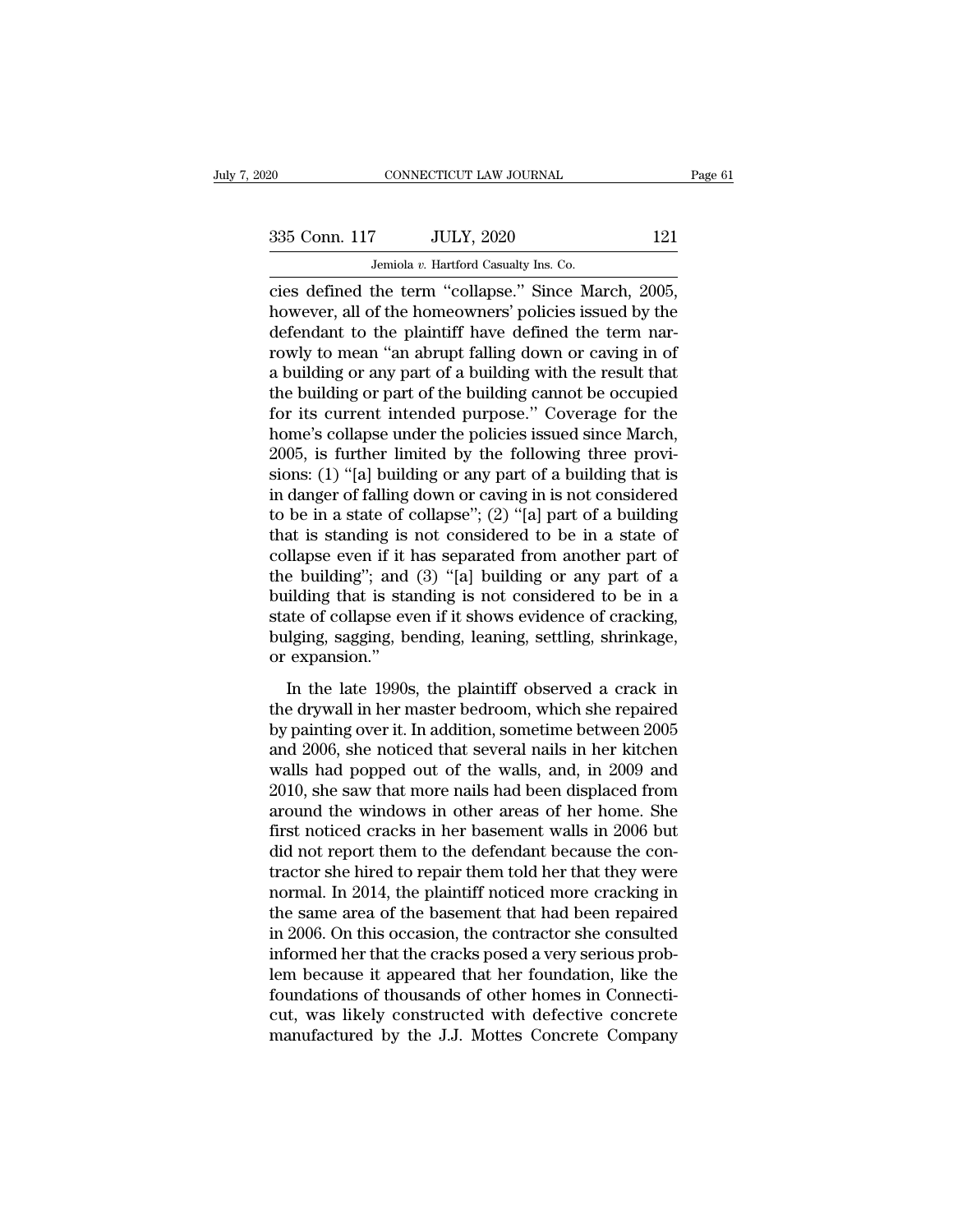# 122 CONNECTICUT LAW JOURNAL July 7, 2020<br>122 JULY, 2020 335 Conn. 117<br>Jemiola v. Hartford Casualty Ins. Co. CONNECTICUT LAW JOURNAL<br>JULY, 2020 335<br>Jemiola *v.* Hartford Casualty Ins. Co.<br>On receiving this information the

(Mottes).<sup>3</sup> Upon receiving this information, the plaintiff<br>
(Mottes).<sup>3</sup> Upon receiving this information, the plaintiff<br>
immediately submitted a claim to the defendant, which<br>
cont an ongineer to be hemote inspect the fou I22 JULY, 2020 335 Conn. 117<br>Jemiola v. Hartford Casualty Ins. Co.<br>(Mottes).<sup>3</sup> Upon receiving this information, the plaintiff<br>immediately submitted a claim to the defendant, which<br>sent an engineer to her home to inspect t  $\frac{335 \text{ Conn. } 117}{\frac{\text{Jul. } x \text{ Hartford Casuality Ins. Co.}}{\text{(Mottes).}^3 \text{ Upon receiving this information, the plaintiff immediately submitted a claim to the defendant, which sent an engineer to her home to inspect the foundation. Following the inspection, the defendant denied the claim, stating in the donial letter that its engineer had$ Following the inspection, the defendant denied  $\frac{117}{2}$ <br>Temiola v. Hartford Casualty Ins. Co.<br>(Mottes).<sup>3</sup> Upon receiving this information, the plaintiff<br>immediately submitted a claim to the defendant, which<br>sent an en Jemiola v. Hartford Casualty Ins. Co.<br>
(Mottes).<sup>3</sup> Upon receiving this information, the plaintiff<br>
immediately submitted a claim to the defendant, which<br>
sent an engineer to her home to inspect the foundation.<br>
Following Jenuola v. Hartford Casualty Ins. Co.<br>
(Mottes).<sup>3</sup> Upon receiving this information, the plaintiff<br>
immediately submitted a claim to the defendant, which<br>
sent an engineer to her home to inspect the foundation.<br>
Following (Mottes).<sup>3</sup> Upon receiving this information, the plaintiff<br>immediately submitted a claim to the defendant, which<br>sent an engineer to her home to inspect the foundation.<br>Following the inspection, the defendant denied the<br> immediately submitted a claim to the defendant, which<br>sent an engineer to her home to inspect the foundation.<br>Following the inspection, the defendant denied the<br>claim, stating in the denial letter that its engineer had<br>det sent an engineer to her home to inspect the foundation.<br>Following the inspection, the defendant denied the claim, stating in the denial letter that its engineer had<br>determined that "the foundation was cracking due [to]<br>fau Following the inspection, the defendant denied the claim, stating in the denial letter that its engineer had determined that "the foundation was cracking due [to] faulty workmanship and the type of materials used in the fo claim, stating in the denial letter that its engineer had<br>determined that "the foundation was cracking due [to]<br>faulty workmanship and the type of materials used in<br>the foundation," and that, "[u]nfortunately, faulty workdetermined that "the foundation was cracking due [to]<br>faulty workmanship and the type of materials used in<br>the foundation," and that, "[u]nfortunately, faulty work-<br>manship and materials as well as settling of walls and<br>fo faulty workmanship and the type of materials used in<br>the foundation," and that, "[u]nfortunately, faulty work-<br>manship and materials as well as settling of walls and<br>foundations are excluded from coverage under the pol-<br>ic Following receipt of the denial letter, the plaintiff<br>anship and materials as well as settling of walls and<br>undations are excluded from coverage under the pol-<br>z." The letter further stated, moreover, that the defen-<br>nt's manship and materials as well as setting of walls and<br>foundations are excluded from coverage under the pol-<br>icy." The letter further stated, moreover, that the defen-<br>dant's engineer had also determined that "the structur

roundations are excluded from coverage under the policy." The letter further stated, moreover, that the defendant's engineer had also determined that "the structural integrity of the foundation walls is not compromised."<br>F rey. The letter further stated, moreover, that the defendant's engineer had also determined that "the structural<br>integrity of the foundation walls is not compromised."<br>Following receipt of the denial letter, the plaintiff<br> maintained that the structural<br>integrity of the foundation walls is not compromised."<br>Following receipt of the denial letter, the plaintiff<br>commenced the present action, claiming that the defen-<br>dant had breached the colla Following receipt of the denial letter, the plaintiff<br>Following receipt of the denial letter, the plaintiff<br>commenced the present action, claiming that the defen-<br>dant had breached the collapse provisions of her policy<br>by Following receipt of the denial letter, the plaintiff<br>commenced the present action, claiming that the defen-<br>dant had breached the collapse provisions of her policy<br>by declining to cover her alleged loss.<sup>4</sup> The plaintiff y declining to cover her alleged loss.<sup>4</sup> The plaintiff<br>aaintained that the loss occurred prior to March, 2005,<br>nd, therefore, that one of the policies issued prior to<br>arch, 2005, applied to her claim. The plaintiff furthe maintained that the loss occurred prior to March, 2005, and, therefore, that one of the policies issued prior to March, 2005, applied to her claim. The plaintiff further  $\frac{3}{4}$  According to a study commissioned by the s

and, therefore, that one of the policies issued prior to March, 2005, applied to her claim. The plaintiff further  $\frac{3}{4}$  According to a study commissioned by the state of Connecticut and conducted by the Department of C March, 2005, applied to her claim. The plaintiff further<br>
<sup>3</sup> According to a study commissioned by the state of Connecticut and<br>
conducted by the Department of Consumer Protection, the stone aggregate<br>
used in Mottes concr water crack and specified to form expansion by the state of Connecticut and conducted by the Department of Consumer Protection, the stone aggregate used in Mottes concrete between 1983 and 2010 contained significant amoun <sup>3</sup> According to a study commissioned by the state of Connecticut and conducted by the Department of Consumer Protection, the stone aggregate used in Mottes concrete between 1983 and 2010 contained significant amounts of conducted by the Department of Consumer Protection, the stone aggregate used in Mottes concrete between 1983 and 2010 contained significant amounts of pyrrhotite, a ferrous mineral that oxidizes in the presence of water an used in Mottes concrete between 1983 and 2010 contained significant amounts of pyrrhotite, a ferrous mineral that oxidizes in the presence of water and oxygen to form expansive secondary minerals that crack and destabilize amounts of pyrrhotite, a ferrous mineral that oxidizes in the presence of water and oxygen to form expansive secondary minerals that crack and destabilize the concrete, resulting in its premature deterioration. See Departm water and oxygen to form expansive secondary minerals that crack and<br>destabilize the concrete, resulting in its premature deterioration. See Depart-<br>ment of Consumer Protection, State of Connecticut, Report on Deterioratin destabilize the concrete, resulting in its premature deterioration. See Department of Consumer Protection, State of Connecticut, Report on Deteriorating Concrete in Residential Foundations (December 30, 2016), pp. 1, 7–9, ment of Consumer Protection, State of Connecticut, Report on Deteriorating<br>Concrete in Residential Foundations (December 30, 2016), pp. 1, 7–9, available at http://crcog.org/wp-content/uploads/2016/12/report\_on\_deteriorati Concrete in Residential Foundations (December 30, 2016), pp. 1, 7–9, awailable at http://crcog.org/wp-content/uploads/2016/12/report\_on\_deteriorating\_concrete\_in\_residential\_foundations.pdf (last visited November 6, 2019) concrete\_in\_residential\_foundations.pdf (last visited November 6, 2019). The economic consequences stemming from the widespread use of this defective concrete have been nothing short of catastrophic for many thousands of a

Economic consequences stemming from the widespread use of this defective<br>conomic consequences stemming from the widespread use of this defective<br>concrete have been nothing short of catastrophic for many thousands of<br>affect concrete have been nothing short of catastrophic for many thousands of affected homeowners.<br>
<sup>4</sup> The plaintiff also alleged a breach of the covenant of good faith and fair dealing and violations of the Connecticut Unfair I affected homeowners.<br>
<sup>4</sup> The plaintiff also alleged a breach of the covenant of good faith and fair<br>
dealing and violations of the Connecticut Unfair Insurance Practices Act,<br>
General Statutes § 38-815 et seq., and the Co <sup>4</sup> The plaintiff also alleged a breach of the covenant of good faith and fair dealing and violations of the Connecticut Unfair Insurance Practices Act, General Statutes  $\S 38-815$  et seq., and the Connecticut Unfair Trad dealing and violations of the Connecticut Unfair Insurance Practices Act, General Statutes § 38-815 et seq., and the Connecticut Unfair Trade Practices Act, General Statutes § 42-110a et seq. The plaintiff can prevail on t General Statutes § 38-815 et seq., and the Connecticut Unfair Trade Practices Act, General Statutes § 42-110a et seq. The plaintiff can prevail on these claims, however, only if she can prevail on her breach of contract c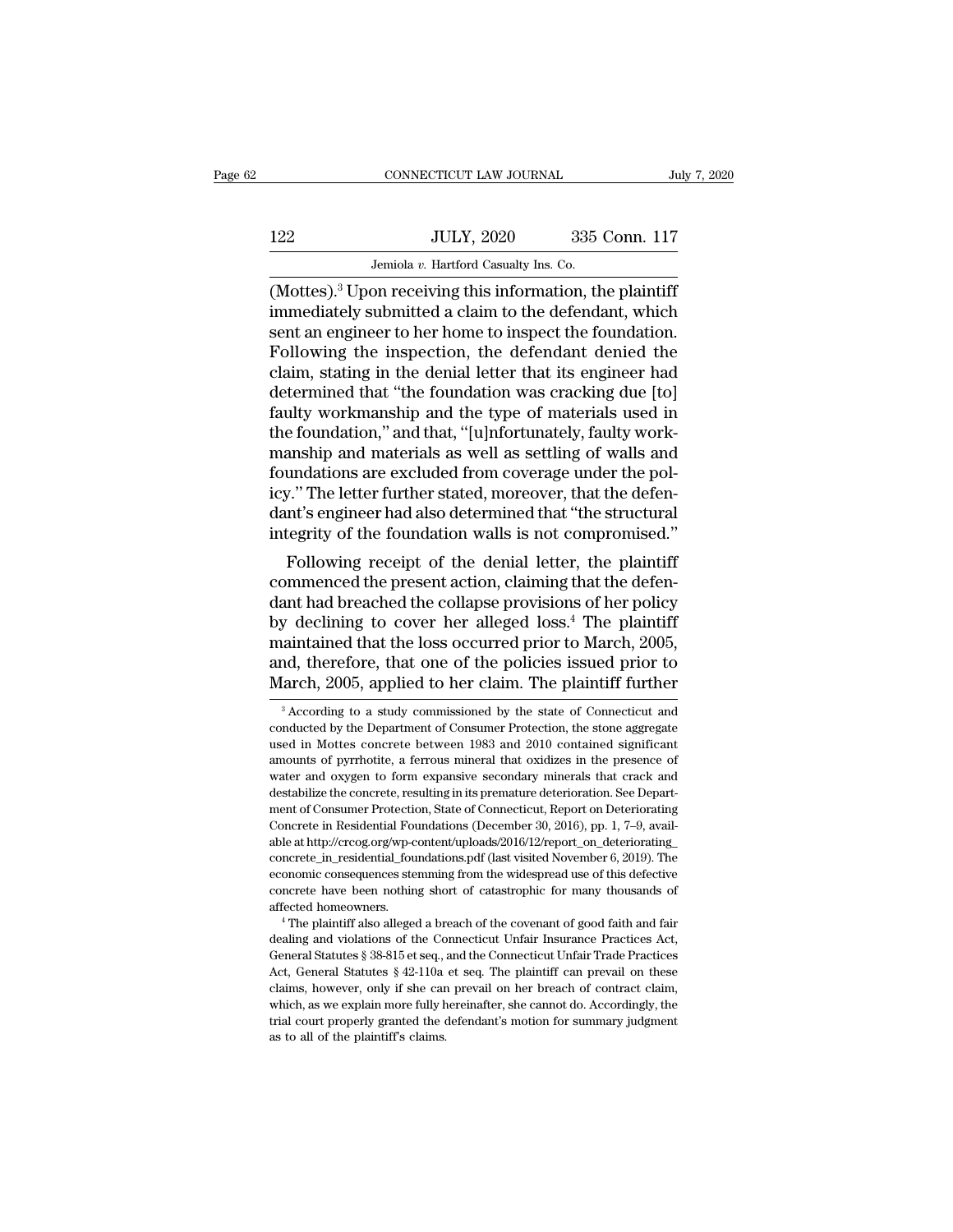| 335 Conn. 117 |  |
|---------------|--|
|               |  |

EXECUTE CONNECTICUT LAW JOURNAL Page 63<br>335 Conn. 117 JULY, 2020 123<br>Jemiola v. Hartford Casualty Ins. Co.

CONNECTICUT LAW JOURNAL<br>
335 Conn. 117 JULY, 2020 123<br>
Jemiola *v.* Hartford Casualty Ins. Co.<br>
maintained that, because none of those policies defines CONNECTICUT LAW JOURNAL Page 63<br>
335 Conn. 117 JULY, 2020 123<br>
Jemiola v. Hartford Casualty Ins. Co.<br>
maintained that, because none of those policies defines<br>
the term "collapse," the court was required to apply<br>
the commo 335 Conn. 117 JULY, 2020 123<br>
Jemiola v. Hartford Casualty Ins. Co.<br>
maintained that, because none of those policies defines<br>
the term "collapse," the court was required to apply<br>
the common-law definition of the term, as 335 Conn. 117 JULY, 2020 123<br>
Jemiola v. Hartford Casualty Ins. Co.<br>
maintained that, because none of those policies defines<br>
the term "collapse," the court was required to apply<br>
the common-law definition of the term, as 335 Conn. 117 JULY, 2020 123<br>
Jemiola v. Hartford Casualty Ins. Co.<br>
maintained that, because none of those policies defines<br>
the term "collapse," the court was required to apply<br>
the common-law definition of the term, as Jemiola v. Hartford Casualty Ins. Co.<br>
maintained that, because none of those policies defines<br>
the term "collapse," the court was required to apply<br>
the common-law definition of the term, as adopted by<br>
this court in *Be* **EXECUTE:**<br>
maintained that, because none of those policies defines<br>
the term "collapse," the court was required to apply<br>
the common-law definition of the term, as adopted by<br>
this court in *Beach*, pursuant to which the maintained that, because none of those policies defines<br>the term "collapse," the court was required to apply<br>the common-law definition of the term, as adopted by<br>this court in *Beach*, pursuant to which the plaintiff need<br> the term "collapse," the court was required to apply<br>the common-law definition of the term, as adopted by<br>this court in *Beach*, pursuant to which the plaintiff need<br>only establish that the structural integrity of her base the common-law definition of the term, as adopted by<br>this court in *Beach*, pursuant to which the plaintiff need<br>only establish that the structural integrity of her base-<br>ment walls are substantially impaired.<sup>5</sup> Finally, this court in *Beach*, pursuant to which the plaintiff need<br>
only establish that the structural integrity of her base-<br>
ment walls are substantially impaired.<sup>5</sup> Finally, the<br>
plaintiff argued that, even if it is determine only establish that the structural integrity of her base-<br>ment walls are substantially impaired.<sup>5</sup> Finally, the<br>plaintiff argued that, even if it is determined that her<br>alleged loss occurred after March, 2005, such that t ment walls are substantially impaired.<sup>5</sup> Finally, the plaintiff argued that, even if it is determined that her alleged loss occurred after March, 2005, such that the applicable policy is one that purports to define the te plaintiff argued that, even if it is determined that her<br>alleged loss occurred after March, 2005, such that the<br>applicable policy is one that purports to define the term<br>"collapse" narrowly, that definitional language is i The definitional language is itself ambiguous, and, consequently, the definition of the term that we adopted in *Beach* also applies to any such policy.<br>As factual support for her claim of coverage, the plaintiff adduced t

ambiguous, and, consequently, the definition of the<br>term that we adopted in *Beach* also applies to any<br>such policy.<br>As factual support for her claim of coverage, the plain-<br>tiff adduced the deposition testimony of David G term that we adopted in *Beach* also applies to any<br>such policy.<br>As factual support for her claim of coverage, the plain-<br>tiff adduced the deposition testimony of David Grand-<br>pre, a structural engineer who has testified i such policy.<br>As factual support for her claim of coverage, the plaintiff<br>adduced the deposition testimony of David Grand-<br>pre, a structural engineer who has testified in numer-<br>ous cases involving Mottes concrete. In his d As factual support for her claim of coverage, the plain-<br>tiff adduced the deposition testimony of David Grand-<br>pre, a structural engineer who has testified in numer-<br>ous cases involving Mottes concrete. In his deposition,<br> As factual support for her claim of coverage, the plain-<br>tiff adduced the deposition testimony of David Grand-<br>pre, a structural engineer who has testified in numer-<br>ous cases involving Mottes concrete. In his deposition,<br> tiff adduced the deposition testimony of David Grand-<br>pre, a structural engineer who has testified in numer-<br>ous cases involving Mottes concrete. In his deposition,<br>Grandpre opined that the cracking in the plaintiff's base pre, a structural engineer who has testified in numer-<br>ous cases involving Mottes concrete. In his deposition,<br>Grandpre opined that the cracking in the plaintiff's base-<br>ment walls is the result of chemical reactions occur ous cases involving Mottes concrete. In his deposition,<br>Grandpre opined that the cracking in the plaintiff's base-<br>ment walls is the result of chemical reactions occurring<br>within the concrete that causes the concrete to ex Grandpre opined that the cracking in the plaintiff's basement walls is the result of chemical reactions occurring<br>within the concrete that causes the concrete to expand.<br>This expansion, Grandpre explained, has substantiall ment walls is the result of chemical reactions occurring<br>within the concrete that causes the concrete to expand.<br>This expansion, Grandpre explained, has substantially<br>impaired the walls' structural integrity and will conti within the concrete that causes the concrete to expand.<br>This expansion, Grandpre explained, has substantially<br>impaired the walls' structural integrity and will continue<br>to do so until the walls no longer can support the we This expansion, Grandpre explained, has substantially<br>impaired the walls' structural integrity and will continue<br>to do so until the walls no longer can support the weight<br>of the house, at which point the house will collap of the house, at which point the house will collapse.<br>Grandpre could offer no opinion as to when such a collapse might occur. He did opine, however, that, although<br>the foundation was "doomed" from the start due to<br><sup>5</sup>The p Grandpre could offer no opinion as to when such a collapse might occur. He did opine, however, that, although<br>the foundation was "doomed" from the start due to<br><sup>5</sup>The plaintiff also argues that, under our holding in *Beach* 

lapse might occur. He did opine, however, that, although<br>the foundation was "doomed" from the start due to<br><sup>5</sup>The plaintiff also argues that, under our holding in *Beach*, the term<br>"collapse," when undefined in a homeowner The foundation was "doomed" from the start due to<br>
<sup>5</sup> The plaintiff also argues that, under our holding in *Beach*, the term<br>
"collapse," when undefined in a homeowners' policy, encompasses a substantial impairment of a h "collapse," when undefined in a homeowners' policy, encompasses a substantial impairment of a home's structural integrity *without* the additional requirement of proof that the home is in imminent danger of falling down or <sup>5</sup> The plaintiff also argues that, under our holding in *Beach*, the term "collapse," when undefined in a homeowners' policy, encompasses a substantial impairment of a home's structural integrity *without* the additional "collapse," when undefined in a homeowners' policy, encompasses a substantial impairment of a home's structural integrity *without* the additional requirement of proof that the home is in imminent danger of falling down o extending implainment of a home's structural integrity *without* the additional requirement of proof that the home is in imminent danger of falling down or caving in. We apply this interpretation of our holding in *Beach* between the front of proof that the home is in imminent danger of falling down or caving in. We apply this interpretation of our holding in *Beach* for present purposes only, that is, to determine which of the several pol For caving in. We apply this interpretation of our holding in *Beach* for present purposes only, that is, to determine which of the several policies issued by the defendant to the plaintiff is applicable, because the plain or carries only, that is, to compresses only, that is, to the defendant to the plain coverage under the "collap an interpretation. As we expose require proof of an in the plaintiff cannot make.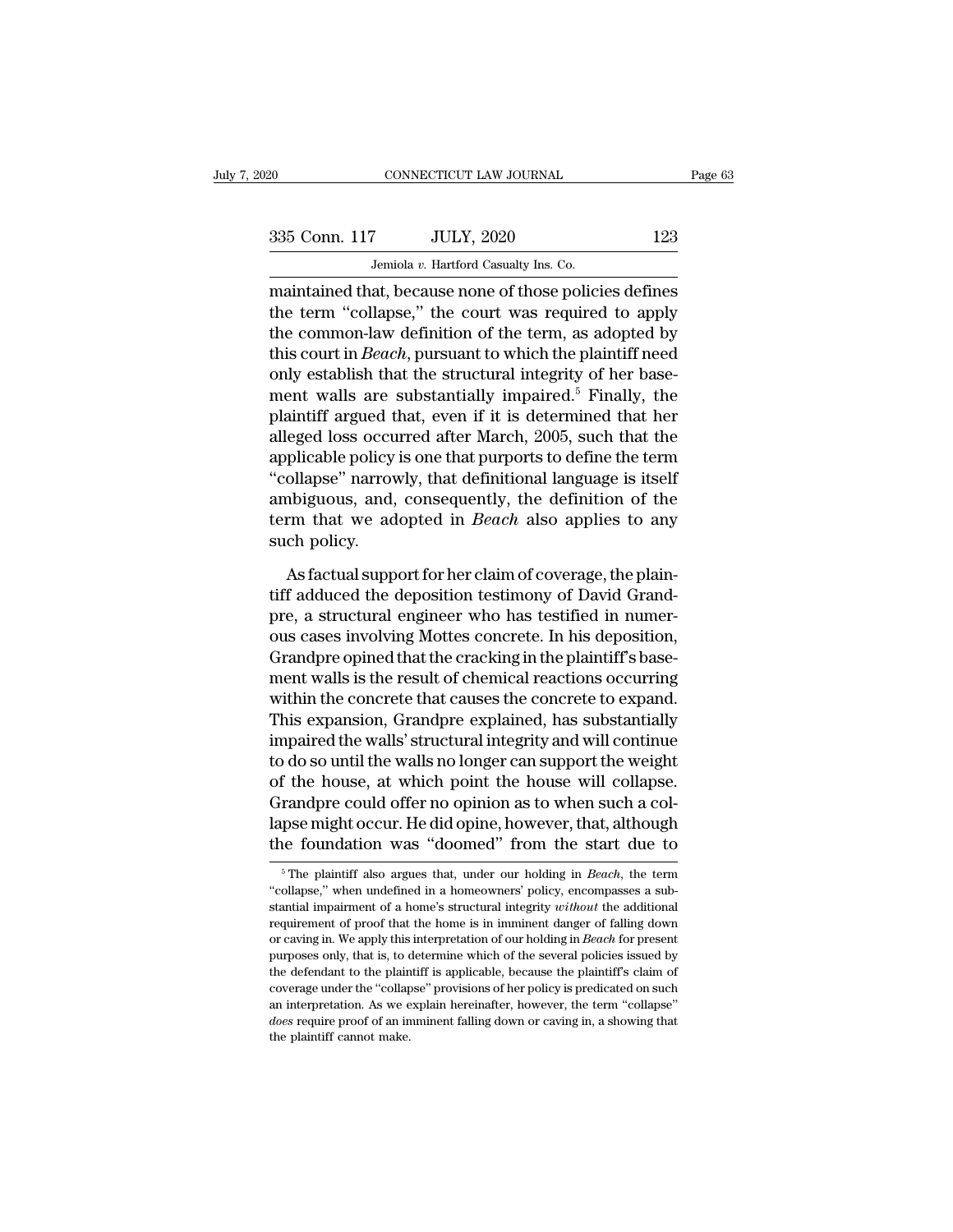|     | CONNECTICUT LAW JOURNAL                                  | July 7, 2020  |
|-----|----------------------------------------------------------|---------------|
|     |                                                          |               |
| 124 | <b>JULY, 2020</b>                                        | 335 Conn. 117 |
|     | Jemiola v. Hartford Casualty Ins. Co.                    |               |
|     | the defective concrete, its structural integrity did not |               |

CONNECTICUT LAW JOURNAL July 7, 2020<br>
124 JULY, 2020 335 Conn. 117<br>
Jemiola v. Hartford Casualty Ins. Co.<br>
the defective concrete, its structural integrity did not<br>
become substantially impaired until there was some<br>
outwa 124 JULY, 2020 335 Conn. 117<br>Jemiola v. Hartford Casualty Ins. Co.<br>the defective concrete, its structural integrity did not<br>become substantially impaired until there was some<br>outward manifestation of cracking and fracturin 124 JULY, 2020 335 Conn. 117<br>Jemiola v. Hartford Casualty Ins. Co.<br>the defective concrete, its structural integrity did not<br>become substantially impaired until there was some<br>outward manifestation of cracking and fracturi 124 JULY, 2020 335 Conn. 117<br>Jemiola v. Hartford Casualty Ins. Co.<br>the defective concrete, its structural integrity did not<br>become substantially impaired until there was some<br>outward manifestation of cracking and fracturin The defective<br>the defective<br>become subs<br>outward mai<br>the basemen<br>in 2006.<br>As legal su As legal support for her contention that the defen-<br>as some substantially impaired until there was some<br>tward manifestation of cracking and fracturing in<br>e basement walls, which the plaintiff first observed<br>2006.<br>As legal the defective concrete, its structural integrity did not<br>become substantially impaired until there was some<br>outward manifestation of cracking and fracturing in<br>the basement walls, which the plaintiff first observed<br>in 2006

become substantially impaired until there was some<br>outward manifestation of cracking and fracturing in<br>the basement walls, which the plaintiff first observed<br>in 2006.<br>As legal support for her contention that the defen-<br>dan outward manifestation of cracking and fracturing in<br>the basement walls, which the plaintiff first observed<br>in 2006.<br>As legal support for her contention that the defen-<br>dant's denial of coverage constituted a breach of the<br> the basement walls, which the plaintiff first observed<br>in 2006.<br>As legal support for her contention that the defen-<br>dant's denial of coverage constituted a breach of the<br>policy's collapse provisions, the plaintiff relied o in 2006.<br>
As legal support for her contention that the defen-<br>
dant's denial of coverage constituted a breach of the<br>
policy's collapse provisions, the plaintiff relied on<br> *Beach* v. *Middlesex Mutual Assurance Co.*, sup As legal support for her contention that the defen-<br>dant's denial of coverage constituted a breach of the<br>policy's collapse provisions, the plaintiff relied on<br>*Beach* v. *Middlesex Mutual Assurance Co.*, supra, 205<br>Conn. dant's denial of coverage constituted a breach of the<br>policy's collapse provisions, the plaintiff relied on<br>*Beach* v. *Middlesex Mutual Assurance Co.*, supra, 205<br>Conn. 246, a case involving a homeowners insurance<br>policy policy's collapse provisions, the plaintiff relied on *Beach* v. *Middlesex Mutual Assurance Co.*, supra, 205 Conn. 246, a case involving a homeowners insurance policy that, like the policy in the present case, also covere Beach v. Middlesex Mutual Assurance Co., supra, 205<br>Conn. 246, a case involving a homeowners insurance<br>policy that, like the policy in the present case, also<br>covered certain losses resulting from a collapse of the<br>home. Se Conn. 246, a case involving a homeowners insurance<br>policy that, like the policy in the present case, also<br>covered certain losses resulting from a collapse of the<br>home. See id., 250. The policy at issue in *Beach* con-<br>tai policy that, like the policy in the present case, also<br>covered certain losses resulting from a collapse of the<br>home. See id., 250. The policy at issue in *Beach* con-<br>tained no definition of the term "collapse"; see id.,<br>2 covered certain losses resulting from a collapse of the<br>home. See id., 250. The policy at issue in *Beach* con-<br>tained no definition of the term "collapse"; see id.,<br>250–51; and, consequently, we were required to decide<br>wh home. See id., 250. The policy at issue in *Beach* contained no definition of the term "collapse"; see id., 250–51; and, consequently, we were required to decide whether, as the insurer claimed, the term plainly connotes a tained no definition of the term "collapse"; see id.,<br>250–51; and, consequently, we were required to decide<br>whether, as the insurer claimed, the term plainly con-<br>notes a "sudden and complete catastrophe"; id., 250;<br>result 250–51; and, consequently, we were required to decide<br>whether, as the insurer claimed, the term plainly con-<br>notes a "sudden and complete catastrophe"; id., 250;<br>resulting in an "actual [caving in]" rendering the home<br>"co whether, as the insurer claimed, the term plainly connotes a "sudden and complete catastrophe"; id., 250; resulting in an "actual [caving in]" rendering the home "completely uninhabitable"; id., 253; or whether, as the hom notes a "sudden and complete catastrophe"; id., 250;<br>resulting in an "actual [caving in]" rendering the home<br>"completely uninhabitable"; id., 253; or whether, as the<br>homeowners contended, the term was sufficiently<br>ambiguou resulting in an "actual [caving in]" rendering the home<br>"completely uninhabitable"; id., 253; or whether, as the<br>homeowners' contended, the term was sufficiently<br>ambiguous to encompass a "breakdown or loss of structural<br>tu "completely uninhabitable"; id., 253; or whether, as the<br>homeowners contended, the term was sufficiently<br>ambiguous to encompass a "breakdown or loss of struc-<br>tural strength"; id., 251; such that the home's structural<br>inte homeowners contended, the term was sufficiently<br>ambiguous to encompass a "breakdown or loss of structural<br>strength"; id., 251; such that the home's structural<br>integrity was substantially impaired. See id., 252. We<br>agreed w ambiguous to encompass a "breakdown or loss of structural strength"; id., 251; such that the home's structural<br>integrity was substantially impaired. See id., 252. We<br>agreed with the homeowners' contention that the term<br>"co tural strength"; id., 251; such that the home's structural<br>integrity was substantially impaired. See id., 252. We<br>agreed with the homeowners' contention that the term<br>"collapse," when otherwise undefined, is reasonably<br>sus integrity was substantially impaired. See id., 252. We<br>agreed with the homeowners' contention that the term<br>"collapse," when otherwise undefined, is reasonably<br>susceptible of both meanings; see id., 250–51; and, fur-<br>ther, agreed with the homeowners' contention that the term<br>"collapse," when otherwise undefined, is reasonably<br>susceptible of both meanings; see id., 250–51; and, fur-<br>ther, that the term must be understood in accordance<br>with t "collapse," when otherwise undefined, is reasonably<br>susceptible of both meanings; see id., 250–51; and, fur-<br>ther, that the term must be understood in accordance<br>with the more expansive definition advanced by the<br>homeowner susceptible of both meanings; see id., 250–51; and, fu<br>ther, that the term must be understood in accordance<br>with the more expansive definition advanced by th<br>homeowners because, under established rules of con<br>struction, an er, that the term must be understood in accordance<br>th the more expansive definition advanced by the<br>meowners because, under established rules of con-<br>uction, any ambiguity in the language of an insurance<br>licy is to be reso with the more expansive definition advanced by the<br>homeowners because, under established rules of con-<br>struction, any ambiguity in the language of an insurance<br>policy is to be resolved against the insurer as the party<br>that

homeowners because, under established rules of construction, any ambiguity in the language of an insurance<br>policy is to be resolved against the insurer as the party<br>that drafted the policy. Id., 250; see id., 251–52.<br>In th struction, any ambiguity in the language of an insurance<br>policy is to be resolved against the insurer as the party<br>that drafted the policy. Id., 250; see id., 251–52.<br>In the present case, the defendant disputed the plain-<br> policy is to be resolved against the insurer as the party<br>that drafted the policy. Id., 250; see id., 251–52.<br>In the present case, the defendant disputed the plain-<br>tiff's contentions and filed a motion for summary judg-<br>m that drafted the policy. Id., 250; see id., 251–52.<br>In the present case, the defendant disputed the plaintiff's contentions and filed a motion for summary judgment, maintaining, first, that no policy issued prior to<br>March,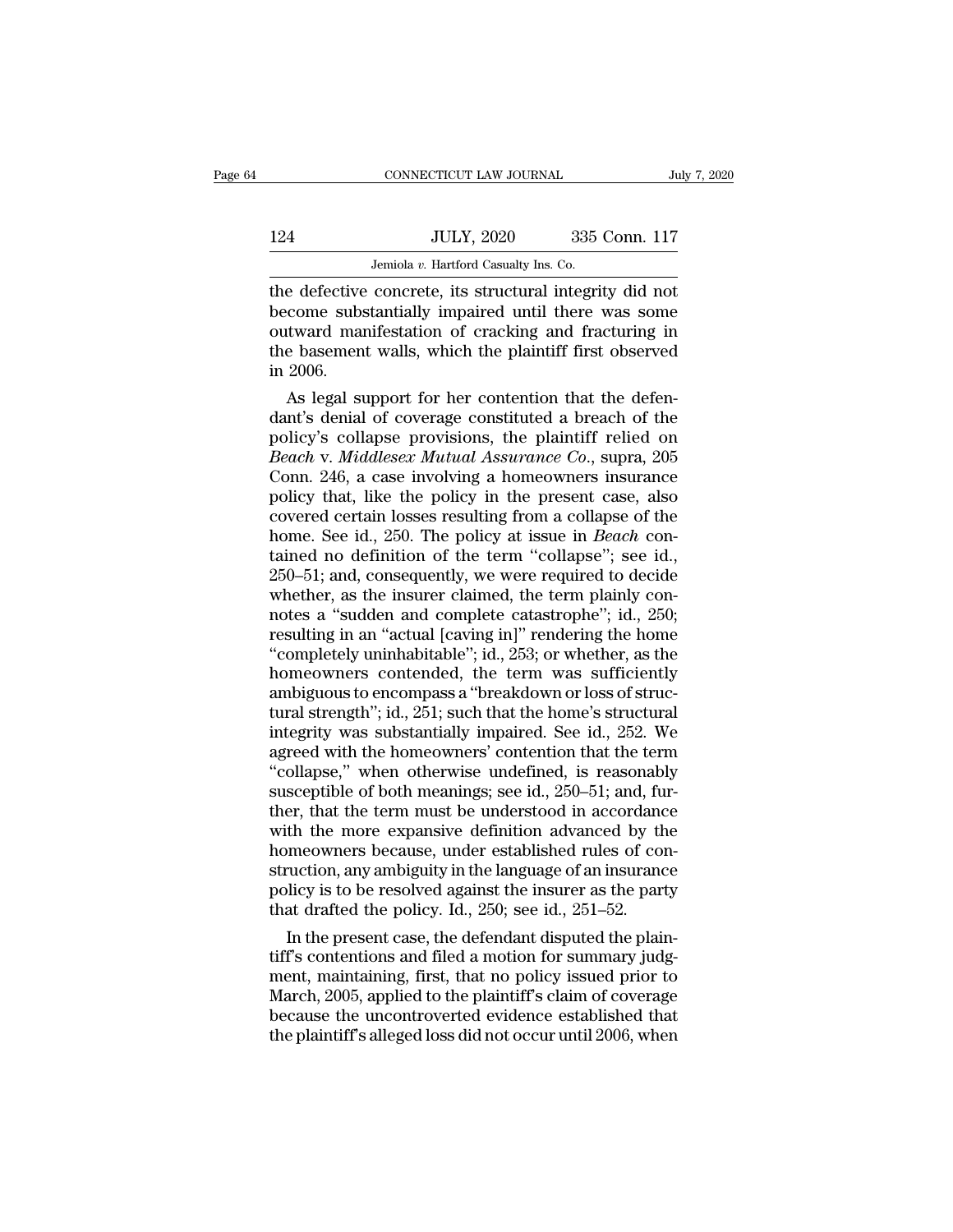EXECUTE CONNECTICUT LAW JOURNAL Page 65<br>335 Conn. 117 JULY, 2020 125<br>Jemiola v. Hartford Casualty Ins. Co.

CONNECTICUT LAW JOURNAL<br>
335 Conn. 117 JULY, 2020 125<br>
Jemiola *v.* Hartford Casualty Ins. Co.<br>
the plaintiff first noticed cracks in her home's basement the plaintiff first noticed cracks in her home's basement<br>
analysis. The plaintiff first noticed cracks in her home's basement<br>
walls. The defendant further asserted that, because the<br>
policies issued after March 2005, all  $335$  Conn. 117 JULY, 2020 125<br>Jemiola v. Hartford Casualty Ins. Co.<br>the plaintiff first noticed cracks in her home's basement<br>walls. The defendant further asserted that, because the<br>policies issued after March, 2005, all 335 Conn. 117 JULY, 2020 125<br>
Jemiola v. Hartford Casualty Ins. Co.<br>
the plaintiff first noticed cracks in her home's basement<br>
walls. The defendant further asserted that, because the<br>
policies issued after March, 2005, a 335 Conn. 117 JULY, 2020 125<br>
Jemiola v. Hartford Casualty Ins. Co.<br>
the plaintiff first noticed cracks in her home's basement<br>
walls. The defendant further asserted that, because the<br>
policies issued after March, 2005, a Jeniola v. Hartford Casualty Ins. Co.<br>
the plaintiff first noticed cracks in her home's basement<br>
walls. The defendant further asserted that, because the<br>
policies issued after March, 2005, all define the term<br>
"collapse" Jemiola v. Hartford Casualty Ins. Co.<br>
the plaintiff first noticed cracks in her home's basement<br>
walls. The defendant further asserted that, because the<br>
policies issued after March, 2005, all define the term<br>
"collapse" the plaintiff first noticed cracks in her home's basement<br>walls. The defendant further asserted that, because the<br>policies issued after March, 2005, all define the term<br>"collapse" as requiring an actual falling down or cav walls. The defendant further asserted that, because the policies issued after March, 2005, all define the term "collapse" as requiring an actual falling down or caving in of the home, so as to render it uninhabitable, and policies issued after March, 2005, all define the term<br>"collapse" as requiring an actual falling down or caving<br>in of the home, so as to render it uninhabitable, and<br>it is undisputed that such an actual collapse has not<br>oc "collapse" as requiring an actual falling down or caving<br>in of the home, so as to render it uninhabitable, and<br>it is undisputed that such an actual collapse has not<br>occurred in this case, the loss alleged by the plaintiff<br> in of the home, so as to render it uninhabitable, and<br>it is undisputed that such an actual collapse has not<br>occurred in this case, the loss alleged by the plaintiff<br>is not covered under the policy. The trial court agreed<br>w it is undisputed that such an actual collapse has not occurred in this case, the loss alleged by the plaintiff<br>is not covered under the policy. The trial court agreed<br>with both contentions and, accordingly, granted the<br>def occurred in this case, the loss alleged by the plaintiff<br>is not covered under the policy. The trial court agreed<br>with both contentions and, accordingly, granted the<br>defendant's motion for summary judgment. In regard<br>to its is not covered under the policy. The trial court agreed<br>with both contentions and, accordingly, granted the<br>defendant's motion for summary judgment. In regard<br>to its determination regarding the collapse provisions<br>of the p with both contentions and, accordingly, granted the<br>defendant's motion for summary judgment. In regard<br>to its determination regarding the collapse provisions<br>of the plaintiff's policy, the trial court observed that<br>every c defendant's motion for summary judgment. In regard<br>to its determination regarding the collapse provisions<br>of the plaintiff's policy, the trial court observed that<br>every court that has interpreted the language in question<br>i to its determination regarding the collapse provisions<br>of the plaintiff's policy, the trial court observed that<br>every court that has interpreted the language in question<br>in the context of similar facts has concluded that of the plaintiff's policy, the trial court observed that<br>every court that has interpreted the language in question<br>in the context of similar facts has concluded that the<br>policy unambiguously forecloses coverage under those judgment.<sup>7</sup> conducts. On appeal,<sup>6</sup> the plaintiff renews the claims she<br>uised in the trial court. We conclude that the trial court<br>roperly granted the defendant's motion for summary<br>dgment.<sup>7</sup><br><sup>6</sup>The plaintiff appealed to the Appella raised in the trial court. We conclude that the trial court<br>properly granted the defendant's motion for summary<br>judgment.<sup>7</sup><br> $\circ$ The plaintiff appealed to the Appellate Court, and this court transferred<br>the appeal to itse

properly granted the defendant's motion for summary<br>judgment.<sup>7</sup><br> $\frac{1}{100}$  The plaintiff appealed to the Appellate Court, and this court transferred<br>the appeal to itself pursuant to General Statutes § 51-199 (c) and Pra judgment.<sup>7</sup><br>
<sup>6</sup> The plaintiff appealed to the Appellate Court, and this court transferred<br>
the appeal to itself pursuant to General Statutes  $\S 51-199$  (c) and Practice<br>
Book  $\S 65-1$ . We also granted permission to the plantiff's appealed to the Appellate Court, and this court transferred<br>the appeal to itself pursuant to General Statutes  $\S 51-199$  (c) and Practice<br>Book  $\S 65-1$ . We also granted permission to the following groups to fil <sup>6</sup> The plaintiff appealed to the Appellate Court, and this court transferred the appeal to itself pursuant to General Statutes  $\S 51-199$  (c) and Practice Book  $\S 65-1$ . We also granted permission to the following groups the appeal to itself pursuant to General Statutes  $\S$  51-199 (c) and Practice Book  $\S$  65-1. We also granted permission to the following groups to file amicus curiae briefs in this appeal: United Policyholders, in support amicus curiae briefs in this appeal: United Policyholders, in support of the plaintiff's position, and the American Insurance Association, the Property Casualty Insurers Association of America, and the National Association

plaintiff's position, and the American Insurance Association, the Property Casualty Insurers Association of America, and the National Association of Mutual Insurance Companies, in support of the defendant's position.<br>
<sup>7</sup> Casualty Insurers Association of America, and the National Association of Mutual Insurance Companies, in support of the defendant's position.<br>
<sup>7</sup> Before discussing the merits of the plaintiff's contention that the defenda Mutual Insurance Companies, in support of the defendant's position.<br>
<sup>7</sup> Before discussing the merits of the plaintiff's contention that the defendant was not entitled to summary judgment, we briefly set forth the principl The formulation is the plaintiff's contention that the defendant was not entitled to summary judgment, we briefly set forth the principles that govern our consideration of this issue. "Our review of the trial court's deci dant was not entitled to summary judgment, we briefly set forth the principles<br>that govern our consideration of this issue. "Our review of the trial court's<br>decision to grant the defendant's motion for summary judgment is that govern our consideration of this issue. "Our review of the trial court's decision to grant the defendant's motion for summary judgment is plenary.<br>
. . . On appeal, we must determine whether the legal conclusions reac decision to grant the defendant's motion for summary judgment is plenary.<br>  $\ldots$  On appeal, we must determine whether the legal conclusions reached<br>
by the trial court are legally and logically correct and whether they fi where the pleadings, we must determine whether the legal conclusions reached<br>by the trial court are legally and logically correct and whether they find<br>support in the facts set out in the memorandum of decision of the tri the trial court are legally and logically correct and whether they find support in the facts set out in the memorandum of decision of the trial court." (Internal quotation marks omitted.) *Cefaratti* v. Aranow, 321 Conn. support in the facts set out in the memorandum of decision of the trial court." (Internal quotation marks omitted.) *Cefaratti* v. Aranow, 321 Conn. 637, 645, 138 A.3d 837 (2016). "Summary judgment shall be rendered forth court." (Internal quotation marks omitted.) *Cefaratti* v. Aranow, 321 Conn. 637, 645, 138 A.3d 837 (2016). "Summary judgment shall be rendered forthwith if the pleadings, affidavits and any other proof submitted show tha 637, 645, 138 A.3d 837 (2016). "Summary judgment shall be rendered forthwith if the pleadings, affidavits and any other proof submitted show that there is no genuine issue as to any material fact and that the moving party with if the pleadings, affidavits and any other proof submitted show that there is no genuine issue as to any material fact and that the moving party is entitled to judgment as a matter of law. . . . In deciding a motion there is no genuine issue as to any material fact and that the moving party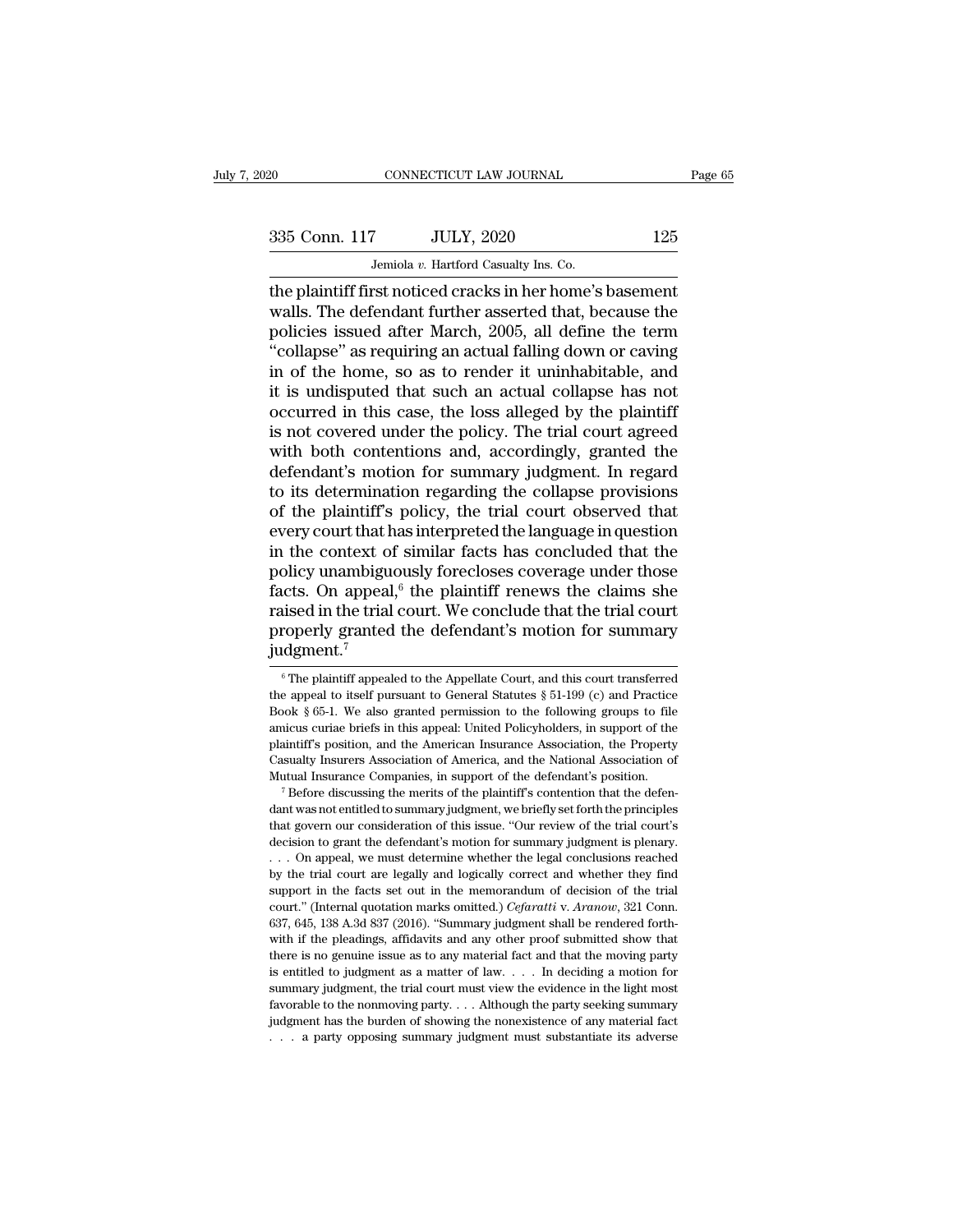|     | CONNECTICUT LAW JOURNAL                              |               | July 7, 2020 |
|-----|------------------------------------------------------|---------------|--------------|
|     |                                                      |               |              |
| 126 | <b>JULY, 2020</b>                                    | 335 Conn. 117 |              |
|     | Jemiola v. Hartford Casualty Ins. Co.                |               |              |
|     | We first address the plaintiff's contention that the |               |              |

CONNECTICUT LAW JOURNAL July 7, 2020<br>
6 JULY, 2020 335 Conn. 117<br>
Jemiola v. Hartford Casualty Ins. Co.<br>
We first address the plaintiff's contention that the<br>
al court incorrectly determined that the policies<br>
wed after Ma 126 JULY, 2020 335 Conn. 117<br>Jemiola v. Hartford Casualty Ins. Co.<br>We first address the plaintiff's contention that the<br>trial court incorrectly determined that the policies<br>issued after March, 2005, are applicable to her c 126 JULY, 2020 335 Conn. 117<br>Jemiola v. Hartford Casualty Ins. Co.<br>We first address the plaintiff's contention that the<br>trial court incorrectly determined that the policies<br>issued after March, 2005, are applicable to her  $\frac{JULY, 2020}{Jembla v. Hartford Casuality Ins. Co.}$ <br>We first address the plaintiff's contention that the trial court incorrectly determined that the policies issued after March, 2005, are applicable to her claim.<br>Specifically, the plaintiff ar Jemiola v. Hartford Casualty Ins. Co.<br>
We first address the plaintiff's contention that the<br>
trial court incorrectly determined that the policies<br>
issued after March, 2005, are applicable to her claim.<br>
Specifically, the Jemiola v. Hartford Casualty Ins. Co.<br>
We first address the plaintiff's contention that the<br>
trial court incorrectly determined that the policies<br>
issued after March, 2005, are applicable to her claim.<br>
Specifically, the We first address the plaintiff's contention that the trial court incorrectly determined that the policies issued after March, 2005, are applicable to her claim.<br>Specifically, the plaintiff argues that the trial court incor trial court incorrectly determined that the policies<br>issued after March, 2005, are applicable to her claim.<br>Specifically, the plaintiff argues that the trial court<br>incorrectly concluded that the defendant had met its<br>burde issued after March, 2005, are applicable to Specifically, the plaintiff argues that the incorrectly concluded that the defendant burden of establishing the absence of a g of material fact as to whether the structure of the Free incarry, the plaintin argues that the trial court<br>correctly concluded that the defendant had met its<br>independent of establishing the absence of a genuine issue<br>material fact as to whether the structural integrity<br>the Incorrectly concluded that the defendant had thet its<br>burden of establishing the absence of a genuine issue<br>of material fact as to whether the structural integrity<br>of the plaintiff's basement walls was substantially<br>impair

butuen of establishing the absence of a genuine issue<br>of material fact as to whether the structural integrity<br>of the plaintiff's basement walls was substantially<br>impaired prior to 2005. We disagree.<br>There is no debate that of the plaintiff's basement walls was substantially<br>impaired prior to 2005. We disagree.<br>There is no debate that, for the policies issued prior<br>to March, 2005, to apply, there must have been a sub-<br>stantial impairment of s of the plaintiff s basement wans was substantially<br>impaired prior to 2005. We disagree.<br>There is no debate that, for the policies issued prior<br>to March, 2005, to apply, there must have been a sub-<br>stantial impairment of st impaired prior to 2005. we usagree.<br>There is no debate that, for the policies issued prior<br>to March, 2005, to apply, there must have been a sub-<br>stantial impairment of structural integrity prior to 2006.<br>As the trial court There is no debate that, for the policies issued prior<br>to March, 2005, to apply, there must have been a sub-<br>stantial impairment of structural integrity prior to 2006.<br>As the trial court explained in its memorandum of deci to March, 2005, to apply, there must have been a substantial impairment of structural integrity prior to 2006.<br>As the trial court explained in its memorandum of decision, and the plaintiff does not dispute, expert testimon stantial impairment of structural integrity prior to 2006.<br>As the trial court explained in its memorandum of decision, and the plaintiff does not dispute, expert testimony<br>is required to establish the existence of a substa As the trial court explained in its memorandum of decision, and the plaintiff does not dispute, expert testimony<br>is required to establish the existence of a substantial<br>impairment of a building's structural integrity. The<br> sion, and the plaintiff does not dispute, expert testimony<br>is required to establish the existence of a substantial<br>impairment of a building's structural integrity. The<br>defendant noted in support of its motion for summary<br>j is required to establish the existence of a substantial<br>impairment of a building's structural integrity. The<br>defendant noted in support of its motion for summary<br>judgment that the plaintiff's expert, Grandpre, opined<br>that, impairment of a building's structural integrity. The<br>defendant noted in support of its motion for summary<br>judgment that the plaintiff's expert, Grandpre, opined<br>that, although the basement walls were "doomed" from<br>inceptio defendant noted in support of its motion for summary<br>judgment that the plaintiff's expert, Grandpre, opined<br>that, although the basement walls were "doomed" from<br>inception due to the defective concrete, their structural<br>int judgment that the plaintiff's expert, Grandpre, opined<br>that, although the basement walls were "doomed" from<br>inception due to the defective concrete, their structural<br>integrity did not become substantially impaired until<br>th that, although the basement walls were "doomed" from<br>inception due to the defective concrete, their structural<br>integrity did not become substantially impaired until<br>there was some outward manifestation of the walls'<br>cracki inception due to the defective concrete, their structural<br>integrity did not become substantially impaired until<br>there was some outward manifestation of the walls'<br>cracking and fracturing. The defendant further cited<br>deposi integrity did not become substantially impaired until<br>there was some outward manifestation of the walls'<br>cracking and fracturing. The defendant further cited<br>deposition testimony of the plaintiff, in which she testi-<br>fied there was some outward manifestation of the walls'<br>cracking and fracturing. The defendant further cited<br>deposition testimony of the plaintiff, in which she testi-<br>fied that she first noticed cracking in the basement<br>concre fied that she first noticed cracking in the basement<br>concrete in 2006. This cracking, Grandpre testified,<br>established the existence of a substantial impairment<br>by 2006. Moreover, the defendant asserted, in support<br>claim by concrete in 2006. This cracking, Grandpre testified, established the existence of a substantial impairment by 2006. Moreover, the defendant asserted, in support claim by showing that there is a genuine issue of material f

established the existence of a substantial impairment<br>by 2006. Moreover, the defendant asserted, in support<br>claim by showing that there is a genuine issue of material fact together with<br>the evidence disclosing the existen established the existence of a substantial impairment<br>by 2006. Moreover, the defendant asserted, in support<br>claim by showing that there is a genuine issue of material fact together with<br>the evidence disclosing the existenc *walk Hospital Assn.*, 316 Conn. 558, 593–94, 113 A.3d 932 (2015). The non-moving party, however, has no obligation to submit documents establishing the existence of a genuine issue of material fact until the moving party claim by showing that there is a genuine issue of material fact together with the evidence disclosing the existence of such an issue. . . . It is not enough . . . for the opposing party merely to assert the existence of s the evidence disclosing the existence of such an issue.  $\ldots$  It is not enough  $\ldots$  for the opposing party merely to assert the existence of such a disputed issue." (Emphasis omitted, internal quotation marks omitted.) ... for the opposing party merely to assert the existence of such a disputed issue." (Emphasis omitted; internal quotation marks omitted.) *Squeo* v. *Norwalk Hospital Assn.*, 316 Conn. 558, 593–94, 113 A.3d 932 (2015). T issue." (Emphasis omitted; internal quotation marks omitted.)  $Square$  v. Norwalk Hospital Assn., 316 Conn. 558, 593–94, 113 A.3d 932 (2015). The non-moving party, however, has no obligation to submit documents establishing th fact.'' (Imprinciples of the United.) *State Farm II* and 30 and 322 (2015). The non-<br>moving party, however, has no obligation to submit documents establishing<br>the existence of a genuine issue of material fact until the mo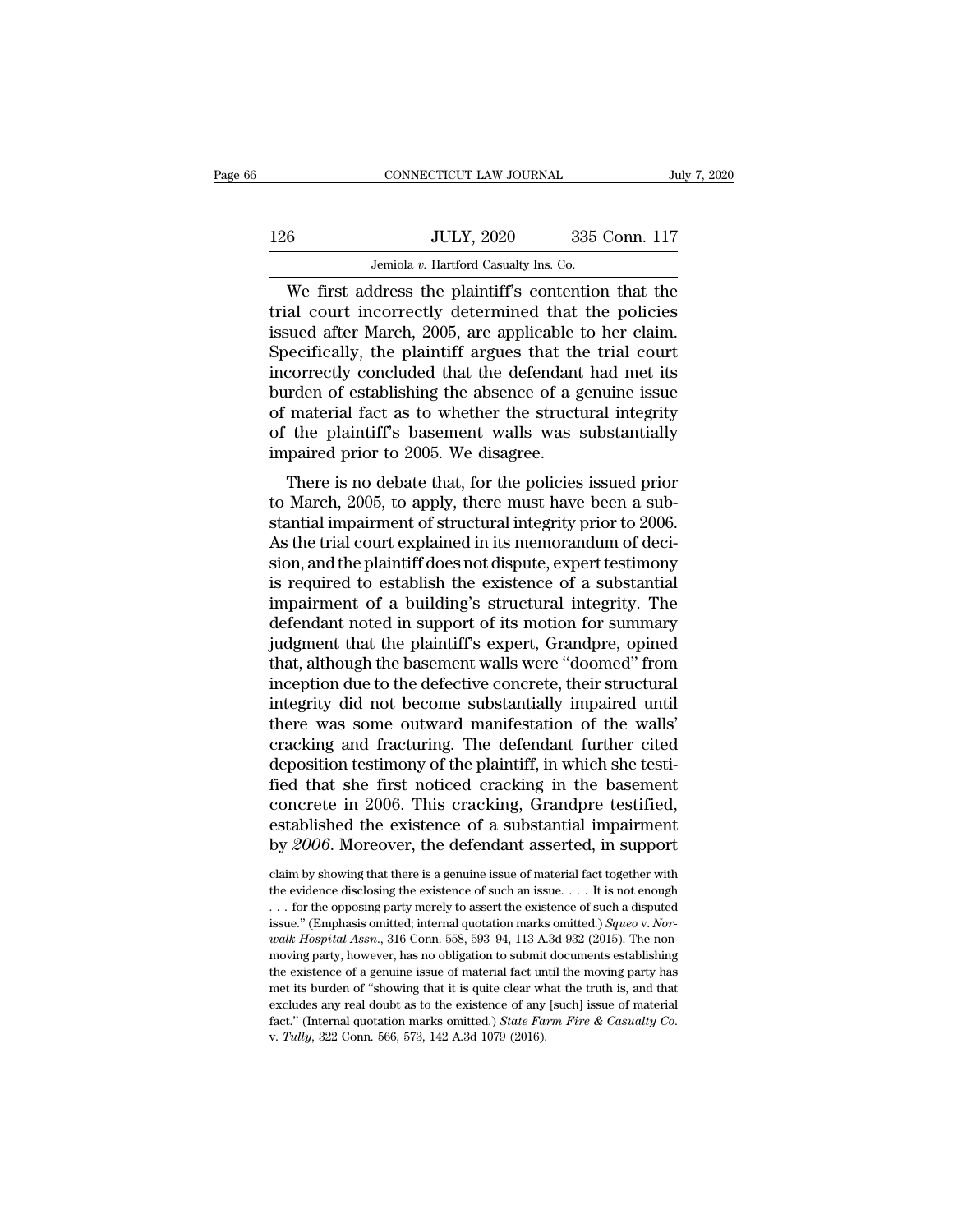| )20           | CONNECTICUT LAW JOURNAL                            | Page 67 |
|---------------|----------------------------------------------------|---------|
| 335 Conn. 117 | <b>JULY, 2020</b>                                  | 127     |
|               | Jemiola v. Hartford Casualty Ins. Co.              |         |
|               | of its summary judgment motion that Grandpre never |         |

connecticut LAW JOURNAL Page 67<br>
335 Conn. 117 JULY, 2020 127<br>
Jemiola v. Hartford Casualty Ins. Co.<br>
127<br>
Jemiola v. Hartford Casualty Ins. Co.<br>
127<br>
opined that it reasonably could be inferred from those<br>
cracks or from 335 Conn. 117 JULY, 2020 127<br>Jemiola v. Hartford Casualty Ins. Co.<br>of its summary judgment motion, that Grandpre never<br>opined that it reasonably could be inferred from those<br>cracks, or from any other evidence in the record 335 Conn. 117 JULY, 2020 127<br>
Jemiola v. Hartford Casualty Ins. Co.<br>
of its summary judgment motion, that Grandpre never<br>
opined that it reasonably could be inferred from those<br>
cracks, or from any other evidence in the r the walls were substantially impaired *prior* to 2006. Jeniola v. Hartford Casualty Ins. Co.<br>
of its summary judgment motion, that Grandpre never<br>
opined that it reasonably could be inferred from those<br>
cracks, or from any other evidence in the record, that<br>
the walls were su Jemiola v. Hartford Casualty Ins. Co.<br>
of its summary judgment motion, that Grandpre never<br>
opined that it reasonably could be inferred from those<br>
cracks, or from any other evidence in the record, that<br>
the walls were su of its summary judgment motion, that Grandpre never<br>opined that it reasonably could be inferred from those<br>cracks, or from any other evidence in the record, that<br>the walls were substantially impaired *prior* to 2006.<br>By a opined that it reasonably could be inferred from those cracks, or from any other evidence in the record, that the walls were substantially impaired *prior* to 2006.<br>By advancing the foregoing evidence in support of its mot cracks, or from any other evidence in the record, that<br>the walls were substantially impaired *prior* to 2006.<br>By advancing the foregoing evidence in support of its<br>motion for summary judgment, the defendant met its<br>burden the walls were substantially impaired *prior* to 200 By advancing the foregoing evidence in support of i motion for summary judgment, the defendant met i burden of demonstrating the nonexistence of any mat rial fact in th Tradision for summary judgment, the defendant met its<br>orden of demonstrating the nonexistence of any mate-<br>al fact in the record with respect to the earliest date—<br>metime in 2006—on which the structural integrity of<br>e base motion for summary judgment, the defendant met its<br>burden of demonstrating the nonexistence of any mate-<br>rial fact in the record with respect to the earliest date—<br>sometime in 2006—on which the structural integrity of<br>the

burden of demonstrating the nonexistence of any mate-<br>rial fact in the record with respect to the earliest date—<br>sometime in 2006—on which the structural integrity of<br>the basement walls was substantially impaired.<br>The plai rial ract in the record with respect to the earliest date—<br>sometime in 2006—on which the structural integrity of<br>the basement walls was substantially impaired.<br>The plaintiff nonetheless argues that she presented<br>sufficient sometime in 2006—on which the structural integrity of<br>the basement walls was substantially impaired.<br>The plaintiff nonetheless argues that she presented<br>sufficient evidence to rebut the evidence on which the<br>defendant reli the basement walls was substantially impaired.<br>
The plaintiff nonetheless argues that she presented<br>
sufficient evidence to rebut the evidence on which the<br>
defendant relied, thereby establishing a factual issue<br>
as to whe The plaintiff nonetheless argues that she presented<br>sufficient evidence to rebut the evidence on which the<br>defendant relied, thereby establishing a factual issue<br>as to when the substantial impairment occurred. In<br>particula sufficient evidence to rebut the evidence on which the<br>defendant relied, thereby establishing a factual issue<br>as to when the substantial impairment occurred. In<br>particular, she refers to her observation of the crack<br>in her defendant relied, thereby establishing a factual issue<br>as to when the substantial impairment occurred. In<br>particular, she refers to her observation of the crack<br>in her bedroom wall in the late 1990s and the fact that<br>nails as to when the substantial impairment occurred. In<br>particular, she refers to her observation of the crack<br>in her bedroom wall in the late 1990s and the fact that<br>nails had popped out of her kitchen walls sometime<br>between 2 particular, she refers to her observation of the crack<br>in her bedroom wall in the late 1990s and the fact that<br>nails had popped out of her kitchen walls sometime<br>between 2005 and 2006. The plaintiff contends that,<br>when tho in her bedroom wall in the late 1990s and the fact that<br>nails had popped out of her kitchen walls sometime<br>between 2005 and 2006. The plaintiff contends that,<br>when those occurrences are considered together with<br>the 2006 ob nails had popped out of her kitchen walls sometime<br>between 2005 and 2006. The plaintiff contends that,<br>when those occurrences are considered together with<br>the 2006 observation of the cracks in the basement<br>walls, they are between 2005 and 2006. The plaintiff contends that,<br>when those occurrences are considered together with<br>the 2006 observation of the cracks in the basement<br>walls, they are sufficient to raise a genuine issue of<br>material fac when those occurrences are considered together with<br>the 2006 observation of the cracks in the basement<br>walls, they are sufficient to raise a genuine issue of<br>material fact as to whether the structural integrity of<br>the base the 2006 observation of the cracks in the basement<br>walls, they are sufficient to raise a genuine issue of<br>material fact as to whether the structural integrity of<br>the basement walls was substantially impaired prior<br>to 2006. walls, they are sufficient to raise a genuine issue of<br>material fact as to whether the structural integrity of<br>the basement walls was substantially impaired prior<br>to 2006. As the trial court explained in rejecting this<br>arg material fact as to whether the structural integrity of<br>the basement walls was substantially impaired prior<br>to 2006. As the trial court explained in rejecting this<br>argument, however, Grandpre did not testify that the<br>crack the basement walls was substantially impaired prior<br>to 2006. As the trial court explained in rejecting this<br>argument, however, Grandpre did not testify that the<br>crack in the bedroom wall or the dislodged nails were<br>in any to 2006. As the trial court explained in rejecting this<br>argument, however, Grandpre did not testify that the<br>crack in the bedroom wall or the dislodged nails were<br>in any way connected to the cracks in the basement<br>walls. argument, however, Grandpre did not testify that the<br>crack in the bedroom wall or the dislodged nails were<br>in any way connected to the cracks in the basement<br>walls. In the absence of any such testimony connecting<br>the two e crack in the bedroom wall or the dislodged nails were<br>in any way connected to the cracks in the basement<br>walls. In the absence of any such testimony connecting<br>the two events, the trial court could resort only to imper-<br>mi in any way connected to the cracks in the basement<br>walls. In the absence of any such testimony connecting<br>the two events, the trial court could resort only to imper-<br>missible guesswork or speculation as to the existence<br>of walls. In the absence of any such testimony connecting<br>the two events, the trial court could resort only to imper-<br>missible guesswork or speculation as to the existence<br>of any such nexus. See, e.g., *Paige* v. *St. Andrew'* the two events, the trial court could resort only to imper-<br>missible guesswork or speculation as to the existence<br>of any such nexus. See, e.g., *Paige v. St. Andrew's*<br>*Roman Catholic Church Corp.*, 250 Conn. 14, 34, 734<br>A missible guesswork or speculation as to the existence<br>of any such nexus. See, e.g., *Paige* v. *St. Andrew's*<br>*Roman Catholic Church Corp.*, 250 Conn. 14, 34, 734<br>A.2d 85 (1999) ("[d]rawing logical deductions and mak-<br>ing of any such nexus. See, e.g., *Paige* v. *St. Andrew's*<br>*Roman Catholic Church Corp.*, 250 Conn. 14, 34, 734<br>A.2d 85 (1999) ("[d]rawing logical deductions and mak-<br>ing reasonable inferences from facts in evidence,<br>whether Roman Catholic Church Corp., 250 Conn. 14, 34, 734<br>A.2d 85 (1999) ("[d]rawing logical deductions and mak-<br>ing reasonable inferences from facts in evidence,<br>whether that evidence [is] oral or circumstantial, is a<br>recognized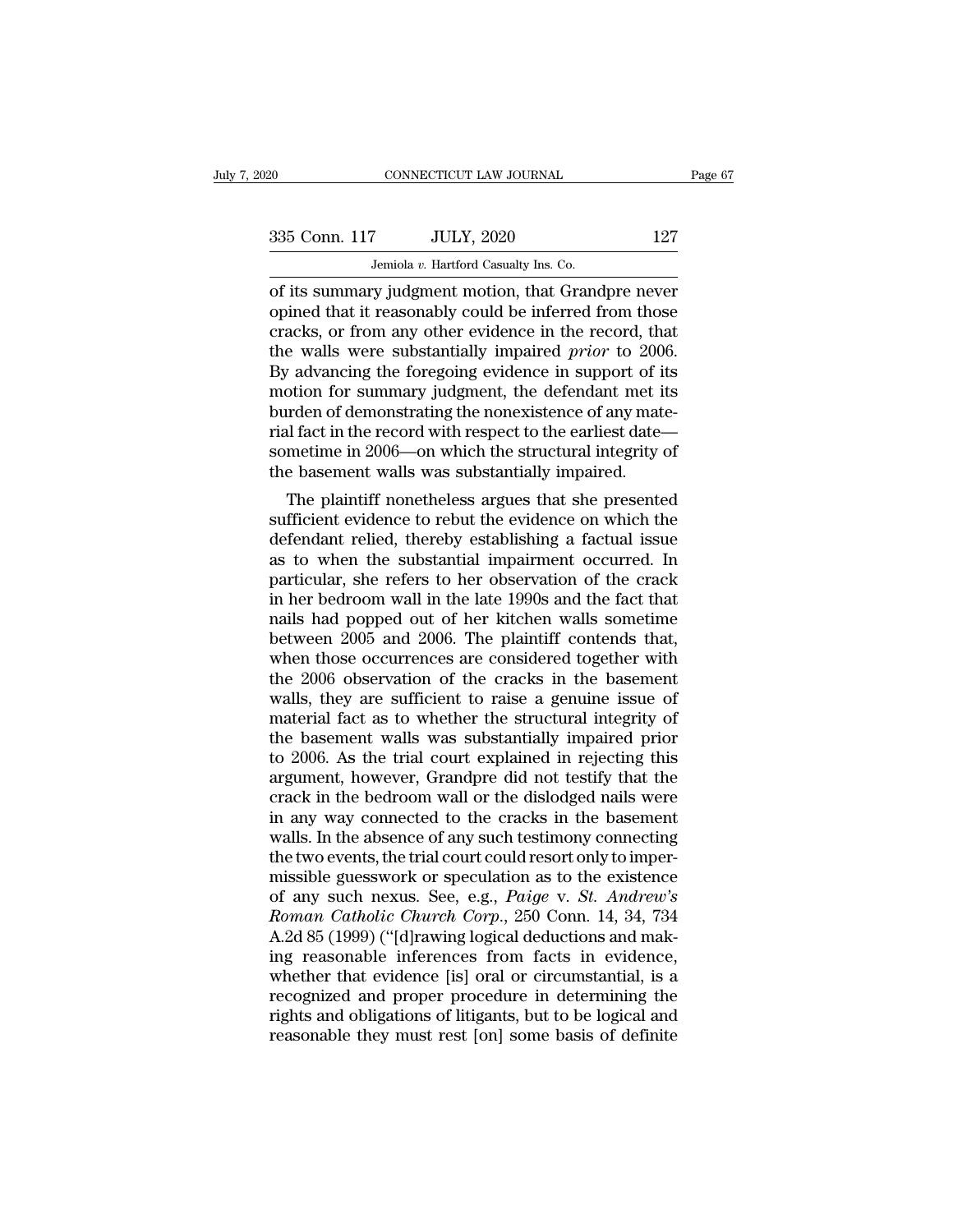# $\begin{tabular}{c} \multicolumn{1}{c|}{\text{CONNECTICUT LAW JOURNAL}} & July 7, 2020 \\ \cline{2-2} \multicolumn{1}{c|}{\text{July 7, 2020}} & 335 \text{ Conn. } 117 \\ \cline{2-2} \multicolumn{1}{c|}{\text{Julty 7, 2020}} & 335 \text{ Conn. } 117 \\ \cline{2-2} \multicolumn{1}{c|}{\text{Jemiola $v$. Hartford Casuality Ins. Co.}} \end{tabular}$ CONNECTICUT LAW JOURNAL JUNE JEMENT AND SERVICE TO JULY, 2020 335 Conn. 117<br>Jemiola *v.* Hartford Casualty Ins. Co.<br>Facts, and any conclusion reached without such eviden-

Facts, and any conclusion reached without such evidential basis is a mere surmise or guess'' (internal quotation marks emitted)). Moreover, as the trial court furtherned 128 JULY, 2020 335 Conn. 117<br>Jemiola v. Hartford Casualty Ins. Co.<br>facts, and any conclusion reached without such evidential basis is a mere surmise or guess'' (internal quotation<br>marks omitted)). Moreover, as the trial co 128 JULY, 2020 335 Conn. 117<br>Jemiola v. Hartford Casualty Ins. Co.<br>facts, and any conclusion reached without such evidential basis is a mere surmise or guess" (internal quotation<br>marks omitted)). Moreover, as the trial co 128 JULY, 2020 335 Conn. 117<br>Jemiola v. Hartford Casualty Ins. Co.<br>facts, and any conclusion reached without such evidential basis is a mere surmise or guess" (internal quotation<br>marks omitted)). Moreover, as the trial co Jemiola v. Hartford Casualty Ins. Co.<br>
facts, and any conclusion reached without such evidential basis is a mere surmise or guess" (internal quotation<br>
marks omitted)). Moreover, as the trial court further<br>
explained, dur Jemiola v. Hartford Casualty Ins. Co.<br>
facts, and any conclusion reached without such evidential basis is a mere surmise or guess" (internal quotation<br>
marks omitted)). Moreover, as the trial court further<br>
explained, dur facts, and any conclusion reached without such evidential basis is a mere surmise or guess" (internal quotation<br>marks omitted)). Moreover, as the trial court further<br>explained, during the hearing on the defendant's motion<br> tial basis is a mere surmise or guess" (internal quotation<br>marks omitted)). Moreover, as the trial court further<br>explained, during the hearing on the defendant's motion<br>for summary judgment, the court expressly invited the marks omitted)). Moreover, as the trial court further<br>explained, during the hearing on the defendant's motion<br>for summary judgment, the court expressly invited the<br>plaintiff to present additional evidence with respect to<br>t explained, during the hearing on the defendant's motion<br>for summary judgment, the court expressly invited the<br>plaintiff to present additional evidence with respect to<br>this issue, such as a supplemental affidavit by Grandpr for summary judgment, the court expressly invited the plaintiff to present additional evidence with respect to this issue, such as a supplemental affidavit by Grandpre attesting to the fact that a substantial impairment of plaintiff to present additional evidence with respect to<br>this issue, such as a supplemental affidavit by Grandpre<br>attesting to the fact that a substantial impairment of<br>structural integrity existed prior to 2006, but no su this issue, such as a supplemental affidavit by Grandpre<br>attesting to the fact that a substantial impairment of<br>structural integrity existed prior to 2006, but no such<br>additional evidence was forthcoming. Because, as we<br>ha attesting to the fact that a substantial impairment of<br>structural integrity existed prior to 2006, but no such<br>additional evidence was forthcoming. Because, as we<br>have explained, the plaintiff previously had adduced<br>insuff structural integrity existed prior to 2006, but no such<br>additional evidence was forthcoming. Because, as we<br>have explained, the plaintiff previously had adduced<br>insufficient evidence from which a fact finder reason-<br>ably c additional evidence was forthcoming. Because, as we<br>have explained, the plaintiff previously had adduced<br>insufficient evidence from which a fact finder reason-<br>ably could find that the structural integrity of the base-<br>men have explained, the plaintiff previously had adduced<br>insufficient evidence from which a fact finder reason-<br>ably could find that the structural integrity of the base-<br>ment walls was substantially impaired before the plaininsufficient evidence from which a fact finder reasonably could find that the structural integrity of the basement walls was substantially impaired before the plaintiff first observed cracks in the walls in 2006, her failu ably could find that the structural integrity of the basement walls was substantially impaired before the plaintiff first observed cracks in the walls in 2006, her failure to accept the trial court's invitation to provide ment walls was substantially impaired before the plain-<br>tiff first observed cracks in the walls in 2006, her failure<br>to accept the trial court's invitation to provide such<br>evidence is fatal to her claim that the impairment tiff first observed cracks in the walls in 2006, her failure<br>to accept the trial court's invitation to provide such<br>evidence is fatal to her claim that the impairment<br>occurred prior to 2006. We thus conclude that the trial to accept the trial court's invitatient<br>evidence is fatal to her claim the<br>occurred prior to 2006. We thus co<br>court correctly determined that the<br>provide a factual basis for her clain<br>integrity of her basement walls suffer reformal to the magnetic transformal curred prior to 2006. We thus conclude that the trial<br>urt correctly determined that the plaintiff failed to<br>ovide a factual basis for her claim that the structural<br>tegrity of her baseme occurred prior to 2006. We thus conclude that the trial court correctly determined that the plaintiff failed to<br>provide a factual basis for her claim that the structural<br>integrity of her basement walls suffered from a subs

court correctly determined that the plaintiff failed to<br>provide a factual basis for her claim that the structural<br>integrity of her basement walls suffered from a substan-<br>tial impairment prior to 2006.<br>We turn, therefore, provide a ractual basis for her claim that the structural<br>integrity of her basement walls suffered from a substan-<br>tial impairment prior to 2006.<br>We turn, therefore, to the plaintiff's challenge to the<br>trial court's determ integrity of her basement walls suffered from a substantial impairment prior to 2006.<br>We turn, therefore, to the plaintiff's challenge to the trial court's determination that the definition of "collapse" contained in the p tial impairment prior to 2006.<br>We turn, therefore, to the plaintiff's challenge to the<br>trial court's determination that the definition of "col-<br>lapse" contained in the policies issued after March,<br>2005, unambiguously exclu We turn, therefore, to the plaintiff's challenge to the<br>trial court's determination that the definition of "col-<br>lapse" contained in the policies issued after March,<br>2005, unambiguously excludes coverage for the deterio-<br>r trial court's determination that the definition of "collapse" contained in the policies issued after March, 2005, unambiguously excludes coverage for the deterioration of her basement walls. The following well established lapse" contained in the policies issued after March,<br>2005, unambiguously excludes coverage for the deterio-<br>ration of her basement walls. The following well estab-<br>lished principles guide our analysis of this claim. "An<br>in 2005, unambiguously excludes coverage for the deterioration of her basement walls. The following well established principles guide our analysis of this claim. "An insurance policy is to be interpreted by the same general ration of her basement walls. The following well established principles guide our analysis of this claim. "An<br>insurance policy is to be interpreted by the same general<br>rules that govern the construction of any written con lished principles guide our analysis of this claim. "An<br>insurance policy is to be interpreted by the same general<br>rules that govern the construction of any written con-<br>tract . . . . In accordance with those principles, [ insurance policy is to be interpreted by the same general<br>rules that govern the construction of any written con-<br>tract . . . . In accordance with those principles, [t]he<br>determinative question is the intent of the parties rules that govern the construction of any written contract . . . . In accordance with those principles, [t]he determinative question is the intent of the parties, that is, what coverage the . . . [insured] expected to rec tract . . . . In accordance with those principles, [t]he determinative question is the intent of the parties, that is, what coverage the . . . [insured] expected to receive and what the [insurer] was to provide, as disclo determinative question is the intent of the parties, that<br>is, what coverage the . . . [insured] expected to<br>receive and what the [insurer] was to provide, as dis-<br>closed by the provisions of the policy. . . . If the terms<br>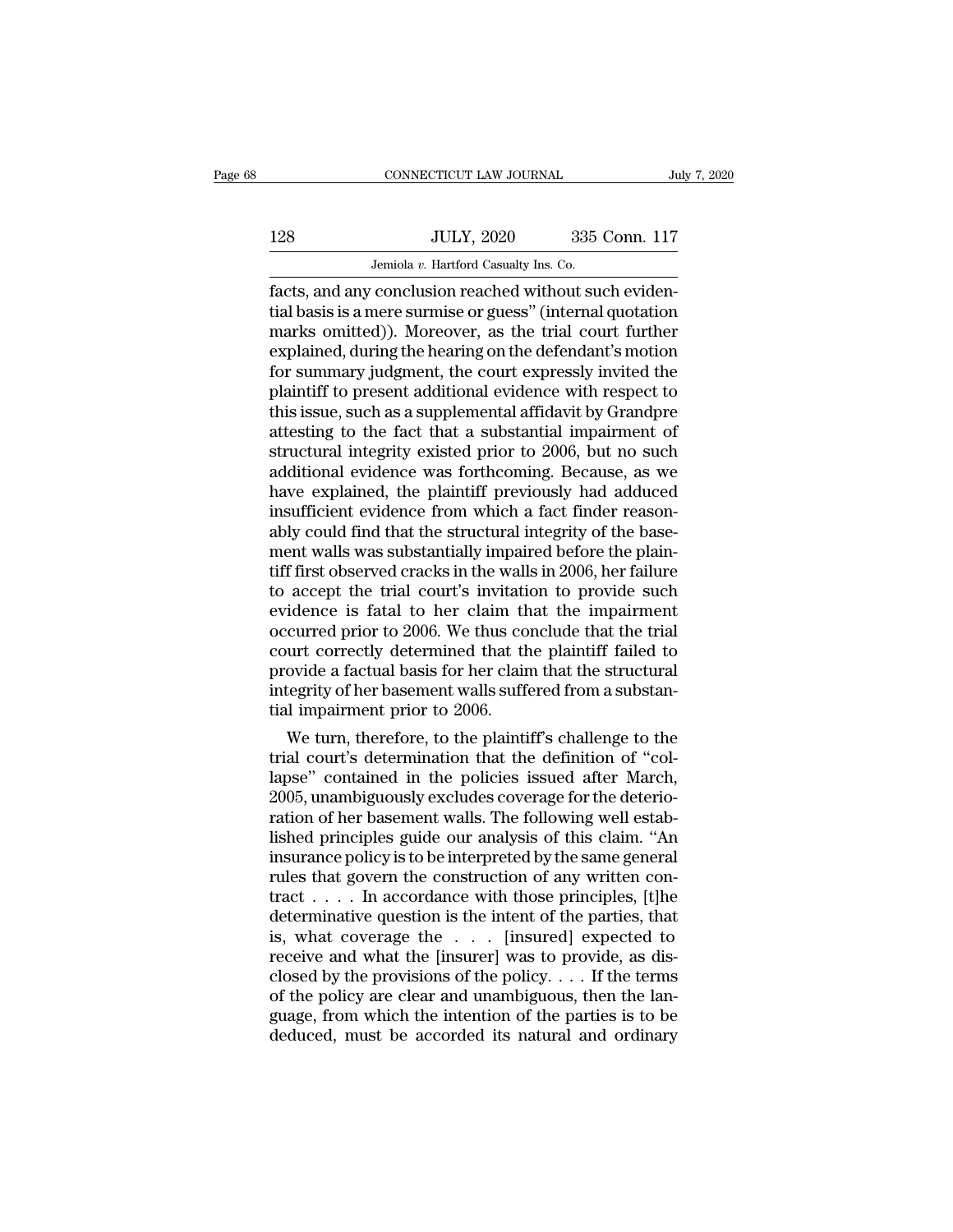| 20            | CONNECTICUT LAW JOURNAL                |     | Page 69 |
|---------------|----------------------------------------|-----|---------|
| 335 Conn. 117 | <b>JULY, 2020</b>                      | 129 |         |
|               | Jemiola v. Hartford Casualty Ins. Co.  |     |         |
| meaning       | I Inder those circumstances the nolicy |     |         |

CONNECTICUT LAW JOURNAL Page 69<br>
335 Conn. 117 JULY, 2020 129<br>
Jemiola v. Hartford Casualty Ins. Co.<br>
meaning. . . . Under those circumstances, the policy<br>
is to be given effect according to its terms. . . . When<br>
interpre 335 Conn. 117 JULY, 2020 129<br>
Jemiola v. Hartford Casualty Ins. Co.<br>
meaning. . . . Under those circumstances, the policy<br>
is to be given effect according to its terms. . . . When<br>
interpreting [an insurance policy], we mu 335 Conn. 117 JULY, 2020 129<br>
Jemiola v. Hartford Casualty Ins. Co.<br>
meaning.... Under those circumstances, the policy<br>
is to be given effect according to its terms.... When<br>
interpreting [an insurance policy], we must lo 335 Conn. 117 JULY, 2020 129<br>
Jemiola v. Hartford Casualty Ins. Co.<br>
meaning.... Under those circumstances, the policy<br>
is to be given effect according to its terms.... When<br>
interpreting [an insurance policy], we must lo Jemiola v. Hartford Casualty Ins. Co.<br>
meaning.... Under those circumstances, the policy<br>
is to be given effect according to its terms.... When<br>
interpreting [an insurance policy], we must look at the<br>
contract as a whole Jemiola v. Hartford Casualty Ins. Co.<br>
meaning. . . . Under those circumstances, the policy<br>
is to be given effect according to its terms. . . . When<br>
interpreting [an insurance policy], we must look at the<br>
contract as a meaning. . . . lis to be given eff<br>interpreting [an i<br>contract as a w<br>together and, if p<br>provision in or<br>result. . . .<br>"In determinin to be given effect according to its terms. . . . When<br>
terpreting [an insurance policy], we must look at the<br>
ntract as a whole, consider all relevant portions<br>
gether and, if possible, give operative effect to every<br>
ovis metry preting [an insurance policy], we must look at the<br>contract as a whole, consider all relevant portions<br>together and, if possible, give operative effect to every<br>provision in order to reach a reasonable overall<br>result

contract as a whole, consider all relevant portions<br>together and, if possible, give operative effect to every<br>provision in order to reach a reasonable overall<br>result....<br>"In determining whether the terms of an insurance<br>p together and, if possible, give operative effect to every<br>provision in order to reach a reasonable overall<br>result. . . .<br>"In determining whether the terms of an insurance<br>policy are clear and unambiguous, [a] court will n provision in order to reach a reasonable overall<br>result....<br>"In determining whether the terms of an insurance<br>policy are clear and unambiguous, [a] court will not<br>torture words to import ambiguity [when] the ordinary<br>mean result. . . .<br>
"In determining whether the terms of an insurance policy are clear and unambiguous, [a] court will not torture words to import ambiguity [when] the ordinary meaning leaves no room for ambiguity . . . . Simi "In determining whether the terms of an insurance<br>policy are clear and unambiguous, [a] court will not<br>torture words to import ambiguity [when] the ordinary<br>meaning leaves no room for ambiguity . . . . Similarly,<br>any ambi policy are clear and unambiguous, [a] court will not<br>torture words to import ambiguity [when] the ordinary<br>meaning leaves no room for ambiguity . . . . Similarly,<br>any ambiguity in a contract must emanate from the<br>language for turns words to import ambiguity [when] the ordinary<br>meaning leaves no room for ambiguity . . . . Similarly,<br>any ambiguity in a contract must emanate from the<br>language used in the contract rather than from one<br>party's meaning leaves no room for ambiguity . . . . Similarly,<br>any ambiguity in a contract must emanate from the<br>language used in the contract rather than from one<br>party's subjective perception of the terms. . . . As with<br>contra any ambiguity in a contract must emanate from the language used in the contract rather than from one party's subjective perception of the terms.  $\dots$  As with contracts generally, a provision in an insurance policy is ambi language used in the contract rather than from one<br>party's subjective perception of the terms. . . . As with<br>contracts generally, a provision in an insurance policy<br>is ambiguous when it is reasonably susceptible to more<br>t party's subjective perception of the terms.... As with<br>contracts generally, a provision in an insurance policy<br>is ambiguous when it is reasonably susceptible to more<br>than one reading.... Under those circumstances, any<br>amb contracts generally, a provision in an insurance policy<br>is ambiguous when it is reasonably susceptible to more<br>than one reading. . . . Under those circumstances, any<br>ambiguity in the terms of an insurance policy must be<br>co is ambiguous when it is reasonably susceptible to more<br>than one reading. . . . Under those circumstances, any<br>ambiguity in the terms of an insurance policy must be<br>construed in favor of the insural because the insurance<br>co an one reading. . . . Under those circumstances, any<br>hbiguity in the terms of an insurance policy must be<br>nstrued in favor of the insured because the insurance<br>mpany drafted the policy." (Internal quotation marks<br>nitted.) ambiguity in the terms of an insurance policy must be<br>construed in favor of the insured because the insurance<br>company drafted the policy." (Internal quotation marks<br>omitted.) Lexington Ins. Co. v. Lexington Healthcare<br>Grou

construed in favor of the insured because the insurance<br>company drafted the policy." (Internal quotation marks<br>omitted.) Lexington Ins. Co. v. Lexington Healthcare<br>Group, Inc., 311 Conn. 29, 37–38, 84 A.3d 1167 (2014).<br>In company drafted the policy." (Internal quotation marks<br>
omitted.) Lexington Ins. Co. v. Lexington Healthcare<br>
Group, Inc., 311 Conn. 29, 37–38, 84 A.3d 1167 (2014).<br>
In light of these principles, it is apparent that the<br> omitted.) Lexington Ins. Co. v. Lexington Healthcare<br>Group, Inc., 311 Conn. 29, 37–38, 84 A.3d 1167 (2014).<br>In light of these principles, it is apparent that the<br>plaintiff's claim is barred by the definition of "collapse"<br> Group, Inc., 311 Conn. 29, 37–38, 84 A.3d 1167 (2014).<br>
In light of these principles, it is apparent that the<br>
plaintiff's claim is barred by the definition of "collapse"<br>
contained in the policy because the plaintiff's h In light of these principles, it is apparent that the plaintiff's claim is barred by the definition of "collapse" contained in the policy because the plaintiff's home has not suffered "an abrupt falling down or caving in o plaintiff's claim is barred by the definition of "collapse"<br>contained in the policy because the plaintiff's home has<br>not suffered "an abrupt falling down or caving in of a<br>building or any part of a building" such that it " contained in the policy because the plaintiff's home has<br>not suffered "an abrupt falling down or caving in of a<br>building or any part of a building" such that it "cannot<br>be occupied for its current intended purpose." To the not suffered "an abrupt falling down or caving in of a<br>building or any part of a building" such that it "cannot<br>be occupied for its current intended purpose." To the<br>contrary, the plaintiff's home is still standing, the pl building or any part of a building" such that it "cannot<br>be occupied for its current intended purpose." To the<br>contrary, the plaintiff's home is still standing, the plain-<br>tiff continues to reside there, and, according to be occupied for its current intended purpose." To the contrary, the plaintiff's home is still standing, the plaintiff continues to reside there, and, according to her own expert, she can continue to do so safely for the fo contrary, the plaintiff's home is still standing, the plaintiff continues to reside there, and, according to her own expert, she can continue to do so safely for the foreseeable future. Moreover, according to the plaintiff tiff continues to reside there, and, according to her<br>own expert, she can continue to do so safely for the<br>foreseeable future. Moreover, according to the plain-<br>tiff's deposition testimony, she continues to use her<br>basemen own expert, she can continue to do so safely for the<br>foreseeable future. Moreover, according to the plain-<br>tiff's deposition testimony, she continues to use her<br>basement as she always has, namely, for recreational<br>and stor foreseeable future. Moreover, according to the plaintiff's deposition testimony, she continues to use her basement as she always has, namely, for recreational and storage purposes. We also agree with the trial court that,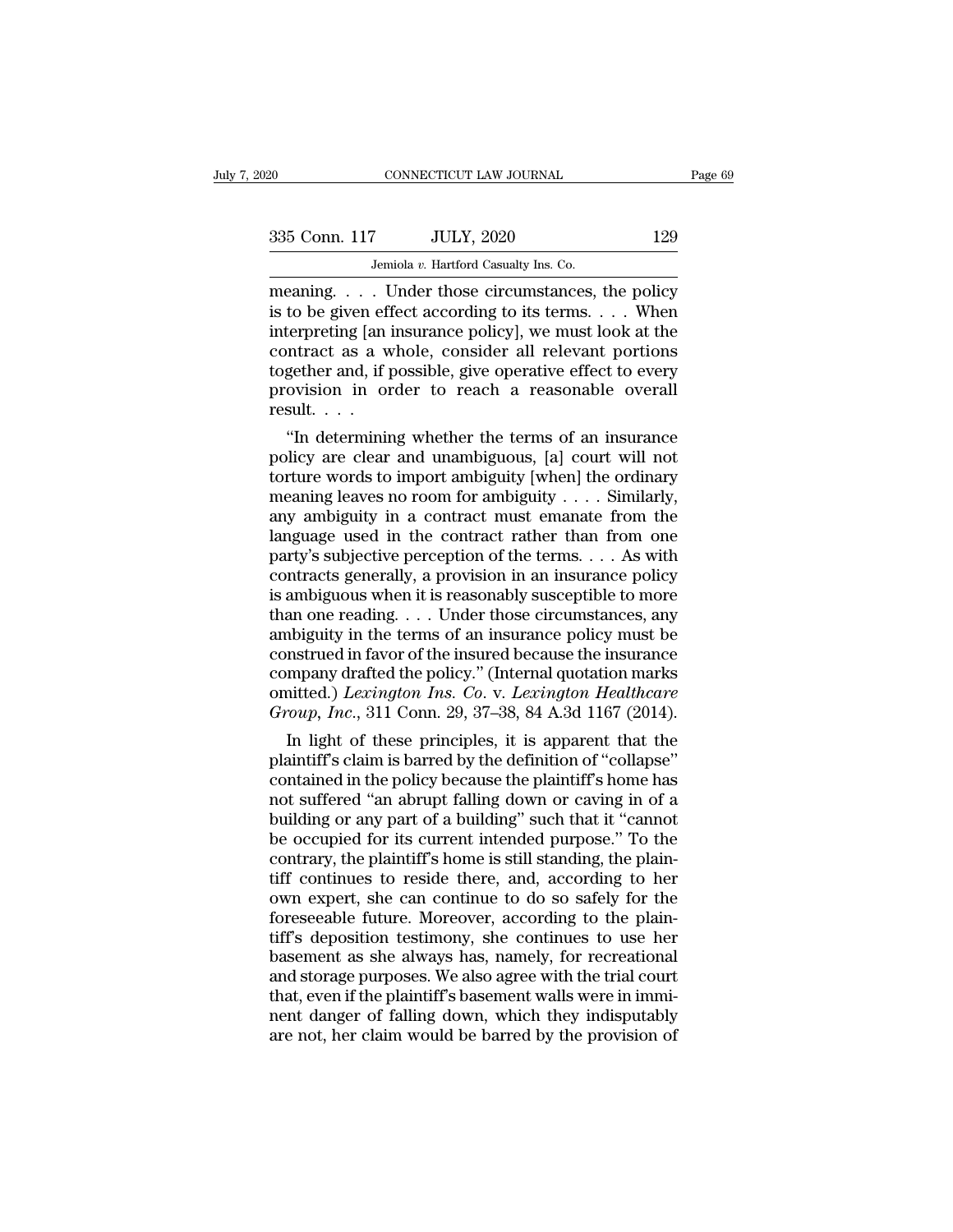# $\begin{tabular}{c} \multicolumn{1}{c|}{\text{CONNECTICUT LAW JOURNAL}} & July 7, 2020 \\ \hline 130 & JULY, 2020 & 335 & Conn. 117 \\ \hline Jemiola $v$. Hartford Casuality Ins. Co. \end{tabular}$

CONNECTICUT LAW JOURNAL JUNE TO JULY, 2020 335 Conn. 117<br>Jemiola *v.* Hartford Casualty Ins. Co.<br>The policy clarifying when a collapse has *not* occurred, THE CONNECTICUT LAW JOURNAL<br>
THE POLICY, 2020<br>
THE POLICY CLARIFORD WHEN THE POLICY CLARIFYing when a collapse has *not* occurred,<br>
that is, when the building "shows evidence of cracking,<br>
bulging sagging banding leaping [ 130 JULY, 2020 335 Conn. 117<br>Jemiola v. Hartford Casualty Ins. Co.<br>the policy clarifying when a collapse has *not* occurred,<br>that is, when the building "shows evidence of cracking,<br>bulging, sagging, bending, leaning, [sett 130 JULY, 2020 335 Conn. 117<br>Jemiola v. Hartford Casualty Ins. Co.<br>the policy clarifying when a collapse has *not* occurred,<br>that is, when the building "shows evidence of cracking,<br>bulging, sagging, bending, leaning, [set 130 JULY, 2020 335 Con<br>
Jemiola v. Hartford Casualty Ins. Co.<br>
the policy clarifying when a collapse has *not* occ<br>
that is, when the building "shows evidence of cra<br>
bulging, sagging, bending, leaning, [settling], show<br> Jemiola v. Hartford Casualty Ins. Co.<br>
e policy clarifying when a collapse has *not* occurred,<br>
at is, when the building "shows evidence of cracking,<br>
lging, sagging, bending, leaning, [settling], shrinkage<br>
expansion" bu the policy clarifying when a collapse has *not* occurred,<br>that is, when the building "shows evidence of cracking,<br>bulging, sagging, bending, leaning, [settling], shrinkage<br>or expansion" but is still "standing  $\ldots$ ."<br>Clea

the policy clarifying when a collapse has *not* occurred,<br>that is, when the building "shows evidence of cracking,<br>bulging, sagging, bending, leaning, [settling], shrinkage<br>or expansion" but is still "standing . . . ."<br>Clea that is, when the building "shows evidence of cracking,<br>bulging, sagging, bending, leaning, [settling], shrinkage<br>or expansion" but is still "standing . . . ."<br>Clearly, as the trial court noted, the definition of<br>collapse bulging, sagging, bending, leaning, [settling], shrinkage<br>or expansion" but is still "standing  $\ldots$ ."<br>Clearly, as the trial court noted, the definition of<br>collapse contained in the policy was crafted in response<br>to numer or expansion" but is still "standing . . . ."<br>
Clearly, as the trial court noted, the definition of<br>
collapse contained in the policy was crafted in response<br>
to numerous cases; see *Beach v. Middlesex Mutual*<br> *Assurance* Clearly, as the trial court noted, the definition of<br>collapse contained in the policy was crafted in response<br>to numerous cases; see *Beach v. Middlesex Mutual*<br>Assurance Co., supra, 205 Conn. 252 (citing cases);<br>decided i collapse contained in the policy was crafted in response<br>to numerous cases; see *Beach v. Middlesex Mutual*<br>Assurance Co., supra, 205 Conn. 252 (citing cases);<br>decided in the latter half of the twentieth century, which<br>hel to numerous cases; see *Beach v. Middlesex Mutual*<br>Assurance Co., supra, 205 Conn. 252 (citing cases);<br>decided in the latter half of the twentieth century, which<br>held that, when the word "collapse" is not defined in<br>a home Assurance Co., supra, 205 Conn. 252 (citing cases);<br>decided in the latter half of the twentieth century, which<br>held that, when the word "collapse" is not defined in<br>a homeowners insurance policy, it should be interpre-<br>ted decided in the latter half of the twentieth century, which<br>held that, when the word "collapse" is not defined in<br>a homeowners insurance policy, it should be interpre-<br>ted to mean a substantial impairment of structural inte held that, when the word "collapse" is not defined in<br>a homeowners insurance policy, it should be interpre-<br>ted to mean a substantial impairment of structural integ-<br>rity rather than a catastrophic falling down or caving<br>i a homeowners insurance policy, it should be interpre-<br>ted to mean a substantial impairment of structural integ-<br>rity rather than a catastrophic falling down or caving<br>in. In adopting the substantial impairment standard in ted to mean a substantial impairment of structural integrity rather than a catastrophic falling down or caving<br>in. In adopting the substantial impairment standard in<br>Beach, we stated that, if the insurer in that case had<br>w rity rather than a catastrophic falling down or caving<br>in. In adopting the substantial impairment standard in<br>Beach, we stated that, if the insurer in that case had<br>wished to avoid liability, it easily could have done so<br>s in. In adopting the substantial impairment standard in  $Beach$ , we stated that, if the insurer in that case had wished to avoid liability, it easily could have done so simply by defining "collapse" in terms that connoted the *Beach*, we stated that, if the insurer in that case had<br>wished to avoid liability, it easily could have done so<br>simply by defining "collapse" in terms that connoted<br>the catastrophic event it claimed to have intended in<br>th wished to avoid liability, it easily could have done so<br>simply by defining "collapse" in terms that connoted<br>the catastrophic event it claimed to have intended in<br>that case. Id., 251 ("[i]f the defendant wished to rely<br>on simply by defining "collapse" in terms that connoted<br>the catastrophic event it claimed to have intended in<br>that case. Id., 251 ("[i]f the defendant wished to rely<br>on a single facial meaning of the term 'collapse' as used<br>i the catastrophic event it claimed to have intended in<br>that case. Id., 251 ("[i]f the defendant wished to rely<br>on a single facial meaning of the term 'collapse' as used<br>in its policy [that is, one that denotes a complete fa that case. Id., 251 ("[i]f the defendant wished to rely<br>on a single facial meaning of the term 'collapse' as used<br>in its policy [that is, one that denotes a complete falling<br>down or caving in of the home], it had the oppor on a single facial meaning of the term 'collapse' as used<br>in its policy [that is, one that denotes a complete falling<br>down or caving in of the home], it had the opportunity<br>expressly to define the term to provide for the l in its policy [that is, one that denotes a complete falling<br>down or caving in of the home], it had the opportunity<br>expressly to define the term to provide for the limited<br>usage it now claims to have intended''). The defend down or caving in of the home], it had the opportunity<br>expressly to define the term to provide for the limited<br>usage it now claims to have intended"). The defendant<br>in the present case has succeeded where the insurer<br>in *B* expressly to define the term to provide for the limited<br>usage it now claims to have intended"). The defendant<br>in the present case has succeeded where the insurer<br>in *Beach* failed: the policies the defendant issued to the<br> usage it now claims to have<br>in the present case has su<br>in *Beach* failed: the policies<br>plaintiff after March, 2005,<br>that leave no doubt that co<br>gered only by an abrupt fa<br>the insured premises.<br>In concluding that the the present case has succeeded where the insurer<br> *Beach* failed: the policies the defendant issued to the<br>
aintiff after March, 2005, define "collapse" in terms<br>
at leave no doubt that coverage for a collapse is trig-<br>
re in *Beach* failed: the policies the defendant issued to the<br>plaintiff after March, 2005, define "collapse" in terms<br>that leave no doubt that coverage for a collapse is trig-<br>gered only by an abrupt falling down or caving i

plaintiff after March, 2005, define "collapse" in terms<br>that leave no doubt that coverage for a collapse is trig-<br>gered only by an abrupt falling down or caving in of<br>the insured premises.<br>In concluding that the collapse p that leave no doubt that coverage for a collapse is triggered only by an abrupt falling down or caving in of<br>the insured premises.<br>In concluding that the collapse provisions of the<br>plaintiff's policy unambiguously exclude gered only by an abrupt falling down or caving in of<br>the insured premises.<br>In concluding that the collapse provisions of the<br>plaintiff's policy unambiguously exclude coverage<br>under the circumstances presented, we join thos the insured premises.<br>In concluding that the collapse provisions of the<br>plaintiff's policy unambiguously exclude coverage<br>under the circumstances presented, we join those other<br>jurisdictions that have addressed the issue. In concluding that the collapse provisions of the<br>plaintiff's policy unambiguously exclude coverage<br>under the circumstances presented, we join those other<br>jurisdictions that have addressed the issue. To our<br>knowledge, ever plaintiff's policy unambiguously exclude coverage<br>under the circumstances presented, we join those other<br>jurisdictions that have addressed the issue. To our<br>knowledge, every single court that has interpreted the<br>policy lan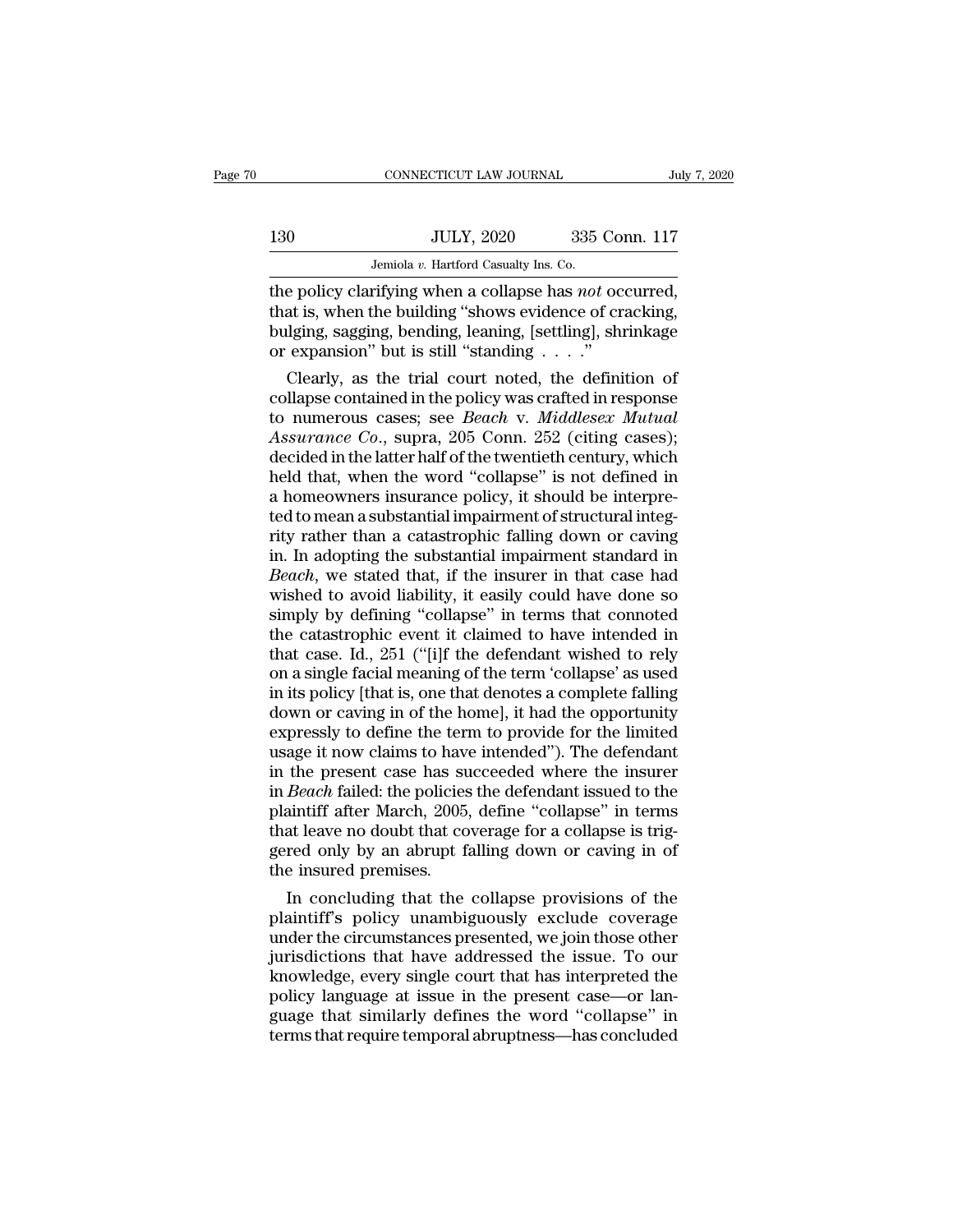EXECUTE CONNECTICUT LAW JOURNAL Page 71<br>335 Conn. 117 JULY, 2020 131<br>Jemiola v. Hartford Casualty Ins. Co.

CONNECTICUT LAW JOURNAL<br>
335 Conn. 117 JULY, 2020 131<br>
Jemiola *v.* Hartford Casualty Ins. Co.<br>
that a building that is still standing, even if it is in danger that a building that is still standing, even if it is in danger<br>of falling down, has not suffered a collapse within the<br>meaning of the policy. See a  $\sigma$  Malle v Alletate Incorporation 335 Conn. 117 JULY, 2020 131<br>Jemiola v. Hartford Casualty Ins. Co.<br>that a building that is still standing, even if it is in danger<br>of falling down, has not suffered a collapse within the<br>meaning of the policy. See, e.g., 335 Conn. 117 JULY, 2020 131<br>
Jemiola v. Hartford Casualty Ins. Co.<br>
that a building that is still standing, even if it is in danger<br>
of falling down, has not suffered a collapse within the<br>
meaning of the policy. See, e.g <sup>235</sup> Conn. 117 JULY, 2020<br>
<sup>Jemiola v. Hartford Casualty Ins. Co.<br> **Co.** that a building that is still standing, even if it is in danger<br>
of falling down, has not suffered a collapse within the<br>
meaning of the policy. See</sup> Jemiola v. Hartford Casualty Ins. Co.<br>
that a building that is still standing, even if it is in danger<br>
of falling down, has not suffered a collapse within the<br>
meaning of the policy. See, e.g., *Valls v. Allstate Ins.*<br> Jemiola v. Hartford Casualty Ins. Co.<br>
that a building that is still standing, even if it is in danger<br>
of falling down, has not suffered a collapse within the<br>
meaning of the policy. See, e.g., *Valls v. Allstate Ins.*<br> that a building that is still standing, even if it is in danger<br>of falling down, has not suffered a collapse within the<br>meaning of the policy. See, e.g., *Valls v. Allstate Ins.*<br> $Co$ , 919 F.3d 739, 746 (2d Cir. 2019) ("th of falling down, has not suffered a collapse within the<br>meaning of the policy. See, e.g., *Valls v. Allstate Ins.*<br> $Co$ ., 919 F.3d 739, 746 (2d Cir. 2019) ("the 'collapse'<br>provision in the Allstate [homeowners] insurance p reaning of the policy. See, e.g., *Valls v. Allstate Ins.*<br>Co., 919 F.3d 739, 746 (2d Cir. 2019) ("the 'collapse'<br>provision in the Allstate [homeowners] insurance policy<br>at issue . . . does not afford coverage for basement *Co.*, 919 F.3d 739, 746 (2d Cir. 2019) ("the 'collapse'<br>provision in the Allstate [homeowners] insurance policy<br>at issue . . . does not afford coverage for basement<br>walls that exhibit signs of deterioration but that have<br> provision in the Allstate [homeowners] insurance policy<br>at issue . . . does not afford coverage for basement<br>walls that exhibit signs of deterioration but that have<br>not collapsed suddenly, accidentally, and entirely, as<br>r at issue  $\ldots$  does not afford coverage for basement<br>walls that exhibit signs of deterioration but that have<br>not collapsed suddenly, accidentally, and entirely, as<br>required by the [p]olicy"); *Cockill* v. *Nationwide Prop* walls that exhibit signs of deterioration but that have<br>not collapsed suddenly, accidentally, and entirely, as<br>required by the [p]olicy"); *Cockill* v. *Nationwide Prop-*<br>erty & Casualty Ins. Co., Docket No. 3:18cv254 (MPS not collapsed suddenly, accidentally, and entirely, as<br>required by the [p]olicy"); *Cockill v. Nationwide Prop-*<br>*erty & Casualty Ins. Co.*, Docket No. 3:18cv254 (MPS),<br>2018 WL 6182422, \*2 (D. Conn. November 27, 2018)<br>(con required by the [p]olicy"); *Cockill v. Nationwide Prop-*<br>erty & Casualty Ins. Co., Docket No. 3:18cv254 (MPS),<br>2018 WL 6182422,  $*2$  (D. Conn. November 27, 2018)<br>(construing allegations of complaint in light most favor-<br> erty & Casualty Ins. Co., Docket No. 3:18cv254 (MPS),<br>2018 WL 6182422, \*2 (D. Conn. November 27, 2018)<br>(construing allegations of complaint in light most favor-<br>able to insured and concluding they "do not allege an<br>'abrup 2018 WL 6182422, \*2 (D. Conn. November 27, 2018)<br>(construing allegations of complaint in light most favor-<br>able to insured and concluding they "do not allege an<br>'abrupt' or 'sudden' collapse," but, "[r]ather, the [plain-<br>t (construing allegations of complaint in light most favorable to insured and concluding they "do not allege an 'abrupt' or 'sudden' collapse," but, "[r]ather, the [plaintiffs] point to a 'chemical reaction in the concrete' able to insured and concluding they "do not allege an<br>
"abrupt' or 'sudden' collapse," but, "[r]ather, the [plain-<br>
tiffs] point to a 'chemical reaction in the concrete' that<br>
"substantially impairs the structural integrit 'abrupt' or 'sudden' collapse," but, "[r]ather, the [plaintiffs] point to a 'chemical reaction in the concrete' that 'substantially impairs the structural integrity of the building.'"); *Enderle* v. *Amica Mutual Ins. Co.* tiffs] point to a 'chemical reaction in the concrete' that<br>
'substantially impairs the structural integrity of the<br>
building.' "); *Enderle* v. *Amica Mutual Ins. Co.*, Docket<br>
No. 3:17cv1510 (WWE), 2018 WL 2048364, \*3 (D 'substantially impairs the structural integrity of the<br>building.' "); *Enderle* v. *Amica Mutual Ins. Co.*, Docket<br>No. 3:17cv1510 (WWE), 2018 WL 2048364, \*3 (D. Conn.<br>May 2, 2018) ("[the] [c]ourt has held that coverage was No. 3:17cv1510 (WWE), 2018 WL 2048364, \*3 (D. Conn.<br>May 2, 2018) ("[the] [c]ourt has held that coverage was<br>not applicable to a progressive condition causing deteri-<br>oration [when] the house remained upright and inhabit-<br>a May 2, 2018) ("[the] [c]ourt has held that coverage was<br>not applicable to a progressive condition causing deteri-<br>oration [when] the house remained upright and inhabit-<br>able"); *Zamichiei* v. *CSAA Fire & Casualty Ins. Co* not applicable to a progressive condition causing deterioration [when] the house remained upright and inhabitable"); *Zamichiei* v. *CSAA Fire & Casualty Ins. Co.*, Docket No. 3:16-cv-739 (VAB), 2018 WL 950116, \*7 (D. Con oration [when] the house remained upright and inhabit-<br>able"); *Zamichiei* v. *CSAA Fire & Casualty Ins. Co.*,<br>Docket No. 3:16-cv-739 (VAB), 2018 WL 950116, \*7 (D.<br>Conn. February 20, 2018) ("[t]he [p]olicy at issue<br>requir able"); *Zamichiei* v. *CSAA Fire* & *Casualty Ins. Co.*,<br>Docket No. 3:16-cv-739 (VAB), 2018 WL 950116, \*7 (D.<br>Conn. February 20, 2018) ("[t]he [p]olicy at issue<br>requires 'an abrupt falling down or caving in,' and [the]<br>[c *Conn. February 20, 2018)* ("[t]he [p]olicy at issue requires 'an abrupt falling down or caving in,' and [the] [c]ourt sees no reason to depart from the analyses in [other] cases . . . finding that a sudden loss must occur Conn. February 20, 2018) ("[t]he [p]olicy at issue<br>requires 'an abrupt falling down or caving in,' and [the]<br>[c]ourt sees no reason to depart from the analyses in<br>[other] cases . . . finding that a sudden loss must<br>occur requires 'an abrupt falling down or caving in,' and [the]<br>[c]ourt sees no reason to depart from the analyses in<br>[other] cases . . . finding that a sudden loss must<br>occur abruptly, not gradually over time''); *Makufka* v.<br> [c]ourt sees no reason to depart from the analyses in<br>[other] cases . . . finding that a sudden loss must<br>occur abruptly, not gradually over time"); *Makufka* v.<br>*CSAA Fire & Casualty Ins. Co.*, 304 F. Supp. 3d 275,<br>280 ( [other] cases . . . finding that a sudden loss must<br>occur abruptly, not gradually over time"); *Makufka* v.<br>*CSAA Fire & Casualty Ins. Co.*, 304 F. Supp. 3d 275,<br>280 (D. Conn. 2018) ("There is no question of fact that<br>the occur abruptly, not gradually over time"); *Makufka* v.<br> *CSAA Fire & Casualty Ins. Co.*, 304 F. Supp. 3d 275,<br>
280 (D. Conn. 2018) ("There is no question of fact that<br>
the [p]remises [are] still standing and lived in by [ *CSAA Fire & Casualty Ins. Co.*, 304 F. Supp. 3d 275, 280 (D. Conn. 2018) ("There is no question of fact that the [p]remises [are] still standing and lived in by [the] [p]laintiffs and [have] not abruptly fallen down or ca 280 (D. Conn. 2018) ("There is no question of fact that<br>the [p]remises [are] still standing and lived in by [the]<br>[p]laintiffs and [have] not abruptly fallen down or caved<br>in. Accordingly, the [p]olicy does not cover [the the [p]remises [are] still standing and lived in by [the]<br>[p]laintiffs and [have] not abruptly fallen down or caved<br>in. Accordingly, the [p]olicy does not cover [the] [p]lain-<br>tiffs' loss."); *Liston-Smith* v. *CSAA Fire &* [p]laintiffs and [have] not abruptly fallen down or caved<br>in. Accordingly, the [p]olicy does not cover [the] [p]lain-<br>tiffs' loss."); *Liston-Smith v. CSAA Fire & Casualty*<br>Ins. Co., 287 F. Supp. 3d 153, 157, 159 (D. Conn.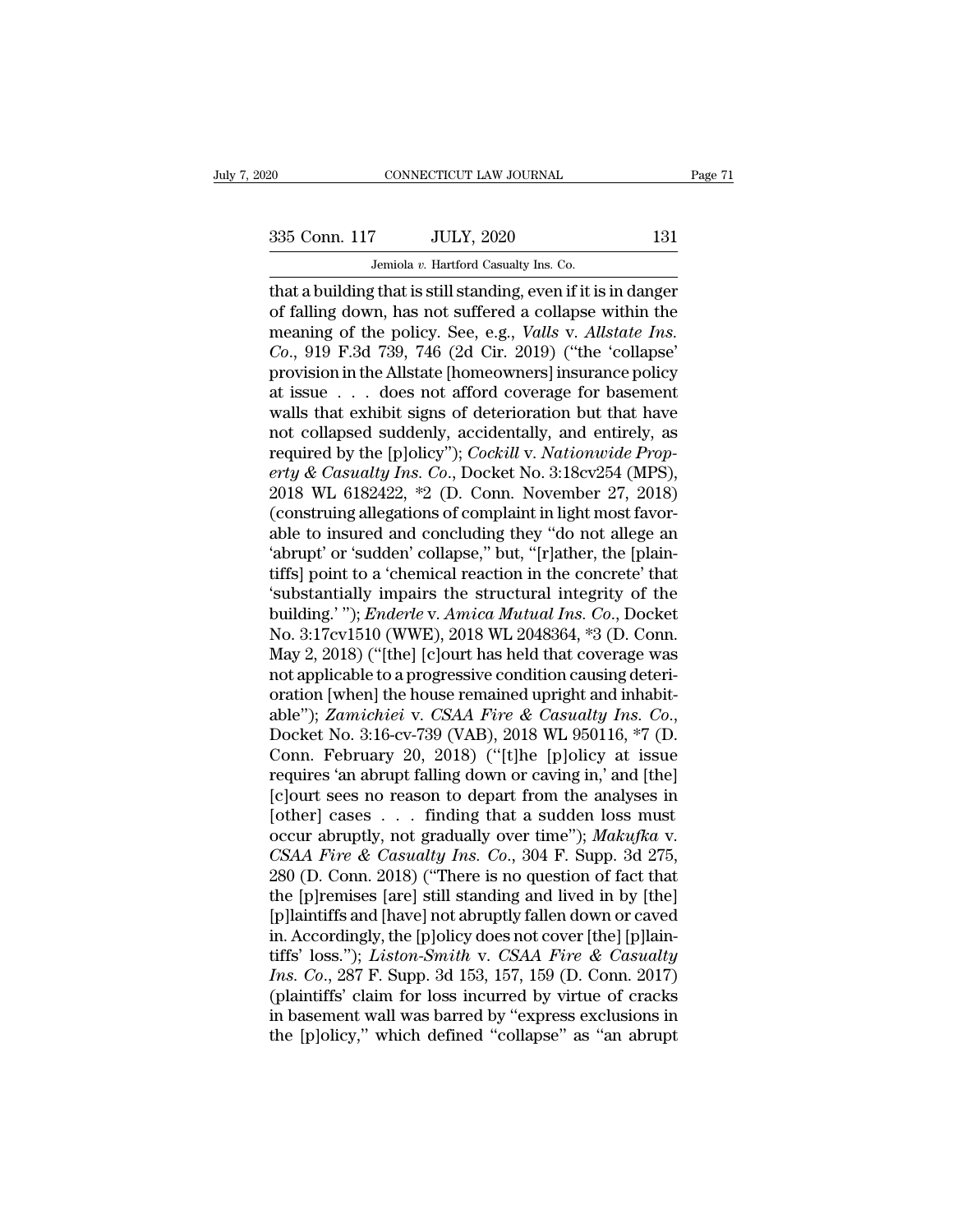# $\begin{tabular}{c} \multicolumn{1}{c|}{\text{CONNECTICUT LAW JOURNAL}} & July 7, 2020 \\ \cline{2-2} \multicolumn{1}{c|}{\text{July 7, 2020}} & 335 \text{ Conn. } 117 \\ \cline{2-2} \multicolumn{1}{c|}{\text{Julty 7, 2020}} & 335 \text{ Conn. } 117 \\ \cline{2-2} \multicolumn{1}{c|}{\text{Jemiola $v$. Hartford Casuality Ins. Co.}} \end{tabular}$

CONNECTICUT LAW JOURNAL JUNE JEMINAL JULY, 2020 335 Conn. 117<br>Jemiola *v.* Hartford Casualty Ins. Co.<br>Falling down or caving in," and provided that building Falling down or caving in," and provided that building<br>
is not in state of collapse if it is still standing, even if<br>
it shows signs of cracking): Alexander v. General Ins ISP JULY, 2020 335 Conn. 117<br>
Jemiola v. Hartford Casualty Ins. Co.<br> **Stalling down or caving in,"** and provided that building<br>
is not in state of collapse if it is still standing, even if<br>
it shows signs of cracking); *Al* it shows signs of cracking); *Alexander* v. *General Ins. Co. degenerate Burnong in,"* and provided that building is not in state of collapse if it is still standing, even if it shows signs of cracking); *Alexander v. General Ins.*<br>*Co. of America*, Docket No. 3:16-cv-59 (SRU), Jemiola v. Hartford Casualty Ins. Co.<br> **1881** Temiola v. Hartford Casualty Ins. Co.<br> **1881** Temiolary 188134, \*2 (D. Conn. January 17, 2017) ("[The] [p]lain-<br>
188134, \*2 (D. Conn. January 17, 2017) ("[The] [p]lain-<br>
tiffs Jemiola v. Hartford Casualty Ins. Co.<br>
falling down or caving in," and provided that building<br>
is not in state of collapse if it is still standing, even if<br>
it shows signs of cracking); *Alexander* v. *General Ins.*<br> *Co.* falling down or caving in," and provided that building<br>is not in state of collapse if it is still standing, even if<br>it shows signs of cracking); *Alexander* v. *General Ins.*<br>*Co. of America*, Docket No. 3:16-cv-59 (SRU), is not in state of collapse if it is still standing, even if<br>it shows signs of cracking); *Alexander* v. *General Ins.*<br>Co. of *America*, Docket No. 3:16-cv-59 (SRU), 2017 WL<br>188134, \*2 (D. Conn. January 17, 2017) ("[The] it shows signs of cracking); *Alexander* v. *General Ins.*<br>Co. of America, Docket No. 3:16-cv-59 (SRU), 2017 WL<br>188134, \*2 (D. Conn. January 17, 2017) ("[The] [p]lain-<br>tiffs cannot avoid the fact that their basement walls Co. of America, Docket No. 3:16-cv-59 (SRU), 2017 WL<br>188134, \*2 (D. Conn. January 17, 2017) ("[The] [p]laintiffs cannot avoid the fact that their basement walls are<br>still standing. The only allegations of impairment to th 188134, \*2 (D. Conn. January 17, 2017) ("[The] [p]laintiffs cannot avoid the fact that their basement walls are still standing. The only allegations of impairment to the structural integrity of the walls are allegations t tiffs cannot avoid the fact that their basement walls are<br>still standing. The only allegations of impairment to the<br>structural integrity of the walls are allegations that the<br>walls are 'cracking' or . . . they are 'bulging still standing. The only allegations of impairment to the structural integrity of the walls are allegations that the walls are 'cracking' or  $\ldots$  they are 'bulging.' Both conditions are expressly excluded under the defin structural integrity of the walls are allegations that the<br>walls are 'cracking' or  $\ldots$  they are 'bulging.' Both con-<br>ditions are expressly excluded under the definition of<br>the policy, and it is clear that no collapse ha walls are 'cracking' or . . . they are 'bulging.' Both conditions are expressly excluded under the definition of the policy, and it is clear that no collapse has occurred."); *Markland* v. *Homesite Ins. Co.*, Superior Co ditions are expressly excluded under the definition of<br>the policy, and it is clear that no collapse has<br>occurred."); *Markland* v. Homesite Ins. Co., Superior<br>Court, judicial district of Tolland, Docket No. CV-16-<br>6010323the policy, and it is clear that no collapse has<br>occurred."); *Markland* v. *Homesite Ins. Co.*, Superior<br>Court, judicial district of Tolland, Docket No. CV-16-<br>6010323-S (March 6, 2018) (no coverage under collapse<br>provisi occurred."); *Markland* v. *Homesite Ins. Co.*, Superior Court, judicial district of Tolland, Docket No. CV-16-6010323-S (March 6, 2018) (no coverage under collapse provision of policy when plaintiffs continued to occupy h Court, judicial district of Tolland, Docket No. CV-16-6010323-S (March 6, 2018) (no coverage under collapse<br>provision of policy when plaintiffs continued to occupy<br>home and there was no abrupt collapse but, rather,<br>gradual 6010323-S (March 6, 2018) (no coverage under collapse<br>provision of policy when plaintiffs continued to occupy<br>home and there was no abrupt collapse but, rather,<br>gradual deterioration of basement walls); *Perracchio*<br>v. *Ho* provision of policy when plaintiffs continued to occupy<br>
home and there was no abrupt collapse but, rather,<br>
gradual deterioration of basement walls); *Perracchio*<br>
v. *Homesite Ins. Co.*, Superior Court, judicial district home and there was no abrupt collapse but, rather,<br>gradual deterioration of basement walls); *Perracchio*<br>v. Homesite Ins. Co., Superior Court, judicial district<br>of Tolland, Docket No. CV-16-6010324-S (March 6, 2018)<br>(66 C gradual deterioration of basement walls); *Perracchio*<br>v. *Homesite Ins. Co.*, Superior Court, judicial district<br>of Tolland, Docket No. CV-16-6010324-S (March 6, 2018)<br>(66 Conn. L. Rptr. 240, 244–45) (same); *Toomey* v. *C* v. Homesite Ins. Co., Superior Court, judicial district<br>of Tolland, Docket No. CV-16-6010324-S (March 6, 2018)<br>(66 Conn. L. Rptr. 240, 244–45) (same); *Toomey* v. *Cen-*<br>tral Mutual Ins. Co., Superior Court, judicial distr of Tolland, Docket No. CV-16-6010324-S (March 6, 2018)<br>(66 Conn. L. Rptr. 240, 244–45) (same); *Toomey v. Central Mutual Ins. Co.*, Superior Court, judicial district<br>of Tolland, Docket No. CV-15-6009841-S (August 3,<br>2017) (66 Conn. L. Rptr. 240, 244–45) (same);  $Toomey$  v. Central Mutual Ins. Co., Superior Court, judicial district of Tolland, Docket No. CV-15-6009841-S (August 3, 2017) (65 Conn. L. Rptr. 37, 42) ("The plaintiffs' home is stil fral Mutual Ins. Co., Superior Court, judicial district<br>of Tolland, Docket No. CV-15-6009841-S (August 3,<br>2017) (65 Conn. L. Rptr. 37, 42) ("The plaintiffs' home<br>is still standing and habitable. The walls of the home<br>have of Tolland, Docket No. CV-15-6009841-S (August 3, 2017) (65 Conn. L. Rptr. 37, 42) ("The plaintiffs' home<br>is still standing and habitable. The walls of the home<br>have not fallen or caved in, and the deterioration of the<br>wa 2017) (65 Conn. L. Rptr. 37, 42) ("The plaintiffs' home<br>is still standing and habitable. The walls of the home<br>have not fallen or caved in, and the deterioration of the<br>walls is occurring over time [and] not abruptly. . . is still standing and habitable. The walls of the home<br>have not fallen or caved in, and the deterioration of the<br>walls is occurring over time [and] not abruptly. . . .<br>Although the plaintiffs' expert opines that the condi have not fallen or caved in, and the deterioration of the<br>walls is occurring over time [and] not abruptly. . . .<br>Although the plaintiffs' expert opines that the condition<br>of the basement walls will continue to worsen and [ walls is occurring over time [and] not abruptly. . . . . Although the plaintiffs' expert opines that the condition<br>of the basement walls will continue to worsen and [the<br>walls will] eventually fall or cave in, they have no Although the plaintiffs' expert opines that the condition<br>of the basement walls will continue to worsen and [the<br>walls will] eventually fall or cave in, they have not yet<br>done so, and he could not say with any specificity of the basement walls will continue to worsen and [the walls will] eventually fall or cave in, they have not yet done so, and he could not say with any specificity as to when that could occur.") Squairs v. Safeco National of the basement walls will continue to worsen and [the walls will] eventually fall or cave in, they have not yet done so, and he could not say with any specificity as to when that could occur.") Squairs v. Safeco National done so, and he could not say with any specificity as<br>to when that could occur.") Squairs v. Safeco National<br>Ins. Co., 136 App. Div. 3d 1393, 1394, 25 N.Y.S.3d 502<br>("[T]he record established that [the] plaintiffs' home<br>wa to when that could occur.") *Squairs* v. *Safeco National*<br>*Ins. Co.*, 136 App. Div. 3d 1393, 1394, 25 N.Y.S.3d 502<br>("[T]he record established that [the] plaintiffs' home<br>was standing when they submitted their claim . . . *Ins. Co.*, 136 App. Div. 3d 1393, 1394, 25 N.Y.S.3d 502 ("[T]he record established that [the] plaintiffs' home was standing when they submitted their claim  $\ldots$  and there had been no 'abrupt falling down or caving in.' (2016).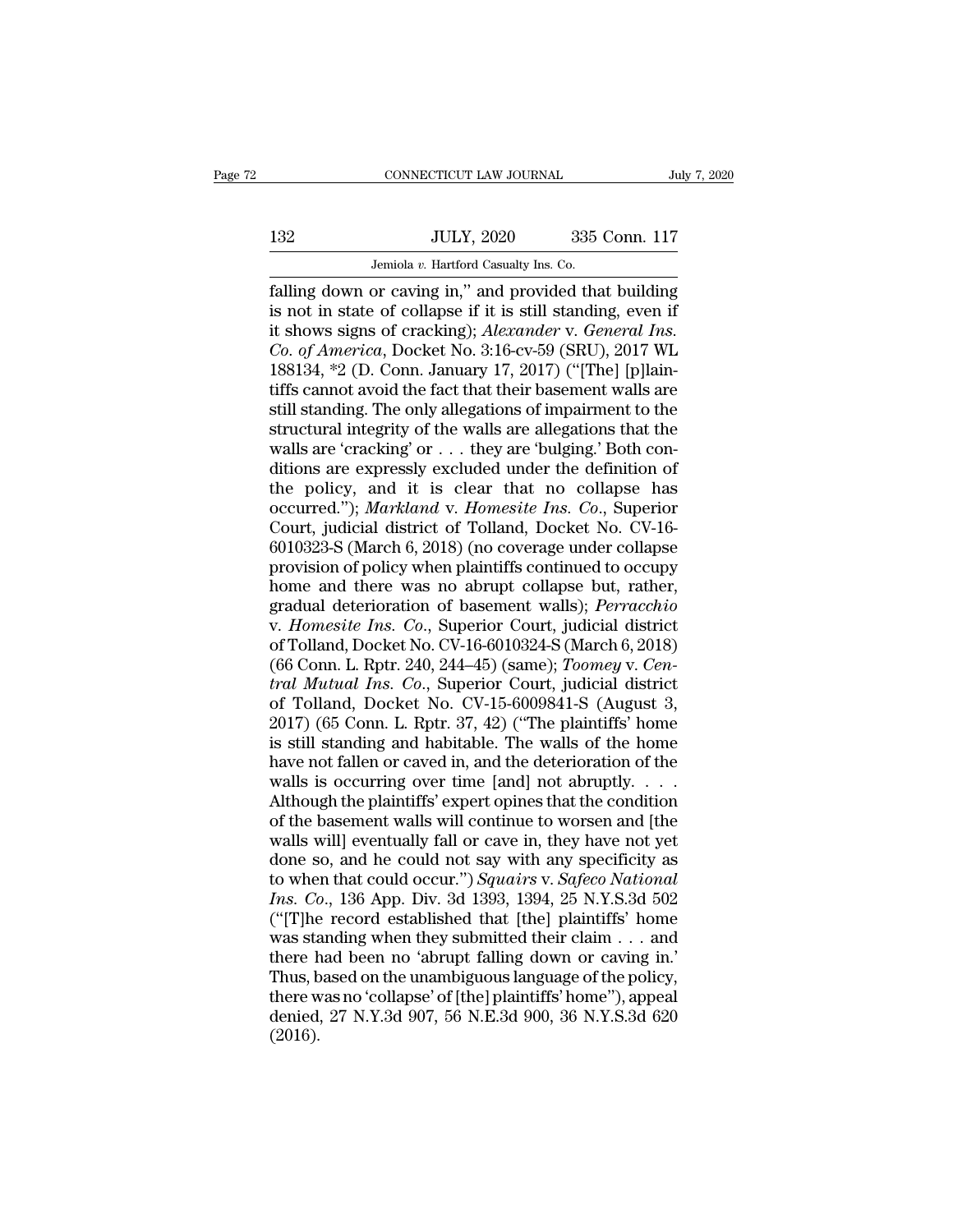EXECUTE CONNECTICUT LAW JOURNAL Page 73<br>335 Conn. 117 JULY, 2020 133<br>Jemiola v. Hartford Casualty Ins. Co.

CONNECTICUT LAW JOURNAL<br>
335 Conn. 117 JULY, 2020 133<br>
Jemiola *v.* Hartford Casualty Ins. Co.<br>
In support of her claim of coverage, the plaintiff relies CONNECTICUT LAW JOURNAL Page 73<br>
5 Conn. 117 JULY, 2020 133<br>
Jemiola v. Hartford Casualty Ins. Co.<br>
In support of her claim of coverage, the plaintiff relies<br>
three cases with materially different facts from those<br>
the pre 335 Conn. 117 JULY, 2020 133<br>
Jemiola v. Hartford Casualty Ins. Co.<br>
In support of her claim of coverage, the plaintiff relies<br>
on three cases with materially different facts from those<br>
of the present case: in each such c 335 Conn. 117 JULY, 2020 133<br>
Jemiola v. Hartford Casualty Ins. Co.<br>
In support of her claim of coverage, the plaintiff relies<br>
on three cases with materially different facts from those<br>
of the present case: in each such 335 Conn. 117 JULY, 2020 133<br>
Jemiola v. Hartford Casualty Ins. Co.<br>
In support of her claim of coverage, the plaintiff relies<br>
on three cases with materially different facts from those<br>
of the present case: in each such Jemiola *v.* Hartford Casualty Ins. Co.<br>
In support of her claim of coverage, the plaintiff relies<br>
on three cases with materially different facts from those<br>
of the present case: in each such case, the building in<br>
quest Jemiola v. Hartford Casualty Ins. Co.<br>In support of her claim of coverage, the plaintiff relies<br>on three cases with materially different facts from those<br>of the present case: in each such case, the building in<br>question had on three cases with materially different facts from those<br>of the present case: in each such case, the building in<br>question had suffered a genuine or actual collapse that<br>had rendered it (or a portion thereof) unsafe or un of the present case: in each such case, the building in<br>question had suffered a genuine or actual collapse that<br>had rendered it (or a portion thereof) unsafe or uninhab-<br>itable. See *Scorpio* v. *Underwriters at Lloyd's*, question had suffered a genuine or actual collapse that<br>had rendered it (or a portion thereof) unsafe or uninhab-<br>itable. See *Scorpio* v. *Underwriters at Lloyd's*, *London*,<br>Docket No. 10-325 (ML), 2012 WL 2020168, \*1 (D had rendered it (or a portion thereof) unsafe or uninhabitable. See *Scorpio* v. *Underwriters at Lloyd's, London,*<br>Docket No. 10-325 (ML), 2012 WL 2020168, \*1 (D.R.I.<br>June 5, 2012) (building was declared uninhabitable aft itable. See *Scorpio* v. *Underwriters at Lloyd's, London,*<br>Docket No. 10-325 (ML), 2012 WL 2020168, \*1 (D.R.I.<br>June 5, 2012) (building was declared uninhabitable after<br>"the central portion of the roof . . . collapsed and<br> Docket No. 10-325 (ML), 2012 WL 2020168, \*1 (D.R.I.<br>June 5, 2012) (building was declared uninhabitable after<br>"the central portion of the roof . . . collapsed and<br>[was] being held up by the interior walls that [were]<br>not ca June 5, 2012) (building was declared uninhabitable after<br>"the central portion of the roof  $\ldots$  collapsed and<br>[was] being held up by the interior walls that [were]<br>not capable of supporting the roof" (internal quotation<br>m "the central portion of the roof . . . collapsed and<br>[was] being held up by the interior walls that [were]<br>not capable of supporting the roof" (internal quotation<br>marks omitted)); *Landmark Realty, Inc.* v. *Great Amer-<br>i* [was] being held up by the interior walls that [were]<br>not capable of supporting the roof" (internal quotation<br>marks omitted)); *Landmark Realty, Inc.* v. *Great Amer-<br>ican Ins. Co.*, Docket No. JKS 10–278, 2010 WL 5055805, not capable of supporting the roof" (internal quotation<br>marks omitted)); *Landmark Realty, Inc.* v. *Great Amer-<br>ican Ins. Co.*, Docket No. JKS 10–278, 2010 WL 5055805,<br>\*1, \*6 (D. Md. December 3, 2010) (building was con-<br>d marks omitted)); *Landmark Realty, Inc.* v. *Great American Ins. Co.*, Docket No. JKS 10–278, 2010 WL 5055805,<br>\*1, \*6 (D. Md. December 3, 2010) (building was condemned after floor dropped more than seventeen inches<br>due to ican Ins. Co., Docket No. JKS 10–278, 2010 WL 5055805,<br>\*1, \*6 (D. Md. December 3, 2010) (building was con-<br>demned after floor dropped more than seventeen inches<br>due to rotting floor support joists); *Malbco Holdings*,<br>*LLC* \*1, \*6 (D. Md. December 3, 2010) (building was con-<br>demned after floor dropped more than seventeen inches<br>due to rotting floor support joists); *Malbco Holdings*,<br>*LLC* v. *Amco Ins. Co.*, 629 F. Supp. 2d 1185, 1191 (D.<br>O demned after floor dropped more than seventeen inches<br>due to rotting floor support joists); *Malbco Holdings*,<br>*LLC* v. *Amco Ins. Co.*, 629 F. Supp. 2d 1185, 1191 (D.<br>Or. 2009) (hotel was declared unsafe for occupancy<br>aft due to rotting floor support joists); *Malbco Holdings*,<br>*LLC* v. *Amco Ins. Co.*, 629 F. Supp. 2d 1185, 1191 (D.<br>Or. 2009) (hotel was declared unsafe for occupancy<br>after ceiling had fallen several inches due to deteriora-LLC v. Amco Ins. Co., 629 F. Supp. 2d 1185, 1191 (D.<br>Or. 2009) (hotel was declared unsafe for occupancy<br>after ceiling had fallen several inches due to deteriora-<br>tion of floor truss system, and emergency shoring was<br>requir Or. 2009) (hotel was declared unsafe for occupancy<br>after ceiling had fallen several inches due to deteriora-<br>tion of floor truss system, and emergency shoring was<br>required to prevent further collapse). The insureds in<br>thes after ceiling had fallen several inches due to deterioration of floor truss system, and emergency shoring was<br>required to prevent further collapse). The insureds in<br>these cases all satisfied the first part of the "collapse tion of floor truss system, and emergency shoring was<br>required to prevent further collapse). The insureds in<br>these cases all satisfied the first part of the "collapse"<br>definition—that is, an abrupt falling down or caving i required to prevent further collapse). The insureds in these cases all satisfied the first part of the "collapse" definition—that is, an abrupt falling down or caving in had occurred such that the building or a part thereo these cases all satisfied the first part of the "collapse"<br>definition—that is, an abrupt falling down or caving in<br>had occurred such that the building or a part thereof<br>could not be occupied for its intended purpose—and<br>so definition—that is, an abrupt falling down or caving in<br>had occurred such that the building or a part thereof<br>could not be occupied for its intended purpose—and<br>so the only contested issue was whether coverage was<br>neverthe had occurred such that the building or a part thereof<br>could not be occupied for its intended purpose—and<br>so the only contested issue was whether coverage was<br>nevertheless precluded because, to varying degrees, the<br>building could not be occupied for its intended purpose—and<br>so the only contested issue was whether coverage was<br>nevertheless precluded because, to varying degrees, the<br>buildings were still standing. In each of the cases, the<br>cour so the only contested issue was whether coverage was<br>nevertheless precluded because, to varying degrees, the<br>buildings were still standing. In each of the cases, the<br>court sided with the insured, concluding, as one court<br>e nevertheless precluded because, to varying degrees, the<br>buildings were still standing. In each of the cases, the<br>court sided with the insured, concluding, as one court<br>explained, that the provision as a whole was ambiguous buildings were still standing. In each of the cases, the court sided with the insured, concluding, as one court explained, that the provision as a whole was ambiguous as to "how far a building must fall down or to what deg court sided with the insured, concluding, as one court<br>explained, that the provision as a whole was ambiguous<br>as to "how far a building must fall down or to what<br>degree a building must cave in to constitute collapse."<br>*Ma* explained, that the provision as a whole was ambiguous<br>as to "how far a building must fall down or to what<br>degree a building must cave in to constitute collapse."<br>*Malbeo Holdings, LLC* v. *Amco Ins. Co.*, supra, 1196.<br>In as to "how far a building must fall down or to what<br>degree a building must cave in to constitute collapse."<br>*Malbco Holdings*, *LLC* v. *Amco Ins. Co.*, supra, 1196.<br>In two of the cases, the court also found an "internal<br> degree a building must cave in to constitute collapse.'<br>Malbco Holdings, LLC v. Amco Ins. Co., supra, 1196<br>In two of the cases, the court also found an "interna<br>inconsistency between one subsection . . . (which<br>provided co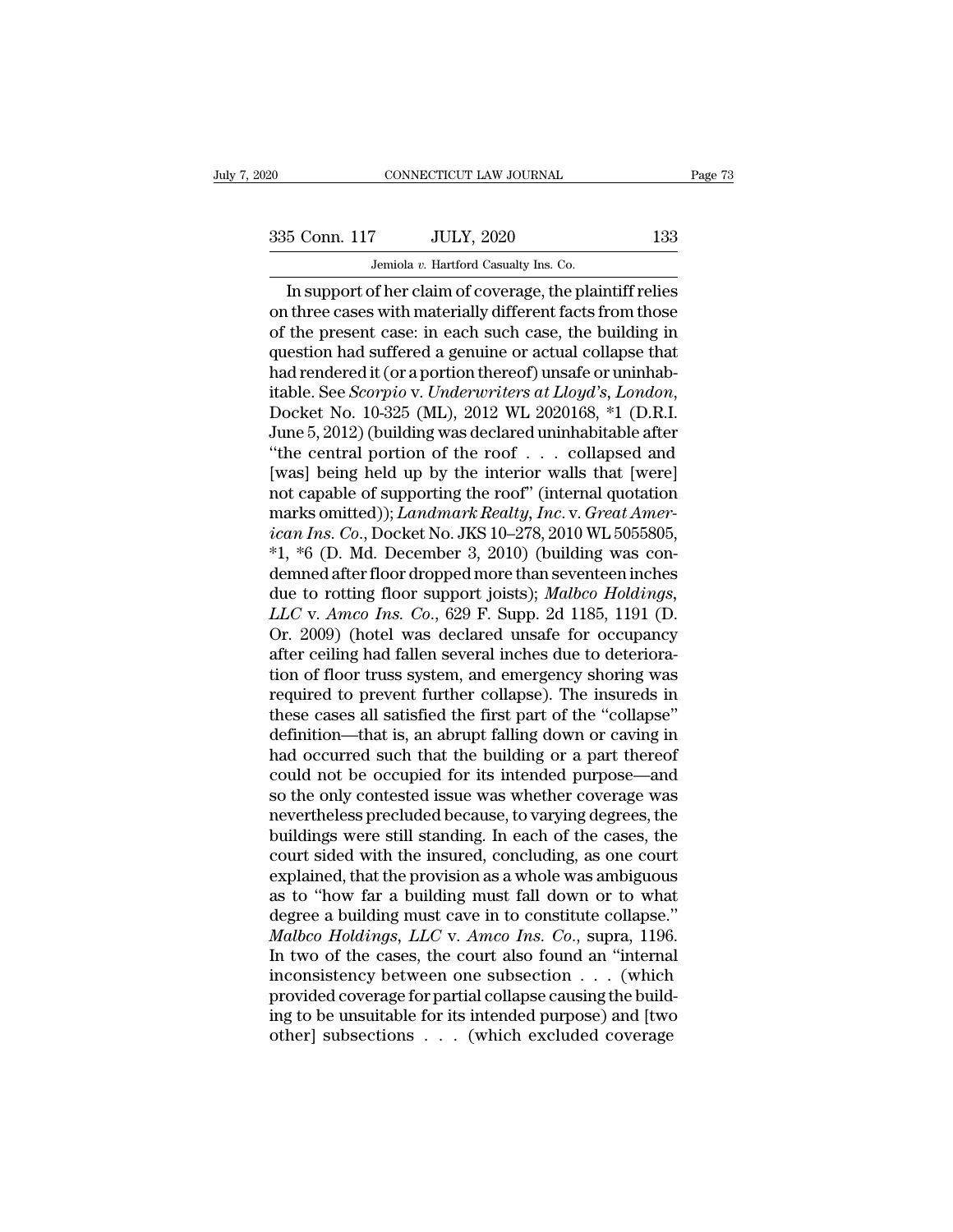## 134 CONNECTICUT LAW JOURNAL July 7, 2020<br>134 JULY, 2020 335 Conn. 117<br>Jemiola v. Hartford Casualty Ins. Co.

CONNECTICUT LAW JOURNAL JUNE JEMENT JULY, 2020 335 Conn. 117<br>Jemiola *v.* Hartford Casualty Ins. Co.<br>. . . . if the building was still standing)''; *Scorpio* v. . . . if the building was still standing)''; *Scorpio* v. *ULY, 2020* 335 Conn. 117<br>*Jemiola v. Hartford Casualty Ins. Co.*<br>*Londerwriters at Llyod's London, supra, \*5; see <i>Land-*<br>*Maerwriters at Llyod's London, supra, \*5; see <i>Land-*<br>*Maerwriters at Llyod's London, supra, \*5; s mark Realty, Inc. v. Great American Ins. Co.*<br>*Pemiola v. Hartford Casualty Ins. Co.*<br>*Co. Co. Lyderwriters at Llyod's London, supra,* \*5; see *Land-mark Realty, Inc. v. Great American Ins. Co., supra,* \*4-5; an incon 134 JULY, 2020 335 Conn. 117<br>Jemiola v. Hartford Casualty Ins. Co.<br>
... if the building was still standing)"; *Scorpio* v.<br>
Underwriters at Llyod's London, supra, \*5; see Land-<br>
mark Realty, Inc. v. Great American Ins. Co. *Solary, 2020 Commission*<br>*Jemiola v. Hartford Casualty Ins. Co.*<br>*Co.* . . . . if the building was still standing)"; *Scorpi*<br>*Underwriters at Llyod's London*, supra, \*5; see *Lamark Realty, Inc. v. Great American Ins.* The building was still standing)"; *Scorpio* v.<br> *iderwriters at Llyod's London*, supra, \*5; see *Landark Realty, Inc.* v. *Great American Ins. Co.*, supra,<br>  $-5$ ; an inconsistency that created an ambiguity in the<br>
licy t because, as we previously have explained,  $\mu$  and  $Llyod's$  London, supra,  $*5$ ; see Land-<br>mark Realty, Inc. v. Great American Ins. Co., supra,<br> $*4-5$ ; an inconsistency that created an ambiguity in the<br>policy to be resolved

Underwriters at Llyod's London, supra, \*5; see Land-<br>mark Realty, Inc. v. Great American Ins. Co., supra,<br>\*4–5; an inconsistency that created an ambiguity in the<br>policy to be resolved in favor of the insured.<br>The plaintif mark Realty, Inc. v. Great American Ins. Co., supra,  $*4-5$ ; an inconsistency that created an ambiguity in the policy to be resolved in favor of the insured.<br>The plaintiff's reliance on these cases is misplaced because, a  $^{*}4-5$ ; an inconsistency that created an ambiguity in the policy to be resolved in favor of the insured.<br>The plaintiff's reliance on these cases is misplaced because, as we previously have explained, "[c]ontext is . . . policy to be resolved in favor of the insured.<br>
The plaintiff's reliance on these cases is misplaced<br>
because, as we previously have explained, "[c]ontext<br>
is . . . central to the way in which policy language is<br>
applied; The plaintiff's reliance on these cases is misplaced<br>because, as we previously have explained, "[c]ontext<br>is . . . central to the way in which policy language is<br>applied; the same language may be found both ambigu-<br>ous an because, as we previously have explained, "[c]ontext<br>is . . . central to the way in which policy language is<br>applied; the same language may be found both ambiguous<br>and unambiguous as applied to different facts. . . .<br>Lang is . . . central to the way in which policy language is<br>applied; the same language may be found both ambiguous<br>and unambiguous as applied to different facts. . . .<br>Language in an insurance contract, therefore, must be<br>con applied; the same language may be found both ambiguous and unambiguous as applied to different facts. . . .<br>Language in an insurance contract, therefore, must be construed in the circumstances of [a particular] case, and ous and unambiguous as applied to different facts....<br>Language in an insurance contract, therefore, must be<br>construed in the circumstances of [a particular] case,<br>and cannot be found to be ambiguous [or unambiguous]<br>in th Language in an insurance contract, therefore, must be construed in the circumstances of [a particular] case, and cannot be found to be ambiguous [or unambiguous] in the abstract. . . . In sum, the same policy provision ma construed in the circumstances of [a particular] case,<br>and cannot be found to be ambiguous [or unambiguous]<br>in the abstract. . . . In sum, the same policy provision<br>may shift between clarity and ambiguity with changes<br>in and cannot be found to be ambiguous [or unambiguous]<br>in the abstract. . . . In sum, the same policy provision<br>may shift between clarity and ambiguity with changes<br>in the event at hand . . . and one court's determination<br>t in the abstract. . . . In sum, the same policy provision<br>may shift between clarity and ambiguity with changes<br>in the event at hand . . . and one court's determination<br>that [a] term  $\ldots$  was unambiguous, in the specific<br>c may shift between clarity and ambiguity with changes<br>in the event at hand . . . and one court's determination<br>that [a] term . . . was unambiguous, in the specific<br>context of the case that was before it, is not dispositive<br> that [a] term . . . was unambiguous, in the specific<br>context of the case that was before it, is not dispositive<br>of whether the term is clear in the context of a wholly<br>different matter." (Citations omitted; emphasis omitte context of the case that was before it, is not dispositive<br>of whether the term is clear in the context of a wholly<br>different matter." (Citations omitted; emphasis omitted;<br>internal quotation marks omitted.) *Lexington Ins.* of whether the term is clear in the context of a wholly<br>different matter." (Citations omitted; emphasis omitted;<br>internal quotation marks omitted.) *Lexington Ins. Co.*<br>v. *Lexington Healthcare Group, Inc.*, supra, 311 Con different matter." (Citations omitted, emphasis omitted,<br>internal quotation marks omitted.) *Lexington Ins. Co.*<br>v. *Lexington Healthcare Group, Inc.*, supra, 311 Conn.<br>41–42. The plaintiff's home has not suffered an abrup internal quotation marks omitted.) *Lexington Ins. Co.*<br>v. *Lexington Healthcare Group, Inc.*, supra, 311 Conn.<br>41–42. The plaintiff's home has not suffered an abrupt<br>falling down or caving in—complete or partial—such<br>that v. *Lexington Healthcare Group, Inc.*, supra, 311 Conn.<br>41–42. The plaintiff's home has not suffered an abrupt<br>falling down or caving in—complete or partial—such<br>that her home or part of it cannot be occupied as<br>intended. 41–42. The plaintiff's home has not suffered an abrupt falling down or caving in—complete or partial—such that her home or part of it cannot be occupied as intended. Thus, the issue of how extensive an actual collapse must falling down or caving in—complete or partial—such<br>that her home or part of it cannot be occupied as<br>intended. Thus, the issue of how extensive an actual<br>collapse must be before coverage is triggered is not<br>before us, and, that her home or part<br>intended. Thus, the iss<br>collapse must be befor<br>before us, and, for the<br>occasion to decide whet<br>provision is internally c<br>sion of the policy.<br>The plaintiff finally tended. Thus, the issue of how extensive an actual<br>llapse must be before coverage is triggered is not<br>fore us, and, for the same reason, we also have no<br>casion to decide whether the policy's partial collapse<br>ovision is int collapse must be before coverage is triggered is not<br>before us, and, for the same reason, we also have no<br>occasion to decide whether the policy's partial collapse<br>provision is internally consistent with any other provi-<br>si

before us, and, for the same reason, we also have no<br>occasion to decide whether the policy's partial collapse<br>provision is internally consistent with any other provi-<br>sion of the policy.<br>The plaintiff finally argues that, occasion to decide whether the policy's partial collapse<br>provision is internally consistent with any other provi-<br>sion of the policy.<br>The plaintiff finally argues that, in determining<br>whether a collapse has occurred in the provision is internally consistent with any other provision of the policy.<br>
The plaintiff finally argues that, in determining<br>
whether a collapse has occurred in the present case, we<br>
should consider only the first clause sion of the policy.<br>The plaintiff finally argues that, in determining<br>whether a collapse has occurred in the present case, we<br>should consider only the first clause of the "collapse"<br>definition, which she maintains is the o The plaintiff finally argues that, in determining<br>whether a collapse has occurred in the present case, we<br>should consider only the first clause of the "collapse"<br>definition, which she maintains is the operative defini-<br>tio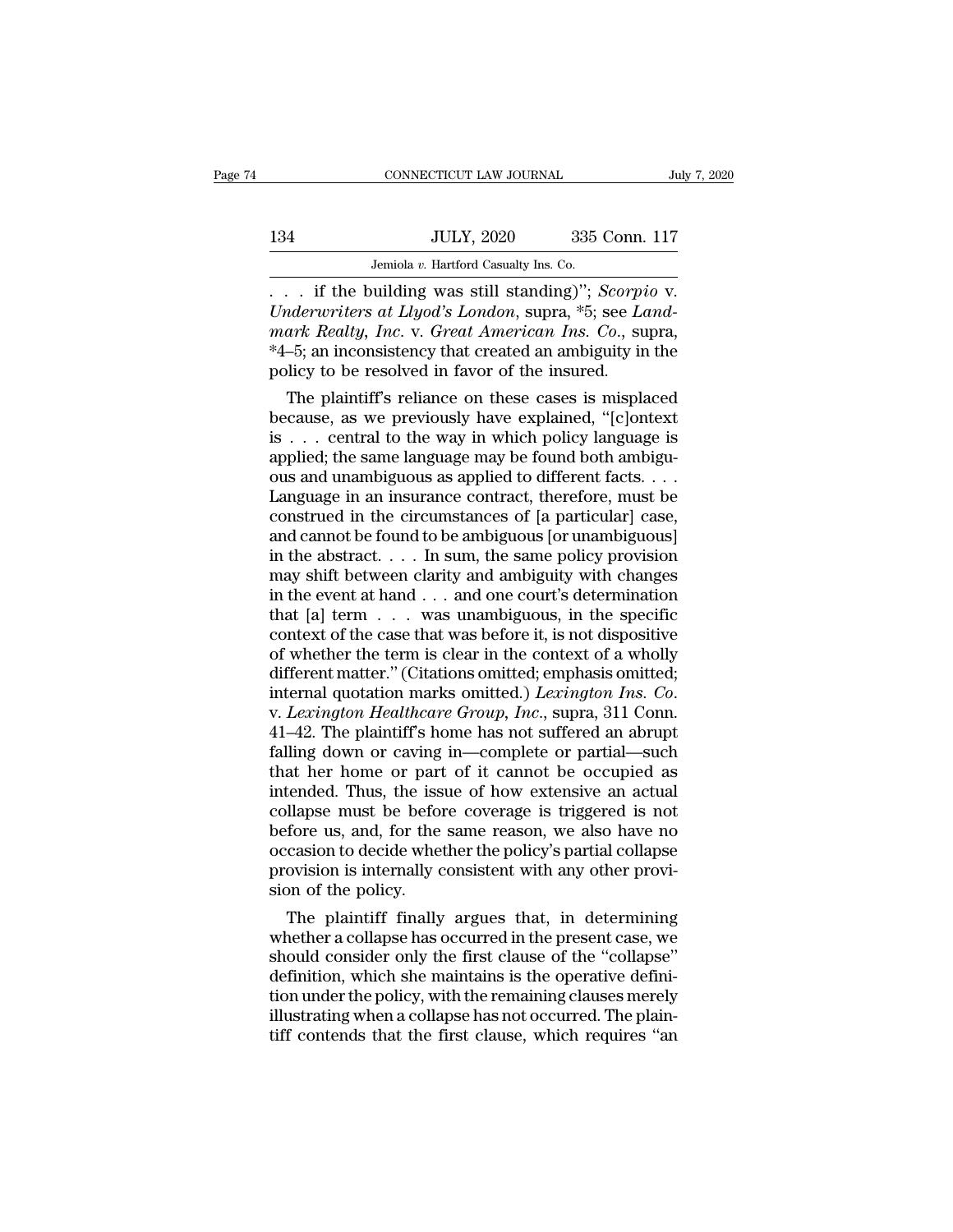## EXECUTE CONNECTICUT LAW JOURNAL Page 75<br>335 Conn. 117 JULY, 2020 135<br>Jemiola v. Hartford Casualty Ins. Co.

CONNECTICUT LAW JOURNAL<br>
335 Conn. 117 JULY, 2020 135<br>
Jemiola *v.* Hartford Casualty Ins. Co.<br>
abrupt falling down or caving in of a building or any connecticut LAW JOURNAL Page 75<br>
335 Conn. 117 JULY, 2020 135<br>
Jemiola v. Hartford Casualty Ins. Co.<br>
abrupt falling down or caving in of a building or any<br>
part of a building with the result that the building or<br>
part of 335 Conn. 117 JULY, 2020 135<br>Jemiola v. Hartford Casualty Ins. Co.<br>abrupt falling down or caving in of a building or any<br>part of a building with the result that the building or<br>part of the building cannot be occupied for i 335 Conn. 117 JULY, 2020 135<br>
Jemiola v. Hartford Casualty Ins. Co.<br>
abrupt falling down or caving in of a building or any<br>
part of a building with the result that the building or<br>
part of the building cannot be occupied 335 Conn. 117 JULY, 2020 135<br>
Jemiola v. Hartford Casualty Ins. Co.<br>
abrupt falling down or caving in of a building or any<br>
part of a building with the result that the building or<br>
part of the building cannot be occupied Jemiola v. Hartford Casualty Ins. Co.<br>
abrupt falling down or caving in of a building or any<br>
part of a building with the result that the building or<br>
part of the building cannot be occupied for its current<br>
intended purp Jemiola v. Hartford Casualty Ins. Co.<br>
abrupt falling down or caving in of a building or any<br>
part of a building with the result that the building or<br>
part of the building cannot be occupied for its current<br>
intended purp abrupt falling down or caving in of a building or any<br>part of a building with the result that the building or<br>part of the building cannot be occupied for its current<br>intended purpose," is sufficiently ambiguous to cover<br>t part of a building with the result that the building or<br>part of the building cannot be occupied for its current<br>intended purpose," is sufficiently ambiguous to cover<br>the gradual deterioration of her basement walls if we<br>in part of the building cannot be occupied for its current<br>intended purpose," is sufficiently ambiguous to cover<br>the gradual deterioration of her basement walls if we<br>interpret (1) the term "abrupt" to mean "unexpected,"<br>rath intended purpose," is sufficiently ambiguous to cover<br>the gradual deterioration of her basement walls if we<br>interpret (1) the term "abrupt" to mean "unexpected,"<br>rather than "sudden," (2) the term "cave in" to mean<br>"subst the gradual deterioration of her basement walls if we<br>interpret (1) the term "abrupt" to mean "unexpected,"<br>rather than "sudden," (2) the term "cave in" to mean<br>"substantial impairment of . . . structural integrity,"<br>rathe interpret (1) the term "abrupt" to mean "unexpected,"<br>rather than "sudden," (2) the term "cave in" to mean<br>"substantial impairment of . . . structural integrity,"<br>rather than an actual falling in or loss of form, and (3)<br>t rather than "sudden," (2) the term "cave in" to mean<br>"substantial impairment of  $\ldots$  structural integrity,"<br>rather than an actual falling in or loss of form, and (3)<br>the phrase "cannot be occupied for its current intende "substantial impairment of  $\ldots$  structural integrity,"<br>rather than an actual falling in or loss of form, and (3)<br>the phrase "cannot be occupied for its current intended<br>purpose" to mean "cannot be occupied for the purpos rather than an actual fallis<br>the phrase "cannot be occ<br>purpose" to mean "cannot<br>it was designed for," as<br>residence is not designed<br>the type of expansion fou<br>the plaintiff's home."<br>The plaintiff's argumer e phrase "cannot be occupied for its current intended<br>urpose" to mean "cannot be occupied for the purpose<br>was designed for," as in "[a] typical, single-family<br>sidence is not designed or expected to experience<br>e type of exp purpose 'to mean ''cannot be occupied for the purpose<br>it was designed for," as in "[a] typical, single-family<br>residence is not designed or expected to experience<br>the type of expansion found in the basement walls of<br>the pla

It was designed for," as in "[a] typical, single-family<br>residence is not designed or expected to experience<br>the type of expansion found in the basement walls of<br>the plaintiff's home."<br>The plaintiff's arguments notwithstand residence is not designed or expected to experience<br>the type of expansion found in the basement walls of<br>the plaintiff's home."<br>The plaintiff's arguments notwithstanding, there is<br>no plausible construction of the phrase "a the type of expansion found in the basement walls of<br>the plaintiff's home."<br>The plaintiff's arguments notwithstanding, there is<br>no plausible construction of the phrase "abrupt falling<br>down or caving in  $\dots$  with the resul the plaintiff's arguments notwithstanding, there is<br>no plausible construction of the phrase "abrupt falling<br>down or caving in  $\dots$  with the result that the building<br> $\dots$  cannot be occupied for its current intended pur-<br>po The plaintiff's arguments notwithstanding, there is<br>no plausible construction of the phrase "abrupt falling<br>down or caving in  $\dots$  with the result that the building<br> $\dots$  cannot be occupied for its current intended pur-<br>po no plausible construction of the phrase "abrupt falling<br>down or caving in  $\dots$  with the result that the building<br> $\dots$  cannot be occupied for its current intended pur-<br>pose" that reasonably encompasses a home, such as<br>the down or caving in . . . with the result that the building<br>
. . . cannot be occupied for its current intended pur-<br>
pose" that reasonably encompasses a home, such as<br>
the plaintiff's, that is still standing and capable of b words. The set of the eccupied for its current intended pur-<br>pose" that reasonably encompasses a home, such as<br>the plaintiff's, that is still standing and capable of being<br>safely lived in for many years—if not decades—to pose" that reasonably encompasses a home, such as<br>the plaintiff's, that is still standing and capable of being<br>safely lived in for many years—if not decades—to come.<br>We will not read words to introduce ambiguity when,<br>cons the plaintiff's, that is still standing and capable of being<br>safely lived in for many years—if not decades—to come.<br>We will not read words to introduce ambiguity when,<br>considering the common, ordinary meaning of those<br>word safely lived in for many years—if not decades—to come.<br>We will not read words to introduce ambiguity when,<br>considering the common, ordinary meaning of those<br>words as applied to the particular factual context pre-<br>sented, i We will not read words to introduce ambiguity when,<br>considering the common, ordinary meaning of those<br>words as applied to the particular factual context pre-<br>sented, it is apparent that the words are in no way<br>unclear or u considering the common, ordinary meaning of those<br>words as applied to the particular factual context pre-<br>sented, it is apparent that the words are in no way<br>unclear or uncertain. See, e.g., *Lexington Ins. Co.* v.<br>*Lexing* words as applied to the particular factual context presented, it is apparent that the words are in no way unclear or uncertain. See, e.g., *Lexington Ins. Co. v. Lexington Healthcare Group, Inc.*, supra, 311 Conn. 38. P sented, it is apparent that the words are in no way<br>unclear or uncertain. See, e.g., *Lexington Ins. Co. v.*<br>*Lexington Healthcare Group, Inc.*, supra, 311 Conn.<br>38. Put differently, "words do not become ambiguous<br>simply b Lexington Healthcare Group, Inc., supra, 311 Conn.<br>38. Put differently, "words do not become ambiguous<br>simply because lawyers or lay[persons] contend for<br>different meanings." (Internal quotation marks omit-<br>ted.) Hammer v. 38. Put differently, "words do not become ambiguous<br>simply because lawyers or lay[persons] contend for<br>different meanings." (Internal quotation marks omit-<br>ted.) *Hammer* v. *Lumberman's Mutual Casualty Co.*,<br>214 Conn. 573 simply because lawyers or lay[persons] contend for<br>different meanings." (Internal quotation marks omit-<br>ted.) *Hammer* v. *Lumberman's Mutual Casualty Co.*,<br>214 Conn. 573, 584, 573 A.2d 699 (1990). A provision<br>in an insura different meanings." (Internal quotation marks omit-<br>ted.) Hammer v. Lumberman's Mutual Casualty Co.,<br>214 Conn. 573, 584, 573 A.2d 699 (1990). A provision<br>in an insurance policy is ambiguous only when it is<br>reasonably susc ted.) *Hammer* v. *Lumberman's Mutual Casualty Co.*, 214 Conn. 573, 584, 573 A.2d 699 (1990). A provision in an insurance policy is ambiguous only when it is *reasonably* susceptible of more than one reading, and the polic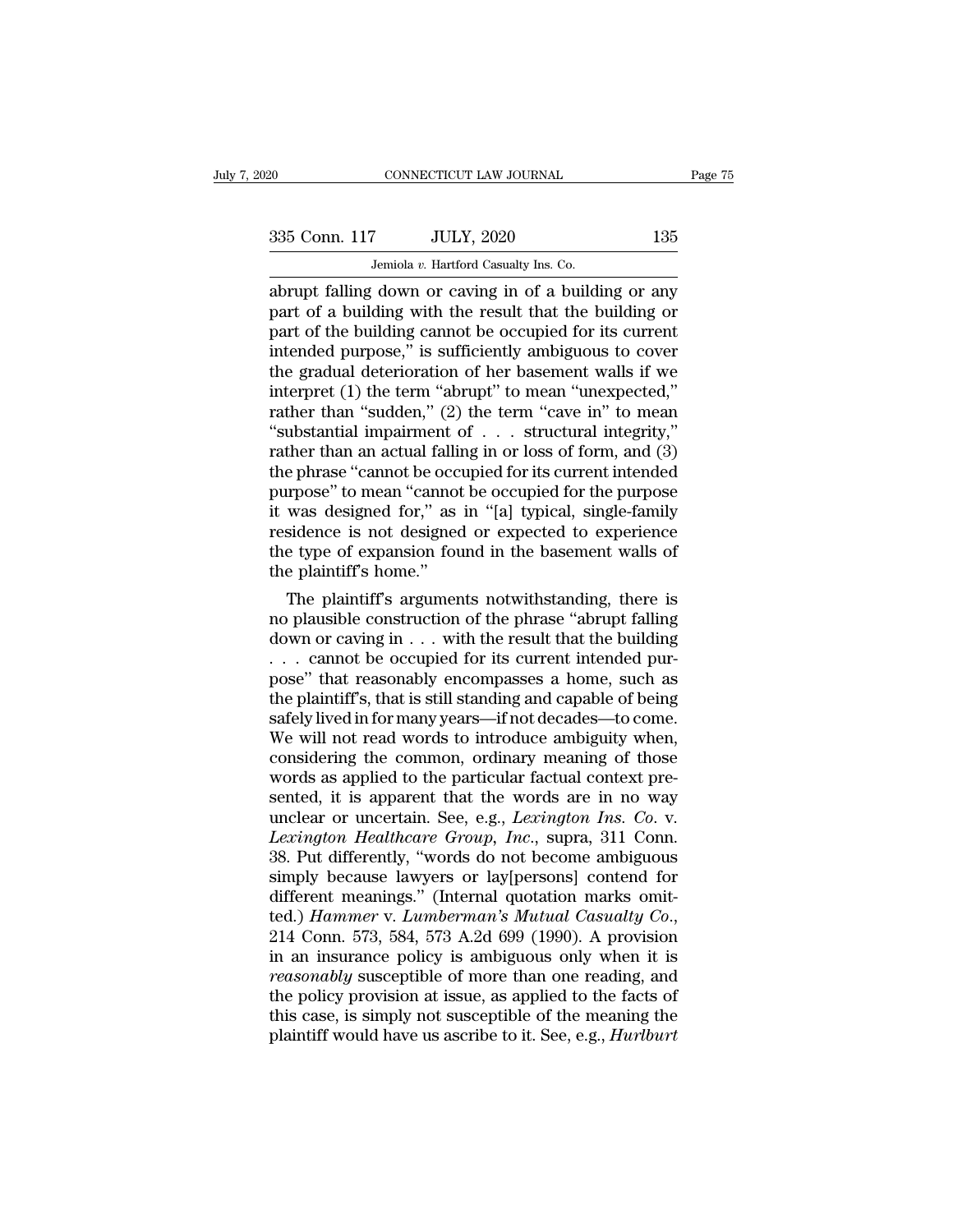## $\begin{tabular}{c} \multicolumn{1}{c|}{\text{CONNECTICUT LAW JOURNAL}} & July 7, 2020 \\ \cline{2-2} \multicolumn{1}{c|}{\text{July 7, 2020}} & 335 \text{ Conn. } 117 \\ \cline{2-2} \multicolumn{1}{c|}{\text{Julty 7, 2020}} & 335 \text{ Conn. } 117 \\ \cline{2-2} \multicolumn{1}{c|}{\text{Jemiola $v$. Hartford Casuality Ins. Co.}} \end{tabular}$ CONNECTICUT LAW JOURNAL JUNE JEMINAL JULY, 2020 335 Conn. 117<br>Jemiola *v.* Hartford Casualty Ins. Co.<br>V. Massachusetts Homeland Ins. Co., 310 F. Supp. 3d

v. *July 7, 2020*<br>
V. *Massachusetts Homeland Ins. Co.*<br>
V. *Massachusetts Homeland Ins. Co.*, 310 F. Supp. 3d<br>
V. *Massachusetts Homeland Ins. Co.*, 310 F. Supp. 3d<br>
333, 342 (D. Conn. 2018) (interpreting virtually identi 136 JULY, 2020 335 Conn. 117<br>Jemiola v. Hartford Casualty Ins. Co.<br>V. Massachusetts Homeland Ins. Co., 310 F. Supp. 3d<br>333, 342 (D. Conn. 2018) (interpreting virtually identical<br>provision and concluding that there was no c 136 JULY, 2020 335 Conn. 117<br>Jemiola v. Hartford Casualty Ins. Co.<br>v. *Massachusetts Homeland Ins. Co.*, 310 F. Supp. 3d<br>333, 342 (D. Conn. 2018) (interpreting virtually identical<br>provision and concluding that there was n 136 JULY, 2020 335 Conn. 117<br>Jemiola v. Hartford Casualty Ins. Co.<br>v. *Massachusetts Homeland Ins. Co.*, 310 F. Supp. 3d<br>333, 342 (D. Conn. 2018) (interpreting virtually identical<br>provision and concluding that there was n Jemiola v. Hartford Casualty Ins. Co.<br>
v. Massachusetts Homeland Ins. Co., 310 F. Supp. 3d<br>
333, 342 (D. Conn. 2018) (interpreting virtually identical<br>
provision and concluding that there was no collapse<br>
when homeowners Jemiola *v.* Hartford Casualty Ins. Co.<br>
v. *Massachusetts Homeland Ins. Co.*, 310 F. Supp. 3d<br>
333, 342 (D. Conn. 2018) (interpreting virtually identical<br>
provision and concluding that there was no collapse<br>
when homeowne *x. Massachusetts Homeland Ins. Co.*, 310 F. Supp. 3d<br>333, 342 (D. Conn. 2018) (interpreting virtually identical<br>provision and concluding that there was no collapse<br>when homeowners "[still] reside in their home and have<br>no 333, 342 (D. Conn. 2018) (interpreting virtually identical<br>provision and concluding that there was no collapse<br>when homeowners "[still] reside in their home and have<br>not alleged that they cannot or do not use it for its<br>' provision and concluding that there was no collapse<br>when homeowners "[still] reside in their home and have<br>not alleged that they cannot or do not use it for its<br>"current intended purpose"");  $Cyrv$ .  $CSAA$  Fire &  $Casu$ -<br> $alty$  when homeowners "[still] reside in their home and have<br>not alleged that they cannot or do not use it for its<br>'current intended purpose' "); Cyrv. CSAA Fire & Casu-<br>alty Ins. Co., Docket No. 3:16cv85 (DJS), 2018 WL<br>7508689 not alleged that they cannot or do not use it for its<br>
"current intended purpose""); Cyrv. CSAA Fire & Casu-<br>
alty Ins. Co., Docket No. 3:16cv85 (DJS), 2018 WL<br>
7508689, \*5 (D. Conn. January 29, 2018) ("The damage<br>
to the 'current intended purpose' ''); Cyrv. CSAA Fire & Casu-<br>alty Ins. Co., Docket No. 3:16cv85 (DJS), 2018 WL<br>7508689, \*5 (D. Conn. January 29, 2018) ("The damage<br>to the . . . basement walls is due to defective material<br>in th alty Ins. Co., Docket No. 3:16cv85 (DJS), 2018 WL<br>7508689, \*5 (D. Conn. January 29, 2018) ("The damage<br>to the . . . basement walls is due to defective material<br>in the concrete that is causing it to deteriorate over<br>time. 7508689, \*5 (D. Conn. January 29, 2018) ("The damage<br>to the . . . basement walls is due to defective material<br>in the concrete that is causing it to deteriorate over<br>time. The basement walls will . . . eventually give<br>way, to the . . . basement walls is due to defective material<br>in the concrete that is causing it to deteriorate over<br>time. The basement walls will . . . eventually give<br>way, causing the house to fall into the basement. How-<br>ev in the concrete that is causing it to deteriorate over<br>time. The basement walls will  $\ldots$  eventually give<br>way, causing the house to fall into the basement. How-<br>ever, this has not happened yet.  $\ldots$  Thus, at this point<br> time. The basement walls will  $\ldots$  eventually give<br>way, causing the house to fall into the basement. How-<br>ever, this has not happened yet.  $\ldots$  Thus, at this point<br>in time, the  $\ldots$  home and  $\ldots$  basement walls are<br>on way, causing the house to fall into the basement. However, this has not happened yet. . . . Thus, at this point<br>in time, the . . . home and . . . basement walls are<br>only in danger of falling down or caving in and [the]<br>ho ever, this has not happened yet. . . . Thus, at this point<br>in time, the . . . home and . . . basement walls are<br>only in danger of falling down or caving in and [the]<br>home remains standing. Under these circumstances,<br>the [ in time, the  $\ldots$  home and  $\ldots$  basement walls are only in danger of falling down or caving in and [the] home remains standing. Under these circumstances, the [insured] cannot meet the abrupt falling down and caving in only in danger of falling down chome remains standing. Under<br>the [insured] cannot meet the ab<br>caving in portion of the definitio<br>the . . . home can still be occu<br>current purposes, pursuant to the<br>quotation marks omitted.)) me remains standing. Under these circumstances,<br>e [insured] cannot meet the abrupt falling down and<br>ving in portion of the definition. . . . Furthermore,<br>e . . . home can still be occupied for its intended<br>rrent purposes, the [insured] cannot meet the abrupt falling down and<br>caving in portion of the definition. . . . Furthermore,<br>the . . . home can still be occupied for its intended<br>current purposes, pursuant to the definition." (Internal<br>

caving in portion of the definition.  $\ldots$  Furthermore,<br>the  $\ldots$  home can still be occupied for its intended<br>current purposes, pursuant to the definition." (Internal<br>quotation marks omitted.)).<br>We note, finally, that, ev the  $\ldots$  home can still be occupied for its intended<br>current purposes, pursuant to the definition." (Internal<br>quotation marks omitted.)).<br>We note, finally, that, even if we agreed with the<br>plaintiff that the definition o current purposes, pursuant to the definition." (Internal<br>quotation marks omitted.)).<br>We note, finally, that, even if we agreed with the<br>plaintiff that the definition of collapse contained in the<br>policy is ambiguous and, t quotation marks omitted.)).<br>We note, finally, that, even if we agreed with the<br>plaintiff that the definition of collapse contained in the<br>policy is ambiguous and, therefore, that *Beach*'s sub-<br>stantial impairment standard We note, finally, that, even if we agreed with the plaintiff that the definition of collapse contained in the policy is ambiguous and, therefore, that *Beach's* substantial impairment standard applies to her claim, we neve plaintiff that the definition of collapse contained in the<br>policy is ambiguous and, therefore, that *Beach's* sub-<br>stantial impairment standard applies to her claim, we<br>nevertheless would be compelled to affirm the trial<br>c policy is ambiguous and, therefore, that *Beach's* substantial impairment standard applies to her claim, we<br>nevertheless would be compelled to affirm the trial<br>court's judgment in light of our decision today in *Karas*<br>v. stantial impairment standard applies to her claim, we<br>nevertheless would be compelled to affirm the trial<br>court's judgment in light of our decision today in *Karas*<br>v. *Liberty Ins. Corp.*, 335 Conn. 62, A.3d (2019),<br>in wh nevertheless would be compelled to affirm the trial<br>court's judgment in light of our decision today in *Karas*<br>v. *Liberty Ins. Corp.*, 335 Conn. 62, A.3d (2019),<br>in which we addressed a certified question from the<br>United court's judgment in light of our decision today in *Karas*<br>v. *Liberty Ins. Corp.*, 335 Conn. 62, A.3d (2019),<br>in which we addressed a certified question from the<br>United States District Court for the District of Connectiv. *Liberty Ins. Corp.*, 335 Conn. 62, A.3d (2019),<br>in which we addressed a certified question from the<br>United States District Court for the District of Connecti-<br>cut seeking guidance as to what constitutes a "substan-<br>tia in which we addressed a certified question from the<br>United States District Court for the District of Connecti-<br>cut seeking guidance as to what constitutes a "substan-<br>tial impairment of structural integrity" of a building United States District Court for the District of Connecticut seeking guidance as to what constitutes a "substantial impairment of structural integrity" of a building for purposes of applying a homeowners insurance policy i cut seeking guidance as to what constitutes a "substantial impairment of structural integrity" of a building for<br>purposes of applying a homeowners insurance policy<br>in which the word "collapse" is undefined or otherwise<br>amb tial impairment of structural integrity" of a building for<br>purposes of applying a homeowners insurance policy<br>in which the word "collapse" is undefined or otherwise<br>ambiguous. See id., 78–79, 81. We concluded that a<br>substa